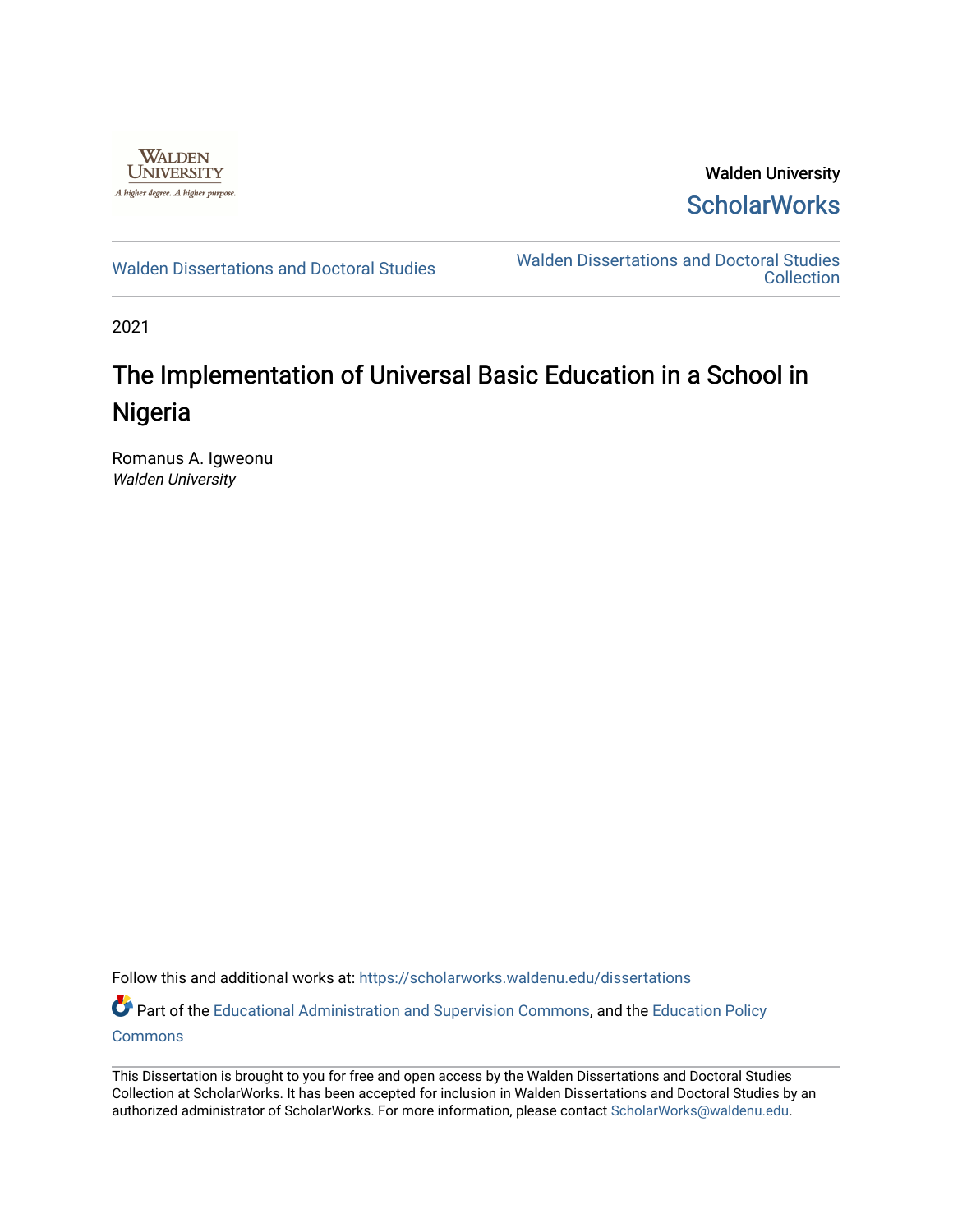# **Walden University**

College of Education

This is to certify that the doctoral dissertation by

Romanus A. Igweonu

has been found to be complete and satisfactory in all respects, and that any and all revisions required by the review committee have been made.

Review Committee Dr. J Don Jones, Committee Chairperson, Education Faculty Dr. Donald Wattam, Committee Member, Education Faculty Dr. Paul Englesberg, University Reviewer, Education Faculty

> Chief Academic Officer and Provost Sue Subocz, Ph.D.

> > Walden University 2021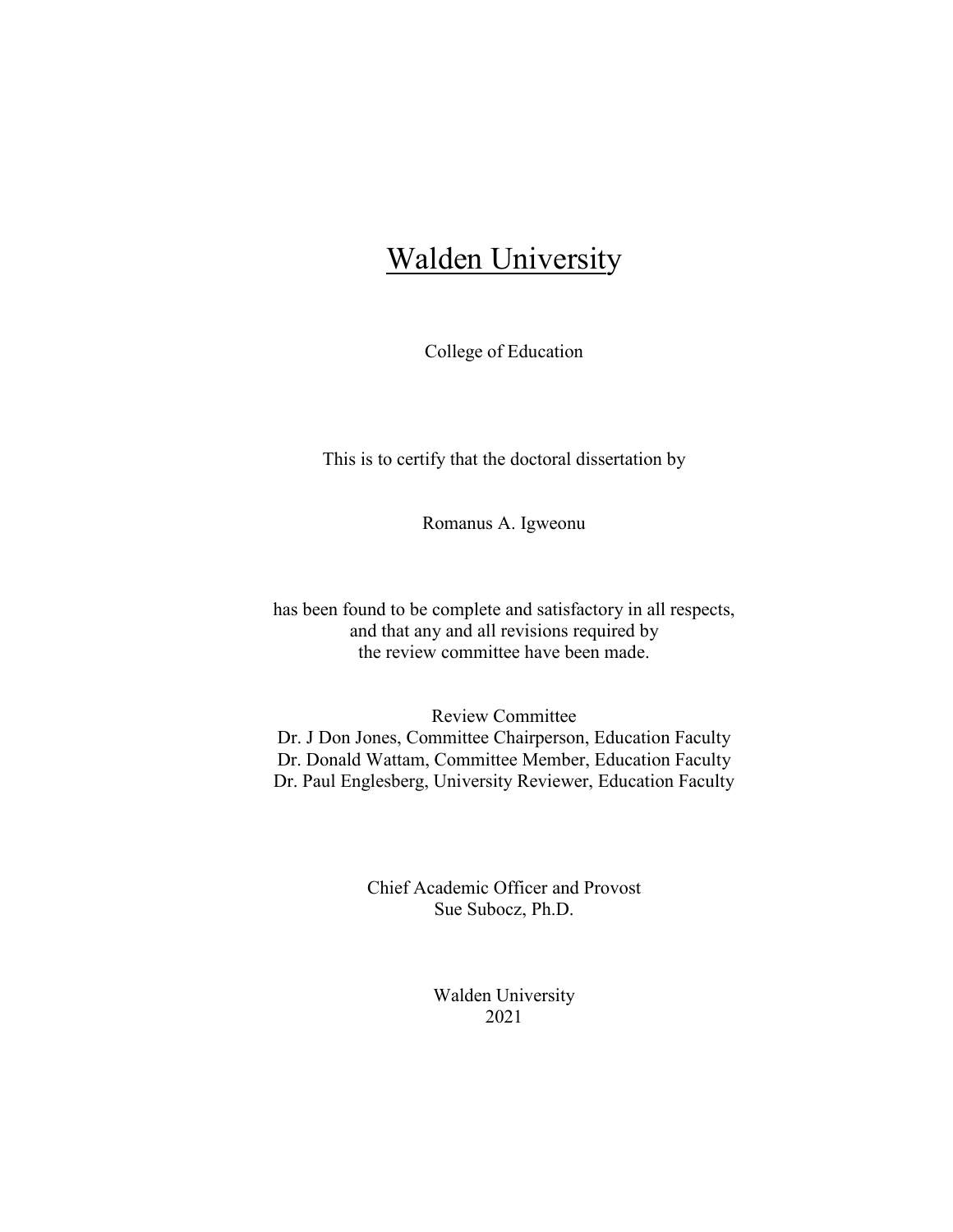# Abstract

The Implementation of Universal Basic Education in a School in Nigeria

by

Romanus A. Igweonu

EDS, Walden University, Minneapolis, MN., 2015 MS.ED, Duquesne University, Pittsburgh, PA., 2008 BA, BMS College, Enugu, EN., 1992 BA, SJMS College, Ikot-Ekpene, CR., 1988

Dissertation Submitted in Partial Fulfillment of the Requirements for the Degree of Doctor of Philosophy Education Policy, Leadership, and Management

Walden University

August 2021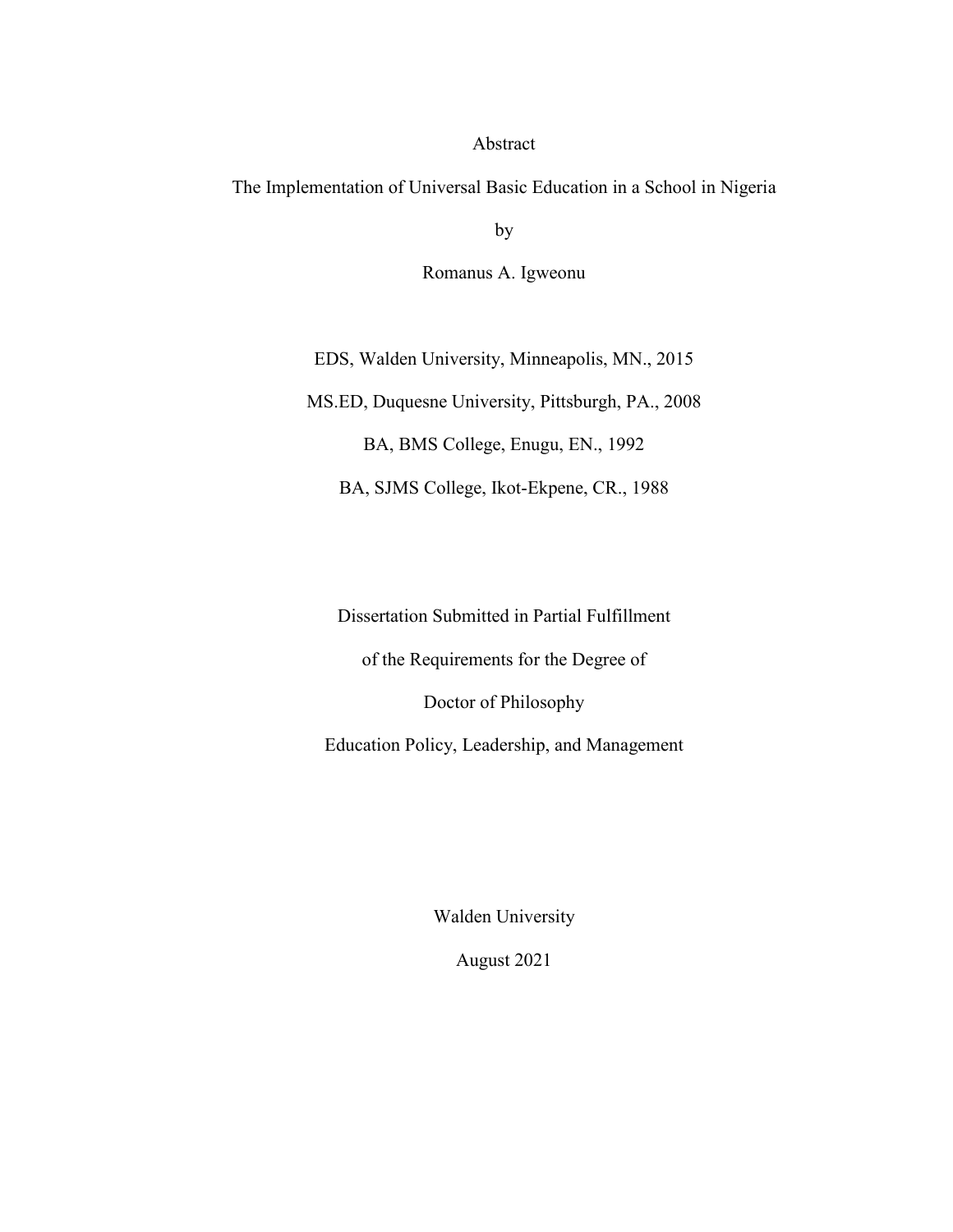#### Abstract

The Nigerian government has been concerned in recent years with students' achievement gaps in basic science. Currently, there is not enough research on the perspectives of administrators and teachers concerning their practices and experiences of Universal Basic Education (UBE) programs and their influence on students' science achievements. In this basic qualitative study, the perceptions of three administrators and eight basic science teachers in a selected school were explored regarding their practices and experiences utilizing the UBE program to bridge achievement gaps among ninth grade students in basic science. The conceptual framework was based on the Fullan change theory that assumes that every school reform and educational improvement should meet the conditions of stakeholders for continuous improvement in practice. The two major research questions that guided this study focused on the perceptions of the administrators and teachers concerning the program practices and strategies employed which influence ninth grade students' basic science achievement. The data were collected through interviews. The interviews were transcribed, coded, and thematically analyzed. The findings indicated that administrators and teachers perceived that their program practices enhanced the ninth grade students' basic science achievements. Additional findings indicated that the program strategies employed helped students in meeting expectations in basic science. This study has the potential to contribute to positive social change by identifying strategies to increase scientific literacy of the students in southeast Nigeria as well as improve administrators' and teachers' accountability for other program initiatives in the Nigerian education system.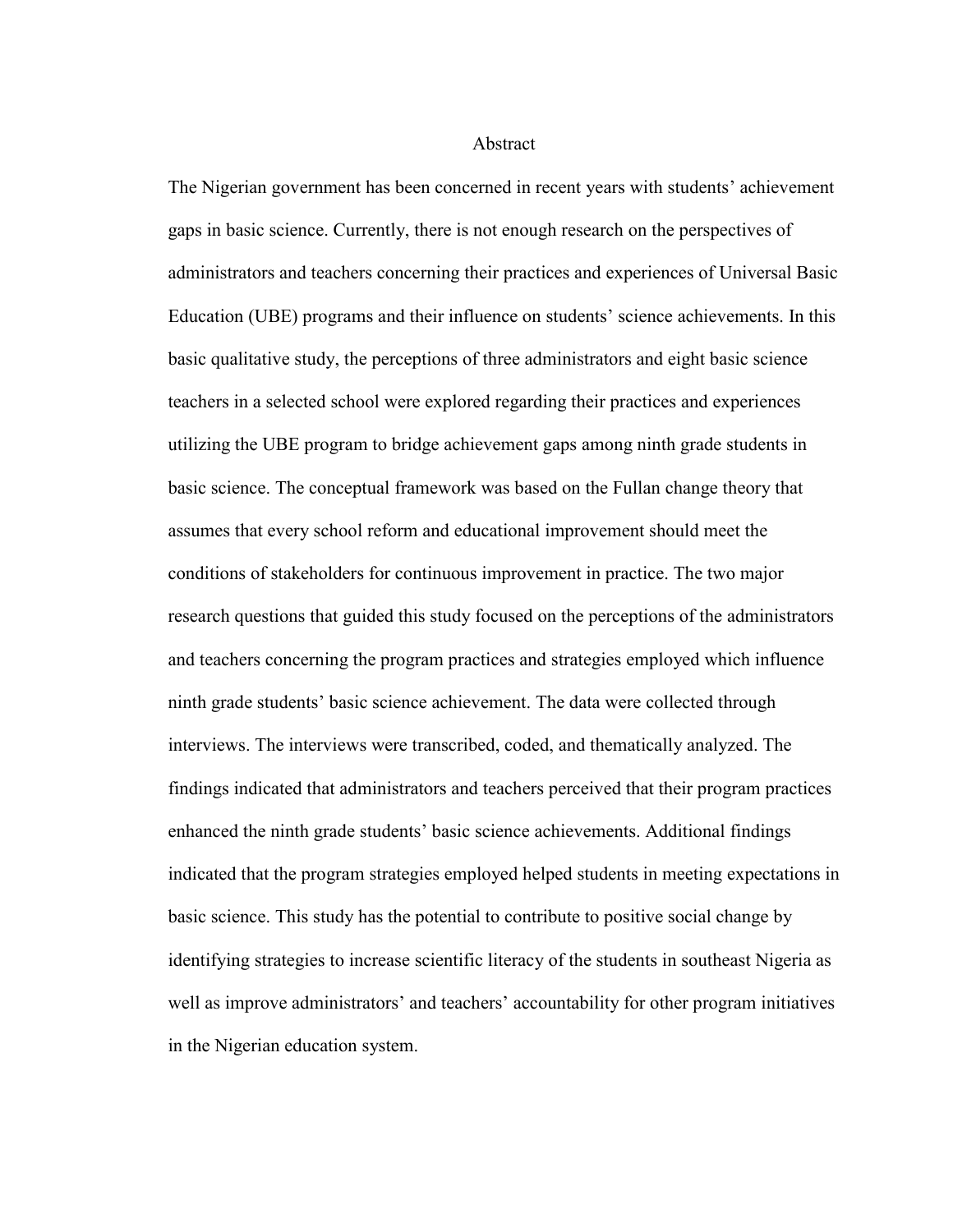The Implementation of Universal Basic Education in a School in Nigeria

by

Romanus A. Igweonu

EDS, Walden University, Minneapolis, MN., 2015 MS.ED, Duquesne University, Pittsburgh, PA., 2008 BA, BMS College, Enugu, EN., 1992 BA, SJMS College, Ikot-Ekpene, CR., 1988

Dissertation Submitted in Partial Fulfillment of the Requirements for the Degree of Doctor of Philosophy Education Policy, Leadership, and Management

Walden University

August 2021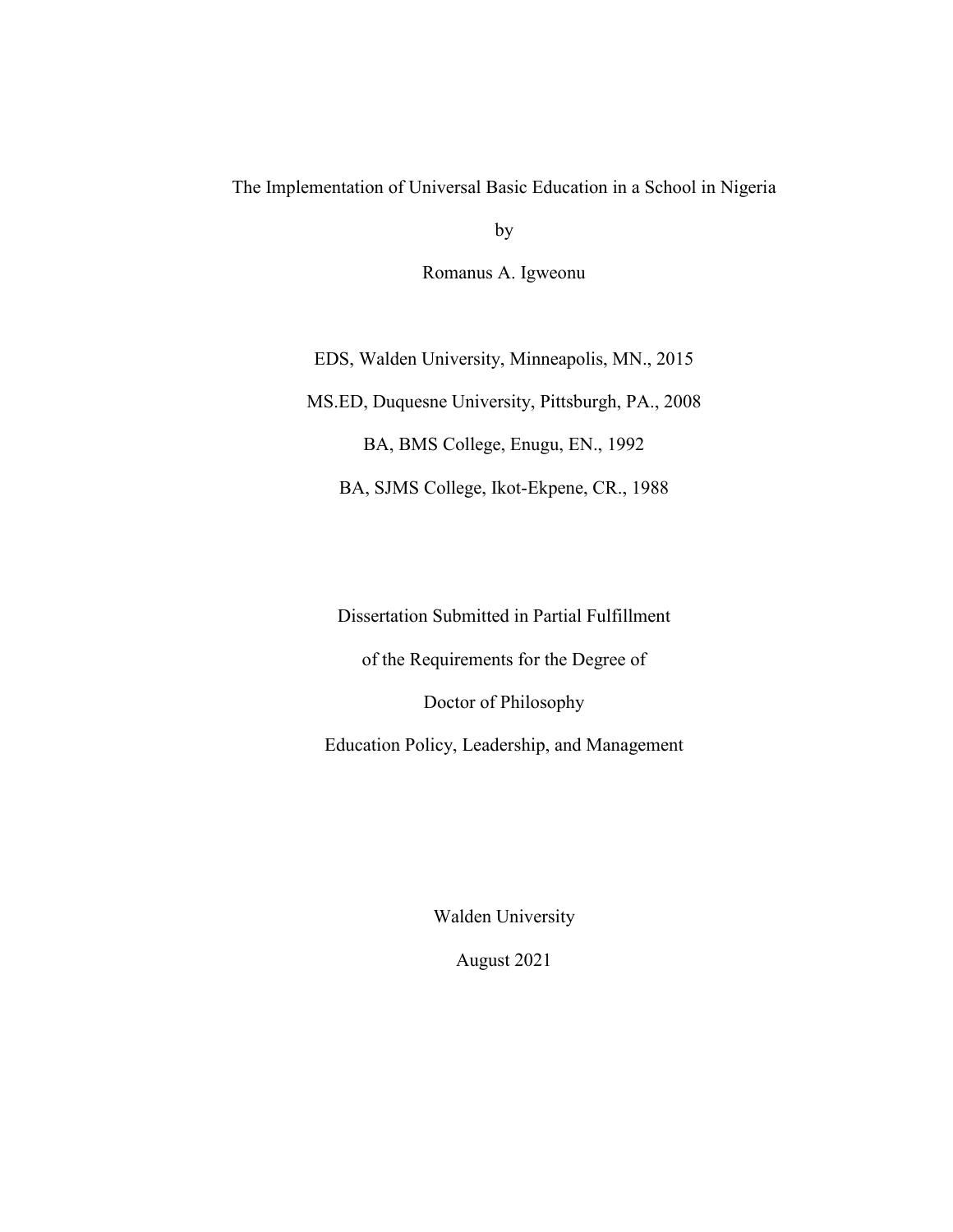# Dedication

I dedicate this dissertation to my late parents, Comrade Romanus and Christiana Igweonu, whose educational service in the southeast of Nigeria supported the cause for equal education for all children in Ebonyi State. Also, I dedicate this dissertation to the educators and UBE stakeholders who continuously advance strategies to educate all children as well as support them to gain lifelong skills.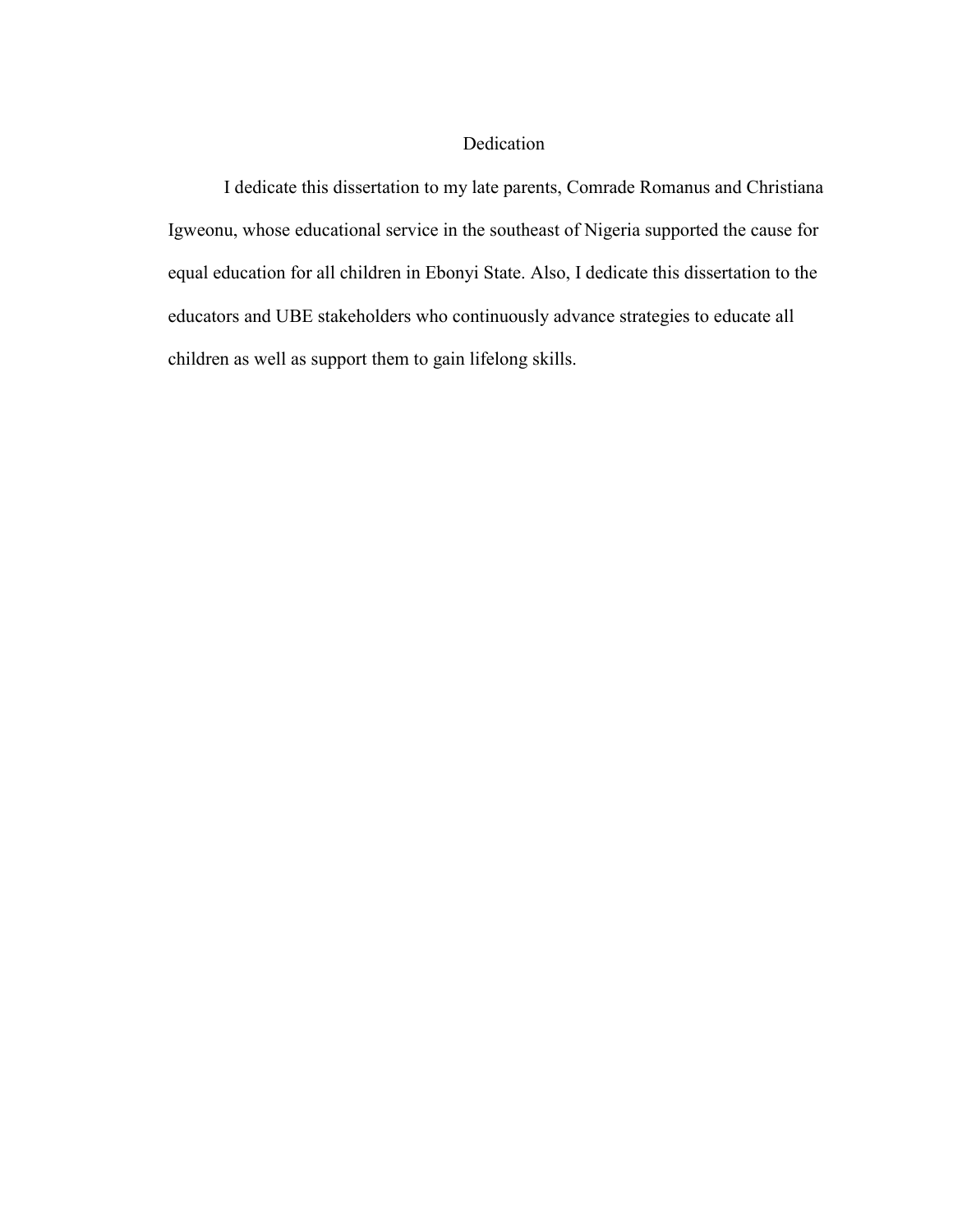# Acknowledgments

This capstone project is possible thanks to scholars such as Dr. J. Don Jones, my committee chair. I will always remember Dr. Jones for his wise and careful guidance during the period of this academic project. I would like to thank Dr. Donald Wattam, my methodologist, who left no stone unturned to ensure the integrity and quality of this project. I appreciate your wonderful support. I also wish to thank the Walden University Research Reviewers, Dr. Paul Englesberg, and Dr. Narjis Hyder, who ensured that this academic project aligned with Walden University's academic integrity and vision for social change. Dr. Lee Stadtlander, Dr. Morris Bidjerano, Dr. Marydee Spillett, and other Walden University research quality and abstract review experts, thank you for being there. I want to thank Dr. Sarah Everts for her valuable contributions and vital support. Thank you, Mr. Britt Thompson, my editor, and all Walden University dissertation editors for your supports. I want to thank Dr. Kim Winkelman, Dr. Tina Dawson, and other Walden University faculty, and instructors; Megan Herrley, and other student success and support services, for their wonderful support in the program.

I am thankful to Most Reverend Dr. Michael Nnachi Okoro (Catholic Bishop of Abakaliki Diocese, Ebonyi State, Nigeria), who assigned me leadership and teaching roles in the Diocesan and public schools in Ebonyi State of Nigeria. I also wish to acknowledge Cardinal Donald W. Wuerl, Bishop Salvatore R. Matano, and Bishop Christopher J. Coyne (the US cardinal and Bishops), whose involvement in my professional training and leadership assignments in the US has facilitated this academic work's progress.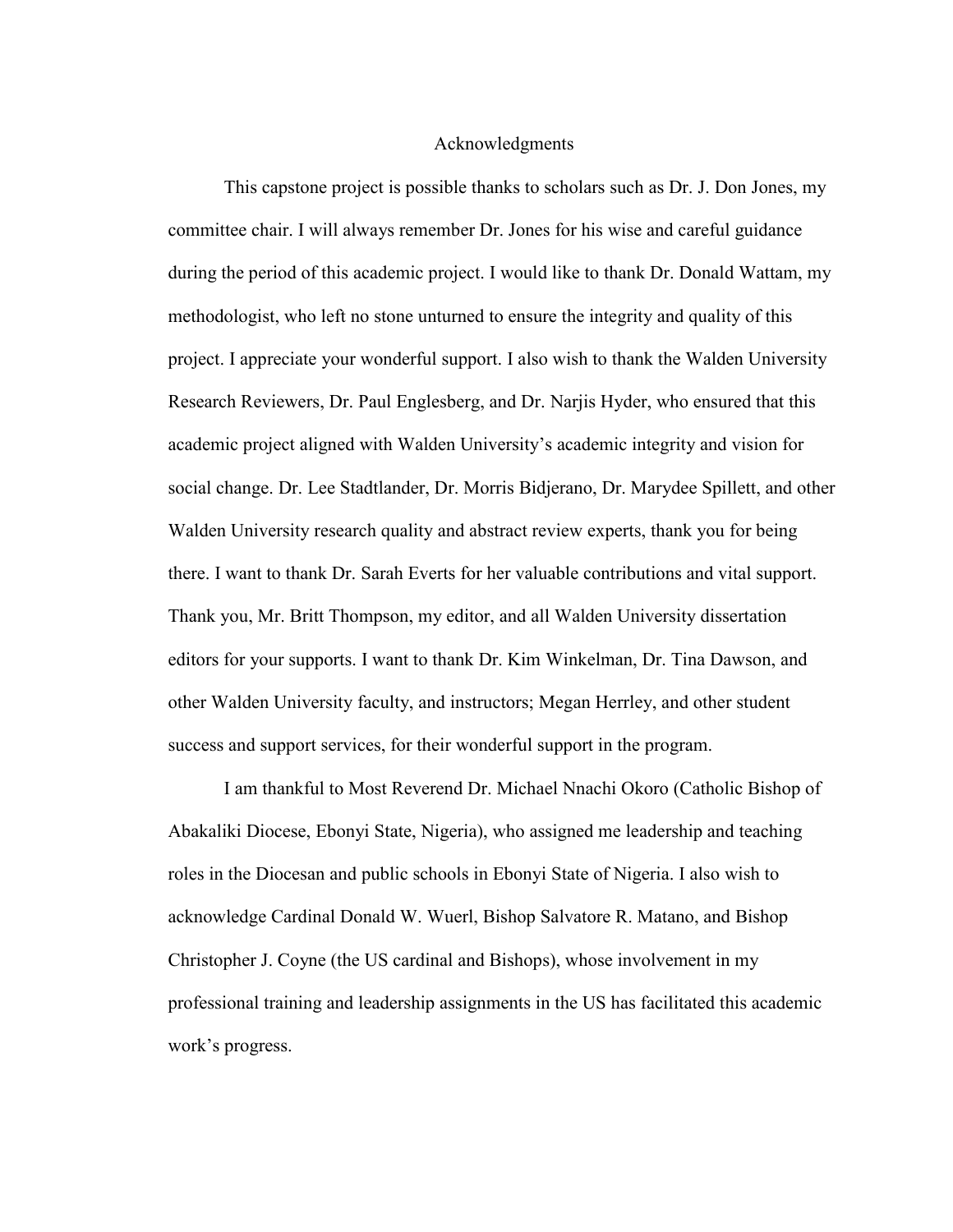To my American and Nigerian families, thank you to Barbara Fischer, James Parrish, Ellen Parish, Martha Quinlan, my siblings, Marvelous Igweonu and other nieces and Chibuike Igweonu, and other nephews for their support and understanding.

Finally, I would like to thank Mr. Thomas Eze, Mr. Peter Ali, Mrs. Rosemary Obaa-Nwosu, Mr. James Eze, and all the principals and basic science teachers in the research site in Nigeria for their support. I also wish to thank the faculty and staff of North Catholic High school, in North Hill Pittsburgh, PA; Black River High School, Ludlow, Vermont; Bellow Free Academy, Fairfax, Vermont; Williamstown High School, Williamstown, Vermont; and Central Vermont Catholic School, Barre, Vermont for involving and inspiring me to seek better strategies for supporting the academic growth of all children across the globe.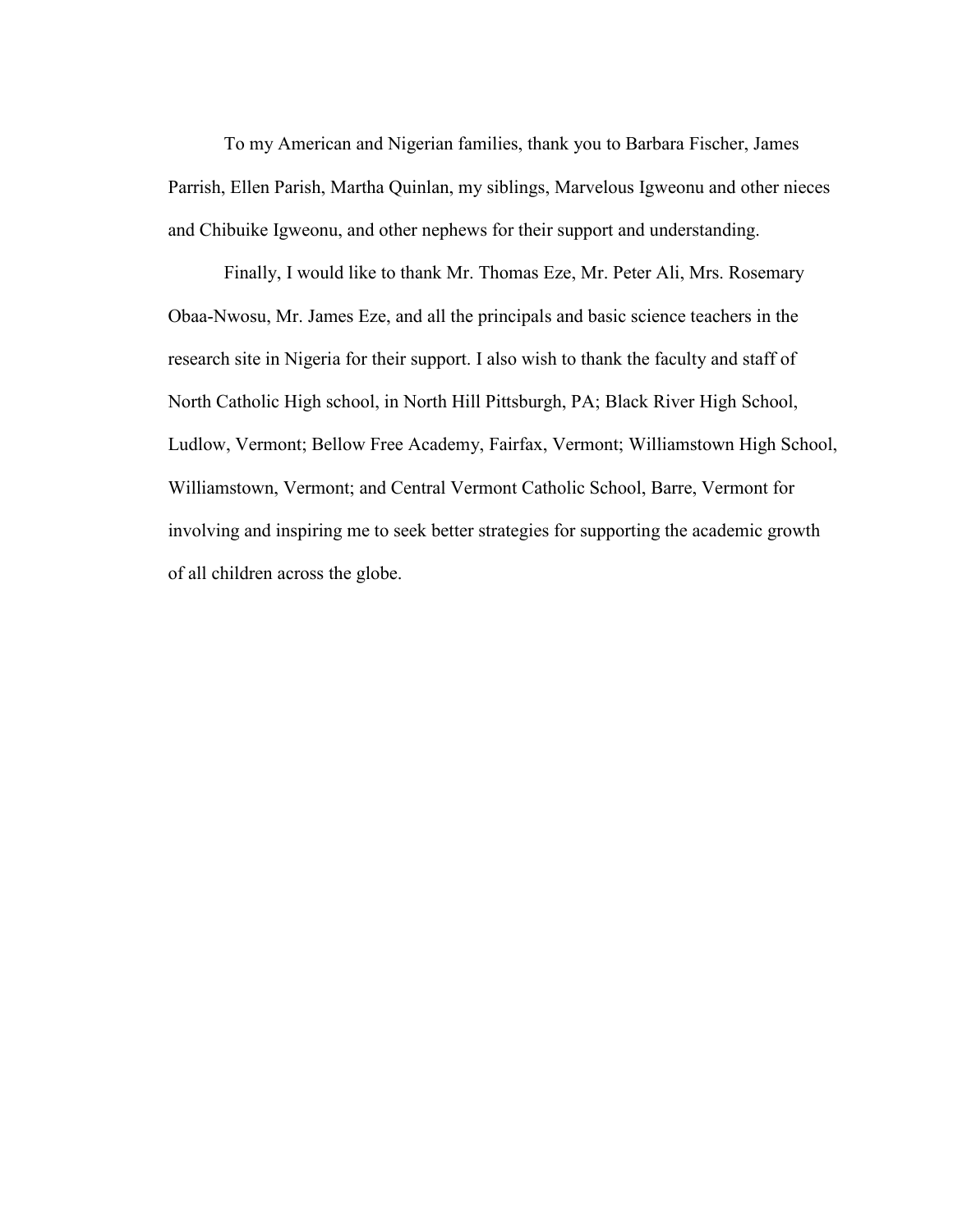# Table of Contents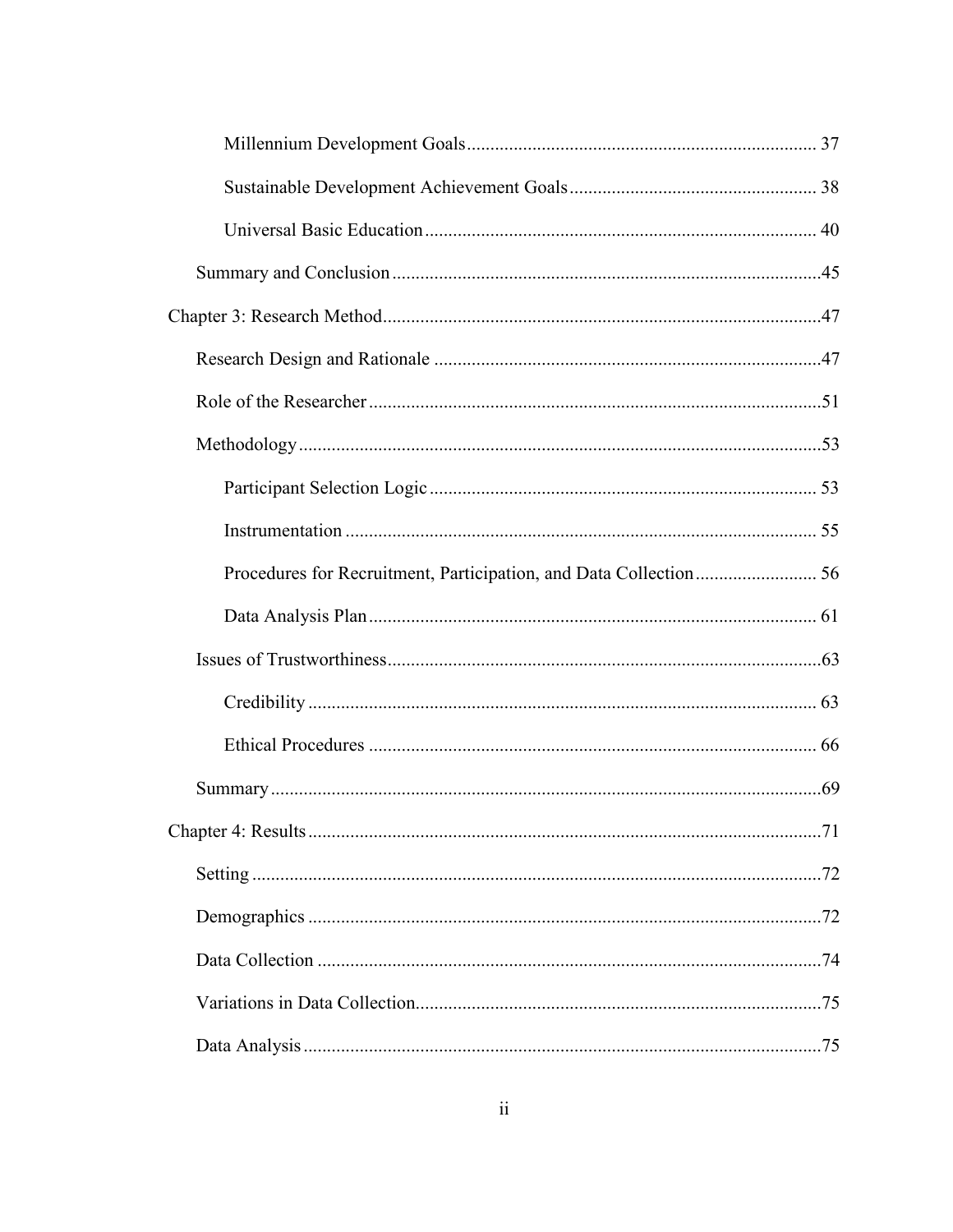| .158 |
|------|
|      |
|      |
|      |
|      |
|      |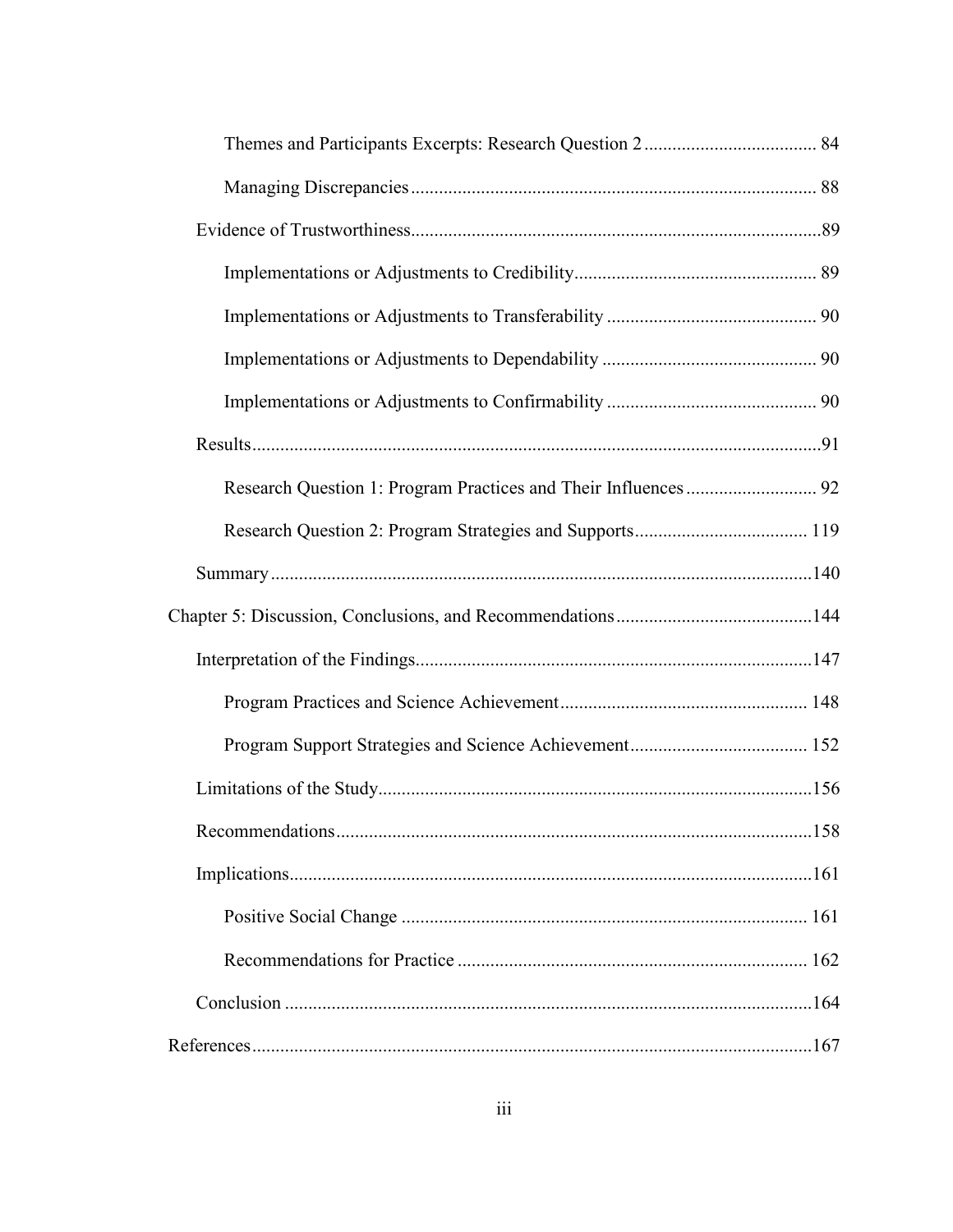| Appendix A: The Administrators Interview Data Collection Instrument186         |  |
|--------------------------------------------------------------------------------|--|
| Appendix B: The Basic Science Teachers Interview Data Collection Instrument188 |  |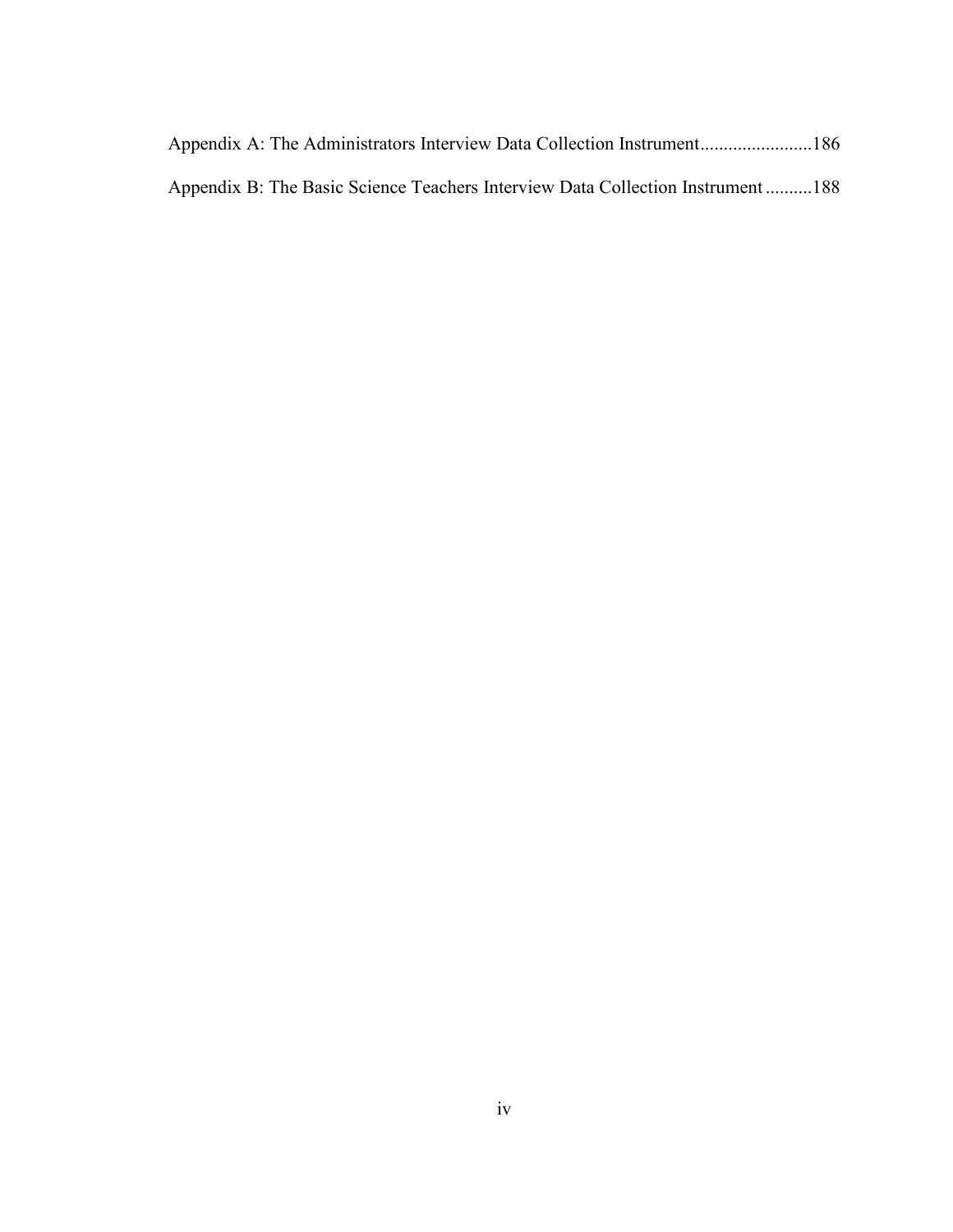# List of Tables

| Table 7 Summary of Themes, Coded Responses, and Categories -Research Question 1: |  |
|----------------------------------------------------------------------------------|--|
|                                                                                  |  |
| Table 8 Summary of Themes, Coded Responses and Categories Research Question 1:   |  |
|                                                                                  |  |
| Table 9 Summary of Themes, Coded Responses and Categories-Research Question 2:   |  |
|                                                                                  |  |
| Table 10 Summary of Themes, Coded Responses, and Categories-Research Question 2: |  |
|                                                                                  |  |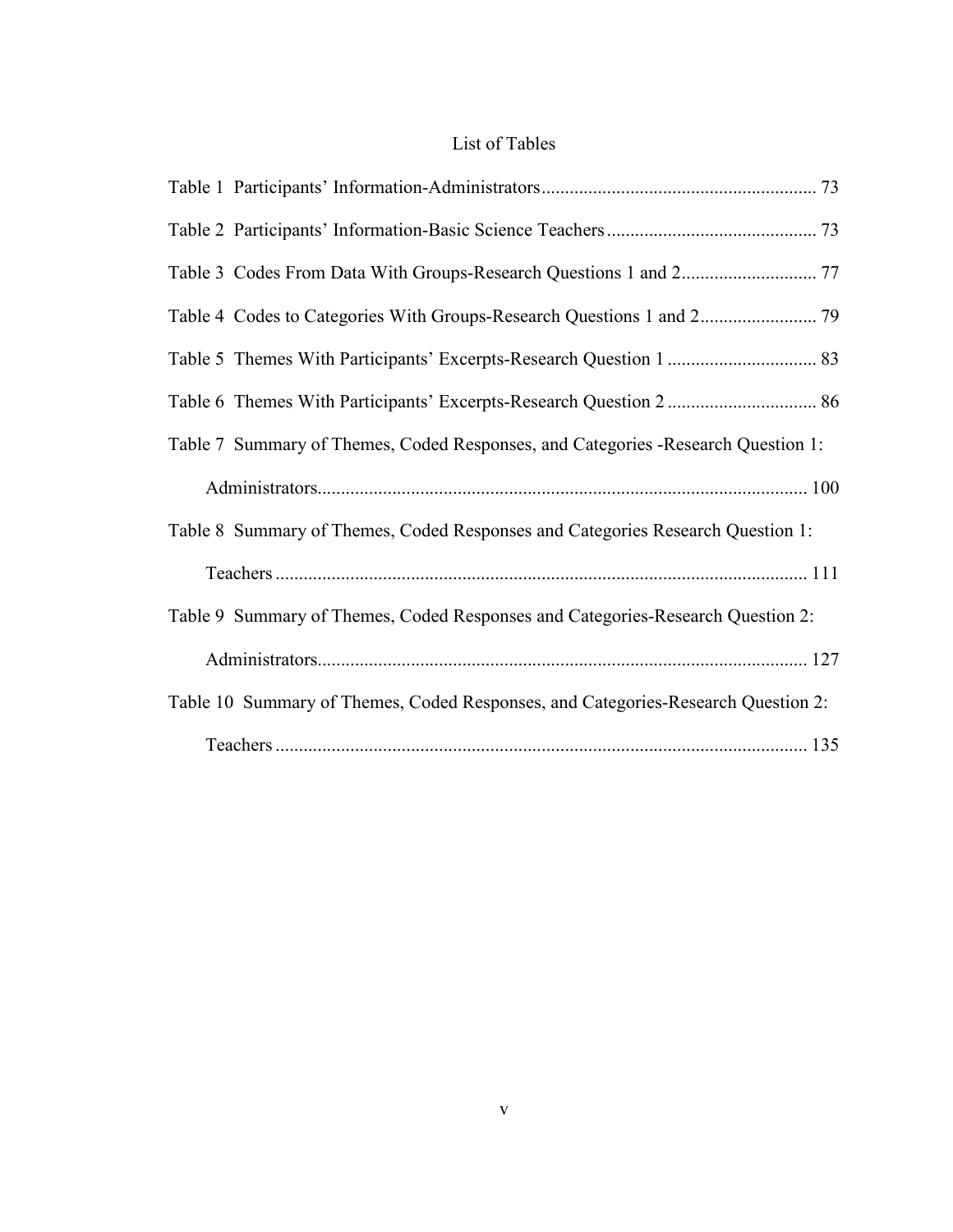# List of Figures

|--|--|--|--|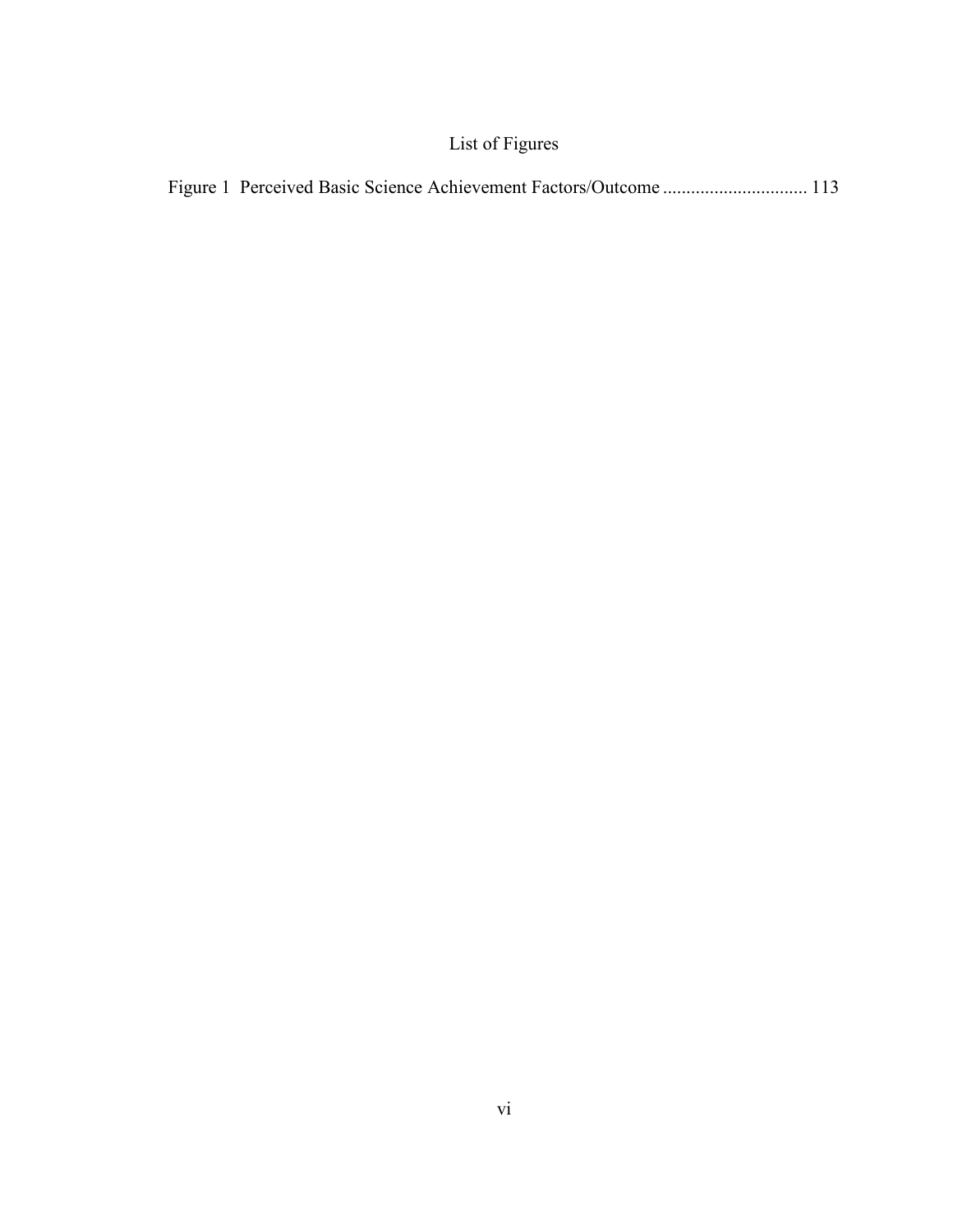#### Chapter 1: Introduction to the Study

Despite the Universal Basic Education (UBE) program initiated to improve student achievement, basic science achievement disparities have lingered in some rural secondary schools in Nigeria. For 2009 and 2010, the basic science achievement record in Ebonyi State, Nigeria, was 34% and 35%, respectively (Nwafor, 2012). Akani (2016) indicated 45%, 39%, and 34% basic science achievement status in Ebonyi State for 2011, 2012, and 2013, respectively. Enemarie et al. (2018) found that disparities in basic science achievement predicted science achievement disparities in the senior sciences. In this study, I explored the perceptions of teachers and administrators regarding their practices and experiences that used the UBE program and helped ninth grade students meet the achievement standards in basic science.

I conducted this study because of the gap in knowledge regarding the perceptions of basic science teachers and administrators concerning the practice and use of the UBE program to minimize basic science achievement gaps in test scores of ninth grade students. It was unclear how the basic science teachers and administrators in a school perceived the effects of the UBE program on the achievement gaps in basic science.

This study has the potential to contribute to positive social change in the selected school. The exploration of the perceptions of the basic science teachers and administrators regarding basic science achievement may lead to better strategies for bridging the achievement gaps to meet the global, national, state, and local expectations for basic science achievement for the ninth grade students in the selected school.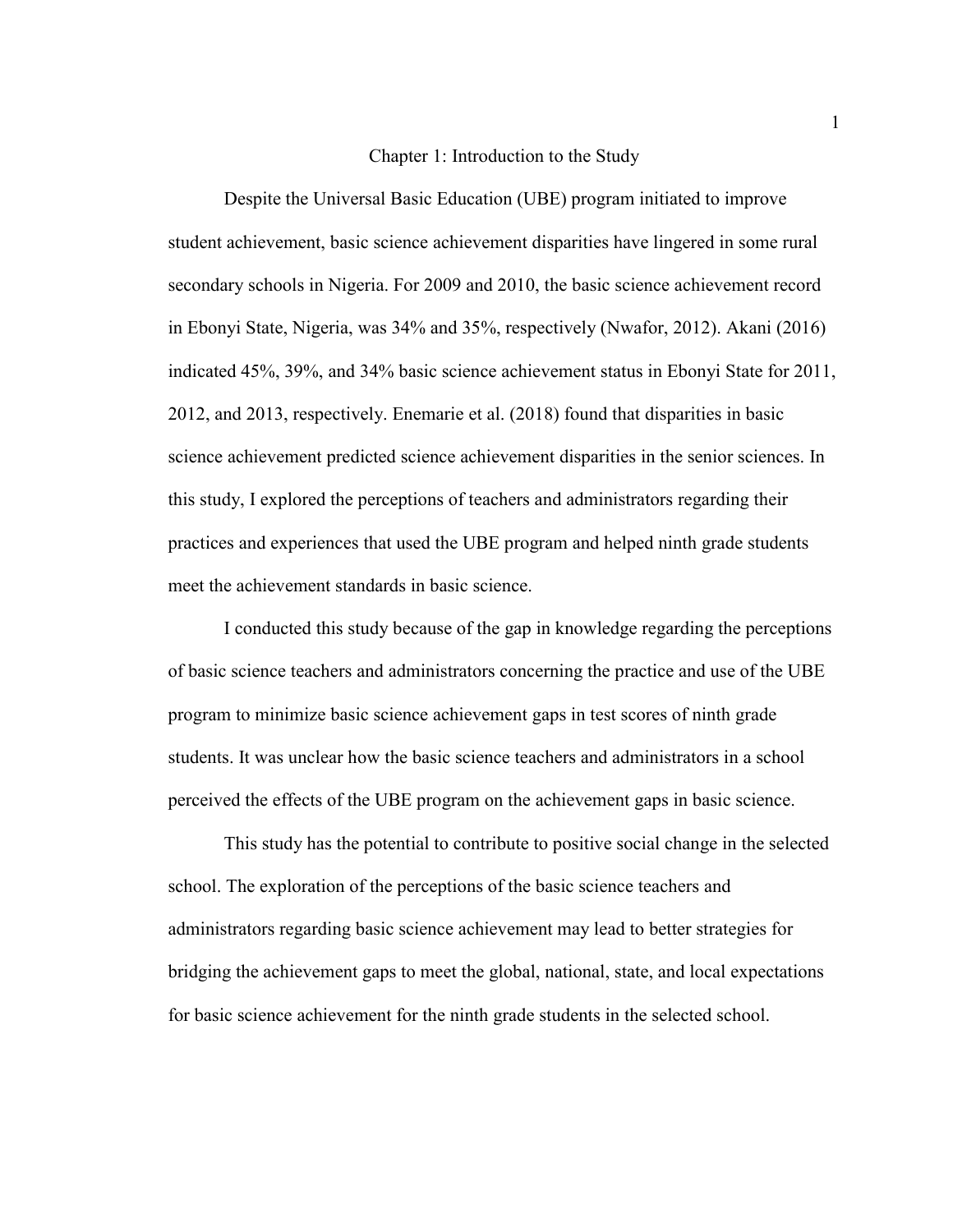This chapter comprises the background of the study, problem statement, purpose of the study, research questions, conceptual framework, nature of the study, definitions of concepts, assumptions, scope and delimitations, limitations, and the significance of the study. This chapter concludes with the summary of the main points and transition to the next chapter.

The Background section includes a summary of research literature related to the scope of the study topic and the gap in knowledge, as well as reasons the study was needed. The Problem Statement consists of the research problem and evidence that the problem was current, relevant, and significant to the education system. In the Purpose of the Study section, I include the study paradigm and the reason for the study as well as the determination of how basic science teachers and administrators perceived the influence of the UBE program on the basic science success of the students in ninth grade in the selected school. I then state the research questions, which are How do teachers and administrators perceive the use of UBE program as administrators and teachers minimize the achievement gap in basic science in the ninth grade? and What strategies are teachers and administers using to support students in meeting proficiency in basic science while addressing the Millennium Development Goal in basic science?

In the Conceptual Framework section, the concepts that ground the study are identified, defined, and described. The logical connections among the elements of the framework include how the theory linked to the research and major research questions. The Nature of the Study section provides a concise rationale for the selection of the design. I briefly describe the concepts explored, summarize the methodology, and detail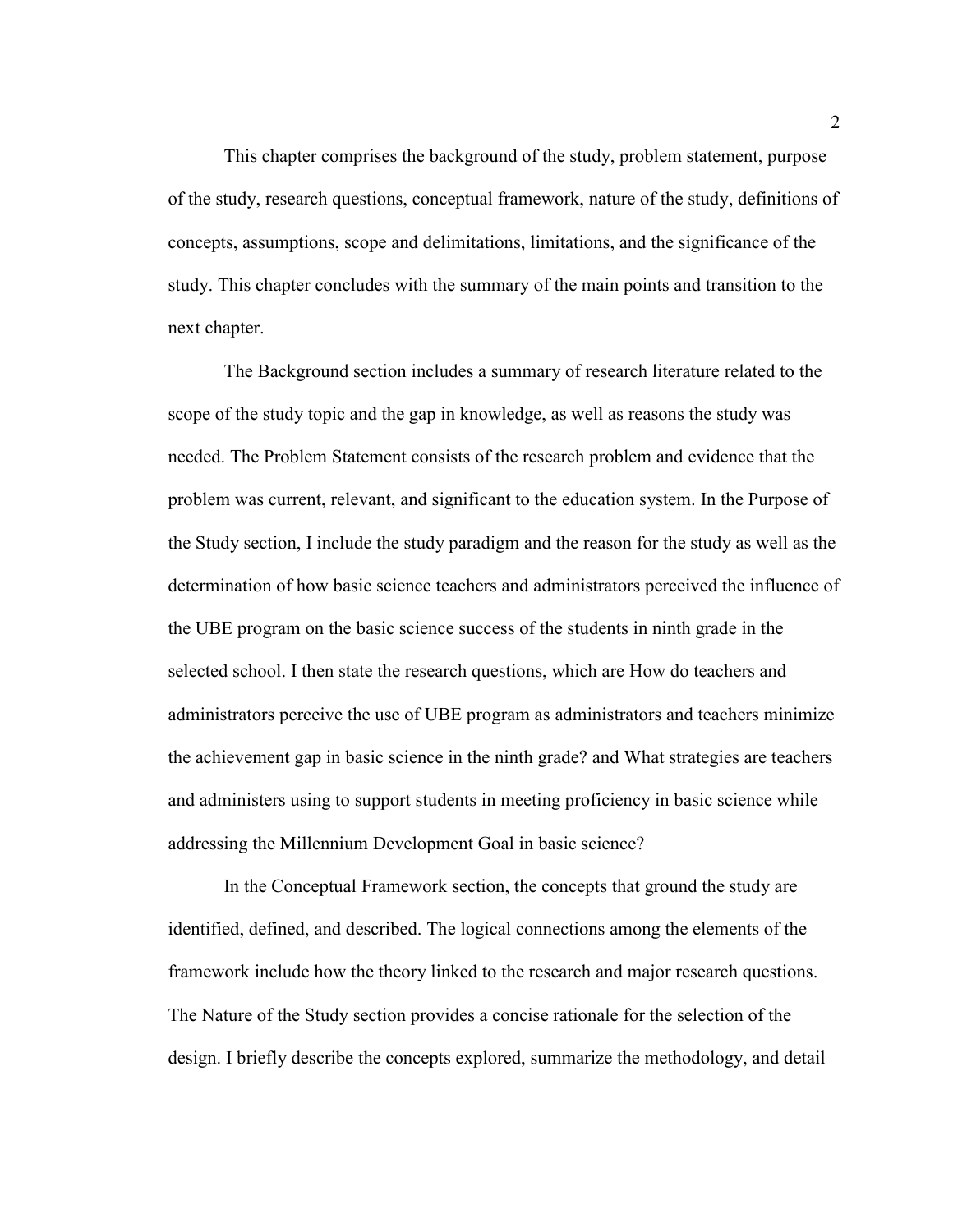the methods employed to gather and arrange the information. The Definitions section includes definitions of key terms and terms with multiple meanings that I employ in the study. The explanations connect the terms to other academic studies or research. The Assumptions section helps to clarify the study's perspectives that were assumed but had not been confirmed in the field of knowledge. I also describe the reasons the assumptions were necessary for the context of the study. The Scope and Delimitations section includes analysis of the aspects of the research problem addressed in the study and reasons the specific focus was chosen. Additionally, I set the boundaries of the study and identify the population that I included and excluded. I then describe the limitations of the study related to design and methodology, as well as issues related to the limitations of transferability and dependability, while also addressing biases that could influence the study outcome, as well as reasonable measures that addressed the limitations. In the Significance section, I describe the potential contribution of the study to the education system in Nigeria, namely, that it may promote the understanding of better strategies for bridging the basic science achievement gap. I also discuss the implications for improved basic science achievement of the ninth grade students in the selected school and the country. The chapter concludes with a summary of the main points and transition to Chapter 2.

### **Background**

Studies have indicated that several factors contributed to gaps in students' proficiency in basic science (Abubakar & Njoku, 2017; Ayodele, 2019; Nwafor & Umoke, 2016; Oleribe & Taylor-Robinson, 2016; Pepple & Ogologo, 2017). Although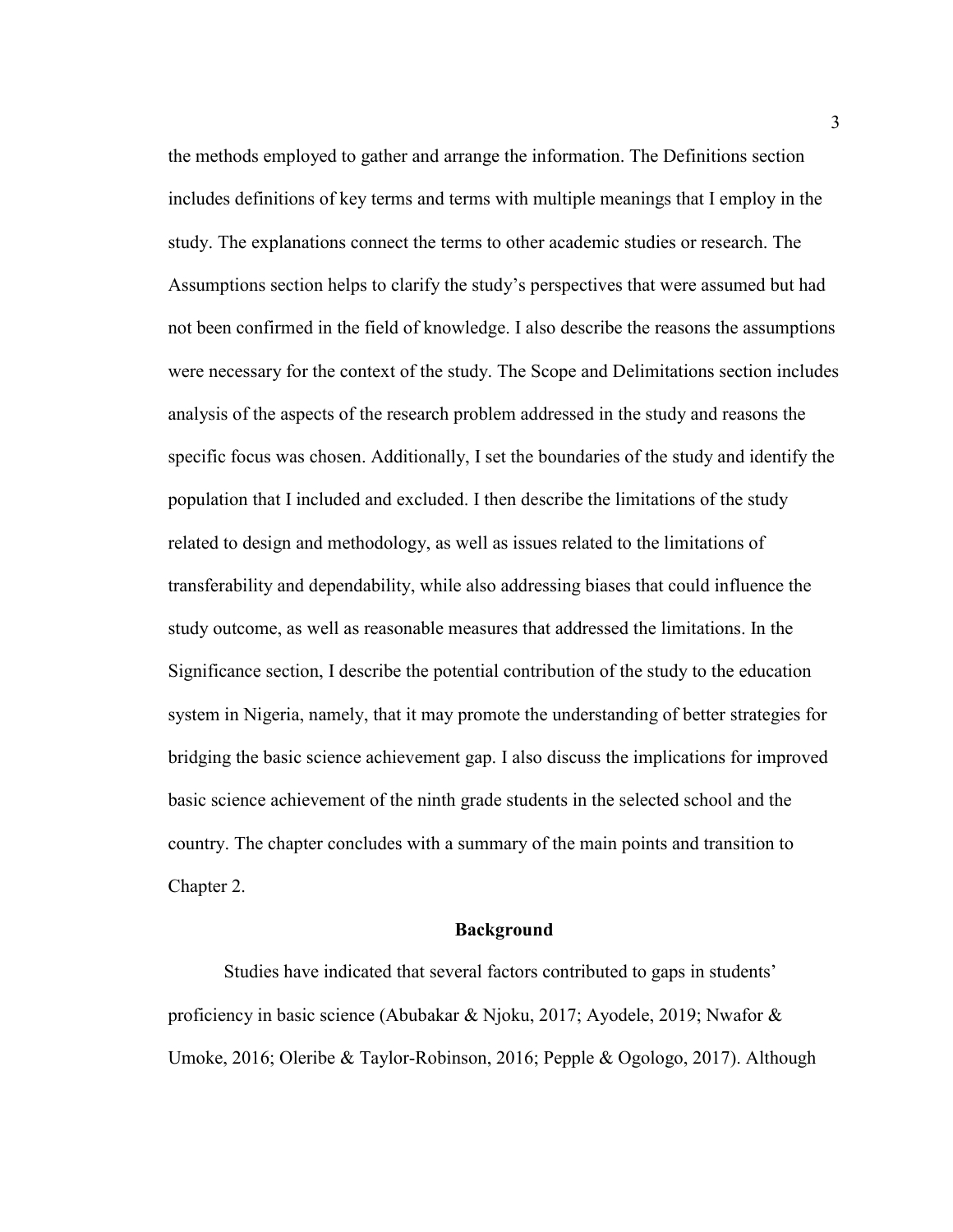Oleribe and Taylor-Robinson (2016) blamed economy for global gaps, Ayodele (2019) blamed Boko Haram terror situation for the gaps in the states in Nigeria. Pepple and Ogologo (2017) attributed gaps in science achievement to Niger-Delta crisis in Rivers state, which influenced basic science achievement of schools in the state due to destruction of learning resources. Scholars have discovered that culture and school type influenced achievement of some private schools in Northern Nigeria (Abubakar & Njoku, 2017).

Although some scholars have discovered global, national, and state-level gaps in basic science achievement (Abubakar & Njoku, 2017; Ayodele, 2019; Nwafor & Umoke, 2016; Oleribe & Taylor-Robinson, 2016; Pepple & Ogologo, 2017), others have suggested resources from the UBE program which helped to minimize gaps (Ige  $\&$ Hlalele, 2017; Nwafor & Umoke, 2016; Ozowuba, 2018). Although Ntibi recommended the supply of essential learning materials to create positive attitude for learning (Ntibi  $\&$ Edoho, 2017, p. 83), scholars are increasingly interested in the importance of computers in learning. Omiko and Oketa (2018) have indicated that computer assisted instruction (CAI) impacted learners' success in mathematics more than scheduled teaching and traditional instructional methods.

Ige and Hlalele (2017) adopted the pretest-posttest, control group, quasiexperimental design to find the effects of computer-aided teaching technologies and strategies on students' academic achievement in Ondo State, Nigeria. Ige and Hlalele found a realizable effect of treatment on students' success. The students who were taught with the aid of computers demonstrated higher achievement than the mixed teaching plan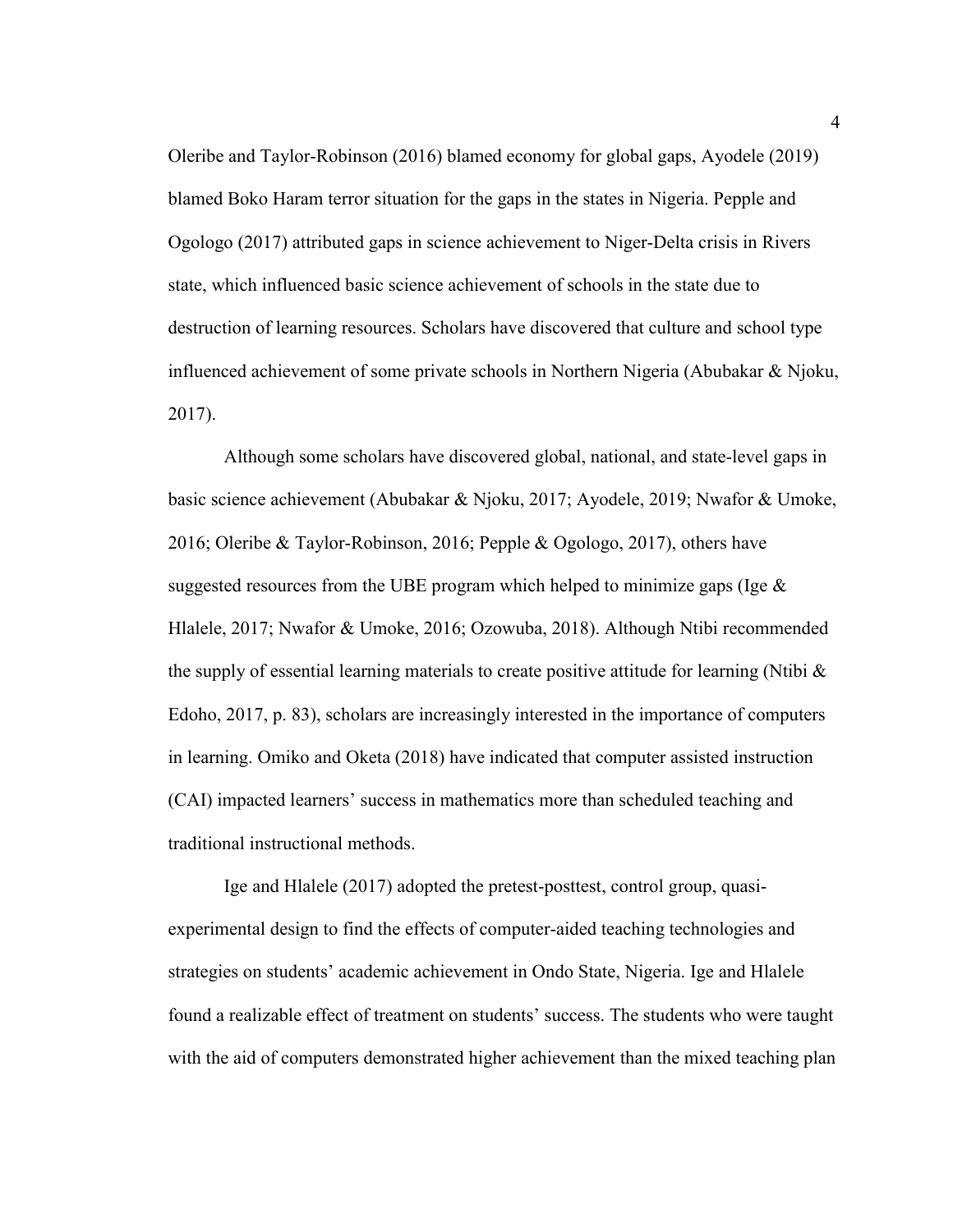team and the regular team. Shamir et al. (2018) explored the effectiveness of comprehensive computer-adaptive learning was explored in two different school districts in Texas and Florida during the 2015-2016 school year. The experimental groups used CAI, while the control group used few or no CAI programs. The result showed that the use of a CAI learning program in a classroom setting had a significant impact on student academic achievement. Although some scholars (e.g., Anil et al., 2018) indicated that technology-assisted education influenced the learners' grades significantly, other scholars indicated that academic achievement increased due to computer-supported instruction, which increased retention and student performances in the science subjects (Gambari, & Yusuf, 2017). The findings revealed that applying teaching aids in learning had a noticeable impact on learners' academic outcomes. Researchers concluded that relationship between teaching aid and computer-assisted instruction and students' academic achievement (Ige, & Hlalele, 2017; Omiko & Oketa, 2018). However, other scholars investigated the link between instructor quality and learners' academic success (Gimba et al., 2018; Ogbaji, 2017).

The relationship between teacher interest and students' academic achievement is known (Tella, 2017). Tella (2017) examined the link between teacher work desire, disposition, and learners' academic success in primary school mathematics. The research sample comprised 254 elementary school instructors and 120 elementary school students. The researcher used multiple regression analysis to analyze the data collected in the study. The findings of the study indicated that instructor productivity and disposition had links with students' achievement scores. The author concluded that teachers' self-efficacy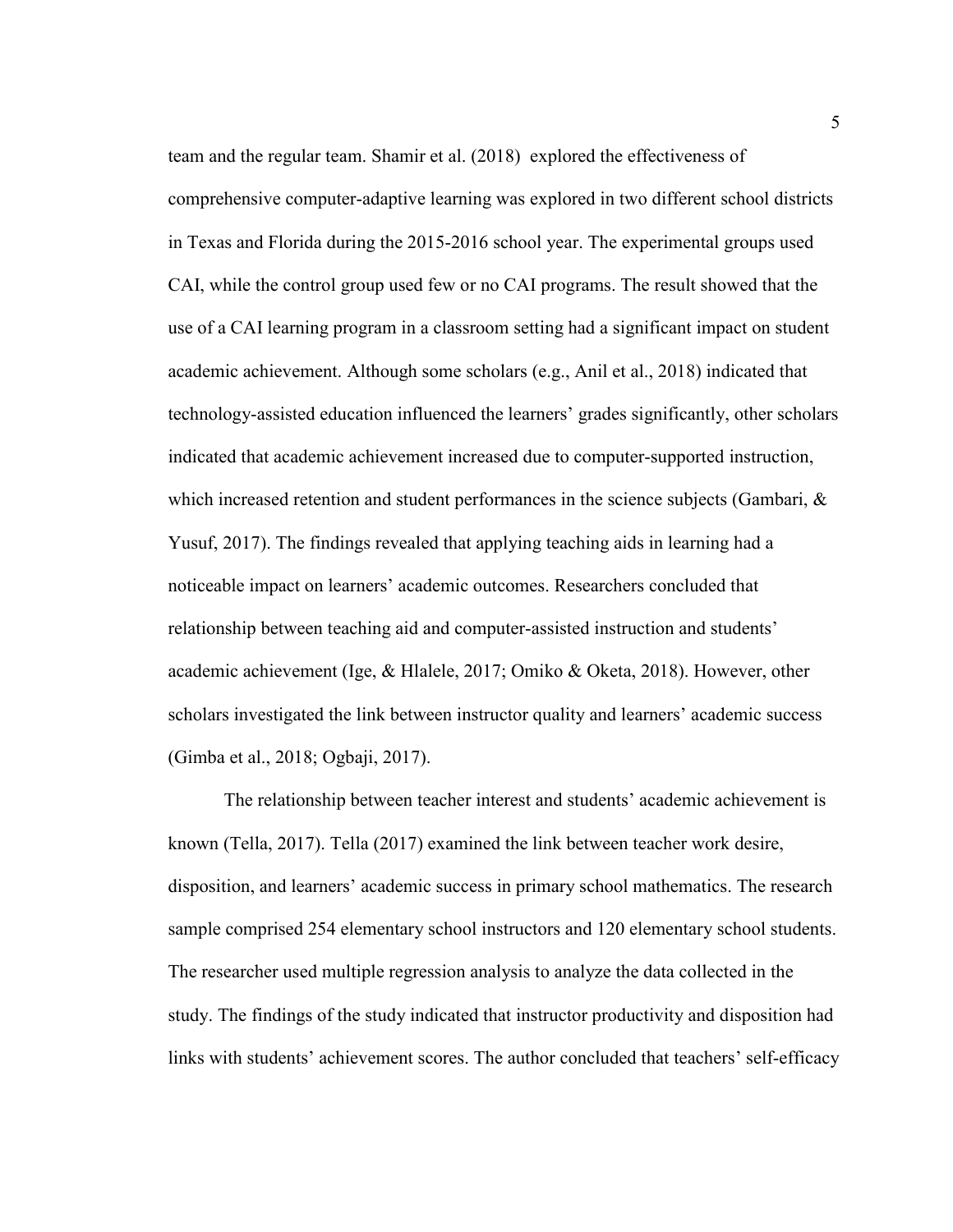and interest were the best predictors of pupils' academic achievement in mathematics. The author inferred that achievement in the UBE subjects such as mathematics and the basic sciences would increase if the qualified teachers had both an interest in and esteem for the subject. Although Tella concluded that teachers' self-efficacy predicted academic achievement in Mathematics, the author did not discover the influence of teachers' selfefficacy on basic science achievement. However, NimotaJibolaKadir and AbiodunAkanbiGafar (2018) discovered the influence of head teacher role on the basic science achievement of students in the Northcentral zone of Nigeria. Researchers recommended that headteachers should continue supervising, supporting, and motivating science to achieve SDG in science education (NimotaJibolaKadir & AbiodunAkanbiGafar, 2018, p.28).

Additional findings indicated that students' and teachers' attitudes and perceptions influenced basic science achievement in some schools (Perry et al., 2016). The scholars' recommendations for basic science improvement strategies in school included active involvement and professional training opportunities (NimotaJibolaKadir & AbiodunAkanbiGafar, 2018; Omiko & Oketa, 2018). These studies are relevant to the research as they provide clues for assessing the perceptions of basic science teachers and administrators regarding the UBE program resources and instructional material and technology resources that influence basic science achievement. Also, these studies provide insights into possible participant perceptions regarding the influence of the quality and disposition and experience of the teachers on the basic science achievement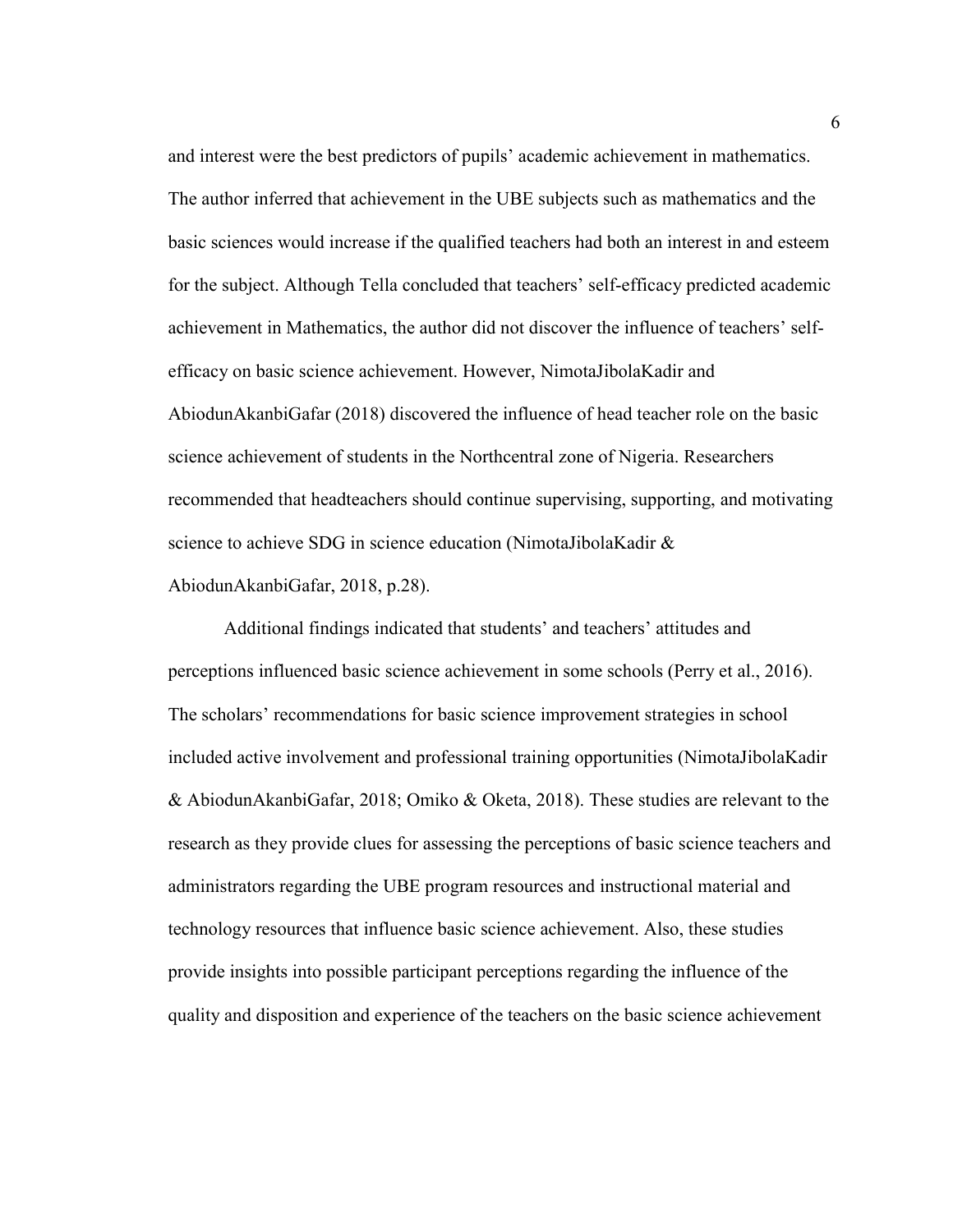of the ninth grade. Finally, the studies provide understanding of the effect of students' and teachers' attitudes and perceptions of basic science achievement in some schools.

# **Problem Statement**

A problem exists in the Nigerian government education program. Specifically, the problem concerns the basic science achievement gaps that exist in the regions of the country. To meet the United Nations' MDG as well as minimize achievement gaps in the regions of the country, the Nigerian government endorsed UBE (Aja et al., 2018; Ejere, 2011). However, achievement gaps in basic science have persisted at the national, regional, and state levels (Oleribe & Taylor-Robinson, 2016; Onanuga & Saka, 2018). Despite the UBE program, students in a rural secondary school in Nigeria were not proficient in basic science. The school proficiency rate in Ebonyi State, in basic science for 2009 and 2010 was 34%, and 35% (Nwafor, 2012), respectively, while the 2011 through 2013 basic science scores in Ebonyi State were 45%, 39%, and 34%, respectively, for students at or above proficiency (Akani, 2016). The proficiency levels in science differed in many states of the country. Though gaps in the basic science scores across the states showed achievement disparities among the ninth grade students (Gimba et al., 2018), there was a gap in the literature regarding the perceptions of teachers and administrators regarding the practice and use of the UBE program to help ninth grade students in meeting the basic science achievement standards. It was unclear how the teachers and principals in a school perceived the influence of the practice and use of the UBE program on the achievement gaps in basic science.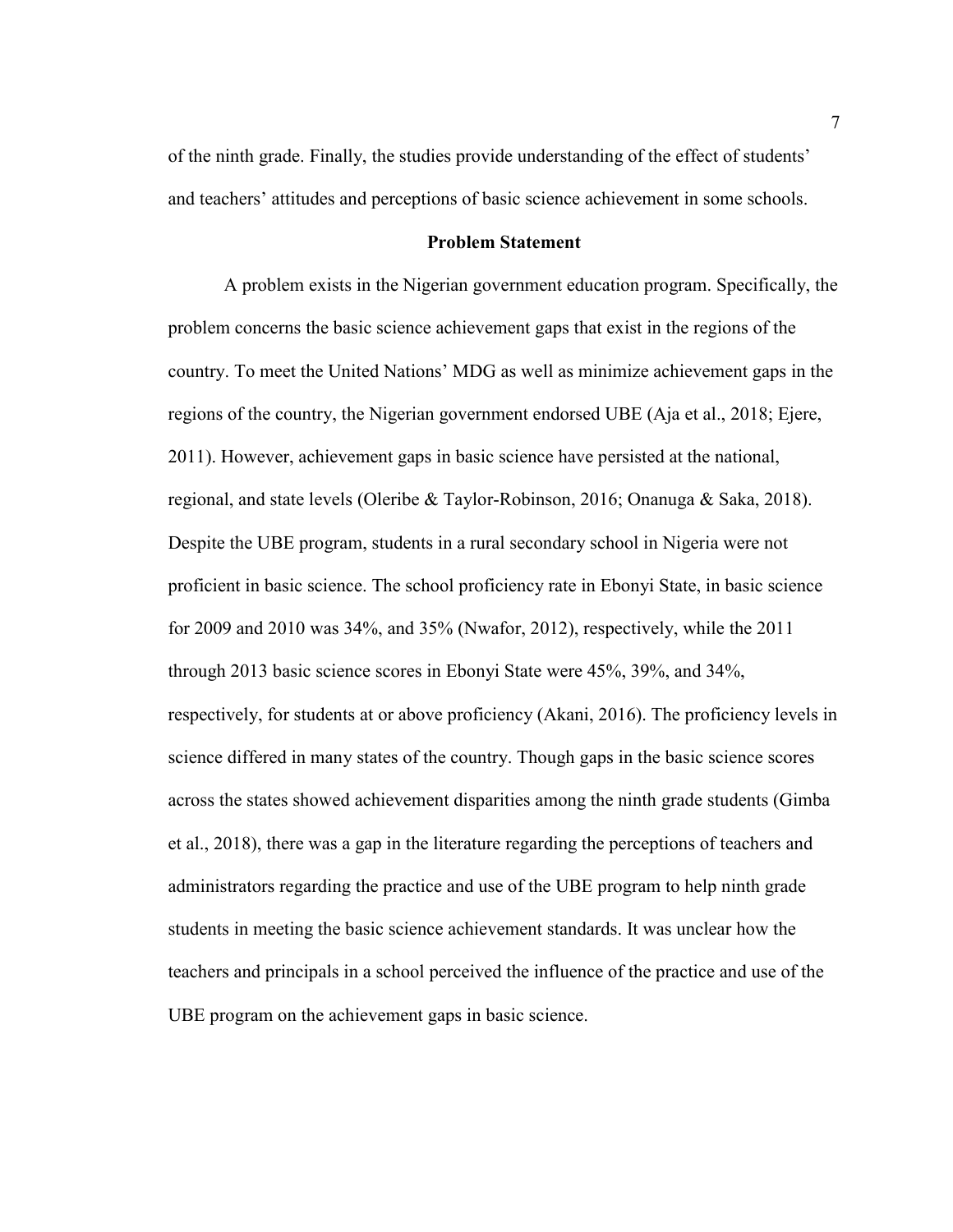#### **Purpose of the Study**

The purpose of this study was to explore the perceptions of teachers and administrators regarding their practices and experiences used in the UBE program to help ninth grade students meet the achievement standards in basic science. The face-to-face interviews were used to explore the perceptions of the teachers and administrators regarding their experiences used in the UBE program to bridge achievement gaps in the selected school, which may increase the understanding of better strategies that bridged the achievement gaps and met the MDG goal.

### **Research Questions**

The questions examined in this study were the following:

- 1. How do teachers and administrators perceive the use of the Universal Basic Education (UBE) program as the administrators and teachers minimize the achievement gap in basic science in the ninth grade?
- 2. What strategies are teachers and administrators using to support students in meeting proficiency in basic science while addressing the Millennium Development Goal in basic science?

#### **Conceptual Framework**

The foundation for this study was Fullan's (2007) change theory, which had been used extensively in several school improvement reforms in diverse settings (Brooks  $\&$ Gibson, 2012; Chen, 2008; Ebbeck & Chan, 2011; Saiti, 2012; Webber & Scott, 2010). This theory assumed that reform and educational improvement strategies addressed the conditions of stakeholders for continuous improvements and included similar ways of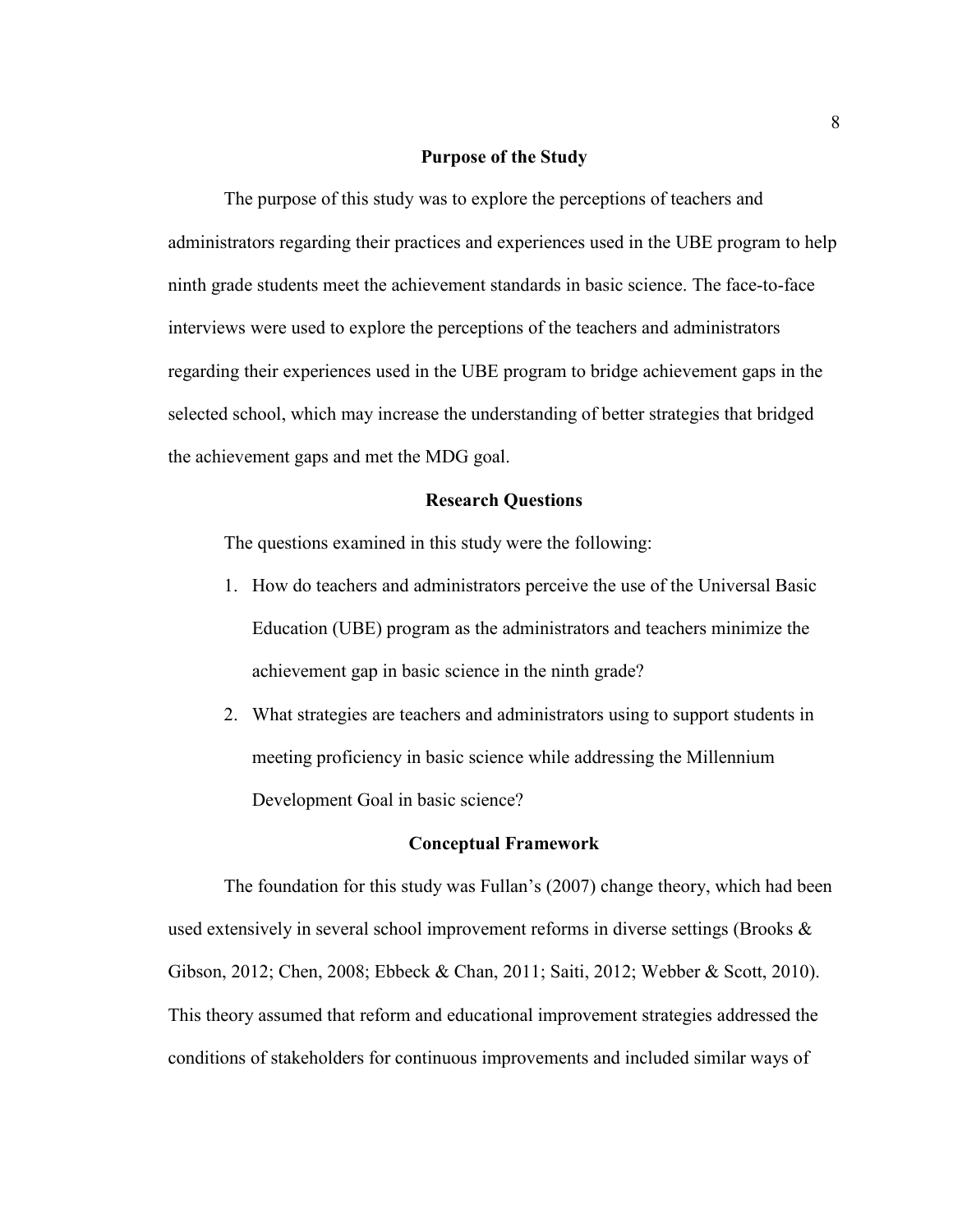changing the stakeholders, culture, and setting. The administrators and teachers in a setting were stakeholders who understood the culture and practice that sustained students' proficiency levels and understood how the UBE program affected proficiency in basic science in a school setting. Hence, the Fullan change theory guided this study and provided insight into the perspectives of instructors and administrators who used the UBE strategy and increased the proficiency level in basic science in a ninth grade learning context. The Fullan change theory guided how the UBE program strategy corresponded to the ways that changed the teachers' and administrators' culture and practice in a setting and increased the proficiency level of the ninth grade students in basic science in a school setting.

A similar change theory that could have guided this study was Rogers's (2003) diffusion of innovation (DOI) theory, which claimed that stakeholders adopted new ideas in categories due to their perception and the influence of surrounding factors over some time. The influencing factors included

- the factors that influenced the change,
- the decision strategy to implement the new idea,
- the stakeholders' orientation,
- the implication of change for the stakeholder or community, and
- the information strategies used during the change process.

Rogers's (2003) DOI claimed that change disseminated across periods via certain groups and culminated with stakeholders who accepted and implemented a new idea in their environment. Rogers asserted that factors such as comparative opportunities, which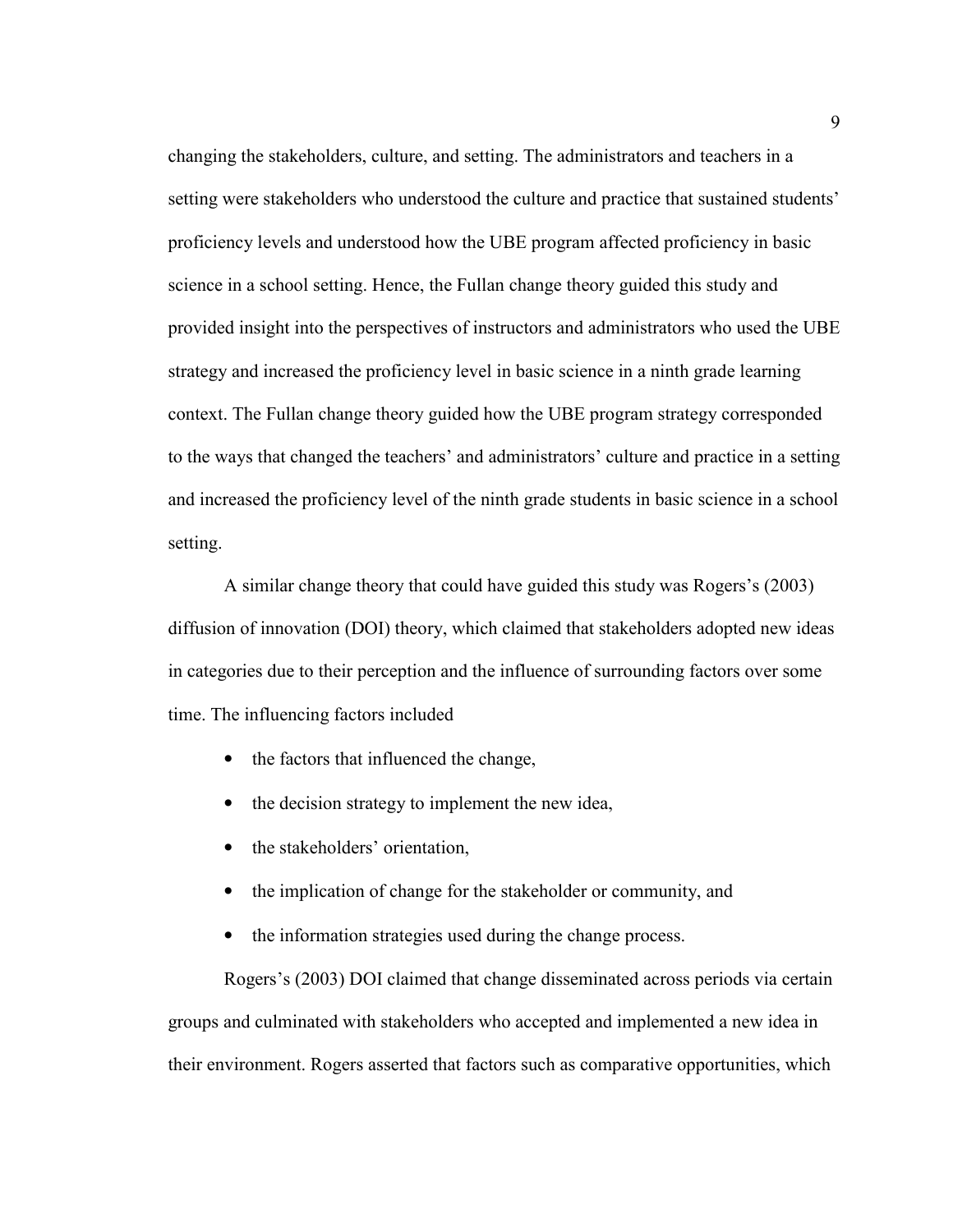are agreeable, tangible, visual, complex, but experimental influenced the spread of change in an environment. The relative advantage referred to how a new idea was better than an old practice. Compatibility referred to how the new idea was easy for the stakeholders. Complexity referred to the possible constraints that challenged the stakeholders of change. Trialability referred to how sustainable the change was. Finally, observability referred to tangible change outcomes.

Rogers's innovation theory had been used to increase stakeholders' understanding of adopting change (Dingfielder & Mandell, 2011; Murray, 2009; Rogers, 2003) and implementing school programs (McCormick et al., 1995); included technology instruction (Lundvall, 2010; Peslak et al., 2010). Sherry and Gibson (2002) argued that the problem with applying Rogers's change theory to schools was that a school was not the single social system within which Rogers's innovation took place. The central school system had subsystems that included teachers within the classroom, schools, and districts. The Fullan (2007) change theory was used to conceptualize the shared understanding of the achievement gap and the UBE program strategies that sustained the continuous practice that bridged the achievement gap and supported educational equality in a setting.

#### **Nature of Study**

In this basic qualitative study, I explored the perceptions of the teachers and administrators regarding their practices and experiences used in the UBE program to help ninth grade students meet the achievement standards in basic science. I also explored the teachers' and administrators' practices used in the UBE program strategy to bridge the achievement gaps in basic science. The perspectives of teachers and administrators and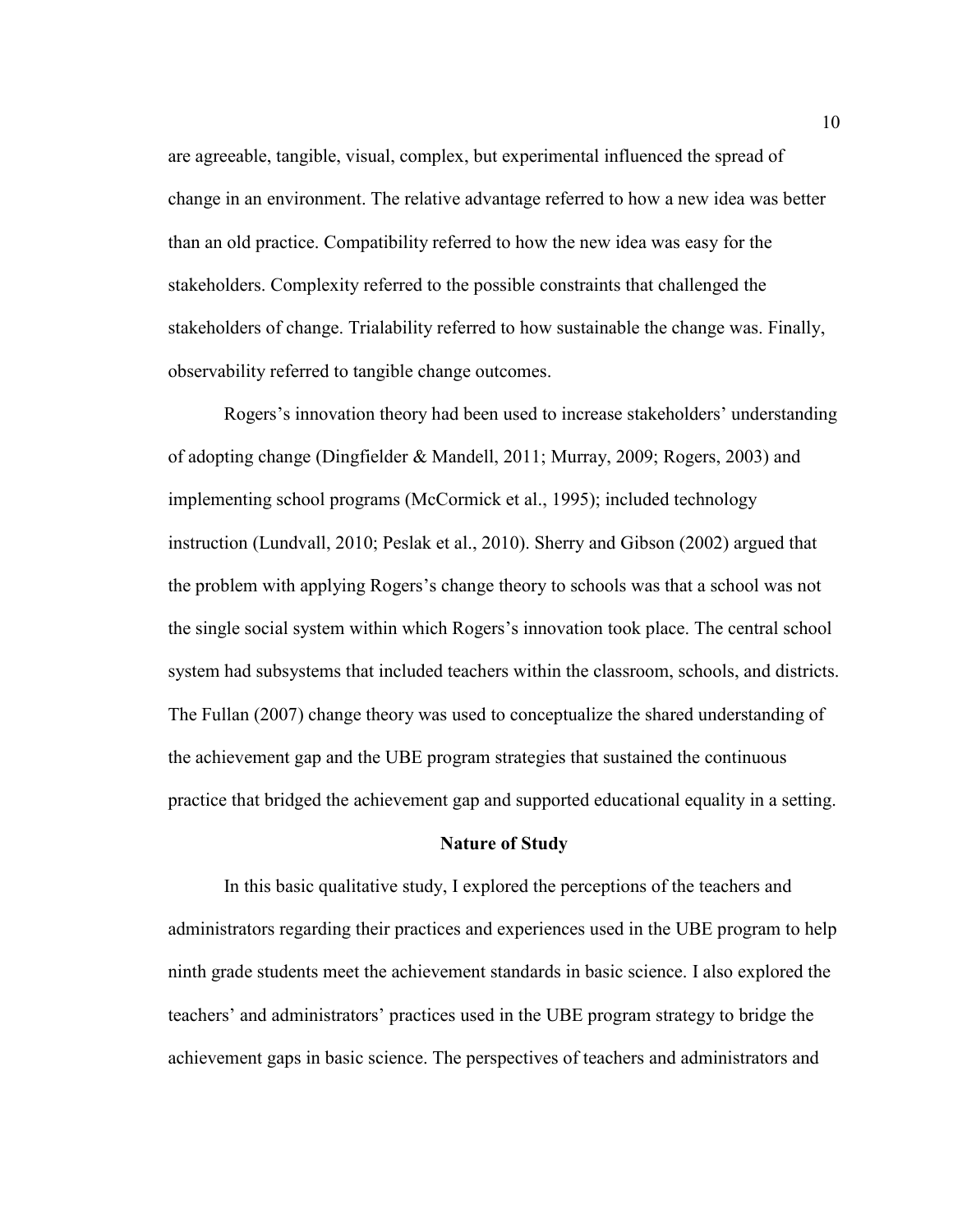how they helped students in the ninth grade to meet the achievement standards in basic science was explored. According to Yin (2017) and Merriam (2009), the basic qualitative study was adaptive to the conditions and perceptions of the stakeholders in a school setting and other environments. A basic qualitative study focuses on perspectives and interpretations of the stakeholders involved in discovering a situation or event influencing or changing peoples or behaviors in a setting (Merriam, 2009). In this study, I explored administrators' and administrators' perspectives on program practices and strategies that minimize the achievement gap in basic science in the ninth grade in the selected school. Also, exploring the perceptions of teachers and administrators who supported ninth grade students in meeting basic science expectations would provide knowledge to other educators who support learners in meeting the science achievement and MDG outcomes in other settings.

Finally, the major sources of data included interviews conducted with the administrators and basic science teachers. I collected data from the basic science teachers and the administrators in the selected school and analyzed it thematically per groups of participants' data. The codes, categories, and themes which were aligned to Research Questions 1 and 2 refer to the administrators' and teachers' perspectives on program practices and strategies that influence basic science achievement in the school.

#### **Definitions**

*Educology of science*: Knowledge about the process of teaching and studying science in some setting (Ango, 2002).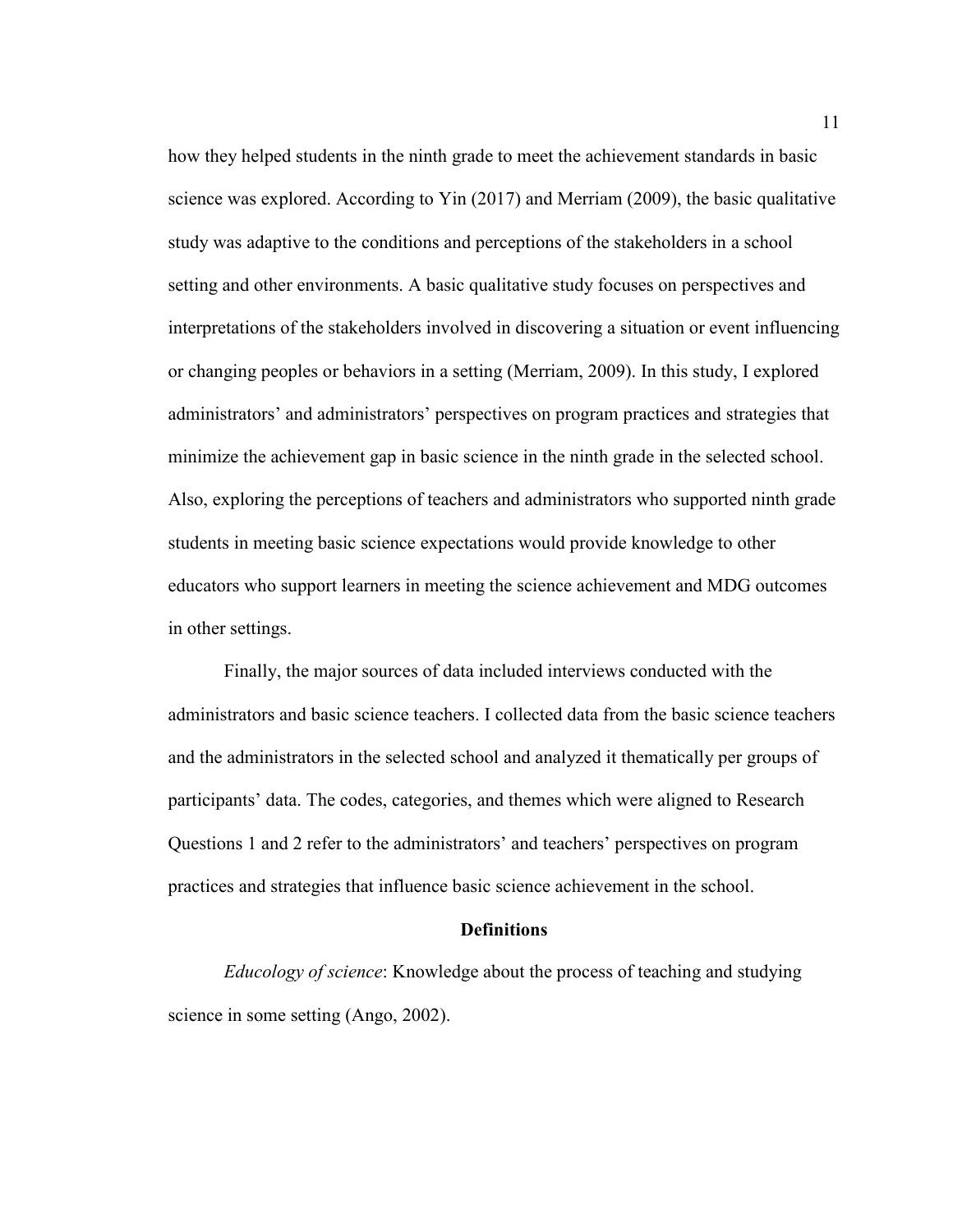*Final-year senior secondary students (FYSSS)*: Students in their last year of senior secondary education (students in the 12th grade). In Nigeria, the students in this grade are called Senior Secondary School 3 (SSS3). The students in this class complete with an exit exam called West African Senior School Certificate Examination (WASSCE; Ozowuba, 2018).

*Junior Secondary School Certificate Examination (JSSCE)*: The state examination students must pass to qualify to enter high school (Nwafor, 2012).

*Millennium Development Goal (MDG)*: A global development program centering on providing basic education, removal of poverty; enhancing gender equality as well as encouraging global teamwork for improving environments (Abbott et al., 2015).

*Senior School Certificate Examination (SSCE)*: A college requirement examination for students aspiring to further their education in any higher institution of learning in Nigeria. It is usually taken by students who have completed high school level courses. Also, the exam predicts college readiness for students who pass it.

*West African Examinations Council (WAEC)*: The management council that organizes the SSS3 exit exam, which is usually conducted in May and June for regular students or November and December for external students.

*Universal Basic Education (UBE)*: An education policy supporting Nigeria to achieve the education for all (EFA) strategies for eliminating illiteracy and increasing opportunities for education for the Nigerian child of school-going age (Opoh et al., 2015).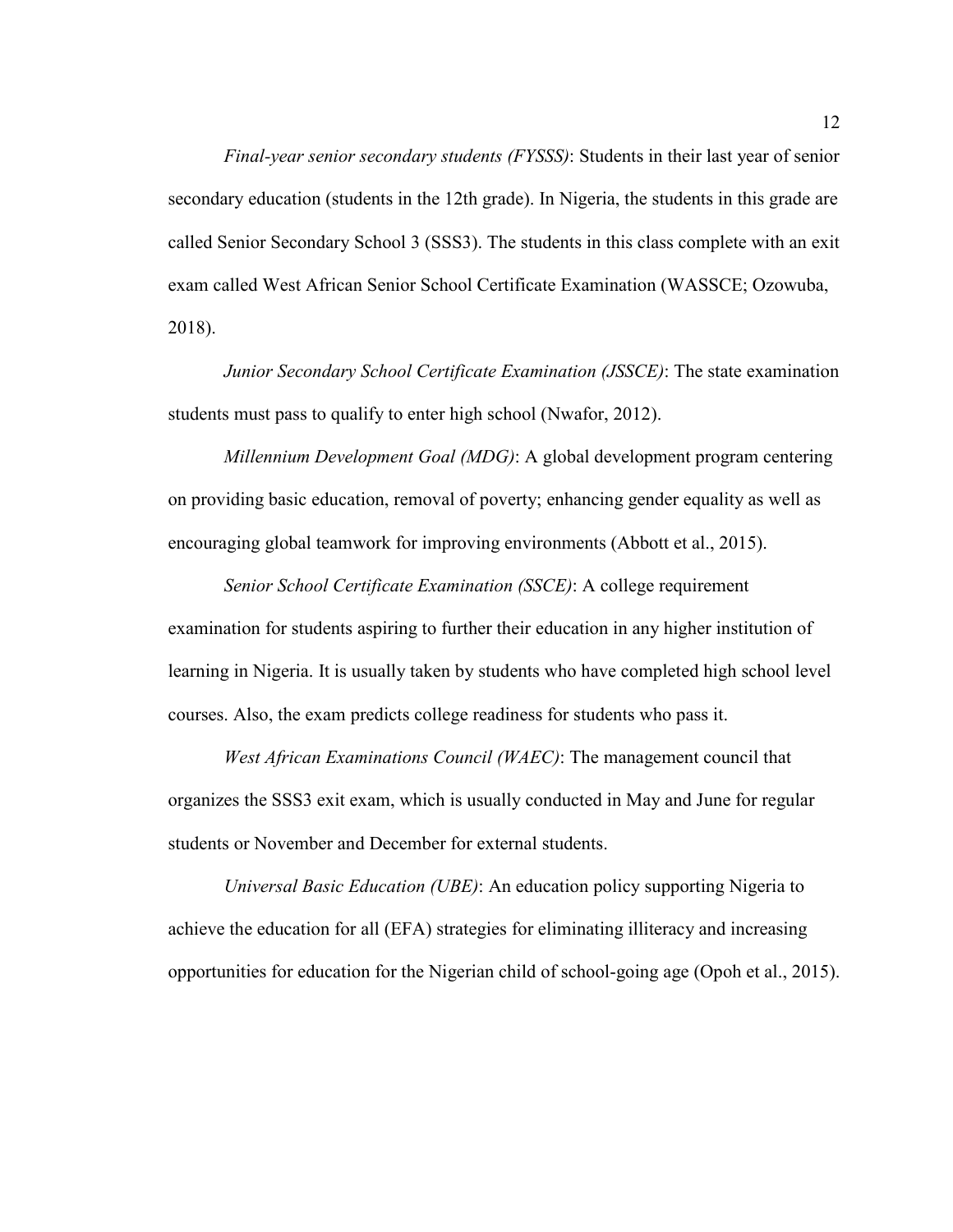#### **Assumptions**

I assumed that the basic science teachers and administrators in the selected school provided objective information that responded to the interview questions. I also assumed that these participants willingly provided information about the ninth grade students' basic science achievement records. Additionally, I assumed that the basic science teachers and administrators in the selected school provided accurate information about the basic science teaching and learning and grading practices and used the UBE learning resources in their classrooms. Another assumption was that the participants shared their perceptions regarding the influence of these grading practices in the basic science achievement of the ninth grade students in the selected school. An assumption was also that the participants shared their perceptions regarding the influence of global and national assessment standards on the basic science achievement of the ninth grade students in the selected school. I assumed that the basic science teachers and administrators in the selected schools shared their familiarity with current basic science teaching and learning and grading practices and that they used the UBE resources. Also, I assumed that these individuals shared their perceptions on the influence of changes in the basic science teaching and grading practices on the basic science achievement of the ninth grade students in the selected school. Finally, I assumed that the basic science teachers and administrators shared their perceptions regarding the influence of the global, national, state, and local assessment standards on the basic science achievement standards of the ninth grade students in the selected school and used the UBE resources.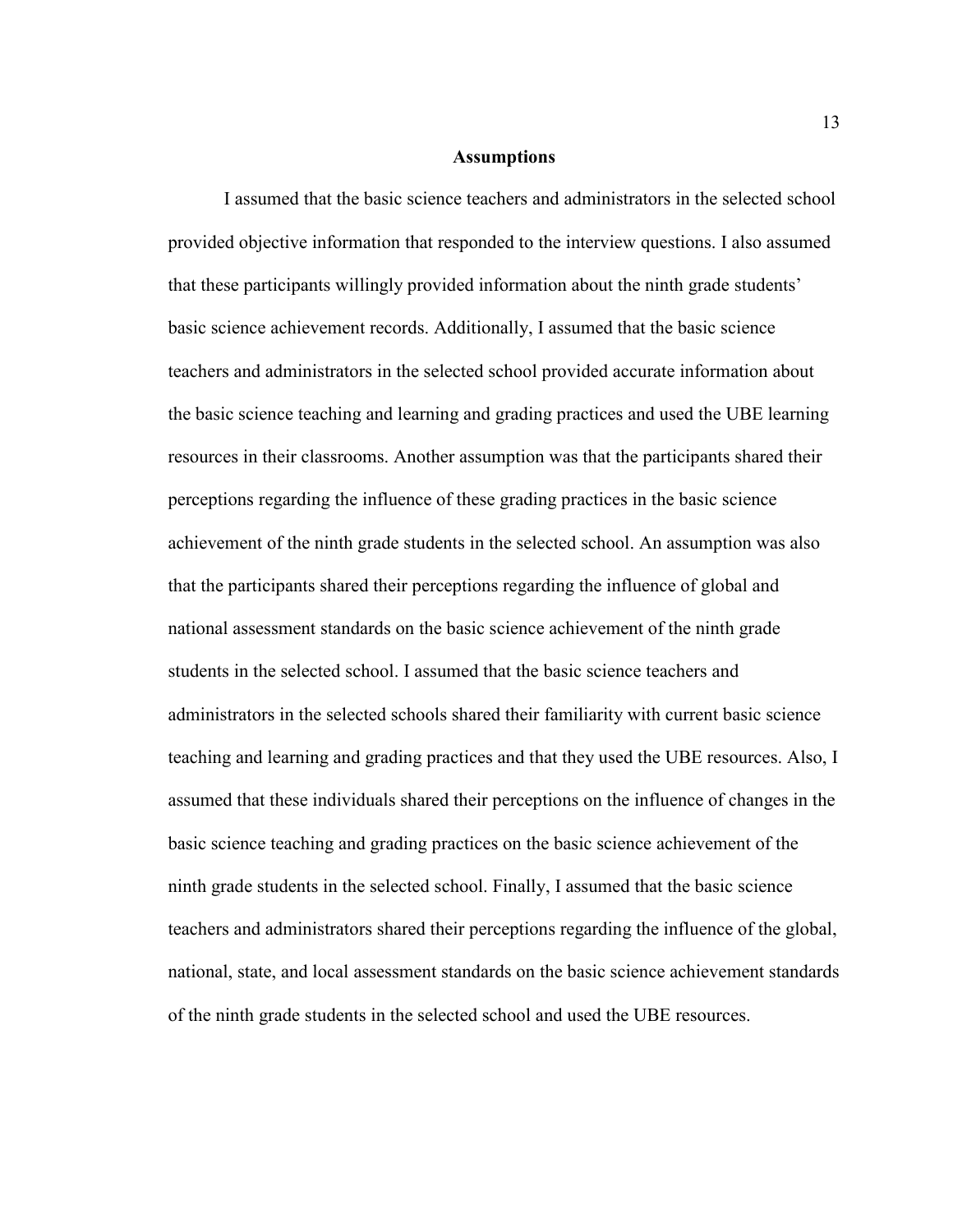#### **Scope and Delimitations**

This basic qualitative study focused on the perceptions of basic science teachers and administrators in the selected school regarding the practice and use of the UBE program that helped the ninth grade students to meet the basic science achievement standards. In this study, I explored the current practice of teaching, learning, and grading basic science alongside global, national, state, and local students and how these teaching practices were familiar to basic science teachers and administrators as well as how these practices influenced basic science achievement of ninth grade students in the selected school. Although the basic science teachers and administrators in the selected school might have shared experiences and provided basic achievement records from previous years, the basic science achievement records shared were limited to 3 years. Participants' memories of their experiences older than 3 years may not have been accurate. The relevance of the most recent and current experiences of the basic science teachers and administrators in the selected school that was prioritized was vital because some participants might have left the school at an earlier stage of the UBE implementation. This study was delimited to the most recent and current practices of teaching, learning, and grading of basic science and used the Fullan (2007) school improvement theory that supported the interview responses of the participants who were familiar with the program practices and provided relevant information concerning the recent and current practice of teaching and learning and grading basic science in the selected school.

This study did not focus on the teaching, learning, and achievement records of other UBE subjects, but instead focused only on the teaching, learning, and basic science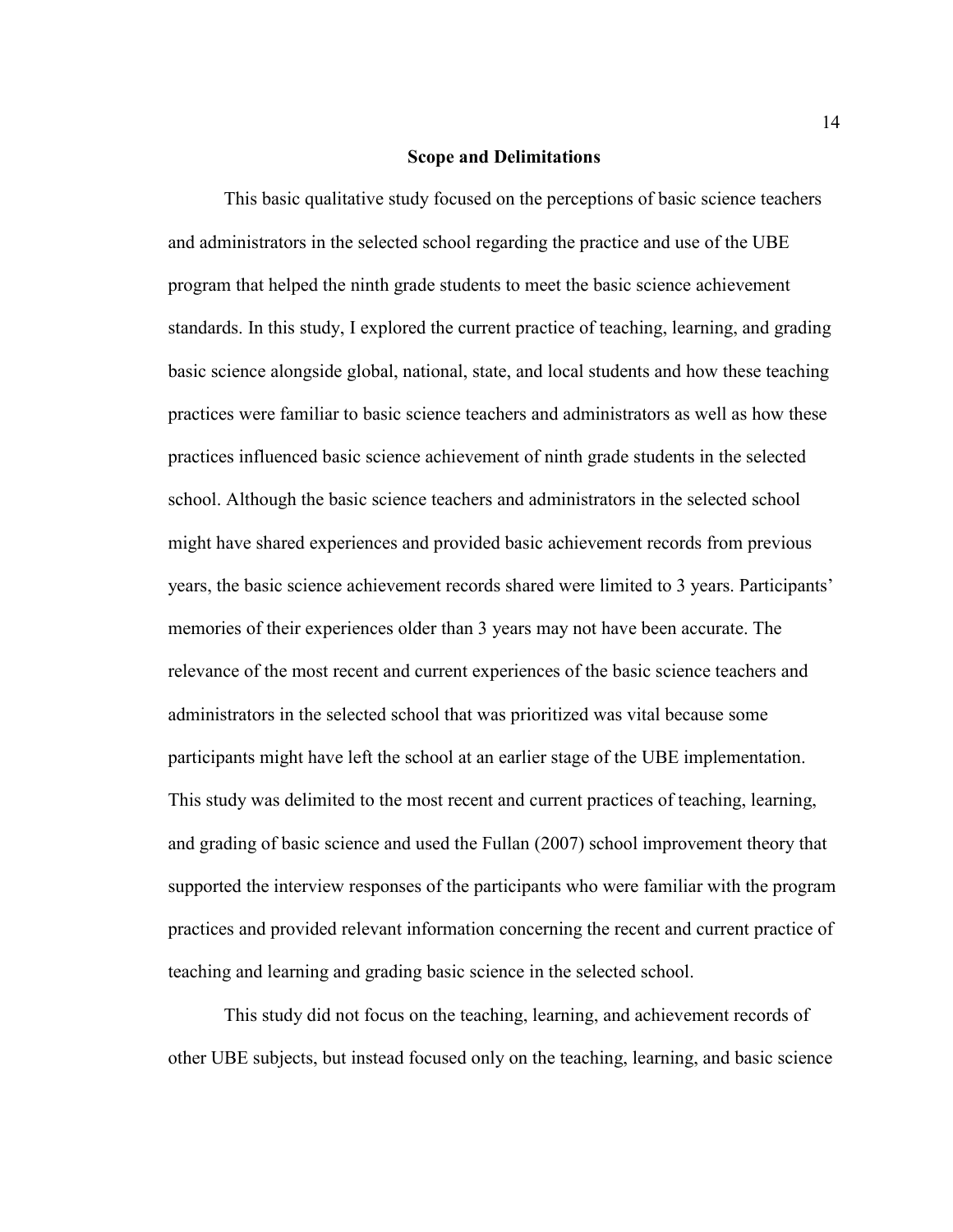achievement records and the experiences of the basic science teachers in a selected school. The study focused on the influence of the achievement standards and factors and the basic science teachers' quality knowledge dispositions, and their perceptions of how these standards, factors, and dispositions influenced the basic science achievement of the ninth grade students in the selected school. Additionally, the study focused on the influence of global, national, state, and local teaching, learning, and grading factors on the basic science achievement of the ninth grade students in the selected school.

## **Limitations**

This basic qualitative study was limited to the basic science teachers' and administrators' freewill involvement and explored the perspectives of the participants that were not representative of the whole. The participants who were inclined to complain or emphasized only the positive might be more inclined to be interviewed or participate in discussions regarding basic science teaching, learning, and grading experiences. Some participants had interview preferences that included face-to-face, email, Skype voice conferencing, Skype video conferencing, or telephone conferencing. Some participants might have had reservations regarding the face-to-face interview collection strategy. Hence, I relied on participants' preferences to avoid adversely affecting the objectivity of the study findings. However, I developed strategies which reduced the effect of this limitation, and validated information via member checking.

Other limitations included the interview timing and the participants' time preferences with which they shared the achievement records and included availability for face-to-face interviews or discussions. A connection failure or social distancing laws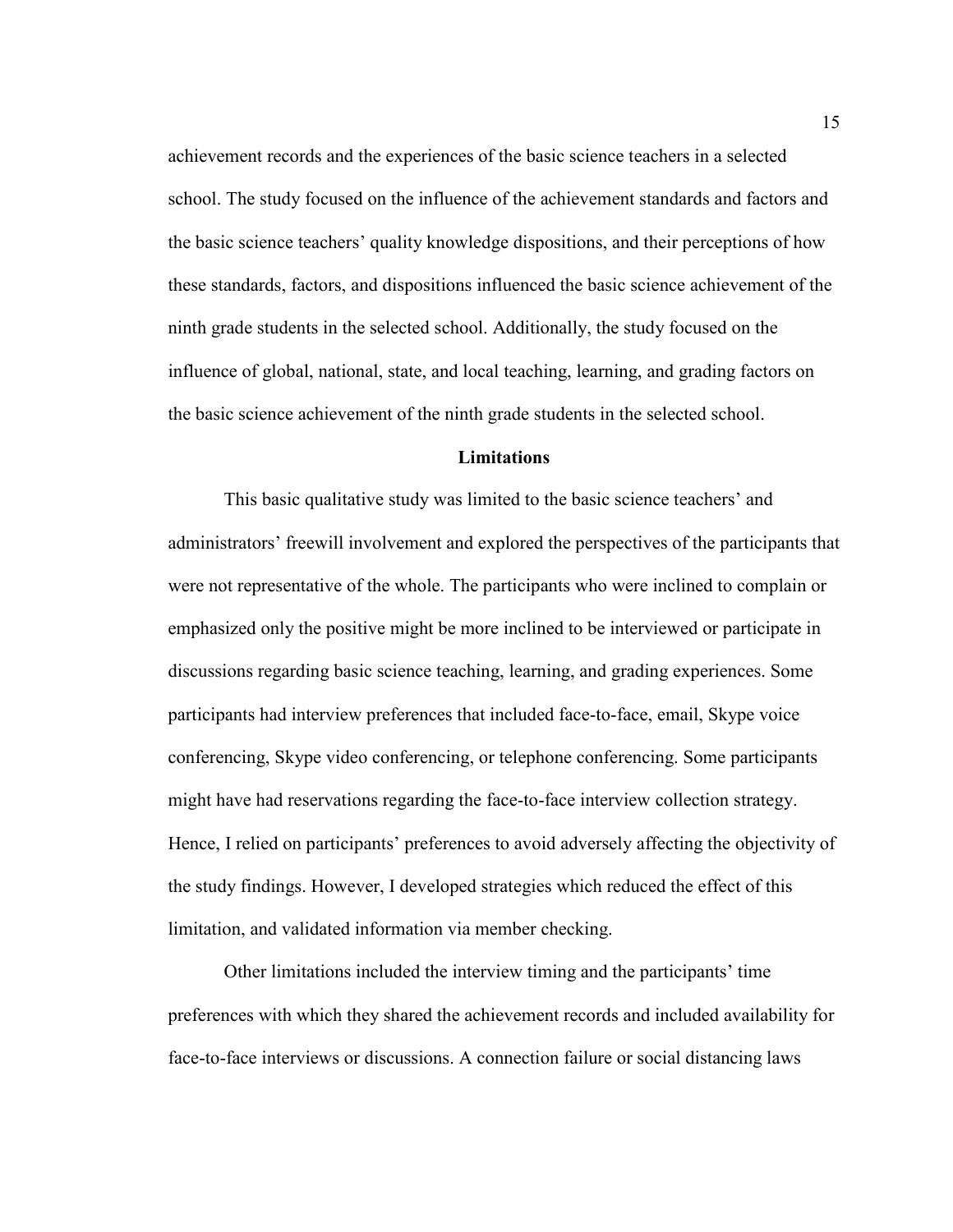related to the COVID-19 pandemic might have limited face-to-face or online interviews. However, the participants might have been mobilized by mobility credit, phone credits, or free accommodation to enhance interview convenience and the environment. Though the contextual approach of this study provided in-depth data, the limitations of available time and access might have failed to bring important issues to the surface. Nevertheless, I collected data until saturation occurred. The familiarity factor might have constituted some bias due to closeness with some of the participants. Hence, member checking was used to triangulate interview data and included the interview transcript review that demonstrated the trustworthiness of the interview. Also, the interview protocol and procedures enhanced the objective collection of interview data. The interview protocol was communicated via informed consent and explained before the start of the interview. I affirmed participant consent before the start of the interview.

# **Significance**

The study documented the perceptions of teachers and administrators who were in the UBE program regarding achievement gaps in basic science in the ninth grade. The results of the study provided understanding to teachers and administrators concerning achievement gaps that were bridged with the UBE program and therefore increased the proficiency level in basic science for students in the ninth grade. The results of the study provided understanding to teachers and administrators on methods by which to increase accountability for the UBE program sought and minimized achievement gaps to meet the MDG goals. Understanding the perceptions of the principals and teachers regarding the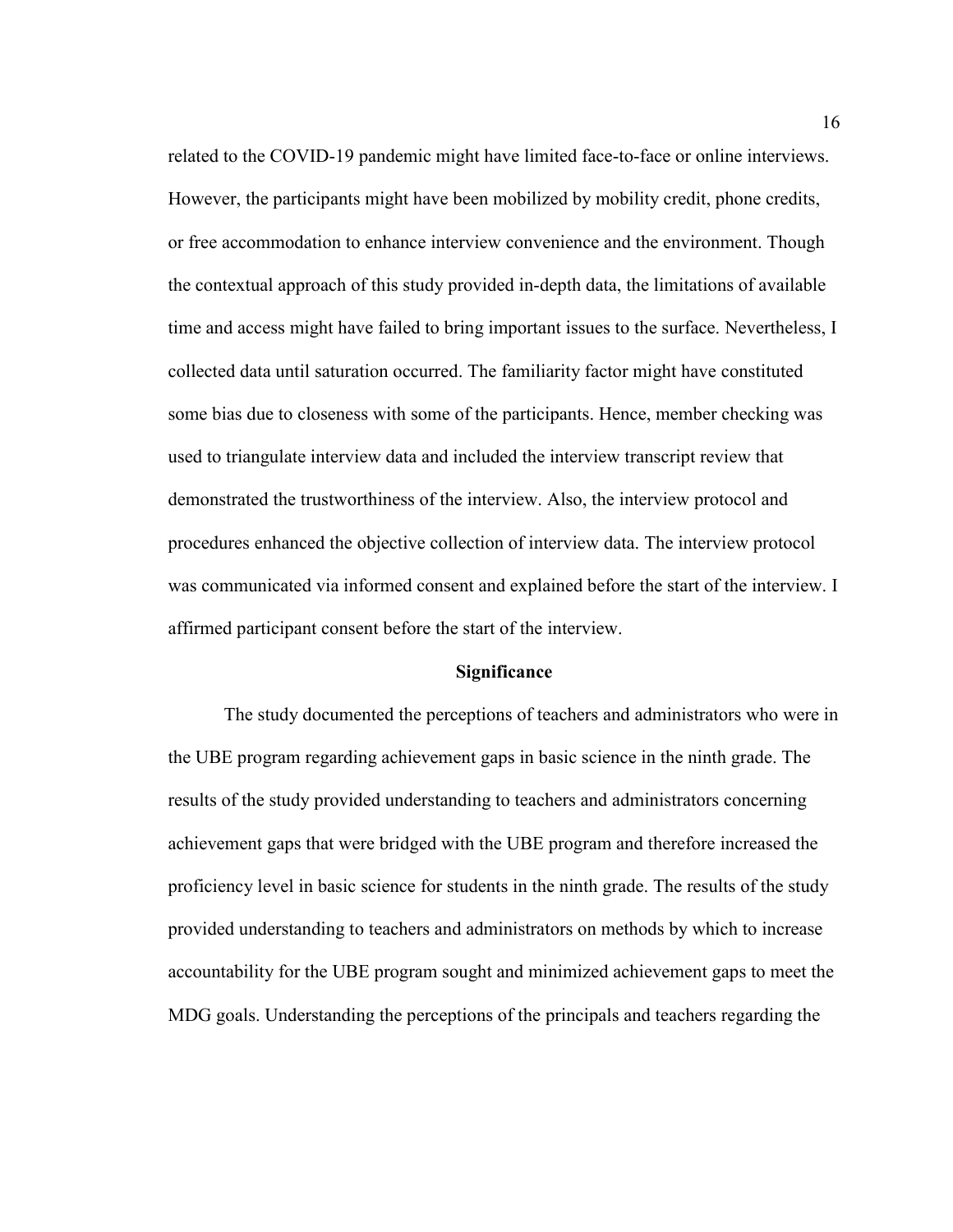achievement gaps may improve practices for program initiatives that supported educational equity in the school districts in the states of Nigeria.

Furthermore, this study enhanced the nation's plans to meet the national Education for All (EFA) goals and supported the development of staff. Teachers and administrators may discover other impediments to quality education in reading and science from the results of the study.

# **Summary**

In Chapter 1, I described the implementation of UBE in Nigeria. Also, the chapter described how basic science teachers and the administrators perceived the UBE tools and resources used to bridge the basic science achievement gaps among the ninth grade students in the selected school.

In Chapter 2 of this study, I review and synthesize current peer-reviewed literature concerning program practices and their influences on student achievements as well as strategies used to support students' science achievements. I also describe the literature search strategy used to find peer-reviewed articles published within the last 5 years. The synthesis of literature includes details specific to the problem and purpose of the study and the research questions.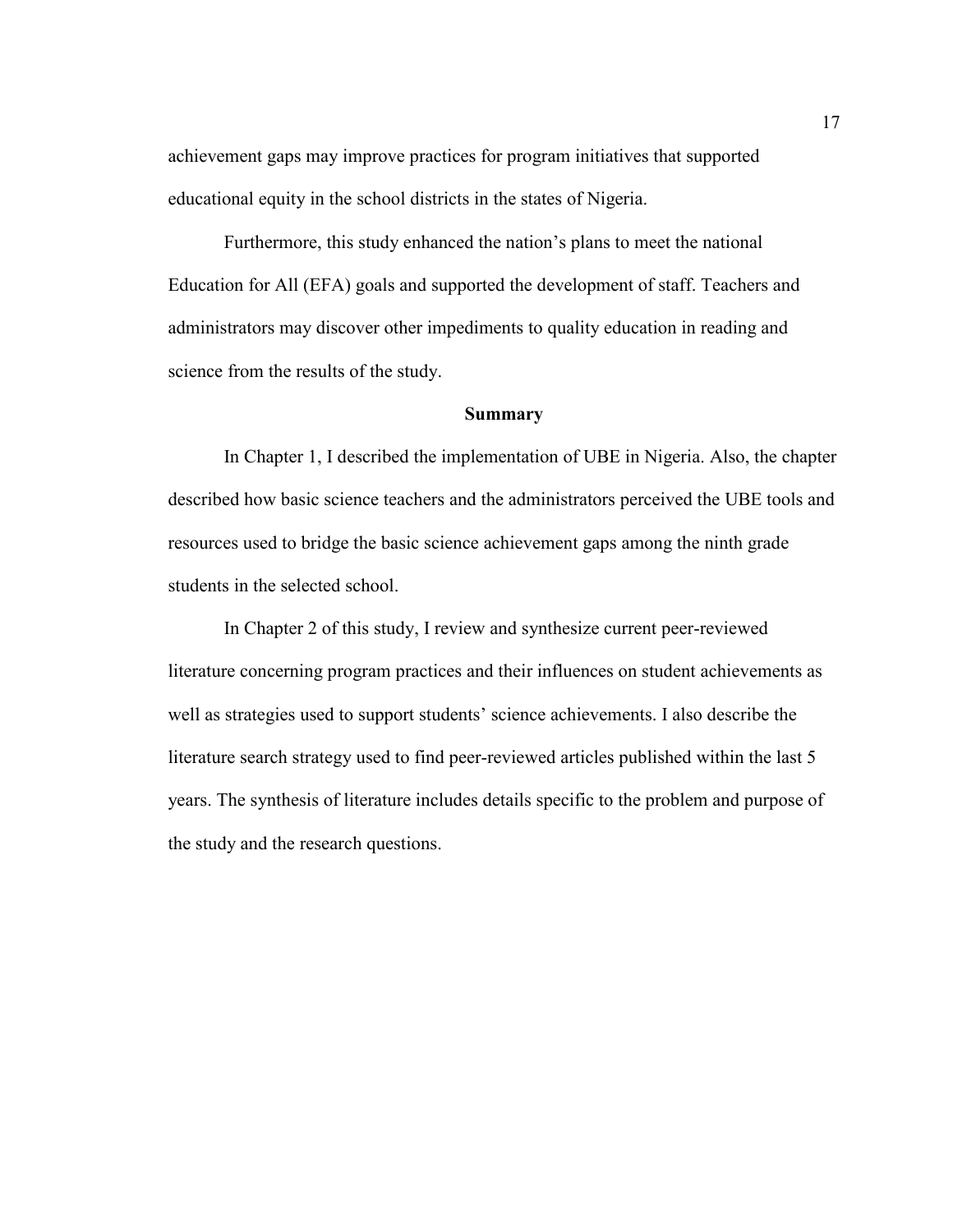#### Chapter 2: Literature Review

Basic science achievement gaps have lingered in rural secondary schools in Nigeria despite the efforts of the Nigerian government to minimize them (Akani, 2016; Ejere, 2011; Nwafor, 2012; Pepple & Ogologo, 2017). Though the reported gaps in the basic science achievement across the schools in Rivers states had been reported (Pepple & Ogologo, 2017), the achievement scale for the rural schools in Ebonyi state averaged 35% for 2009 and 2010 (Nwafor, 2012) and 39% from the 2011 through 2013 (Akani, 2016) academic years for ninth grade students across the states. In this study, I explored the perceptions of teachers and administrators regarding their practices and experiences used in the UBE program to help ninth grade students meet the achievement standards in basic science.

In this chapter, I review current literature and scholarly peer-reviewed articles and journals including themes such as basic science achievement standards ( Al Sultan et al., 2018; Jackson, 2017; Matilda & Helen, 2019; National Bureau of Statistics, 2019). Other topics reviewed include basic science achievement gaps (Oleribe & Taylor-Robinson, 2016), basic science achievement factors (Andrews, 2017; Archibong et al., 2018; Ekwueme et al., 2016). The themes were synthesized with the use of basic science achievement benchmarks such as UBE goals and standards (Ekwueme et al., 2016; Ikoro & Ezeanyim, 2017; National Bureau of Statistics, 2019), and basic science achievement gaps (Abubakar & Njoku, 2017; Adams & Onwadi, 2020; Aduojo, 2018). These themes established relevance to the basic science achievement problem and provided useable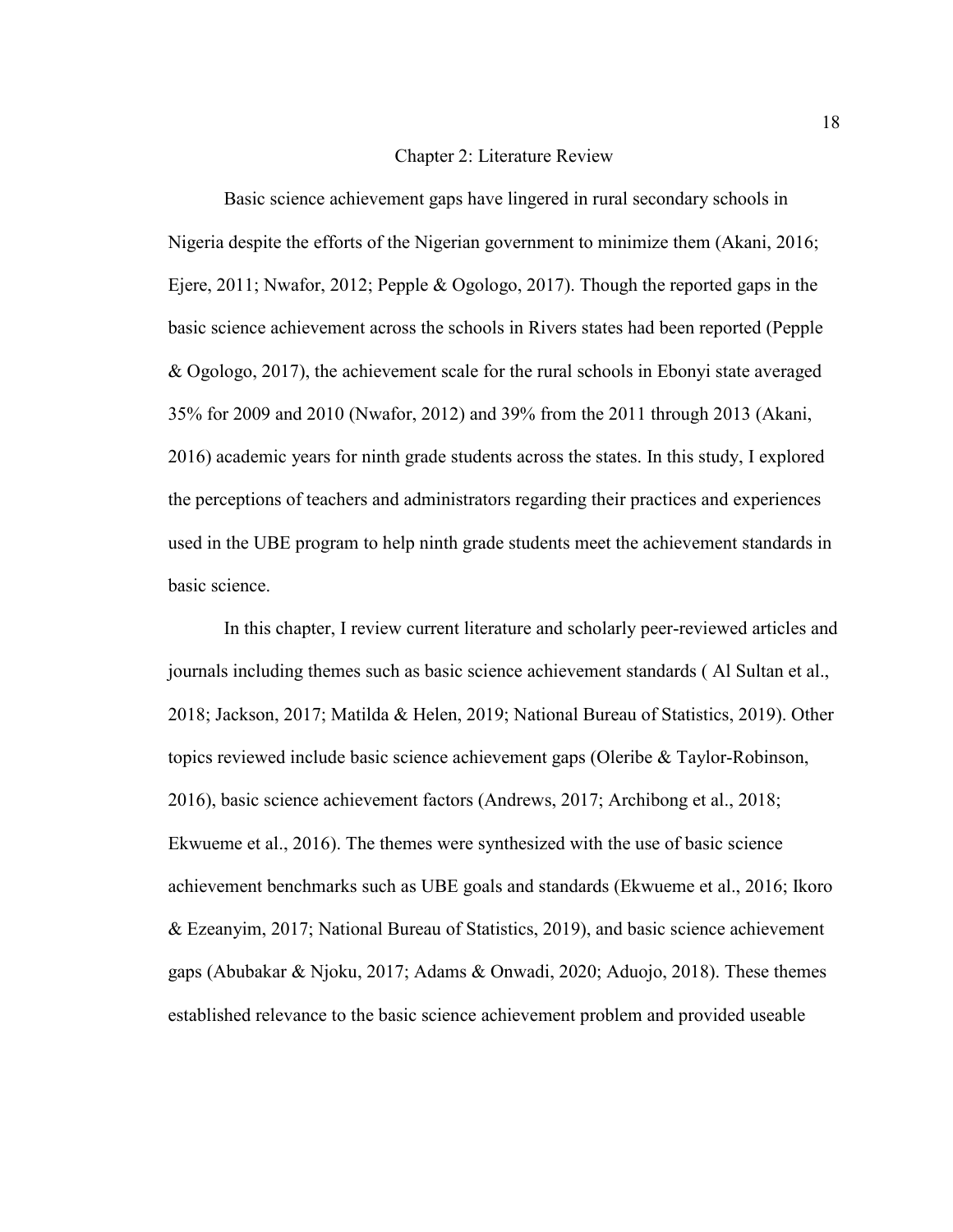plans for teachers and administrators to manage basic science achievement problems among ninth grade students in rural schools.

# **Literature Search Strategy**

The literature search included a journal search such as *Journal of Achievement Testing* in the United States, and *Journal of Alberta Science Education*, as well as education databases such as Academic Search Complete, Education Research Information Center (ERIC), Education Source, Google Scholar, Research Starters – Education, Sage Encyclopedia, and Teacher Reference Center, Thoreau, Walden University Dissertations and Theses database. I used the following search terms to gather articles: *ninth grade students*, *achievement*, *achievement gaps*, *achievement or proficiency*, *achievement or standards*, *achievement standards*, *Africa*, *assessment*, *assessment standards*, *basic science*, *basic science education*, *Ebonyi state*, *elementary and secondary schools*, *human resources*, *junior secondary*, and *junior secondary 3.*  Other search terms used included *material resources*, *Millennium Development Goal*, *national standards or achievement*, *national test score*, *Nigeria*, *Nigeria or Africa*, *policy standards*, *policy standards or achievement*, *science achievement*, *state standards or achievement*, *Sustainable Development Goal*, *teacher factors*, *teacher perceptions*, *teachers or educators or predictors*, and *Universal Basic Education.*

I limited the current and relevant articles to peer-reviewed scholarly articles and scholarly academic journals with publication dates that ranged from 2016 through 2019.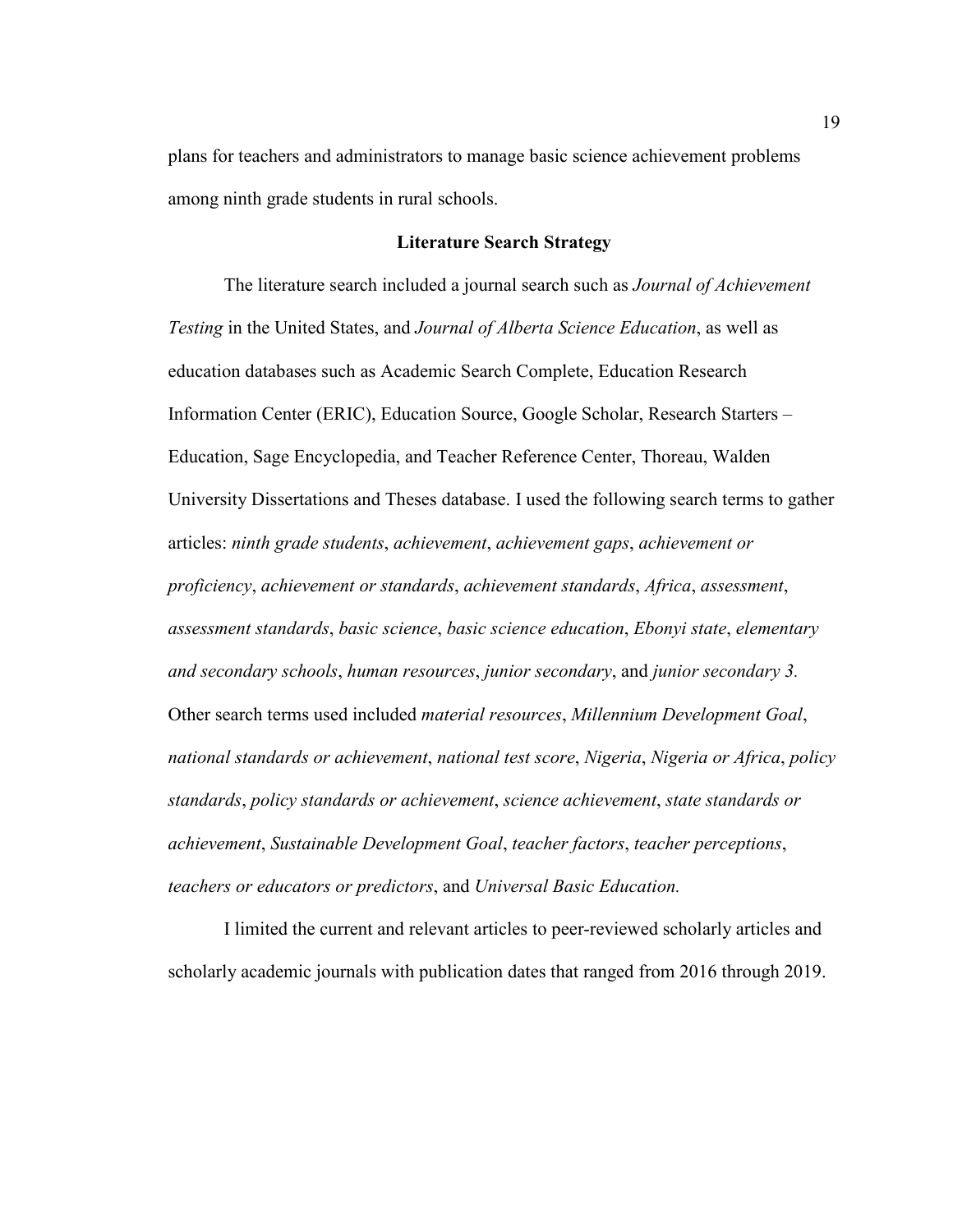#### **Conceptual Framework**

The Fullan (2007) change theory guided the review of the literature. The Fullan change framework is relevant to school improvement and reforms such as academic attainment in basic science achievement in diverse settings (Brooks & Gibson, 2012; Chen, 2008; Ebbeck & Chan, 2011; Saiti, 2012; Webber & Scott, 2010). The Fullan change model assumes that school reform strategies or educational attainments such as basic science achievement correspond to the conditions and perceptions of teachers and administrators for continuous improvement including the stakeholders' culture, practice, and setting. For example, basic science teachers and administrators in a school setting are the stakeholders who understand the culture and practice of sustaining the ninth grade students' basic science achievement, as well as how the UBE program influences the ninth grade students' basic science achievement.

The Fullan change theory has been used in school reform in Taiwan (Chen, 2008), professional improvement in the digital age in Canada (Brooks & Gibson, 2012), addressing service quality issues in Europe (Stukalina, 2012), comprehensive internationalization in Latin America (Gacel-Ávila, 2012), and quality management in the Greek education system (Saiti, 2012). In a mixed method study, Wells (2012) used the Fullan theory to investigate the perspectives of superintendents on teacher leadership in the chosen schools in rural and suburban districts of the state. The Fullan change theory has been used to study preventive mental health at school (Macklem, 2014); initiating change in the primary education system in Singapore (Ebbeck  $\&$  Chan, 2011); and mapping principal preparation in Alberta, Canada (Webber & Scott, 2010).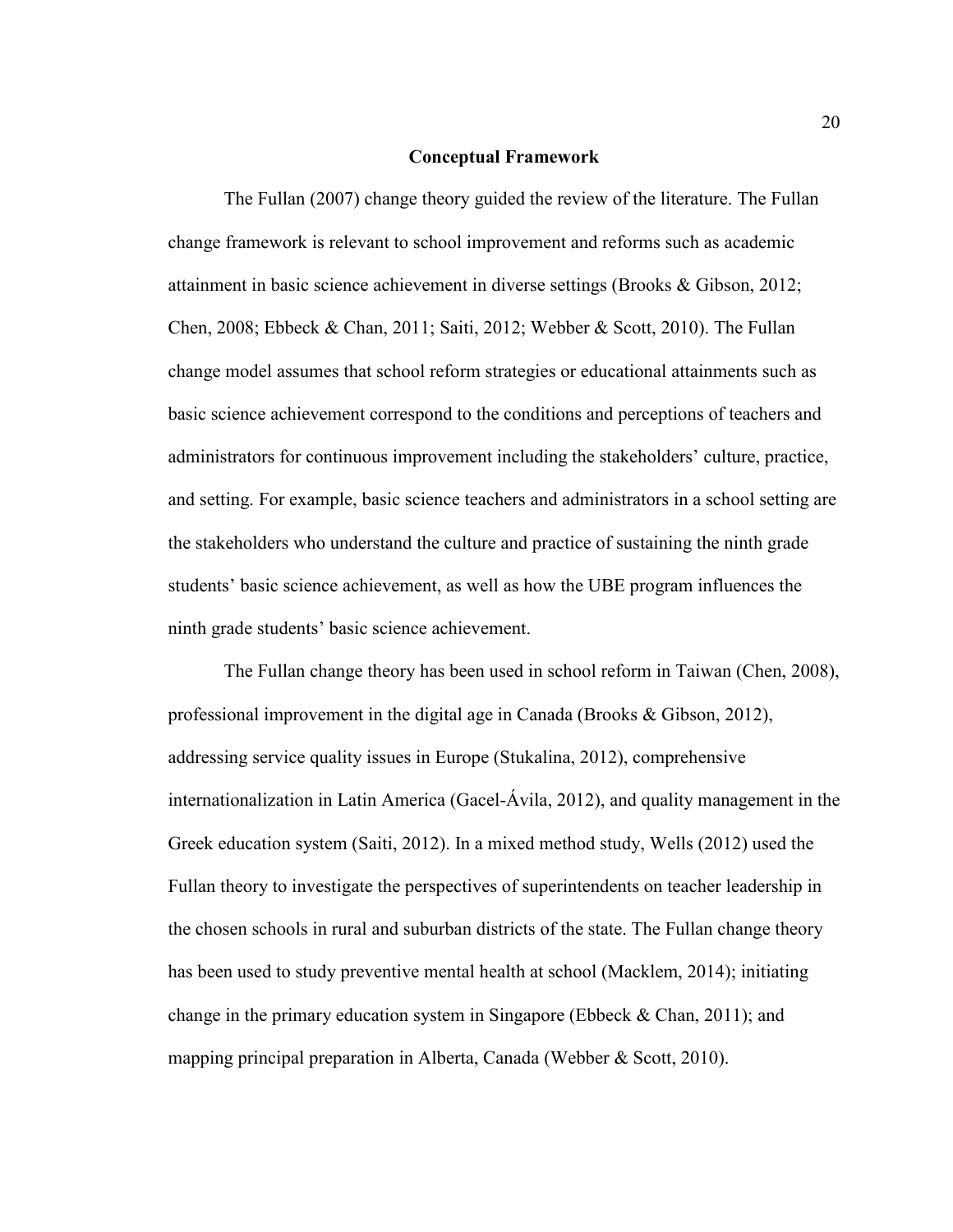According to Fullan (2007), the critical components of change that influence stakeholders to effect large-scale results must address their diverse conditions for continuous improvement alongside the stakeholders' perceptions, practice, culture, and setting. Fullan implied that the convenience of work practice, culture, and setting empowers change agents who perceive that the available resources could produce great results.

Hence, the Fullan change theory guided this study and provided insight concerning the perceptions of teachers and administrators in a school setting regarding the use of the UBE strategy to increase attainment in basic science for the ninth grade students in a setting corresponding to the teachers' and administrators' basic science improvement culture and practice for sustaining basic science attainment.

#### **Literature Review Related to Key Concepts**

#### **Factors Influencing Basic Science Achievement**

Several factors influenced the basic science achievement in the schools. While scholars have indicated that achievement standards and gaps were the major factors that influenced basic science achievement (Al Sultan et al., 2018), other scholars found that achievement gaps were caused by lack of resources and some economic factors (Ogunode, 2019; Ololube, 2007). Other scholars argued that MDG, SDG, and UBE had influenced the basic science achievement significantly (Atomatofa et al., 2016; Enighe & Afangideh, 2018; Mihindo et al., 2017; Olasehinde-Williams et al., 2018).

# **Basic Science Achievement Standards and Gaps**

#### *Basic Science Achievement Standards*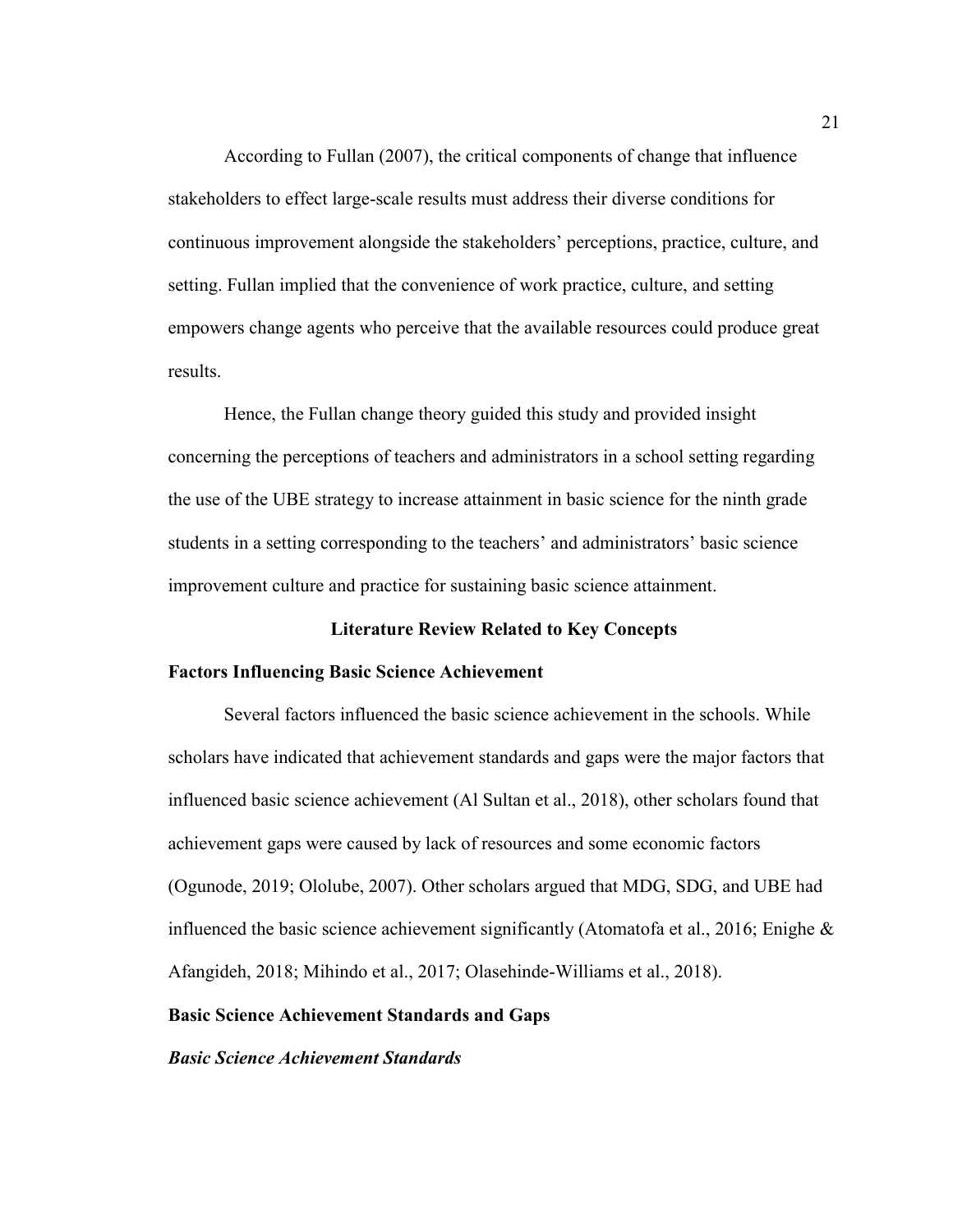The standards on which the basic science achievement were based included the global goals - MDG, for science education, the SDG, and the national and state basic science education standards (Al Sultan et al., 2018; Ekwueme et al., 2016; Olasehinde-Williams et al., 2018). Exploring studies of basic science achievement standards provided insight into the standards science teachers and administrators use to help the ninth grade students meet the basic science achievement in the selected school, including their perceptions that those standards bridge the basic science achievement gaps.

## *Millennium Development Achievement Standards*

Scholars have used the MDGs and other global evaluation standards and included the general diagnostic model (GDM; Kabiri et al., 2017), the International Large-Scale Assessments (ILSA; Addey et al., 2017), and framework science assessment (Marian & Jackson, 2017). The global evaluation standards determined the global and the international scale in basic science achievement (Addey et al., 2017).

Although scholars have used the MDG and global evaluation standards (Addey et al., 2017; Kabiri et al., 2017; Marian & Jackson, 2017), other scholars have argued that the lofty standards of the MDG were not realizable (Kumar et al., 2016) because the MDG assessment anticipated a high achievement which lowered students' scores on diverse cognitive levels (Le Hebel et al., 2017). However, the global evaluation standards determined the global and the international scale in basic science achievement (Addey et al., 2017) and guided and enhanced the MDG evaluation in basic science (Marian & Jackson, 2017).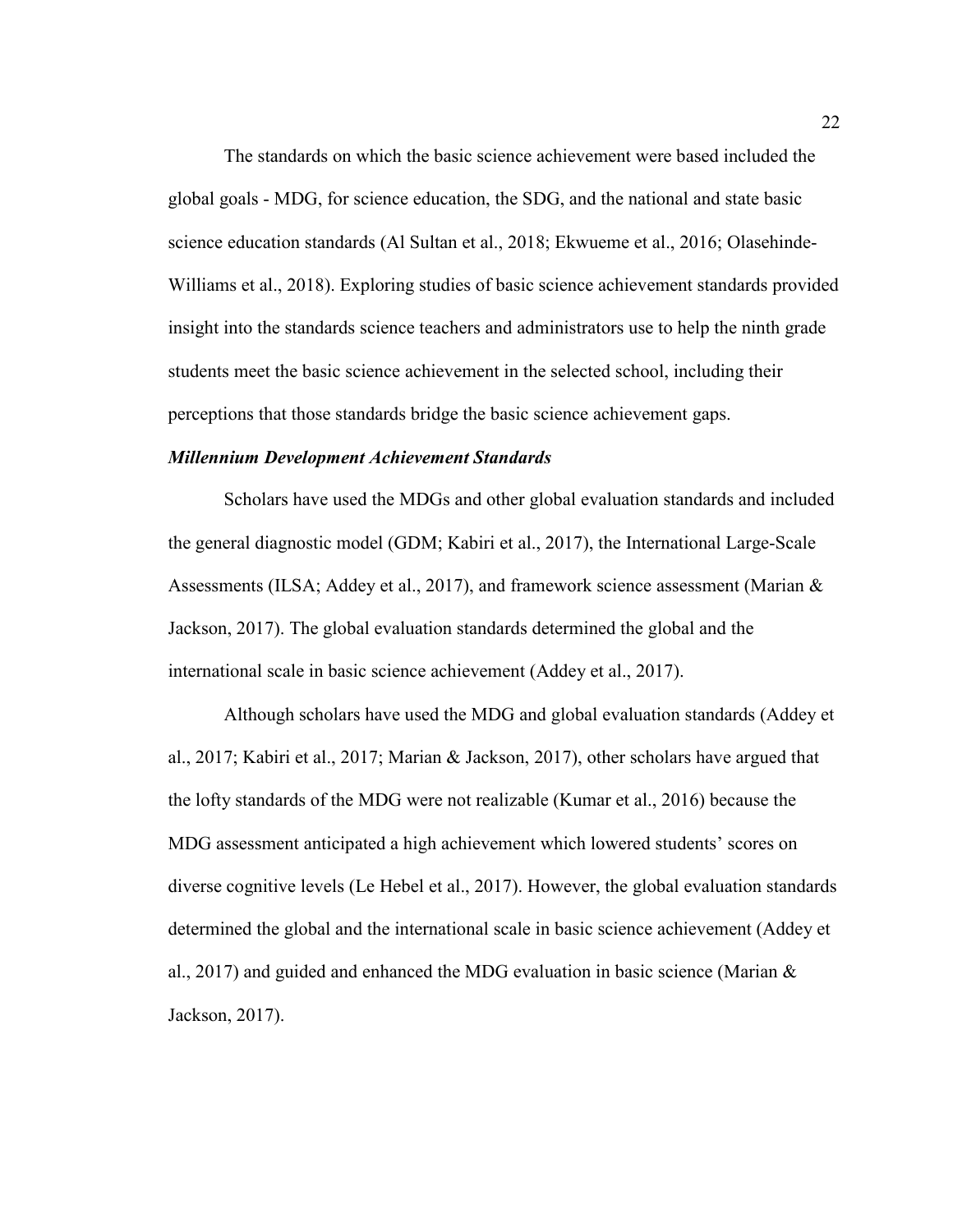Some scholars suggested that the ILSA was flexible and served multiple purposes that met the MDG standards such that local and national standards linked easily to the MDG (Addey et al., 2017). Scholars have indicated that the GDM was valuable and generated national large-scale assessment standards (Kabiri et al., 2017). Addey et al. (2017) suggested how ILSA resonated in the local basic science achievement standards for science teachers and administrators in the school. Kabiri et al. (2017) suggested ways to seek the level of difficulty basic science students had in meeting the international standards and national basic science achievement standards. Kumar et al. (2016) provided an understanding of science teachers' perspectives that considered the unrealizable MDG standards in the basic science attainment and how the SDG would improve those students' performances. Marian and Jackson (2017) suggested some proactive basic science achievement strategies for students. I also learned the perceptions of science teachers and the administrators regarding the influence of diverse national scores, as well as other international basic science assessment standards, in the basic science assessments of the ninth grade students. Finally, the studies provided clarity regarding the hindrances and reasons the MDG standards were not met including proactive strategies on how students' achievement in basic science were increased in the schools.

The MDG standards of evaluation have been grouped into Categories A, B, C, and D, which were used to evaluate scientific literacy standards and students' science achievement that included content and construct (Rusilowati et al., 2016). Category A assessed science knowledge; B assessed scientific thinking; C measured scientific investigation; and D measured science integration with technology (Rusilowati et al.,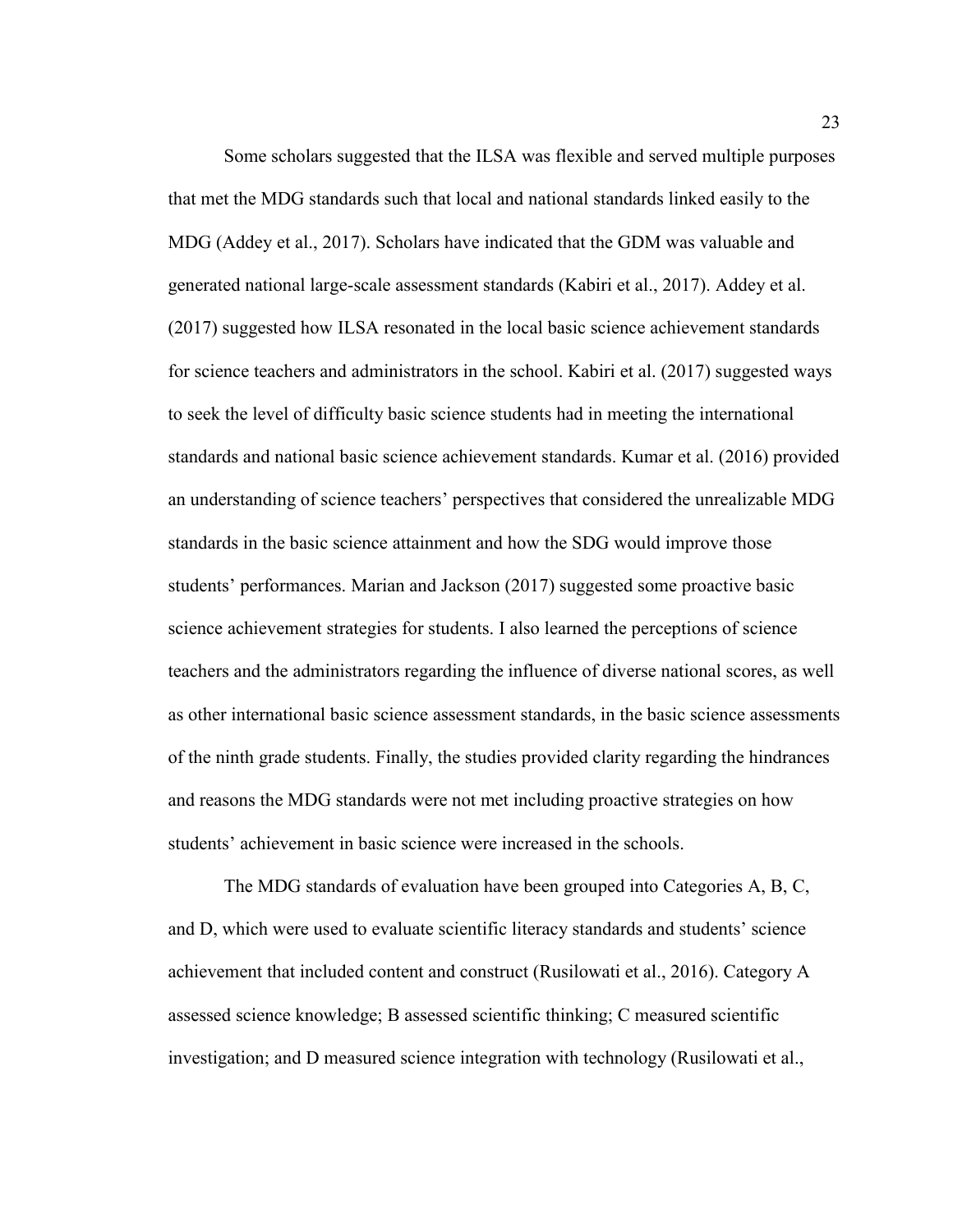2016). Rusilowati et al. (2016) tested the level of difficulty for the attainment of scientific literacy and diverse aspects of scientific literacy. Students' mastery of science achievement was measured with students' scientific literacy ability. The result indicated that the overall literacy skill level was below 50% of the standards for all categories. Rusilowati et al.'s scientific literacy category evaluation suggested what process the science teachers and the administrator used and assessed to measure the students' scientific literacy. The authors provided insights into the structure of interview questions alongside the research questions, which sought the science teachers' and administrators' perspectives regarding the assessment standards that helped ninth grade students to attain the basic science MDG achievement standards.

Scholars indicated that the MDG–SDG reform process addressed possible challenges in the global scientific literacy reform agenda including political affiliation benchmark, quality assessment and conflicts among local, national, and global science achievement interests. Hence, studies had indicated how basic science achievement related to the MDGs, although scholars differed in approach and purpose. Although some scholars approached this topic from a qualitative standpoint, others have approached this it from a quantitative standpoint. Most of the scholars connected the basic science achievement to the EFA goal upon which the MDG originated (Addey et al., 2017; Al Sultan et al., 2018; Rusilowati et al., 2016).

Though Addey et al. (2017) argued that the MDG was the target for basic science achievement, other scholars indicated that cultural, social, gender, and economic challenges at the local level constrained MDG basic science achievement standards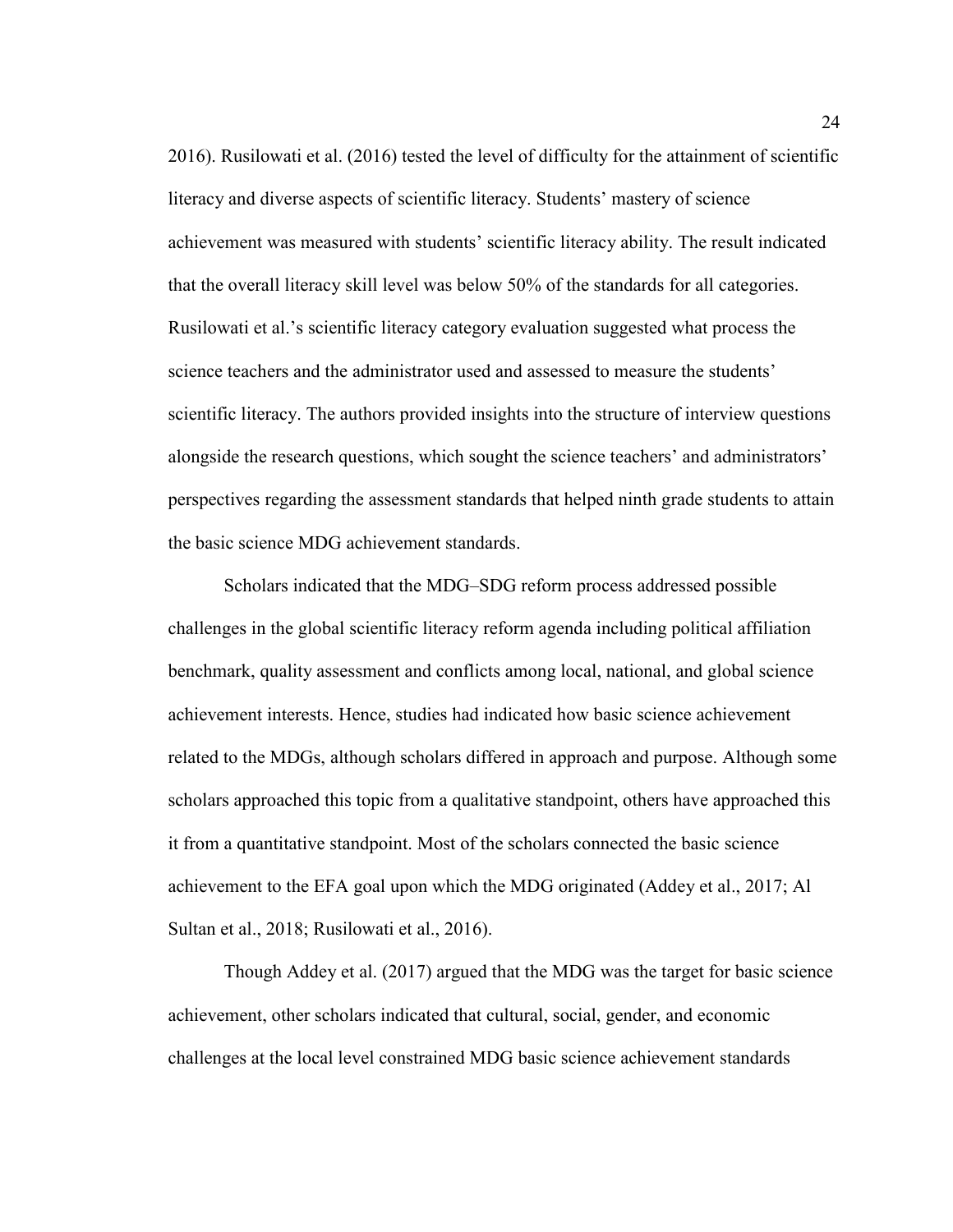(Oleribe & Taylor-Robinson, 2016). Hence, scholars recommended the need for improved international assessment (Rusilowati et al., 2016). Though Addey et al. (2017) recommended the ILSA standards because they linked all learning to global citizenship, Le Hebel et al. (2017) have indicated difficulties with Program International Scale Assessment (PISA) standards as Marian and Jackson (2017) recommended a framework for basic science assessment at an early age.

The studies in this section provided some insights on the perspectives of the basic science teachers and the administrators regarding the suitability of the local basic science learning and teaching to the global standard and science skills and how they influenced the basic science achievement of the ninth grade students in other parts of the world. Also, the studies suggested that researchers sought the perceptions of science teachers and administrators regarding assessment standards such as the PISA, Trends in International Mathematics and Scientific Studies (TIMSS), ILSA, and other global or international basic science assessment standards, which provided some insights that assisted ninth grade students.

Most scholars connected basic science achievement to the EFA goal upon which the MDG originated (Addey et al., 2017; Al Sultan et al., 2018; Rusilowati et al., 2016). Though Addey et al. (2017) argued the MDG was the target for basic science achievement, other scholars indicated that cultural, social, gender, and economic challenges at the local level constrained MDG basic science achievement standards (Oleribe & Taylor-Robinson, 2016). Therefore, scholars recommended the need for improved international assessment (Rusilowati et al., 2016). Although Addey et al.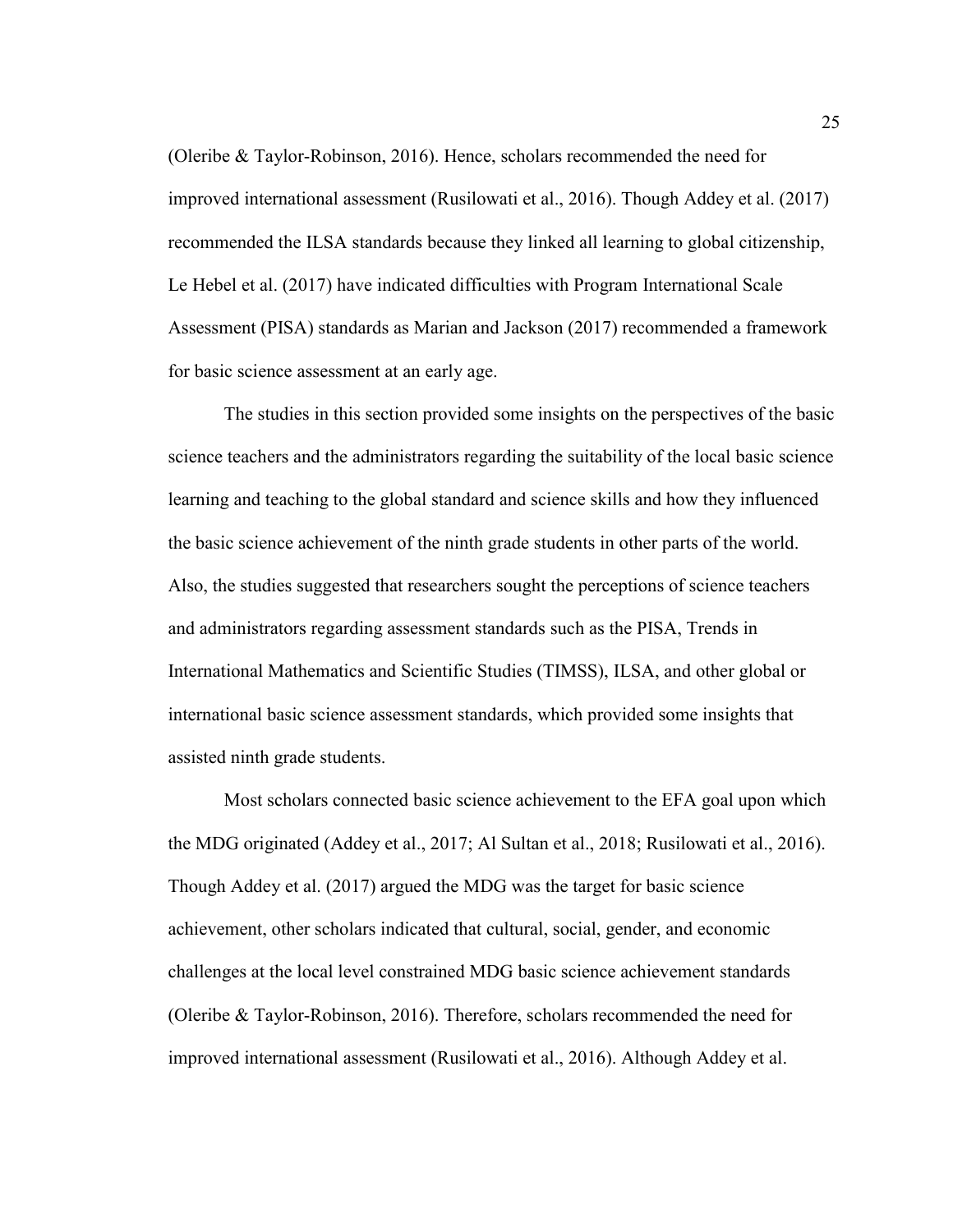(2017) recommended the ILSA standards because they linked all learning to global citizenship, Le Hebel et al. (2017) have indicated difficulties with PISA standards as Marian and Jackson's (2017) recommended a framework for basic science assessment at an early age.

## *Sustainable Development Achievement Standards*

Scholars have indicated that sustainable development standards are aimed at inclusive, free, and equitable education (Bakhshi et al., 2018; Jackson, 2017). Although Jackson (2017) compared the place of education in the MDG and the SDG., Mokoena, and Jegede (2017) argued the SDG replaced the MDG and maximized inclusive educational attainment for all utilizing the criteria that eradicated hunger as an indicator of educational attainment and progress. Though Mokoena and Jegede (2017) did not indicate the design of this study, it was relevant because it suggested how science teachers and administrators perceived the UBE policy structures that supported the rights to equality and education for ninth grade basic science students.

The SDG was part of the foreign policy that influenced the local and national education policies and included basic science education standards and assessment (Kelly, 2018). Kelly (2018) explored the influence of the SDG in standardized education, assessment, and curriculum and argued that local education was linked with global contexts (international organizations, outcomes-driven policy, and privatization). Kelly (2018) provided some understanding of how the basic science teachers and administrators assessed the cognitive or affective dimensions of students that enhanced inclusive quality education to increase student achievement. The studies suggested how science teachers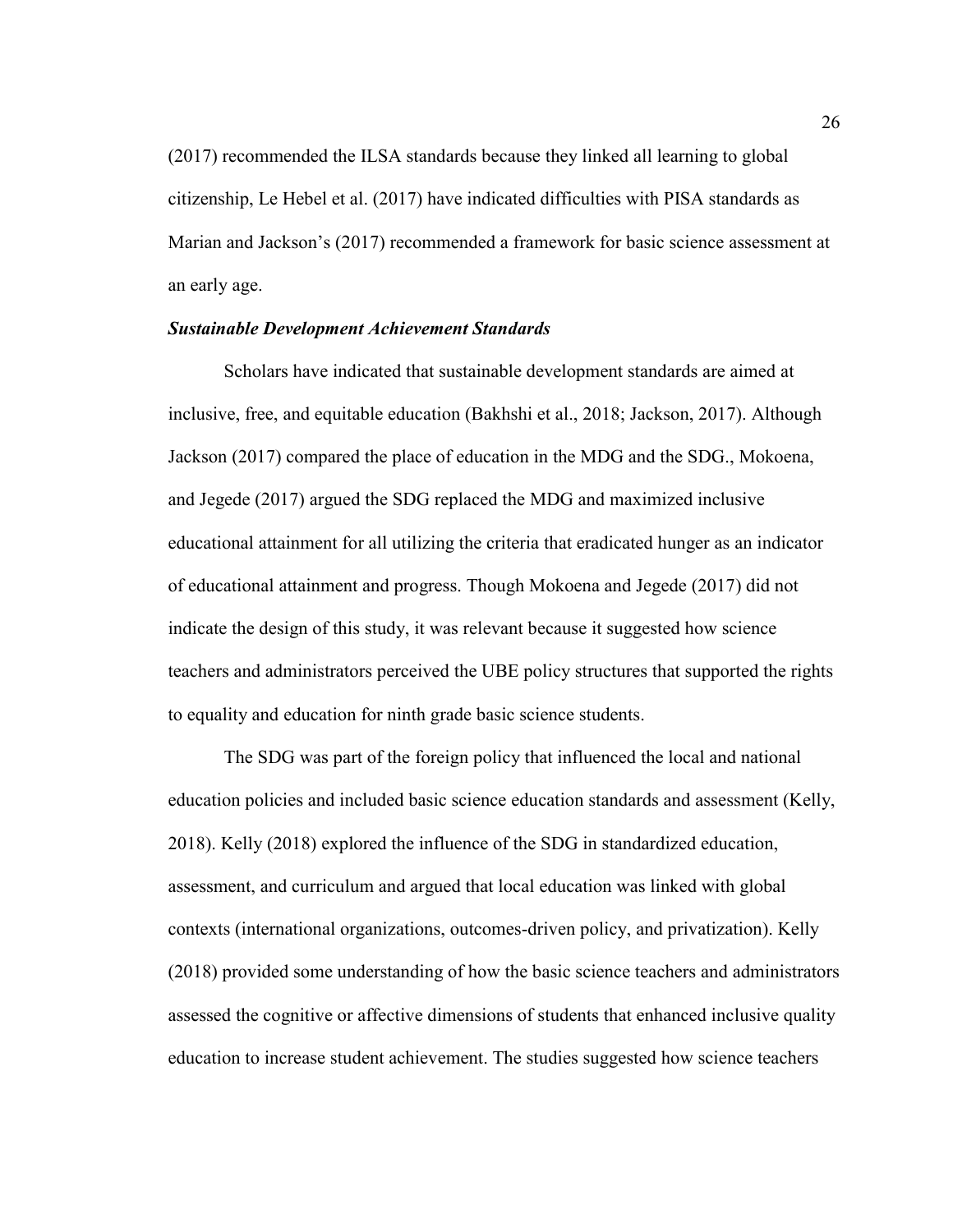and administrators in the setting linked local assessment practice to the global and SDG assessment standards and basic science curriculum practice for higher academic achievement.

The SDG 4, which covered quality science education (Mokoena & Jegede, 2017), included knowledge, skills, attitudes, and values, which enhanced academic freedom and learners' independence (Ekwueme et al., 2016) and supported artists in developing nations (Supporting young African scientists, 2018) with standards organized according to international organizations, outcomes, driving policy, and privatization (Barrett, 2017; Kelly, 2018). Whereas Mokoena and Jegede (2017) targeted equality and the right to education for all to maximize gender equality in South Africa's education system, Barrett (2017) explored the benefits of the SDG for Sub-Saharan Africa in science education that maximized achievement standards for students who aspired to specialist levels in secondary schools.

Researchers found that sustainable education involved motivating conditions for participating in core science subjects which improve the learners' skills, but cultural and gender differences challenged the approaches to educational improvements (Ekwueme et al., 2016, p.28). However, Kelly (2018) indicated that the assessment and the curriculum were globalized for science education considered how domestic education fit into global contexts, thus making participants aware of their roles in the achievement of the SDG standards for equality in science education. The studies suggest that SDG standards could benefit basic science achievement when globally accepted standards that are familiar to educators in all parts of the world were used, which also included South Africa, Sub-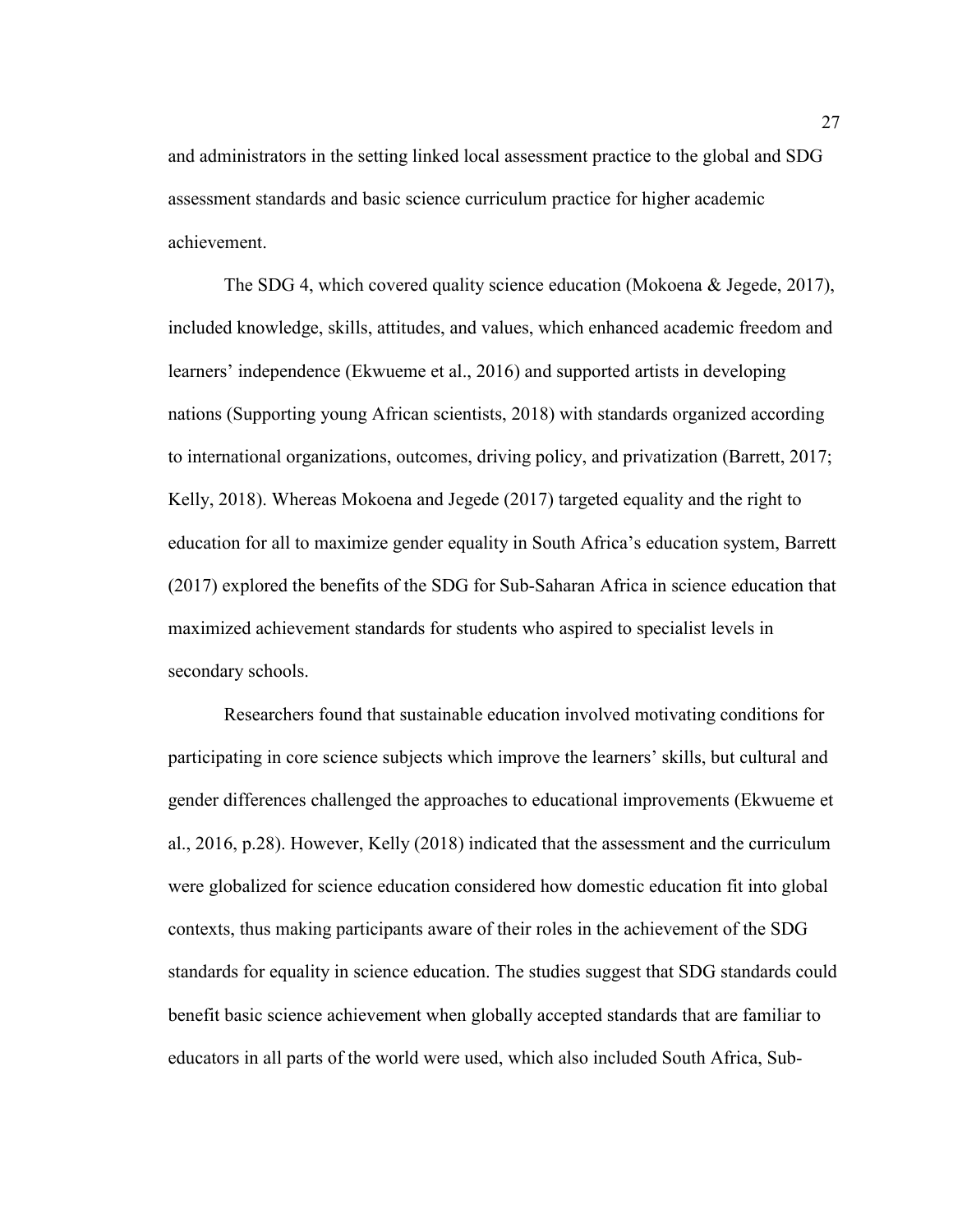Saharan Africa, and Nigeria. The studies further suggest how the local practices of science learning and assessment fit into the global context and enhanced the SDG goals for equality of education. Interviews were structured around basic science teachers' and administrators' perceptions about how the local curriculum and assessment standards fit the SDG standards and improved ninth grade students' science performance.

Other scholars indicated that the SDG standards were a framework for community development that included every child's right to basic science education (Akufo-Addo, 2018; Barrett, 2017; Benavot & Naidoo, 2018; Franck & Joshi, 2017; King, 2016; Ladan, 2018; Mokoena & Jegede, 2017). Benavot and Naidoo (2018) argued that inclusive education was the major SDG 4 standard that brought together all international stakeholders who outlined standards and indicators that assessed educational attainment supported by education governance expertise, implementation, supervision, and evaluation.

Although Akufo-Addo (2018) conceptualized the SDG standards that influenced Ghana's development of inclusive education to meet the SDG standards, scholars have used the framework that sustained basic science education because science was relevant for lifelong skills of the basic science students who specialized due to the global competitiveness job market (Barrett, 2017). Barrett (2017) used a review approach and reflected on the SDG impact for Sub-Saharan Africa's science education. Franck and Joshi (2017) found that the SDG initiative in Ethiopia involved community awareness and readiness, teacher experience and availability, and resource but noted that goals were not met due to lack of the factors mentioned. In a critical review analysis, King (2016)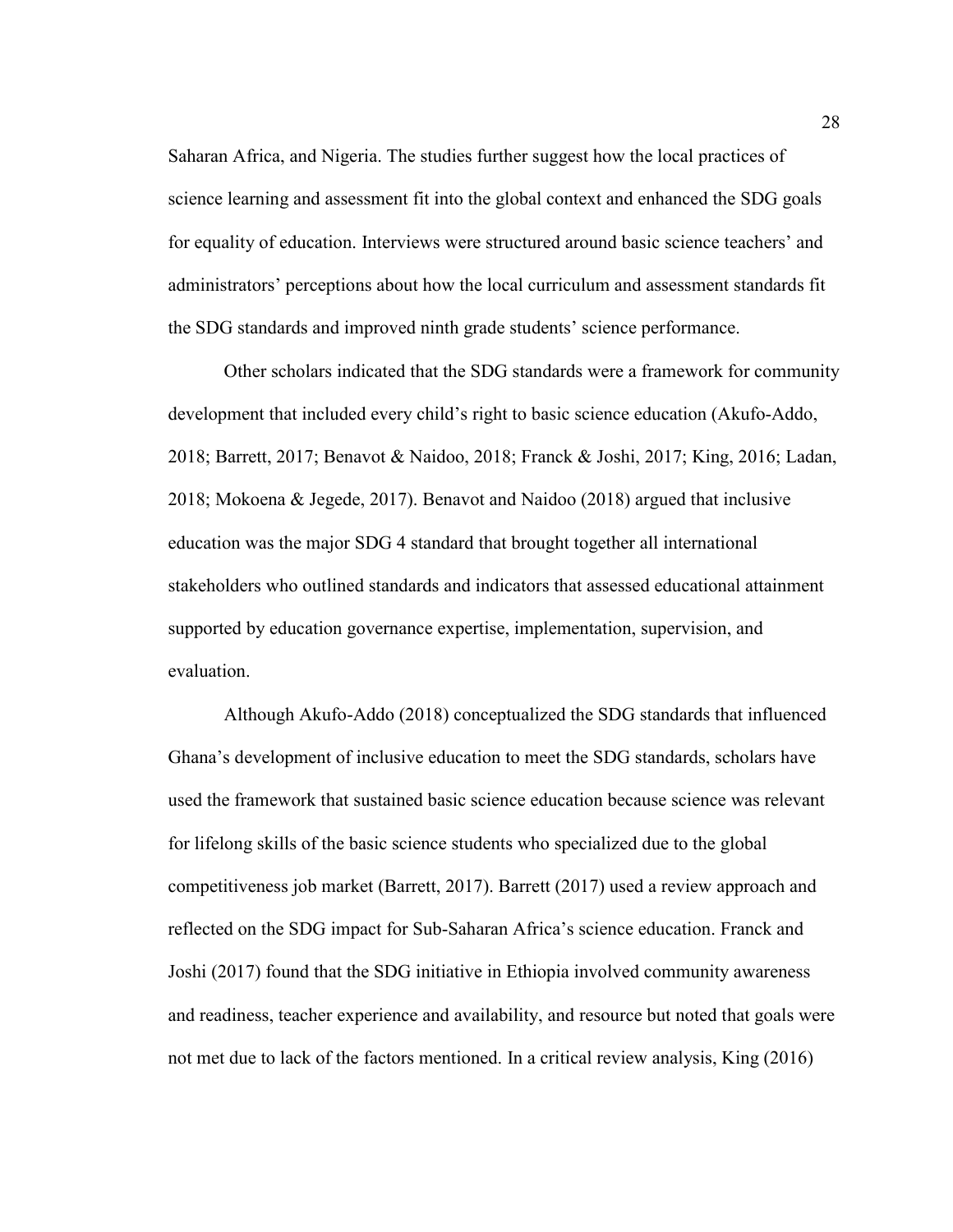explored the tensions between national and global approaches for meeting the SDG 4 standards for inclusive education and training.

Recently, researchers conducting studies have employed diverse approaches, such as case study, critical review analysis, and analytic method that described the influence of the SDG standards on basic science achievement of students in different parts of the world (Akufo-Addo, 2018; Bakhshi et al., 2018; Barrett, 2017; Benavot & Naidoo, 2018; Ekwueme et al., 2016; Franck & Joshi, 2017; Jackson, 2017; Kelly, 2018; King, 2016; Ladan, 2018; Mokoena & Jegede, 2017; Supporting young African scientists, 2018). These studies suggested that governance, supervision, and evaluation influenced SDG standards and students' basic science achievement in diverse parts of the world. The studies identified the influence of quality inclusive education, which met the SDG standards and indicated how political, environmental, and social support systems empowered or weakened the SDG standards and raised or lowered the basic science achievement of students, both globally and locally. Hence, the studies enriched the interview questions that sought basic science teachers' and administrators' perspectives on the political, social, and environmental support systems and the use of UBE tools that met the SDG standards for quality science education and higher basic science achievement for ninth grade students. The studies also improved the understanding of how basic science teachers and administrators complied with the SDG standards as they used the UBE tools that supported basic science educational attainment for all ninth grade students, which included students with disabilities, students from low-income families, students from developing countries, and students in the selected school.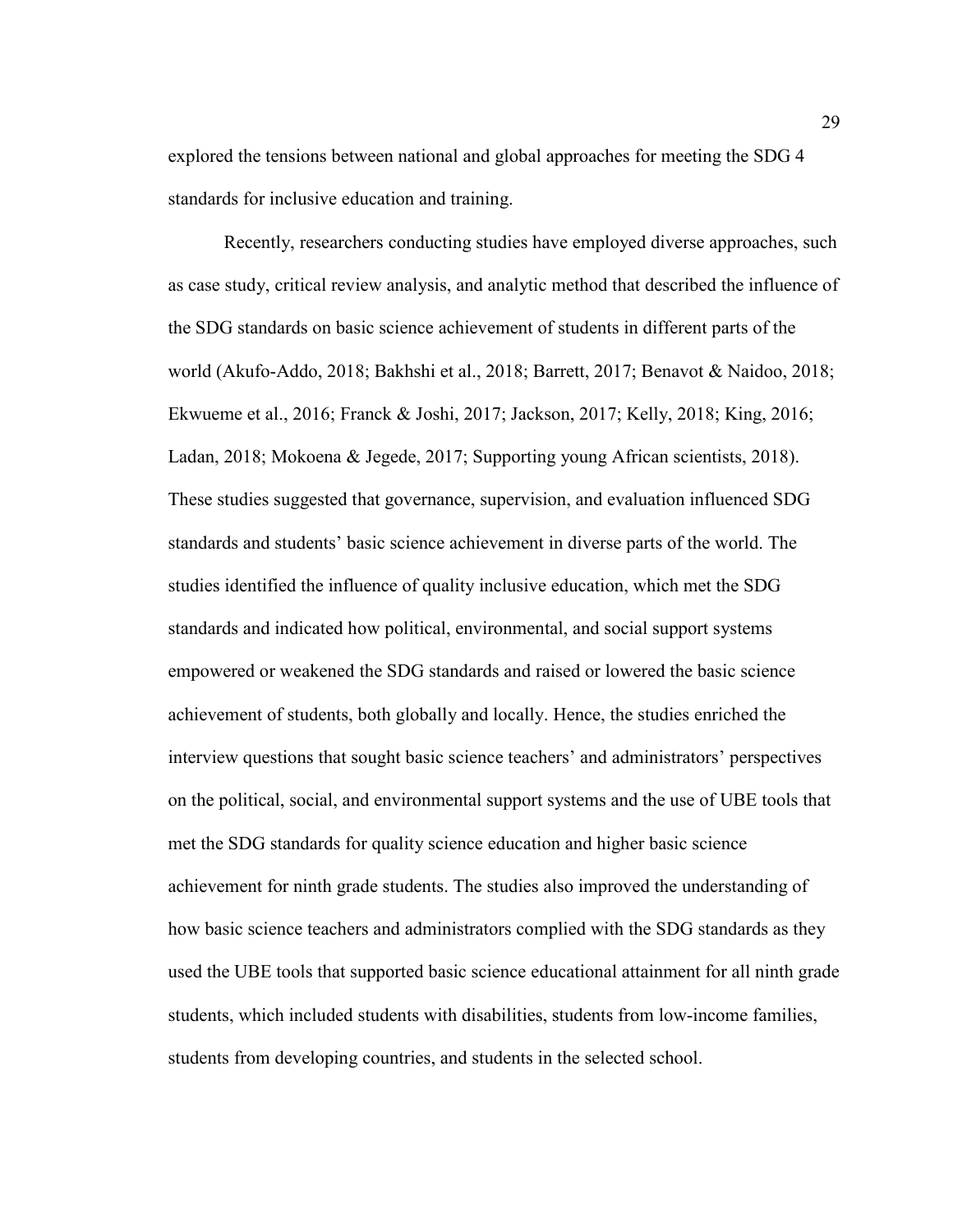### *National Basic Science Achievement Standards*

Evaluators who assessed the basic science performance of students used the national grading standards which included letters A to F, percentile scores of 0 - 100, Credit points of 1-5, and grade qualifications (National Bureau of Statistics, 2019). Although National Bureau of Statistics (2019) found the number of students with higher scores across the states of Nigeria were 48.15%, Ada et al. (2021) found that national assessment standards were applied in the assessment of Basic science and technology curriculum in 72 public and private schools in Nigeria. Chiekem (2015) concluded that grading standard supplied information about students' learning progress.

Researchers found that national assessment of science students in other countries were enhanced by global measures such as TIMSS, PISA (Shi et al., 2016; Stephens et al., 2016). Stephens et al. (2016) discovered global assessment factors in the national science assessment standards for middle school students in the United States.

Some scholars have indicated that a policy and standards debate influenced the national standards in science achievement (Lerman & Adler, 2016). Lerman and Adler (2016) utilized the international/national graph analysis approach and examined the influence of national government policies and changes that influenced basic science assessment standards and curricula at the national and global levels. However, Roby et al. (2016) found disparities in the attainment of the educational standards in some Sub-Saharan African countries due to socio-economic and child-rearing cultural factors. The scholars surveyed eight-year country records of five African countries to address questions about how African children of diverse orientations are participating in inclusive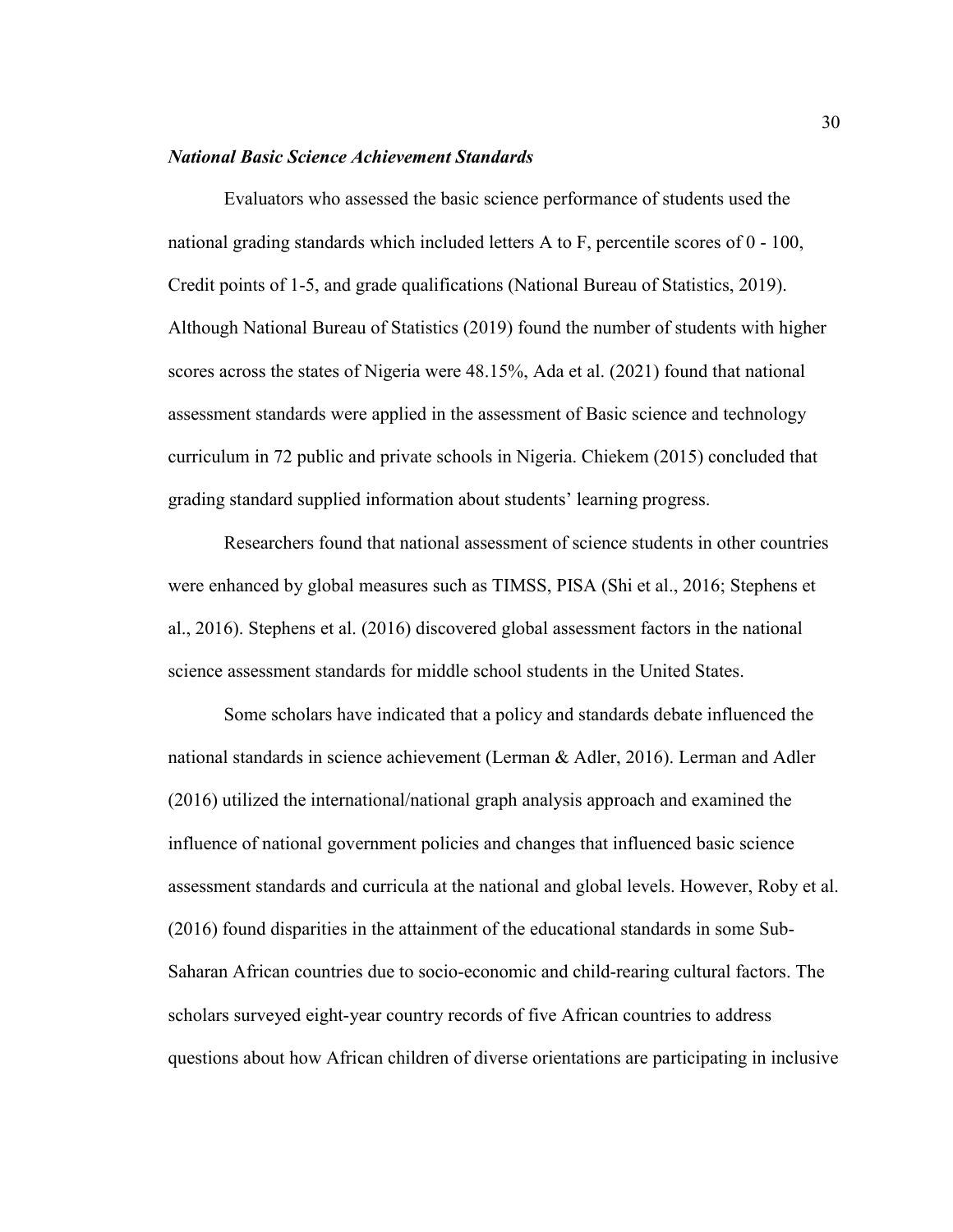education. The scholars found that the disparities in equal education access among the five countries surveyed was due to physical, economic, gender, and cultural orientations of students (Roby et al., 2016, p. 116).

The studies suggested that factors such as general policies, international measurements, and economy influenced the national basic science assessment standards that affected basic science achievement. The perspectives of basic science teachers and administrators in the selected school were sought regarding how the above-mentioned factors impacted the academic performance of learners in the area. Basic science teachers and administrators provided information about how they used the UBE resources and managed those factors that maximized the learning outcome of the ninth grade students in the selected school. Also, I gained some understanding from these studies of how factors such as lesson delivery, teachers' motivation, infrastructures, and socio-economic or cultural factors affected the national basic science achievement standards. Hence, researchers gleaned understanding from these studies of how basic science teachers and the administrators could manage the UBE tools and resources, which included lesson delivery, teacher motivation, infrastructure, and socioeconomic or cultural factors that met the national basic science achievement standards and maximized basic science achievement for ninth grade students.

The selected peer-reviewed articles in this section provided insights into the links between the national and the international basic science assessment standards (Shi et al., 2016) and the basic science instructional delivery and assessment practices, which included the understanding of the political, social, and cultural influences on national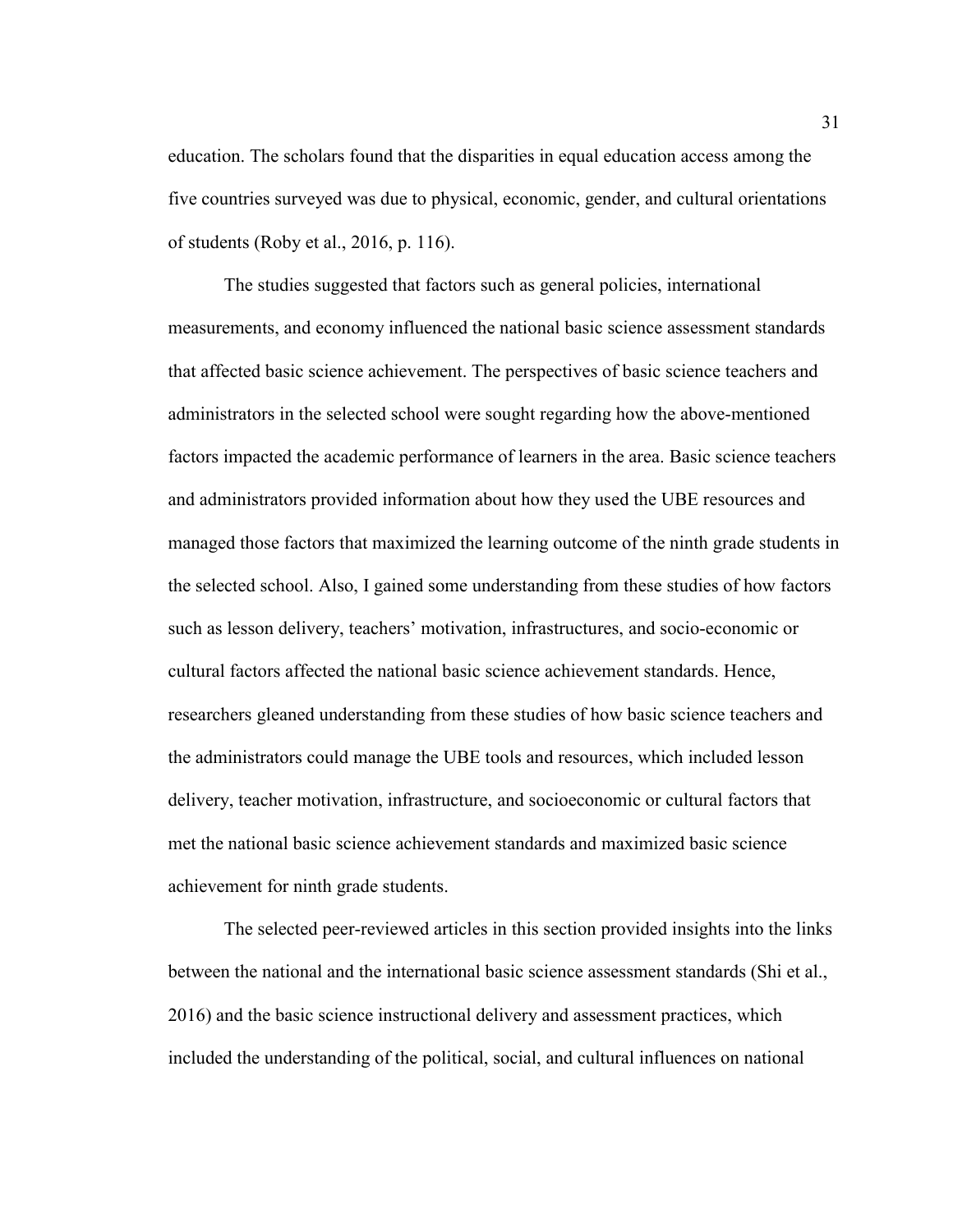basic science achievement (Lerman & Adler, 2016; Roby et al., 2016). The studies provided insight into the basic science teachers' and administrators' perspectives in the selected school regarding the UBE program assessment practices and policies and the effectiveness of the UBE program, which helped the ninth grade students who met the national standards in basic science.

## *State-Level Basic Science Achievement Standards in Nigeria*

Some scholars explored the state's basic science achievement standards and used assessment types, and styles to determine students' performances in basic science (Adodo, 2013; Matilda & Helen, 2019). Adodo (2013) used the two-tier multiple choice assessment model to determine students' learning progress in basic science and technology in Nigeria. Matilda and Helen (2019) found that formative assessment of junior secondary basic science classrooms in Edo state, Nigeria effected students' achievements in basic science in the area. Scholars recommended constant formative classroom evaluations which promote students' academic achievements (Matilda  $\&$ Helen, 2019, p. 188). Although Matilda and Helen (2019) discovered the effect of classroom assessment on students, academic achievement in basic, researchers found the connection between the evaluation of basic science curriculum to students' basic science in the school regions of Nigeria (Nwafor & Umoke, 2016). Atondo et al. (2019) found that continuous evaluation of mathematics scores predicted students' achievement in Basic education mathematics in Benue State, Nigeria but did not predict achievements in basic science subjects. However, Adebule (2017) discovered the relationship between assessment in Mathematics and Basic science in Ondo state, Nigeria.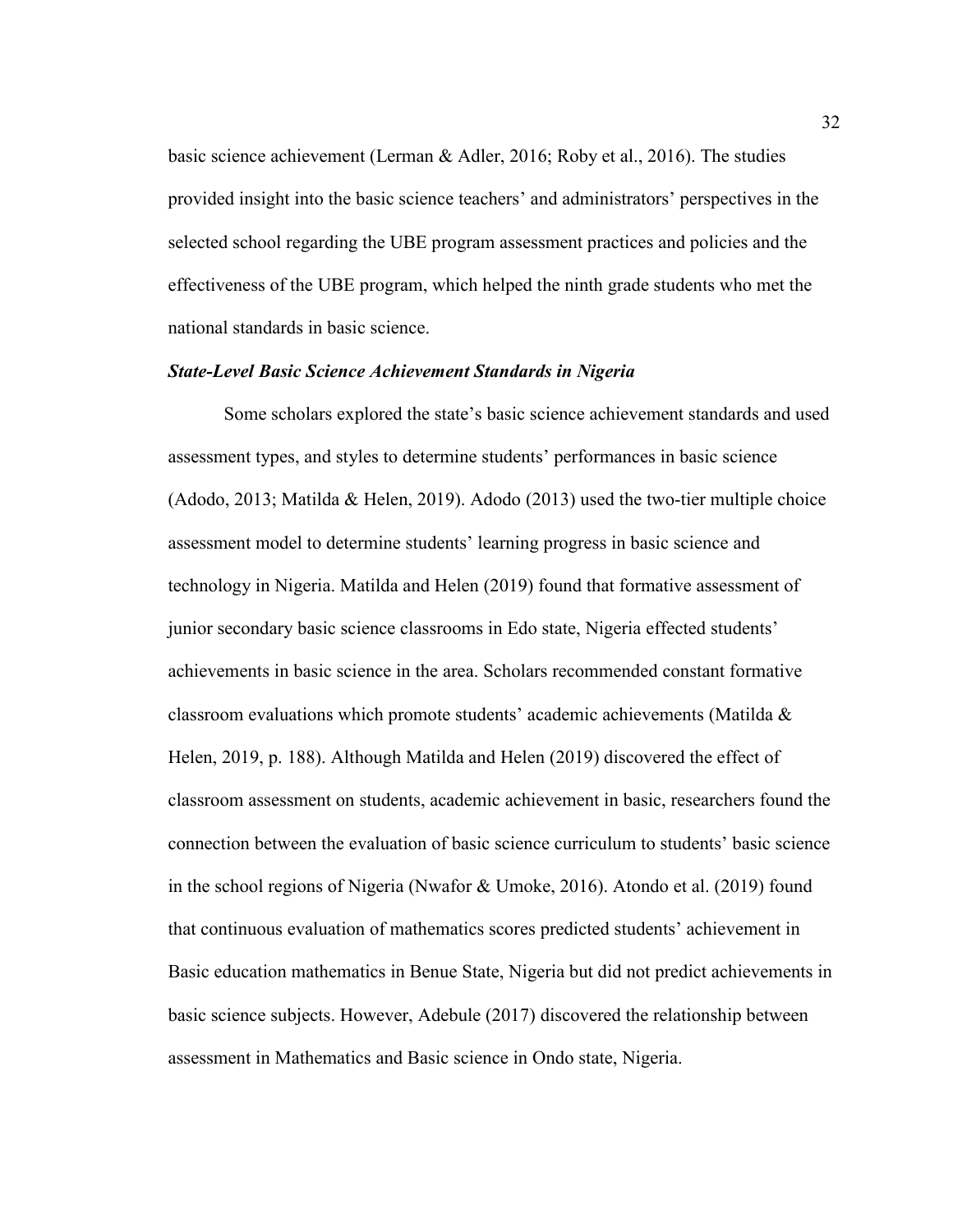The studies provided an understanding of how basic science teachers and administrators could use the UBE tools that supported the assessment standards to maximize the basic science achievement of ninth grade students in the selected schools.

# *Global Basic Science Achievement Gaps in Nigeria*

Scholars indicated the global literacy gaps in some schools in Nigeria were due to economic limitations (Oleribe & Taylor-Robinson, 2016). Oleribe and Taylor-Robinson (2016) indicated that Nigeria lagged in the global partnership ventures that targeted reducing illiteracy and poverty by 2015. Oleribe and Taylor-Robinson's (2016) findings revealed that school costs and inadequate resource management confronted educators who had limited UBE tools for eradicating illiteracy and meeting the MDG goals for education. Oleribe and Taylor-Robinson (2016) recommended that Nigeria address its economic problems to advance to the MDG targets for education. Oleribe and Taylor-Robinson's (2016) study provided some understanding of how resources and the economy influenced learning and caused global gaps, hindering the reduction of illiteracy in Nigeria. The interview questions sought the perceptions of basic science teachers and administrators regarding the influence of resources and the economy on the basic science achievement of ninth grade students in the selected area and their perspectives on the effectiveness of the UBE program resources that enhance basic science achievement.

Although Oleribe and Taylor-Robinson (2016) indicated economic causes for achievement gaps in education, Ayodele (2019) indicated the implications of unsafe learning environments in the academic achievement of school children in Nigeria. Ayodele recommended government support for safe school climate involving all interest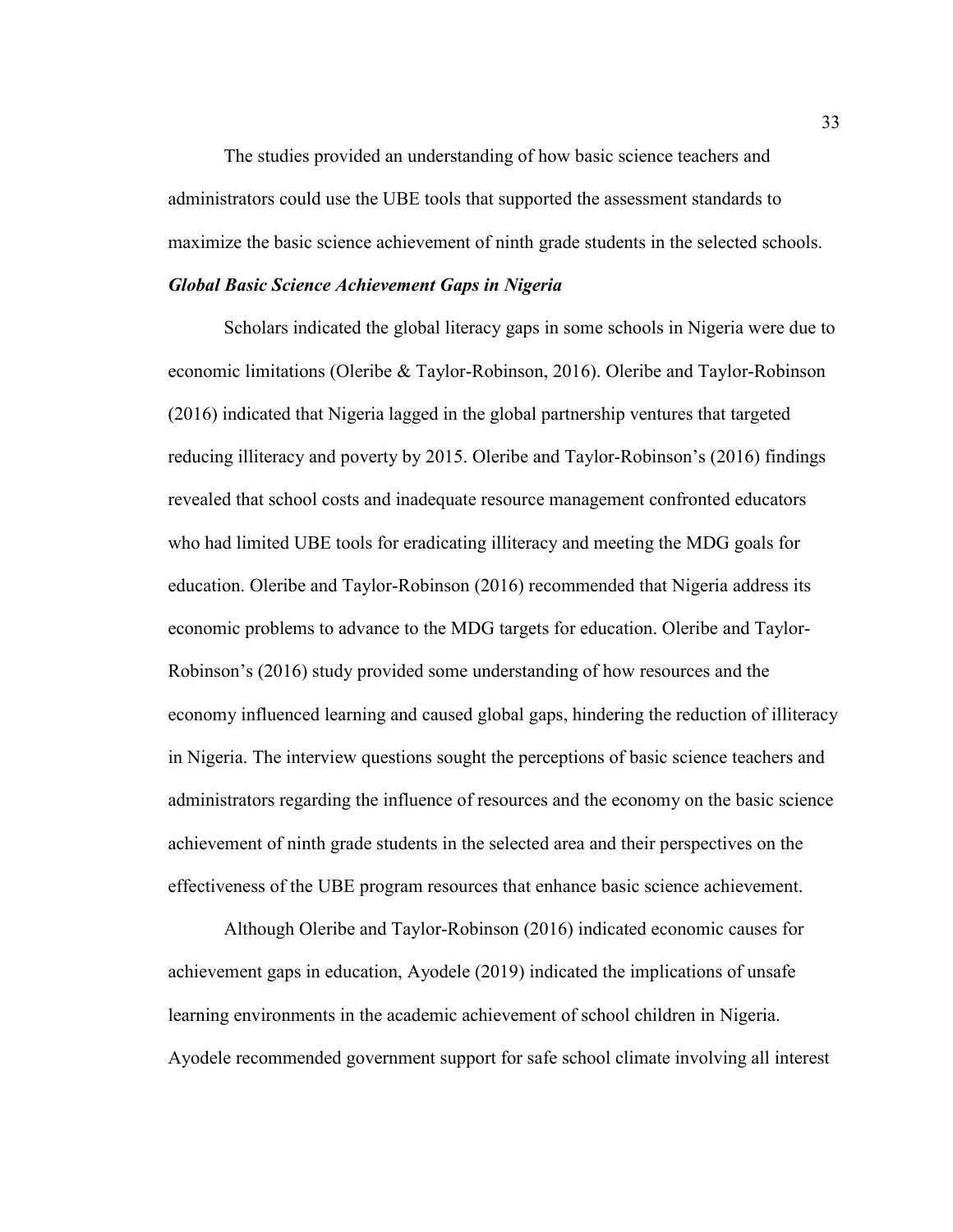groups (Ayodele, 2019. p.30). Ayodele provided insights regarding the importance of safe school climate in students' academic growth and provided understanding for teachers and administrators who use program tools and strategies in the schools of Nigeria to support students' science achievement. Researchers have also conducted studies describing the economic and social issues that were partly responsible for the academic achievement gap (Ayodele, 2019; Oleribe & Taylor-Robinson, 2016).

### *National Basic Science Achievement Gaps*

Scholars have indicated that national achievement gaps exist in the basic sciences due to crises and socioeconomic factors such as the Niger-Delta crises in Rivers State(Pepple & Ogologo, 2017), and violent attack of school children which force more children in the northern part of Nigeria out of school (Ayodele, 2019). Additionally, scholars have indicated that significant gaps exist in the attainment of national basic science standards that differed across the regions of Nigeria due to special, environmental, and political reasons (Aduojo, 2018; Atomatofa et al., 2016). Although Aduojo (2018) found significant differences in the science achievement of students in Kogi state due spatial abilities. Atomatofa et al. (2016) found disparities in students' basic science achievement due to classroom learning environments. Based on these findings, researchers recommended that educators should create constructivist environments in the basic science classrooms.

Some scholars found that collective efficacy and group composition effects (GCE) bridged student achievement gaps in the U.S. (Goddard et al., 2017), while others indicated that school situations affected student achievement in basic science (Cohodes,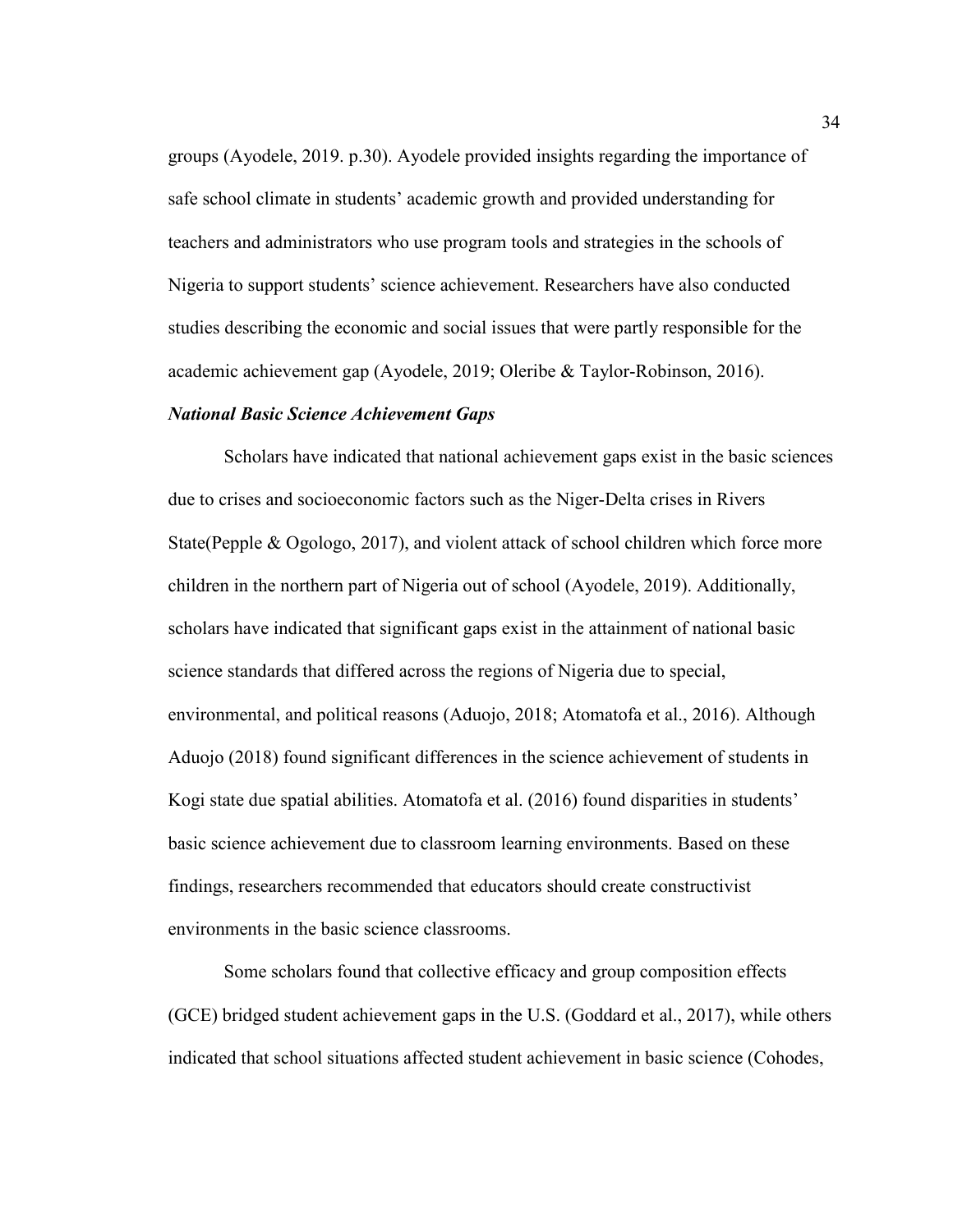2018). Gagnon and Mattingly (2018) discovered that achievement disparities in the U.S. rural LEAs were influenced by ethnic differences. Therefore Mathis et al. (2016) recommended a federal mandate which support accountability and the legislation that maintained a test-based accountability system for many public schools every year.

The studies provided some understanding regarding the influence of spatial ability and environments (Aduojo, 2018; Atomatofa et al., 2016), as well as policy and learning practices on academic achievement (Bowman et al., 2018). Researchers found that demographics (Herrera et al., 2017), background (Kotok, 2017), marginalization and ethnic factors (London, 2018), socio-economic factors (Gagnon & Mattingly, 2018), and collaborative and intervention strategies (Goddard et al., 2017) influenced academic achievement among students.

## *State-Level Basic Science Achievement Gaps in Nigeria*

Some researchers indicated that similarities for the state and national basic science achievement gaps in Nigeria existed between the proprietorship (private) school model and gender (single sex) type model (Abubakar & Njoku, 2017; Adams & Onwadi, 2020). Adams and Onwadi (2020) found that computer assisted instructions influenced basic science achievement, Abubakar and Njoku (2017) adopted a survey design to discover the influence of school type and practices on students achievements. Researchers attributed achievement gaps between ninth grade students from Almajiri school and ninth grade students from Sultan Bello Secondary school, Sokoto, to school model factors. Findings indicated major disparities between the achievement of students of Almajiri integrated model school Sokoto (private school), and Sultan Bello Junior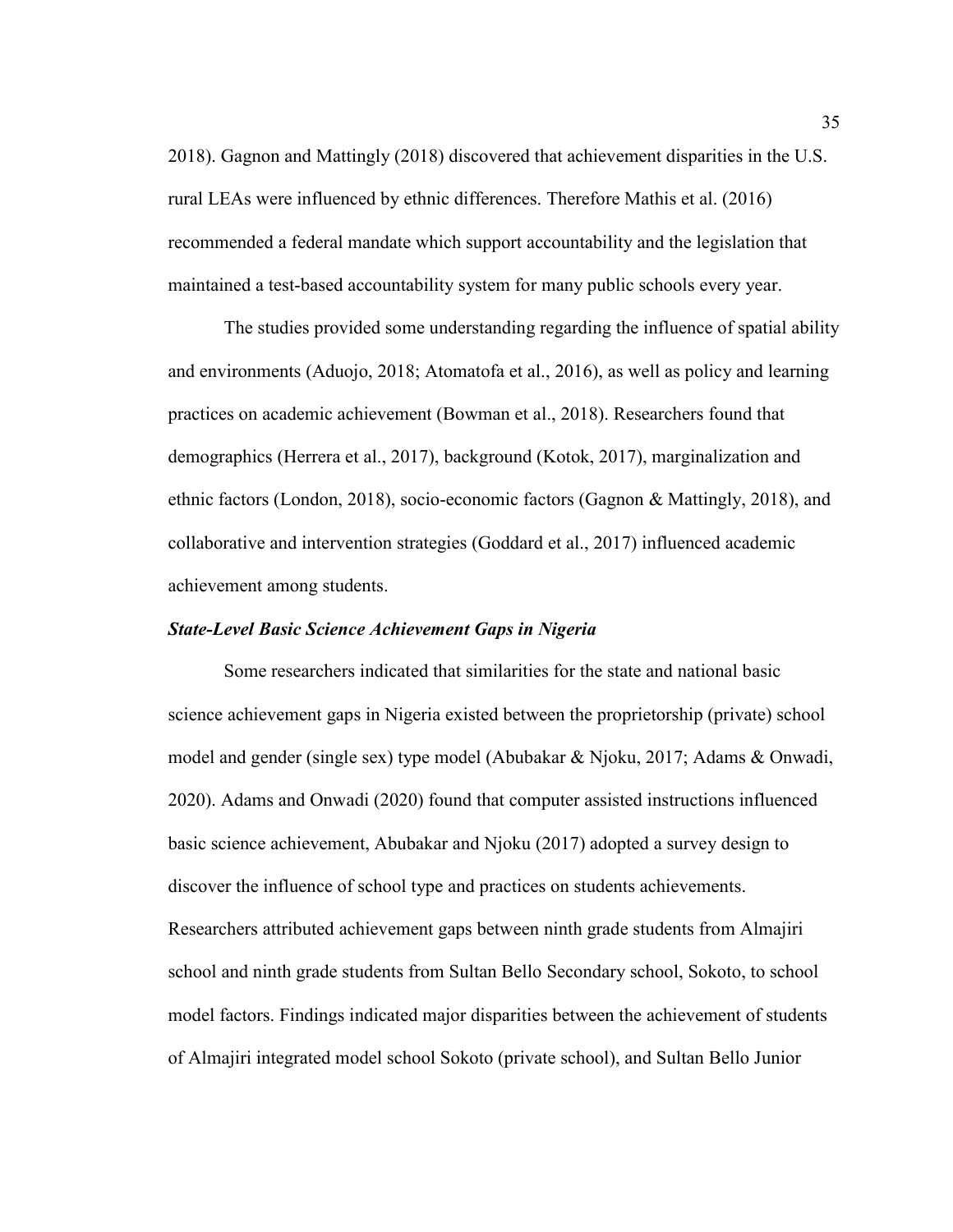secondary school. Therefore the researchers concluded that the students from the Almajiri Model school need to improve and recommended collective support for students' participation in the regular school (Abubakar & Njoku, 2017, p.62). Adams and Onwadi (2020) found that CAI influenced basic science achievement in Gwagwalada, Abuja, Nigeria and recommended that teachers use computer based instructions in their classrooms.

The studies in this section suggested that factors such as school type, students' participation in the educational program, and teachers' involvement with the technology and basic science curriculum influenced students' achievement. Researchers gleaned some understanding regarding the UBE tools basic science teachers and administrators could use to increase the involvement of the students in the educational program in some school settings, as well as how teachers and administrators could use the UBE program to bridge the achievement gap (Abubakar & Njoku, 2017; Adams & Onwadi, 2020).

## *Basic Science Achievement Factors*

Scholars have indicated factors that influenced basic science achievement such as MDGs, SDGs, and the UBE (Andrews., 2017; Archibong et al., 2018; Atondo et al., 2019; Ekwueme et al., 2016; Ogbaji, 2017; Olasehinde-Williams et al., 2018). The UBE program learning supports enhanced learners' achievement to meet the MDG (Ogbaji, 2017; Olasehinde-Williams et al., 2018). Although scholars such as Andrews (2017) and Archibong et al. (2018) indicated the facilitative roles which the MDG played in the basic science achievement, other scholars indicated that the sustainable development goal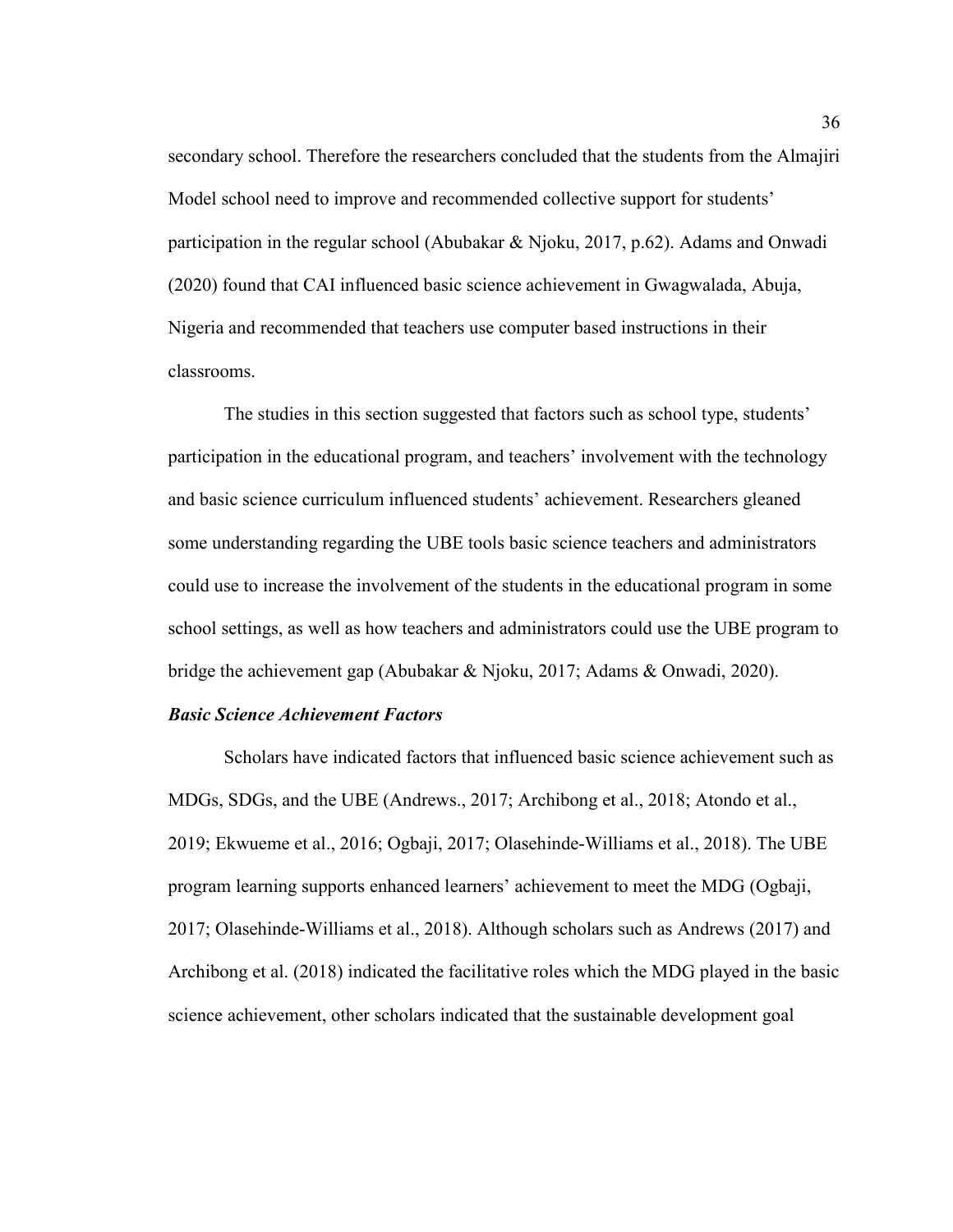(SDG) sustained diversity and inclusive participation and more opportunities for improvement (Ekwueme et al., 2016).

#### **Millennium Development Goals**

Recent studies have indicated that the MDG played facilitative and catalytic roles which improved education in Africa and around the globe (Enighe & Afangideh, 2018; Ikoro & Ezeanyim, 2017). Enighe and Afangideh (2018) indicated that the success of the MDG enhanced the instructors' skills in instructional techniques as they strove to meet the MDG targets for education in Nigeria. Ikoro and Ezeanyim (2017) found that the MDG enhanced basic education in Nigeria but recommended the inclusion of global items in the Basic education curriculum which support graduates to contend global challenges. Although s Enighe and Afangideh (2018), and Ikoro and Ezeanyim (2017), indicated the influence of the MDG on reading and Basic education in Nigeria, the scholars did not specify the MDG influence on Basic science. Onanuga and Saka (2018) concluded that a joint support in other subjects such as STEM promoted the MDG for basic science in Ogun State, Nigeria. Andrews (2017) found that issues such as facility, assessment, supervision and organization of resources challenged the MDG for education in Africa.

Some scholars indicated the influence of the MDG agenda in basic science achievement (Enighe & Afangideh, 2018; Onanuga & Saka, 2018), and other scholars indicated the basic minimum standards for the MDG were not reached due to poor implementation (Bakhshi et al., 2017), underrepresentation of women in science and technology (Goy et al., 2018), and inadequate funding (Baloyi & Makhubele, 2018;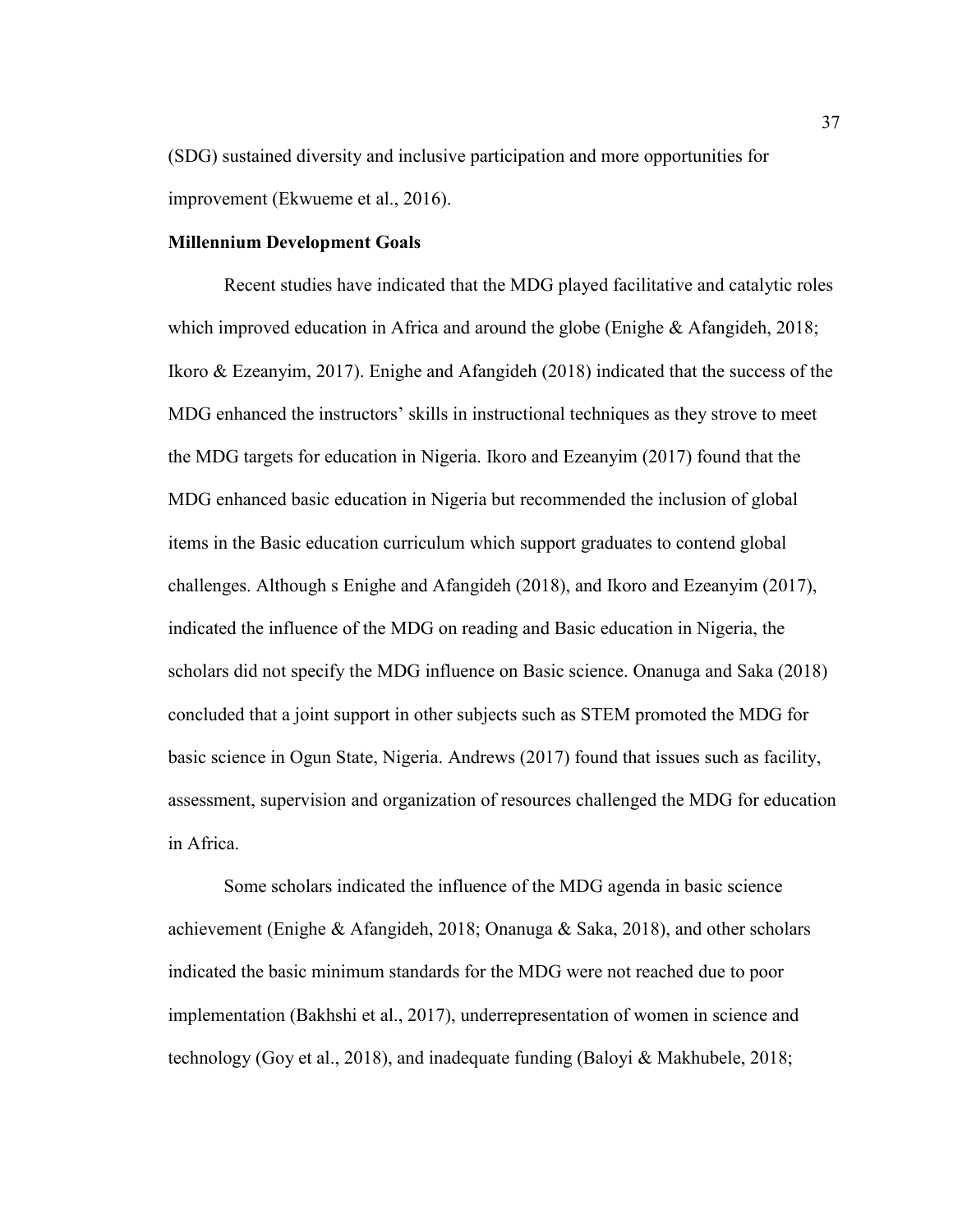Rambla et al., 2017; Yogo, 2017). Scholars recommended practices for reaching the MDG such as equal participation in the STEM (Goy et al., 2018); constant monitoring of STEM subjects (Onanuga  $\&$  Saka, 2018) and the use of quality global educational opportunity measures (Enslin & Tjiattas, 2017). Other scholars recommended MDG actualization measures such as combined educational governance and funding including international and national, regional, and local education leaderships committed to the MDG agenda (Rambla et al., 2017). Yogo (2017) recommended increased international funding as effective strategy for reaching the MDG.

The studies provided insight into the perspectives of basic science teachers and administrators in the selected schools regarding the use of the UBE program that enhanced educational access and the right assessment of the basic science subjects including other how educational access which could help ninth grade students meet the MDG in basic science.

# **Sustainable Development Achievement Goals**

Researchers found that teachers and administrators who aspired to meet the SDG requirements for education developed approaches that ensured quality and inclusive education (Abigail & Felix, 2019; Bello, 2020; Ekwueme et al., 2016; Nakidien et al., 2021). Although Ekwueme et al. (2016) indicated that education for sustainable development helped in solving diversity problems in the education sector and basic science, Abigail and Felix (2019) recommended reforms for the SDG which provided facilities and equipment for learners with disability to participate in regular school activities. Abigail and Felix concluded that the SDG4 targets for inclusive and equitable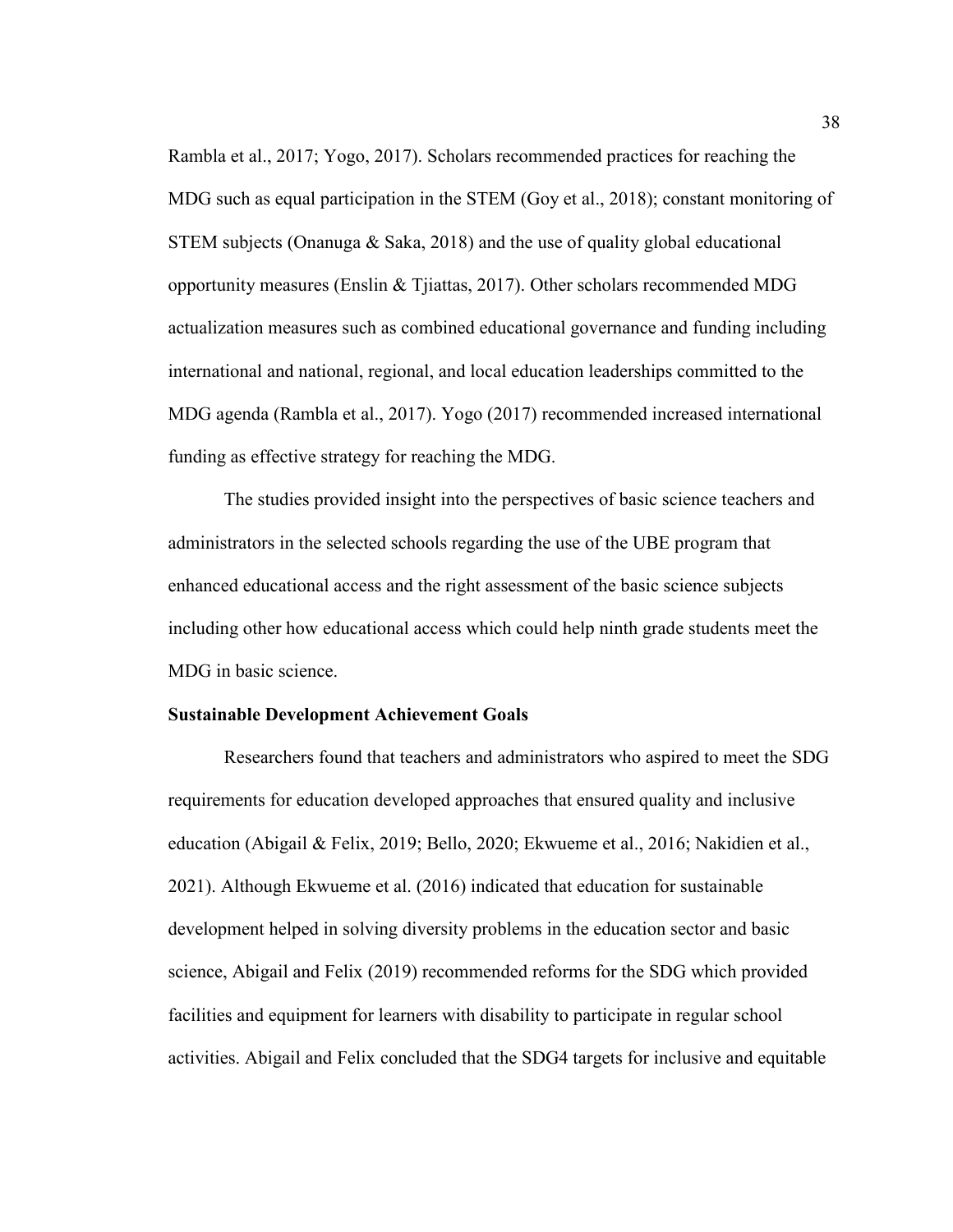education would be actualized when physically challenged learners were engaged in a regular school setting with learners supports (Abigail & Felix, 2019, p. 11). Nakidien et al. (2021) found that the attainment of SDG slowed down in Africa due inadequate human resources, shortage of experienced instructors and group supports. The researchers recommended the involvement of all interest groups towards reaching the SDG targets (Nakidien et al., 2021).

Findings indicated that the involvement of mobile technology in the SDG programs such as "Adopt a school program, STEM camps for girls," had implications for science improvement for students in several states in Nigeria (Bello, 2020, p. 569). Bello (2020) employed a qualitative design in a case study approach; sampled 15 participants from Lagos state, Nigeria such as the Etisalat officials, government officials from Lagos state Universal basic education board, headteachers, and principals, and students who adopted the mobile programs. The researcher collected additional data from journals and newspaper reports about other schools from other states of Nigeria such as Abuja, Lagos, Kaduna, and Kano. The results show that Etisalat mobile technology included online STEM platforms which promote science education. Bello (2020) recommended the application of Etisalat mobile technology towards the SDG for education.

Though scholars indicated that the SDG was an academic achievement factor because it set priorities in its goals for equal and quality education (Bello, 2020; Ekwueme et al., 2016; Kusimo & Chidozie, 2019; Nakidien et al., 2021), wide disparities persisted between the regular learners and learners with disability (Kusimo & Chidozie, 2019). Therefore, the scholars recommended provision of equipment and facilities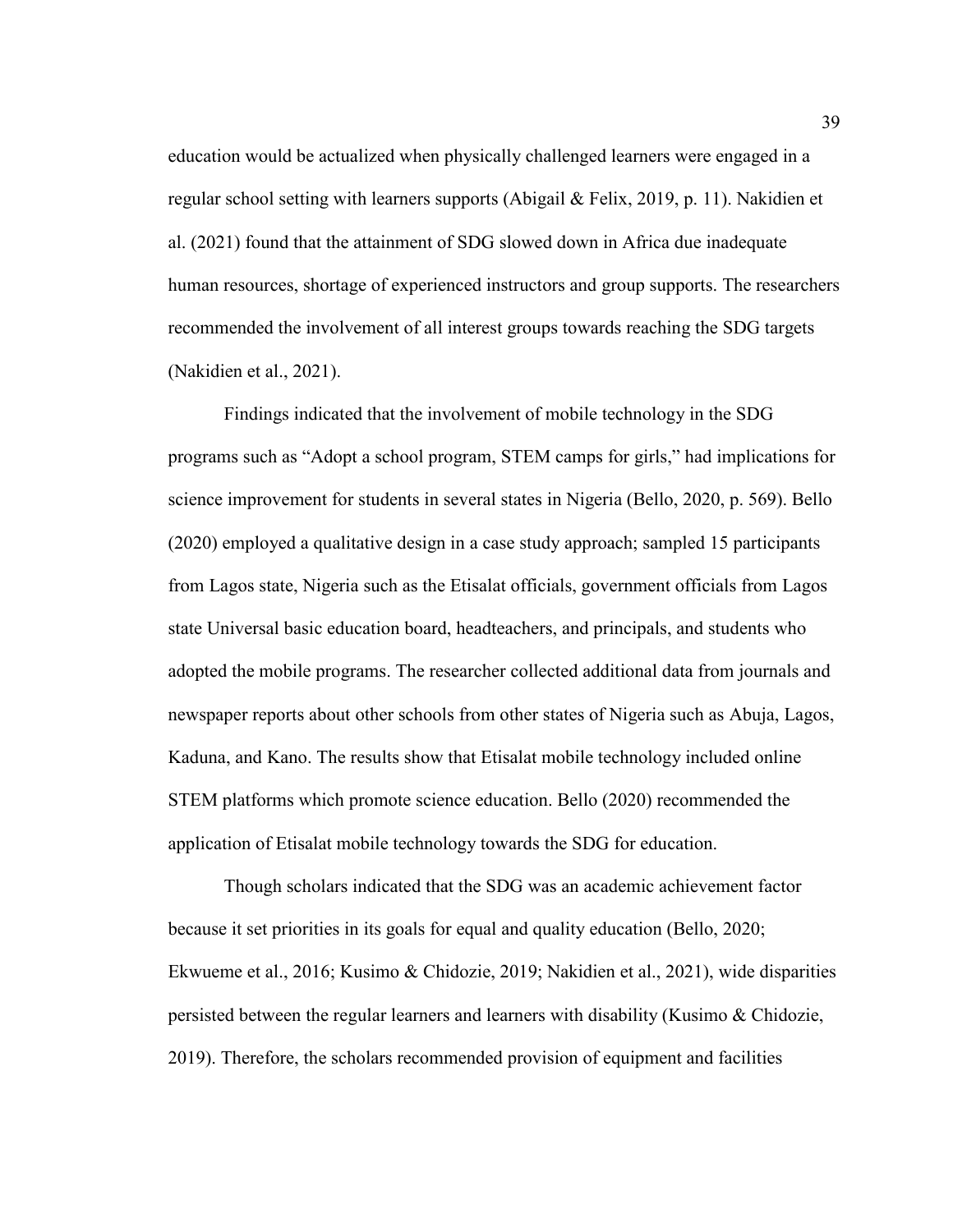(Kusimo & Chidozie, 2019), mobile technologies (Bello, 2020), involvement of all interest groups in supporting and training instructors for the SDG education targets (Nakidien et al., 2021). The researchers provided insights into the influence of the SDG on the students' academic achievement which suggested that the SDG agenda enhanced priorities for quality and inclusive education and provided capacity for increasing students' academic achievements.

# **Universal Basic Education**

Scholars have indicated that the UBE program included targets for basic science achievement because the UBE program National and State offices adopted global declarations which promoted basic education for all to reduce achievement disparities (Okoro, 2014). Researchers found that the UBE program included material resources, (infrastructure, and funding), and human resources for the basic science program (Bello, 2020; Ogunode, 2019; Olasehinde-Williams et al., 2018; Olayinka, 2016).

# *Material Resources*

Scholars have indicated that information technology-supported data that influenced basic science targets for the MDG (Bello, 2020; Lay & Chandrasegaran, 2016; Mihindo et al., 2017). Bello (2020) found that Etisalat mobile technology improved basic science achievement in Nigeria. Mihindo et al. (2017) discovered that computer-based teaching improved science achievement in Nakuru, Kenya. Ogbaji (2017) investigated teachers' viewpoints on teaching resources for social studies in the middle school in Calabar, Nigeria but Lay and Chandrasegaran (2016) investigated the influence of school resources on middle school students' science success in science in Malaysia and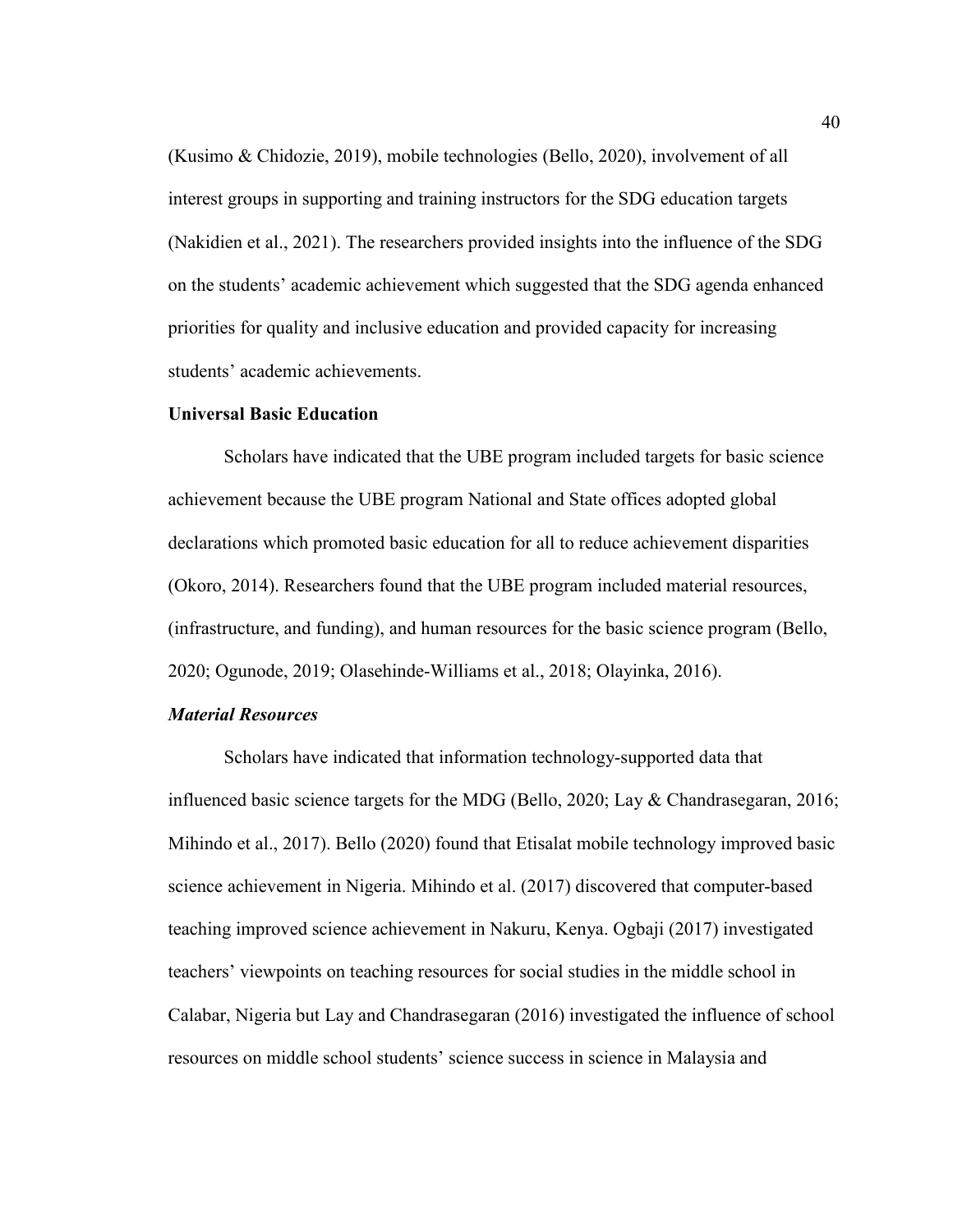Singapore. Although Ogbaji (2017) discovered that social study instructors perceived teaching resources were relevant for productive instruction and learning in Nigeria, researchers found that school resources were crucial for improving the basic science achievements of students (Lay & Chandrasegaran, 2016), which has implications for the science achievement of students in Nigeria (Bello, 2020).

**Infrastructure**. Researchers found that facilities and equipment influenced science achievement in Nigeria (Agbidye, 2015; Anunobi et al., 2017; Ogunode, 2019; Ojeje  $\&$  Adodo, 2018). Ogunode (2019) found that inadequate infrastructure and science teachers challenged students' achievement in the STEM subjects in the junior secondary schools in FCT, Nigeria. Results show that shortage of buildings, laboratories and science teaching and learning facilities influenced learning in Delta state (Ojeje & Adodo, 2018). Agbidye, (2015) discovered that infrastructural challenges influenced teaching of basic science in Nigeria and recommended provision of equipped science buildings with science and computer laboratories (Agbidye, 2015, p. 5). Anunobi et al. (2017) concluded that computer packages with web-based courseware supported teaching and learning of activity-based science subjects.

The findings of the studies regarding infrastructure have implications for the basic science achievement of the ninth grade students in Nigeria (Atomatofa et al., 2016; Pepple & Ogologo, 2017). Scholars found that creative environments of learning increased students science achievement in Delta State, Nigeria which addressed one of the research questions that compared basic science achievement outcomes for creative learning environment and teacher-based learning environment (Atomatofa et al., 2016,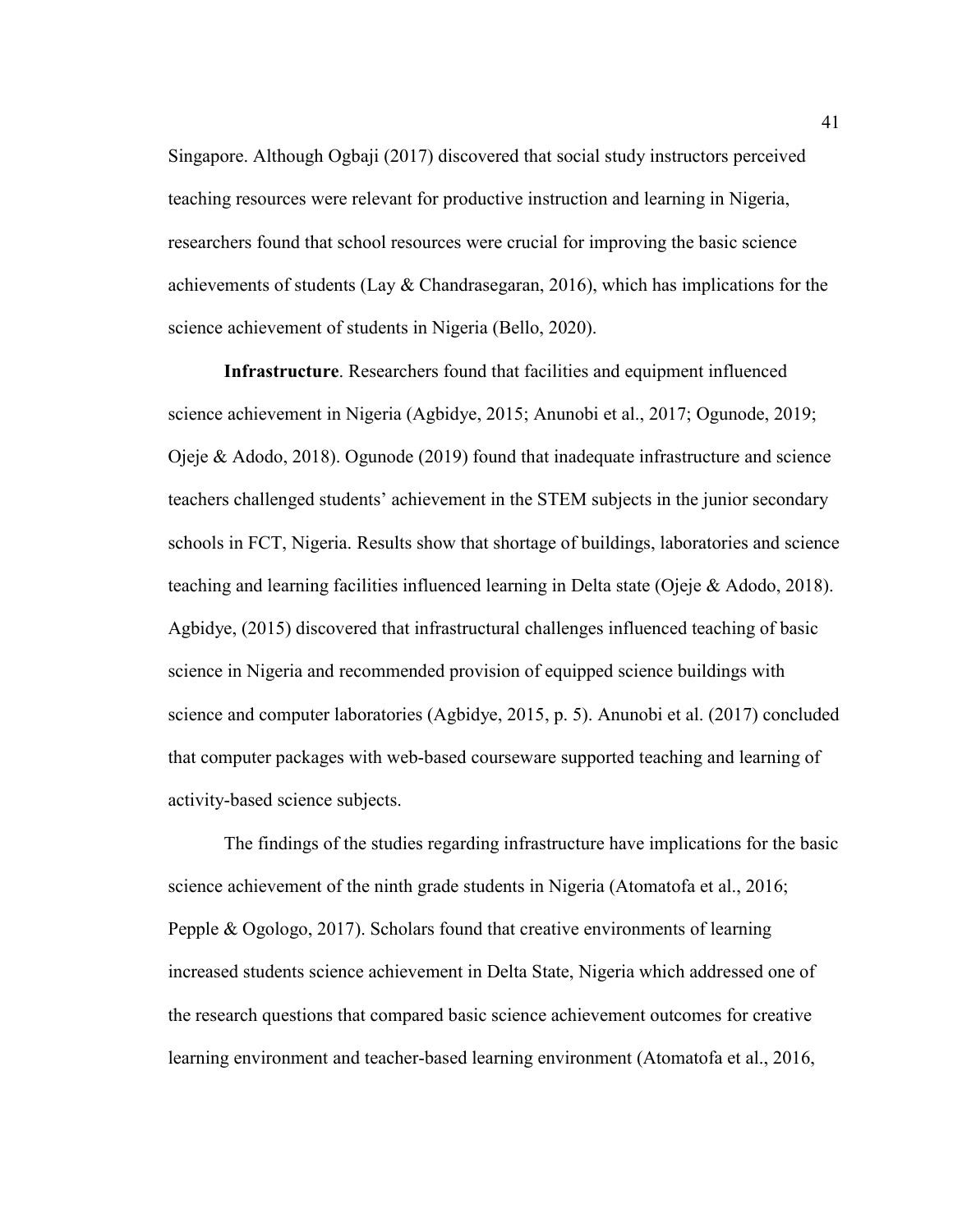p.1476). Researchers sampled two junior and two secondary classes which were affected by the Niger Delta crises and 16 junior secondary schools from four counties in Rivers State who were not affected by the Niger Delta. Basic science achievement test (BSAT) instrument was used to test 400 students from the affected and unaffected secondary schools. The results show that students whose schools were not destroyed during the crises performed better than students whose schools were destroyed despite the equal distribution of instructional materials (Pepple & Ogologo, 2017, p.73). Therefore, the scholars concluded that the destruction of buildings and infrastructural resources in Rivers State related to the basic science performance of the students in the area.

**Funding**. Scholars indicated that funding barriers influenced achievement in basic science because the basic minimum standards for the UBE objectives were not reached due to inadequate resources (Ogunode, 2019; Ololube, 2007; Osarenren-Osaghae, & Irabor, 2018; Oviawe, 2020). Ogunode (2019) investigated the challenges facing the implementation of the science program in the Federal Capital Territory (FCT) secondary schools in Abuja, Nigeria and found that inadequate funding challenged the science education program in the FCT. Ololube (2007) found a relationship between funding and standard of science teacher education. Osarenren-Osaghae and Irabor (2018) reviewed the literature regarding education funding, universal basic education, and teacher education and found limitations in education goals due to lack of support mechanisms. Hence, Oviawe (2020) recommended funding strategies involving government and all other stakeholders. Other studies confirmed the relationship between funding and students' achievements in the sciences (Baker et al., 2016; Corrales & Peters, 2017). The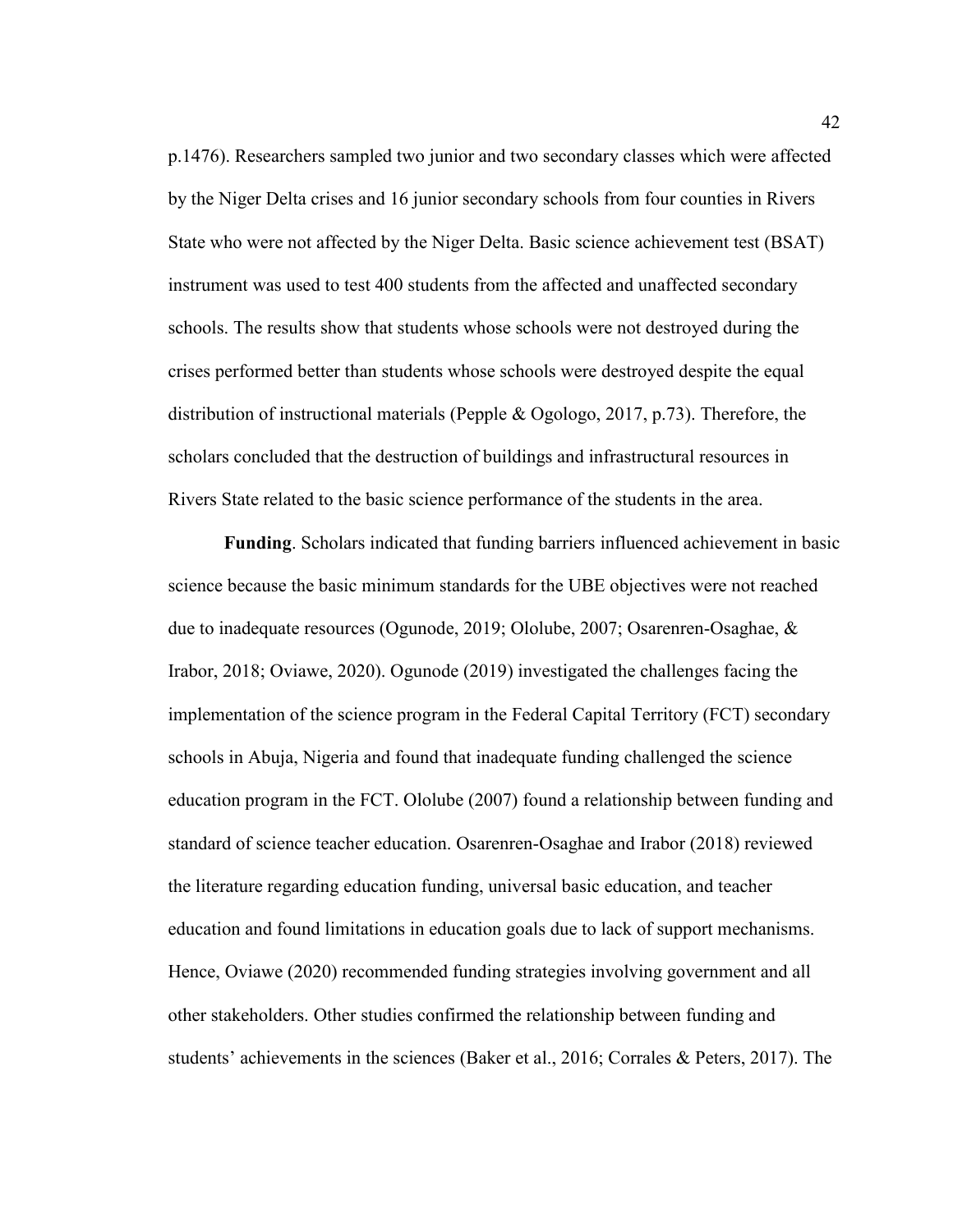studies on funding and material resources have implications for students' academic outcomes in Nigeria, which include basic science achievement.

# *Human Resources*

Scholars have indicated that teachers are role models for students' academic attainment (Akpan & Ita, 2015; Ayeni, 2020; Olasehinde-Williams et al., 2018). Ayeni (2020) found a relationship between administrators' supervision of learning practices, teachers' professional improvement and students' academic improvement in Ondo State, Nigeria. Akpan and Ita (2015) investigated the relationship between teachers' professional training and quality of universal basic education in Lagos state, Nigeria. The study found that teacher training opportunities and teacher participation in seminars and workshops related to the quality of UBE in Lagos state (Akpan & Ita, 2015, p. 73). Olasehinde-Williams et al. (2018) investigated teacher resources and knowledge as factors that influenced learners' academic success. The study compared teachers' competence with learners' outcome. The sample included 72 instructors selected from the 32 secondary schools in Kwara state, Nigeria, and their students. The quantitative collected via tests and observations were analyzed. The result showed competent teachers influenced learners' academic success. Scholars concluded that teacher knowledge was relevant to students' academic achievement (Olasehinde-Williams et al., 2018, p. 87).

Studies on human resources were significant and suggested that teachers' knowledge and quality (Enwelim, 2016; Gimba et al., 2018) as well as teachers' involvement in the curriculum including their teaching approach (Aduojo, 2018; Ogonnaya et al., 2016; Osokoya, 2013), had a significant influence on the basic science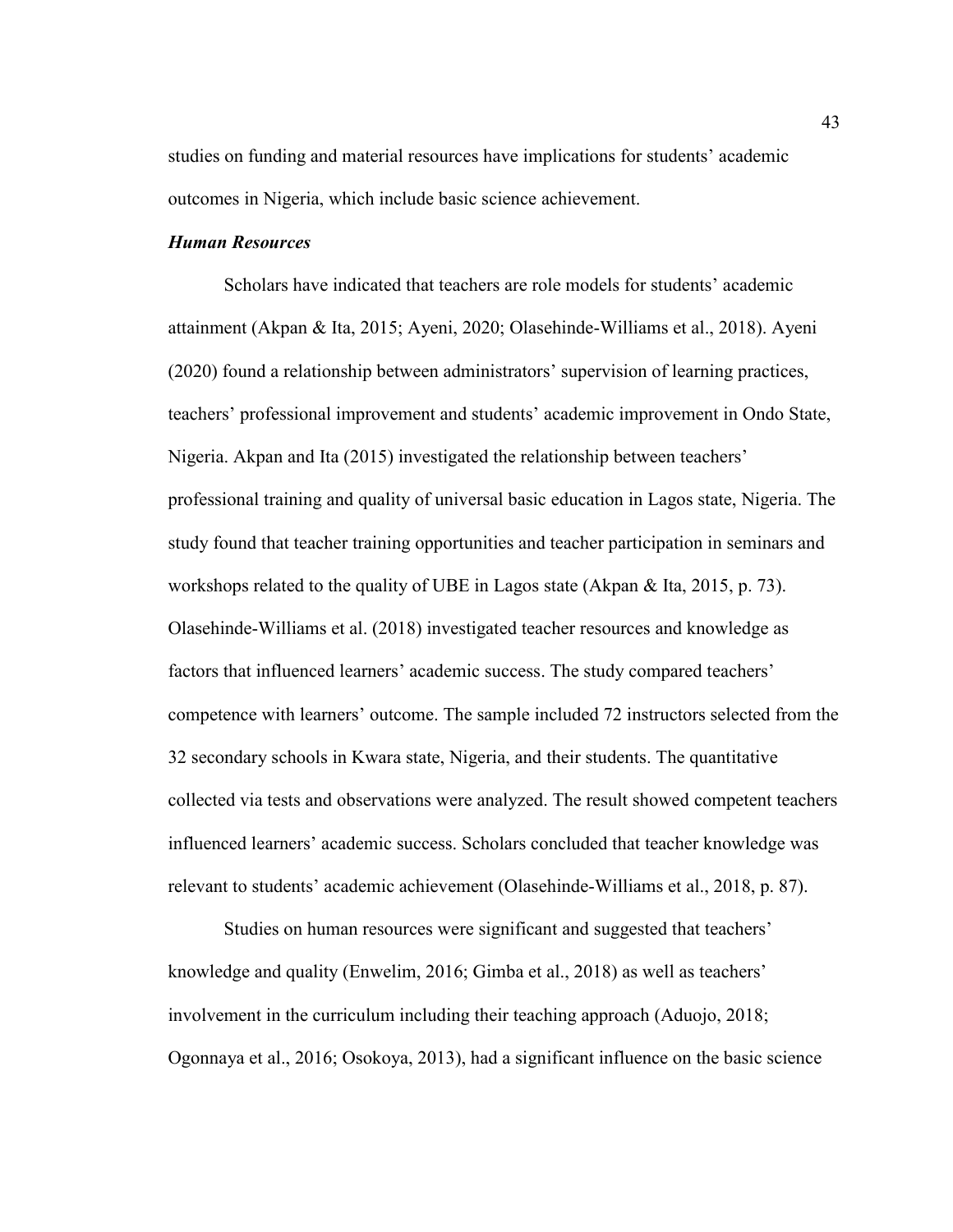achievement of students. Therefore, researchers concluded that educators and teachers are significant human resources because they predict learners' outcome by their dispositions of knowledge, quality, and teaching methods. The research found that the low quality of science teachers influenced the low performance of students in basic science in Niger State and Cross River State (Gimba et al., 2018). Researchers found that teacher quality was a significant factor for massive failures in basic science (Gimba et al., 2018, p.41). Although scholars such as Gimba et al. (2018), indicated that teacher quality influenced basic science achievement of students in Bosso, Niger State, Enwelim (2016) found that teacher characteristics were linked to students' academic achievement in Aniocha North of Anambra State, Nigeria. Enwelim (2016) used a correlational study and determined the relationship between specific teacher characteristics and student achievement. The instruments used included a questionnaire and the students' scores in the sciences. Four hundred 10th-grade students from 10 schools in Aniocha county were selected. Kendall Tau's data analysis was used to analyze data. The results showed that instructors dispositions had a relationship with student achievement (Enwelim, 2016, p.112).

Scholars indicated that educators and teachers predicted learning outcomes via their involvements with curriculum and their teaching approaches (Aduojo, 2018; Ogonnaya et al., 2016; Osokoya, 2013). Researchers found that variations in teaching methods including ethno-science instructional and concept mapping instruction and technology based-teaching approaches influenced science achievements (Aduojo, 2018; Ogonnaya et al., 2016; Osokoya, 2013). Aduojo (2018) investigated the effects of teaching methods on basic science achievement of ninth grade students in Kogi state of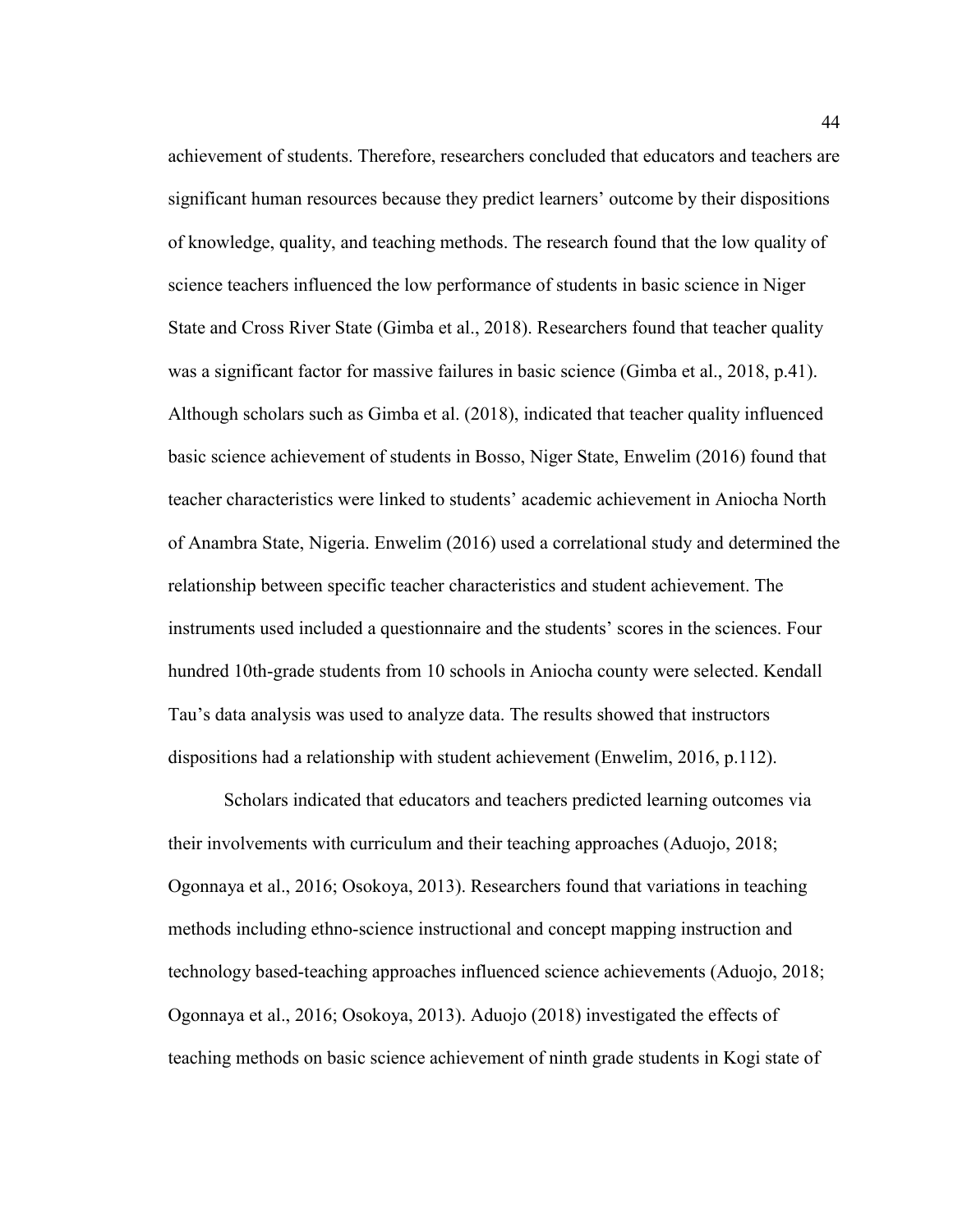Nigeria and found a significant difference between students taught by process oriented instructional strategies and students taught by lecture methods. Ogonnaya et al. (2016) investigated the effects of concept mapping on students' achievement in basic science in Ebonyi state. The result showed that students instructed with concept diagram performed better in basic science than students who were instructed with the regular science teaching method. Researchers from Ogun state, Nigeria found that teachers who taught their students with science practicals supported the students to performed better than their peers who were taught with traditional teaching methods (Omilani et al., 2019). The studies on human resources and teaching methodology have implications for basic science achievement of the ninth grade students in the school of Nigeria.

### **Summary and Conclusion**

In this chapter, I reviewed current literature and scholarly peer-reviewed articles and journals which included themes such as basic science achievement standards (Al Sultan et al., 2018; Jackson, 2017; Matilda & Helen, 2019; National Bureau of Statistics, 2019), basic science achievement gaps (Abubakar & Njoku, 2017; Adams & Onwadi, 2020; Aduojo, 2018; Atomatofa et al., 2016; Oleribe & Taylor-Robinson, 2016), and basic science achievement factors (Andrews., 2017; Archibong et al., 2018; Ekwueme et al., 2016; Ogbaji, 2017; Olasehinde-Williams et al., 2018). Additionally, I reviewed and synthesized themes with basic science and UBE goals (Bello, 2020; Ekwueme et al., 2016; Ikoro & Ezeanyim, 2017; Ogunode, 2019; Olasehinde-Williams et al., 2018; Olayinka, 2016).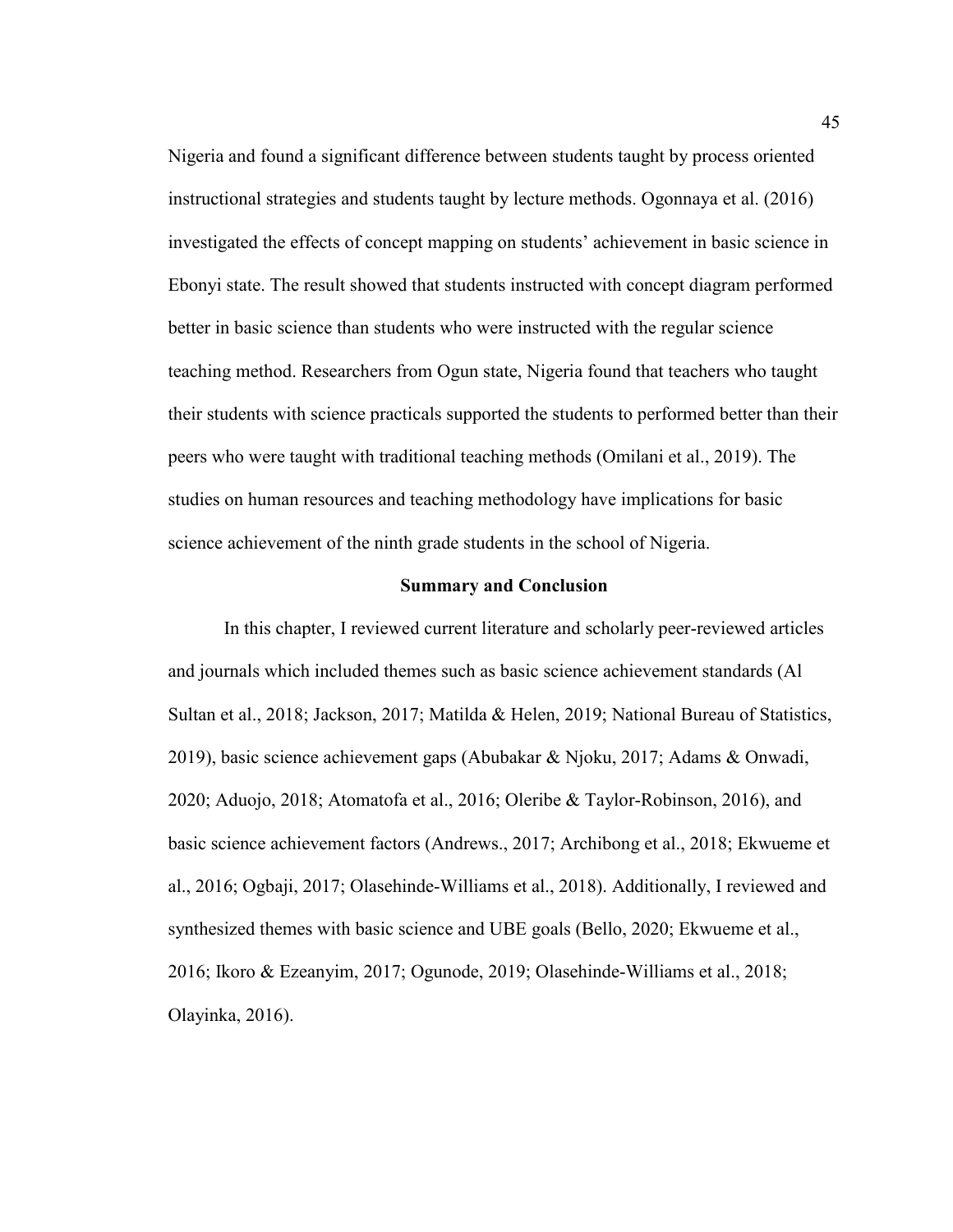Factors such as the MDGs, SDGs, UBE, and other socio-economic and ethnic factors influenced the academic achievement of students at the global, national, and local levels. Studies indicated that teachers were predictors of academic achievement (Aduojo, 2018; Ogonnaya et al., 2016; Osokoya, 2013). However, little or nothing was known about the perceptions of basic science teachers and administrators in a selected school about how the UBE program tools and other influencing factors were used to maximize the basic science achievement of ninth grade students in the selected school. The literature themes established relevance to the basic science achievement problem and provided interview prompts that sought the perceptions of the basic science teachers and administrators about the factors that influenced basic science achievement among ninth grade students in the selected rural school.

In Chapter 3 of this study, I describe how I used an interview instrument structured and based on the research question, literature and the Fullan (2007) framework to collect data that I analyzed by thematic coding to understand the perceptions of basic science teachers and administrators regarding the practice and the use of the UBE program, which increased the ninth grade students' basic science achievement in a selected school.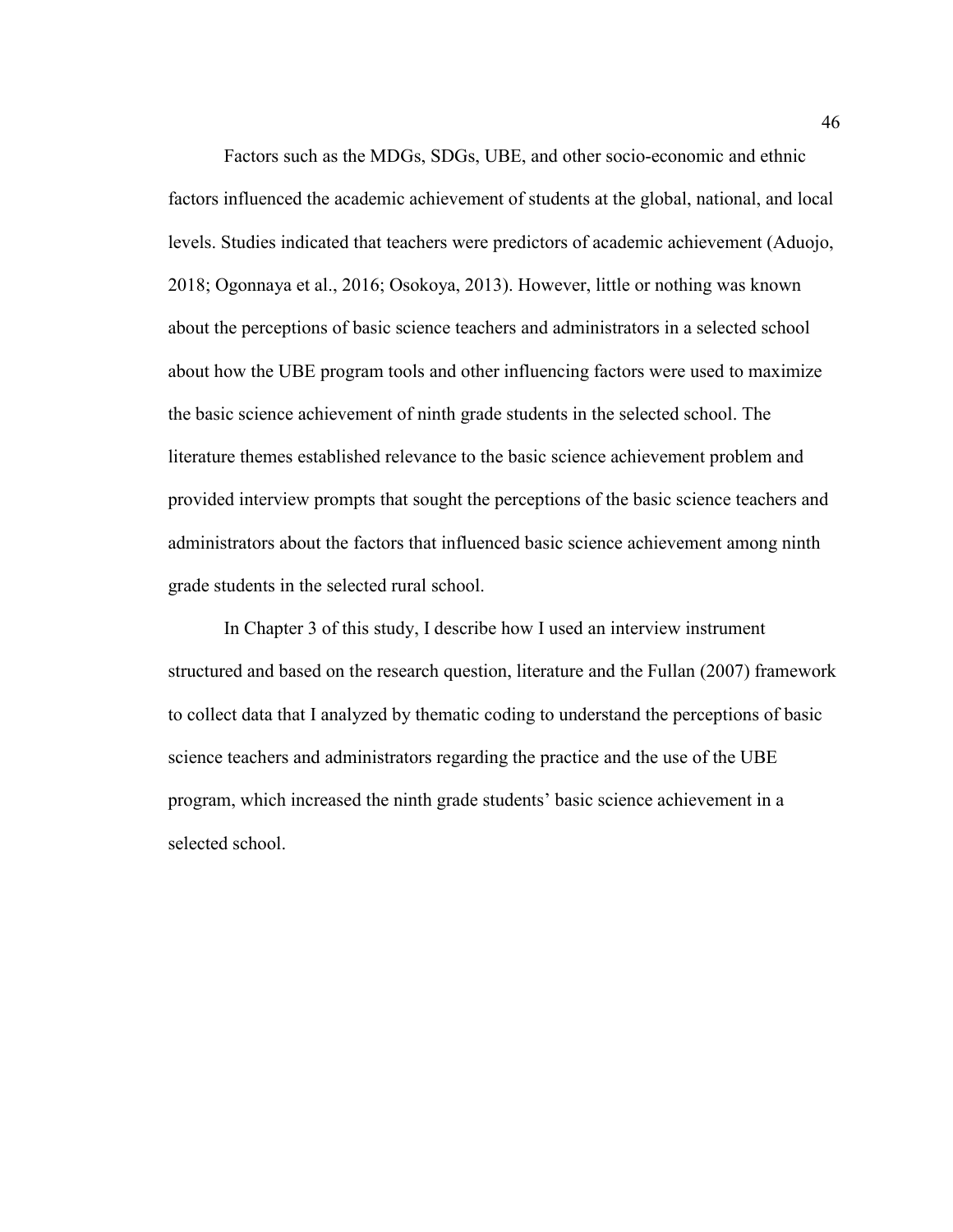#### Chapter 3: Research Method

The purpose of this basic qualitative study was to explore the perceptions of teachers and administrators regarding their practices and experiences using the UBE program in helping ninth grade students meet the achievement standards in basic science. In this chapter, I explain the rationale for the research, my role as researcher, the participant selection logic, the strategies for collecting information, and the data analysis plan. I also demonstrate the trustworthiness of the information collected and describe the ethical models that guided the study.

### **Research Design and Rationale**

The research questions that guided this study and determined the approach of the research were as follows:

- How do teachers and administrators perceive the use of the Universal Basic Education (UBE) program as the administrators and teachers minimize the achievement gap in basic science in the ninth grade?
- What strategies are teachers and administers using to support students' meet proficiency in basic science while addressing the Millennium Development Goal in basic science?

I used a basic qualitative study design for this study. The perceptions of the teachers and administrators regarding the practices and experiences that used the UBE program to meet basic science achievement standards were sought via interviews. The interview responses provided data regarding how teachers and administrators were supporting the students in ninth grade to meet achievement standards in basic science.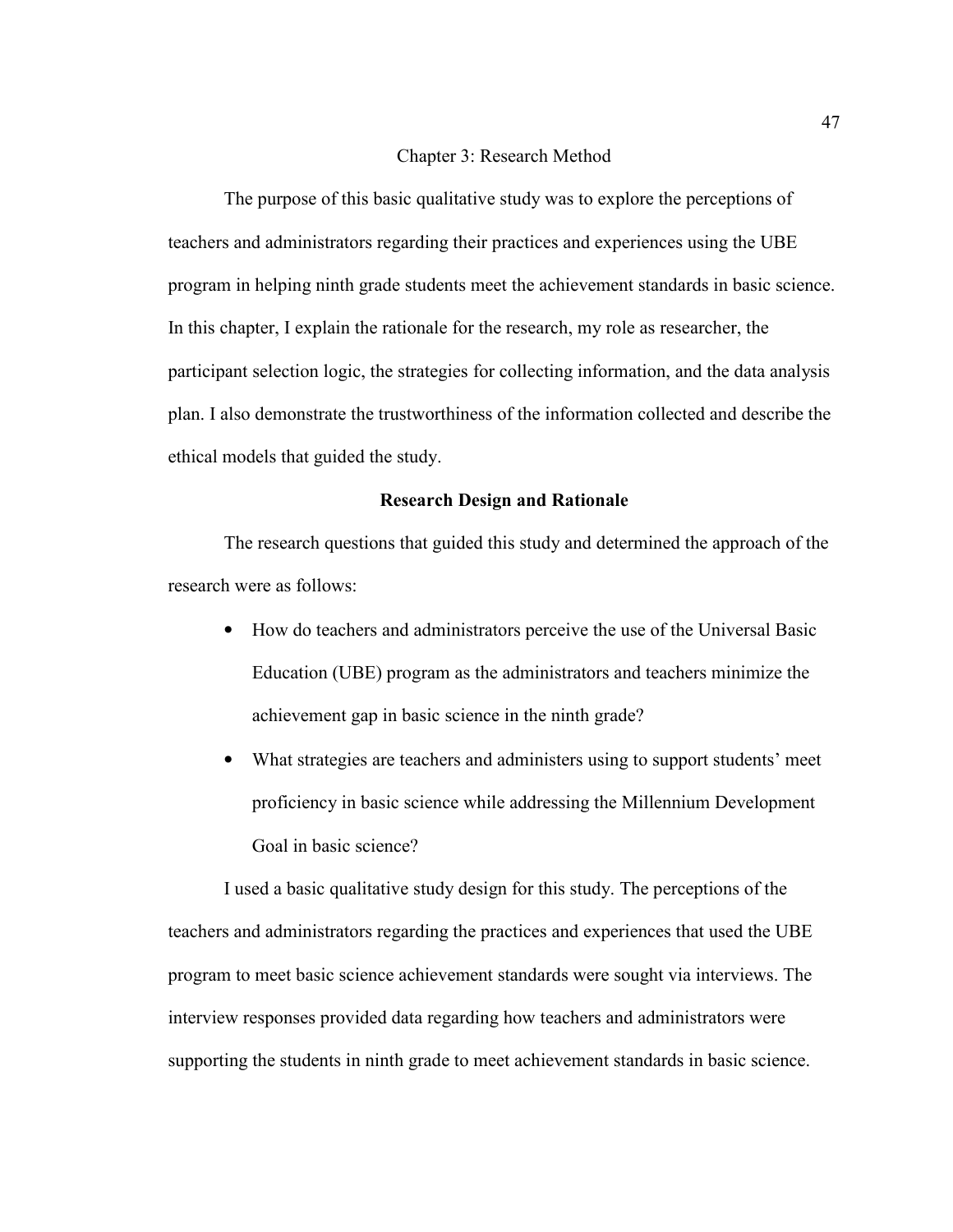The design of this study was based on the responses of basic science teachers and administrators regarding their practices, experiences, and perceptions using the UBE program tools to bridge achievement gaps in the selected school, as well as their experiences using the UBE program tools that supported the ninth grade students in meeting proficiency in basic science.

The responses of the basic science teachers and administrators during the interview supported the constructivist paradigm, which included the research questions indicated above. Fullan's (2007) school improvement model assumed reform and educational improvement strategies addressed the stakeholders' conditions and corresponded to their usual practice, culture, and setting. Also, Merriam (2009) and Yin (2017) agreed that a basic qualitative study was adaptive to the conditions and perceptions of the stakeholders in a school setting and other environments. The basic qualitative study has been chosen as suitable for studying a school program. The basic qualitative study approach also included rich and valuable information on practical and concrete life experiences collected as data in a natural setting (Guba & Lincoln, 1981; Merriam, 1998, 2009; Stake, 1978; Yin, 2012). According to Merriam (2009), basic qualitative studies were relevant to research designs that supported school programs and other learning innovations in a setting. Studies have indicated that basic qualitative studies provided an understanding of the factors of the setting studied (Guba & Lincoln, 1981).

This basic qualitative study was conducted in a selected school in the Southeastern region of Nigeria. The selection of this site was purposeful and considered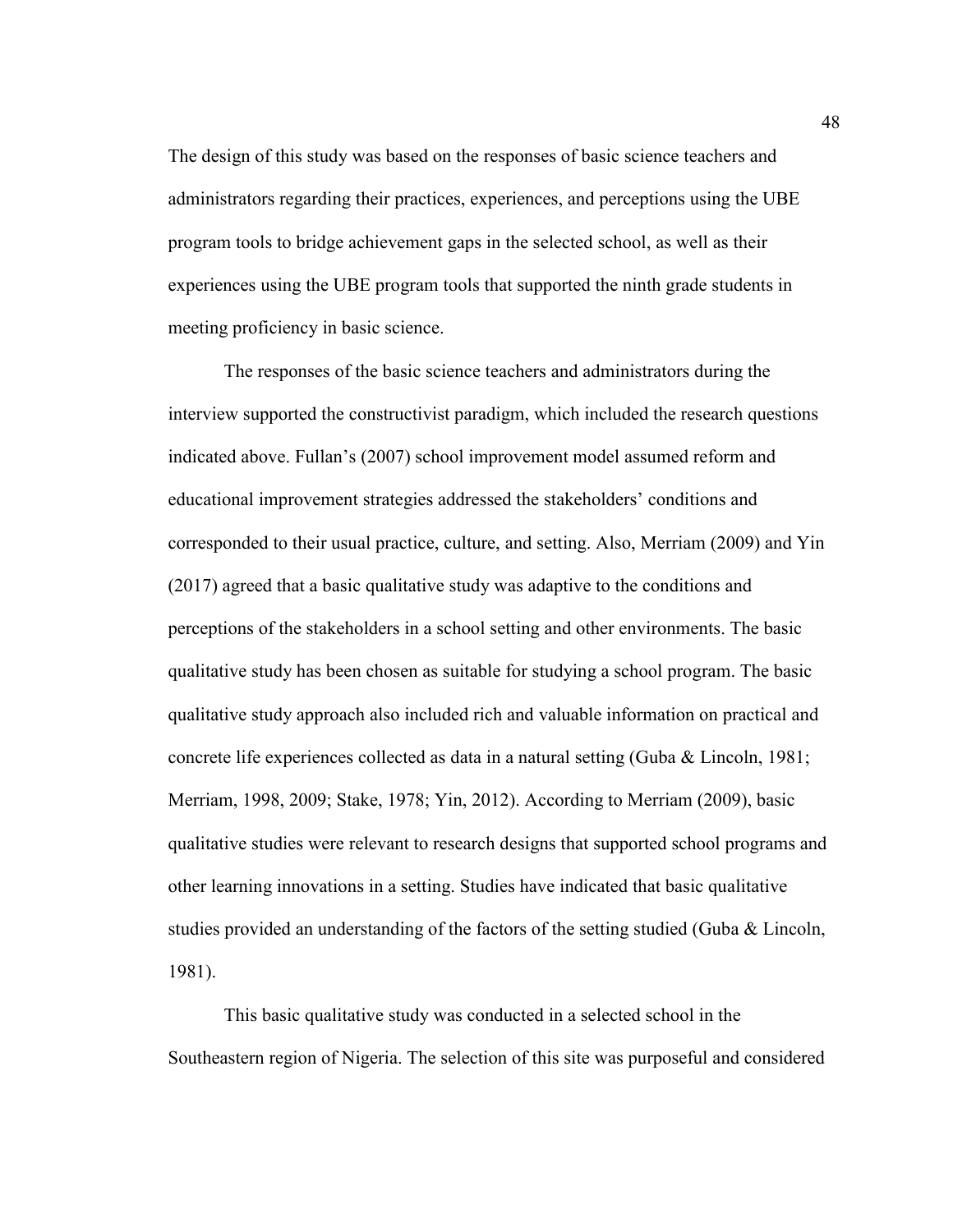the fact that the school in this location used the UBE program. Basic science teaching and learning occurred in this location, which included the presence of ninth grade basic science students, as well as basic science teachers and administrators, and availability of data.

Contact with participants who worked in the selected school enhanced opportunities that provided updated information about the basic science achievement status in the area. Marshall and Rossman (2010) indicated that quality information for a basic qualitative study needed a selection method that was guided by events, settings, actors, and artifacts. Yin (2012) and Merriam (2009) indicated that a basic qualitative study explored live events that were real and practical in nature. Hence, I assessed information about the UBE tools used to increase basic science achievement in the ninth grade classroom. Also, Stake (1978) confirmed that the study setting was the major focus of a basic qualitative study.

In this study, I explained the meaning that people made from their life experiences and how they interpreted their experiences in their setting. According to Patton (2002), social constructivism assumes the individuality and uniqueness of one's world view. Hence, the paradigm favored a study that described the life experiences of those who built knowledge from concrete life situations. The interactions with the basic science teachers and administrators who built knowledge from their life situations in a selected school enriched the context of this study. However, this approach might have restrained generalizing findings and data from one context to other settings. Though several approaches could be used, a basic qualitative study was the best fit with the research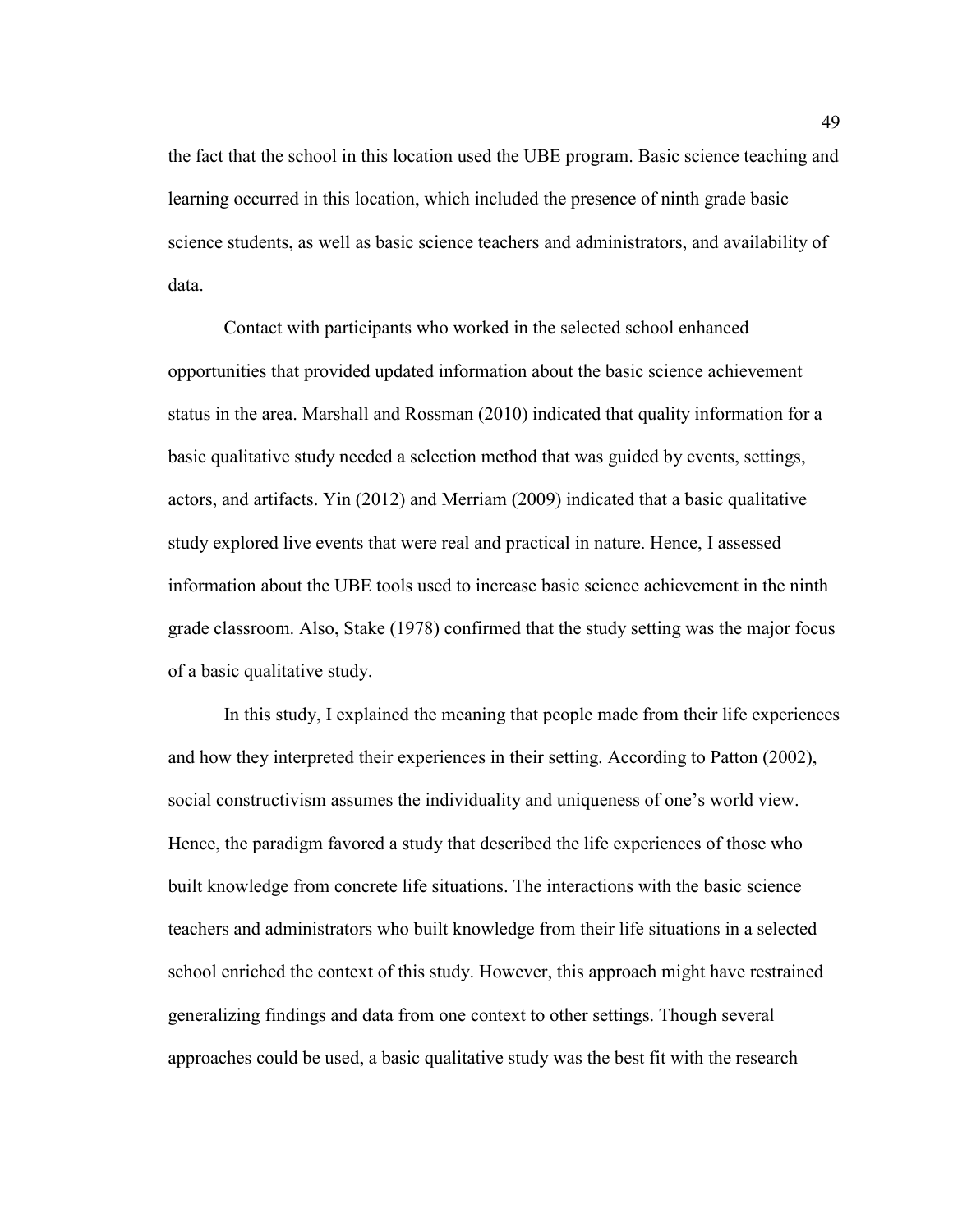questions seeking the perspectives of administrators and teachers concerning practices influencing ninth grade students' basic science achievement as well as strategies, which administrators and teachers used in supporting ninth grade students meet expectations in basic science and MDG.

A qualitative design expert has described the phenomenological study as an inquiry that focused on participants' common experiences about a certain phenomenon of study (Creswell, 2013). Although a phenomenological approach led to the knowledge of the essence of the learning experience gained from examining the practices of several participants with similar UBE experiences, the UBE resources were used to bridge the basic science achievement gap. A narrative approach focus on the life of one basic science teacher or administrator who used the UBE program to bridge the basic science achievement gap for ninth grade students. This approach used interviews and basic science score sheets. A narrative approach might have been limited due to the participants' disposition. Also, conflicts concerning the study's ownership might have occurred, and validation might have been difficult.

Ethnography involves the observance of extensive fieldwork. There might not have been enough time for an ethnographic approach because the extensive data this approach generated cannot be gathered remotely, as would be necessary for this case study. Also, ethnographic study would have required extensive, prolonged contact and more time to answer the research questions. Ethnography was not a suitable approach because this qualitative case study did not focus on culture but on a school setting.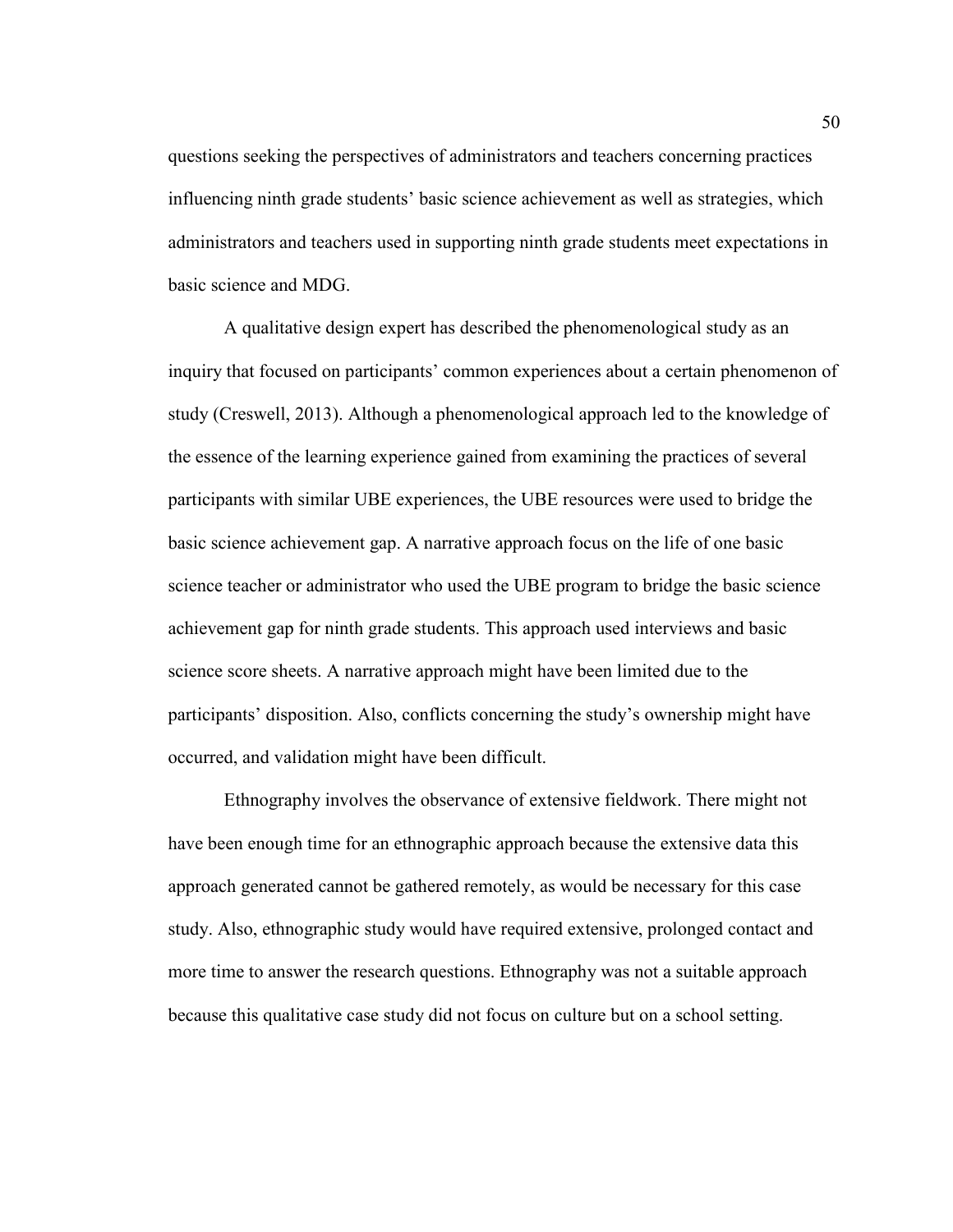One scholar indicated that grounded theory generates a general description (theory) of process and action or interaction that comes from the perspectives of participants (Creswell, 2013). Still, the large number of participants involved posed challenges for the saturation of data. This basic qualitative study explored the unique individual experiences and enriched the knowledge about the use of the UBE resources to improve the basic science achievement of the ninth grade students in the selected school. A quantitative approach was not an option because this basic qualitative study emphasized the perceptions and experiences of basic science teachers and administrators regarding the impact of the UBE program on the basic science achievement (which was not experimentally examined or measured) of students. Scholars have indicated that qualitative studies that were inductive focus on specific situations or settings of people, not on quantity or numbers (Creswell, 2013; Maxwell, 2013).

## **Role of the Researcher**

The role I played as the researcher in this study included the selection of a site, the selection and review of the ninth grade basic science achievement documents, the recruitment and interviewing of participants who participated in an initial face-to-face interview, and member checking. Finally, I transcribed the data, which included the analysis, interpretation, and reporting of data.

Some scholars have suggested the importance of familiarity with the study site and recommended the possession of a critical mind and good dispositions with the interviewee (Miles et al., 2014). Also, Miles et al. (2014) recommended maintaining a positive mindset to interpret the participants' responses. Miles et al. also suggested the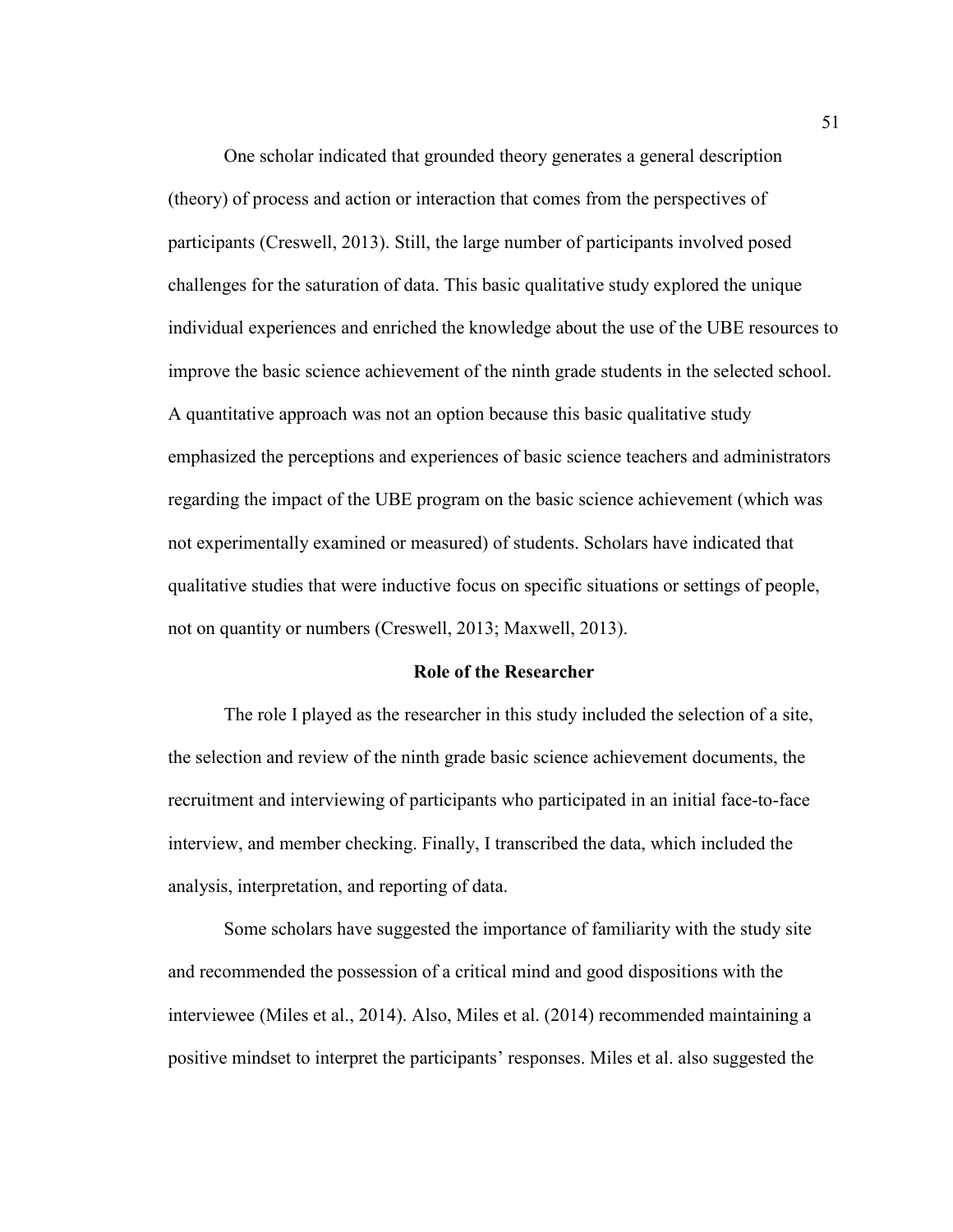researcher make their presence and research purpose clear to the interviewees, who needed to know the study intent, and how I managed the data collected. The informed consent helped establish clarity of purpose for the research and explained the data management details. Also, the interview protocol and procedure included all ethical and professional best practices for the collection and management of data. According to Maxwell (2013), the bias-free approach improves trust when researchers' communication of their research intentions, are clear to participants. Maxwell also indicated that researcher–participant relationships affected both the researcher and the participants in many ways during data collection.

The familiarity with the research site might have been an issue; I lived and worked in the community where this school is located. Hence, knowledge of some of the interested participants might be unavoidable, but I did not foresee any conflict. Therefore, the bias was addressed. Levin et al. (1986) highlighted the importance of reflexivity in social change in a social setting that involved experienced and knowledgeable participants. According to Creswell (2013), reflexivity assumed "that the writer is conscious of the biases, values, and experiences that he or she brings to a qualitative research study" (p. 243). Maxwell (2013) recommended that qualitative researchers should declare their strong beliefs, of which they were aware, because these beliefs might blur their objectivity in the research. I addressed reflexivity by maintaining a journal, which reflected my roles as researcher. Janesick (2011) indicated that the maintenance of "a comprehensive reflective journal to address the researcher's self is critical in qualitative work because the researcher is the research instrument" (p. 156). This journal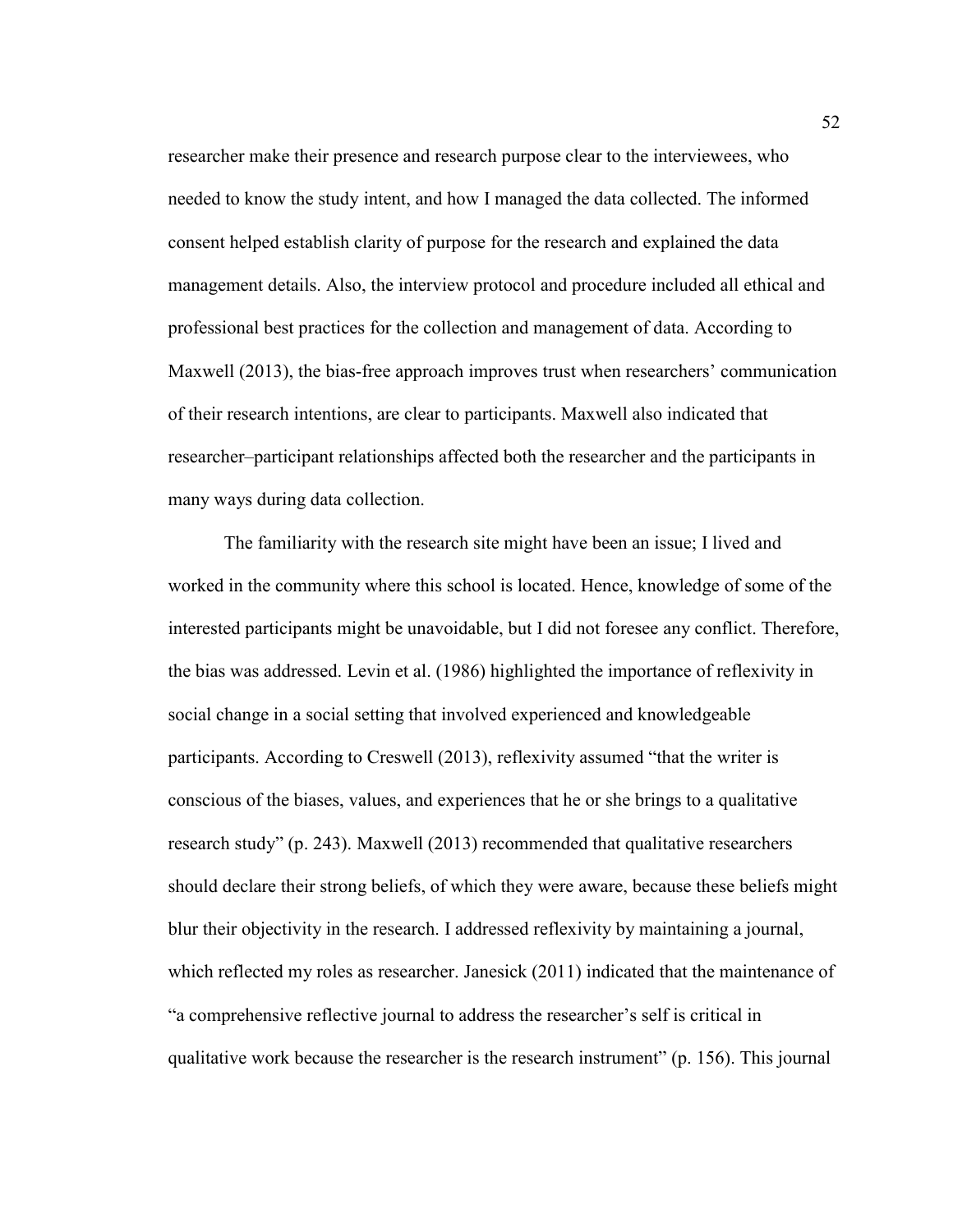contained field notes on the application of the interview questions with the participants. In this study, I recorded in the journal my tone, voice, and reflections during the telephone interviews, as well as the participants' response behaviors, which supported the interpretation of data collected during the interview. I kept the journal, which noted possible biases in the interpretation of data and was readily available to me if I needed to go back and check afterward.

I have no professional relationship with the participants, and none of the participants had any reporting responsibility to the office where I was serving. Additionally, I neither lived nor worked in the school at that time. Also, I listened to the participants who responded to the open-ended interview questions to minimize bias.

#### **Methodology**

I collected the data for this qualitative study by interviewing administrators and basic science teachers from the selected school. Therefore, the selection of participants for interviews from the selected site of the study was described. Other parts of this section that I described included instrumentation, data collection, participation and recruitment, and ethical procedures. Finally, I described the data analysis plan.

#### **Participant Selection Logic**

I used purposeful sampling to select eight basic science teachers and three school administrators for individual interviews. The participants were from the selected school in Southeast Nigeria. Patton (2002) claimed that small sample size was valuable and obtained in-depth and rich data for qualitative research because basic qualitative study research focused more on the credibility and capability of the selected participants and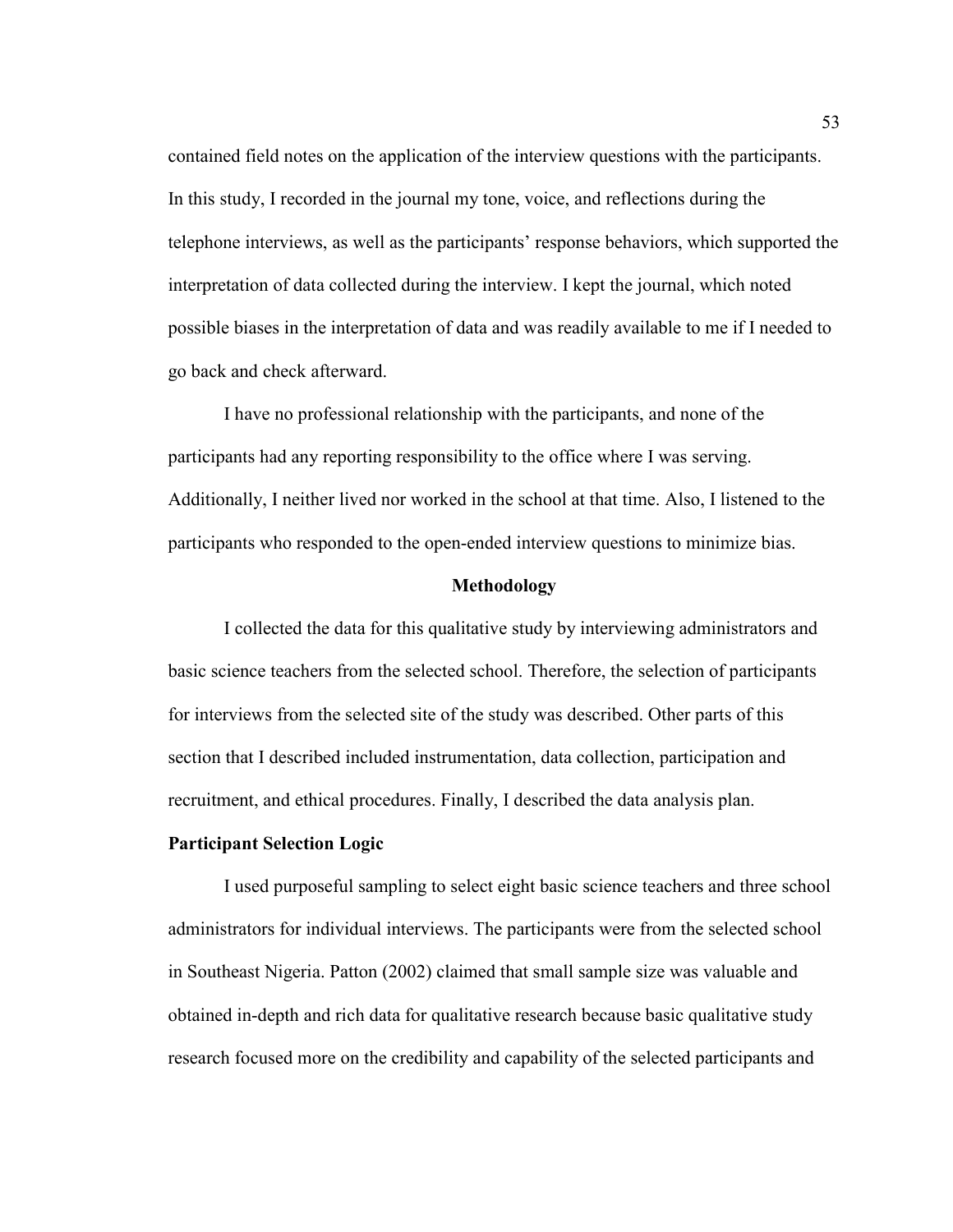provided rich data which addressed the research questions to a greater degree than data obtained from a large number of participants with no knowledge or credibility (Patton, 2002). This basic qualitative study required a small number of participants from this selected school who had rich information on how the basic science teachers and administrators used the UBE program to bridge the basic science achievement gap among the ninth grade basic science students in the selected school.

The criteria for participant selection included that participants must be (a) Ninth grade basic science teachers or administrators and educators who are familiar with the ninth grade basic science learning and teaching which used the UBE program, (b) administrators or teachers who have worked or were familiar with the selected ninth grade basic science class for approximately three years or more, and (c) participants who currently teach basic science in the selected school. Participants included the UBE program ninth grade basic science teachers and the UBE program school administrators. The UBE program school administrators responded to questions regarding overall state basic science achievement that used the UBE resources; the ninth grade basic science UBE program teachers responded to the questions about the use of the UBE program resources, experiences, and practices which influenced the basic science achievement in the ninth grade. I contacted participants from the selected school via mail.

I contacted UBE school administrators before the other participants because the UBE school administrators had to approve access to the selected site. After the school administrator had granted access to the research site, I contacted the individual participants via mail. The content of the mails to the participants in the interview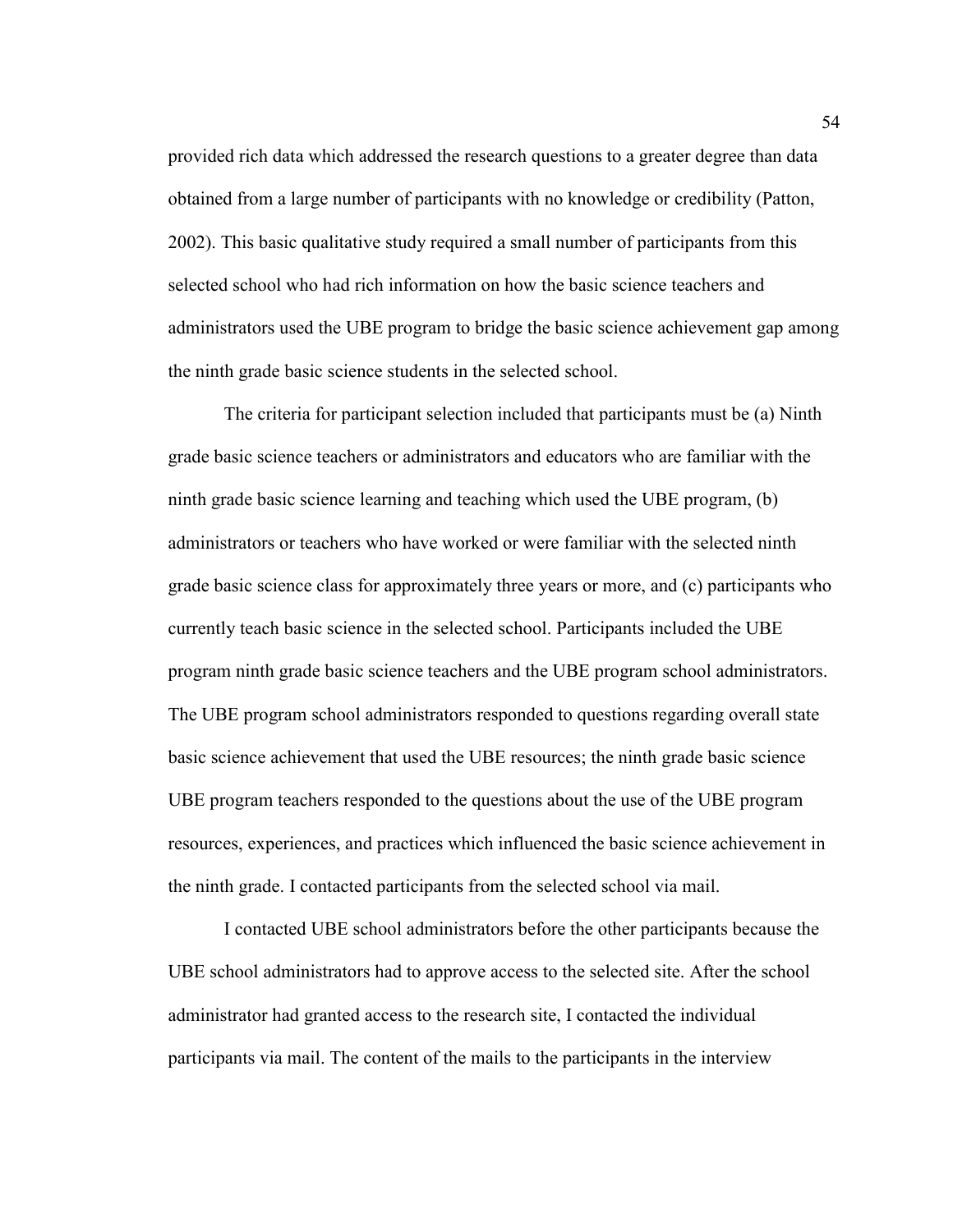included the purpose of the data collection, the description of the consent form, the interview and member checking procedures, as well as the reason I selected them to participate.

The sample size of eight basic science teachers and three school administrators related to the qualitative sample size in a case study of this nature. Creswell (2013) indicated that qualitative studies used interviews for small sample size of participants. Since the goal of the study was to obtain rich data regarding the practices, experiences, and perspectives of basic science teachers and administrators who used the UBE program to bridge the achievement gaps, fewer participants who provided rich data to this effect sufficed for the saturation and sample size.

## **Instrumentation**

The interview instrument and guide were constructed from the following major research questions:

- How do teachers and administrators perceive the use of the Universal Basic Education (UBE) program as they minimize the achievement gap in basic science in the ninth grade?
- What strategies are teachers and administers using to support students meet proficiency in basic science while addressing the Millennium Development Goal in basic science?

The interview questions (see Appendices A and B) were open-ended questions structured from research questions, literature, and the study framework and designed to explore the perceptions of the basic science teachers and administrators about using the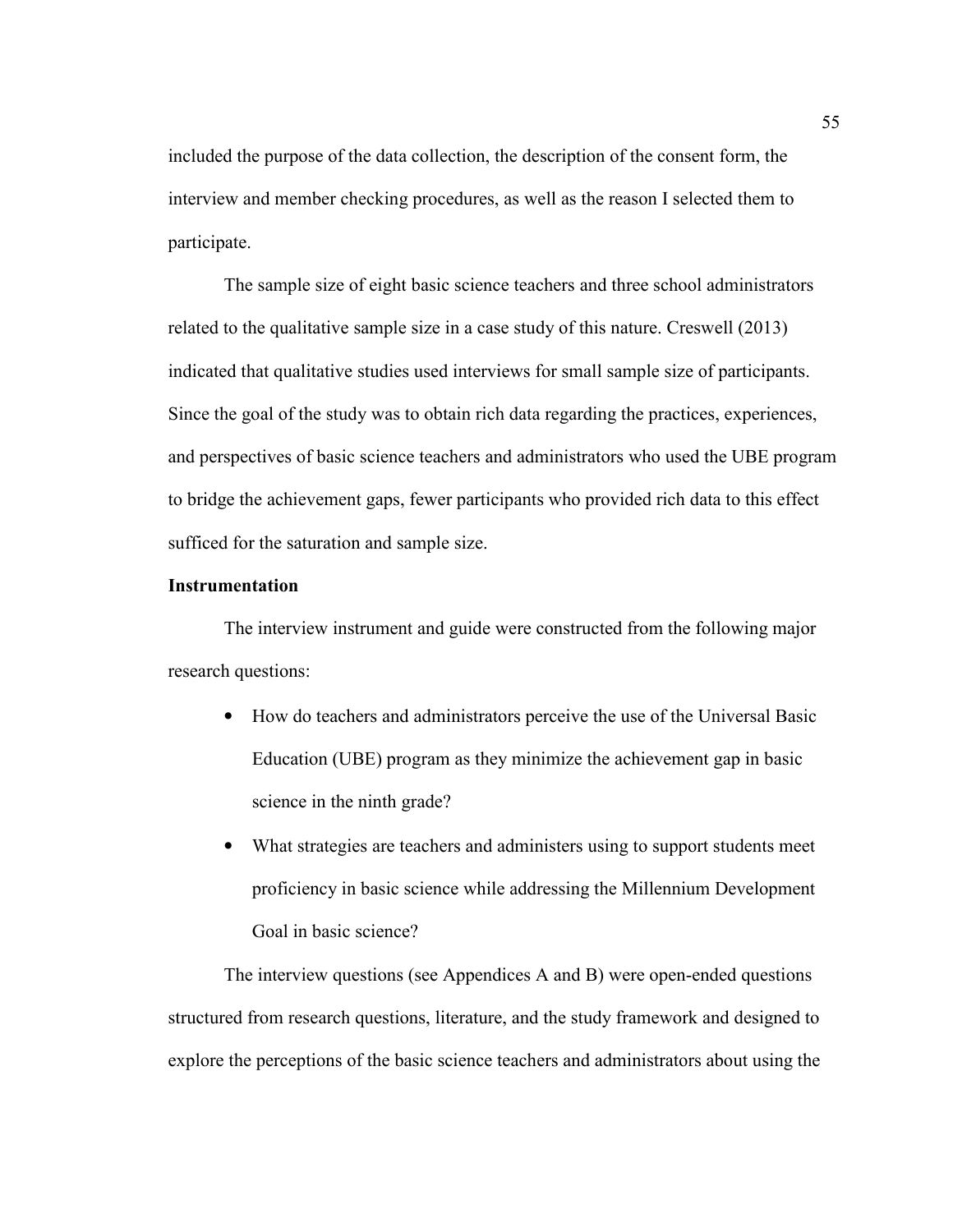UBE program to bridge basic science achievement gaps in the selected school. The interview questions included basic science learning and overall learning practices in the school. Professionals and educators not related to the research site reviewed the interview protocols. The expert committee who reviewed the interview protocol included the retired UBE state chair, an administrator, a basic science teacher, and the chair and one member of the dissertation committee. The outcome of the expert review included the restructure of the interview instruments that categorized interview instruments into administrators' and basic science teachers' interview instruments. The interview instruments categorized thus were accepted because the instruments provided sufficient data that answered the research questions (Fusch et al., 2018; Stake, 1978). The open-ended interview questions that centered around themes such as basic science learning and teaching practices were constructed to seek the perceptions of the basic science teachers and administrators about how the use of the UBE tools could improve the basic science achievement of the ninth grade students in the selected school (see Appendices A and B).

#### **Procedures for Recruitment, Participation, and Data Collection**

#### *Procedures for Recruitment*

I approached the community partner so they could identify the school heads in the research site. The school administrator who granted access to the selected school was identified. The administrator was approached via mail to endorse the use of the school site and access to the participants. As soon as I obtained Walden Institutional Review Board (IRB) approval, I mailed descriptive invitation letters to the administrators and the basic science teachers. I sought their participation in an initial interview. The invitation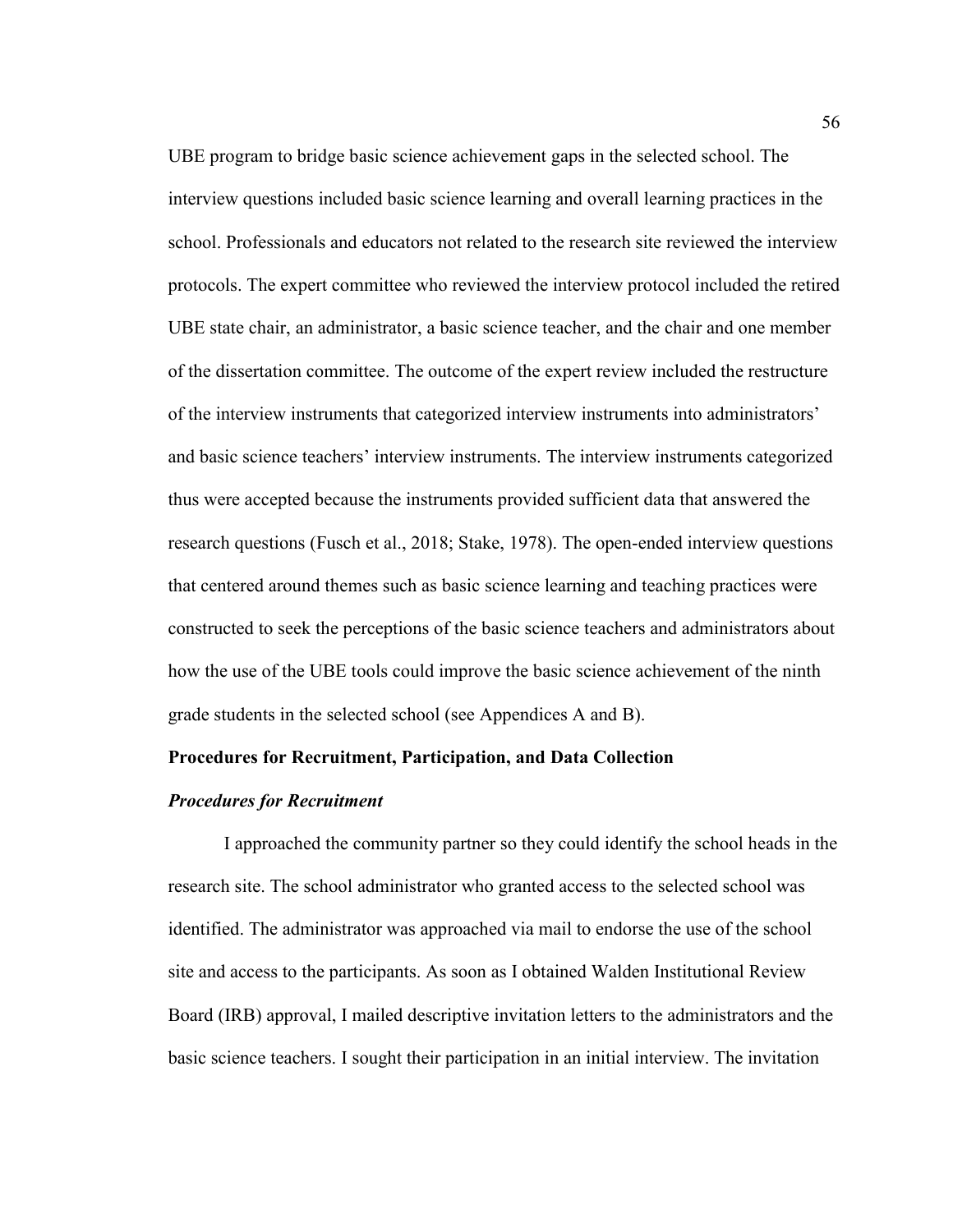letters included the consent forms, which were sealed and mailed to the administrators and teachers in the selected school.

The descriptive invitation letter that I sent to the administrators and teachers described the study intent, the participation criteria, the place of the interview, time of the interview, and the duration of the interview. The consent forms included explained the voluntary nature of the study, the confidentiality, data collection, and data management procedures, the description of member checking, and included my contact information.

The administrators and basic science teachers who volunteered to participate were scheduled for an initial interview at convenient locations and times in the school in private and comfortable places for the administrators and teachers. The initial interview lasted for one hour. The administrators and teachers that I interviewed indicated willingness to participate in an initial face-to-face interview and member checking in the consent form.

By the end of the initial interview, I informed participants of member checking, which involved their review of the transcripts of interview responses. I sent the transcripts to the administrators and teachers via mail and asked participants if they had any changes or corrections regarding their responses. Meeting for member checking was not required because member checking was done via mail.

The participants' consent was obtained on the day of the interview prior to the start of the interview. The consent forms were mailed with the invitation letter in advance of the day of the interview. I also confirmed participants' understanding of the consent form before consent was received.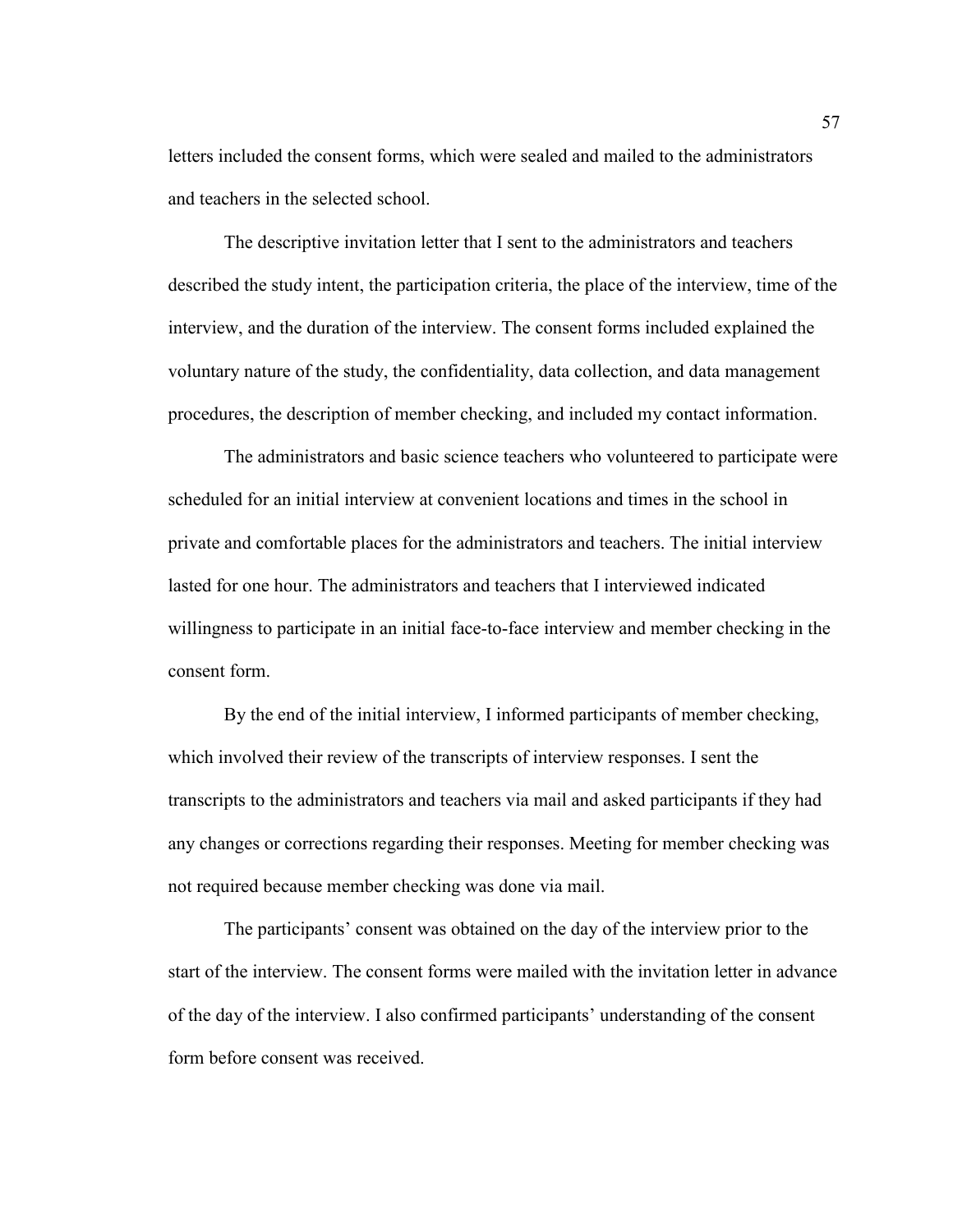# *Procedures for Participation*

The participation procedure included the welcome of the participants, explanation of the purpose of the interview, discussion of the interview protocols, obtainment and confirmation of the signed informed consent, and the start of the interview. The participation procedure for the interview included the reminder for member checking in which I asked the participants to confirm the accuracy of their initial interview responses by mail. The participants participated in the interview for one hour while they participated in member checking for 45 minutes. The discussion about protocols and procedures and consent assured the free-will participation of all members. The participants had the freedom to continue or discontinue as their disposition allowed. Additionally, I assured participants of their rights using the IRB guidelines for informed consent. Participants' anonymity was maintained via use of pseudonyms. I respected participants' refusal to respond to sensitive interview questions or probes.

Participants had the right to exit the interview anytime they felt uncomfortable. There were discussions with the participants regarding how they indicated an intention to exit and discontinue the interview. The use of words such as "Excuse me" or "I am done here" (in the interview) was suggested. "Excuse me, restroom" or "Excuse me, stretching" was suggested for participants who needed to leave the interview but intended to come back soon to continue with the interview. Other possible and situational contingencies that challenged the interview process and the participants who needed to break off for a time and return to the interview were accommodated. Participants and I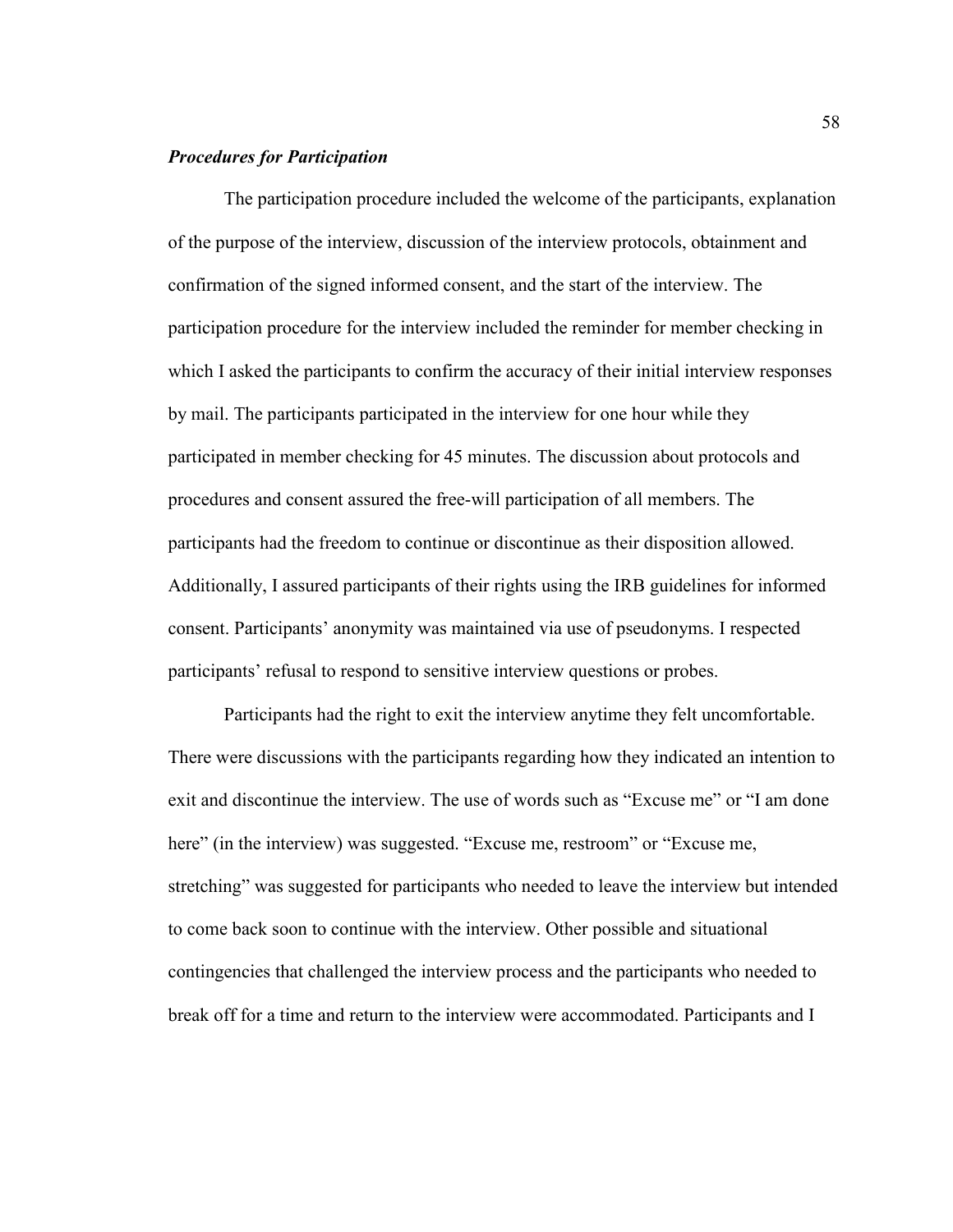agreed to "contingency" as a word signal when the participant wanted to exit during the conversation for other reasons**.**

# *Data Collection Procedures*

The data collection procedure included the interview of the administrators and basic science teachers. I assumed that the data collected from this set of individuals met the triangulation requirements (Fusch et al., 2018). The selected participants were scheduled for approximately 60 minutes interview each. I confirmed administrators' and teachers' understanding of the consent, and then obtained consent before the interview began. I also discussed the voice recording tool which I used to collect data during the interview. The voice recording tool was used to record the interview conversations before transcribing the data. The interview tools and protocols were discussed. I confirmed participants' understanding of the interview tools and protocols and informed participants before the interview began that the initial interview would last an hour. At the end of the interview, I informed the participants transcripts would be provided to them via mail and that they would be asked if they have any changes or corrections, they needed to make about their interview responses (Member checking).

#### *Interviewing the Administrators*

This interview took approximately 60 minutes for each participant. I recorded data using the voice activator, which was compatible with Microsoft Word. The prospective interviewees were administrators who were the UBE program stakeholders who were familiar with the ninth grade basic science and the UBE program class in the selected school (Appendix 1). The participants in this interview were informed during the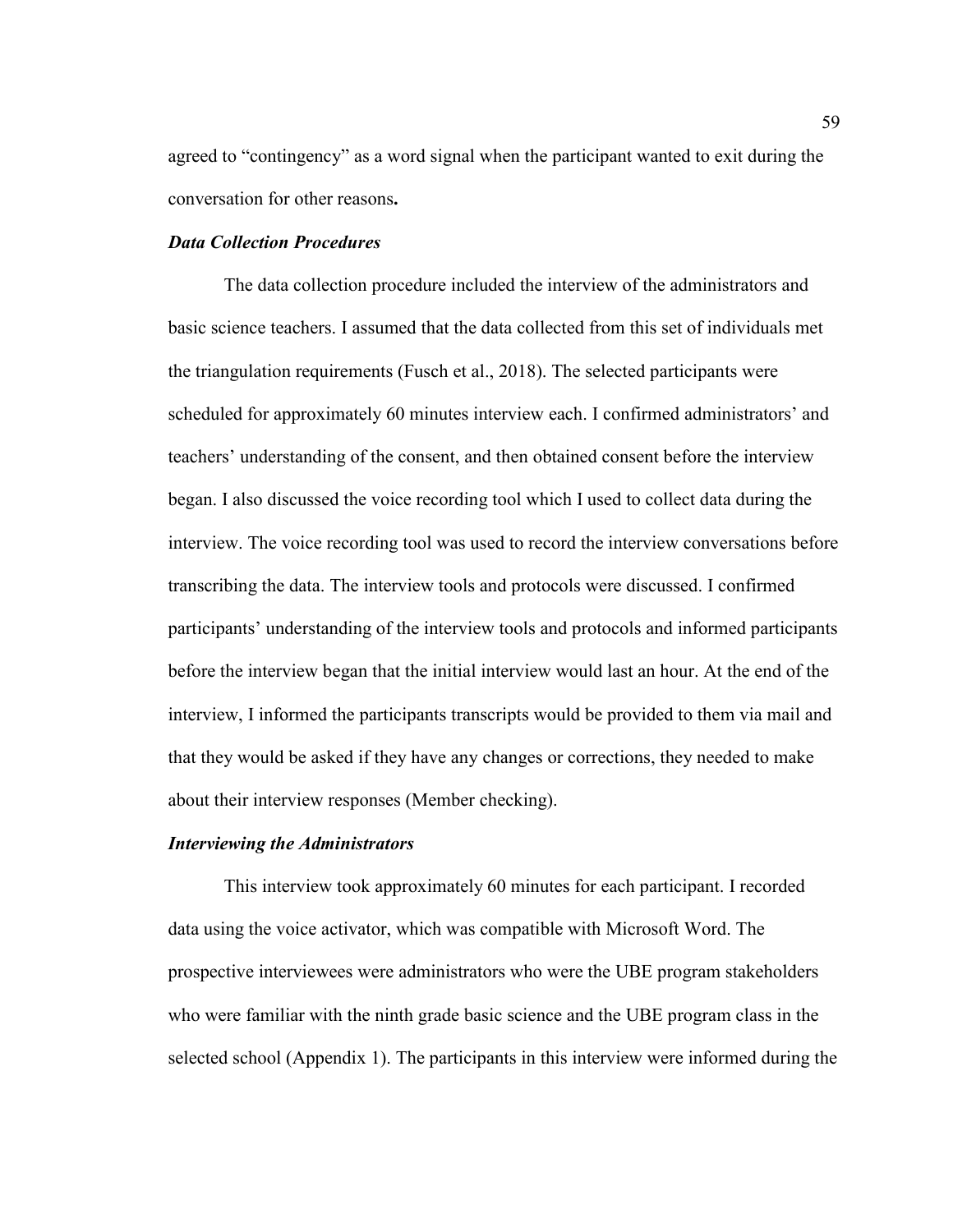initial interviews about the need for a member checking that validated the participants' initial interview responses. I classified school principal and the ninth grade basic science headteachers as administrators. The administrators provided rich data regarding the basic science achievement of the ninth grade students as well as the UBE program tools used. The responses from the initial interview addressed the research questions.

# *Interviewing Basic science Teachers*

The selected participants were scheduled for approximately 60-minutes of interviews each. I confirmed interview protocol and signed informed consent and explained the interview tools. The participants' availability for member checking was also confirmed. The interview began. The participants responded to the interview questions regarding their perceptions and experiences using the UBE program to support ninth grade students (Appendix 2). Also, the participants responded to how use of the UBE program tools impacted the basic science achievement of the ninth grade students. The teachers responded to how the ninth grade students were meeting the MDG in basic science. Finally, the interview ended, and I asked the participants if there were other information, they wished to share regarding how the ninth grade students could be supported to maximize the basic science achievement in the area. The concluding procedures included the appreciation of the participants' availability for the initial interview and confirmed availability for the member checking.

# *Member Checking*

I used member checking to validate the data collected and approached the administrators and the basic science teachers who were interviewed via email to review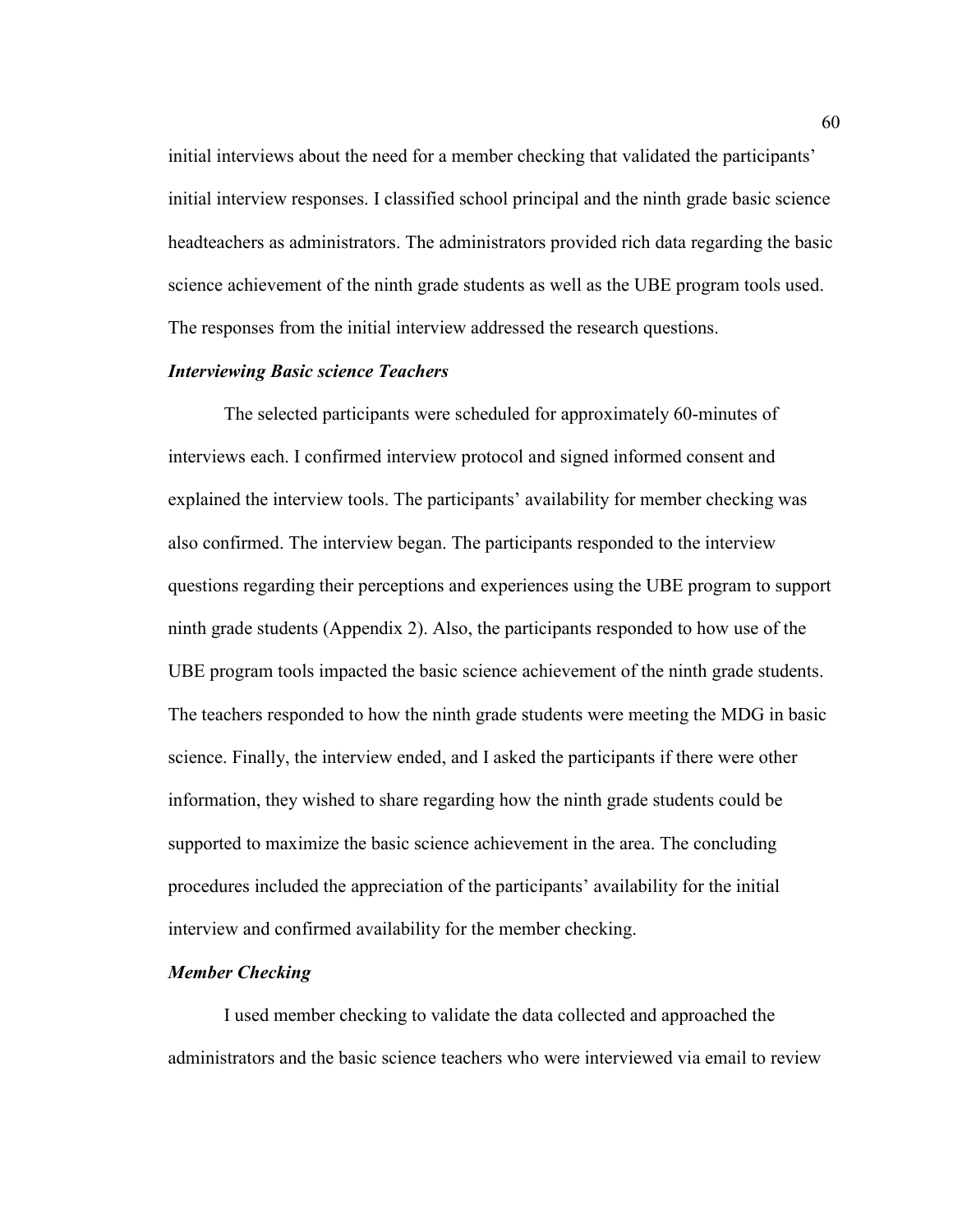the interview transcripts. I asked the participants if they had any changes or corrections about the interview responses they wanted to make. Participants and I discussed the purpose of member checking and its benefits. The convenience of the participants was discussed. I confirmed the participants' understanding of member checking and collected feedback on the interview transcripts from the participants.

## *Data Storage and Management*

I stored both recorded and transcribed data as a Microsoft Word document. Miles et al. (2014) recommended the choice of computer-friendly tools that suited the scope of research. I am familiar with Microsoft Word, having used it in several research courses. The interview questions, which included the transcripts and other data sources such as codes, field notes, or journal entries, were uploaded into Microsoft Word. Microsoft Word was data friendly. Finally, I stored the data collected in a secured passwordprotected OneDrive.

#### **Data Analysis Plan**

I described the focus of qualitative data analysis and coded data segments for category, theme, and pattern development. Scholars such as Miles et al. (2014) suggested qualitative data analysis should include coding data segments from interview, jottings, and memos, into categories, themes, and patterns to build assertions. I analyzed the data collected with the interview tools (Appendices 1 and 2). I analyzed the data collected from the administrators and the basic science teachers in groups next to Research Questions 1 and 2. I classified the interview data regarding the perceptions of basic science teachers and administrators and their use of the UBE program which influenced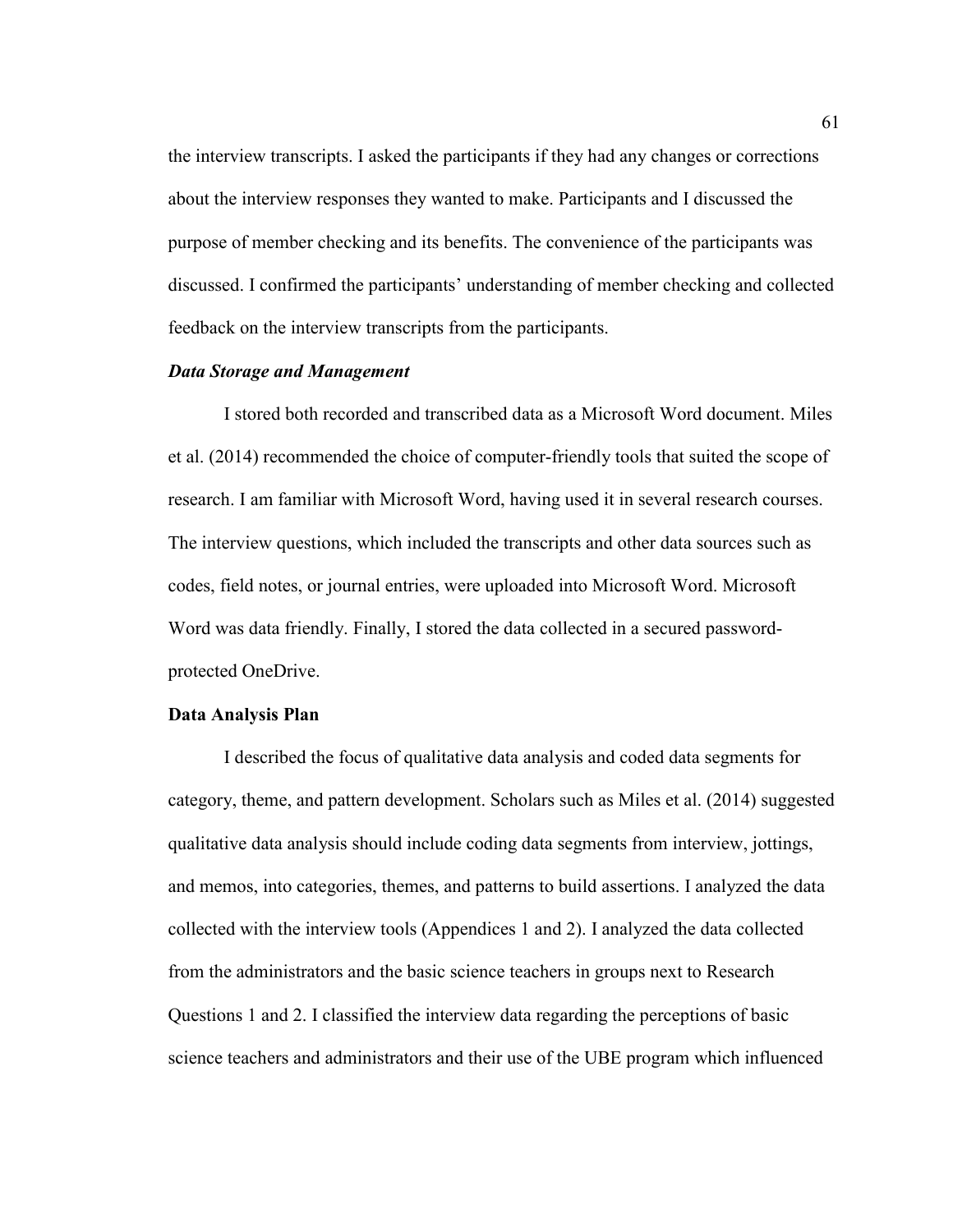basic science achievement in the ninth grade classroom into codes, categories, and themes. The codes, categories, and themes referred to the program practices of basic science teachers and administrators and included the strategies they used to bridge the basic science achievement gap among the ninth grade basic science students in the selected school.

I used the first and second cycles of coding to developed themes separately from the categories of responses of the two groups of participants (administrators and teachers) side by side with the two major research questions. The data analysis with the first cycle of codes, which identified common codes from the chunks of data that described perceptions of teachers and administrators regarding the UBE resources, teaching practices, and basic science achievements. The second cycle of codes included the alignement of the codes into categories and themes, which described the patterns as they linked to the major research questions and Fullan's (2007) school improvement concepts all of which refered to the basic science teachers' and the administrators' perceptions and experiences of using the UBE program to bridge the basic science achievement gap in their setting. Although the first cycle of codes involved identifying codes from the interview data of the teachers and administrators, the second cycle of codes involved grouping the codes into categories to identify the patterns and themes that linked to the major research questions (Miles et al., 2014).

The creation and organization of codes from data included reading, note-taking, and constructing codes. Creswell (2013) also indicated that categorical summaries could be handy to elucidate themes or patterns. Hence, Creswell recommended categorical

62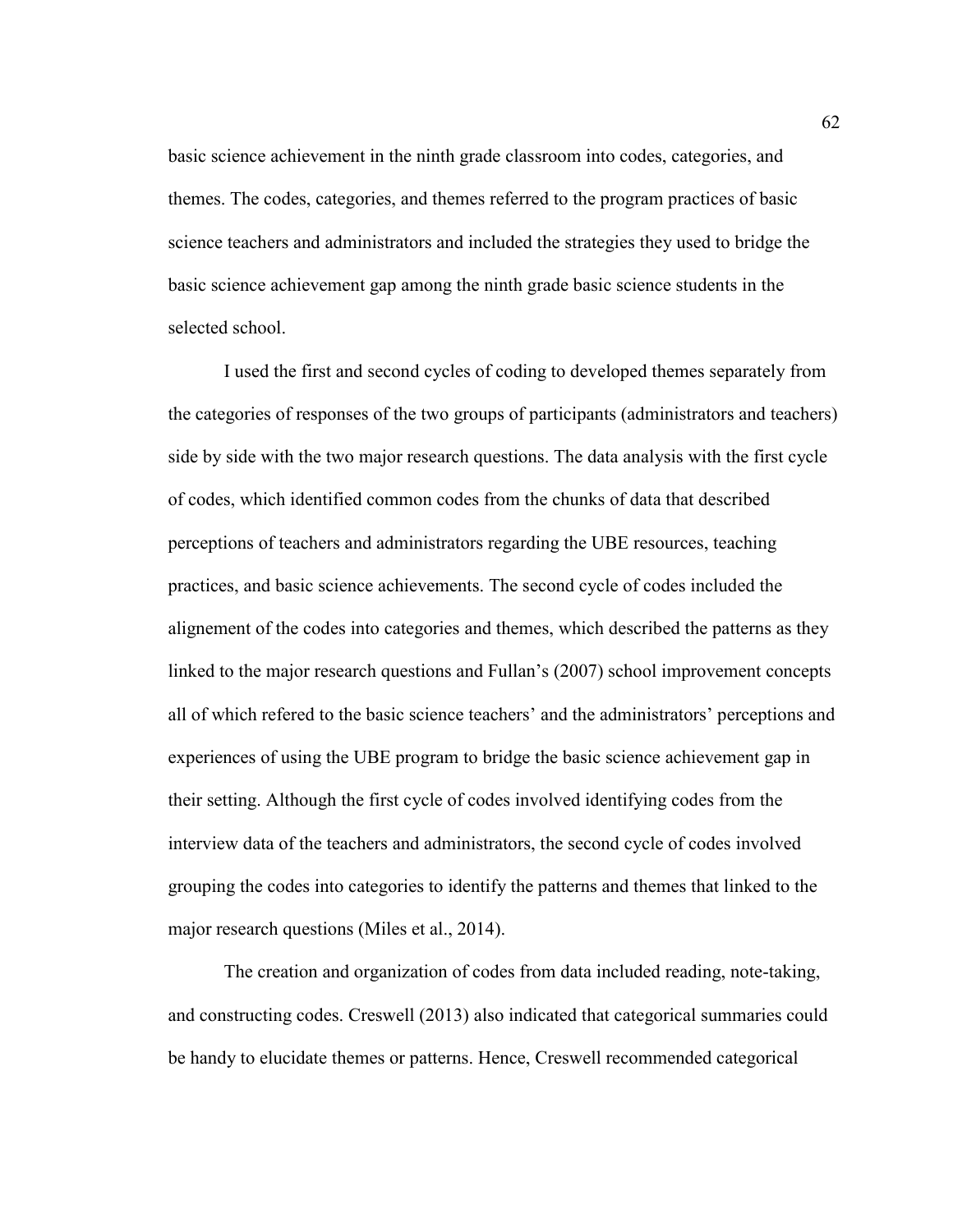summaries that classified data into codes and data. Therefore, I analyzed the data collected by the creation, link, and connection of files and codes in Microsoft Word that included interview data, notes, and codes, which were uploaded into the Microsoft document. Constant comparison of the data, as well as comparison with the research question and the conceptual framework, efficiently ran with the tabulating feature of Microsoft Word. Furthermore, I described the case and its setting, which included categorized summaries that highlighted themes or patterns.

# **Issues of Trustworthiness**

#### **Credibility**

I ensured that strategies for internal and external validity helped to establish the credibility of this research. The strategies for internal validity included triangulation and member checking, while strategies for external validity included transferability, dependability, and confirmability.

# *Internal Validity*

Some authors argued that qualitative research presented issues of generalizability because of the subjective assumptions of the researcher (Creswell, 2013; Patton, 2002). Qualitative research required objectivity and transparency to be credible. One of the challenges of this approach was the identification of the case. The scope of this research, therefore, became necessary; hence, the study was bounded by place. The basic qualitative study addressed basic science teachers' and administrators' perception of the use of the UBE program that bridged the basic science achievement gap among the ninth grade students in the selected school was the focus of this research. Another challenge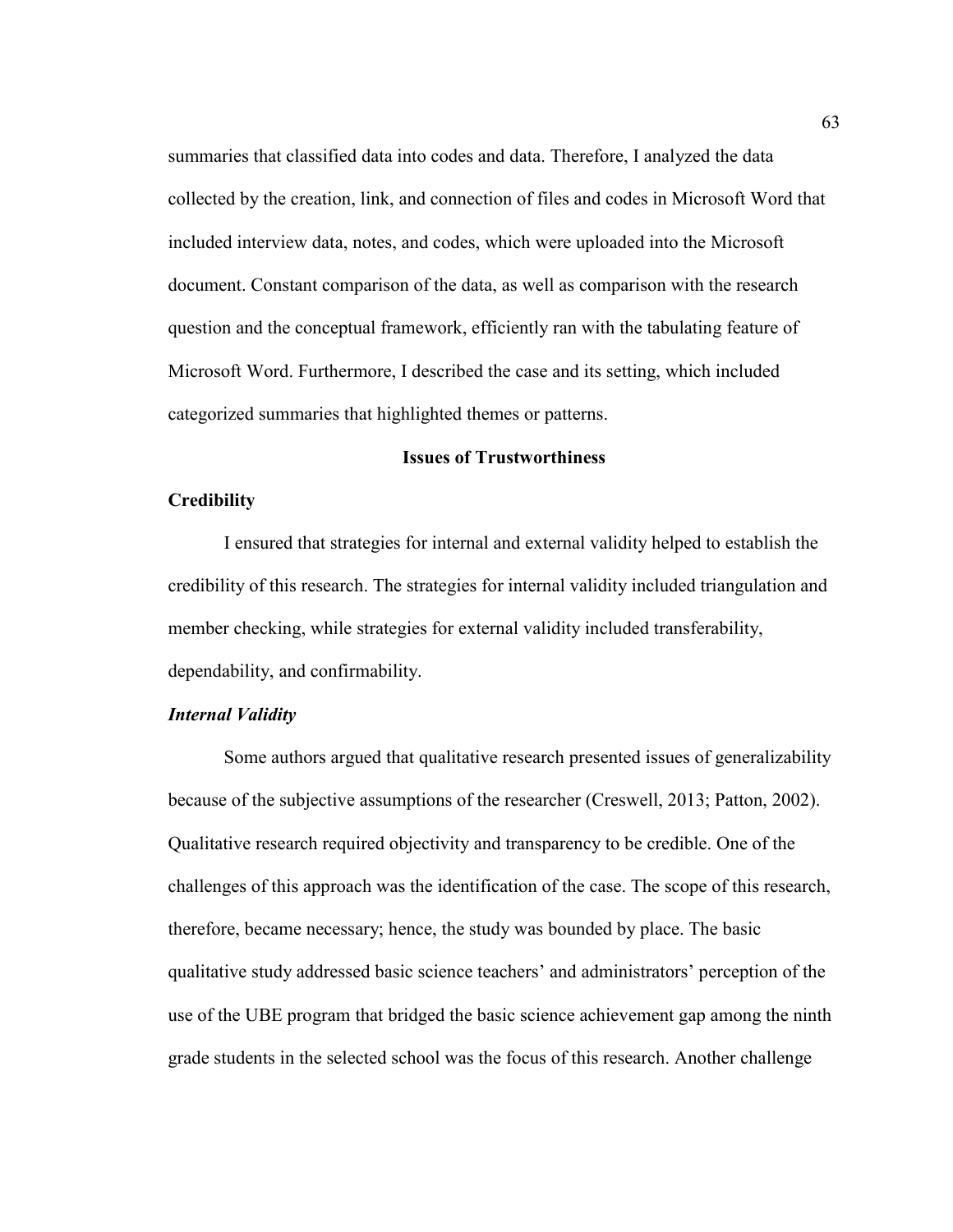was generalizability, but because this research required in-depth information and purposeful sampling, it became a challenge to gather adequate information about the program practices. Creswell (2013) recommended a data collection matrix that categorized the amount of information collected.

**Triangulation.** I collected interview data from sets of individuals such as administrators and basic science teachers who used the program to support ninth grade basic science students in the selected school. Patton (2002) recommended, "triangulation of data sources and analytical perspectives that increased the accuracy and credibility of findings" (p. 93), while Creswell (2013) argued that the validity of data was best assured when researchers used "multiple and different sources, methods, investigators and theories to provide corroborating evidence" (p. 251), Qualitative researchers triangulate when they use multiple sources to verify findings which enhance a deeper understanding of the phenomenon of interest (Patton, 2002). I triangulated data by comparing the themes identified from the administrators and teachers, including the description of the similarities and differences between the administrators' and teachers' perspectives regarding their program practices and program strategies used in minimizing achievement disparities among the ninth grade basic science students.

**Member Checking.** I used member checking to validate the transcripts and ensured the validity of the data collected. After the transcription of the interview, the transcripts were provided to the administrators and the basic science teachers, who were asked if they had any changes or corrections regarding their interview responses. I then collected the transcript feedback from participants. Member checking ensured that the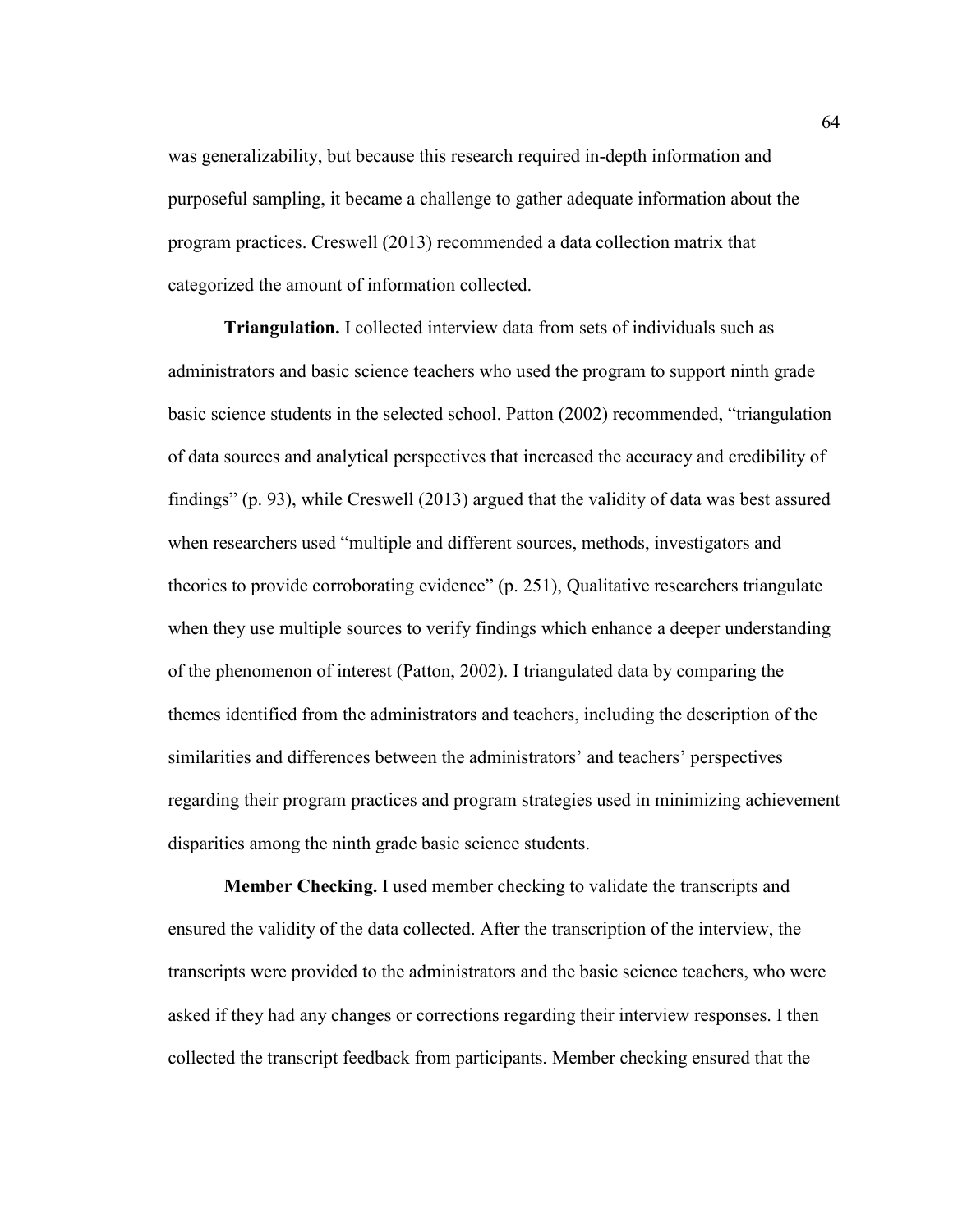participants' perspectives were well translated in the transcript. I also asked administrators and the basic science teachers if the transcript reflected their perspective. The participants had an opportunity to confirm the transcript or to assert that it differed with the record or to present reasons for the deferment. The participants had the opportunity to share what the transcript did not capture. Fusch et al. (2018) agreed that member checking is a methodological triangulation that adds depth to data collected via interview because member checking, which included the review of the interview transcripts, enriched the meaning the participants used to construct their perspectives.

# *External Validity*

External validity referred to transferability, dependability, and confirmability. Transferability explained how the conclusions of the study were transferable to other settings. Dependability described the consistency and clarity of research segments, while confirmability referred to the sequence of data collection and exposed how data was processed, transformed, and displayed.

**Transferability.** Transferability demonstrated and described how the conclusion from the study was applied to other schools in the state. Creswell (2013) recommended a detailed and thick description that detailed the participants or setting understudy because this thick description provided enough clues for the research audience who applied recommendations to other settings. Transferability ensured and described details of the research participants that included the basic science teachers' and administrators' perceptions or knowledge regarding the use of the UBE program that bridged the basic science achievement gap in the area. I explained the participant selection procedure as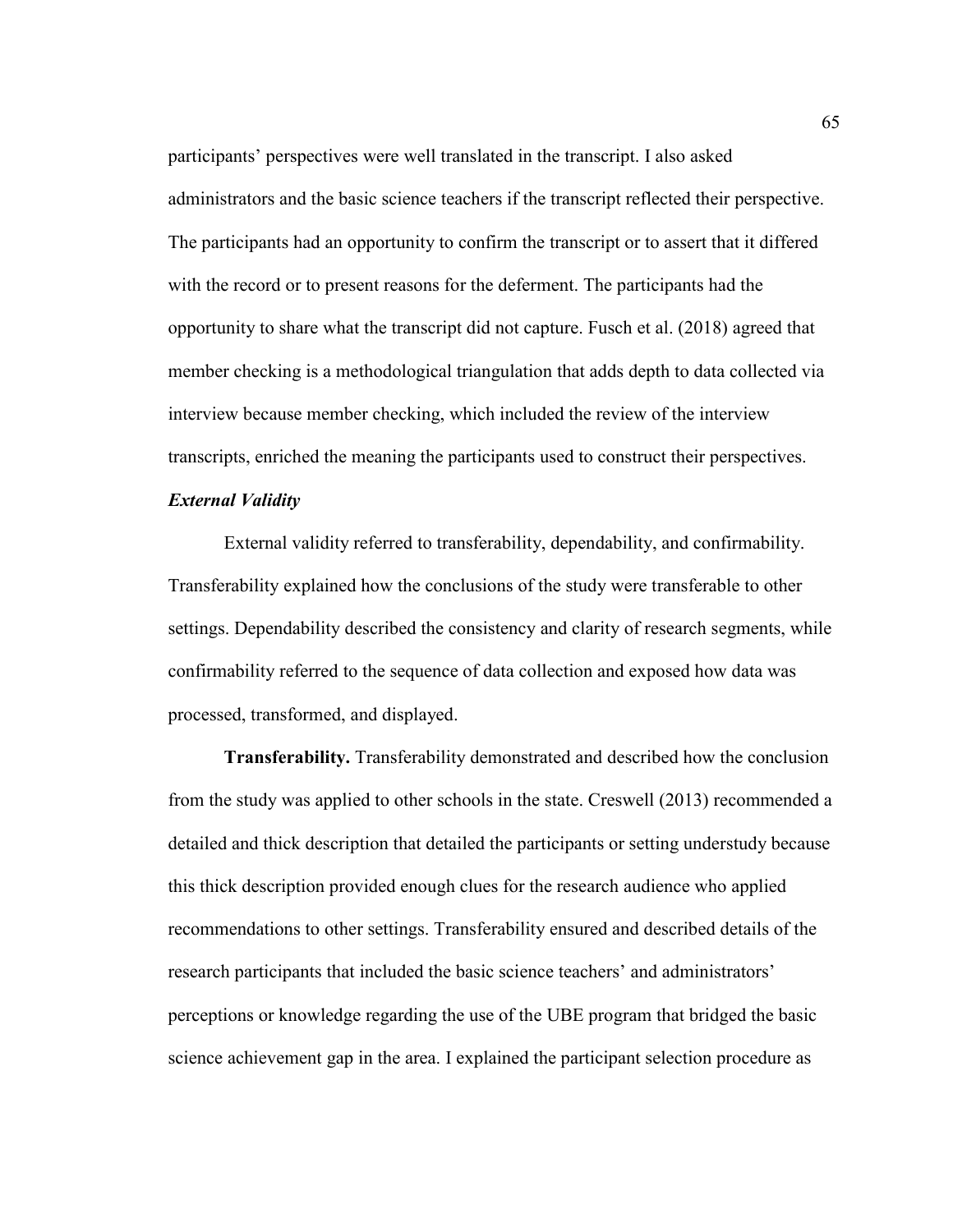well as the transfer of the roles of participants in one setting to another participant in another setting. Finally, I described the selected school in the school district, which served as the research site.

**Dependability.** I described strategies for dependability, which included how interviews and member checking led to consistency and clarity of the research segments.

**Confirmability.** Confirmability was ensured by the link of participants' responses to some precoded structures related to the conceptual framework. I assured consistency by linking of the interview questions to the central research question, which included the predictions linked to the participants' responses.

## **Ethical Procedures**

I accessed the participants with the permission of the local school administration who were authorized to grant such access. The IRB permission covered this proposal. The IRB examined the tools and procedures for data collection and ensured the ethical requirements for the treatment of human participants were fulfilled. The IRB approval was given on April 28, 2020, when the tools and procedures for this interview met the requirements. The IRB approval number was 04-28-20-0085354, which followed the completion of the proposal. I described the treatment of human participants and ethical concerns related to data, as well as plans to address these concerns. Furthermore, I described data treatment and management of confidentiality issues and other ethical issues, including previous work environment, conflict of interest, and justification for the use of incentives.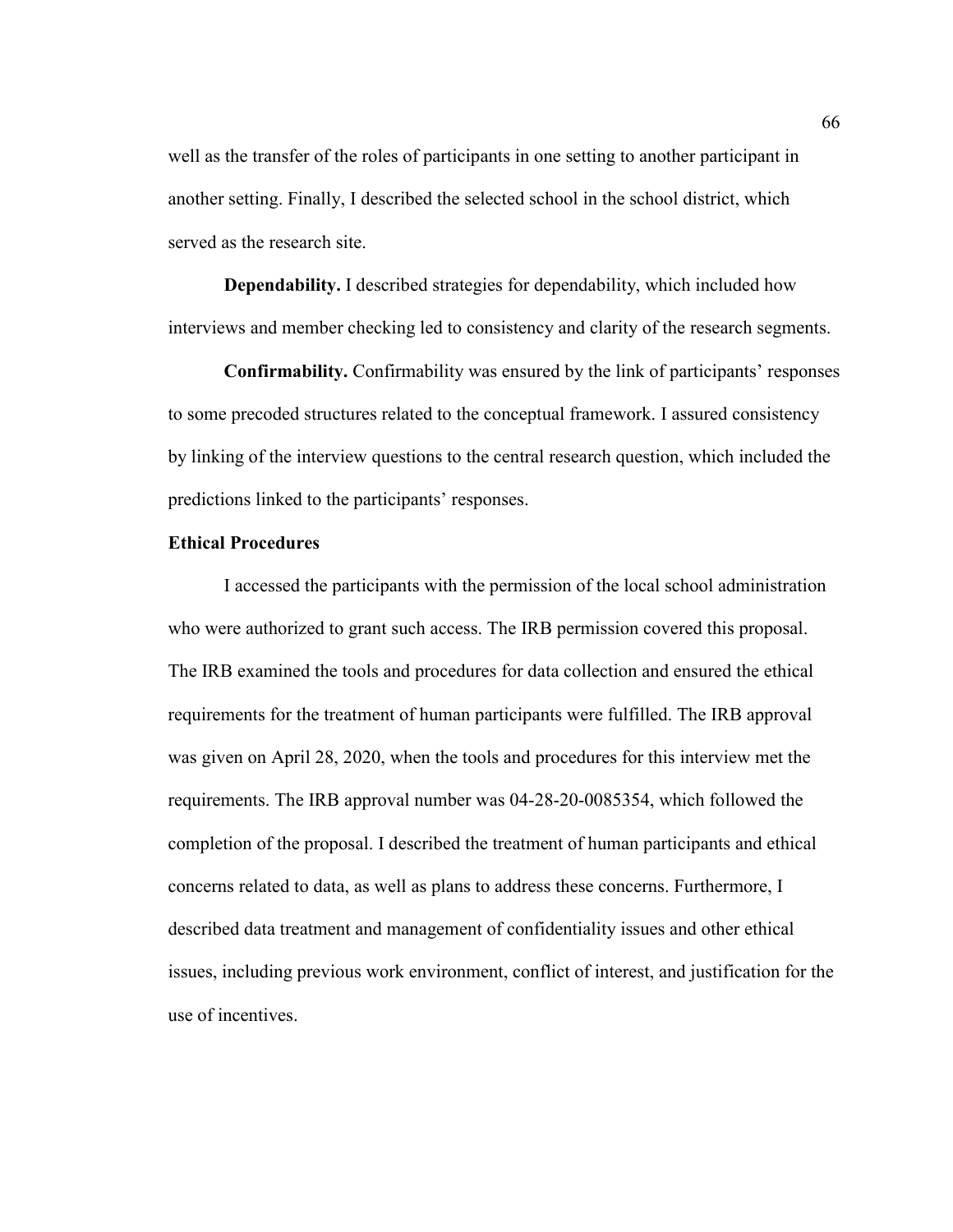# *Accessing the Participants*

The community partner who identified the school leaders was approached by mail. The school leaders granted access to the site and identified the participants who were approached by mail to participate in an interview. I approached the participants after I received the Walden University IRB approval. After the approval was granted, I initiated the recruitment of participants sending descriptive invitation letters to the administrators and teachers (and included the consent form), which sought their participation in an initial face-to-face interview and member checking. The invitation letter described the study intent, the participation criteria, place of the interview, the time of the interview, and the duration of the interview. The consent form (enclosed in the invitation letter) explained the voluntary nature of the study, the confidentiality and data management procedures, and gave my contact information. The administrators and teachers who indicated a willingness to participate and signed the consent form were scheduled and interviewed. By the conclusion of the initial interview, I had informed the participants of member checking. I sent the interview transcripts by mail to the participants and asked if they had any changes or corrections regarding their responses. I anticipated that the participants would freely respond to the questions.

## *Treatment of Participants*

Another ethical issue was contact with the participants and the disclosure of the purpose of the study. I discussed interview procedures with the participants as well as tools I would use during the interview. The benefits and effects of the interview were discussed. Afterward, the consent was received from the participant before the interview.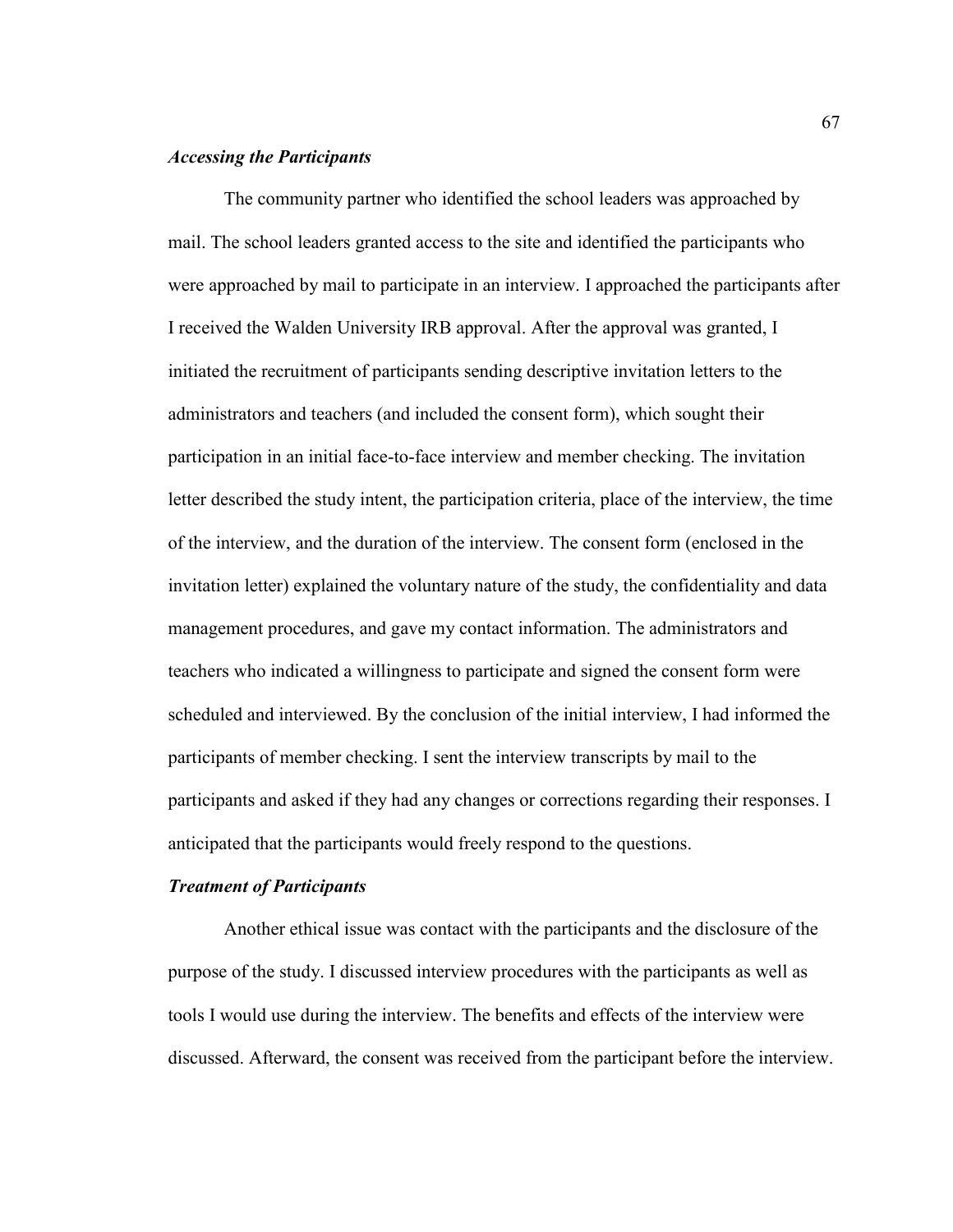I documented participant consent and gave the participants copies for their records. The IRB reviewed the treatment of the research participants before permission was granted to apply the techniques.

# *Ethical Concerns and Plans for Addressing Them*

Creswell (2013) recommended that researchers addressed the ethical issues in every stage of the research process. Stages in the research process included the pre study process, the start of the process, data collection, data analysis, the report of the data, and publication of the study. Creswell discussed how various types of ethical issues could be addressed in the various stages of the research process. At the data collection stage, one ethical issue was the avoidance of deception. The discussion of the purpose of the study and data usage addressed this issue.

**Confidentiality.** At the analysis stage, I identified the ethical issue of respect for the privacy of participants. I addressed this issue by assigning fictitious names to participants to maintain participants, anonymity. I kept the names of the administrators and the basic science teachers who were interviewed anonymous so that data was reported without potentially causing harm to the participants. I used composite stories that protected participants' identities to maintain confidentiality. Additionally, I coded the participants in the interview with pseudonyms such as A1, A2, A3; B1, B2, B3 etc., (Table 1, Table 2).

**Data Treatment.** I provided interview transcripts to the participants and asked whether they had changes or corrections regarding their responses. I then collected participants' feedback. After the publication, I offered to share a 2-page summary of the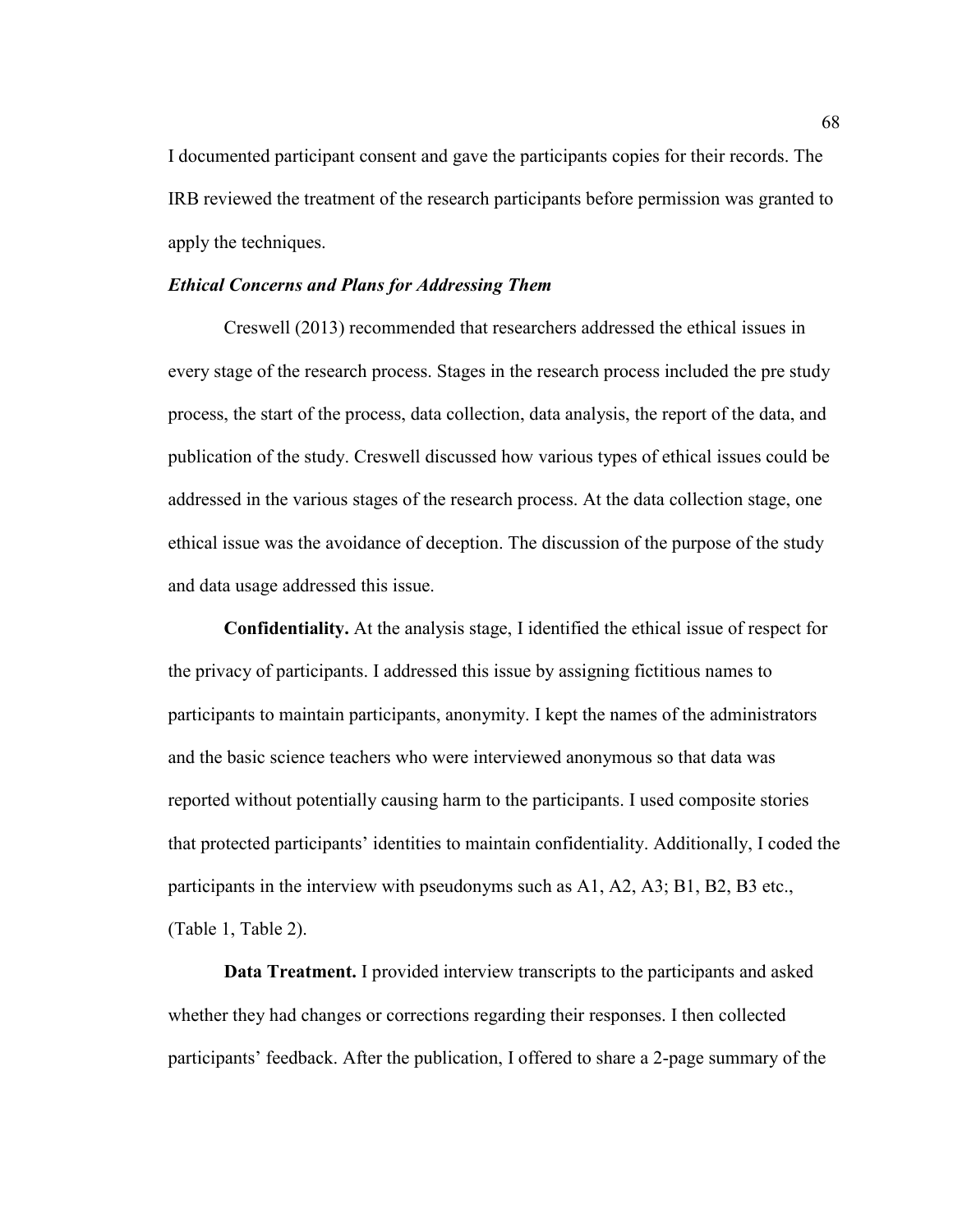results verbally or in a presentation to the participants, the school community, or stakeholders. Additionally, I offered to share a 1-2-page summary of the result in any local educator conferences in the research area as well as with the local publications in the area that call for such documents. I stored the voice tape, the transcript, and the results in password protected Microsoft documents.

No other ethical issues occurred regarding previous work environment, conflict of interest, power differentials, and justification for the use of incentives. The administrators' and basic science teachers were properly informed with the informed consent, interview protocol and tools while they shared their experiences using the UBE program to support ninth grade basic science achievement. The information from administrators and basic science teachers regarding their experiences using the UBE program to improve basic science achievement produced rich data that helped inform other administrators and basic science teachers as well as other educators about how the program could be used to improve basic science achievements of ninth grade students and other science students in the area.

#### **Summary**

In this chapter, I described the methodology used for the qualitative case study design, the rationale for the research design, and my roles as the researcher. I also described the sample and data collection strategies that included the data analysis plan. I explained the trustworthiness of the data collected and the ethical procedure of this research which served and protected the rights of the research participants conforming to the requirements of Walden University's IRB.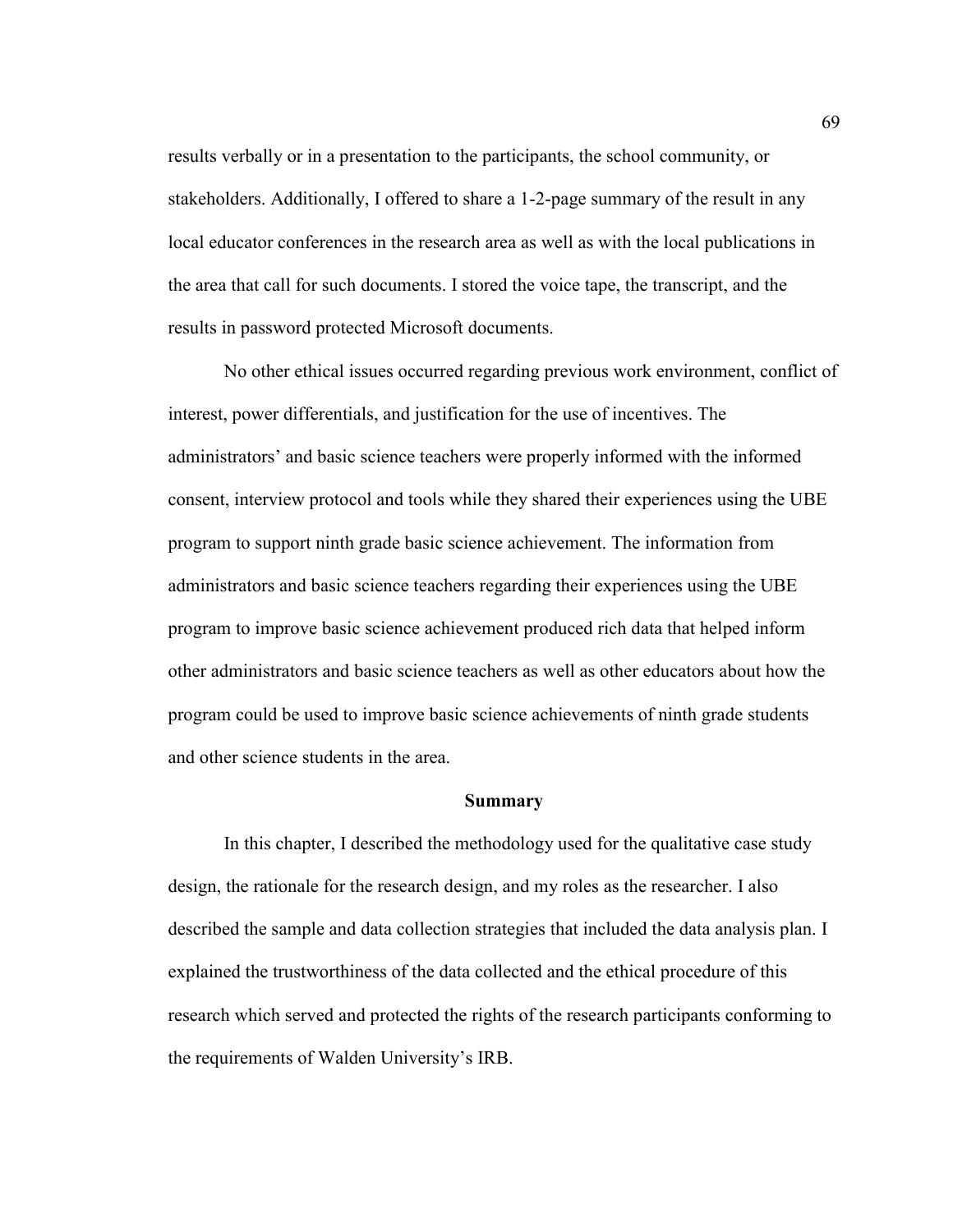In Chapter 4 of this study, I discuss the results of the findings of this study, including the influence of the participant setting and demographics of the data collection process. Other items that I discuss in the next chapter include the data analysis and evidence of trustworthiness, which include the results of the study as they addressed each research question, as well as tables and figures, which illustrated the results.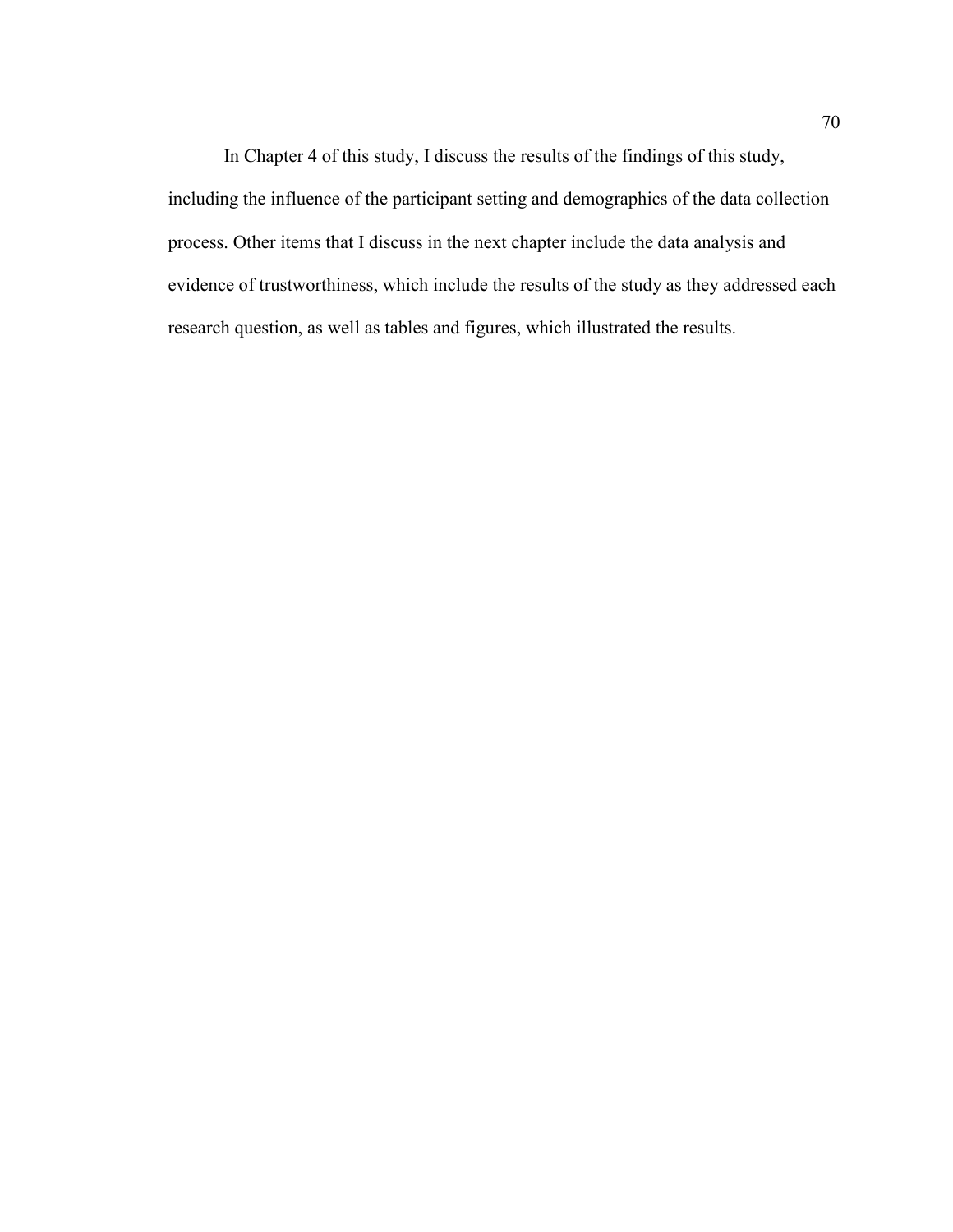#### Chapter 4: Results

The purpose of this basic qualitative study was to explore the perceptions of teachers and administrators regarding their practices, support strategies, and experiences with the UBE program to help ninth grade students meet the achievement standards in basic science. I used telephone interviews to explore the perceptions of the teachers and administrators regarding their experiences with the UBE program in bridging achievement gaps. Additionally, I used telephone interviews to seek the administrators' and teachers' perceived strategies for supporting ninth grade students in meeting the MDG in basic science.This study is relevant because administrators and teachers are expected to be accountable for academic growth of their students. Therefore, exploring their perspectives on the use of the UBE program, including their practices and experiences and their influence on the science achievements of the students, has positive potential for improving the students' academic performance and administrators' and teachers' professional development, which improves the education system.

The following research questions guided this study:

RQ1: How do teachers and administrators perceive the use of the Universal Basic Education (UBE) program as the administrators and teachers minimize the achievement gap in basic science in the ninth grade?

RQ2: What strategies are teachers and administrators using to support students' proficiency in basic science while addressing the Millennium Development Goal in basic science?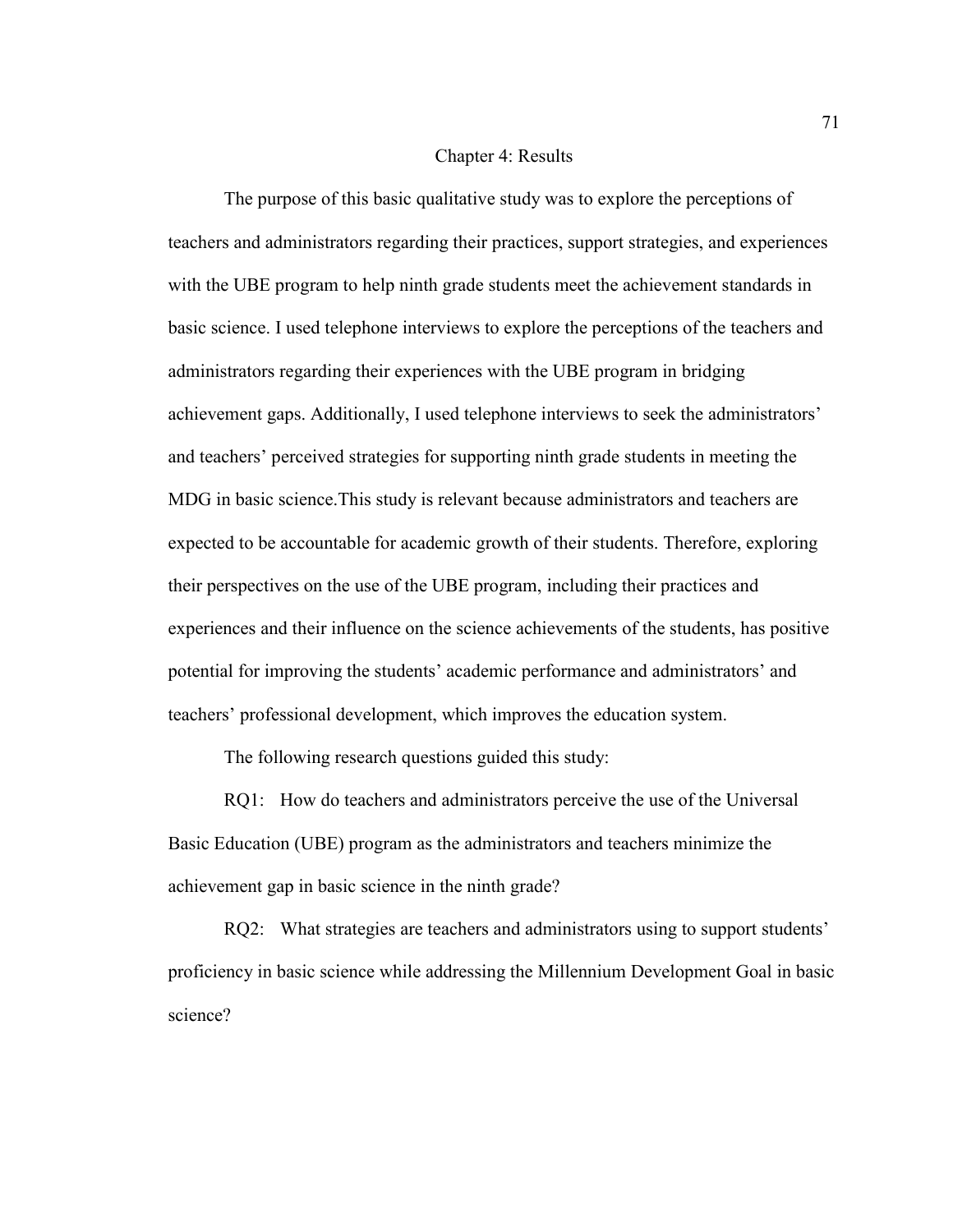The remaining sections in this chapter include the research setting, demographics, data collection, data analysis, evidence of trustworthiness, results, and summary.

# **Setting**

The location of the school was a rural community in the Southeast of Nigeria consisting of compact settlements of families based on farming, trading, and ancestral origin. The sample size included three administrators and eight basic science teachers. Regarding the organizational conditions of the school, the selected school used the UBE program in basic science teaching and learning, which was the primary reason I selected it as part of this study. I noted some basic facilities and equipment that were lacking in the practical aspect of basic science. The selected school has three buildings for the students in the middle school. The ninth grade students used one building. There was one office for the lead administrator and a staffroom but no permanent science or computer lab. The science tools were packed in the lead administrator's office and released when students or teachers needed them. The lack of basic science or computer lab could have influenced the results. The classroom is a traditional type where teachers move around instead of the students. There are three classes of ninth grade students, with each class comprising 50 students.

#### **Demographics**

There were 11 participants in the interview, including three administrators and eight basic science teachers. The participant administrators were two men and one woman. Two of the administrators are school heads, and one is a consultant administrator. Table 1 shows the administrators' information, including their participant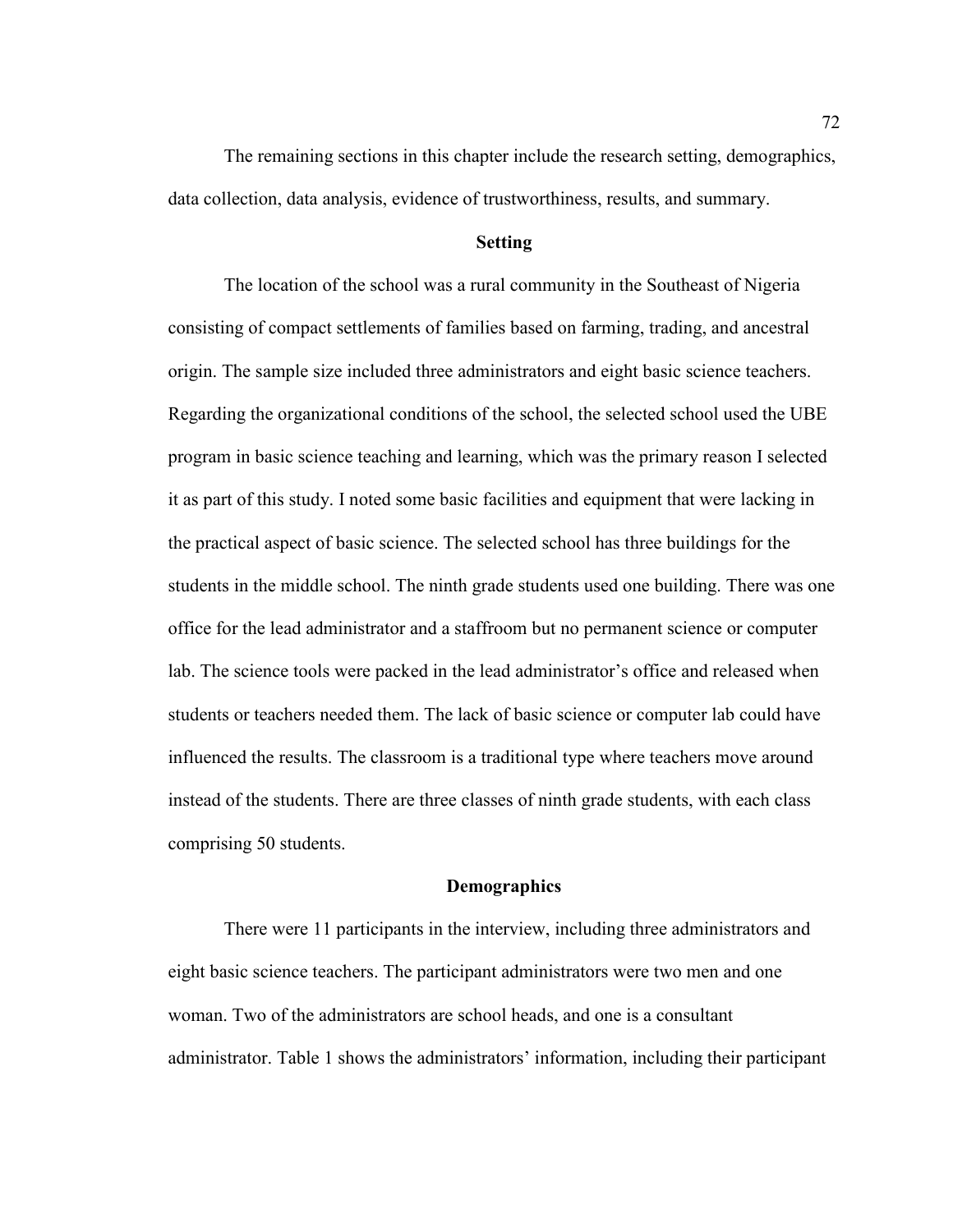identifier, gender, years of experience, and date and duration of interview. The three administrators identified were Participant A1, A2, and A3.

# **Table 1**

*Participants' Information-Administrators*

| Participants | Gender | Years of experience | Date interviewed | Duration       |  |
|--------------|--------|---------------------|------------------|----------------|--|
| $\mathbf{a}$ | Male   |                     | $06-16-2020$     | $0.28$ hrs     |  |
|              | Male   |                     | $06-09-2020$     | $0.37$ hrs     |  |
|              | Female | Ιð                  | $06 - 24 - 2020$ | $\gamma$ 37hrs |  |

The eight teacher participants were identified as B1, B2, B3, B4, B5, B6, B7, and B8. There were five male and three female teachers who participated in the interview. The teacher-student ratio varies across the years due to student population or availability of teachers. As shown in Table 2, the teacher demographics include the participants identifier, gender, years of experience, date, and duration of interview.

#### **Table 2**

*Participants' Information-Basic Science Teachers*

| Participants   | Gender | Years of experience | Date Interviewed | Duration            |
|----------------|--------|---------------------|------------------|---------------------|
| B1             | Male   |                     | $05 - 31 - 2020$ | $0.58$ hrs          |
| B <sub>2</sub> | Male   | 13                  | $06-01-2020$     | $0.45$ hrs          |
| B <sub>3</sub> | Female |                     | $06-02-2020$     | $0.50$ hrs          |
| <b>B4</b>      | Female | 8                   | $06-06-2020$     | $1.05$ hrs          |
| B <sub>5</sub> | Male   |                     | $06-10-2020$     | 1.10 <sub>hrs</sub> |
| <b>B6</b>      | Male   |                     | $06-11-2020$     | $0.47$ hrs          |
| B7             | Male   | 10                  | $06-12-2020$     | 0.53 <sub>hrs</sub> |
| B8             | Female | 12                  | $06-19-2020$     | $0.50$ hrs          |

The three administrators and eight basic science teachers who met the selection criteria indicated in the consent form were selected for participation in the study. The participants identifiers (A1–A3 and B1–B8) were pseudonyms used to describe each administrator and basic science teacher. Also, the administrators and basic science were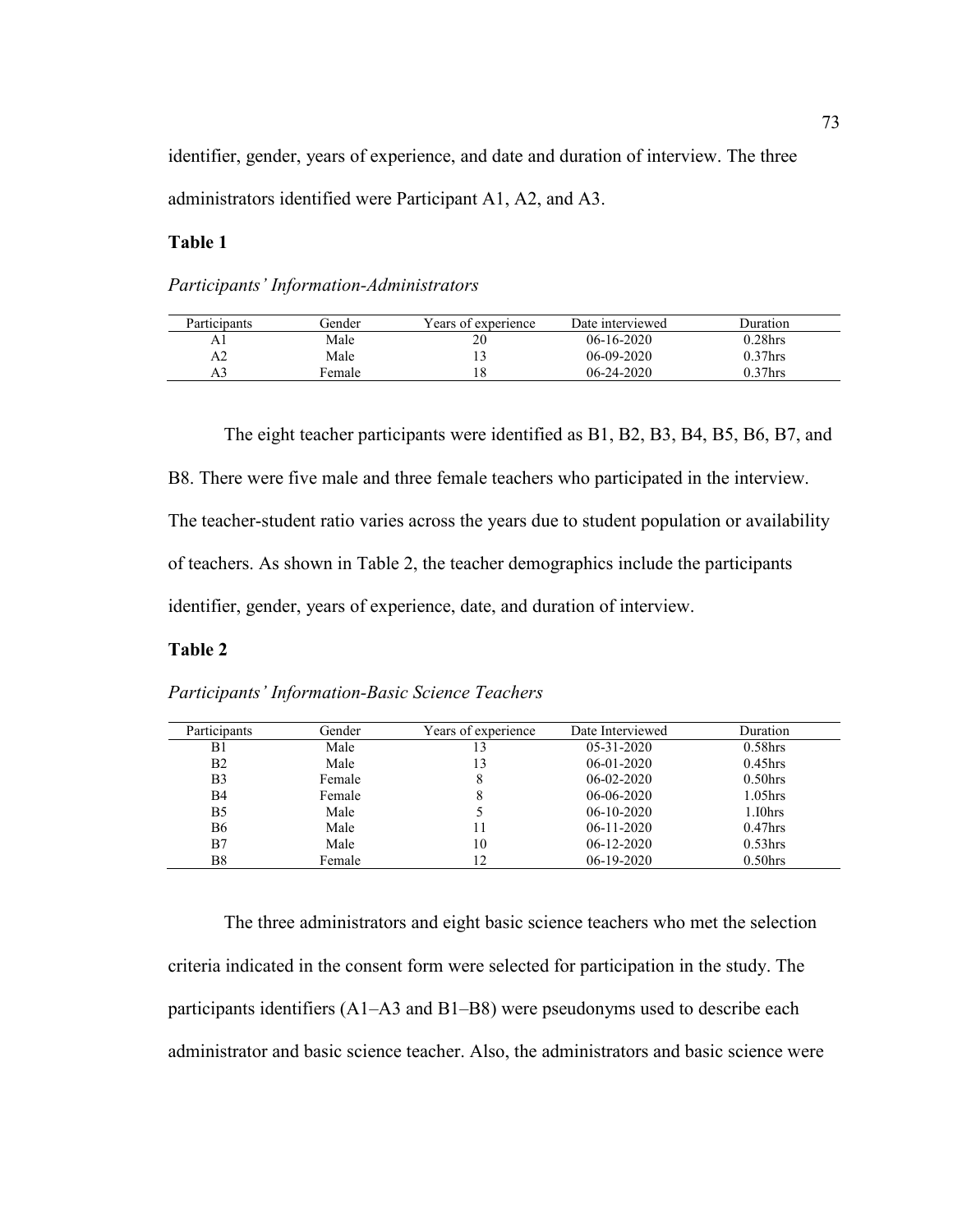selected based on their experience and involvement with the ninth grade basic science teaching and learning activities.

# **Data Collection**

Following the purposeful sampling of three administrators and eight basic science teachers, I mailed a descriptive invitation letter that described the interview protocol to the administrators and basic science teachers in the chosen school, including the consent form. I interviewed each participant via telephone for approximately 1 hour. I obtained consent from the participants virtually before the start of the interview. Each administrator responded to 15 interview questions that included probing questions (see Appendix A). Each basic science teacher responded to 18 probing interview questions, which were analyzed as themes next to Research Questions 1 and 2 (see Appendix B). I used the voice activator and recorded the interviews. Then, I transcribed the interview after the completion of each interview. I completed each transcription in approximately 2 days. Transcription experts have agreed that manual transcription of recorded interviews involving listening to the full recording, transcribing the draft, picking the right tool, proofreading, and finding placeholder texts enhanced formatting data in shortcuts that save time (Indian Scribe, 2020; Opal Transcription Services, 2017). Member checking was performed virtually via email for approximately 45 minutes per participant, which lasted 2 weeks. I emailed the transcript to each participant after the interview asking each participant if there were changes or corrections regarding their interview responses and collected the feedback via email. If there were changes, the participant's feedback read, "Transcript needs corrections." If there were no changes, the participant's feedback read,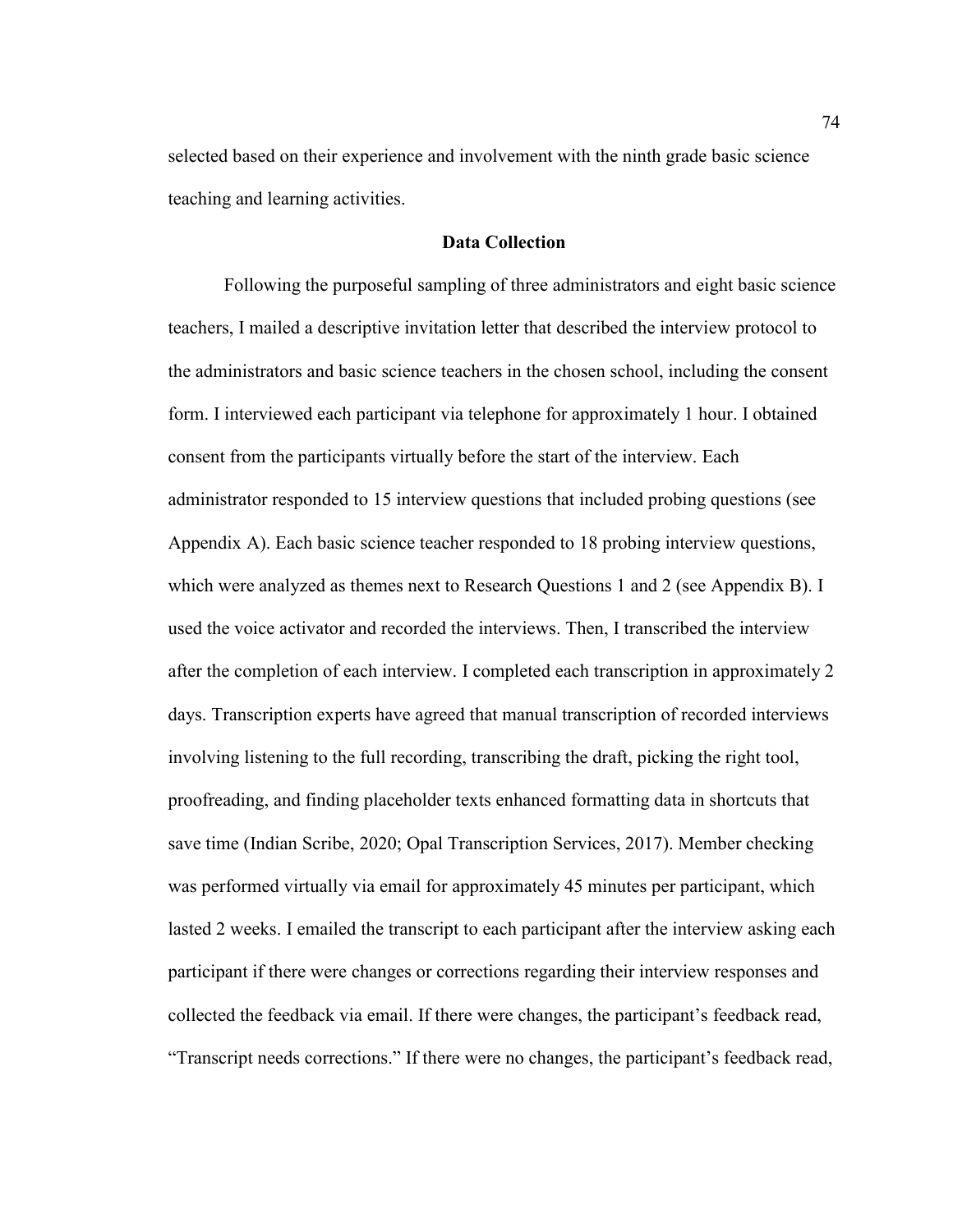"The transcript is okay." Two administrators and seven basic science teachers' feedback read, "The transcript is okay," whereas one administrator and one basic science teacher's feedback read, "Transcript needs correction." The corrections were made on the transcript and emailed back to me.

## **Variations in Data Collection**

Data collection variation from the original proposal plan occurred due to the COVID-19 pandemic. The face-to-face interviews described earlier in the approved proposal were modified to virtual and telephone interviews due to COVID-19 local restrictions and movement restrictions. The data collection variation issue was addressed by working with my chair, committee, and the Walden IRB office. The IRB had approved a virtual interview if the face-to-face interview did not hold. Upon approval, I explained to the participants in the descriptive invitation letters mailed to them concerning the adjustment to virtual interview. The option for virtual interview was included in consent form. All the participants who consented virtually to the virtual interview were interviewed. After the data collection, I recorded the data collection variation in the analysis section of this study as indicated in the Walden PhD dissertation checklist.

#### **Data Analysis**

As presented in Chapter 3, I used two cycles of codes to conduct the analysis. In the first cycle of codes, I identified common codes from the administrators' and basic science teachers' interview data. Table 3 describes the coded units from the administrators' and teachers' interview data by Research Questions 1 and 2. In Table 3,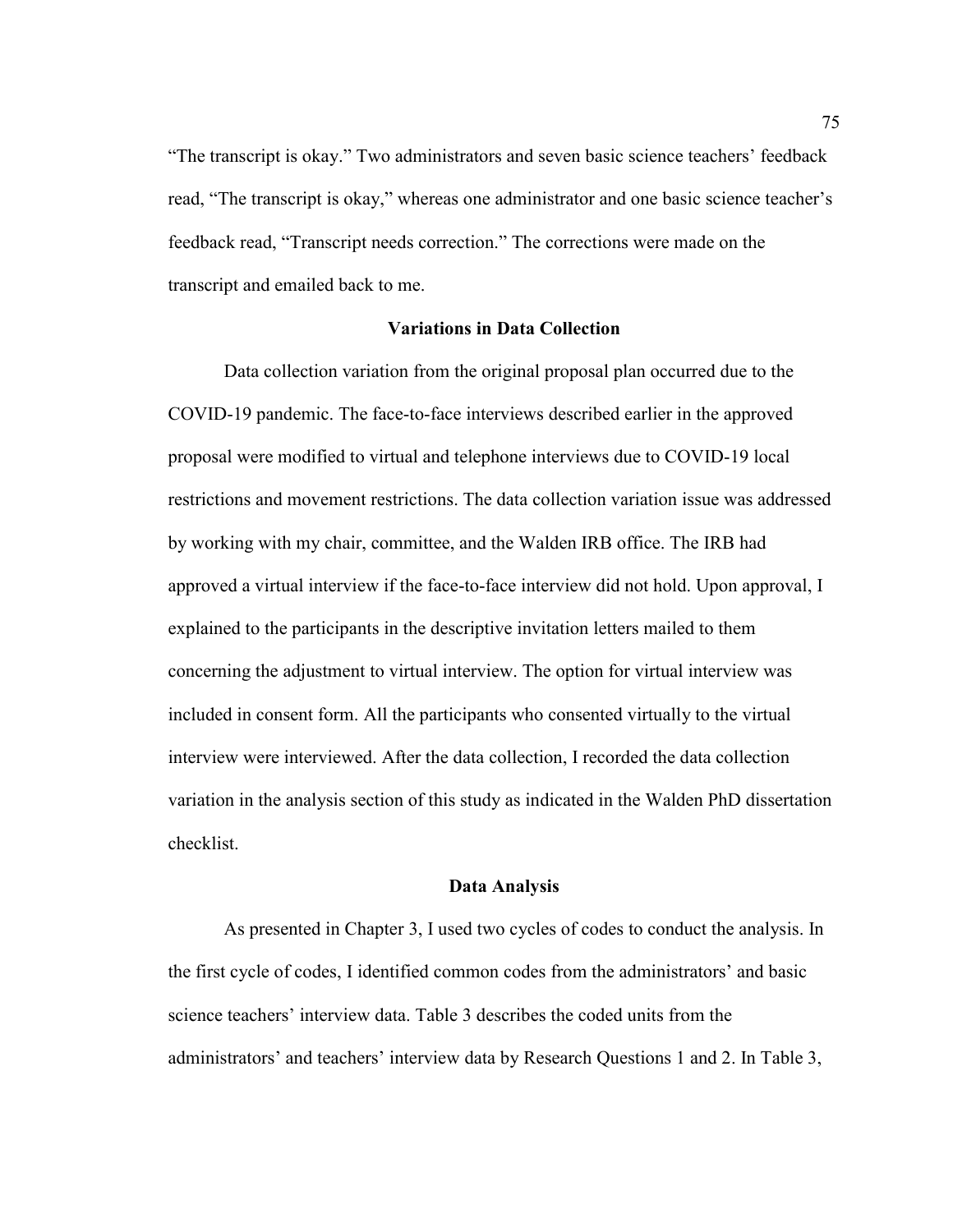codes from the administrators' and teachers' interview data are listed according to the groups of participants and the corresponding research question.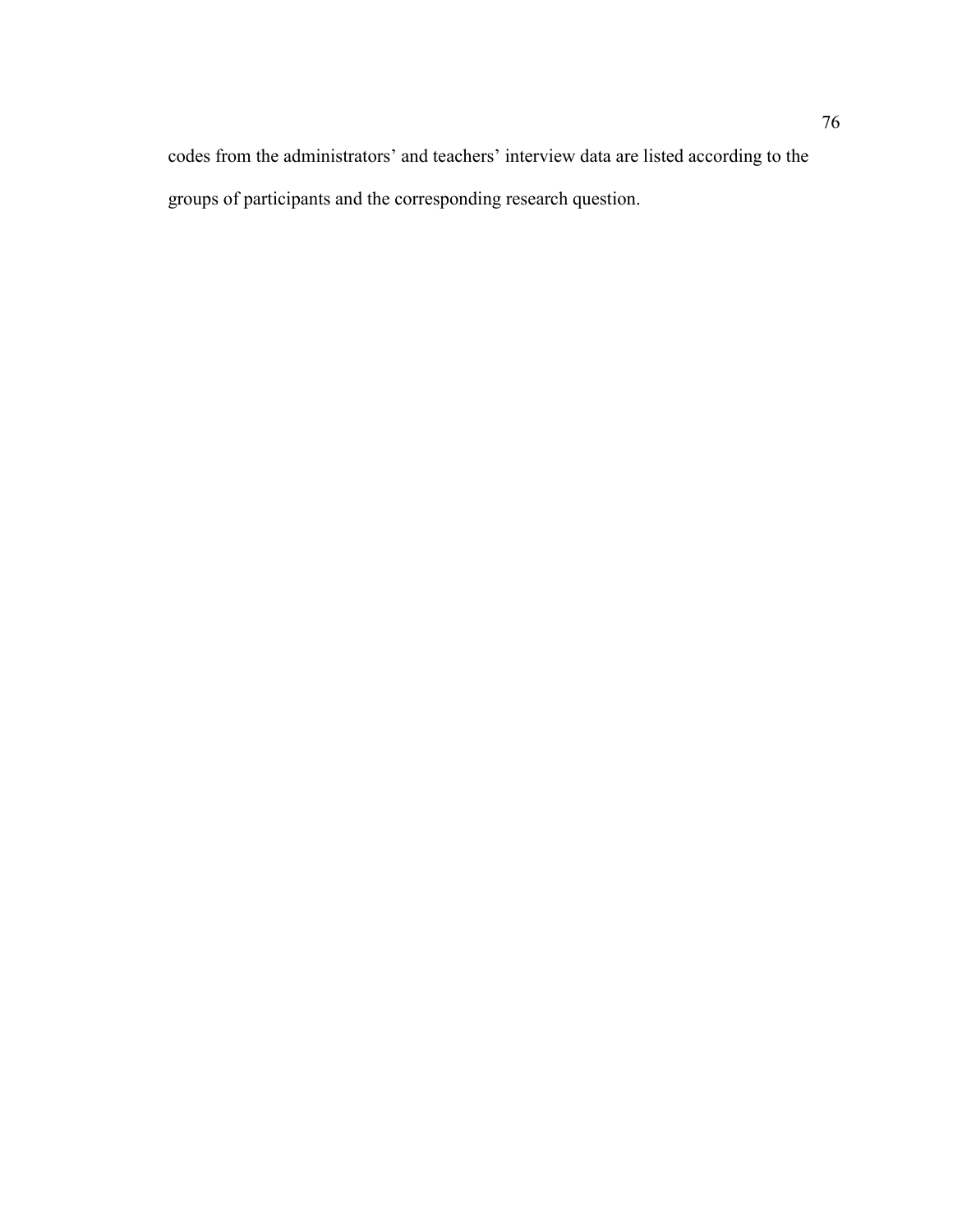# **Table 3**

| Groups of participants | RQ 1 codes                                        | RQ 2 codes                                        |
|------------------------|---------------------------------------------------|---------------------------------------------------|
| Administrators         | Practices                                         | Strategies                                        |
|                        | Practices                                         | Strategies                                        |
|                        | Supplied technology kits                          | Knowledge                                         |
|                        | Supplied program kits (approved textbooks,        | Skill                                             |
|                        | resource professionals, charts, and real objects) |                                                   |
|                        | Placement of teachers                             |                                                   |
|                        |                                                   |                                                   |
|                        | Professional training                             | Mentoring                                         |
|                        | Advising teachers                                 | Seminar,                                          |
|                        | Engaging teachers                                 | workshops,                                        |
|                        |                                                   | Training                                          |
|                        | Monitor lesson plans                              | Planning                                          |
|                        | Monitor scheme of work                            | Monitoring                                        |
|                        | Monitor science teaching schedule                 | Assessment                                        |
|                        | Monitor assessments                               | Examinations                                      |
|                        | Checking learning standards                       | Professional development                          |
|                        | Evaluate lesson plan                              | Skill enhancement                                 |
|                        | Evaluating science performances                   | Conferences                                       |
|                        | Evaluate grading                                  | Workshops                                         |
|                        |                                                   | Program initiatives                               |
|                        | Achievement outcome / BECE                        |                                                   |
|                        | Average scores across $2017 - 2019$               |                                                   |
|                        | Fair outcome and positive impact                  |                                                   |
|                        | More pass and fewer failures                      |                                                   |
|                        |                                                   |                                                   |
| Basic science teachers | Used technology kits                              | Support via professional skills and experience    |
|                        | Used program kits                                 | and degrees                                       |
|                        | Textbooks                                         | Skill applications:                               |
|                        | Charts, and real objects and                      |                                                   |
|                        | Computers                                         |                                                   |
|                        | Training programs                                 | Teaching styles: illustration, encouragement,     |
|                        | workshops and seminars                            | appreciation, award and reinforcement             |
|                        |                                                   | Assessment Styles: Grading categories             |
|                        |                                                   | Combining class and examination assessment        |
|                        |                                                   | scores                                            |
|                        | Used science curriculum,                          | Program tools: schemes of work,                   |
|                        | Scheme of work, and                               | grading tool kits, workshops, and textbooks       |
|                        | WAEC syllabus                                     | Engagement strategies: experimentation, practical |
|                        |                                                   | teaching, illustration, encouragement,            |
|                        |                                                   | appreciation, award and reinforcement, science    |
|                        |                                                   | project competitions and assessments              |
|                        | Lesson plan usage                                 | Assessment strategies: Internal assessment, and   |
|                        | Program curriculum                                | assessment on science practical, class assignment |
|                        | Align lesson with examination content             | and take-home assignment, in-course and           |
|                        |                                                   | examination assessments, Combining in-class and   |
|                        |                                                   | examination test results                          |
|                        | Learned skills,                                   | Supported the curriculum adoption.                |
|                        | Effective and engaging teaching styles            | Used available and handy program resources        |
|                        | Experimental, illustrations,                      | Teachers' Suggested more program resources        |
|                        | Demonstration and practical teaching              |                                                   |
|                        | Grading standards                                 |                                                   |
|                        | Grading categories, alphanumeric Grading scales   |                                                   |
|                        | Class and examination assignments                 |                                                   |
|                        | Inadequate science instruments and materials      |                                                   |
|                        | Scarcity of computer                              |                                                   |
|                        | Shortage of program supplies                      |                                                   |
|                        | Lack of support                                   |                                                   |
|                        | Achievement disparity                             |                                                   |

# *Codes From Data With Groups-Research Questions 1 and 2*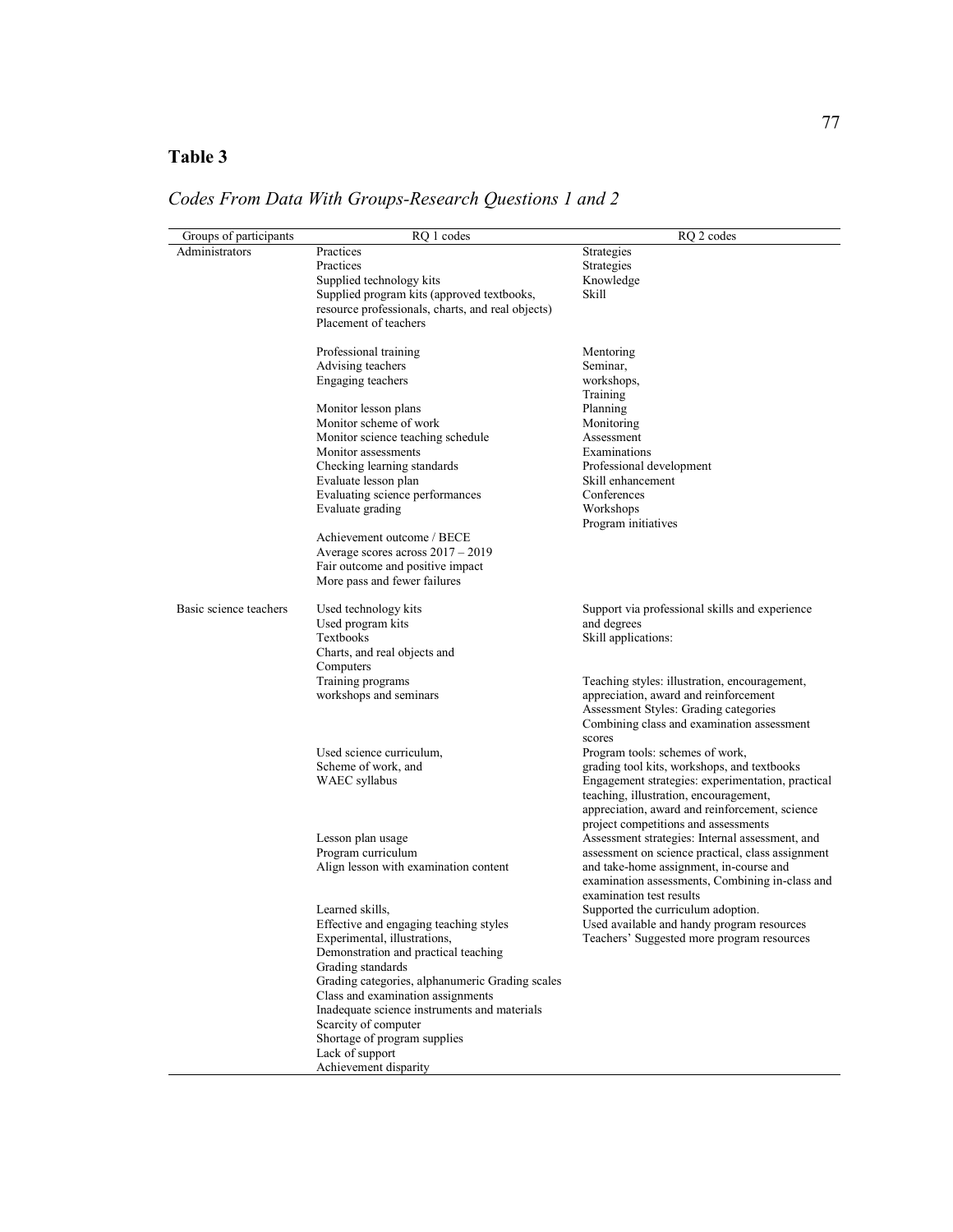A second cycle of codes was then employed to group the identified codes into categories and patterns that link to Research Questions 1 and 2. This coding process involved forming categories from the coded units. After identifying the codes from the administrators' and teachers' interview data, I used the summative table of codes to form categories. I grouped the categories by the categories of participants (administrators and basic science teachers), and by Research Questions 1 and 2 (see Table 4).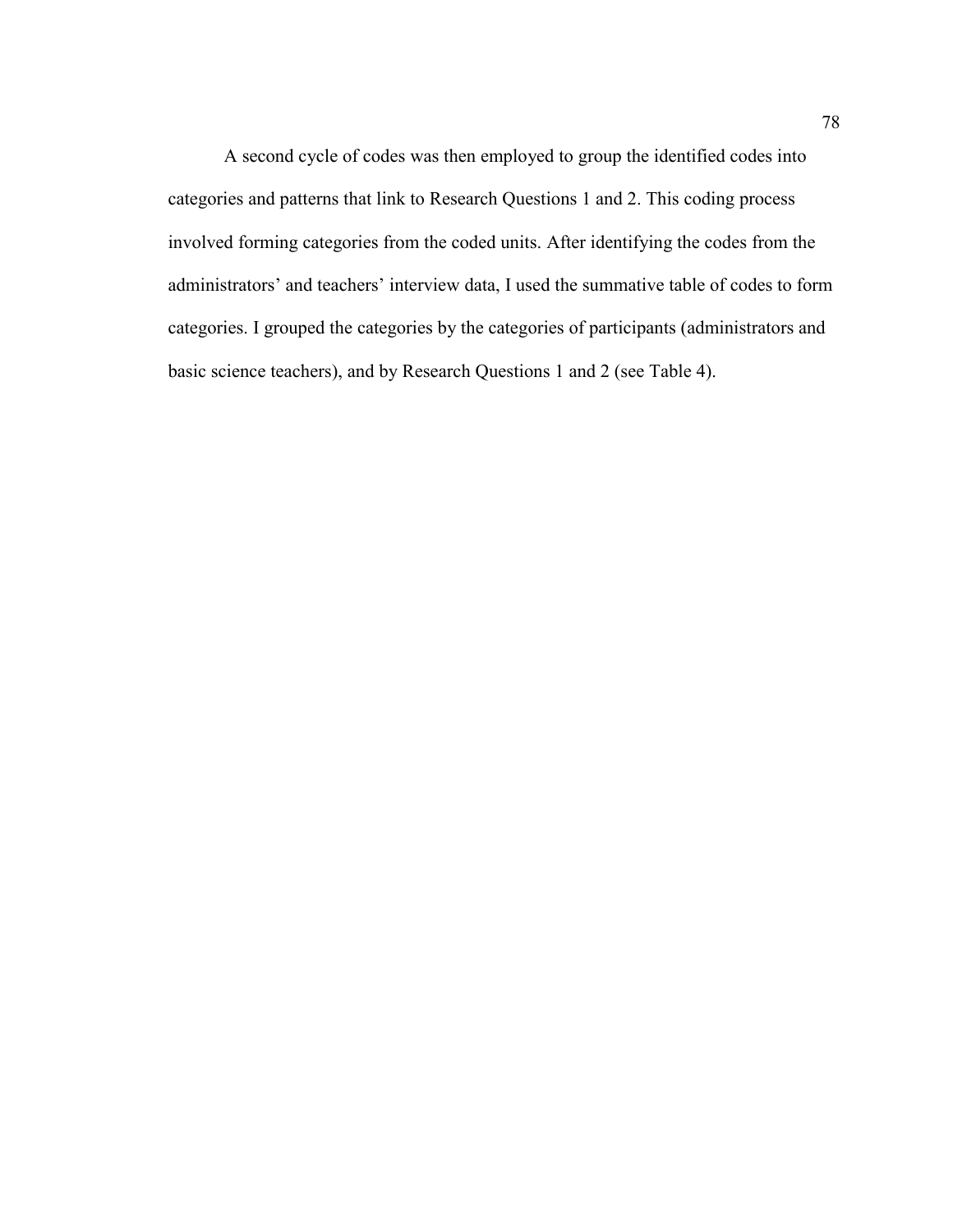# **Table 4**

| Groups of<br>participants | RQ 1 codes                                                                                                                                                                               | Categories                                                | RQ 2 codes                                                                                                                                                                                                                                                                                | Categories                                                          |
|---------------------------|------------------------------------------------------------------------------------------------------------------------------------------------------------------------------------------|-----------------------------------------------------------|-------------------------------------------------------------------------------------------------------------------------------------------------------------------------------------------------------------------------------------------------------------------------------------------|---------------------------------------------------------------------|
| Administrator             | Practices<br>Practices<br>Supplied technology kits<br>Supplied program kits<br>(approved textbooks, resource<br>professionals, charts, and real<br>objects) and<br>Placement of teachers | Program resources<br>supply practices                     | Strategies<br>Strategies<br>Knowledge<br>Skill                                                                                                                                                                                                                                            | Knowledge and<br>skill application<br>strategies                    |
|                           | Professional training<br>Advising teachers<br>Engaging teachers                                                                                                                          | Professional<br>advancement<br>practices                  | Mentoring<br>Seminar,<br>workshops,                                                                                                                                                                                                                                                       | Mentoring and<br>resources support<br>strategies                    |
|                           | Monitor lesson plans<br>Monitor scheme of work<br>Monitor science teaching<br>schedule<br>Monitor assessments                                                                            | Scheme of work and<br>lesson plan<br>monitoring practices | Training<br>Planning<br>Monitoring<br>Assessment<br>Examinations                                                                                                                                                                                                                          | Planning and<br>monitoring<br>strategies                            |
|                           | Checking learning standards<br>Evaluate lesson plan<br>Evaluating science<br>performances<br>Evaluate grading                                                                            | Program evaluation<br>practices                           | Professional development<br>Skill enhancement<br>Conferences<br>Workshops                                                                                                                                                                                                                 | Professional<br>development and<br>skill enhancement<br>strategies  |
|                           | Achievement outcome /<br><b>BECE</b><br>Average scores across $2017 -$<br>2019<br>Fair outcome and positive<br>impact<br>More pass and fewer failures                                    | Basic science<br>achievement<br>outcome/BECE              | Teachers' welfare<br>Grading flexibility for<br>rural schools;<br>Science<br>specialist.<br>Parental involvement,<br>Government support                                                                                                                                                   | Program initiative<br>strategies                                    |
| Basic science<br>teachers | Used technology kits<br>Used program kits<br>Textbooks<br>Charts, and real objects and<br>Computers                                                                                      | Program tools<br>application practices                    | Support via professional<br>skills and experience and<br>degrees<br>Skill applications:                                                                                                                                                                                                   | Profession and<br>skill application<br>strategies                   |
|                           | Training programs<br>workshops and seminars                                                                                                                                              | Professional<br>advancement<br>practices                  | Teaching styles:<br>illustration,<br>encouragement,<br>appreciation, award and<br>reinforcement<br>Assessment Styles:<br>Grading categories<br>Combining class and<br>examination assessment<br>scores                                                                                    | The teachers'<br>teaching method<br>and assessment<br>strategies    |
|                           | Used science curriculum,<br>Scheme of work, and<br><b>WAEC</b> syllabus                                                                                                                  | Program curriculum<br>adaptation practices                | Program tools: schemes<br>of work,<br>grading tool kits,<br>workshops, and textbooks<br>Engagement strategies:<br>experimentation, practical<br>teaching, illustration,<br>encouragement,<br>appreciation, award and<br>reinforcement, science<br>project competitions and<br>assessments | Program tools<br>support and<br>student<br>engagement<br>strategies |

# *Codes to Categories With Groups-Research Questions 1 and 2*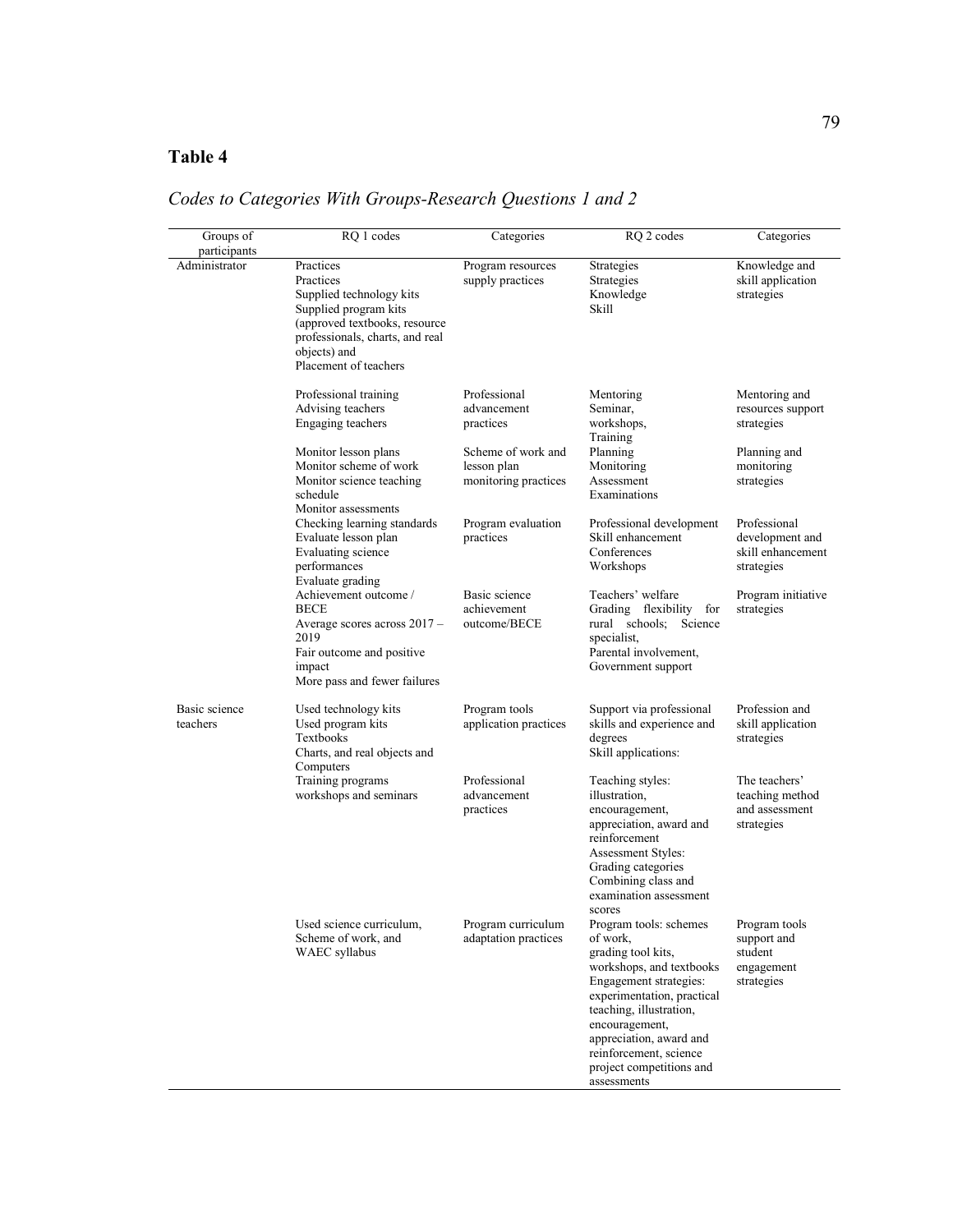| Groups of<br>participants         | RO 1 codes                                                                                                                                          | Categories                                        | RO <sub>2</sub> codes                                                                                                                                                                                                                           | Categories                                                                   |
|-----------------------------------|-----------------------------------------------------------------------------------------------------------------------------------------------------|---------------------------------------------------|-------------------------------------------------------------------------------------------------------------------------------------------------------------------------------------------------------------------------------------------------|------------------------------------------------------------------------------|
| Basic science<br>teachers (cont.) | Lesson plan usage<br>Program curriculum<br>Align lesson with<br>examination content                                                                 | Lesson plan adoption<br>practices                 | Assessment strategies:<br>Internal assessment, and<br>assessment on science<br>practical, class<br>assignment and take-<br>home assignment, in-<br>course and examination<br>assessments, Combining<br>in-class and examination<br>test results | The assessment<br>and grading<br>strategies                                  |
|                                   | Learned skills.<br>Effective and engaging<br>teaching styles<br>Experimental, illustrations,<br>Demonstration and practical<br>teaching             | Student engagement<br>teaching practices          | Supported the curriculum<br>adoption.<br>Used available and handy<br>program resources<br>Teachers' Suggested<br>more program resources                                                                                                         | Program's<br>curriculum<br>adoption and<br>teaching initiative<br>strategies |
|                                   | Grading standards<br>Grading categories,<br>alphanumeric Grading scales<br>Class and examination<br>assignments                                     | The grading and<br>assessment practices           |                                                                                                                                                                                                                                                 |                                                                              |
|                                   | Inadequate science<br>instruments and materials<br>Scarcity of computer<br>Shortage of program supplies<br>Lack of support<br>Achievement disparity | Perceived basic<br>science achievement<br>factors |                                                                                                                                                                                                                                                 |                                                                              |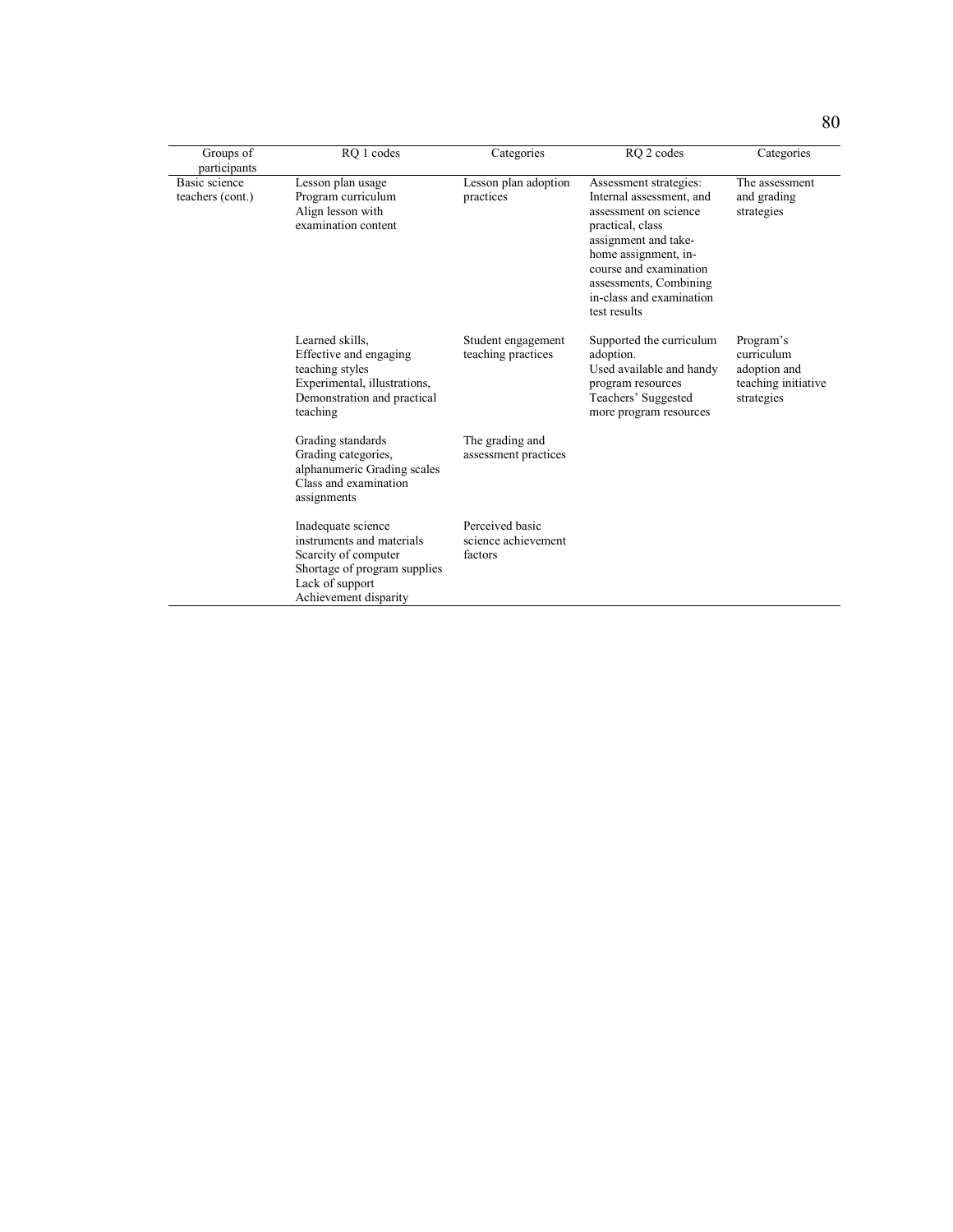The next coding process involve the development of themes from the categories from the interview data. The common patterns discovered from the categories from the administrators' and teachers' interview data were grouped as themes per the two groups of participants next to the two major research questions. The categories from the administrators' data such as program resources supply, program kits supplies; professional advancement, professional trainings; scheme of work and lesson plan monitoring; program evaluation, lesson plan and basic science achievement outcome/BECE, were developed into themes including program resources supply practices, professional advancement practices, scheme of work and lesson plan monitoring practices; program evaluation practices, and basic science achievement review practices. The additional categories from the teachers' data such as program tools application and program kits, professional advancement and professional training, workshops and seminars, program curriculum adaptation, scheme of work, WAEC syllabus, lesson plan adoption; program curriculum, student engagement and teaching styles; the grading and assessment; grading standards and perceived basic science achievement factors were developed into themes such as program tools application practices, professional advancement practices; program curriculum adaptation practices, lesson plan adoption practices, student engagement and teaching practices, the grading and assessment practices, and perceiving basic science achievement factors. Theme development from the two groups of data were done by coding to address question 1 regarding the administrators' and teachers' perceptions of program practices which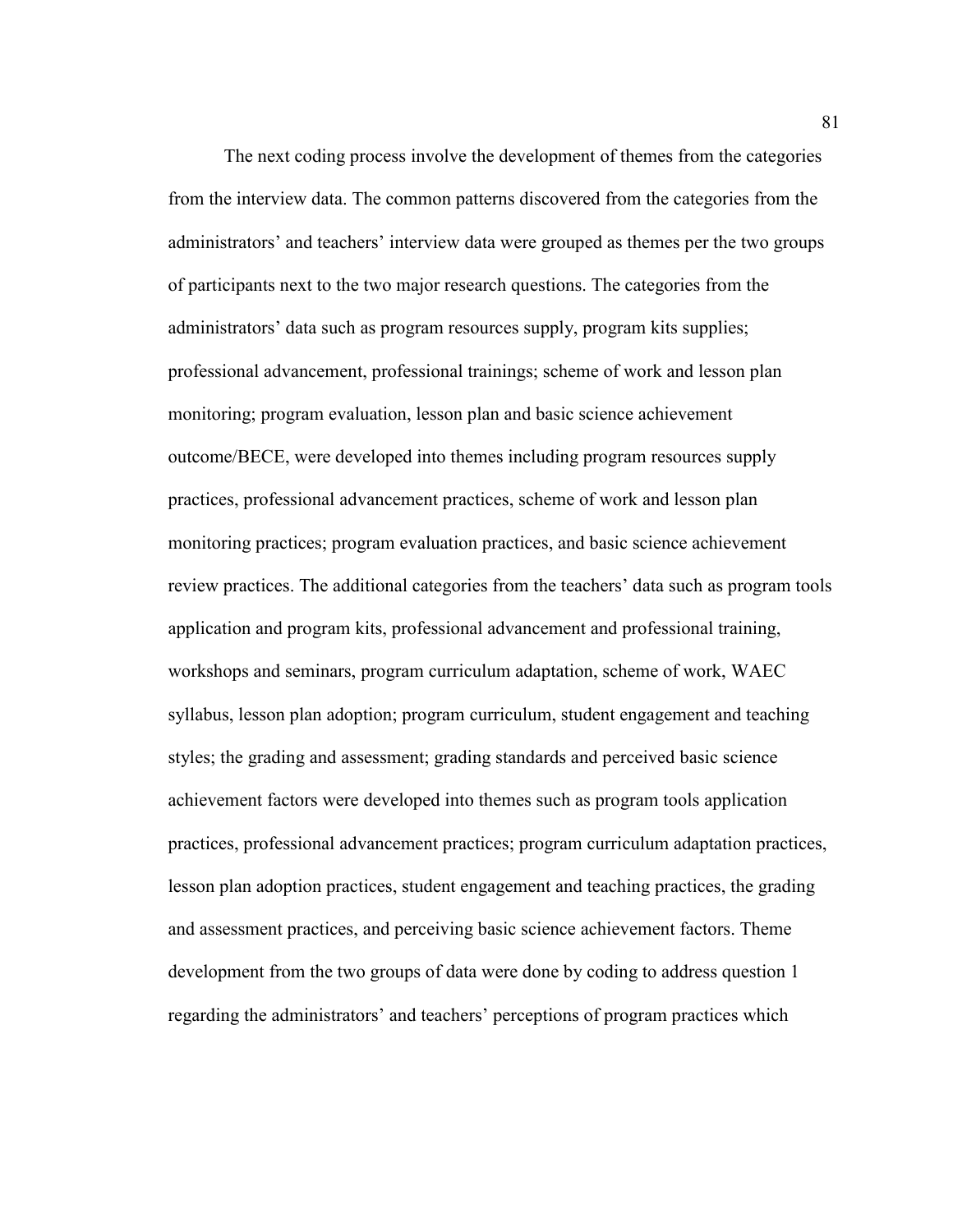influenced the ninth grade students' basic science achievement. I used the coding table to explain how themes and participants excerpts linked with research question 1.

Table 5 shows the themes related to Research Question 1 and associated examples of excerpts from participant interviews. The table includes the groups of participants, themes, participant identifier, and participant excerpts.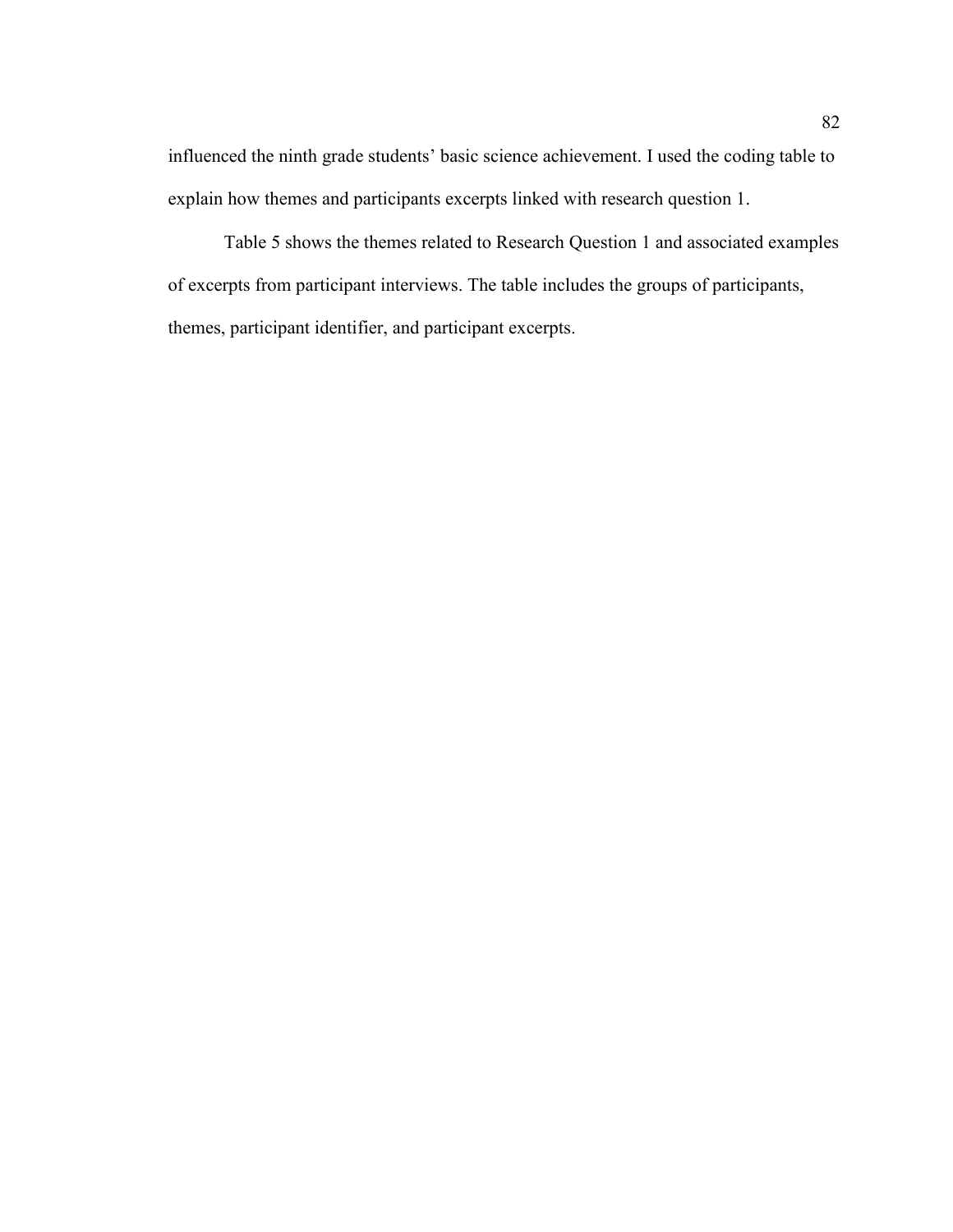# **Table 5**

|                           | they impact the achievement gap in basic science in the ninth grade?                                                                |                                   | Research Question 1: How do teachers and administrators perceive the use of the Universal Basic Education (UBE) program as         |
|---------------------------|-------------------------------------------------------------------------------------------------------------------------------------|-----------------------------------|------------------------------------------------------------------------------------------------------------------------------------|
| Groups of<br>participants | Themes                                                                                                                              | Partic<br>ipant<br>identi<br>fier | Participants excerpts                                                                                                              |
| Administrators            | Practicing and using program<br>technology, kits, and resource<br>professionals to enhance<br>learning                              | A3                                | "I supply all the materials and invite professionals to handle the<br>students in basic science subjects"                          |
|                           | Improving professionals with<br>professional trainings and<br>increasing students'<br>achievement in the sciences                   | A <sub>3</sub>                    | "I also supply UBE professionals to teach the teachers how to teach<br>students"                                                   |
|                           | Monitoring teaching and<br>assessment practices to                                                                                  | A3                                | "The science subject appears 3 times in the timetable and teachers<br>adhere to it"                                                |
|                           | determine science achievement                                                                                                       | A1                                | "I use some testing questions during visit to class to know which<br>stage the students are"                                       |
|                           | Evaluating the teaching and<br>grading practices to increase<br>basic science<br>achievement<br>outcome                             | A3                                | "The grading process is categorized by having A, B, C, D, and Ffor<br>the final exam, which they call BECE"                        |
|                           | The evaluation of students'<br>basic science achievement and                                                                        | A1                                | "Using the A, B, C, D scores the majority of the students fall into the<br>B category."                                            |
|                           | outcome with BECE                                                                                                                   | A2                                | "Ultimately, some students pass, and some fail, but the majority of<br>the students pass."                                         |
|                           |                                                                                                                                     | A <sub>3</sub>                    | "For the final exam, which they call BECE-Basic Education<br>Certificate Examination, 30 got A; 30 got B; 40 got C, and 47 got D." |
| Basic science<br>teachers | Practicing and using program<br>technology, kits, and available<br>resource to influence science<br>learning and achievement        | B1                                | "Yes, of course, we are using, I am using the UBE program<br>resources in teaching the students"                                   |
|                           | Using regular professional<br>training of the teachers and<br>their experiences to influence<br>science learning and<br>achievement | B7                                | "Like I said earlier on, we go on workshop, you know, almost every<br>year"                                                        |
|                           | Increasing the students'<br>understanding of science                                                                                | B1                                | "I perceive the compulsory basic education curriculum that involves<br>the teaching of computer to be okay"                        |
|                           | concepts using the basic<br>science curriculum and scheme<br>of work                                                                | B3                                | "I use the textbook, the curriculum, and scheme of work"                                                                           |
|                           | Adopting lesson plan aligned<br>with program curriculum to<br>reduce achievement disparities                                        | B3                                | "In line with the curriculum, we write out what they're expected to<br>know, or achieve"                                           |
|                           | Teaching and engaging<br>students using effective                                                                                   | B <sub>2</sub>                    | "I always use student centered or as problem solving method"                                                                       |
|                           | teaching styles to increase<br>science interest and<br>achievement.                                                                 | <b>B8</b>                         | "In basic science, I use explanation, experimentation, and the use of<br>marker"                                                   |
|                           | Assessing science achievement                                                                                                       | B8                                | "I grade them according to state standards"                                                                                        |
|                           | with various grading practices                                                                                                      | B2                                | "Yes, my grading process is A, B, C, D and F"                                                                                      |
|                           | The review of more UBE<br>program challenges to basic                                                                               | B1<br>B <sub>3</sub>              | "The ability to handle the science equipment."<br>"Scarcity of program resources supplies to rural areas"                          |
|                           | science achievement                                                                                                                 | B4                                | "Lack of science equipment and improper orientation"                                                                               |
|                           |                                                                                                                                     |                                   |                                                                                                                                    |

# *Themes With Participants' Excerpts-Research Question 1*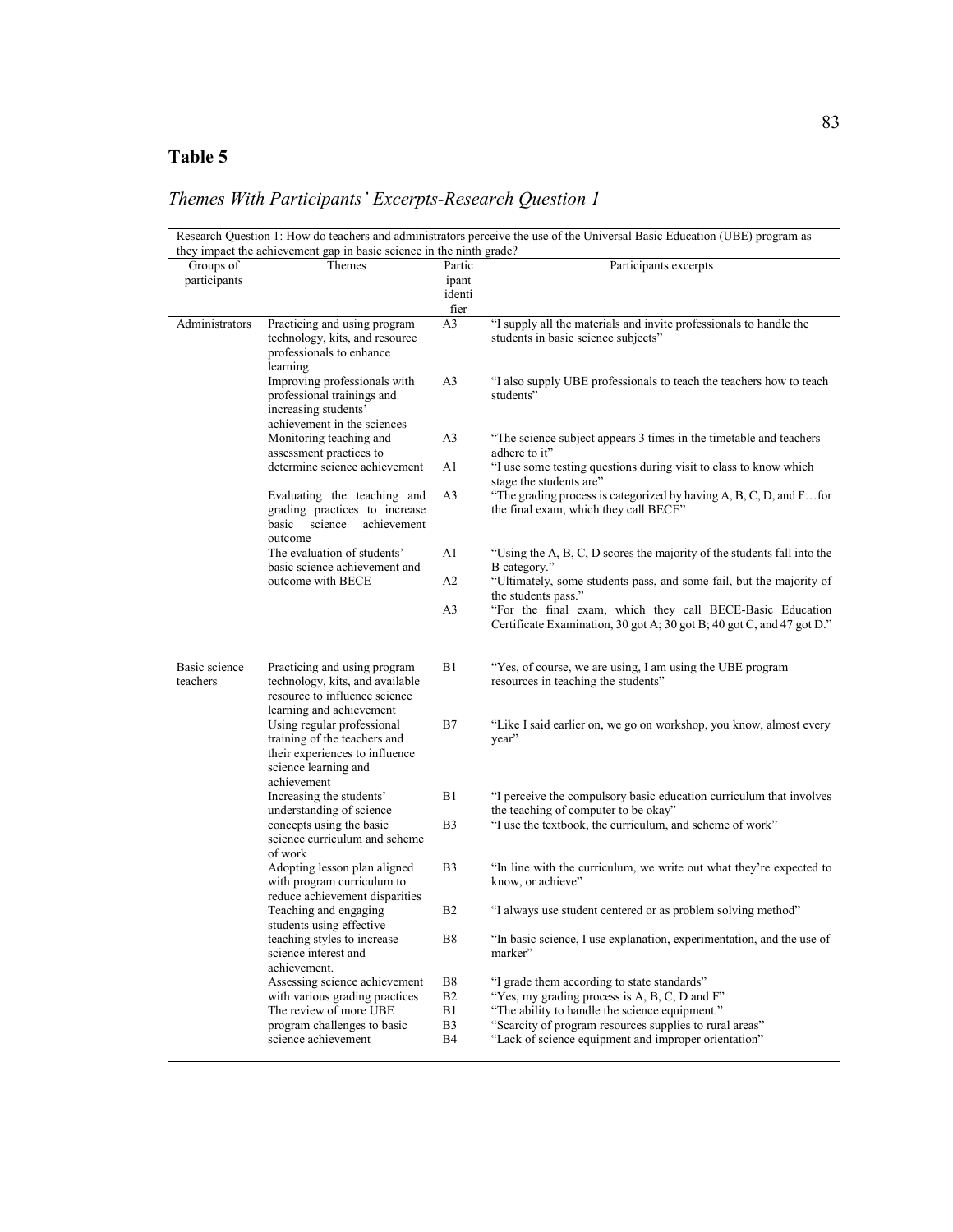#### **Themes and Participants Excerpts: Research Question 2**

The common patterns discovered from the categories from the administrators' and teachers' interview data were grouped as themes per the two groups of participants adjacent to research question 2 which sought administrators' and teachers' perceptions regarding program strategies which helped ninth grade students meet expectations is basic sciences. The categories from the administrators' data such knowledge and skill application and experience, mentoring and resources support, advising, providing and supporting; planning and monitoring, assessment and examinations; professional development, skill enhancement and professional training; program initiative strategies, improvement of welfare, and other supports were developed into themes such as knowledge and skill application strategies, mentoring and resources support strategies; planning and monitoring strategies, professional development and skill enhancement strategies, and program initiative strategies. The additional categories from the teachers' data such as profession and skill application and degrees earned; teaching methods, teaching method and assessment styles, program tools support and student engagement strategies, assessment and grading strategies; program's curriculum adoption and teaching initiative strategies were developed into themes such as profession and skill application strategies, the teachers' teaching method and assessment strategies; program tools support and student engagement strategies, the assessment and grading strategies; program's curriculum adoption and teaching initiative strategies. I used the coding table to explain how themes and participants excerpts linked with research question 2.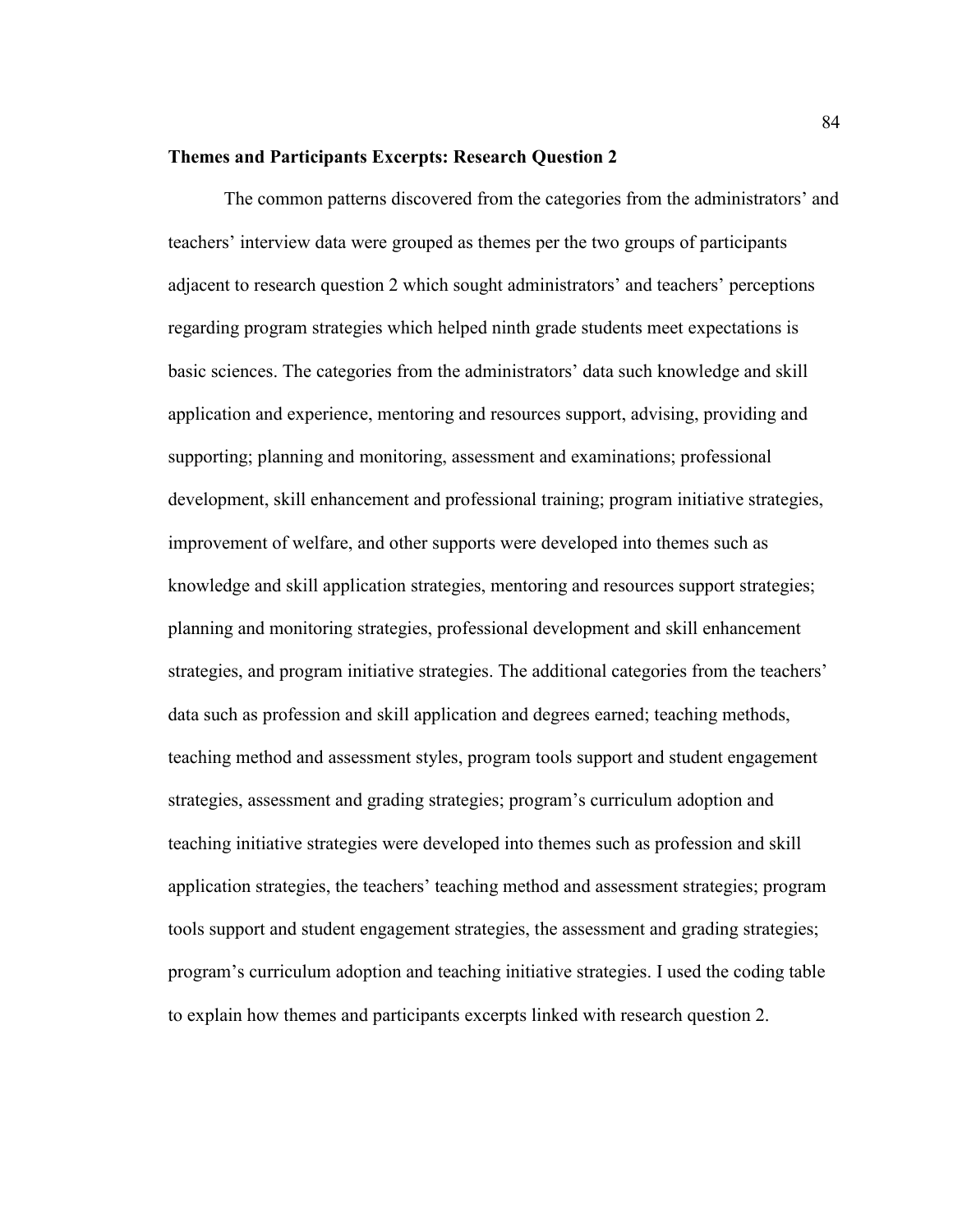Table 6 shows the themes related to Research Question 2 and associated examples of excerpts from participant interviews. This coding process fulfills the requirements for describing themes, with quotations as needed to meet the qualitative study expectations for an inductive process.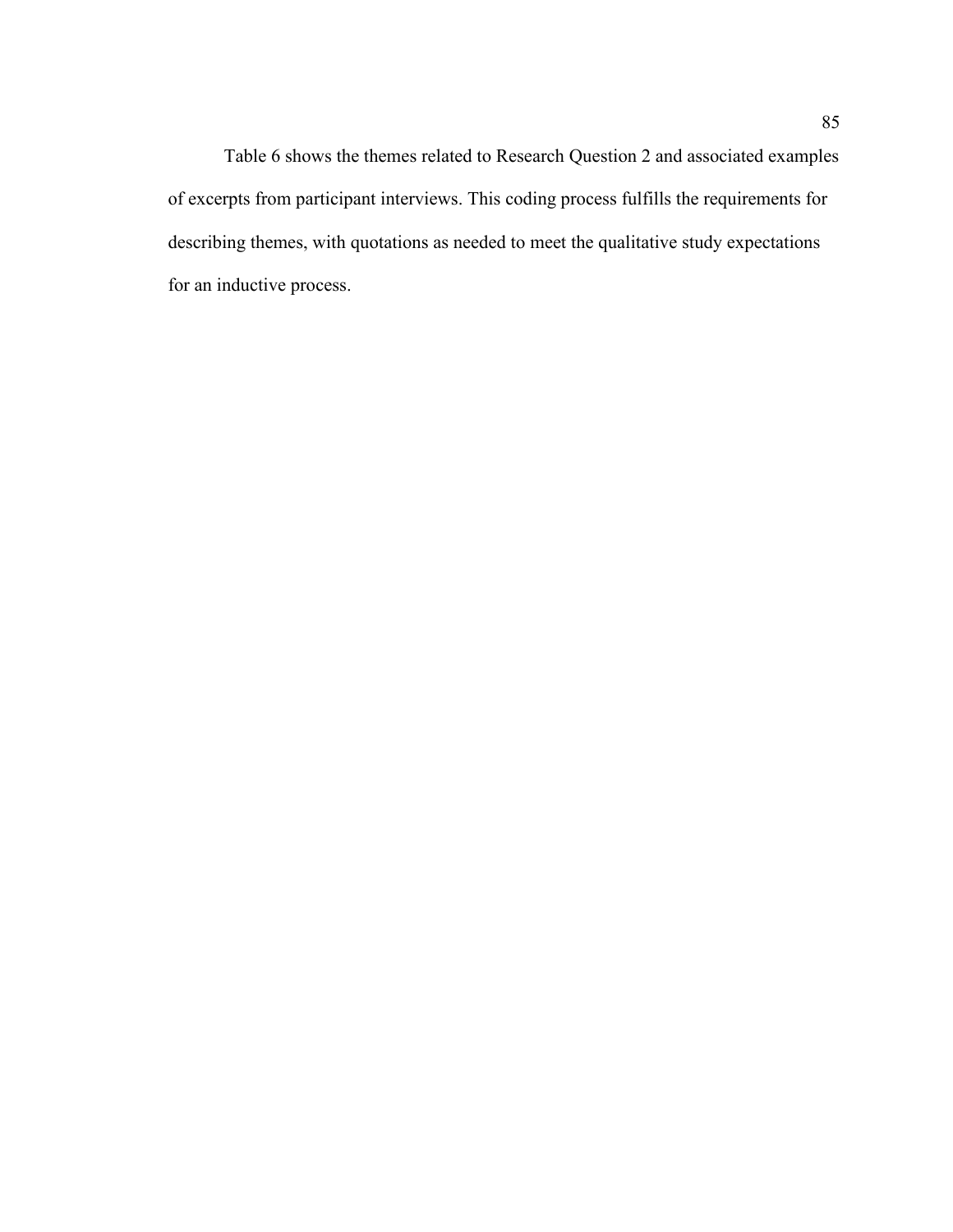# **Table 6**

| Groups of      | Themes                                                                                                         | Participant    | proficiency in basic science while meeting the Millennium Development Goal in basic science?<br>Participants' excerpts                                                                                           |
|----------------|----------------------------------------------------------------------------------------------------------------|----------------|------------------------------------------------------------------------------------------------------------------------------------------------------------------------------------------------------------------|
| participants   |                                                                                                                | identifier     |                                                                                                                                                                                                                  |
| Administrators | Demonstrated<br>expertise with<br>supporting<br>teachers and<br>students with<br>program<br>resources          | A <sub>1</sub> | "I am familiar with the basic teaching and learning<br>because as an administrator I manage the basic<br>science teaching and learning materialsand<br>provide the materials to teachers and students<br>always" |
|                | Encouraging and<br>supporting                                                                                  | A1             | "I supported by supplying to them the materials and<br>encouraging them to use the materials"                                                                                                                    |
|                | teachers and<br>students with<br>program<br>resources                                                          | A <sub>3</sub> | "I am supporting by advising basic science<br>teachers, teach the students with concrete materials"                                                                                                              |
|                | Regular<br>monitoring and<br>assessment of<br>teaching and<br>learning basic<br>science                        | A <sub>2</sub> | "We grade teachers how they were able to deliver<br>their lessons to the students"                                                                                                                               |
|                | Improving<br>science teaching<br>and learning by<br>advancing<br>professional<br>training<br>opportunities     | A <sub>3</sub> | "I also supply UBE professionals to teach the<br>teachers how to teach students"                                                                                                                                 |
|                | Improving<br>science learning<br>with positive<br>work<br>environment,<br>inclusion and<br>adequate<br>program | A <sub>3</sub> | "I invite professionals to handle the students in basic<br>science subjects especially the JSS3 students who<br>are preparing for their final examination"                                                       |

*Themes With Participants' Excerpts-Research Question 2*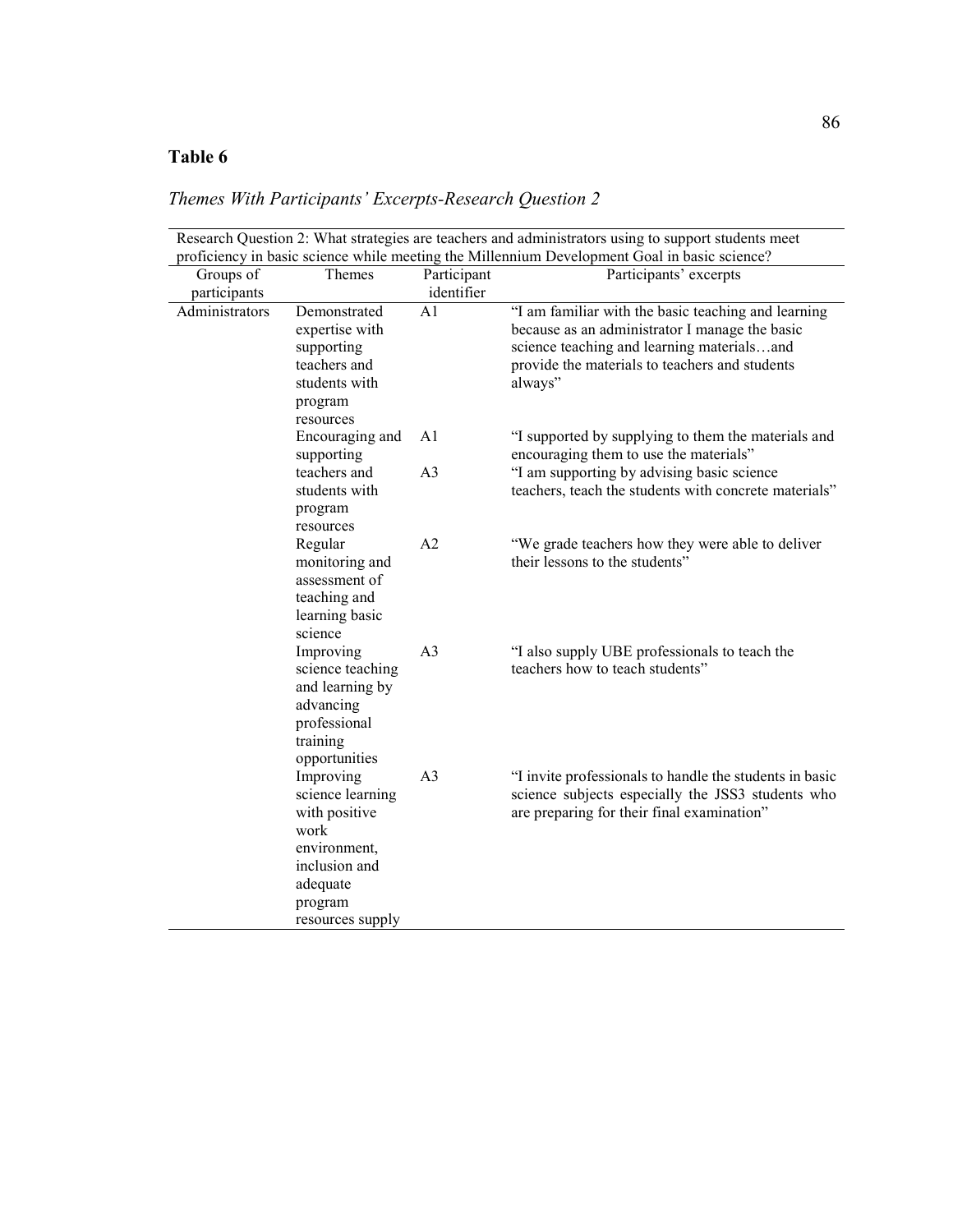| Groups of                 | Themes                       | Participant    | Participants' excerpts                                                        |
|---------------------------|------------------------------|----------------|-------------------------------------------------------------------------------|
| Participants              |                              | identifier     |                                                                               |
| Basic science<br>teachers | Supporting<br>students with  | B2             | "I learned a lot of strategies to be used in the<br>teaching of the students" |
|                           |                              | B7             |                                                                               |
|                           | program<br>resources and     |                | "I learn new things. I go on workshops and then we                            |
|                           | professional                 |                | have new ideas and knowledge from different                                   |
|                           | skills                       |                | professionals in teaching the subject"                                        |
|                           | Teaching and                 | B <sub>3</sub> | "I use chalkboard, blackboard, demonstration                                  |
|                           | assessing                    |                | method, explanation, reinforcement and help when                              |
|                           | students with                | B <sub>3</sub> | they do practicals"                                                           |
|                           | effective                    |                | "I give them assignment, take home assignment,                                |
|                           | teaching and                 |                | give them class workduring exams, grade them                                  |
|                           | grading styles to            |                | pass or fail"                                                                 |
|                           | improve                      |                |                                                                               |
|                           | achievement                  |                |                                                                               |
|                           | Increasing                   | <b>B6</b>      | "After teaching them in the workshop, when the                                |
|                           | achievement in               |                | teacher returned to the school, they use the method                           |
|                           | science by                   | B7             | to teach the students"                                                        |
|                           | engaging                     |                | "I join theory with practical in the use of examples                          |
|                           | students with                | B <sub>8</sub> | to support the students in basic science"                                     |
|                           | assessments                  |                | "I use demonstration, explanation, questioning and                            |
|                           | using the scheme<br>of work, |                | answering"                                                                    |
|                           | program tools                |                |                                                                               |
|                           | and skills                   |                |                                                                               |
|                           | Increasing                   | <b>B4</b>      | "The grade strategy which helped the students to                              |
|                           | science                      |                | pass were the in-course and examination                                       |
|                           | achievement by               |                | assessments"                                                                  |
|                           | combining class              |                |                                                                               |
|                           | assessment and               |                |                                                                               |
|                           | examination test             |                |                                                                               |
|                           | scores                       |                |                                                                               |
|                           | Adopting the                 | B <sub>3</sub> | "I use the textbook, the curriculum, and scheme of                            |
|                           | program's                    |                | work"                                                                         |
|                           | curriculum to                |                |                                                                               |
|                           | improve science              |                |                                                                               |
|                           | achievement and              |                |                                                                               |
|                           | increase interest            |                |                                                                               |
|                           | in the sciences              |                |                                                                               |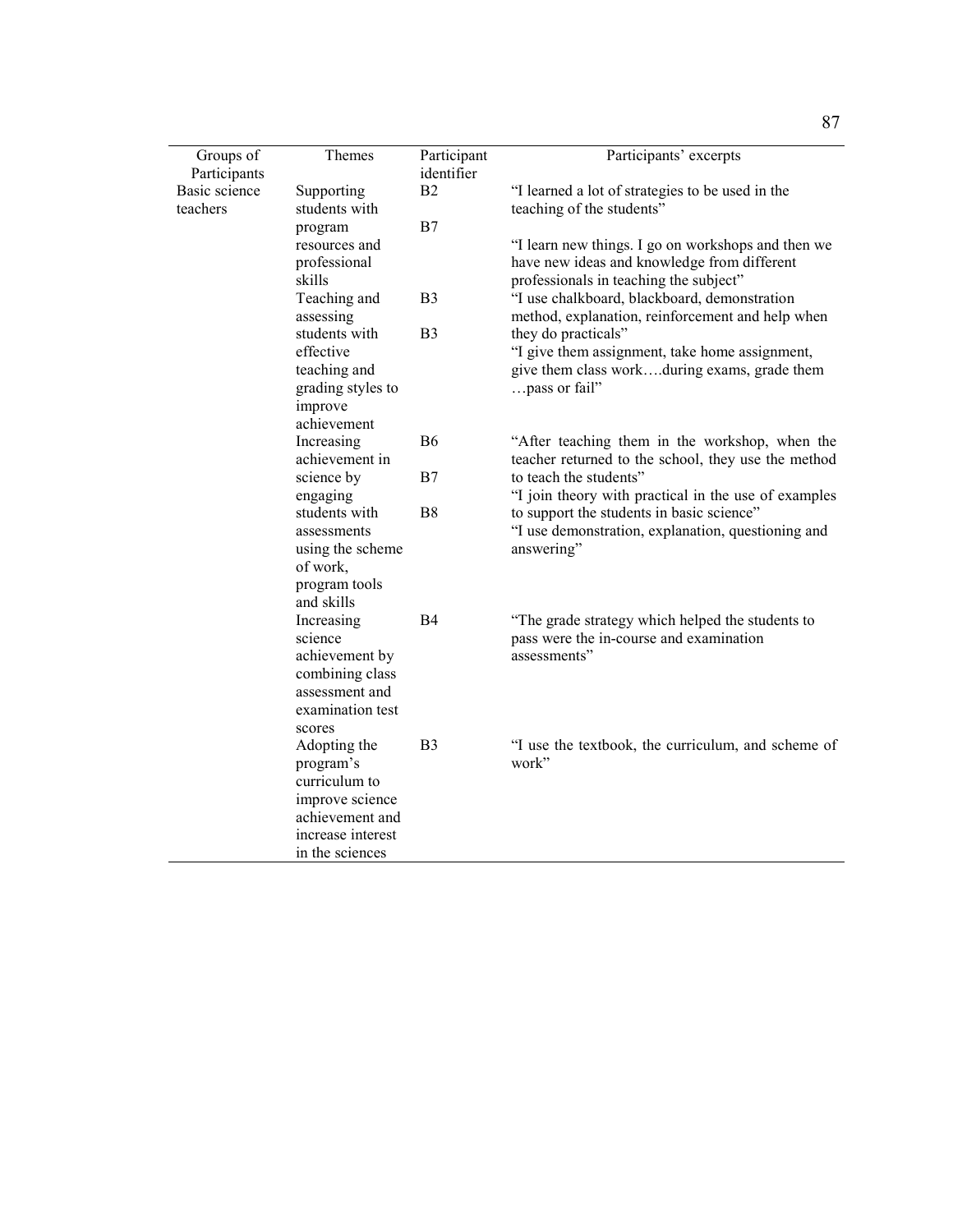Miles et al. (2014) group coding into first cycle and second cycle coding which are used to analyze interview data into codes categories and themes. Whereas the first cycle of coding involves breaking chunks of data into codes, the second cycle coding are used to group the codes into categories and patterns. I manually coded a start list of codes which generated other codes inductively in the first cycle of codes, which were arranged in the table of codes. I employed pattern coding in the second cycle coding by grouping similar codes into categories to describe threads in administrators' and teachers' accounts of program practices and strategies used in supporting basic science learning. I used the table of categories, codes, and themes in the result section to describe the links between the categories, codes and themes. The result included common codes, categories, and themes which were developed from the administrators' and teachers' interview data describing their perspectives of program practices and experiences and their influence on ninth grade students' basic science achievement. Also, the result described the perspectives of administrators and teachers concerning program strategies used and their perceptions of how the strategies helped 9 grade students to meet expectations in basic science.

# **Managing Discrepancies**

I discussed administrators' and teachers' responses to research questions 1 and 2 using categories and themes to highlight their similarities and differences including their relationship and relevance to ninth grade students' basic science achievement. Additionally, I considered some unique responses from administrators and teachers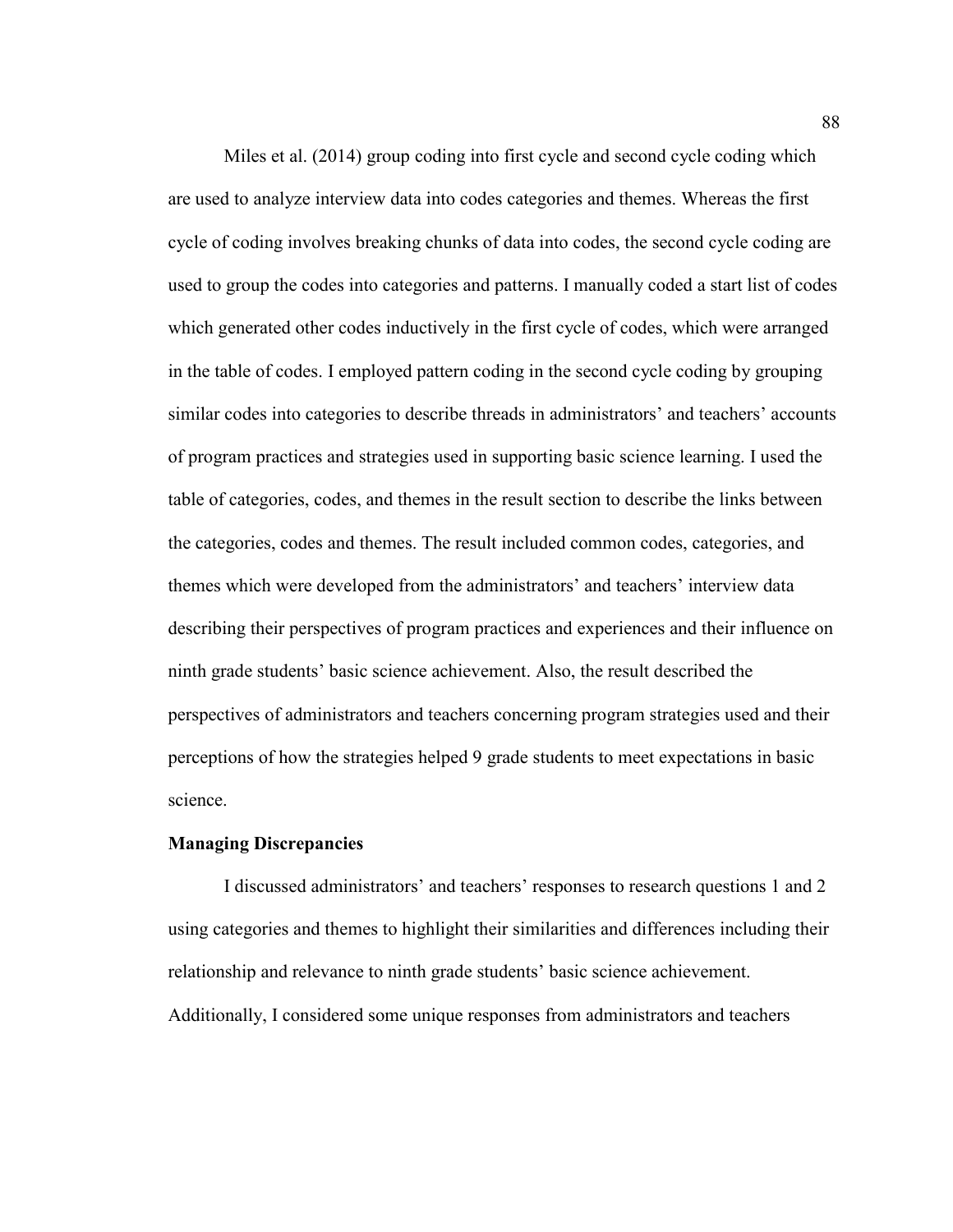which did not relate to the categories and themes within the major research questions if they were relevant to the basic science achievements of the ninth grade students.

# **Evidence of Trustworthiness**

I demonstrated the trustworthiness of this study and checked for credibility, transferability, dependability, and confirmability.

## **Implementations or Adjustments to Credibility**

The credibility of this research included the check for internal validity, which included triangulation. The assessments for external validity included transferability, dependability, and confirmability. Regarding triangulation, I focused on the thematic comparisons of the responses and perceptions of administrators and teachers regarding common program practices and strategies used to support students meet expectations in basic science. I discussed the differences and similarities in responses and perception of administrators parallel to research questions 1 and 2. The discussion of differences and similarities of responses and perceptions which addressed question 1 focused on program practices which influenced basic science achievement. Also, the discussion of the differences and differences of responses and perceptions which addressed question 2 focused on the program strategies which supported basic science achievement. Qualitative researchers confirmed that triangulation of data by multiple sets of individuals such as the administrators and basic science teachers met the triangulation requirements (Fusch et al., 2018). Other qualitative experts have indicated triangulation of data sources increased the accuracy and credibility of findings and provided collaborative evidence that best assured data validity (Creswell, 2013; Patton, 2002).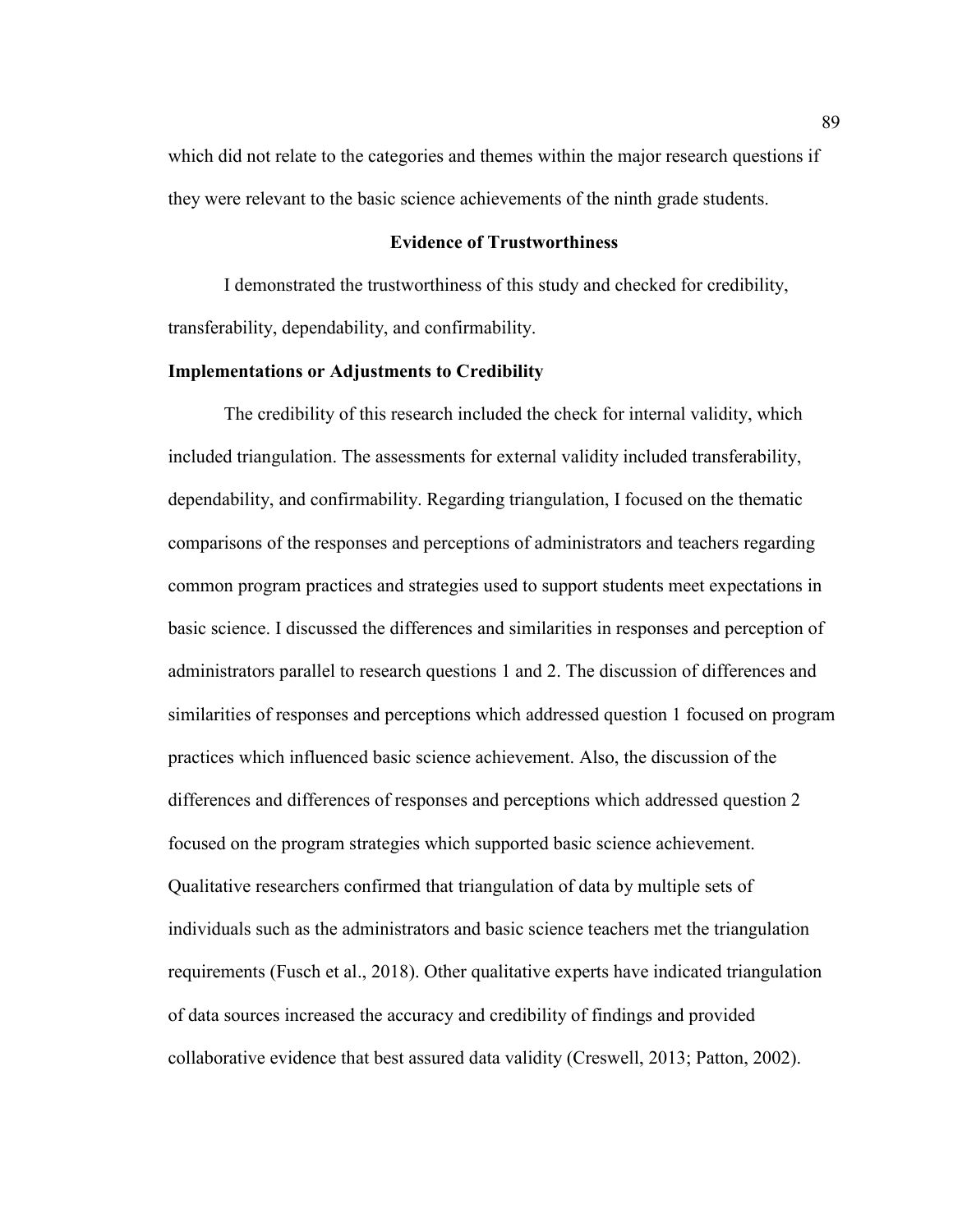#### **Implementations or Adjustments to Transferability**

I collected rich and detailed information, including program practices, strategies, resources, and curriculum, which I described in the interview summary and results and which provided context for similar settings. The recommended strategies for improving the ninth grade students' basic science achievement, which supported them in meeting the MDG, can be applied to other schools in the southeast of Nigeria and other schools in the country. Almost all the participants indicated that the federal government initiated the program's national and state character, which the state government implemented. Hence, the administrators and basic science teachers in the selected school indicated that an adequate supply of program materials would produce similar results in most of the similar contexts. The results and findings from administrators' and basic science teachers' responses to research questions 1 and 2 may apply to other similar education settings in the schools in Nigeria.

# **Implementations or Adjustments to Dependability**

I ensured and aligned the research purpose, research questions, and design in this study's segments. I maintained this consistency in the triangulation of data collected and guided by research questions 1 and 2. The two primary research questions consistently guided the data collection, data analysis, data analysis results, and data findings and aligned with the research purpose and design to ensure dependability.

# **Implementations or Adjustments to Confirmability**

I linked the interview questions to the two major research questions and linked the administrators and basic science teachers' responses to some precoded structures related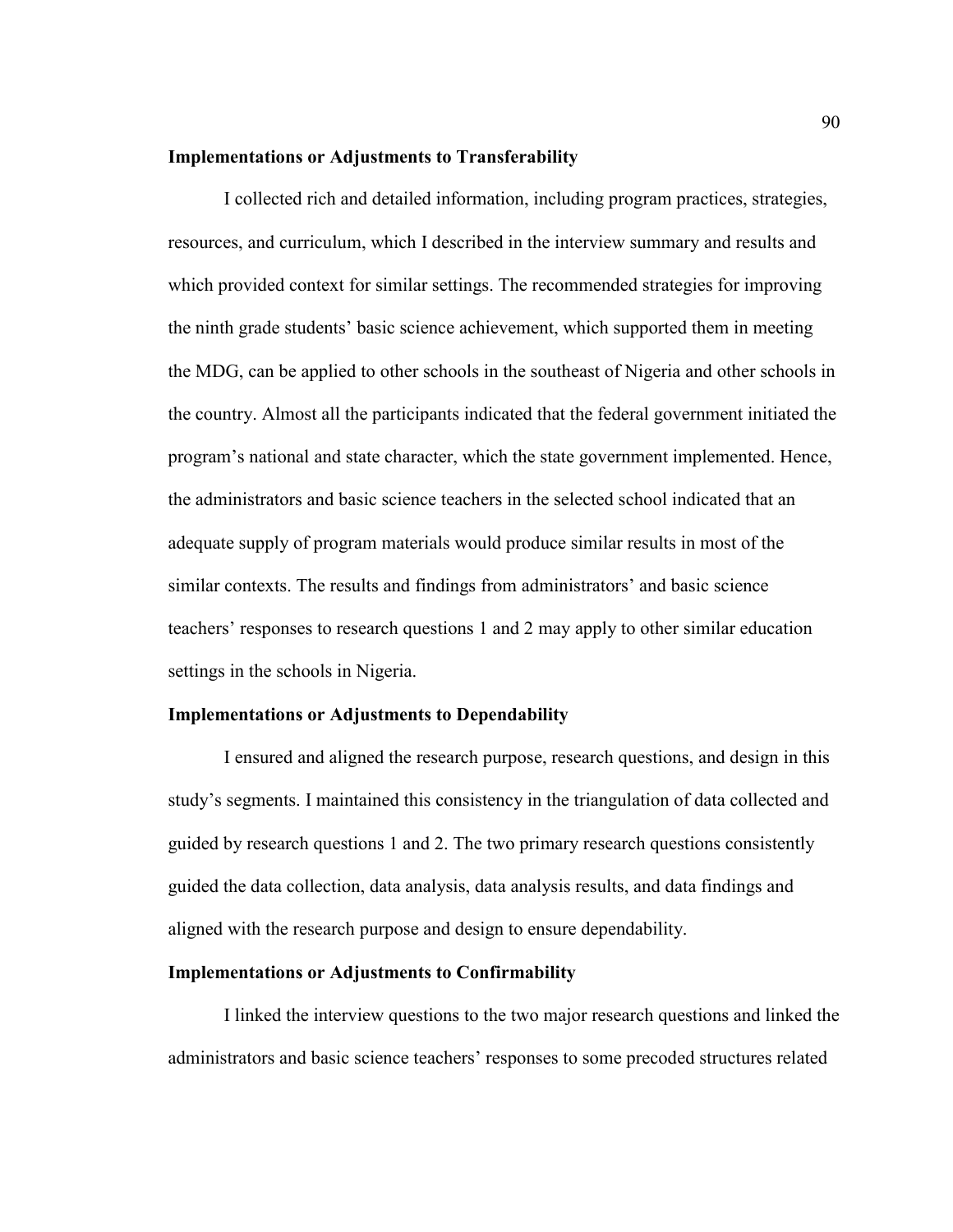to the research questions. I indicated earlier that I ensured confirmability by linking participants' reactions to some precoded forms related to the research questions and the study framework. I documented the interview responses properly next to the two major research questions, codes, and categories generated themes, and ensured the findings were accurate.

# **Results**

As indicated earlier, in the previous section, the results included the description of the perspectives of administrators and teachers regarding their program practices and experiences and their influence on ninth grade basic science achievement, including the description of their perspectives regarding the strategies they used in helping students meet basic science achievement expectations. I organized the results of the study in categories close by the two major research questions and used tables of categories, codes, and themes to describe the connection of data to the research questions addressing the study. The results for question 1 described the perspectives of administrators and teachers regarding their program practices and their influences on students' science achievement. The results for question 2 also described the administrators' and teachers' perspectives regarding program strategies used in helping students meet basic science expectations. The presentation of the results next to the two major research questions using categories, codes, and themes from the administrators' and teachers' interview data provided understanding regarding the administrators' and teachers' perceptions of program practices, experiences, and strategies and their influences on 9 grade students basic science achievements.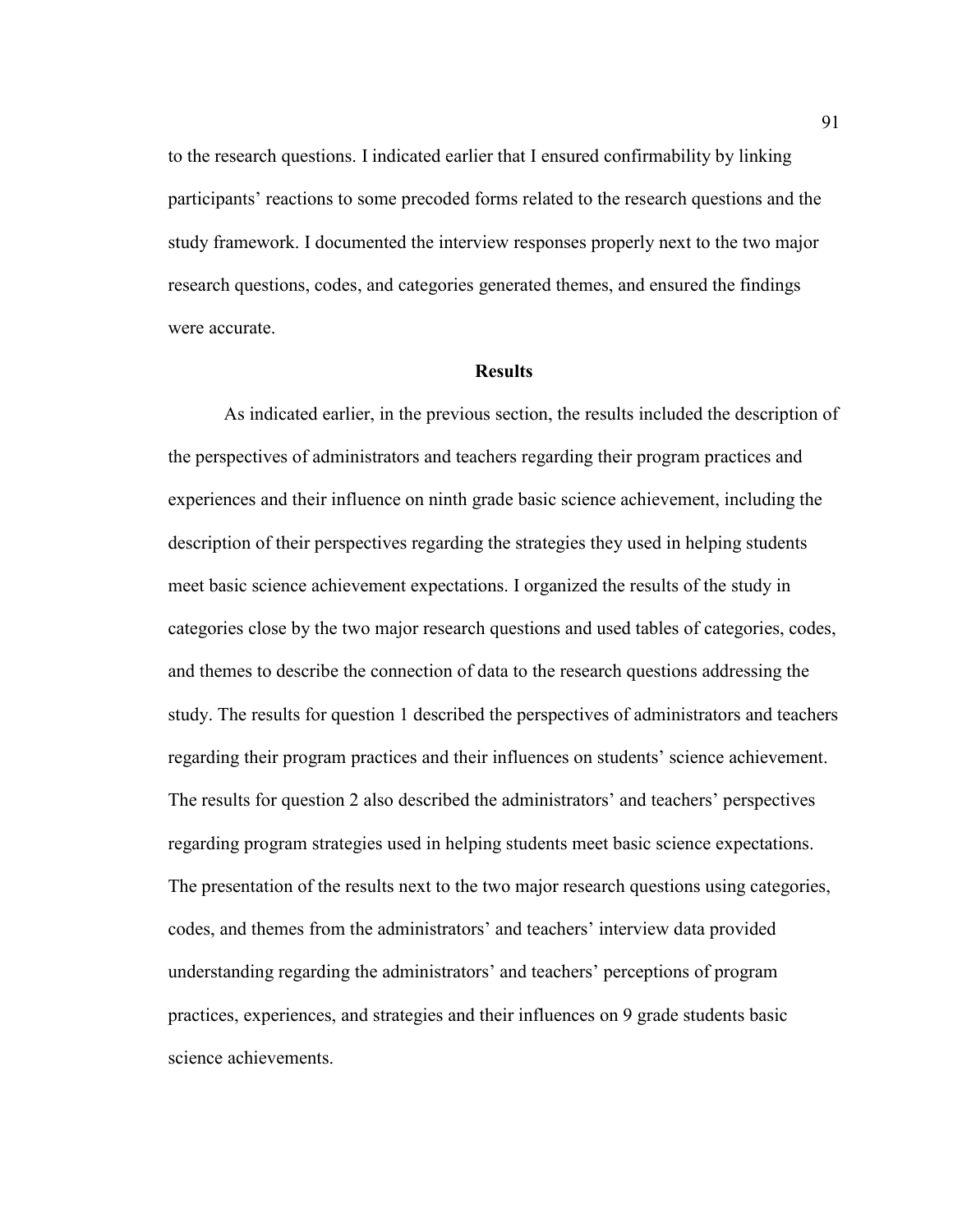### **Research Question 1: Program Practices and Their Influences**

## *Administrators*

The interview results from the responses of the three administrators (A1, A2, and A3), are summarized in the following paragraphs next to themes such as:

- practicing and using program technology, kits, and resource professionals to enhance learning
- improving professionals with professional trainings and increasing students' achievement in the sciences
- monitoring teaching and assessment practices to determine science achievement
- evaluating the teaching and grading practices to increase basic science achievement outcome
- the evaluation of students' basic science achievement and outcome with **BECE**

I grouped the results of the responses from each administrator by research questions 1 and 2, adjacent to the themes, coded responses, and categories.

# **Practicing and Using Program Technology, Kits, and Resource Professionals**

**to Enhance Learning.** The administrators were asked how they perceived the use of UBE program as they impact the achievement gap in basic science. Most of the administrators indicated that the supply of program resources enhanced basic science and technology studies because textbooks and learning materials and other learning resources were provided. Participant A3 stated: "Yes, I am using the UBE program in basic science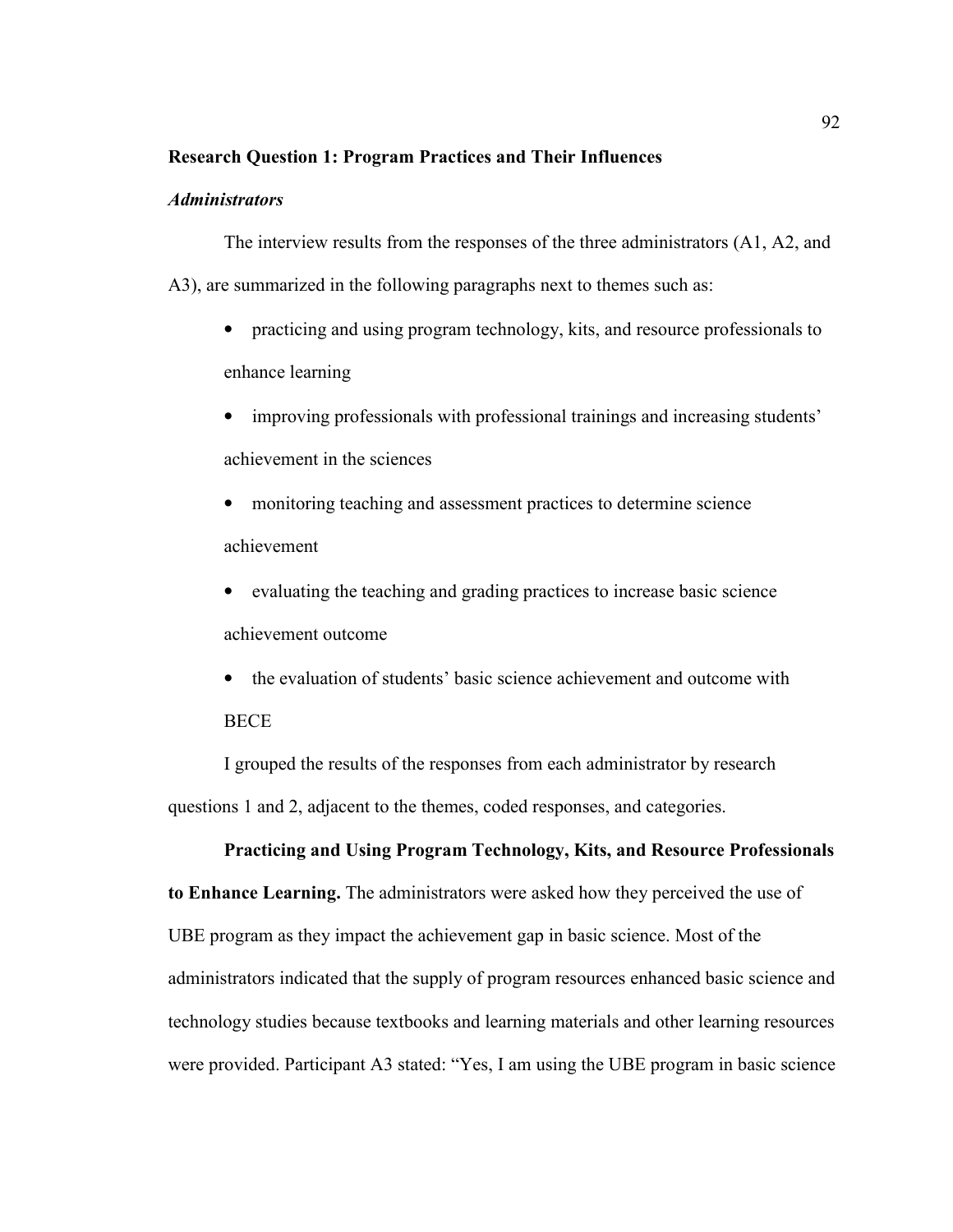subjects because we have a basic science kit where science materials are kept for teaching purposes." Participant A3 managed and supplied other program resources including charts, approved textbooks, resource professionals, and real objects. Participant A1 supplied UBE textbooks, and materials and encouraged teachers and students to use the materials. Participant A2 said he made sure that every available materials and equipment provided by the UBE program board was supplied and explained to the teachers. However, Participant A2 indicated that shortage of program materials impacted learning and made it cumbersome for teachers to attend to all the students on time. The administrators' responses regarding the supply of program resources are familiar but differed on the type of materials supplied. Participant A1 encouraged the use of program textbooks and materials they supplied but Participant A3 provided resource professionals to support the use of program resources they supplied. Participant A2 supplied program resources and explained the use to the teachers and students. The administrators believed the supply of program resources and learning kits including proper placement and encouragement of teachers influenced the practical and theoretical aspects of basic science teaching and learning. However, Participant A2 noted that shortage of program resources made teaching cumbersome for the science teachers who needed to manage large class size. Although the administrators described the influence of program resources on basic science achievement, the participants did not explain how the program resources supply practice impacted the achievement gaps in basic science in the ninth grade. When asked about the impact of program practices on achievement gaps, they said the program practices raised science achievement.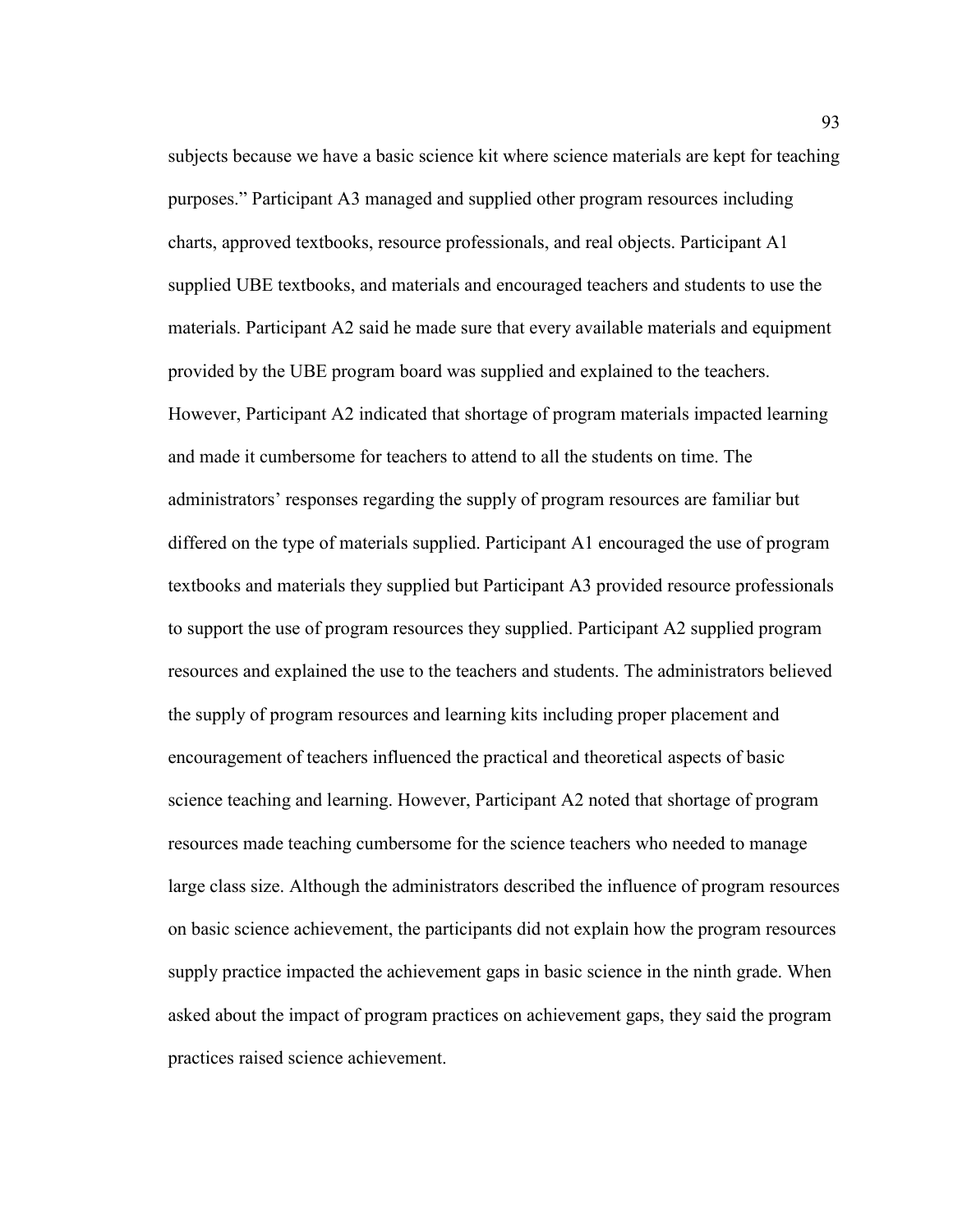**Improving Professionals with Professional Trainings and Increasing Students' Achievement in the Sciences.** I asked the administrators to tell me more about how the program impacted the achievement gap in basic science. The administrators indicated that the program enhanced the training of teachers who used the program and taught and improved students' results in the school. According to Participant A1, the program became an innovation that train professionals who helps students perform well in both internal and external examinations. Therefore, Participant A1 encouraged the teachers and students to use the program resources. Participant A2 indicated that when adequate program material is provided, including the explanation regarding the use of program tools, the achievement of students is assured. The administrators indicated that workshops, seminars, including explaining the program materials to the teachers and students are the program training practices which influence the science achievement. Participant A3 indicated the impact of the program on the students' achievements. Participant A3 stated,

I am supporting students in ninth grade to meet proficiency in basic science by advising basic science teachers, teach the students with concrete materials, to teach them with chart, real objects, take them to excursion. I also supply UBE professionals to teach the teachers how teach students.

The administrators perceived that training opportunities which support teachers to use the supplied program resources within the required practices improved science learning and increased students' science achievements. However, they approached professional training differently. Participant A1 participated in professional training by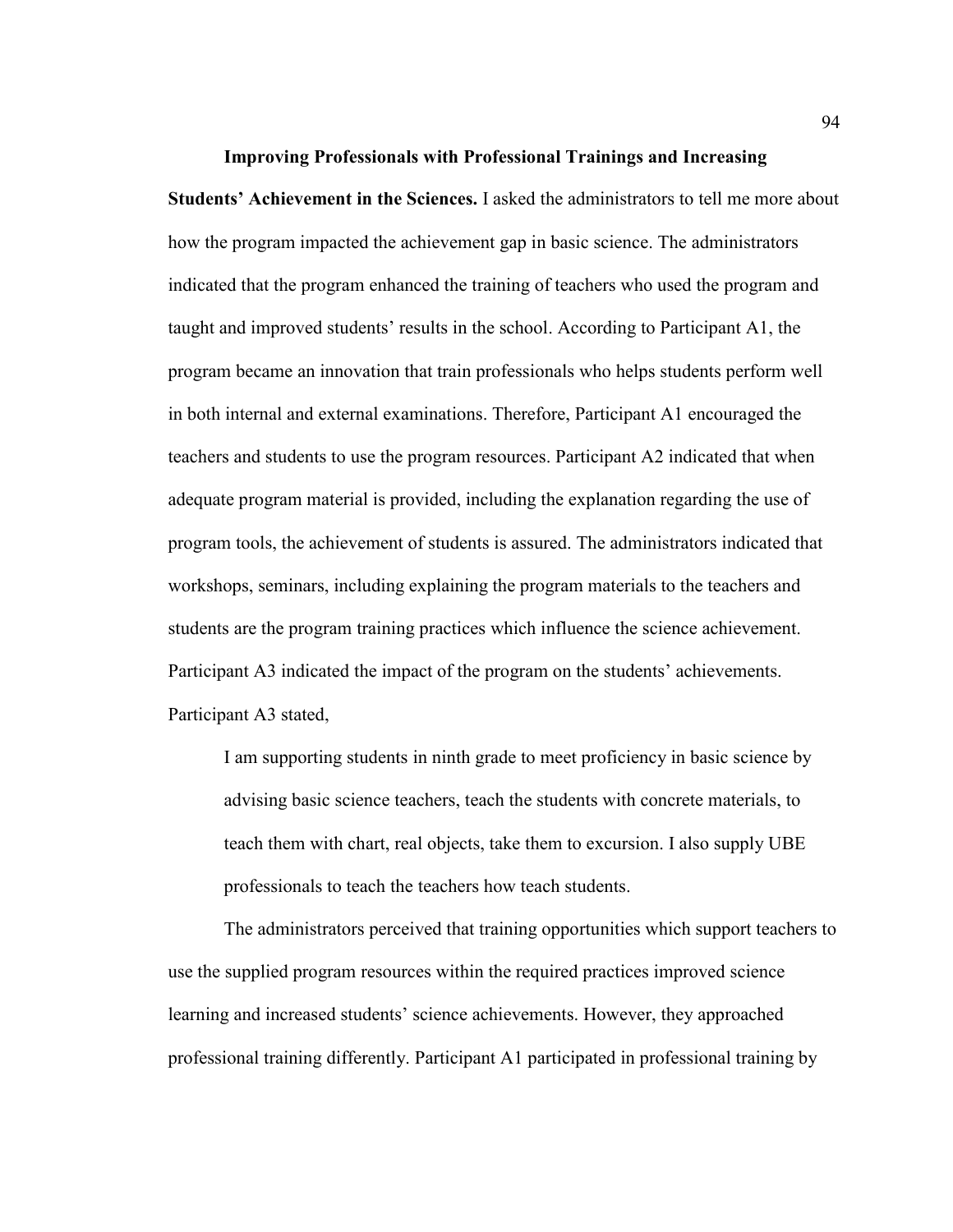encouraging teachers and students to use program resources. Participant A2 advanced professional training by explaining the use of program tools to the teachers and students, but Participant A3 provided resource professionals in the workshops and seminars to support teachers in the use of program resources. The administrators perceived that professional advancement would improve teachers' skills to impart science learning and bridge gaps in science achievement. Despite the administrators' perceptions that professional advancement improved teachers and students, the administrators did not describe the impact of professional development on the achievement gap of ninth grade students. This creates more opportunities for professional development which focus on bridging the achievement gap in basic science.

**Monitoring Teaching and Assessment Practices to Determine Science** 

**Achievement.** When the administrators were asked whether the UBE program was supporting basic science achievement in their school, the administrators indicated their monitoring practice of ensuring science lessons are planned around the program's scheme of work to enhance science teaching which improved student achievement. Participants A3 and other administrators adopted the planning and monitoring practices. Participant A3 asserted,

The science subject appears 3 times in the timetable and teachers adhere to it. Assessment is done twice in a term before the last assessment which is the examination… I supply all the materials and invite professionals to handle the students in basic science subjects especially the JSS3 students who are preparing for their final examination.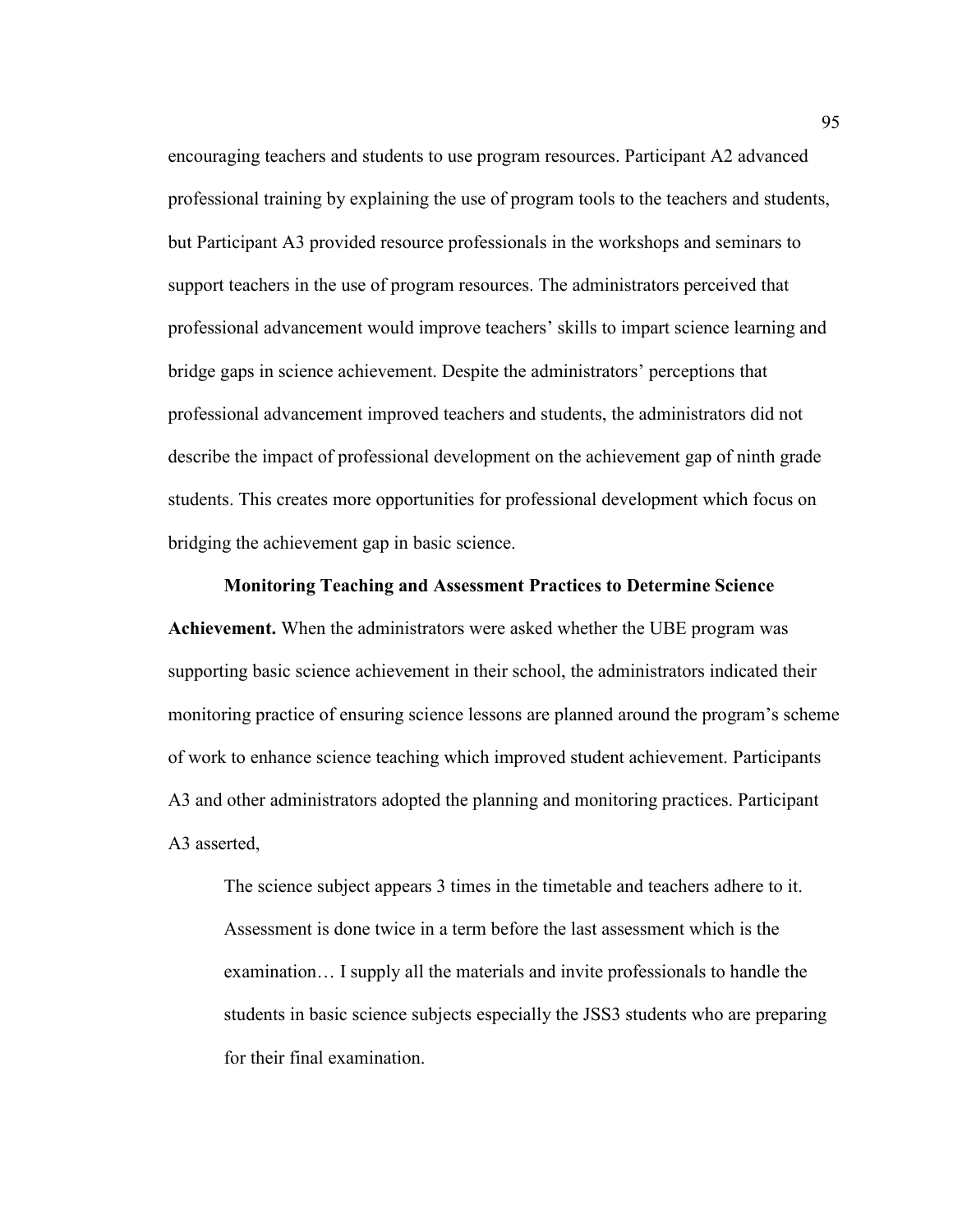Participant A2 stated,

What I mean by this is that we grade teachers how they were able to deliver their lessons to the students, in other words, the teachers in the basic program, write his or her lesson note, weekly and bring out what is expected of them to deliver to the children, so at end of the week for instance they assemble their lesson note and their scheme of work to know how far they have been able to deliver basic topic that are required of them for the week, that is how we grade them.

Participant A1 stated: "We use the modern standard and make sure they learn according to standards in basic science."

The administrators' approaches to monitoring the lesson plans and scheme of work differed. Participant A3 monitored the schedule to ensure science lessons were done more regularly. Participant A2 monitored the teachers' science lesson plans. Participant A1 monitored science learning standards but did not indicate how. The administrators' perception regarding scheme of work and lesson plan monitoring was that the practice ensured the alignment of the teaching content to the examination content. The administrators perceived that scheme of work and lesson plan monitoring is relevant to improving basic science teaching and learning which increase students' basic science achievement. The administrators' perspectives of improving basic science learning by monitoring the scheme of work and lesson plan did not include their description of how this practice impacted the achievement gap in the ninth grade, which opens another opportunity for further research on monitoring practices that use scheme of work to determine basic science achievement gaps.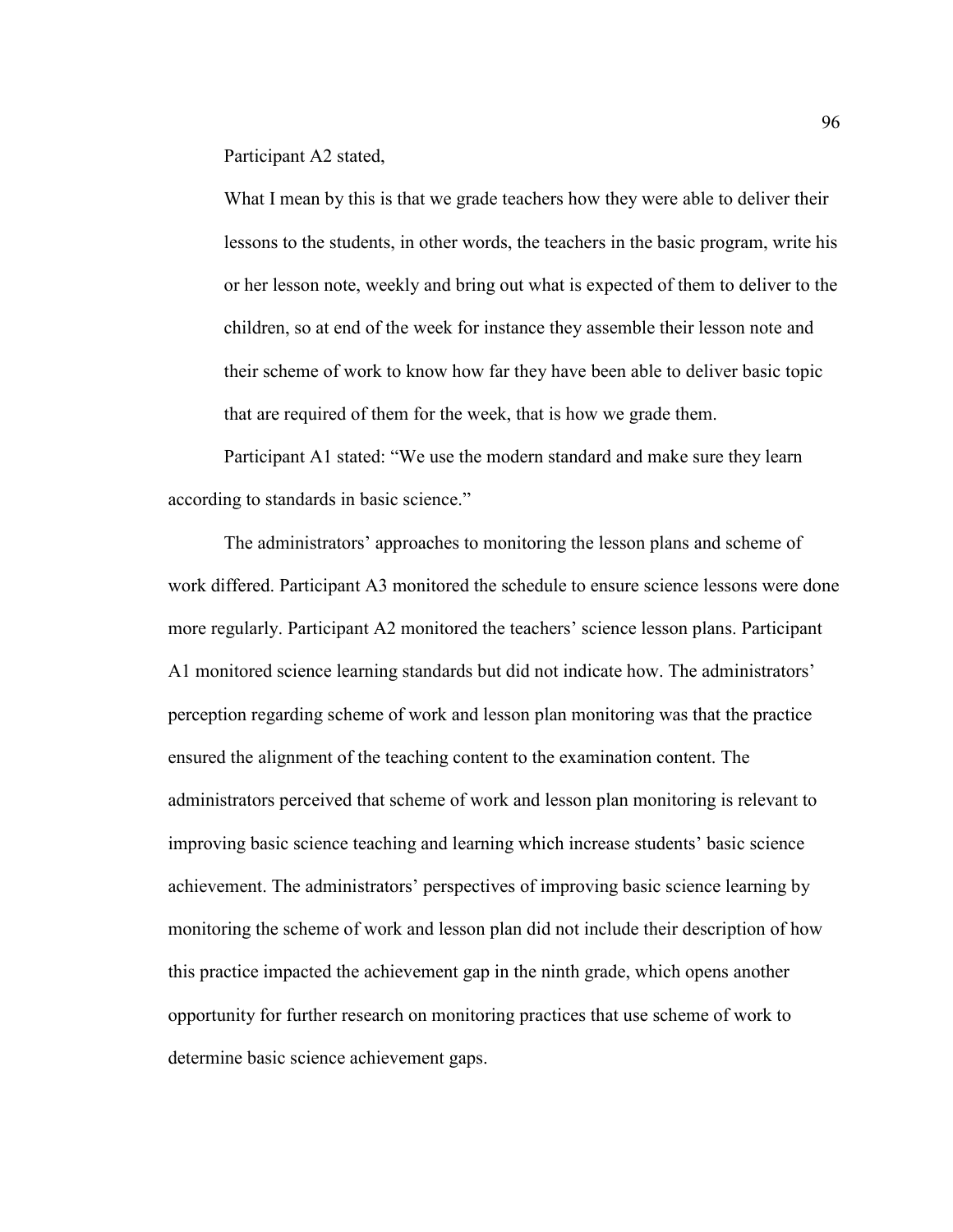**Evaluating the Teaching and Grading Practices to Increase Basic Science Achievement Outcome.** The administrators were asked to describe how they determined a program outcome. The administrators described program evaluation practices influencing students' achievements such as assessing the teaching and learning standards, as well as evaluating the grading process, and grading standards. The teachers indicated that the practice of evaluating the teachers' lesson plan using the program's scheme of work helped them to track the progress teachers are making in helping students understand the science concepts. Additionally, the evaluation of grading practices helped the administrators review the program implementation progress and the students' improvements in the sciences. Participant A2 indicated that teachers' weekly lesson plans were evaluated. Participant A3 evaluates practices by checking and confirming that the basic science subjects appear three times in the weekly schedule and evaluates how the teachers adhere to schedule by evaluating assessments which are done twice in a term. Additionally, administrators perceived that program evaluation support basic science achievement to address the achievement gap issues and address research question 1. However, details about how program evaluation practices impacted the achievement gap were expected when the administrators were asked how they determined a program outcome. I expected the administrators to describe different types of evaluation practices, which produced different achievement outcome and which should have also explain the impact of different evaluation methods on the achievement gap. Hence, further studies on the influence of different methods of evaluations on the achievement gap is required.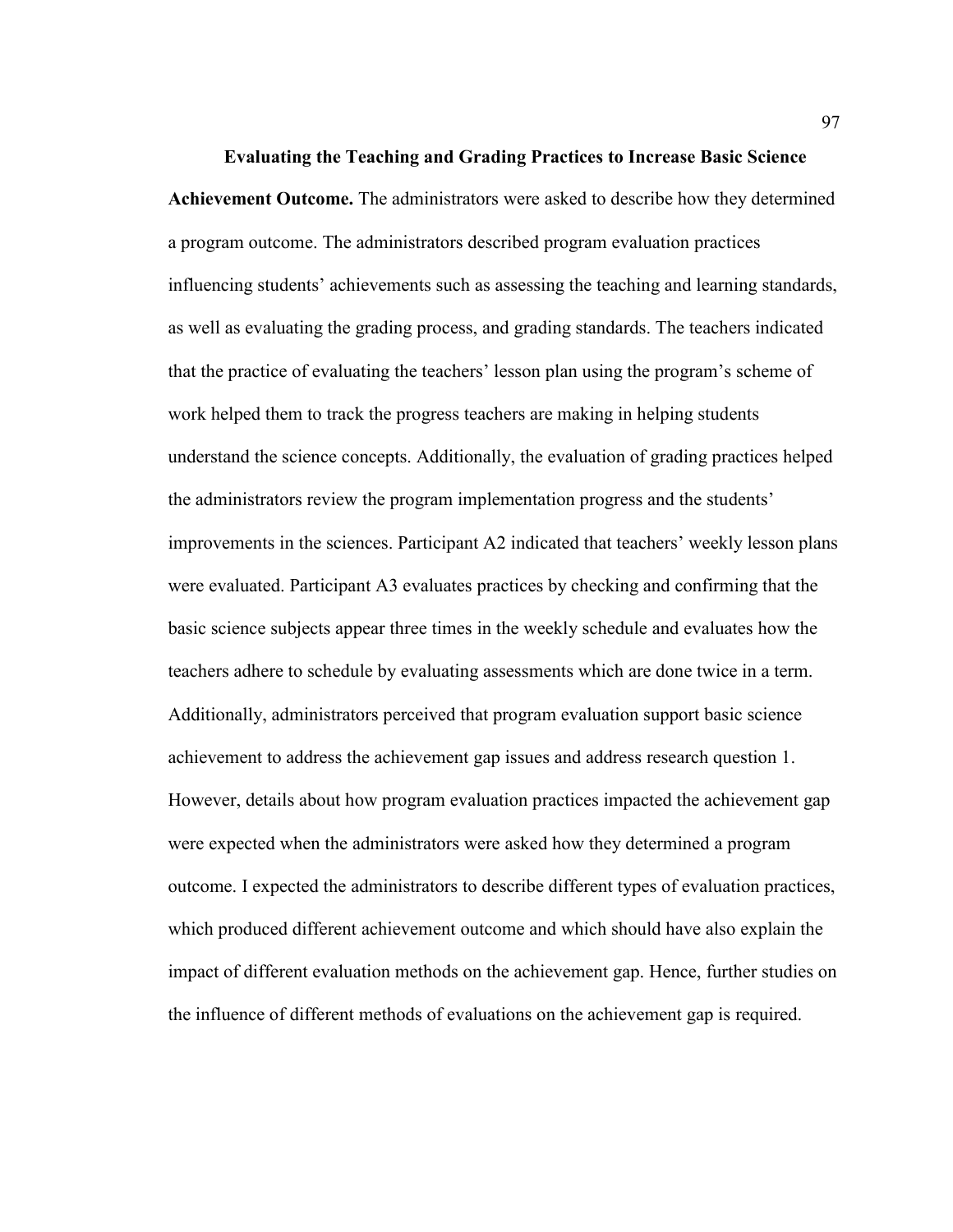**The Evaluation of Students' Basic Science Achievement and Outcome with BECE.** The administrators were asked to describe the UBE program outcome for basic science. Each of the administrators described the basic science achievement outcome. Regarding the outcome, Participant A1 indicated that the program outcome was positive because it encouraged the students to advance in basic science proficiency. "Using the A, B, C, D scores the majority of the students fall into the B category." Participant A1 added that computer science and technology in the program further enhanced the students' progress in basic science. Participant A2 suggested that the program has a positive effect but added, "Ultimately, some students pass, and some fail, but the majority of the students pass." Participant A3 described the basic science achievement outcome with the students' average scores in basic education certificate examination (BECE), across the years 2017, 2018, and 2019. Participant A3 stated,

For instance, in 2017 the students were 147 registered for the final exam, which they call BECE-Basic Education Certificate Examination, 30 got A; 30 got B; 40 got C, and 47 got D; there was no failure. In 2018, 111 students sat for the final exam; 25 got A; 25.got B; 25 got C, and 36 D. There was no failure. Also, in 2019, they were 115 students; 114 took the exam and passed very well; one was absent, and there was only one failure. 30 got A; 30 got B; 30 got C; 23 D, one absent, and one failure.

The 2017 to 2019 BECE description in which the administrators described the alphanumeric grading of students across the years was relevant for describing the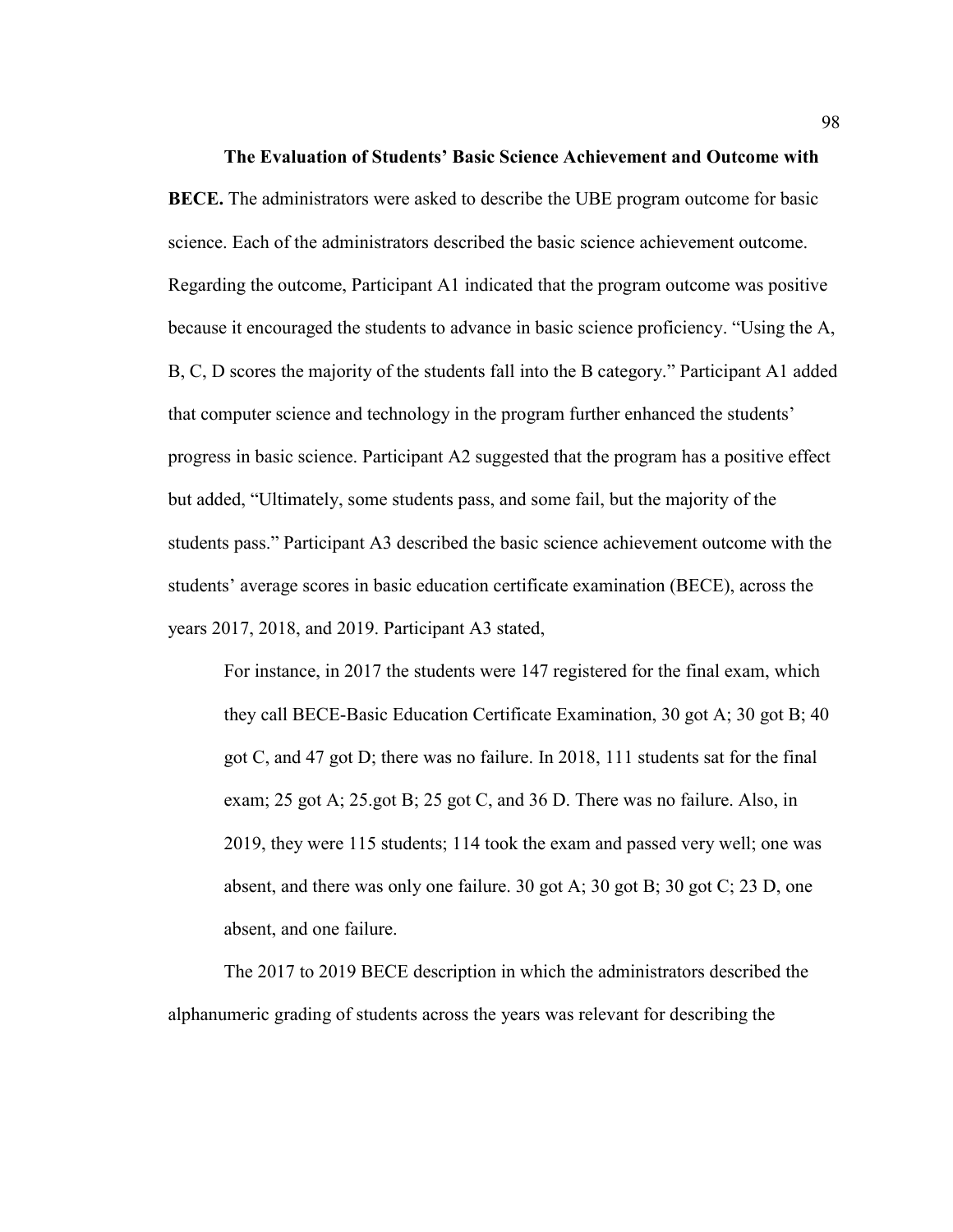perceptions of the administrators regarding the evaluation practices and how alphanumeric evaluation practices indicated student achievement across the years.

Participant A2 said that students improved in science when grading categories and alphanumeric gradings scales were used. Participant A2 stated that the grading scales include A, B, C, D, and F. "A is between  $80 - 100$ , for B,  $70 - 80$ , for C,  $60 - 79$ , and D is between 40 – 50. Participant A1 said that majority of the students' scores were within the B categories. Participant A2 reported that majority of the students pass, conversely Participant A1 said most of the passes are in the B category. However, both administrators agreed that the program encourage students' basic science achievement.

The administrators described the average scores across the years for ninth grade students in the BECE 2017 to 2019. The administrators' descriptions of the A, B, C, and D scores mentioned above referred to the ninth grade students' basic science scores in basic education certificate examination (BECE). However, Participants A1 and A3 reporting patterns of students' achievement differed. Although Participant A1 indicated that majority of the passes were in the "B" (which is 70%-80%), Participant A3 reported majority of the passes in the C and D (which is 40% - 79%). The differences in the reporting seemed discrepant, but I managed the differences by aligning the responses to research question 1 which address disparities in students' achievement across the years. Participant A1 generalized their BECE report three years before 2017, but Participant A3 detailed the BECE performance of students for 2017, 2018 and 2019.

Table 7 shows the summary of themes, coded responses and categories derived from the administrator interview data related to research question 1.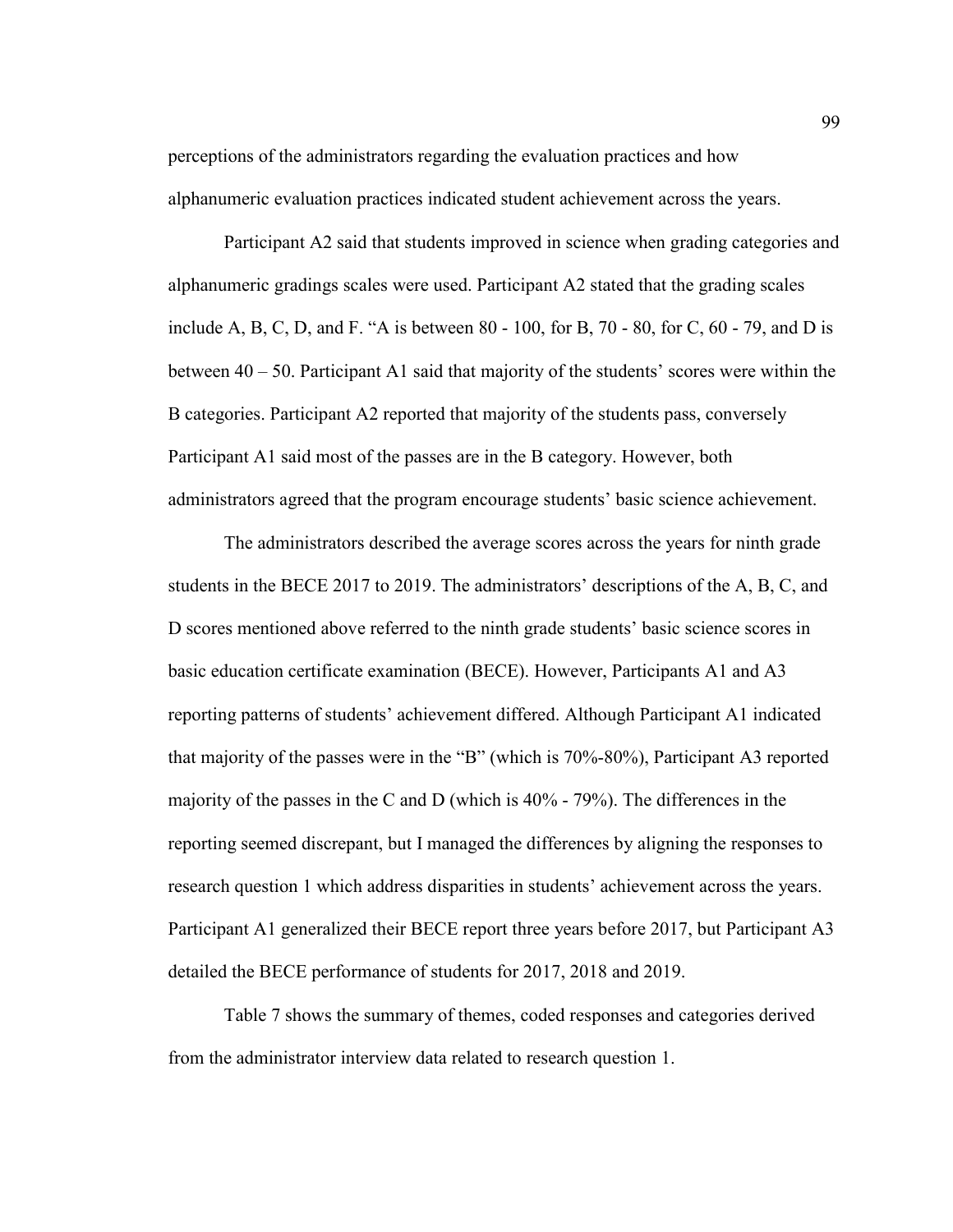# **Table 7**

# *Summary of Themes, Coded Responses, and Categories -Research Question 1: Administrators.*

|                                                                                                                | Research Question 1: How do teachers and administrators perceive the use of the Universal Basic Education (UBE) program as they                                                                                                                                                                                                        |                                                        |  |  |  |  |
|----------------------------------------------------------------------------------------------------------------|----------------------------------------------------------------------------------------------------------------------------------------------------------------------------------------------------------------------------------------------------------------------------------------------------------------------------------------|--------------------------------------------------------|--|--|--|--|
| impact the achievement gap in basic science in the ninth grade?                                                |                                                                                                                                                                                                                                                                                                                                        |                                                        |  |  |  |  |
| Themes                                                                                                         | Coded responses                                                                                                                                                                                                                                                                                                                        | Categories                                             |  |  |  |  |
| Practicing and using program technology,<br>kits, and resource professionals to<br>enhance learning            | Supplied technology kits<br>Supplied program kits (approved<br>textbooks, resource professionals,<br>charts, and real objects) and<br>Proper placement of teachers                                                                                                                                                                     | Program resources supply practices                     |  |  |  |  |
| Improving professionals with<br>professional trainings and increasing<br>students' achievement in the sciences | Enhanced professional training<br>Advising teachers to use program tools<br>Engaging teachers in training practices                                                                                                                                                                                                                    | Professional advancement practices                     |  |  |  |  |
| Monitoring teaching and assessment<br>practices to determine science<br>achievement                            | Monitor lesson plans around program<br>schemes<br>Monitor science subjects in the schedule<br>Monitor assessments                                                                                                                                                                                                                      | Scheme of work and lesson plan<br>monitoring practices |  |  |  |  |
| Evaluating the teaching and<br>grading<br>practices to increase<br>basic<br>science<br>achievement outcome     | Checking learning standards<br>Evaluate lesson plan with scheme and<br>students performance<br>Evaluating science performances with<br>grading categories and grading scales<br>Categories and scales combined. Scale<br>A is a distinction; scale B is upper<br>credit, scale C is lower credit, Scale D<br>is pass, scale F is fail. | Program evaluation practices                           |  |  |  |  |
| The evaluation of students' basic science<br>achievement and outcome with BECE                                 | Achievement outcome / BECE<br>Average scores across $2017 - 2019$<br>Fair outcome and positive impact<br>More pass and fewer failures                                                                                                                                                                                                  | Basic science achievement outcome/BECE                 |  |  |  |  |

The results show that that the administrators perceived that the practice and use of program technology, kits, and resource professionals enhanced learning and that the improvement of professionals with professional trainings increased students' achievement in the sciences. The participants perceived that the monitoring teaching and assessment practices helped improve students' science achievement. Also, the participants perceived that the evaluation of teaching and grading practices increased basic science achievement outcomes and the BECE.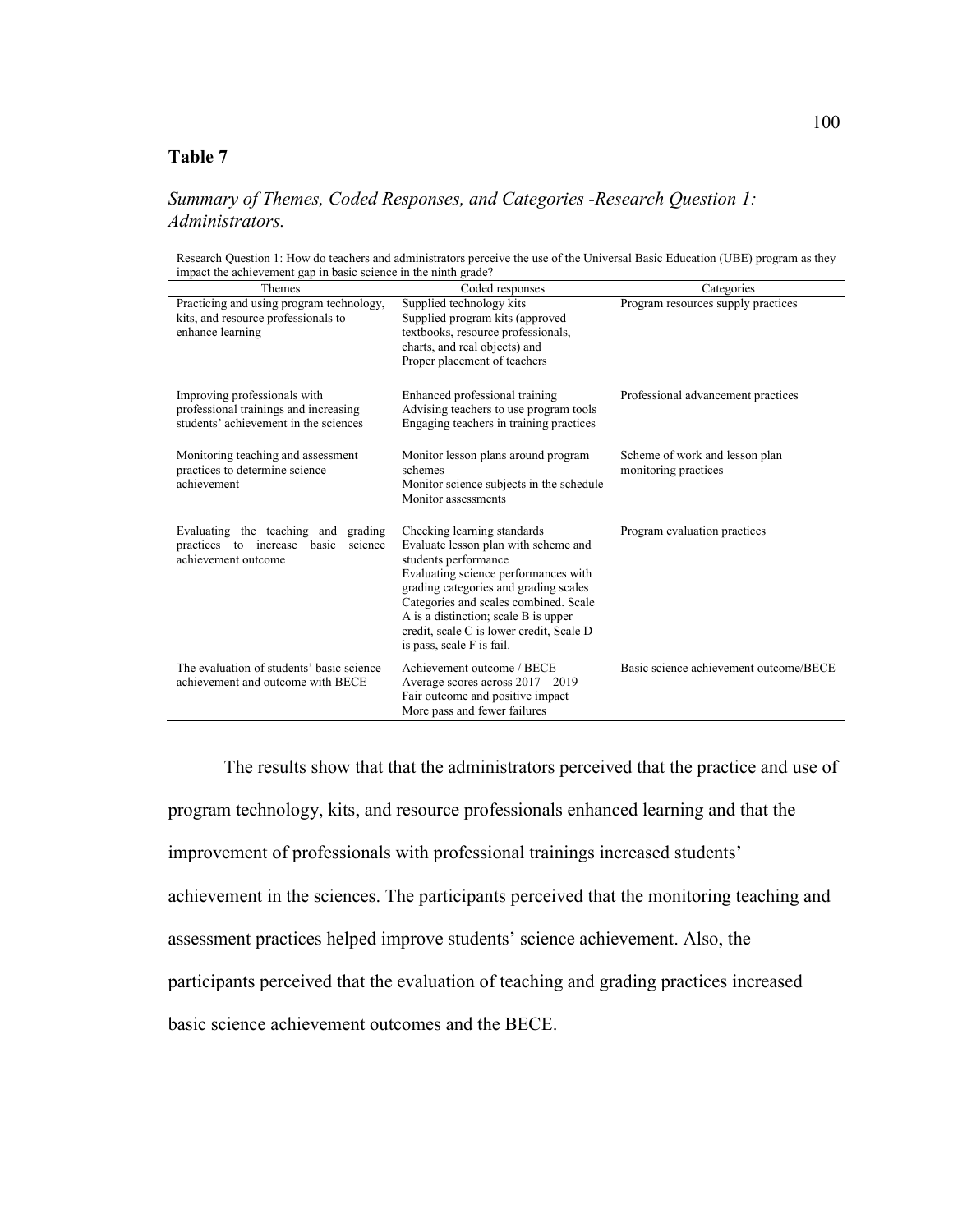The administrators' responses alongside the themes mentioned above addressed research question 1 and described how the program practices as well as grading process and standards influenced the ninth grade students' basic science achievements. The administrators described how grading styles used in assessing students' internal and external examinations combined to improve students' overall scores. The internal examinations refer to the weekly quiz, science projects and end of term tests, while the external examinations refer to the ninth grade students exit examinations called the Basic Education Certificate Examination (BECE). The administrators perceived that the program practices influenced the ninth grade students' basic science achievement but did not describe how the program practices impacted the gaps in basic science achievement. However, achievement disparities discovered from the discrepant report of the BECE by Participants A1 and A3 could align to research question 1 because the reports exposed the gaps in achievement across the years. The administrators did not present any published science scores of students in basic science over the years they reported due to lack of data. More studies are required to explore the published science scores of students across the years including administrators' perspectives of the program and bridging the achievement gap.

#### *Basic Science Teachers*

The results of responses of the eight basic science teachers to research question 1 are organized alongside the following themes:

• practicing and using program technology, kits, and available resource to influence science learning and achievement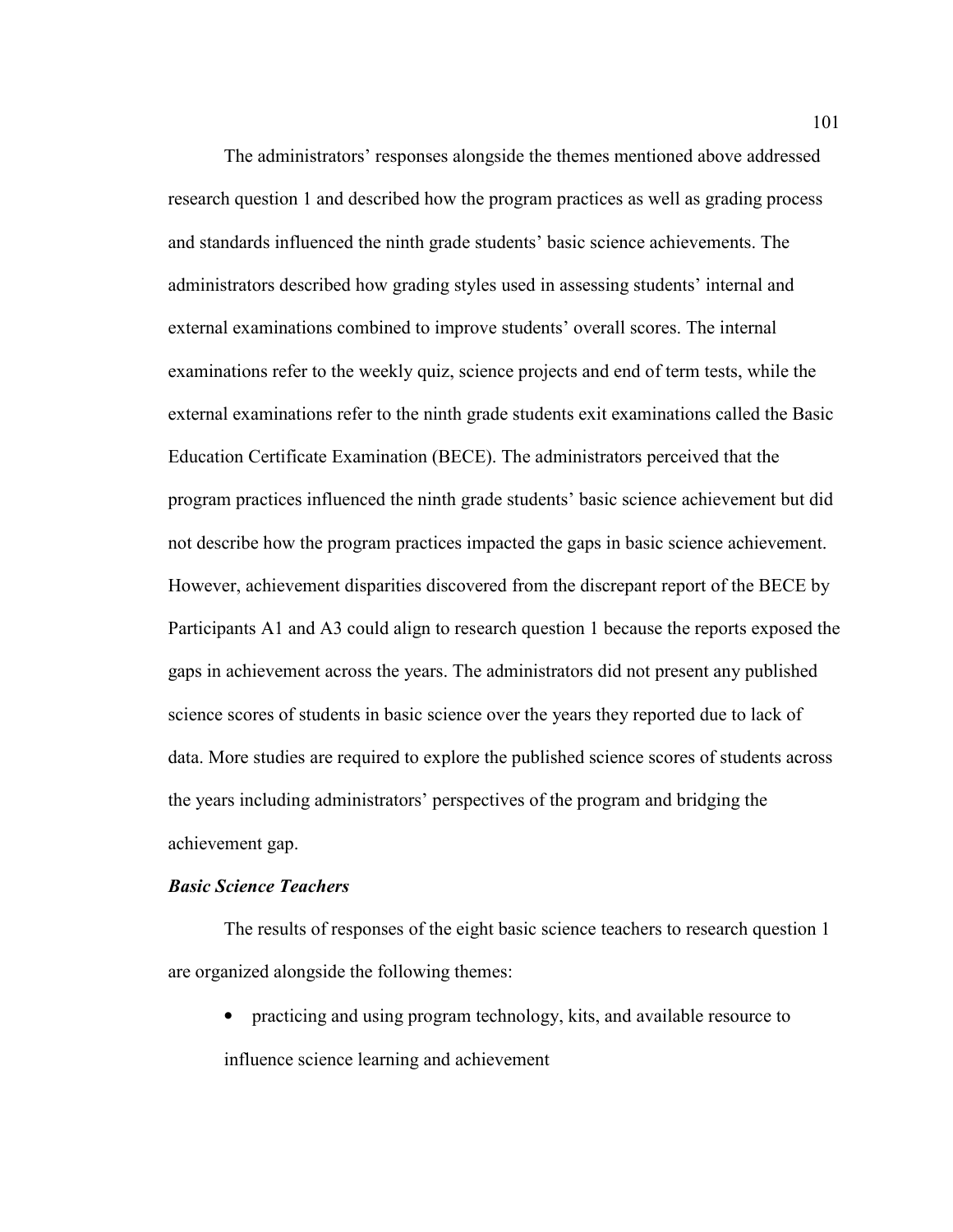- using regular professional training of the teachers and their experiences to influence science learning and achievement
- increasing the students' understanding of science concepts using the basic science curriculum and scheme of work
- adopting lesson plan aligned with program curriculum to reduce achievement disparities
- teaching and engaging students using effective teaching styles to increase science interest and achievement
- assessing science achievement with various grading practices
- reviewing more UBE program challenges to basic science achievement

#### **Practicing and Using Program Technology, Kits, and Available Resource to**

**Influence Science Learning and Achievement.** The teachers were asked how they perceived the use of UBE program as they impact the achievement gap in basic science The basic science teachers used several aspects of the UBE program resources. Participant B1 used markers, board, reading books, textbooks, computers, practical books, and laboratory equipment. Participant B2 added that the program tool application bridged achievement gap because it helped the students to cope in their senior science classes. Participant B3 used textbooks, curriculum, and scheme of work. Participant B5 used computer, textbooks, and generator. Participant B5 believed that computer technology bridged the achievement gap because it introduced new skills to the students. Participant B6 used textbooks, pens, pencils, and exercise books which they believed impacted achievement gap because the use of resources increased the knowledge of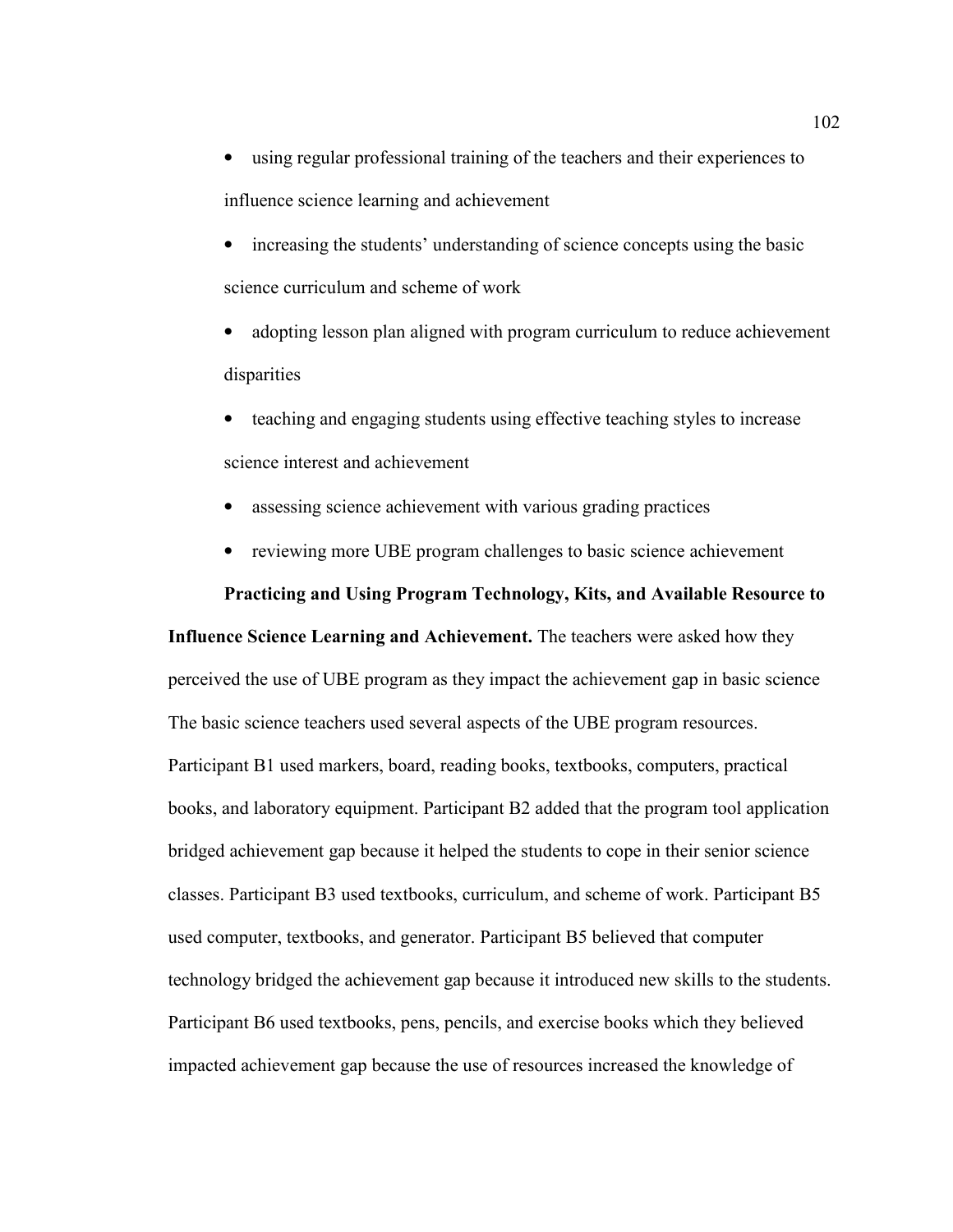students in science. Other program resources used were supplemental program textbooks, and teaching aids, workshop training, student allotted textbooks, and seminars. Participant B7 indicated professional training and workshops guided the teachers on the proper use of the program resources. Participant B8 added that the use of UBE program resources impacted the achievement gap because it improved the basic science learning and helped the students to understand the teacher. Hence the teachers included training, and capacity building workshops and professional training as program practices guiding the employees on how to use the program resources to impart knowledge to the students. The teachers described the several program tools they used to impart science knowledge to the students. The participants' perceptions of how the program impacted achievement gaps only referred to increased knowledge and science skills improvement but did answer how the use of the program tools impacted achievement gap in the ninth grade basic science. It was expected that the teachers' perception of the proper use of tools to impart science knowledge would connect to how they were used to bridge achievement gap in basic science among ninth grade students.

**Using regular Professional Training of the Teachers and Their Experiences to Influence Science Learning and Achievement.** I asked the teachers to tell me more about how the program is impacting science achievement gaps. Participant B7 indicated that the professional training and workshops practices were factors that increased basic science achievement because knowledge gained from the training helped teachers to understand better ways for using the program resources to help students meet expectations in science. Participant B7 stated: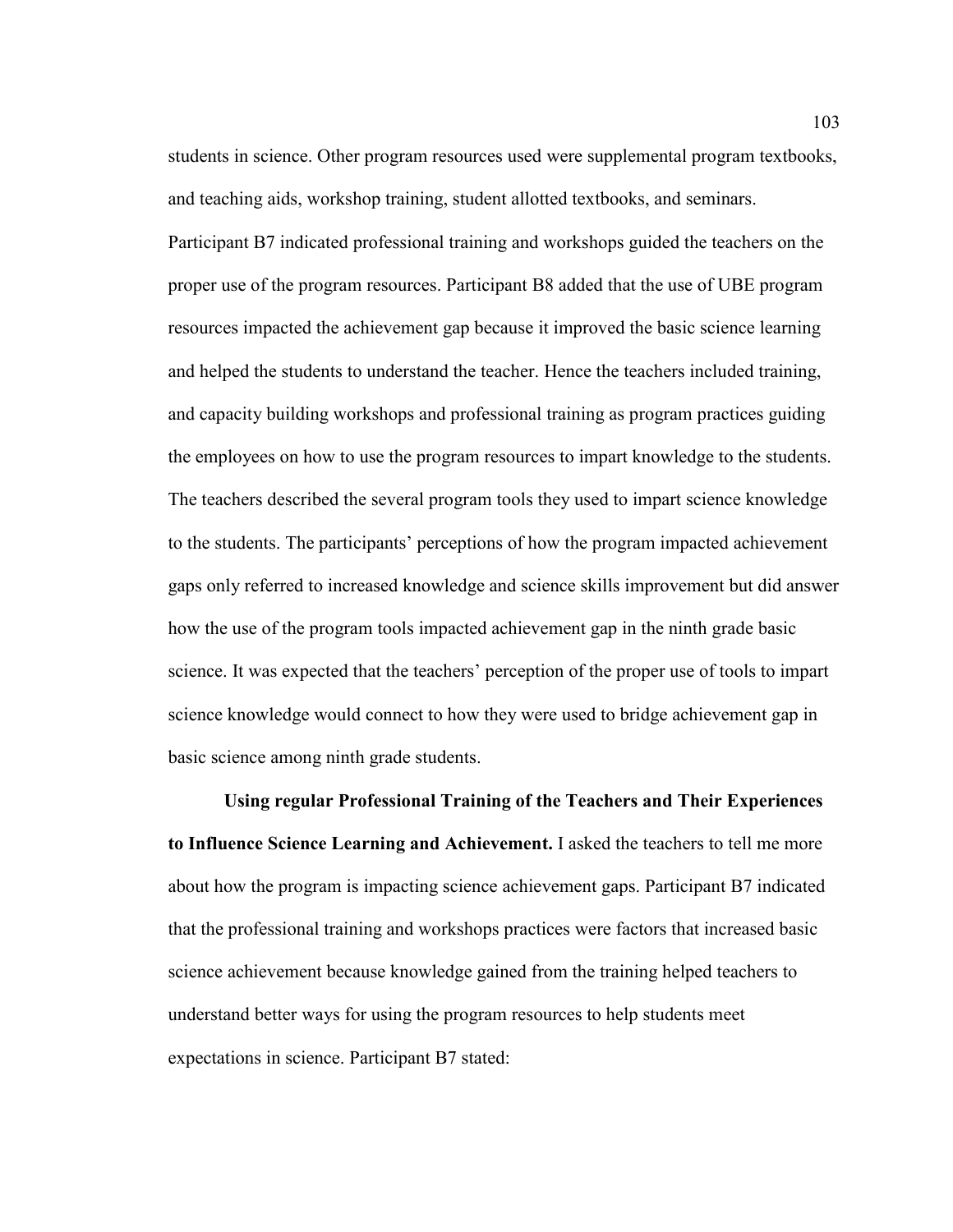I have been exposed to both theoretical and practical aspect of basic science, even when I was in the University, and the UBE workshops, like I said earlier on, we go on workshop, you know, almost every year, the selected teachers go there, and we meet professionals in the field and who brush them and tell them to use new ideas to handle the students and impart knowledge to the students…. I go on workshops and then we have new ideas and knowledge from different professionals in teaching the subject… when you're teaching; is something I have learnt in that workshop. I still use it and is helping me.

Participant B6 added that their UBE training and orientation increased the teachers' experiences in adopting basic science teaching approaches. Participant B7 indicated professional training via workshops but Participant B6 indicated professional training via orientation. Although Participants B7 and B6 described professional training differently, the teachers' perception of professional training is germane because their perceptions described how the professional advancement of teachers improve teachers' skills used to increase students' knowledge of science and achievement. Although the teachers' perspectives of professional advancement were connected to the improvement of teachers and students, the participants did not explain how professional advancement impacted the achievement gap in basic science in the ninth grade. This creates an opportunity for more studies on other forms of professional trainings or workshops which focus on program practices that impact basic science achievement gaps in the school.

**Increasing the Students' Understanding of Science Concepts Using the Basic Science Curriculum and Scheme of Work.** I asked the teachers to tell me more about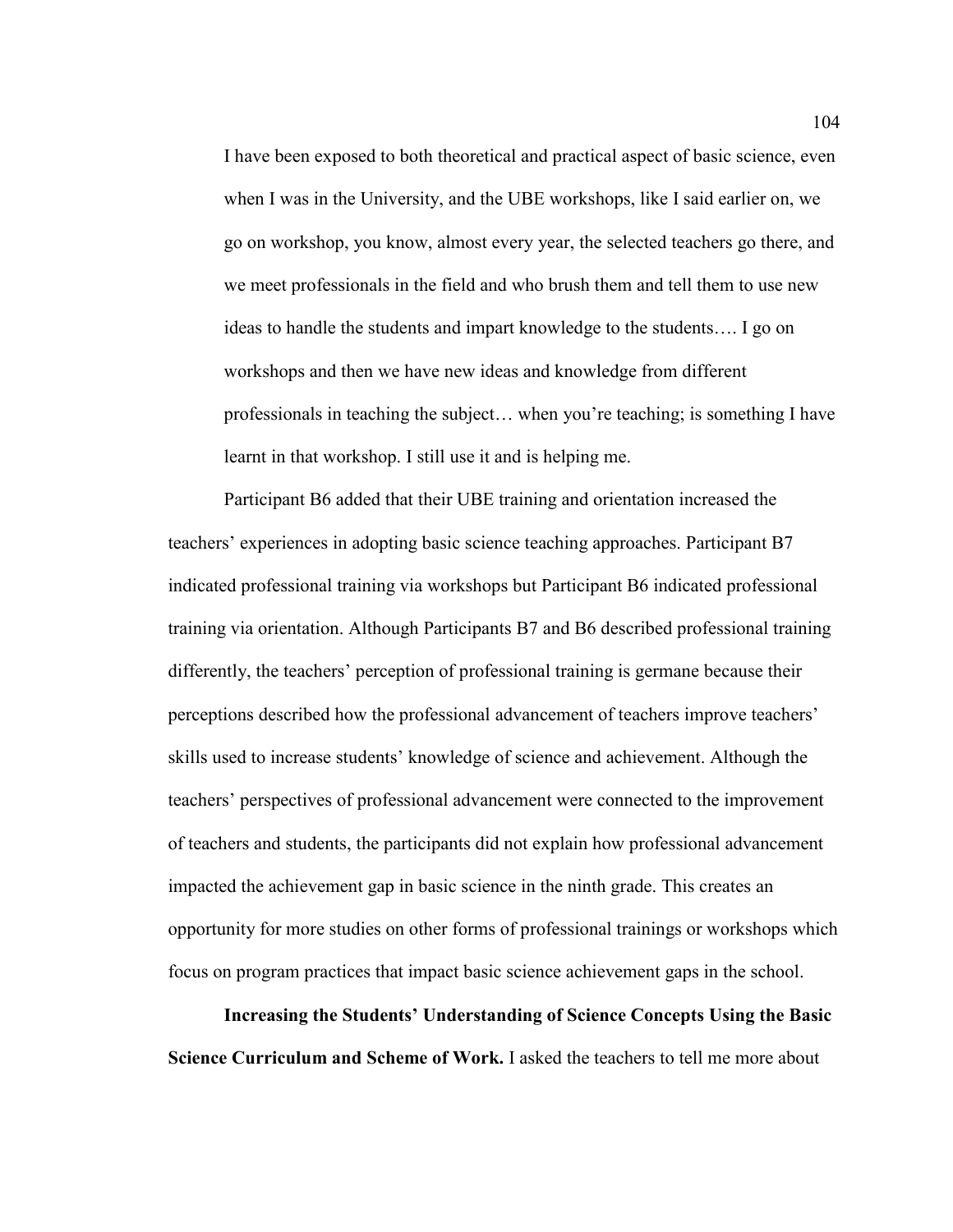the influence of using the UBE program to teach basic science in their classes. The basic science teachers indicated that adapting to the curriculum while teaching the students helped them cover the scheme around science concepts which students are expected to understand. Participant B3 believed that students improved in science when teachers taught students with the program curriculum. Participant B5 stated:

At least the students going through what the teacher taught them will make them to understand what the teacher teach them from the scheme of work…the scheme of work both the WAEC and other, the teacher use the WAEC syllabus and other scheme to teach the students. You know you cannot know what you did not read, you only know what you read and what you're taught so that is it. So, I think, I like the teacher that taught the students to set an exam for them; it will go a long way to improve achievement in basic science.

Participant B3 practiced and used the program curriculum, but Participant B5 indicated they used scheme of work and WAEC syllabus to adopt the program curriculum. Although Participants B3 and B5 differed in their curriculum adaptation practices the teachers perceived that adopting the program curriculum supported students' achievement in basic science. Though the teachers perceived that while adopting the program curriculum supported students' achievement in basic science, it was difficult to determine the impact of the curriculum adaptation practices on basic science achievement gaps because the teachers were not willing to further describe how each of the several curriculum or schemes used impacted the achievement gaps in basic science. There is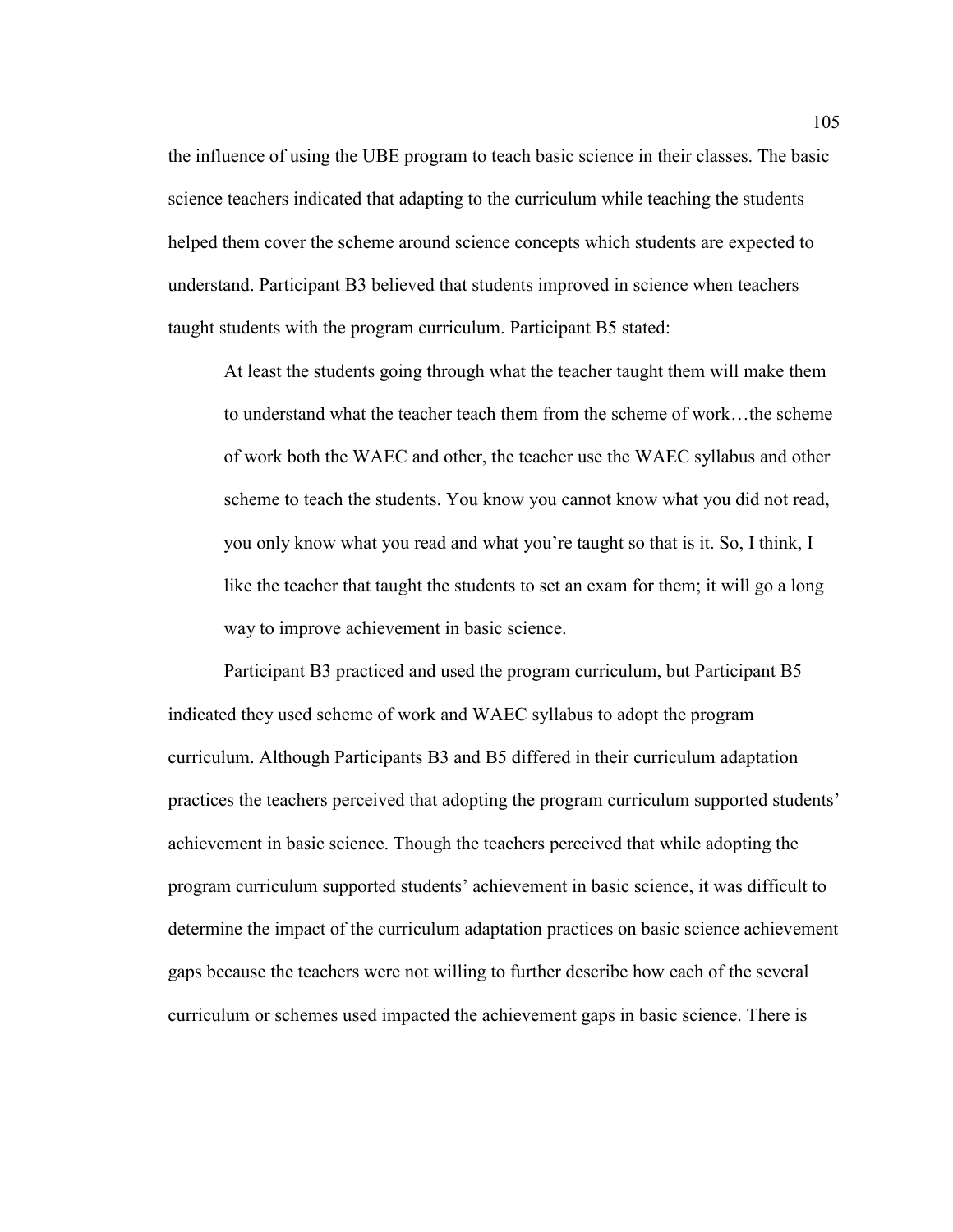need for more studies on the impact of each scheme on students' achievement gaps in science.

**Adopting Lesson Plan Aligned with Program Curriculum to Reduce Achievement Disparities.** The teachers described how they used the middle school examination (WAEC or BECE) syllabus alongside the program curriculum to prepare students for ninth grade basic science exit examination. Weekly lesson plans were adopted around the program schemes to ensure alignment of lesson content and examination content. Participant B5 indicated that achievement disparities occurred when the lesson contents and examination contents were not guided by the program schemes. However, Participant B3 indicated that adaptation of program curriculum in the science lessons supported students science achievements. The teachers agreed that weekly alignment of the lesson plans with the program's curriculum prepared the students for higher science achievement. Hence, lesson adaptation practices teachers addressed research question 1 because the teachers perceived that the adaptation practices supported science achievement, but the participants did not describe how lesson plan adaptation practices bridged achievement gaps in the ninth grade.

**Teaching and Engaging Students Using Effective Teaching Styles to Increase science Interest and Achievement.** I asked the teachers what they thought about using the UBE program resources to teach basic science. The teachers described several teaching styles learned from college and enhanced by the program which they used in teaching students. The student engagement and teaching practices included engaging students in learning with the computer, advancing student-centered learning, and using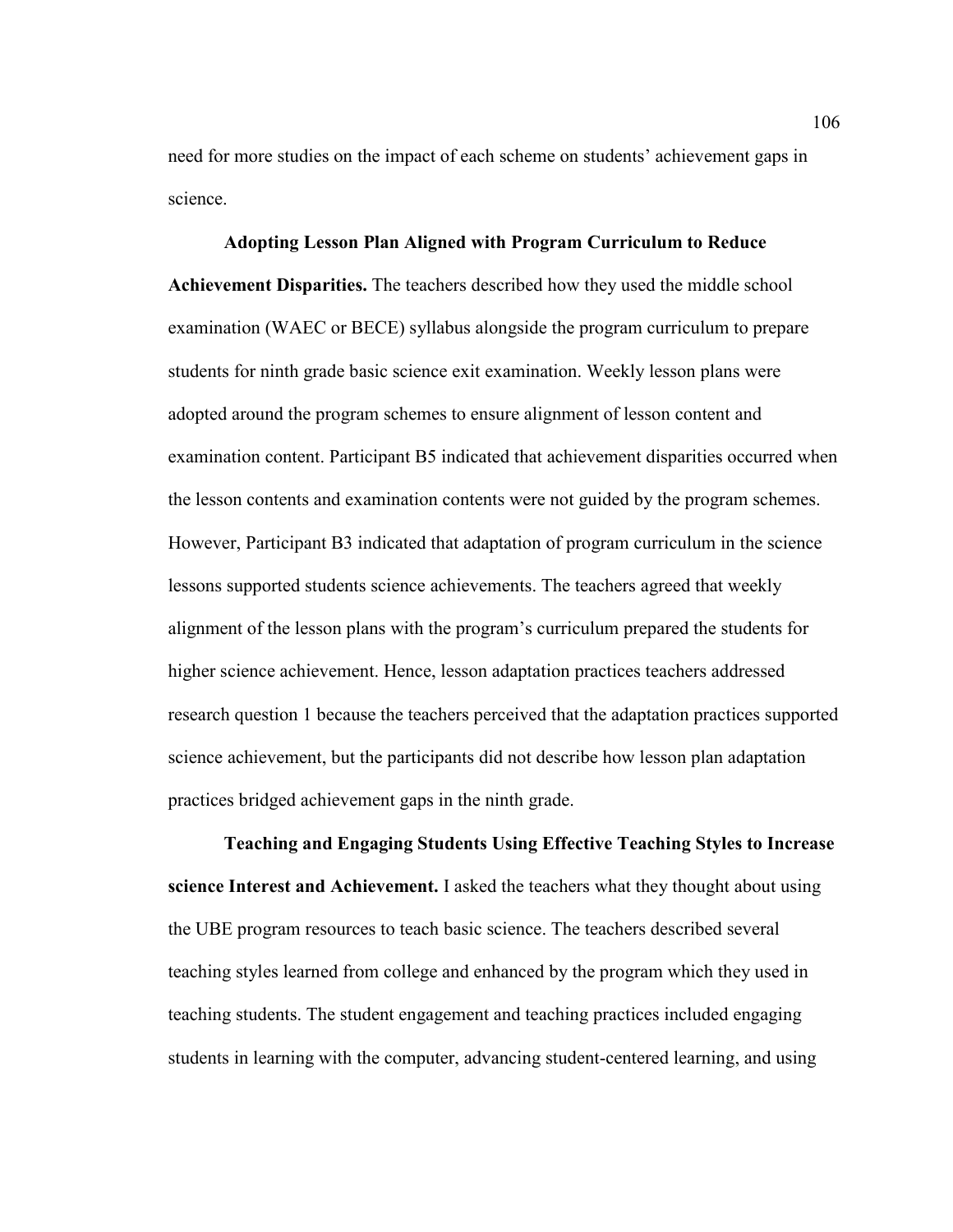experimental method of teaching. Participant B6 engaged the students with explanation, demonstration, questioning and science writing projects. Participant B7 applied practical and theoretical teaching practices and used concrete examples to support students in science learning. Other teaching practices were illustration, and demonstration. Participant B8 stated:

To support the students, meet proficiency in basic science is I use…explanation, experimentation, the use of marker…doing practical for them to make sure that the students understand what I teach them. I use demonstration, explanation, questioning and answering.

The teachers perceived that engaging students with different teaching styles was relevant to improving students' scientific knowledge to reduce gap in science achievement. I probed the participants further and asked if there were other implementation concerns such as basic science achievement concerns, but they described their engagement practices and how they improve students. Hence, it was difficult to determine how they perceived their engagement practices impacted basic science achievement gaps.

**Assessing Science Achievement with Various Grading Practices.** I asked the teachers how the grading process and grading standards influenced the achievement of their students. The teachers described grading and assessment practices such as grading categories, alphanumeric grading scales, internal assessment (e.g., weekly class quiz), including internal assessment on science practicals (science projects), all of which influenced basic science achievement of students. Participant B4 agreed that combining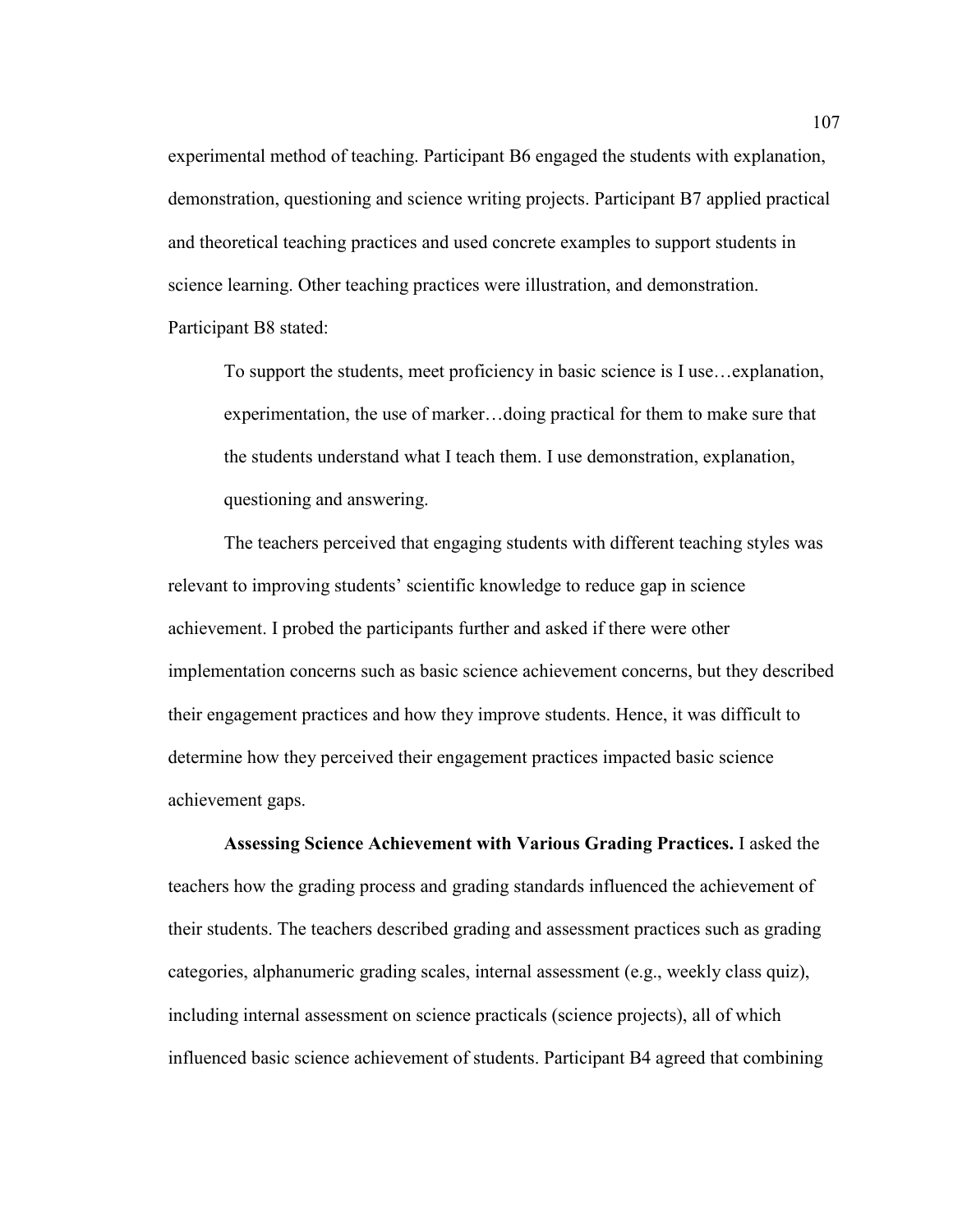the class assignment and examination grades of students increased their basic science performances. Participant B4 stated,

When I grade them, according to national grading standard through the knowledge I acquired… It improves the student's standard. The grade strategy which helped the students to pass were the in-course and examination assessments. It influences the students positively because, augmenting the incourse and the examinations at least even when the student does not perform very well in the examination, augmenting the in-course will help to pass the student. Participant B7 stated,

So, the students have a better chance of passing, unlike the other one and is helping the students to excel because the other one is three; once you don't get Alpha and Credit, the next one is a fail. So, this one, if you don't get A, and you don't get B, and you base on C before you go to D and F.

Participant B8 indicated the grading scales for distinction, upper credit, lower credit, pass and fail (A, B, C, D, and F) were used across three years, and some students got C, D, and others B. Participant B8 indicated that it was difficult for students to fail. Participant B8 stated, "At times somebody may have poor passes in the assignment or the test; then in exams if the person gets 20 out of 70, the person will still pass." The teachers perceived that grading and assessment were practices that influenced students' science achievement positively because the weekly test scores and examination scores were combined to improve the students' performances in science. However, the teachers did not indicate score comparisons within the grading and assessment which could have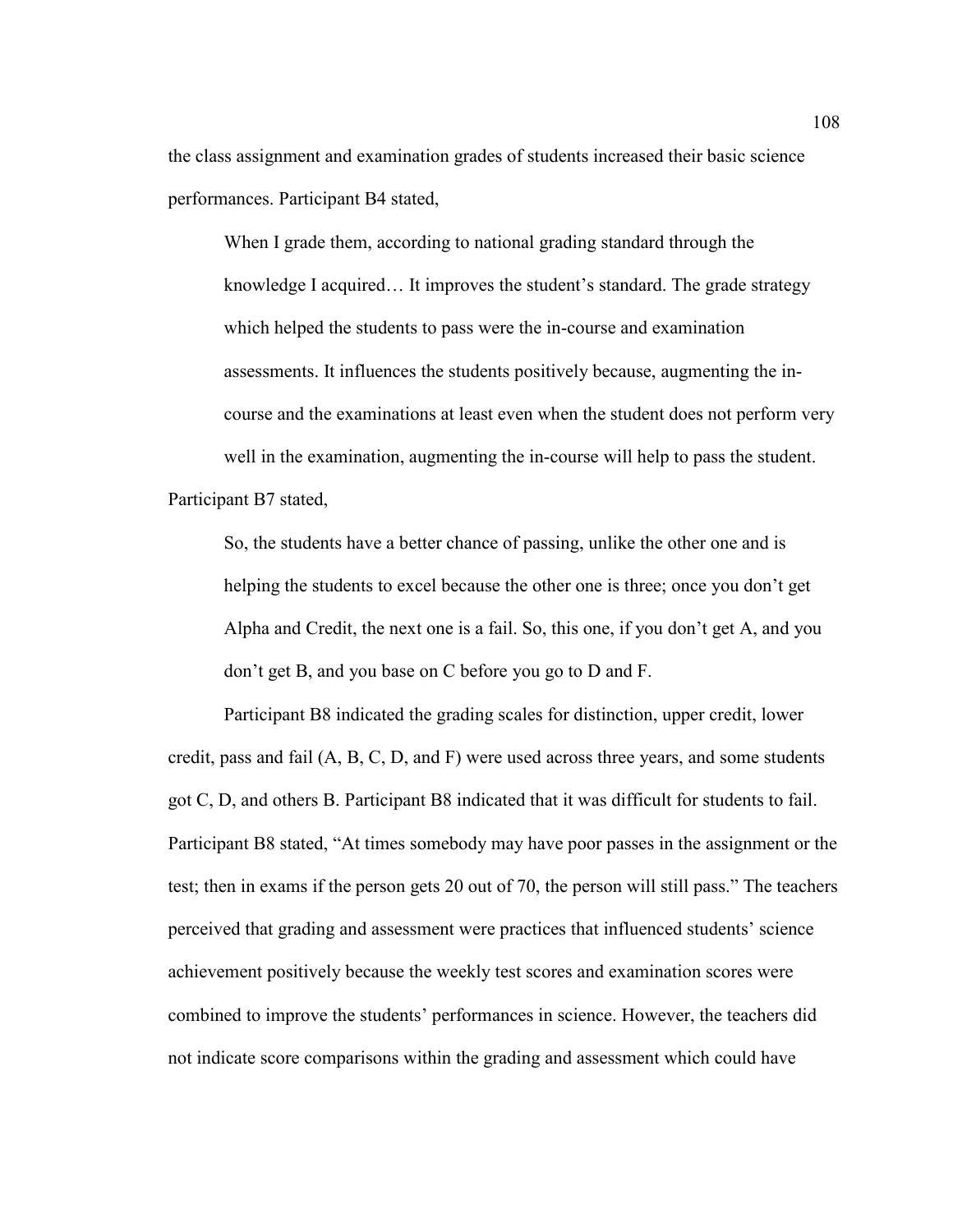explained achievement gaps in basic science among the ninth grade students of the school.

**Reviewing More UBE Program Challenges to Basic Science Achievement.** I asked the teachers about their views on the barriers that hinder the basic science achievement of their students. The basic science teachers described the perceived challenges in achieving basic science success. The teachers described factors which enhanced higher achievement. Participant B6 said the UBE orientation increased his skill for teaching science. Participant B7 added that professional training which the UBE offered increased his capacity for teaching science. The teachers perceived that professional training, and the use of available program resources were positive factors in higher science achievement.

Conversely, the teachers described other factors which lowered achievement. The teachers perceived that inadequate human and material resources lowered science achievement. Participant B1 perceived the difficulty as "the ability of the students to understand the instruments, or the materials used in teaching them, and the ability to handle the science equipment." Participant B3 blamed scarcity of program resources on lower science achievement; Participant B4 attributed poor performance to lack of resources and equipment. Participant B6 said scarcity of computers was a negative factor. Participant B7 opined that lack of program resources was the cause of lower achievement outcome. The teachers' perceptions of the influence of the program practices which lowered or increased basic science achievement should have been concretized with gaps in achievements using the science scores to compare higher achievement with lower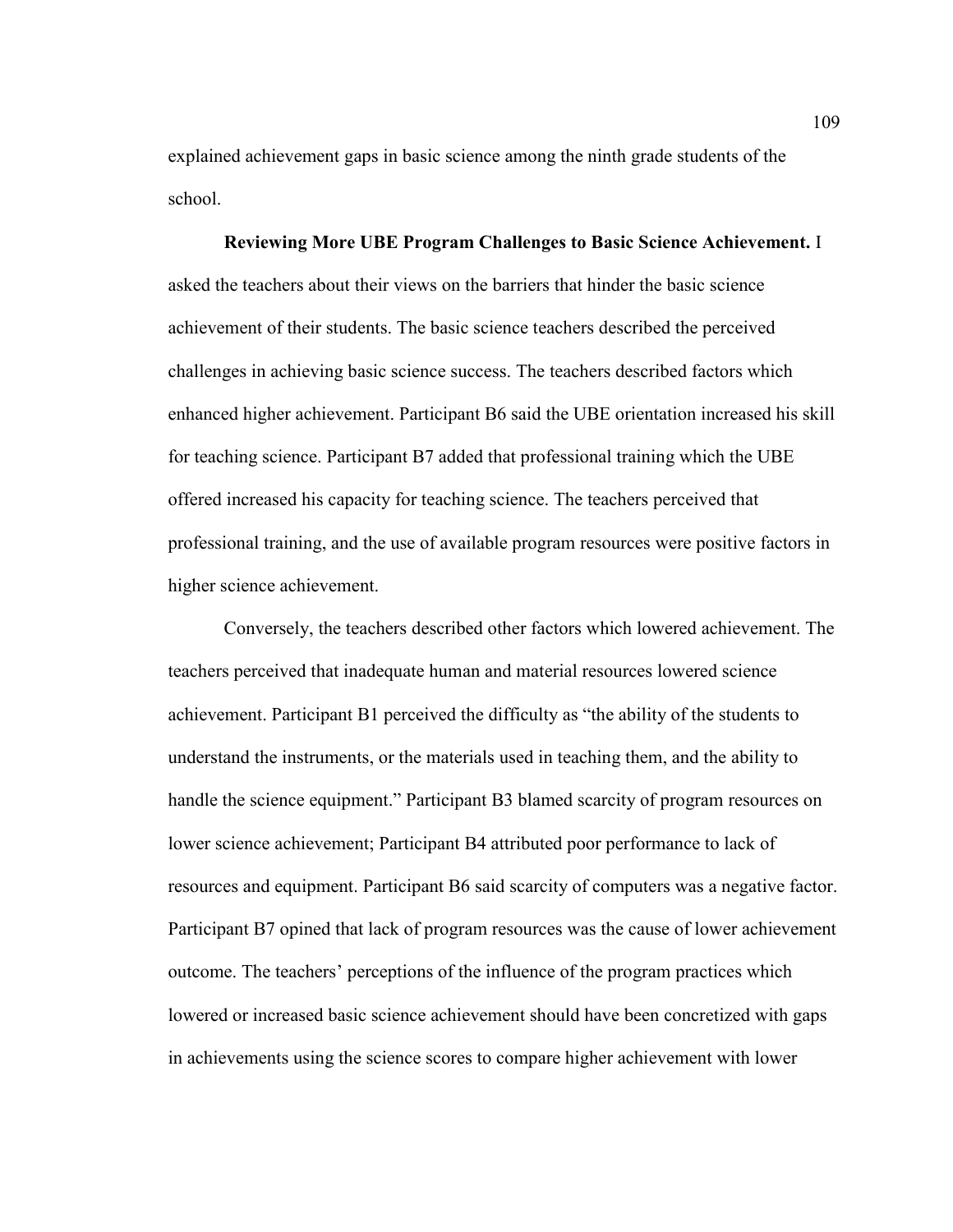science achievement. The teachers assumed their perspectives of barriers hindering basic science achievement addressed the achievement gap issue, which research question 1 was seeking, but more studies are required to explore factors hindering basic science achievement. These studies should focus on gaps in achievement using science scores to compare lower achievement and higher achievement.

Table 8 shows the summary of themes, coded responses, and categories derived from the basic science teacher interview data related to research question 1.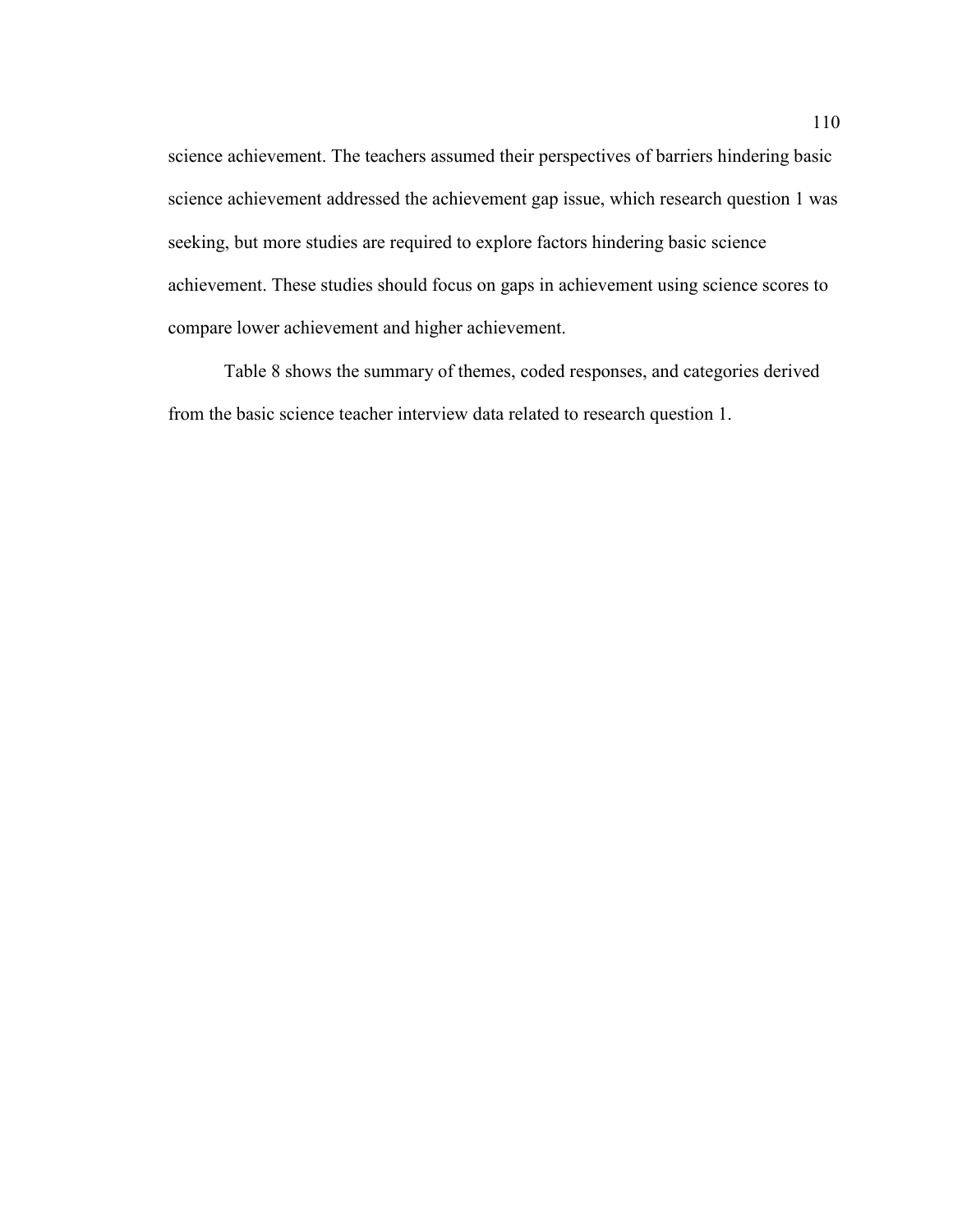# **Table 8**

# *Summary of Themes, Coded Responses and Categories Research Question 1: Teachers*

| they impact the achievement gap in basic science in the ninth grade?                                                                   | Research Question 1: How do teachers and administrators perceive the use of the Universal Basic Education (UBE) program as                                 |                                                   |
|----------------------------------------------------------------------------------------------------------------------------------------|------------------------------------------------------------------------------------------------------------------------------------------------------------|---------------------------------------------------|
| Themes<br>Practicing and using program<br>technology, kits, and available resource<br>to influence science learning and<br>achievement | Coded responses<br>Used technology kits<br>used program kits (approved textbooks,<br>resource professionals, charts, and real<br>objects) and<br>computers | Categories<br>Program tools application practices |
| Using regular professional training of the<br>teachers and their experiences to<br>influence science learning and<br>achievement       | Participated in professional training<br>programs, workshops and seminars                                                                                  | Professional advancement practices                |
| Increasing the students' understanding of<br>science concepts using the basic science<br>curriculum and scheme of work                 | Used science curriculum, program's<br>scheme of work, and WAEC syllabus                                                                                    | Program curriculum adaptation practices           |
| Adopting lesson plan aligned with<br>program curriculum to reduce<br>achievement disparities                                           | Lesson plan usage<br>Program curriculum<br>Align lesson with examination content                                                                           | Lesson plan adoption practices                    |
| Teaching and engaging students using<br>effective teaching styles to increase<br>science interest and achievement.                     | Learned skills.<br>Effective and engaging teaching styles<br>(applied, experimental, illustrations,<br>demonstration and practical teaching                | Student engagement teaching practices             |
| Assessing science achievement with<br>various grading practices                                                                        | Grading standards, grading categories,<br>alphanumeric grading scales, class and<br>examination assignments                                                | Grading and assessment practices                  |
| The review of more UBE program<br>challenges to basic science achievement                                                              | Inadequate science instruments and<br>materials<br>Scarcity of computer<br>Shortage of program supplies<br>Lack of support<br>Achievement disparity        | Perceived basic science achievement<br>factors    |

The teachers perceived that the practice and use of program technology, kits, and available resources influenced science learning and achievement. The data showed that the regular professional training of the teachers and their use of experiences in basic science, influenced science learning and achievement. The teachers perceived that their use of the basic science curriculum and scheme of work increased students' understanding of science concepts. The participants perceived that they reduced achievement disparities when they adopted the lesson plan aligned with program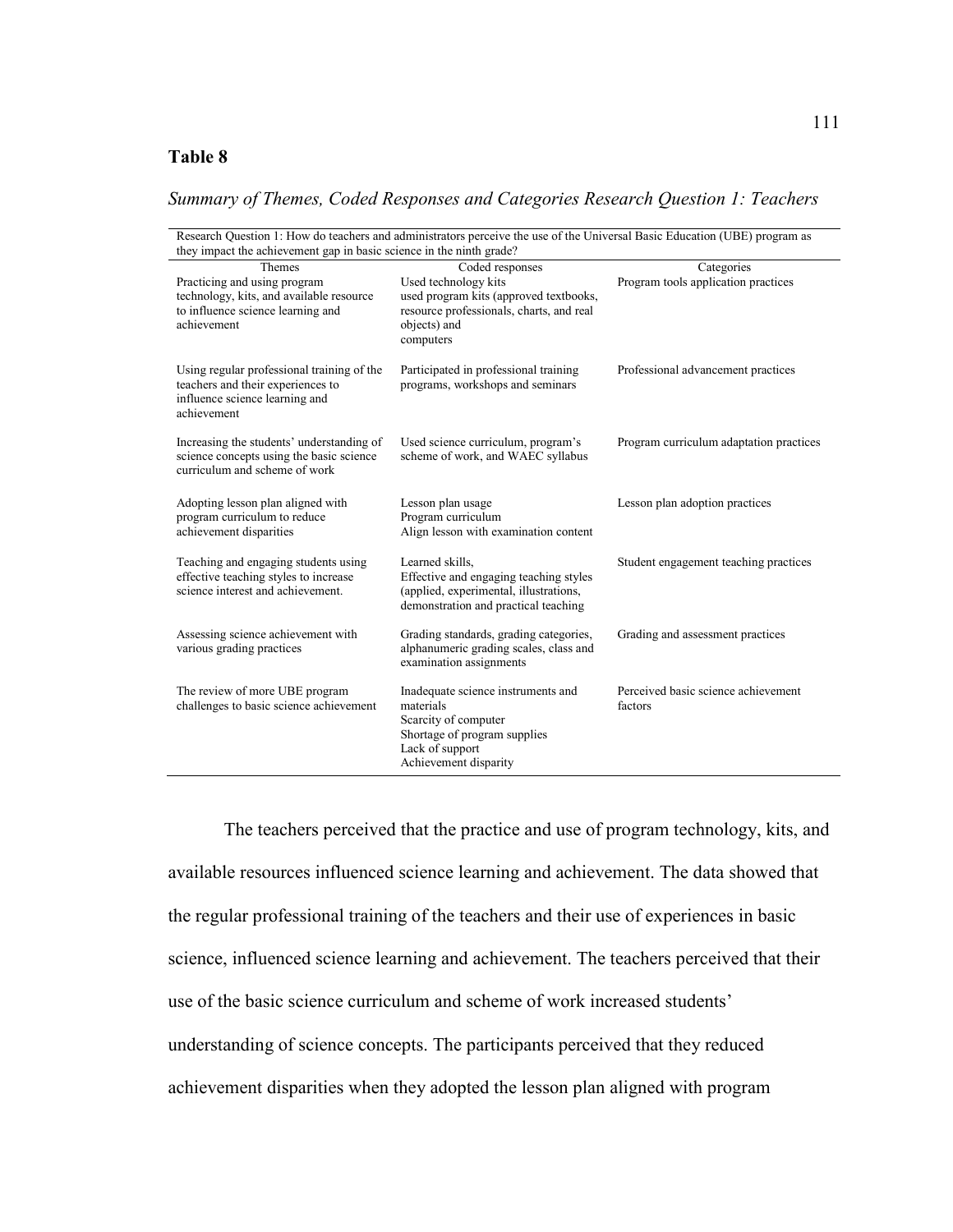curriculum. Also, the participants perceived that their use of effective teaching styles to engage students increased the students' interest in basic science as well as increase science achievement. The participants perceived that the assessment of science achievement with various grading practices including the review of more UBE program challenges to basic science achievement provided information for bridging the basic science achievement gaps.

The teachers perceived that students' performances in the science subjects improved when teachers used a unified alphanumeric grading scale within a unified grading process and standards. Additionally, the data showed that assessment and grading practices helped teachers to understand the perceived program challenges and advance better grading and assessments methods to increase students' achievements in the science subjects.

The administrators and basic science teachers perceived some positive and negative achievement factors linked to themes that influenced the ninth grade students' basic science achievement. Figure 1 explain the perceived positive and negative aspects which linked to their practices and influenced students' science achievements. The perceived factors included adequate human and material resources; students' and teachers' attitudes toward the program and basic science; and efficient monitoring, supervision, governmental support, and incentives. The participants responded that these positive factors mentioned influenced higher basic science achievement and outcomes. Also, the participants perceived that negative factors such as inadequate human or material resources, lack of students or teachers' interest, lack of proper monitoring and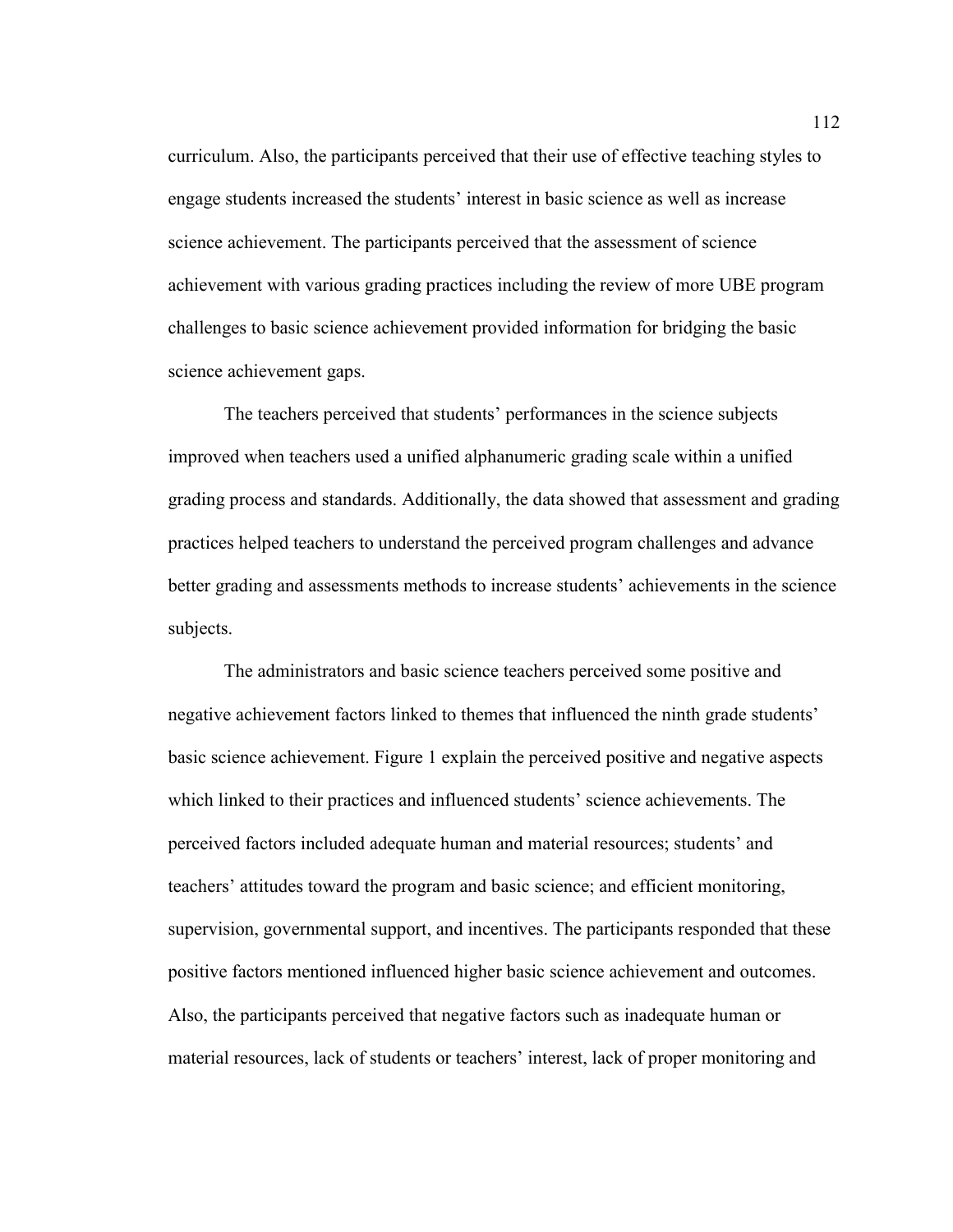supervision, and lack of governmental support or incentives resulted in lower basic science achievement and outcome. The perceived positive and negative basic science achievements of the administrators and teachers were relevant in explaining factors which influenced students' achievement.

Figure 1 shows the perceived basic science achievement factors explaining the perceived positive and negative aspects which linked with administrators and teachers' practices influencing students' science achievements including higher or lower achievement outcome.

#### **Figure 1**

*Perceived Basic Science Achievement Factors/Outcome*



The basic science teachers' responses alongside the themes mentioned above described how the program practices which they perceived influenced science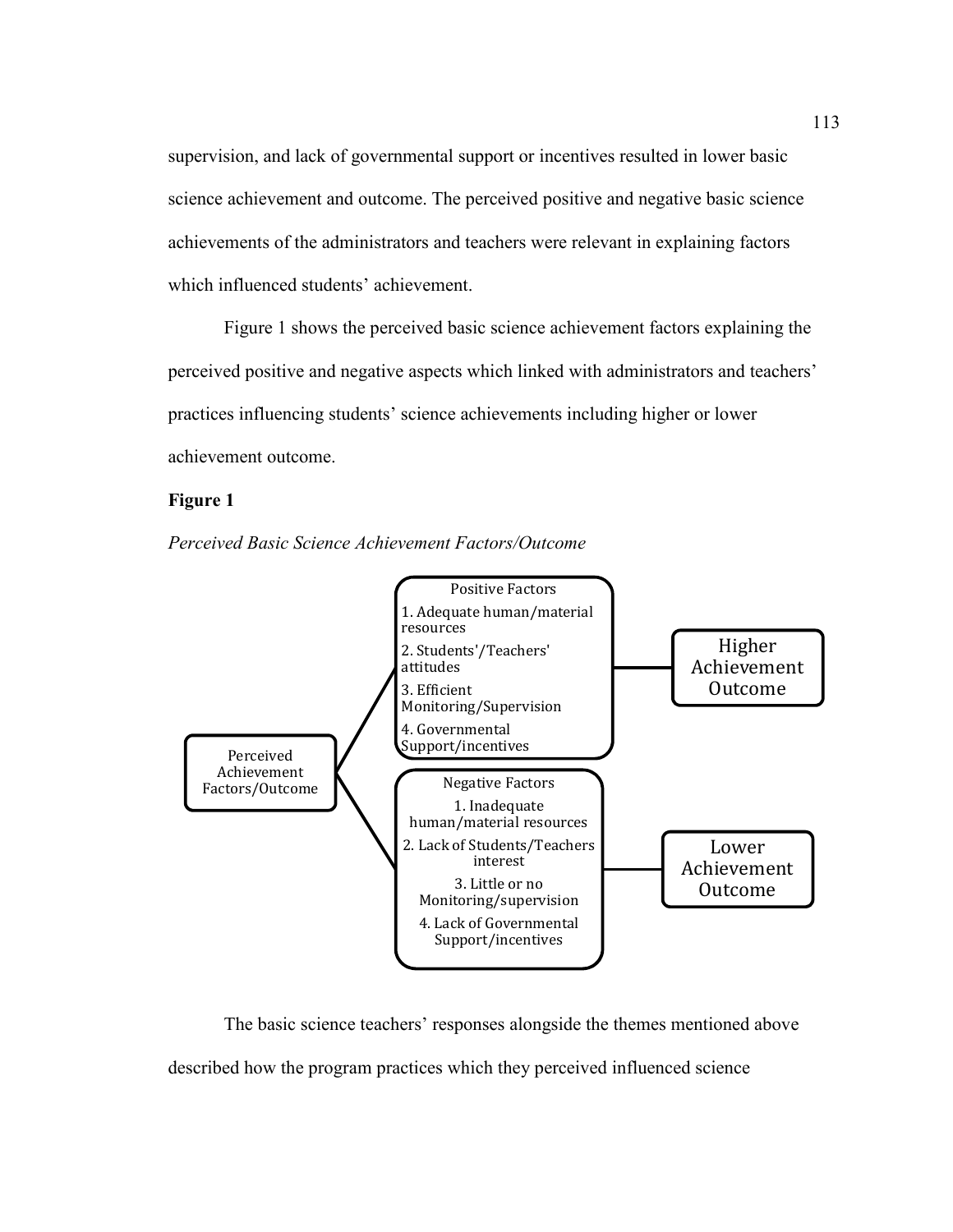achievement as well as address question 1 which asked about practices that minimized basic science achievement gaps among the ninth grade students.

The responses of the administrators and basic science teachers provided rich data which addressed research question 1 concerning program practices and experiences which influenced basic science achievement of the ninth grade students. I triangulated the responses of administrators and teachers alongside themes such as program resources supply practices, program tools application practices, professional advancement practices, and program curriculum adaptation practices, scheme of work and lesson plan monitoring practices, lesson plan adoption practices, and student engagement teaching practices. Other thematic comparisons between groups included program evaluation practices, the grading and assessment practices, the review of basic science achievement outcome/BECE, and perceived basic science achievement factors.

The program resources supply, and program tools application practices were thematic responses of administrators and teachers regarding usage of program resources which influenced science achievement of students. The administrators supplied the program resources, but the teachers used the program resources and tools supplied. Both administrators and teachers used program resources to influence students' achievement. The administrators managed and supplied program resources to teachers and students, but the teachers used the program tools in teaching the students. Participant A3 indicated that they supplied program resources such as science kits, curriculum, concrete materials, charts, real objects, field trip supplies, UBE professionals. Participant B1 said that they used markers, board, reading books, textbooks, computers, practical books, and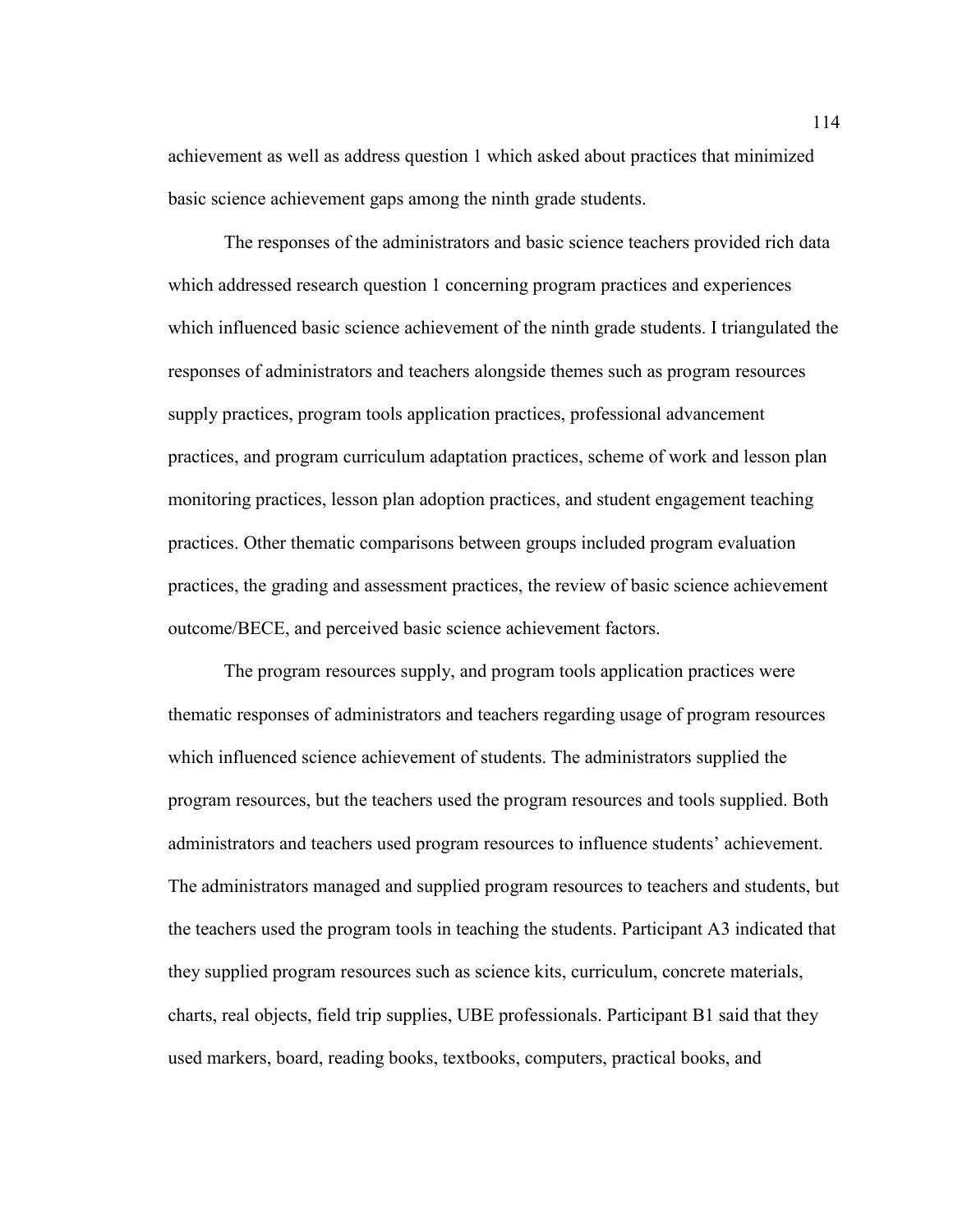laboratory equipment. Participant B3 used textbooks, curriculum, and scheme of work. Participant B5 used computer, textbooks, and generator. Participant B6 used textbooks, pens, pencils, and exercise books. Participant B7 indicated that professional training and workshops guided the teachers on the proper use of the program resources. The administrators indicated that they supplied all the available program resources, but the teachers indicated that the supplies of program resources were inadequate. Although the administrators' and teachers 'responses about program use and practices differed, both groups perceived that program resources influenced science achievement which addressed research question 1.

The responses of administrators and teachers regarding professional advancement differed in practices but agreed on the influence of professional advancement of science achievement. The administrators planned the professional trainings and workshops, but the teachers attended and participated in the workshops. Both administrators and teachers agreed that professional training and workshops improved the teachers' skills for teaching basic science. Participant A3 said the administrators supplied UBE professionals for the professional training as well as advice teachers. Participant B7 indicated professional training and workshops guided the teachers on the proper use of the program resources.

Regarding the program curriculum adaptation practices, the administrators supervised the use of scheme of work and lesson plan, but the teachers used the scheme of work and lesson plan. Participant A3 checked weekly schedule to ensure basic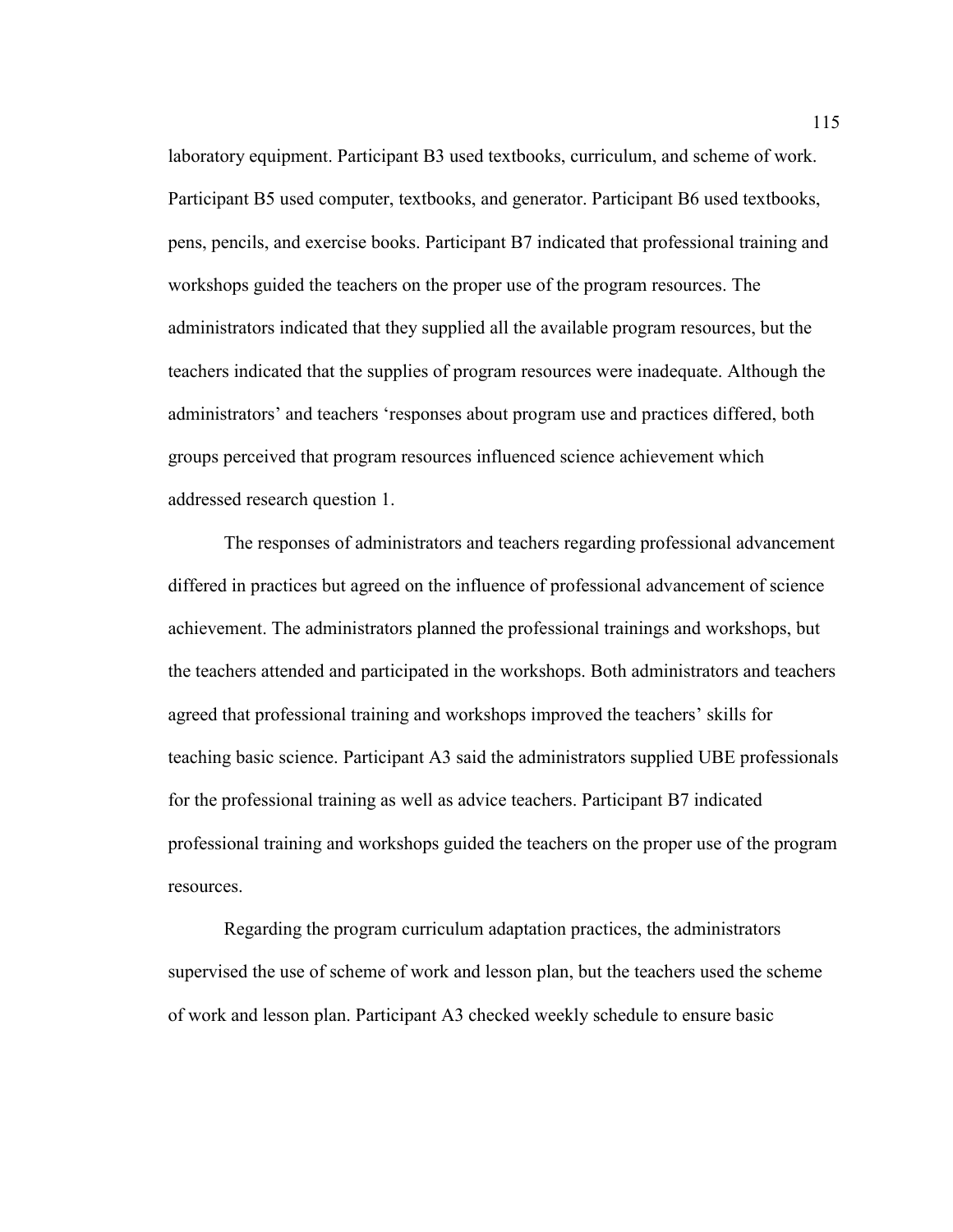learning. Participant B3 adopted program curriculum, but Participant B5 indicated that they used scheme of work and WAEC syllabus to adopt the program curriculum.

The administrators perceived that scheme of work and lesson plan monitoring practices influenced science learning, but the teachers perceived that lesson plan adoption practices including the use of WAEC syllabus influenced science achievement. Both administrators and teachers perceived that program curriculum improved science learning.

Although the teachers perceived that student engagement and teaching were direct, administrators indicated an indirect engagement of students through their teachers. Participant B8 said teachers directly engaged students with different teaching styles, but Participant A3 said the administrators provided UBE professionals to teach students and teachers.

The program evaluation description of administrators extended beyond one class, but the grading and assessment description of each teacher focused on one class. Both administrators and teachers perceived that the combination of the weekly and the examination test scores of students increased the students' scores in basic science.

The grading and assessment practices of teachers involved combing weekly and examination science scores to improve science achievement. Participant B8 indicated that scores were combined such to make it hard for students to fail but Participant A2 indicated that administrators assess teachers lesson plans every to ensure standards. Both administrators and teachers perceive that grading and assessment address research question 1 to minimize achievement gap.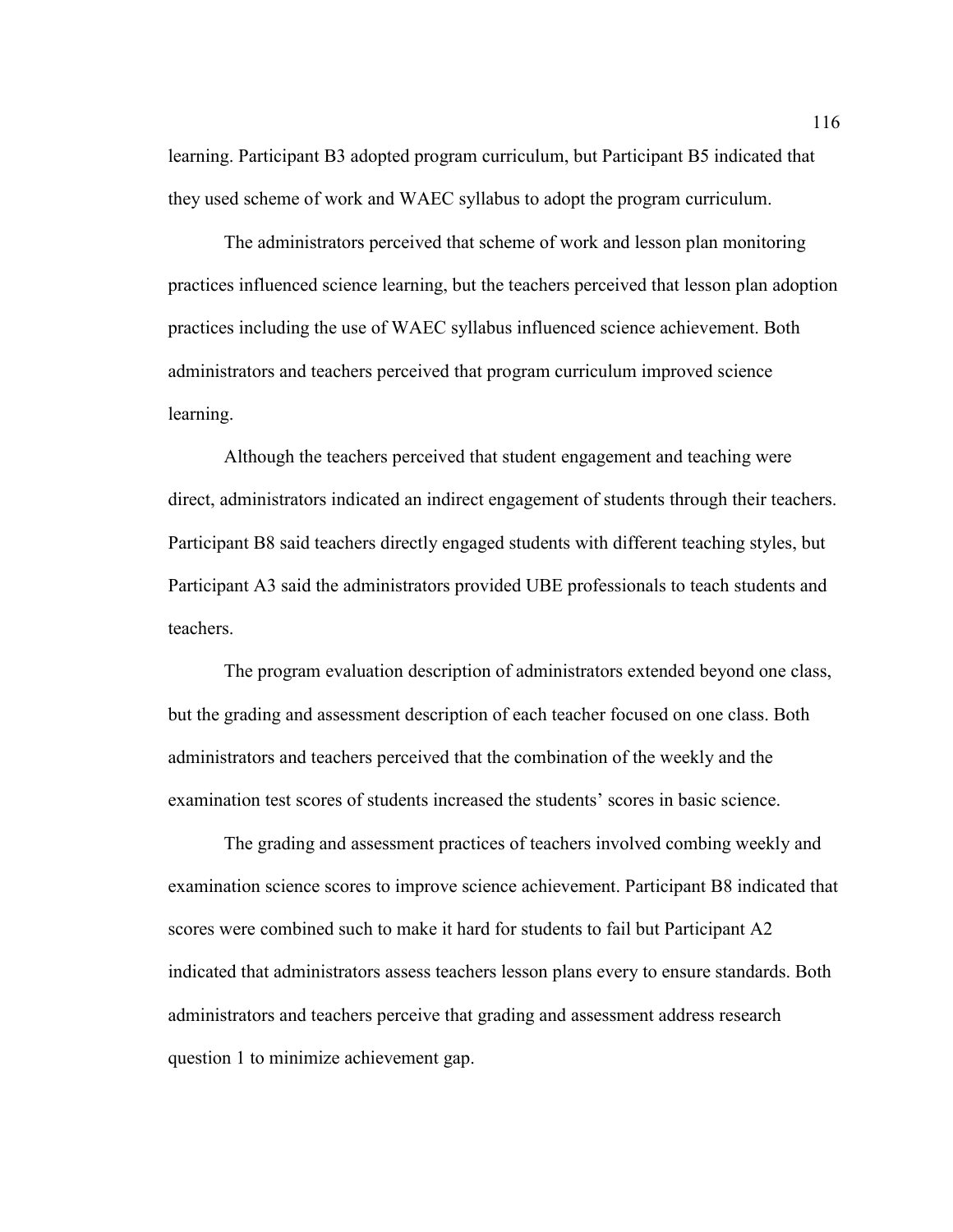The administrators' review of basic science achievement outcome/BECE indicated disparities in achievement outcome. Participant A1 indicated that majority of the passes were in the B but Participant A3 reported achievement with majority of passes in the Cand D range. The administrators reviewed the achievement per year, but the teachers assess the weekly and termly achievement outcome of students. Both weekly and end of term examination scores are connected to the BECE because Participant A3 indicated that weekly and end of term examination scores constitute 40% of the BECE score, while the remaining 60% is the BECE score.

The teachers perceived that some basic science achievement factors had positive or negative influence on students' achievement. Although Participant B6, and B7 perceived that professional advancement was a positive factor that influenced achievement, Participants B1, B3, B4 and B6 indicated that scarcity of program resources were negative factors which caused lower achievement outcome. However, administrators indicated that they provided available program resources. Participant A3 indicated that program resources were provided from the science kits available in the school but Participant A2 indicated that shortage of program resources challenged teachers from managing large class size of science learners. Both administrators and teachers perceived that scarcity of program resources has negative impact on science learning.

The common perception is that both administrators and teachers perceived that program practices and resources influenced science learning. The administrators perceived the supply of the program resources and professional influenced science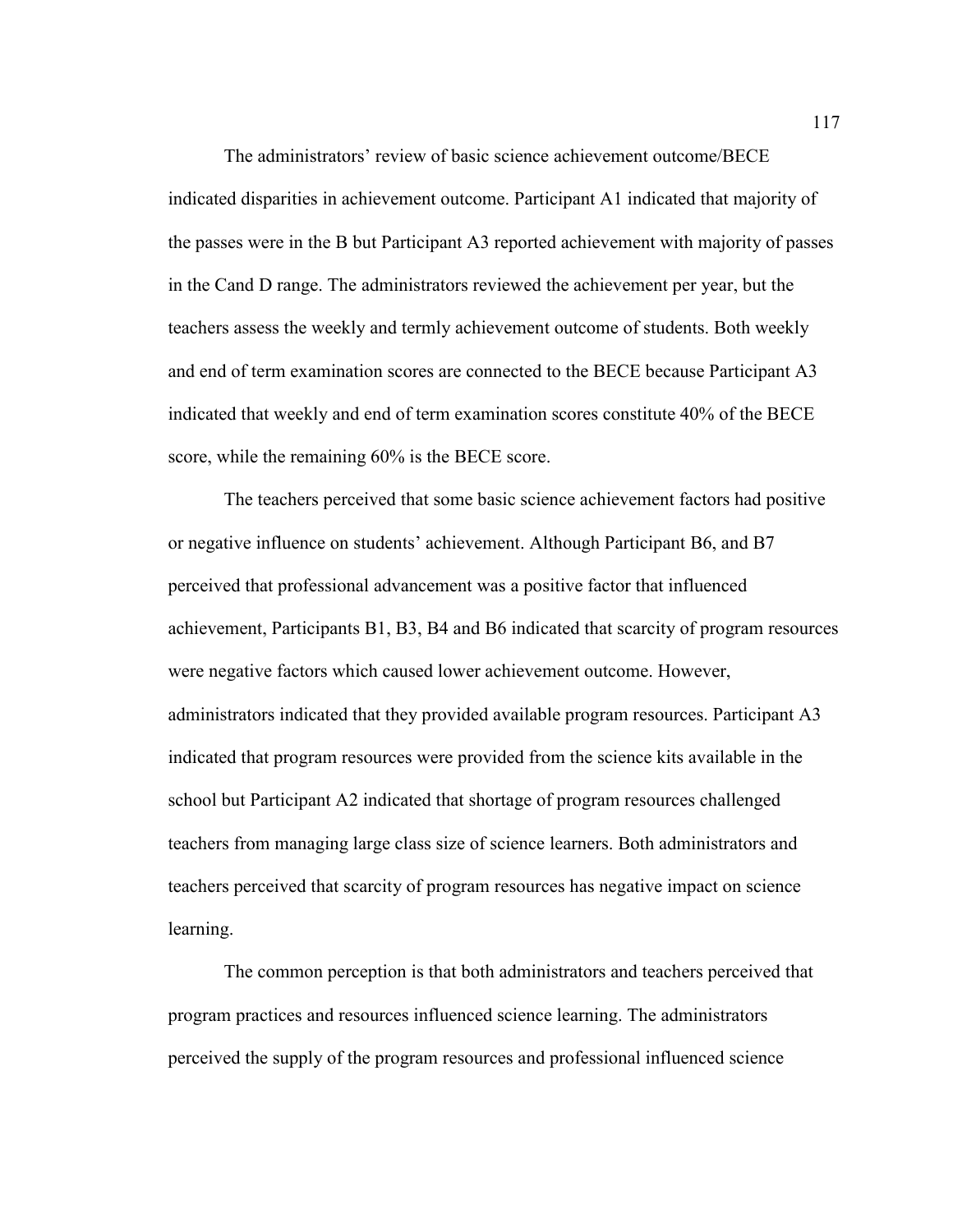achievement, but the teachers perceived that the use of the program resources and available science kits influenced students' achievement. The administrators and teachers described the program resources supply practices, professional advancement practices, scheme of work and lesson plan monitoring practices, program evaluation practices, program tools application practices, professional advancement practices, program curriculum adaptation practices, lesson plan adoption practices, student engagement teaching practices, and the grading and assessment practices, all of which enriched the study regarding the program practices and experiences of administrators and teachers and their influences on the ninth grade students' basic science achievement.

#### *Discrepant Data*

One of the discrepancies found in the administrators' responses was the report of the basic science achievement outcome of the students. Participant A1 indicated that the majority of the passes were "B" (which is 70%-80%), Participant A3 reported that majority of the passes were C and D (which is 40% - 79%). The differences in the reporting seemed discrepant. Both responses were to address research question 1 which asked about practices which influenced basic science achievement. I assumed that the disparities in the participants' reports of basic science achievement outcome aligned with research question 1, which sought data about achievement gaps and basic science achievement disparities.

The response of Participant B8 regarding combining weekly scores and examination scores to make it difficult for the students to fail seemed discrepant. I managed this discrepancy by discussing the combination of weekly scores and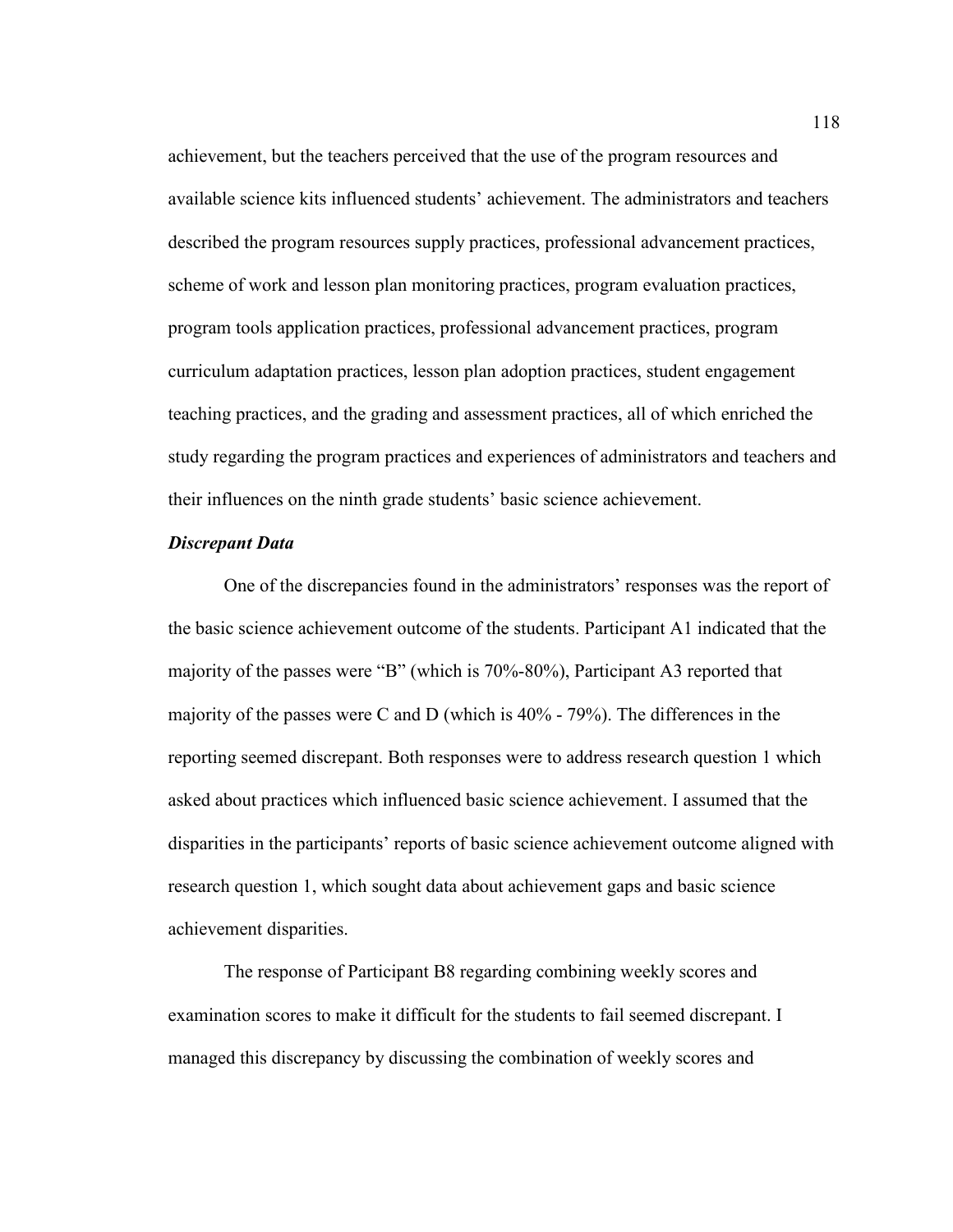examination scores within the context of grading practices used in evaluating students' improvement in science knowledge which addressed question 1. The teachers perceived that their grading practices and experience influenced ninth grade students' basic science achievement.

#### **Research Question 2: Program Strategies and Supports**

I organized the results of the study using research question 2 and themes which described the program strategies the administrators and teachers used in helping students meet expectations in basic science.

# *Administrators*

The following themes were used to describe the result of the study provided by the administrators.

- demonstrated expertise with supporting teachers and students with program resources
- encouraging and supporting teachers and students with program resources
- regular monitoring and assessment of teaching and learning basic science
- improving science teaching and learning by advancing professional training opportunities
- improving science learning with positive work environment, inclusion and adequate program resources supply

#### **Demonstrated Expertise with Supporting Teachers and Students with**

**Program Resources.** I asked the administrators about the strategies they and their teachers used to support students in meeting expectations in basic science and MDG. The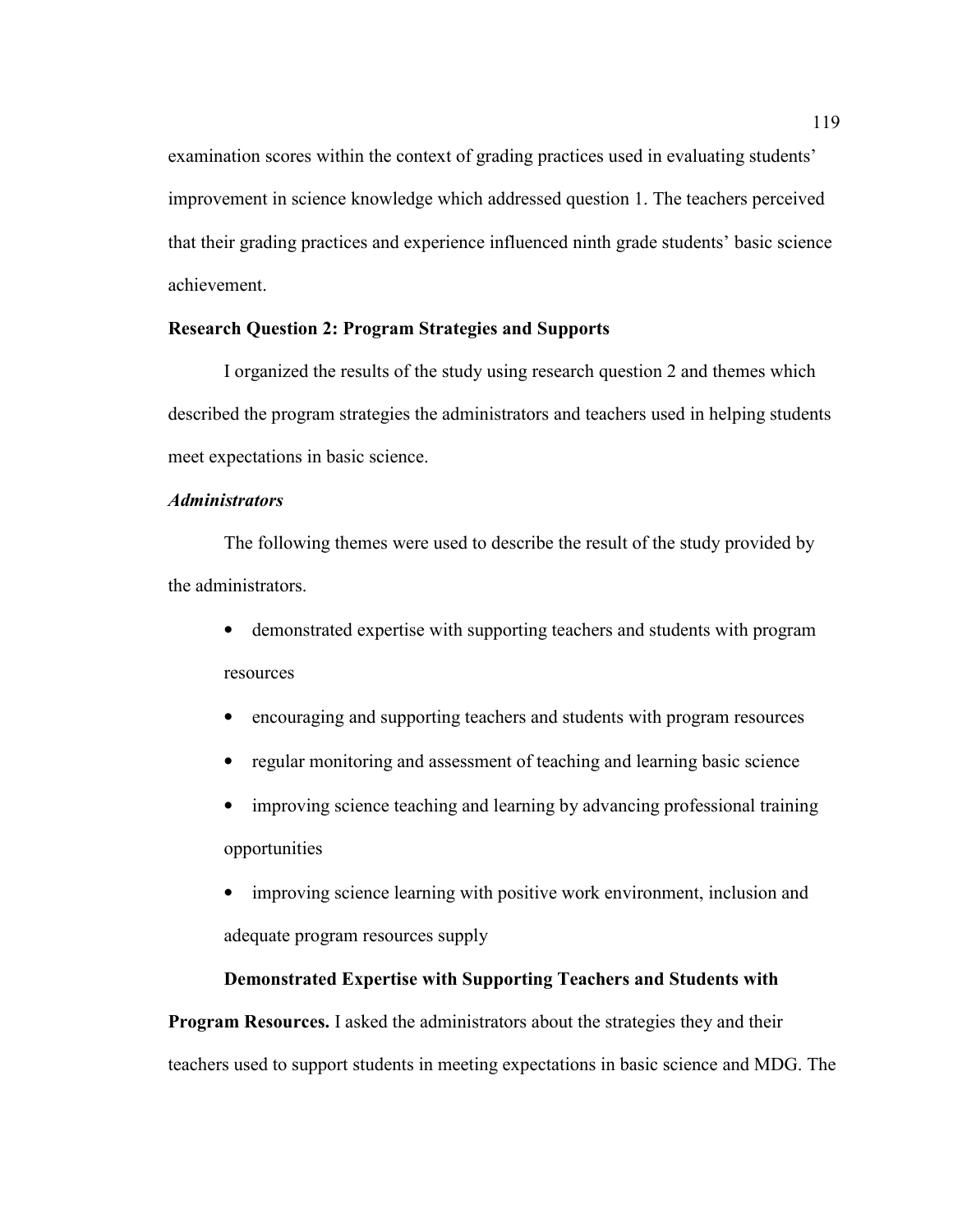administrators described their expertise and how they combine their expertise with their management skills to strategize professional improvement and students' improvement in basic science. Participant A3 stated:

I am very, very familiar with the materials because I am an insider and I provide every student in the school with the required textbooks. Since the year I started …we use the assessment record, if we assess them internally, they have 40% and in the junior WAEC they are assessed on 60%. When you add them together, everyone succeeds because it affects every child.

Participant A3, used knowledge and skills to support achievement in schools by advising teachers and encouraging students as well as training and assigning teachers to classes and equipping both teachers and students with resources which the teachers and students used in science learning. Participant A1 indicated the involvement of UBE professionals, and the timely supply of available program resources as part of the skill applications used to support learning. Participant A2 agreed that using the available program resources was a promising strategy. Although Participant A3 indicated familiarity with supply of program and assessment of progress, Participant A1 indicated with familiarity with timely supply of program materials. The experiences of the administrators in the supply of program resources were similar. Both administrators perceived that their leadership skills and experiences for supplying program resources and supporting teachers and students would reduce achievement gaps by increasing and improving teachers' and students' interest in the sciences. The administrators did not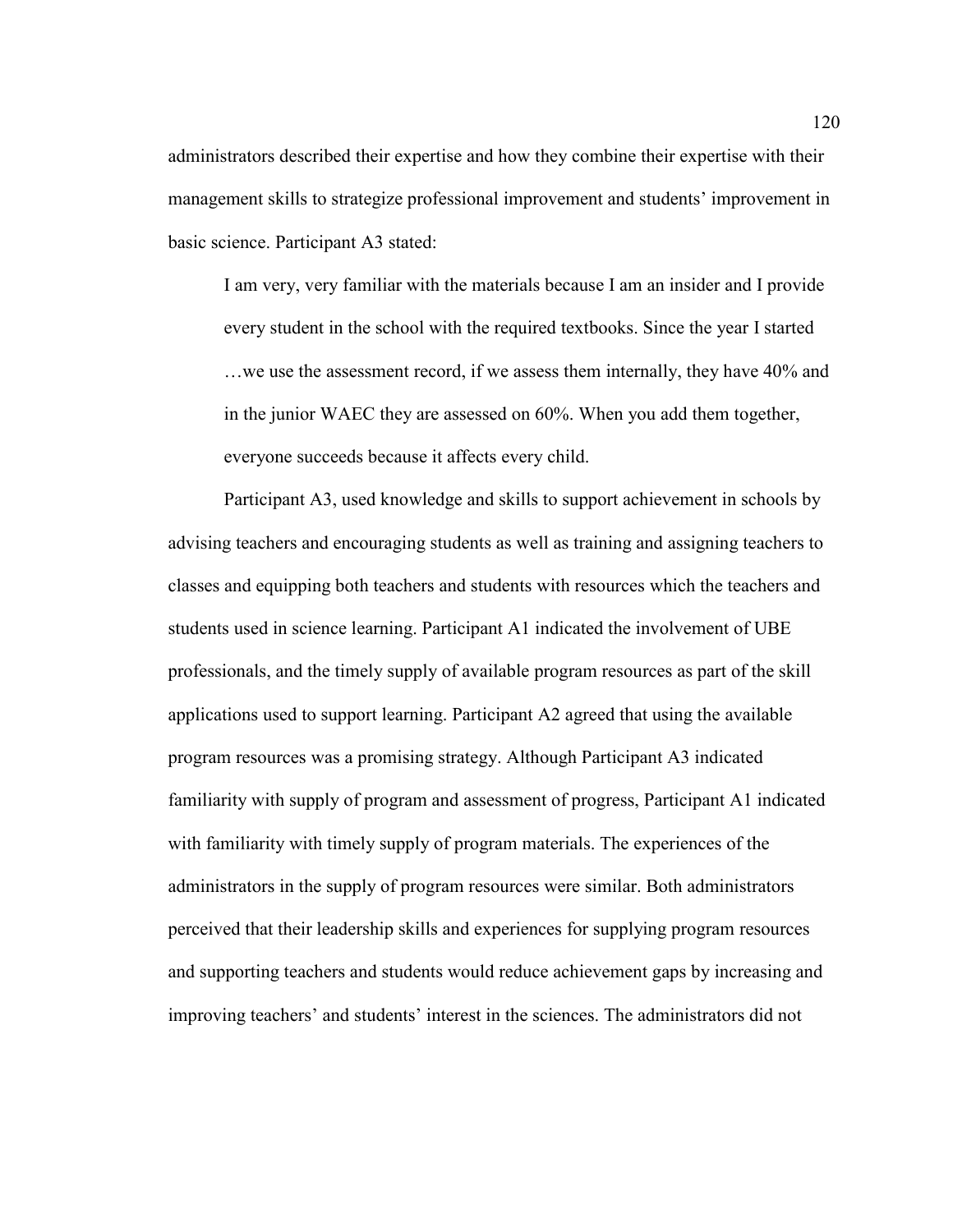mention how the strategies they used helped the students in meeting expectations in the MDG and basic science.

#### **Encouraging and Supporting Teachers and Students with Program**

**Resources.** Another strategy which the administrators said they used to support students in meeting expectations in the basic science and the MDG included mentoring and resources supply strategies. The administrators described their mentoring support strategies with advising, training and encouraging teachers and students to handle the program resources in a manner that increases students' achievement in the sciences. Participant A2 stated:

It has somewhere provided students with some little morale of how to do some certain little things that have to do with science. Because of that of the study...the students bring out their intellectual capability of how the student is learning to show the people that this is what they have been learning.

Participant A3 described resources support strategies with supplying all available program resources including inviting professionals to support teachers and students in science teaching and learning. Program support resources included charts, real objects, the supply of UBE professionals, and field trips. The mentoring strategy used by Participant A2 focused on increasing the morale of students to embrace science learning, but Participant A3 focused on mentoring strategies that support both teachers and students in science learning. Both administrators indicated that mentoring and resource supply supported students to meet expectations in science learning. The administrators did not mention mentoring and resources supply strategies for supporting students in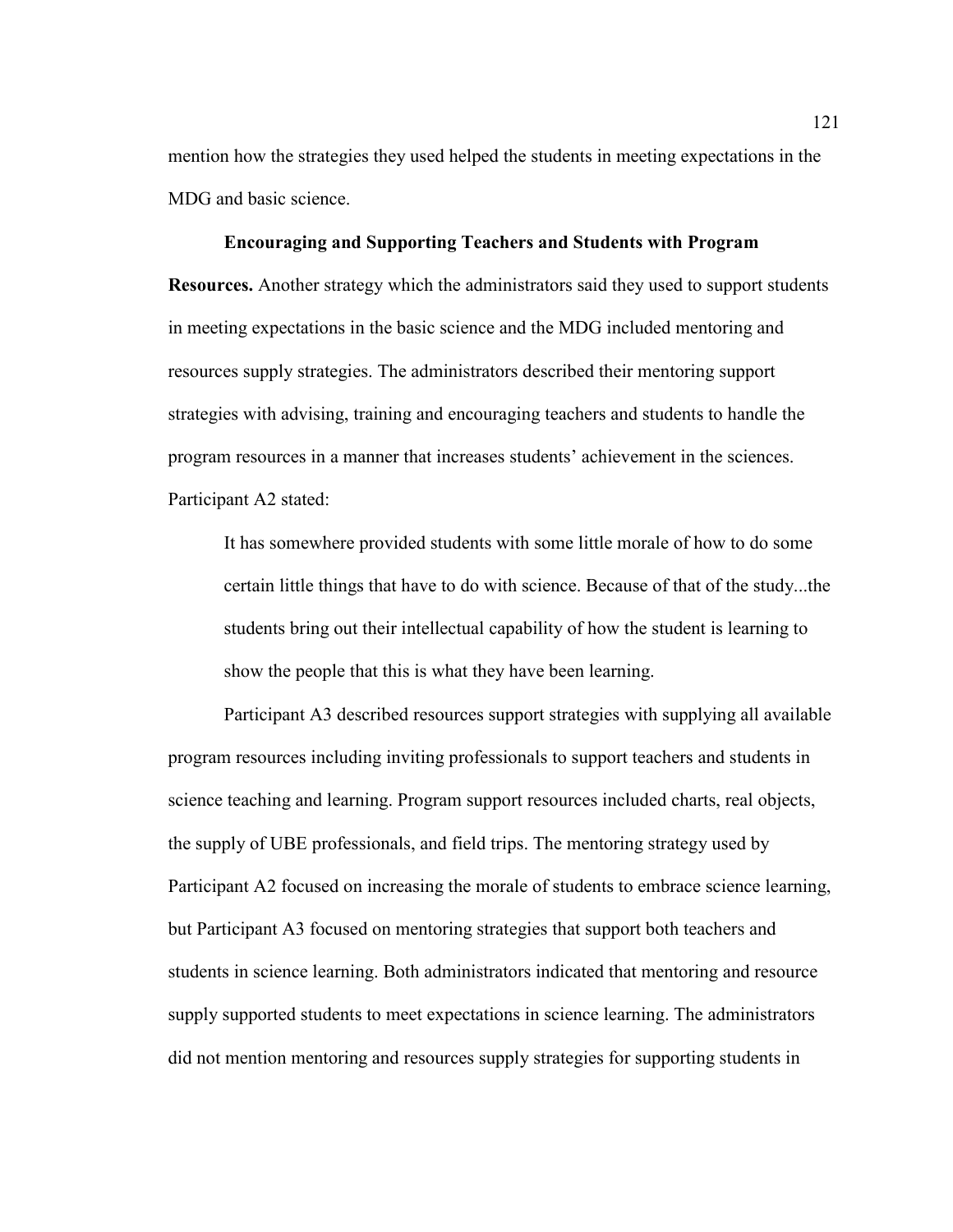meeting the MDG in basic science. The participants assumed that students met the MDG when they met expectations in basic science. Also, the administrators did say what success indicators they used in reading the progress.

# **Regular Monitoring and Assessment of Teaching and Learning Basic**

**Science.** I asked the administrators whether they thought the program is supporting basic science achievement in their school. The administrators described their planning and monitoring strategies with planning workshops for teachers and assessing the teachers' lesson plan weekly to ensure alignment with the program curriculum as well as ensure the basic science subject appears three times in the timetable to which the teacher adheres. The administrators assessed the students to monitor science achievement progress. Participant A2 stated:

We grade teachers how they were able to deliver their lessons to the students, in other words, the teachers in the basic program, write his or her lesson note, weekly and bring out what is expected of her or she to deliver to the children, so at end of the week for instance they assemble their lesson note and their scheme of work to know how far they have been able to deliver basic topic that are required of them for the week, that is how we grade them and to know how far they have been able to go with it. Then on the side of the students, through their assessment, weekly assessment, we are able to know which side he is doing well, which particular side he is doing poor, then we check the records of that and instruct the teacher.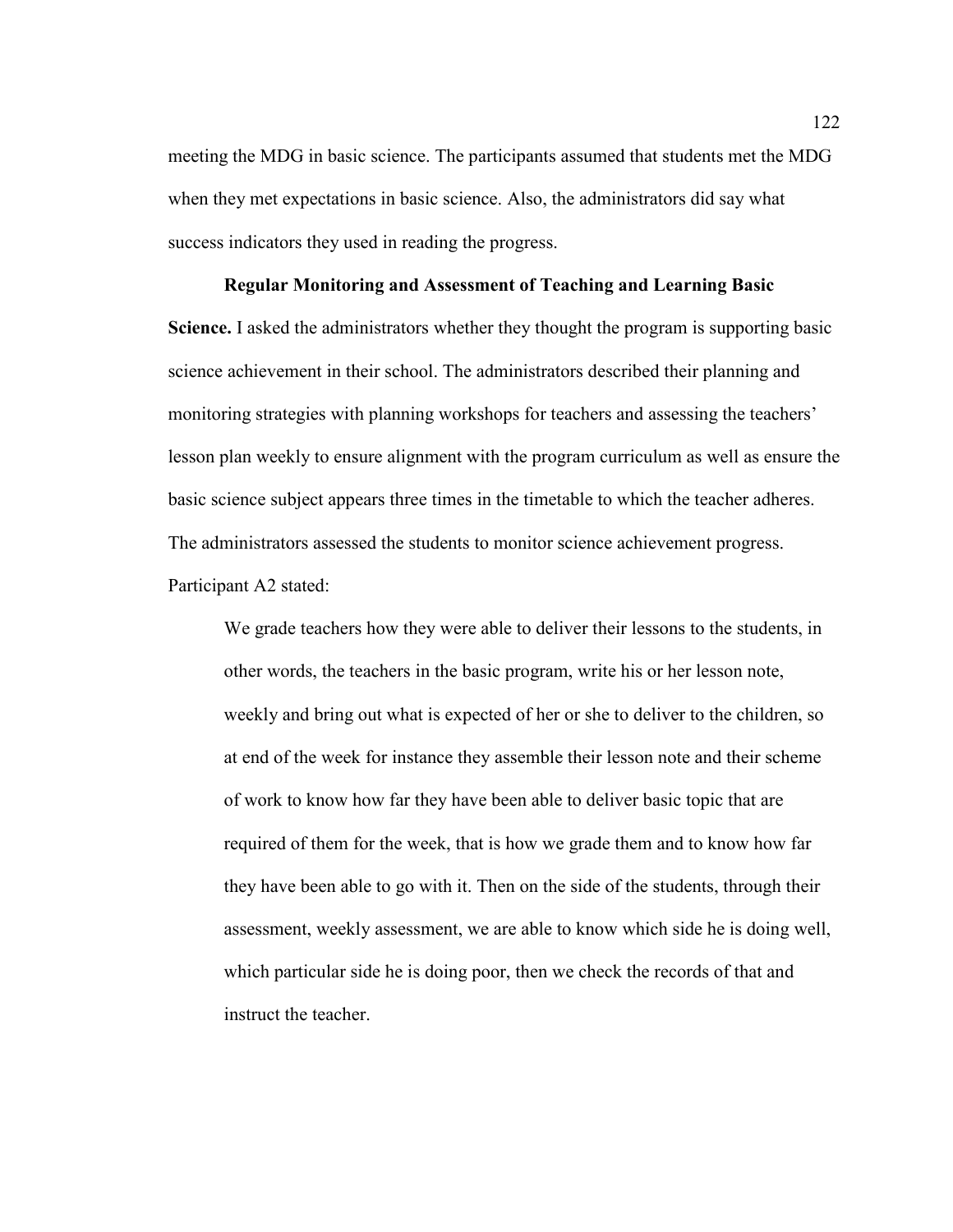The side to which Participant A2 is referring includes the practical or theoretical aspect of science as well as the weekly or examination tests and assessments.

Participant A3 ensured

The science subject appears 3 times in the timetable and teachers adhere to it. Assessment is done twice in a term before the last assessment which is the examination… I supply all the materials and invite professionals to handle the students in basic science subjects especially the JSS3 students who are preparing for their final examination

Participant A2 based their monitoring strategy on supervising lesson plan, but Participant A3 monitored weekly science learning and weekly test and end of term exam schedules. The administrators perceived that planning and monitoring science teaching and learning as well as planning and monitoring teachers' science lesson delivery is germane to supporting ninth grade students in meeting expectations in basic science and MDG. It was difficult to understand their perceptions of meeting MDG or basic science expectations because they assumed both were the same. Further studies should explore the connection between the MDG and basic science achievement including supervision strategies.

**Improving Science Teaching and Learning by Advancing Professional Training Opportunities.** Another program support strategy which the administrators believed supported students in meeting expectations in basic science were the professional development and skill enhancement. The administrators described the professional development and skill enhancement strategies with their attending program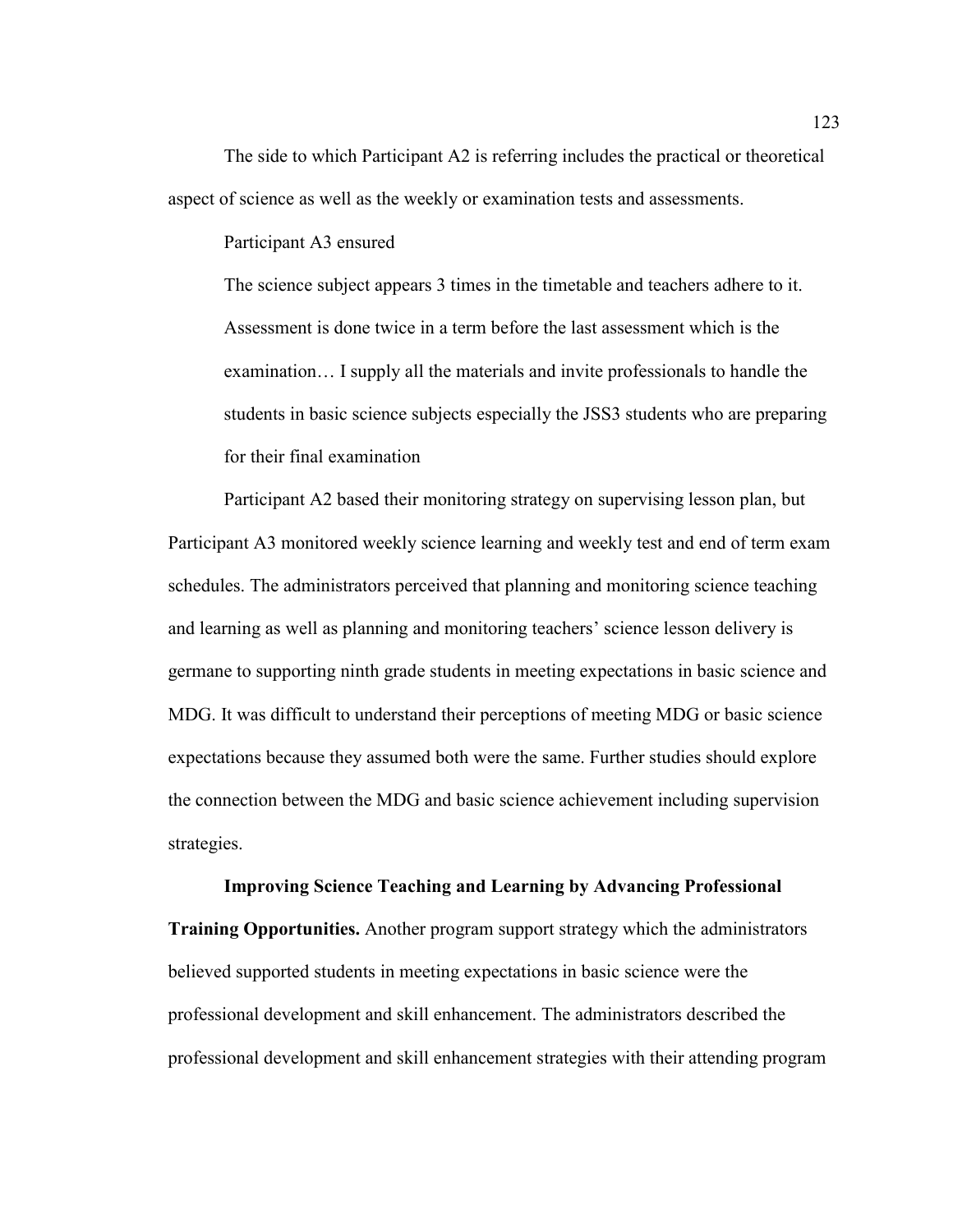workshops, seminars, and conferences to improve on skills for providing all available resources to improve teachers. Additionally, the administrators affirmed that participation of teachers in the available professional trainings improved their skill development in teaching science subjects. Participant A1 indicated that supporting the program with qualified UBE professionals who understand the program's scheme of work will improve teaching and learning and advance the ninth grade students to higher science achievement. Participant A3 indicated the involvement of program specialists in the professional training of teachers. Administrators perceived that professional development and skill enhancements are relevant to bridging science achievement disparities among ninth grade students because professional development and skill enhancement improved teachers' teaching skills for leading science learning activities of ninth grade students. However, it was difficult to understand which professional advancement strategies supported students in meeting either basic science or MDG expectations. It is important to separate the professional advancement and skill enhancement strategies for MDG from the strategies which helped students in meeting expectations in basic science. This area should be subject to further studies.

**Improving Science Learning with Positive Work Environment, Inclusion and Adequate Program Resources Supply.** I asked the administrators about other concerns or recommendations regarding the use of the program to enhance students' basic science achievement. The administrators explained the creative ways they have supported teachers and students to achieve higher success in basic science. The administrators suggested strategies for improving science teaching and learning including the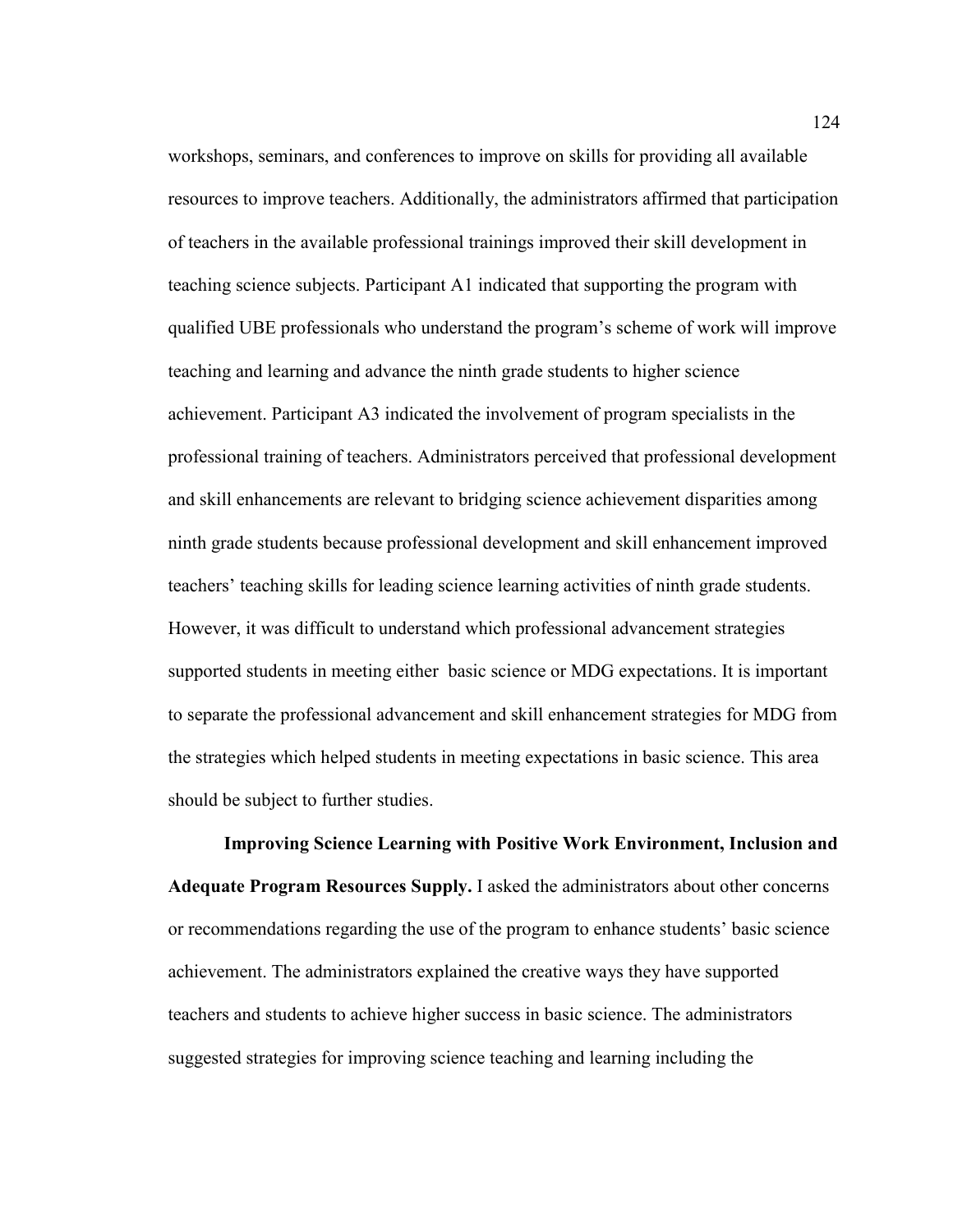improvement of teachers' welfare and incentives, and adequate supply of program resources and equipment. Participant A2 suggested grading students according to their levels and orientations by considering grading flexibilities for students in the rural areas. Participant A2 stated:

I think students in the rural areas should be based over 50 or 70 so that when the time the students in the rural areas can score 50 0ver 70, the person will have the courage to do more.

Participant A2 believed their program initiatives including the consideration of grade flexibility for students in the rural areas would improve the science achievement of the students in the rural areas. Participant A3 advanced other program initiatives such as the involvement of a basic science specialist, adequate laboratory, government support to schools, parental awareness in supporting children to learn sciences, incentives to teachers, and basic science specialists. Although Participant A2 suggested the lowering score limits for students in the rural areas to support students meet expectations in basic science, Participant A3 indicated that the involvement of basic science specialist and provision of adequate program materials would support students to meet expectations in basic science. The response of Participants A2 regarding the lowering score limit to help students meet expectation was considered discrepant data which I managed in the in discrepant data section. Recommendations for strategies which support students in meeting the MDG are required in addition to the strategies for meeting expectations in basic science. Further, studies should explore administrators recommendations for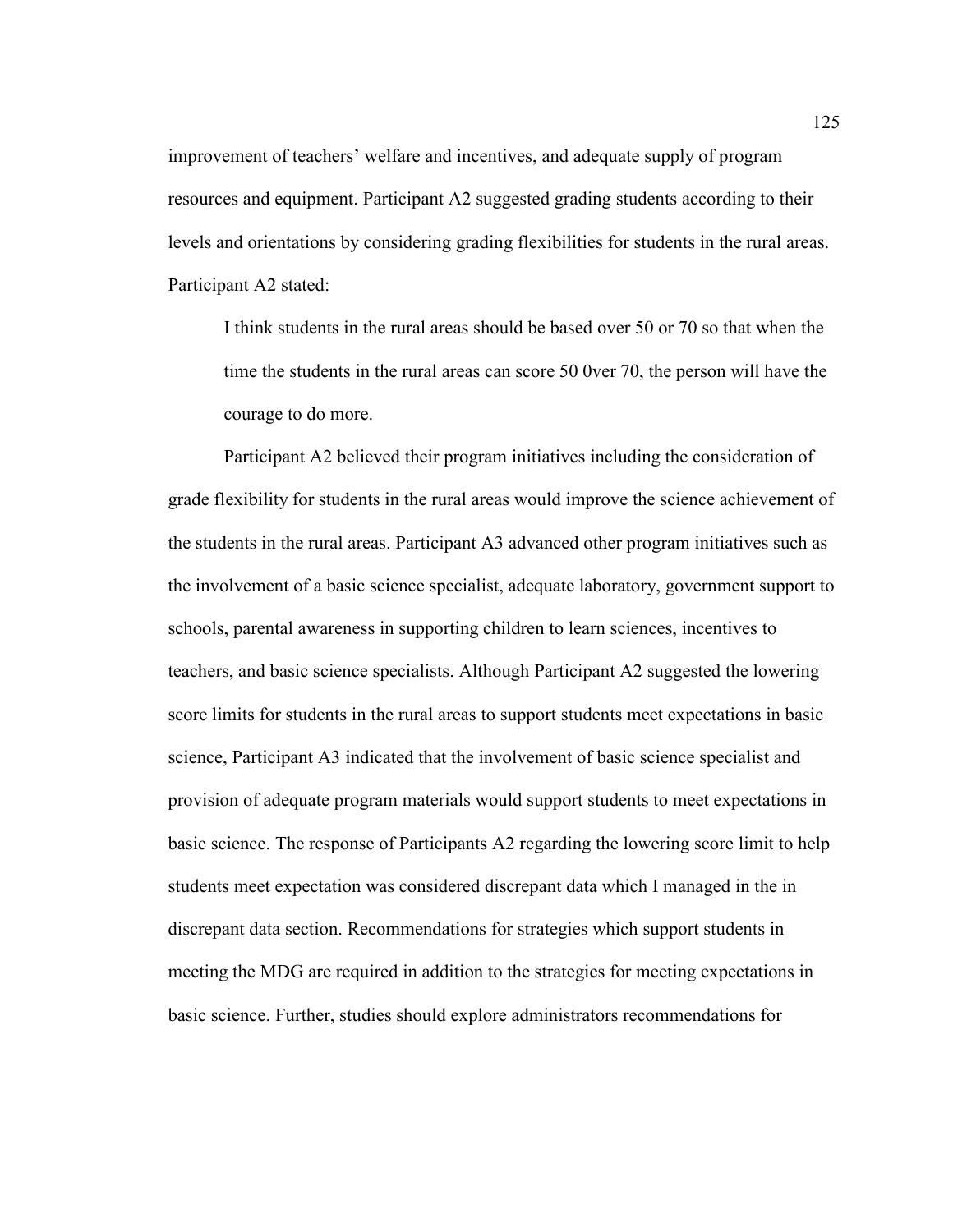strategies which support students meet MDG apart from strategies for meeting basic science achievement expectations.

Table 9 shows the summary of themes coded responses and categories derived from administrator interview data related to Research Question 2.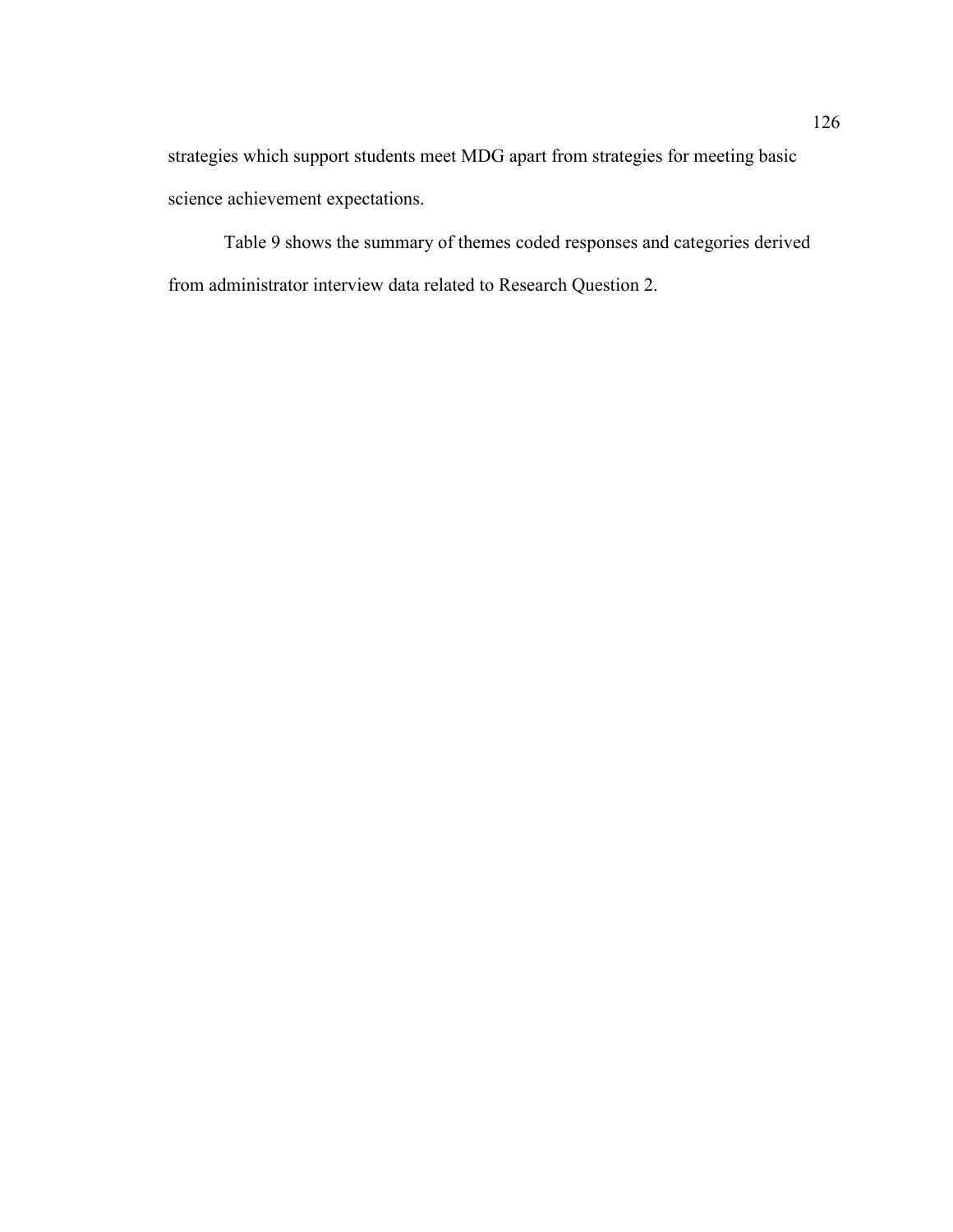# **Table 9**

# *Summary of Themes, Coded Responses and Categories-Research Question 2: Administrators*

| <b>Themes</b>                                                                                                       | Coded responses                                                                                                                                                                                                                                          | Categories                                                      |
|---------------------------------------------------------------------------------------------------------------------|----------------------------------------------------------------------------------------------------------------------------------------------------------------------------------------------------------------------------------------------------------|-----------------------------------------------------------------|
| Demonstrated expertise with<br>supporting teachers and students<br>with program resources                           | Experienced and familiar with the<br>teaching and assessment<br>resources                                                                                                                                                                                | Knowledge and skill<br>application strategies                   |
| Encouraging and supporting<br>teachers and students with program<br>resources                                       | Advising teachers and providing<br>students with concrete materials<br>such as chart, real objects, UBE<br>professionals and field trips.<br>Students were supported with<br>human and material resources and<br>basic science field trips.              | Mentoring and resources<br>support strategies                   |
| Regular monitoring and<br>assessment of teaching and<br>learning basic science                                      | Basic science appears 3 times in<br>the weekly timetable.<br>Assessment is done 2 times<br>before the exam in a term.<br>Assessment with internal and<br>external exams.                                                                                 | Planning and monitoring<br>strategies                           |
| Improving science teaching and<br>learning by advancing professional<br>training opportunities                      | Attending program workshops,<br>seminars, conferences<br>Involving teachers in professional<br>trainings                                                                                                                                                 | Professional development<br>and skill enhancement<br>strategies |
| Improving science learning with<br>positive work environment,<br>inclusion and adequate program<br>resources supply | Improving the teachers' welfare,<br>Grading flexibility was suggested<br>for rural schools.<br>Involvement of basic science<br>specialist, good laboratory,<br>government support, parental<br>awareness and incentives to basic<br>science specialists. | Program initiative strategies                                   |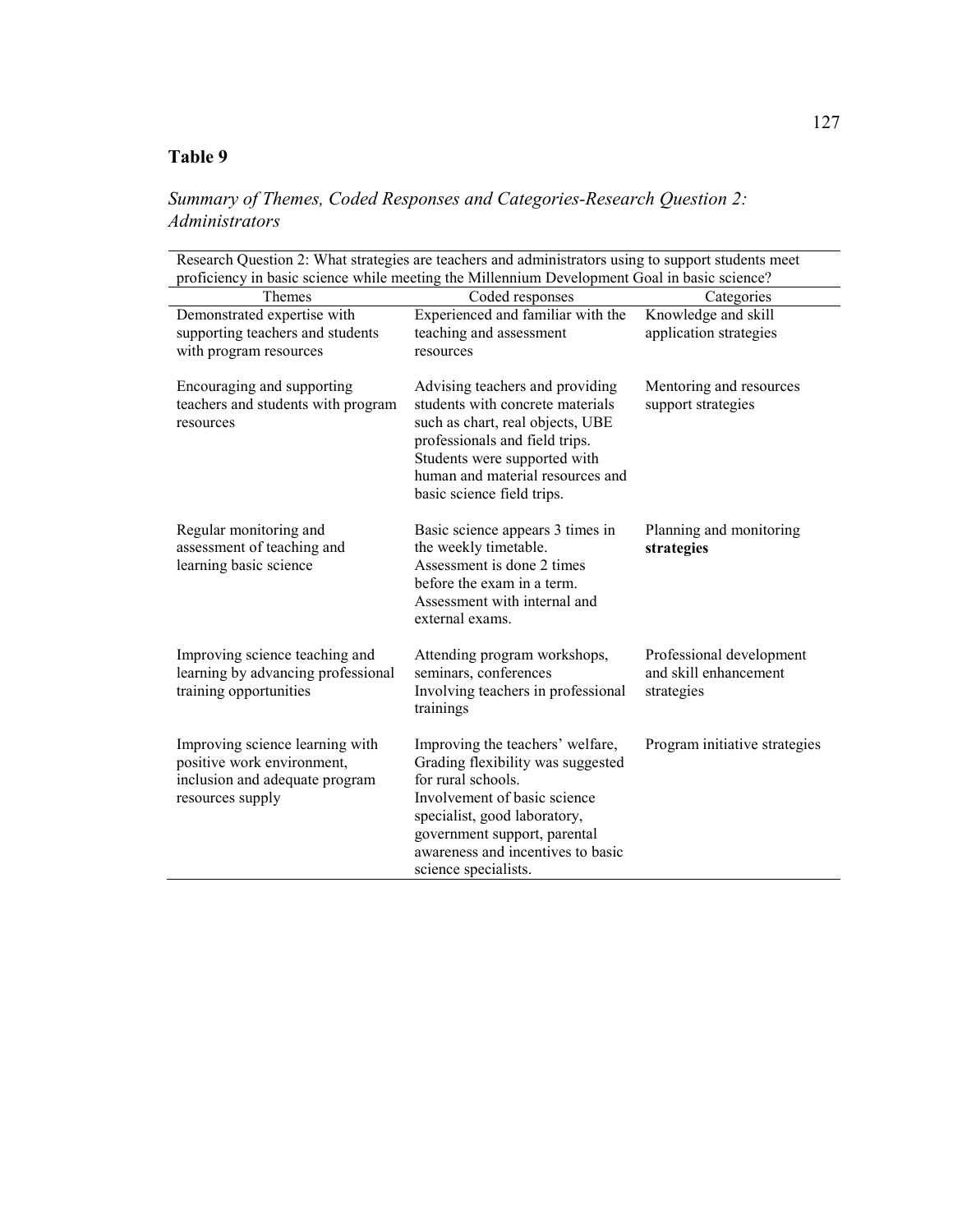The administrators perceived that the strategies described were effective strategies that improved teachers' instructional approaches, which in turn advanced the ninth grade students to higher science achievement. The administrators' perceived that students' science achievement increased when administrators demonstrated expertise and used skills to mentor teachers and students. Also, the participants perceived that their encouragement and support of teachers and students with program resources including their regular monitoring and assessment of teaching and learning basic science, improved science teaching and learning. The data showed that the advancement of professional training opportunities improved science learning with positive work environment.

# *Basic Science Teachers*

The teachers described their perceptions of the program strategies they used in supporting students to meet expectations in basic science alongside the following themes:

- supporting students with program resources and professional skills
- teaching and assessing students with effective teaching and grading styles
- increasing achievement in science by engaging students with assessments using the scheme of work, program tools and skills
- increasing science achievement by combining class assessment and examination test scores
- adopting the program's curriculum to improve science achievement and increase interest in the sciences

# **Supporting Students with Program Resources and Professional Skills.** I asked the basic science teachers what strategies they used to support students in meeting the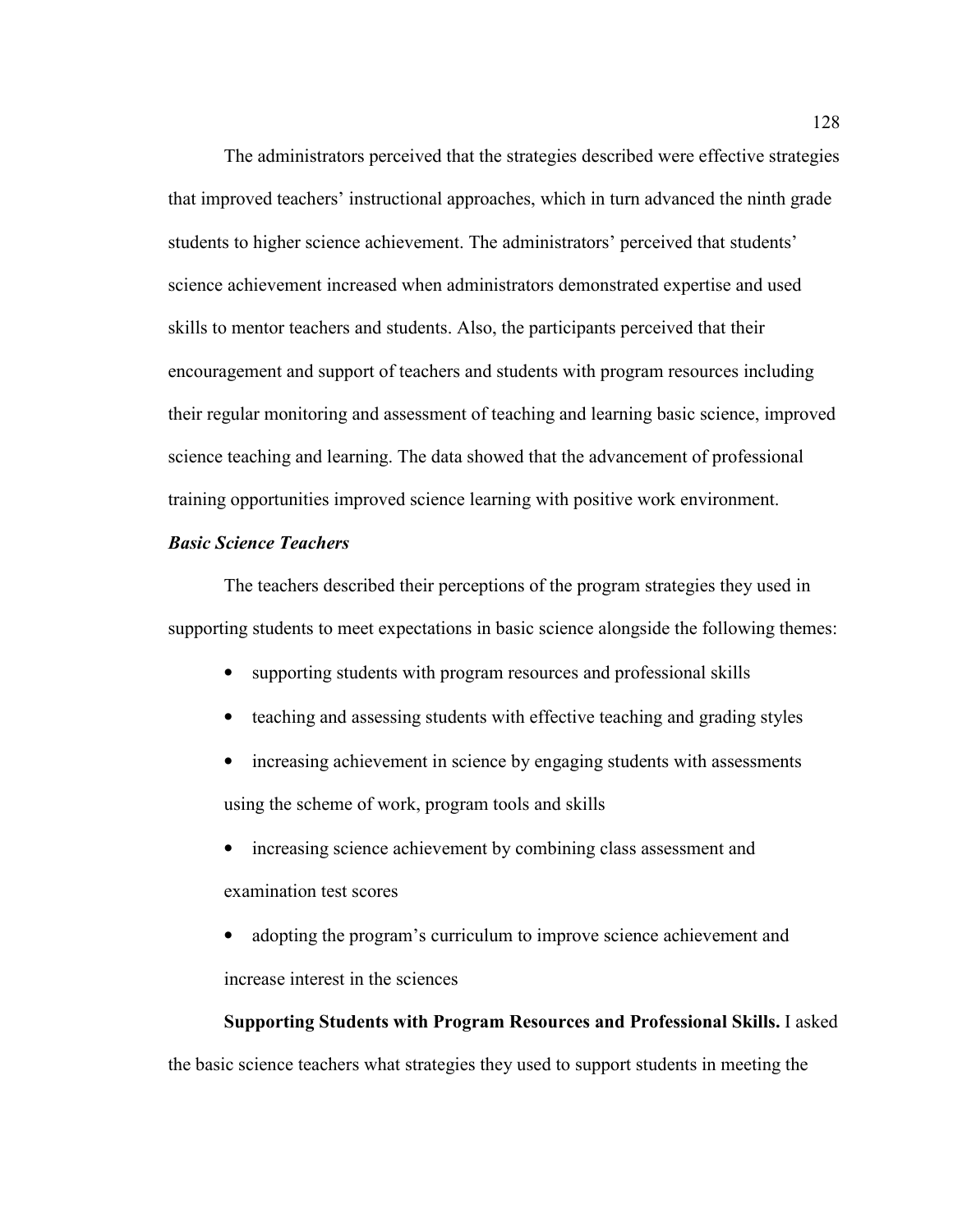MDG expectations in basic science. The teachers said they supported students with professional skills and experiences gained from their college degrees and professional training. Participant B2 stated:

In terms of teaching like I know when I was in college of education, and I was doing my teaching practice, I did a lot, and I felt I was in the right track, but when I was in the University studying then I learned a lot of strategies to be used in the teaching of the students.

Participant B1 supported: "I became a science teacher because I studied sciences. In the school I am teaching, I am a staff there; a basic science staff, and I teach basic science."

The teachers supported the students' combining knowledge of sciences with diverse teaching strategies including Heuristic method, illustration, explanation, demonstration, questioning, explanation, practical, and theoretical teaching approaches. Other teaching styles included experimentation and applied teaching styles gained from professional conferences and workshops.

The teachers perceived that knowledge and applied skills helped students to meet science expectations because this strategy involved the use of diverse teaching skills which increased students' knowledge of science concepts. The students' understanding of science concepts is relevant to reducing the achievement gap in basic science. However, the teachers did not provide information regarding the skill and application strategies for the MDG and how the students are meeting the MDG expectations.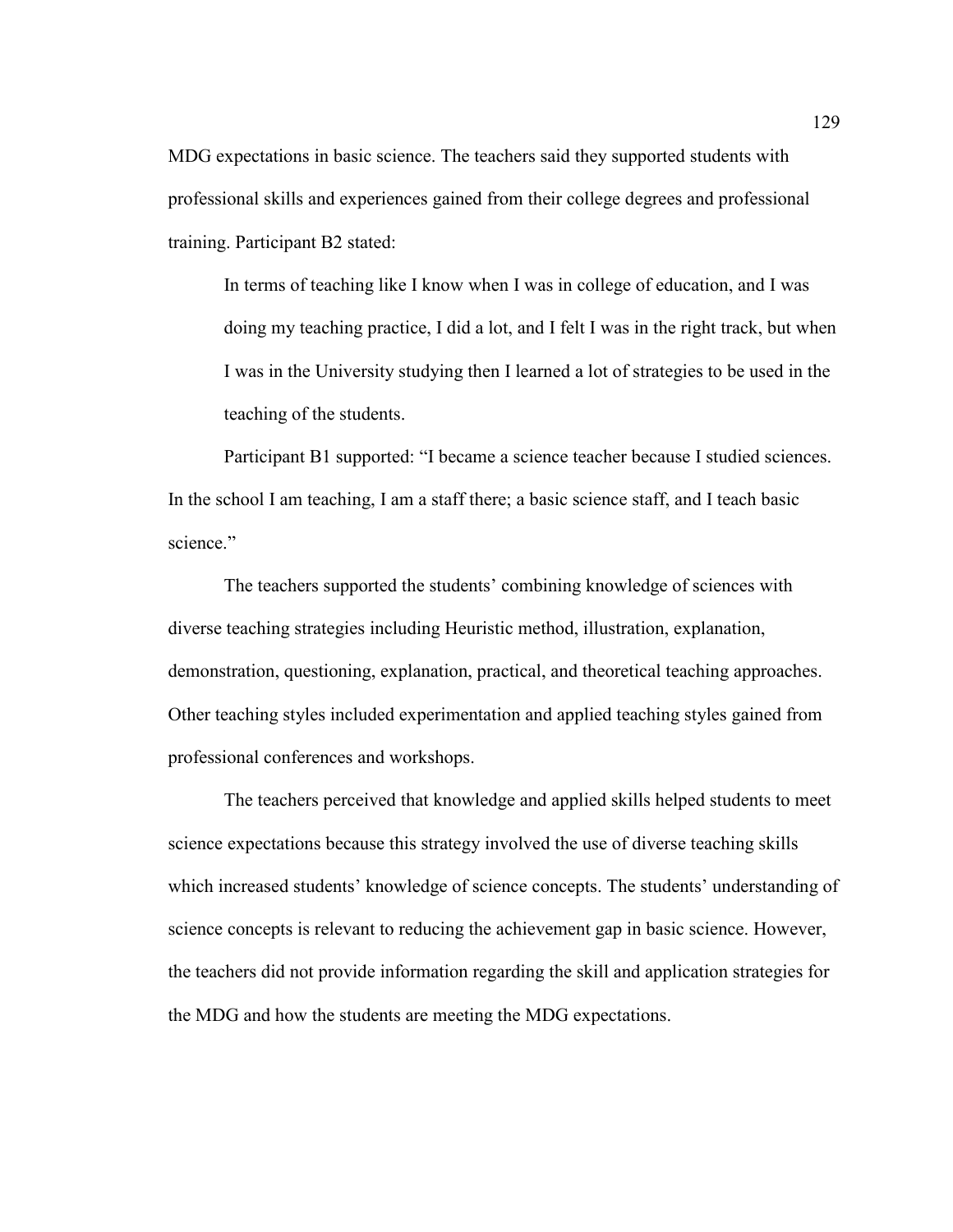**Teaching and Assessing Students with Effective Teaching and Grading Styles.** I asked teachers to tell me more about using the program to teach and assess students in the basic science class. Participant B1 indicated that their teaching and assessment experiences enhanced their teaching methods. Participant B2 stated, "Doing my teaching practice, I did a lot, and I felt I was in the right track, but when I was in the University studying, then I learned a lot of strategies to be used in the teaching of the students." Participant B3 indicated that their methodology of teaching including demonstration, explanation, and reinforcement, illustration, encouragement, appreciation, award, reinforcement, and appreciation. Participant B4 indicated that the professional training and workshop offered in the program enhanced their experience and methods of assessing the students with grading categories and alphanumeric grading scales of A, B, C, D, and F alongside the program's grading standards. Participant B4 stated:

When I grade them, according to national grading standard through the knowledge I acquired…. It improves the student's standard. The grade strategy which helped the students to pass were the in-course and examination assessments. It influences the students positively because, augmenting the incourse and the examinations at least even when the student does not perform very well in the examination, augmenting the in-course will help to pass the student.

The teachers perceived that teaching method and assessment strategies helped students meet expectations in basic science because the teachers experienced improvement in the students' science grades when they combined students' class and examination test scores to meet the national science grading standards. The teaching and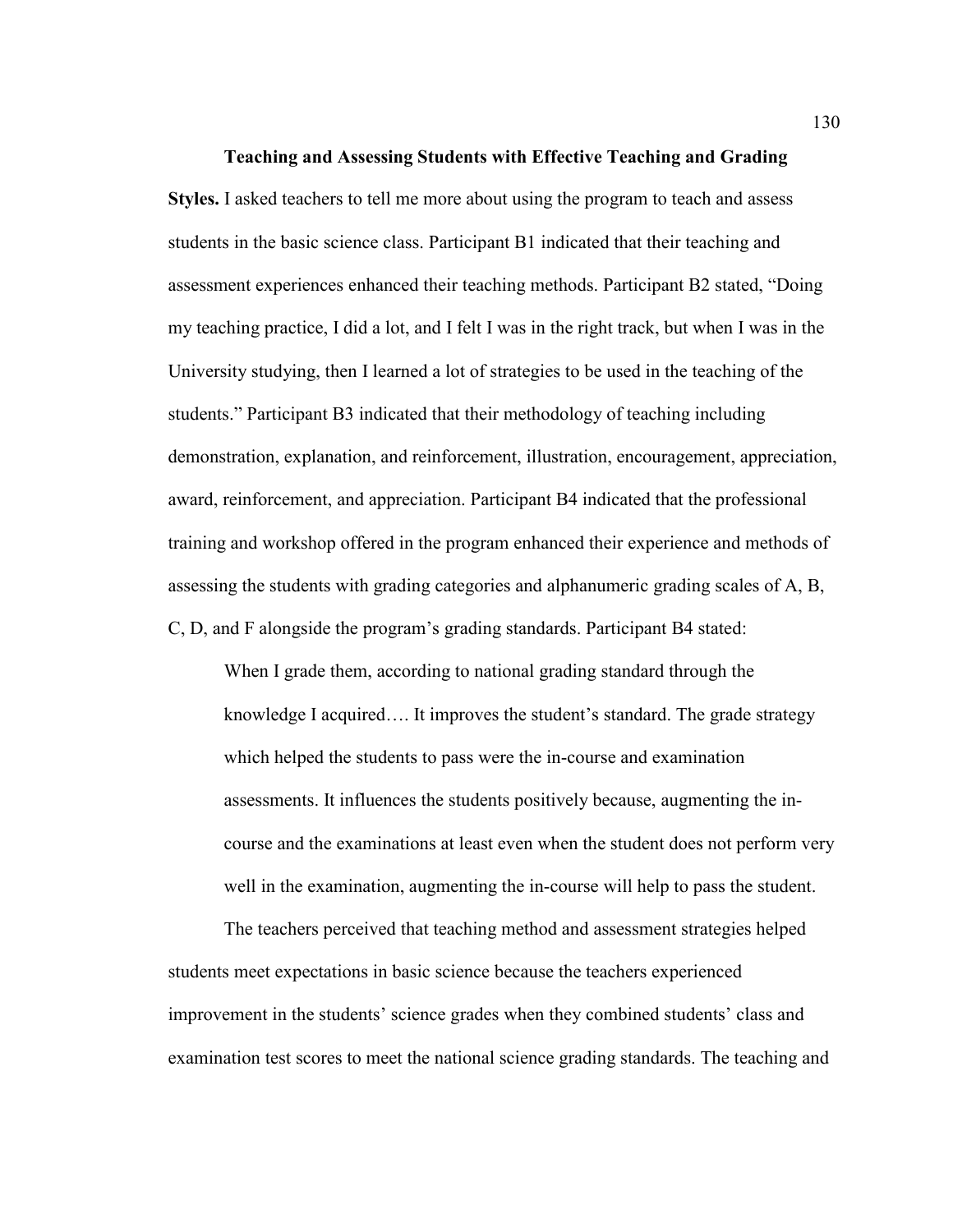grading strategies which meet the national science standards are relevant for reducing the basic science achievement disparities among the ninth grade students. The teachers' connection of MDG and workshops described a culture of ongoing training and improvement of teachers who support students to meet global goals in basic science. The teachers perceived that constant training and workshop as well as applying them in teaching students were strategies which helped students in meeting MDG in basic science.

**Increasing Achievement in Science by Engaging Students with Assessments Using the Scheme of Work, Program Tools and Skills.** Participants B7, and B8 noted that the program tools including schemes of work, and grading scales as well as program practices like weekly class assignments, take-home assignment, in-course, and end-ofterm examinations, accelerated students' achievement in basic science. The teachers engaged and supported the students in meeting the MDG in science with teaching strategies, including experimentation method, practical teaching, illustration, encouragement, appreciation, award and reinforcement, science project competitions. The teachers affirmed that the UBE program resources were used properly when supported with professional training and workshops. Participant B6 stated:

In the MDG program, teachers are called upon to come for the workshop, when the teachers went for the workshop, they provide them with textbooks. After teaching them in the workshop, when the teacher returned to the school, they use the method to teach the students.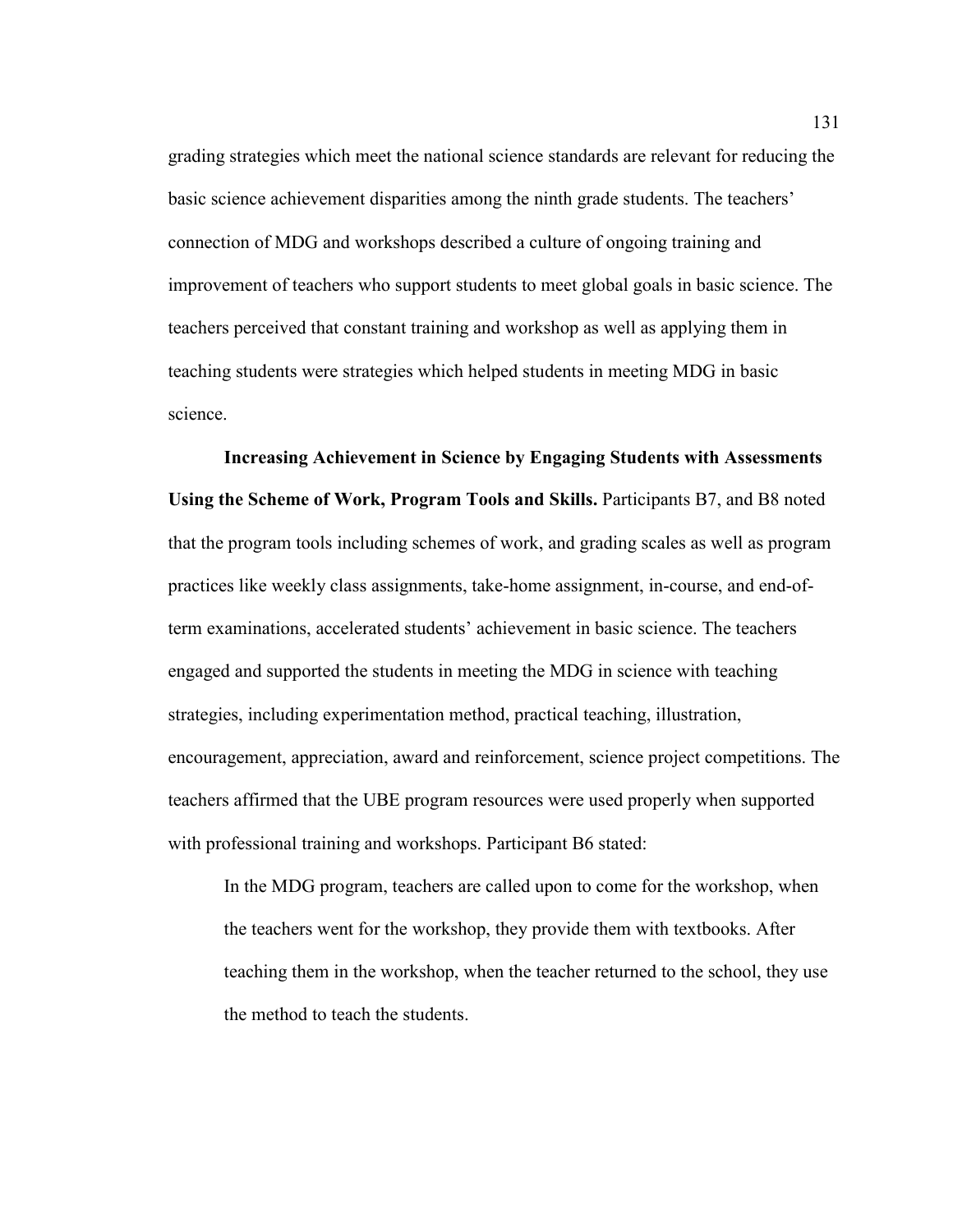The teachers perceived that supporting students with program tools, as well as teaching them with diverse teaching styles, helped students in meeting the MDG and science achievement expectations because teachers experienced that students' knowledge of science increased when students were taught with effective teaching styles using the program tools.

# **Increasing Science Achievement by Combining Class Assessment and**

**Examination Test Scores.** The basic science teachers enumerated the assessment and grading strategies, including internal assessment on science practicals; class assignment and take-home assignments; numerical/alphanumeric grading; and the in-course and examination assessments, which were used to improve students' as well as to increase their interest in basic science. Participant B4 stated:

When I grade them, according to national grading standard through the knowledge I acquired…. It improves the student's standard. The grade strategy which helped the students to pass were the in-course and examination assessments. It influences the students positively because, augmenting the incourse and the examinations at least even when the student does not perform very well in the examination, augmenting the in-course will help to pass the student.

Participant B2 agreed that assessment and grading strategies such as internal assessment (weekly quiz), and assessment on science practical (science project); class assignment and take-home assignment, in-course and examination assessments, and combining in-class and examination test results, accelerated students' success in basic science.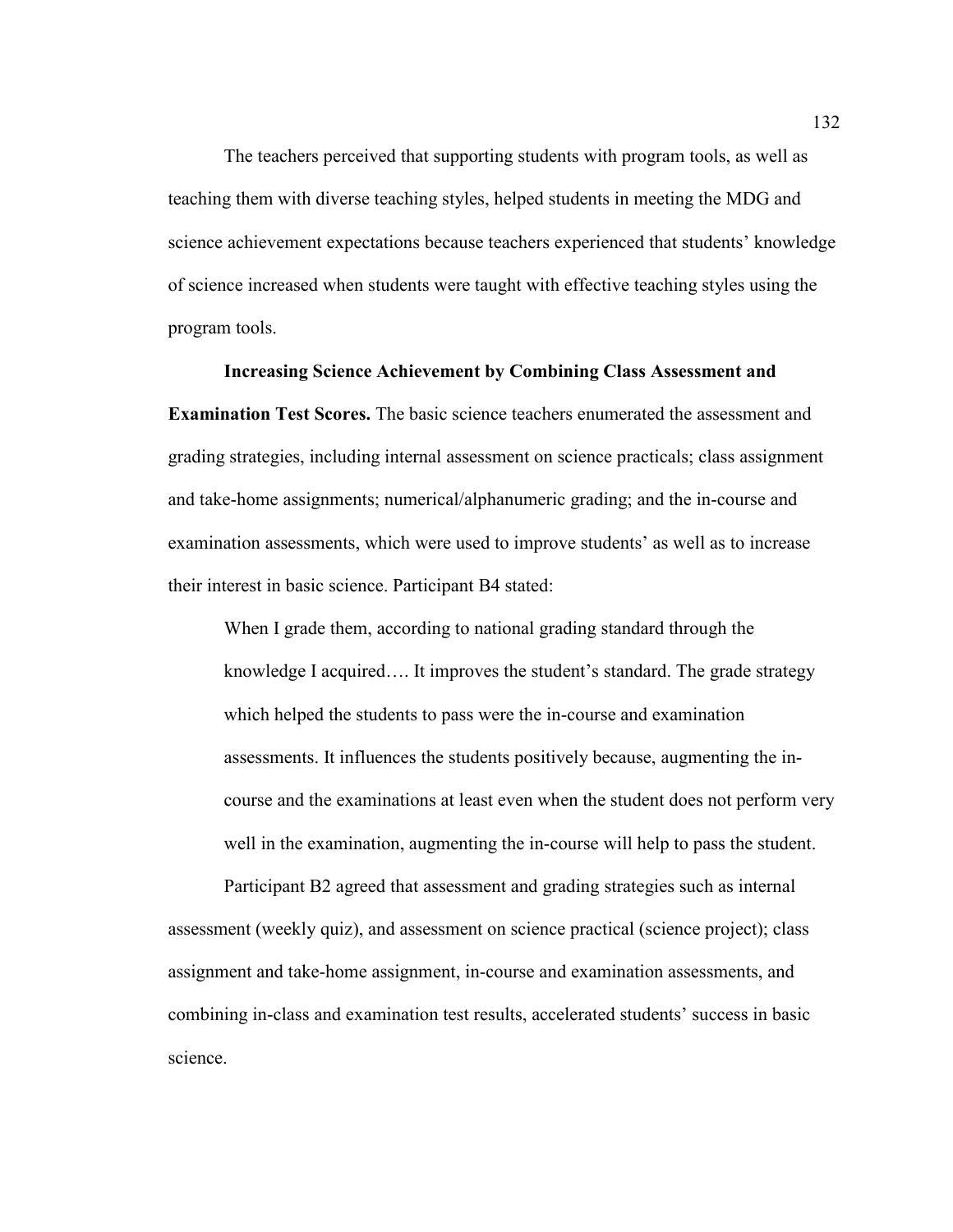Participants B2, and B4 shared grading and assessment strategies which seem to look different but the weekly assessment and assessment of science projects which participant B2 shared, are embedded in the national standard which participant B4 indicated. The teachers did not mention the connection between grading and assessment strategies to the MDG. The grading and assessment strategies for the MDG in science were missing, but the teachers assumed that meeting basic science expectations is the same as meeting the MDG in basic science.

**Adopting the Program's Curriculum to Improve Science Achievement and Increase Interest in the Sciences.** The basic science teachers adopted the program's curriculum because it supported students' success in the basic science. Participant B1 indicated the practical nature of the program made the science learning easier for students' understanding. Participant B1 stated: "The UBE program impacts the achievement gap in the ninth grade because of the compulsory basic education curriculum that involve teaching of computer to the pupils.' Participant B2 agreed the proper use of the program's curriculum with other program resources, enhanced the positive nature and practical aspects of the program. The teachers agreed that professional training resources and the availability of the learning resources made science teaching easier and increased the students' comprehension of the science contents. Participant B8 noted the rationale for adopting the program's curriculum was because the program resources helped students to improve their level of scientific understanding. Participant B1 suggested program resources needed to support their continuing adoption of the program curriculum.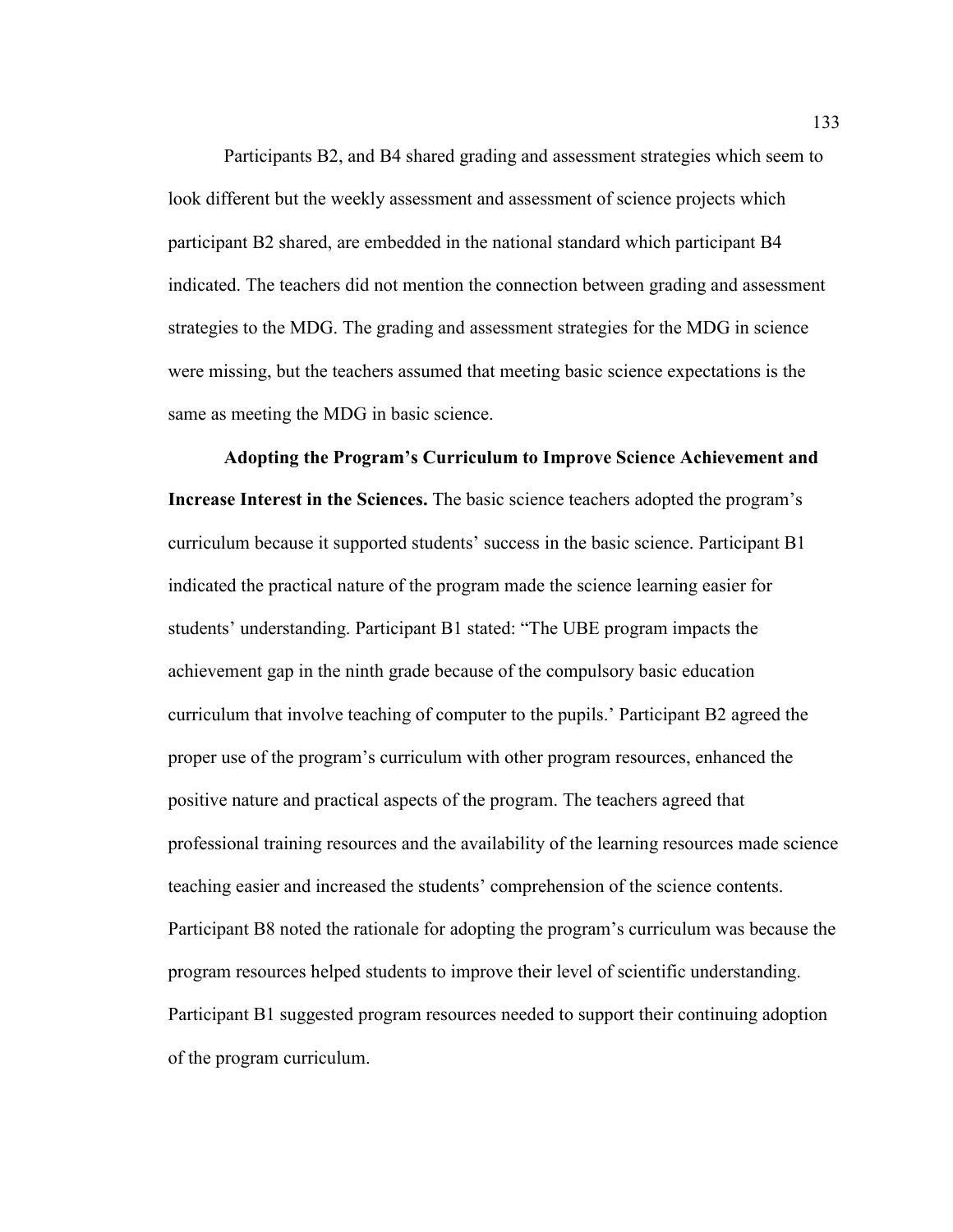Table 10 shows the summary of themes, coded responses and categories derived from the teacher interview data related to Research Question 2.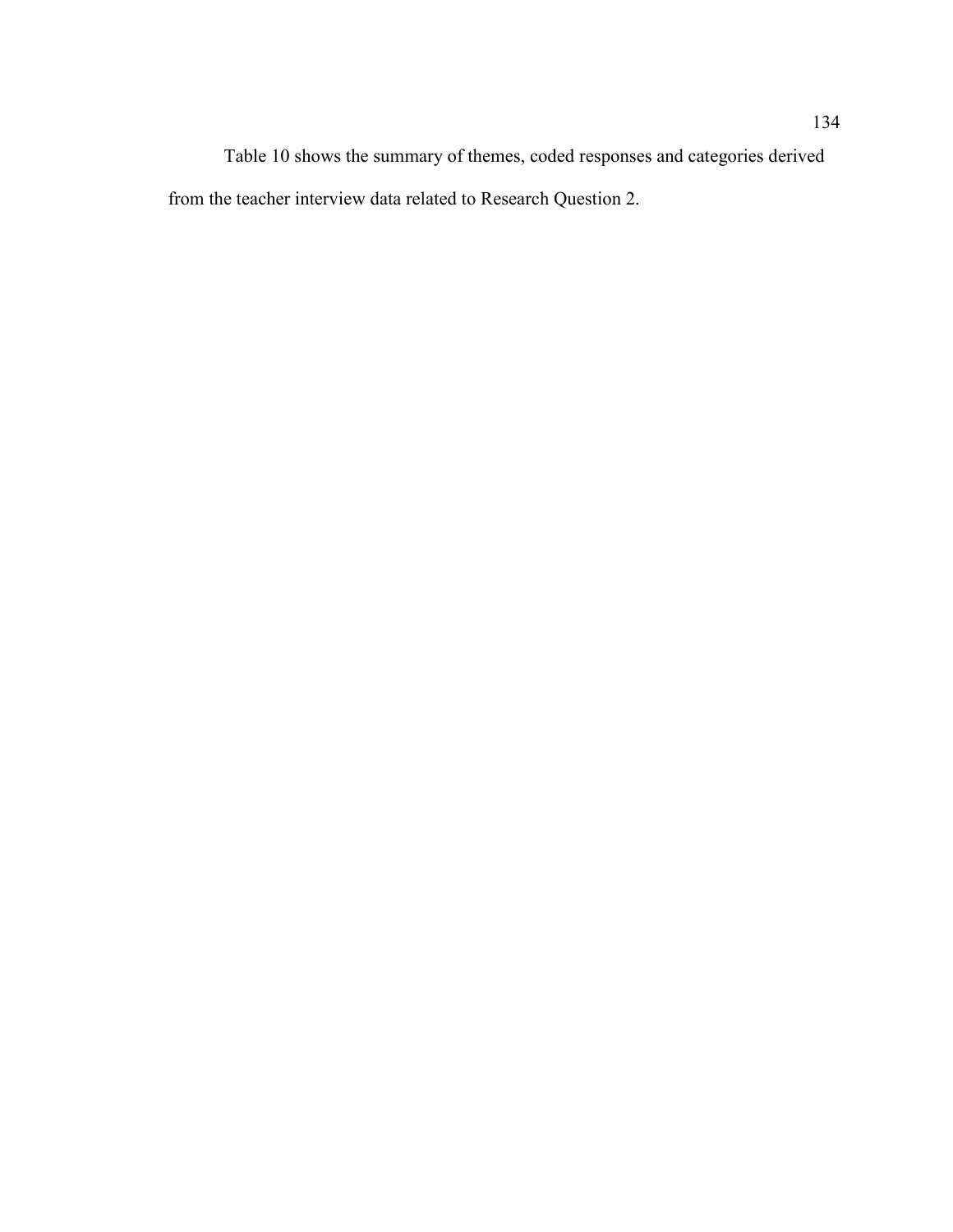# **Table 10**

# *Summary of Themes, Coded Responses, and Categories-Research Question 2: Teachers*

Research Question 2: What strategies are teachers and administrators using to support students meet proficiency in basic science

| while meeting the Millennium Development Goal in basic science                                                                      |                                                                                                                                                                                                                                                                         |                                                                        |
|-------------------------------------------------------------------------------------------------------------------------------------|-------------------------------------------------------------------------------------------------------------------------------------------------------------------------------------------------------------------------------------------------------------------------|------------------------------------------------------------------------|
| Themes                                                                                                                              | Coded responses                                                                                                                                                                                                                                                         | Categories                                                             |
| Supporting students with program<br>resources and professional skills                                                               | Support via professional skills and experience and degrees<br>Skill applications: Heuristic method,<br>illustration, explanation, demonstration, questioning,<br>explanation, practical, and theoretical teaching                                                       | Profession and skill application<br>strategies                         |
| Teaching and assessing students<br>with effective teaching and<br>grading styles to improve<br>achievement                          | Teaching styles: illustration, encouragement, appreciation,<br>award and reinforcement<br>Assessment Styles: grading categories and alphanumeric<br>grading scales of ABCD and F; combining class and<br>examination assessment scores                                  | The teachers' teaching method<br>and assessment strategies             |
| Increasing achievement in science<br>by engaging students with<br>assessments using the scheme of<br>work, program tools and skills | Program tools: schemes of work,<br>grading tool kits, workshops, and textbooks<br>Engagement strategies: experimentation, practical<br>teaching, illustration, encouragement,<br>appreciation, award and reinforcement, science project<br>competitions and assessments | Program tools support and<br>student engagement strategies             |
| Increasing science achievement by<br>combining class assessment and<br>examination test scores                                      | Assessment strategies: Internal assessment, and assessment<br>on science practical, class assignment and take-home<br>assignment<br>in-course and examination assessments, combining in-<br>class and examination test results                                          | The assessment and grading<br>strategies                               |
| Adopting the program's<br>curriculum to improve science<br>achievement and increase interest<br>in the sciences                     | Practical and positive nature of the program supported the<br>curriculum adoption.<br>Availability and handy program resources that improve<br>students<br>Teachers' suggestions for more program resources                                                             | Program's curriculum adoption<br>and teaching initiative<br>strategies |

The basic science teachers' responses provided data which addressed research question 2 and described the program support strategies used in helping the ninth grade students in meeting basic science achievement standards. The teachers perceived that the support of students with program resources and professional skills, teaching, and assessing students with effective teaching and grading styles increased achievement in science. The participants perceived that their engagement of students with assessments which aligned with the scheme of work, program tools and skills increased science achievement. The data showed that achievement increased when the participants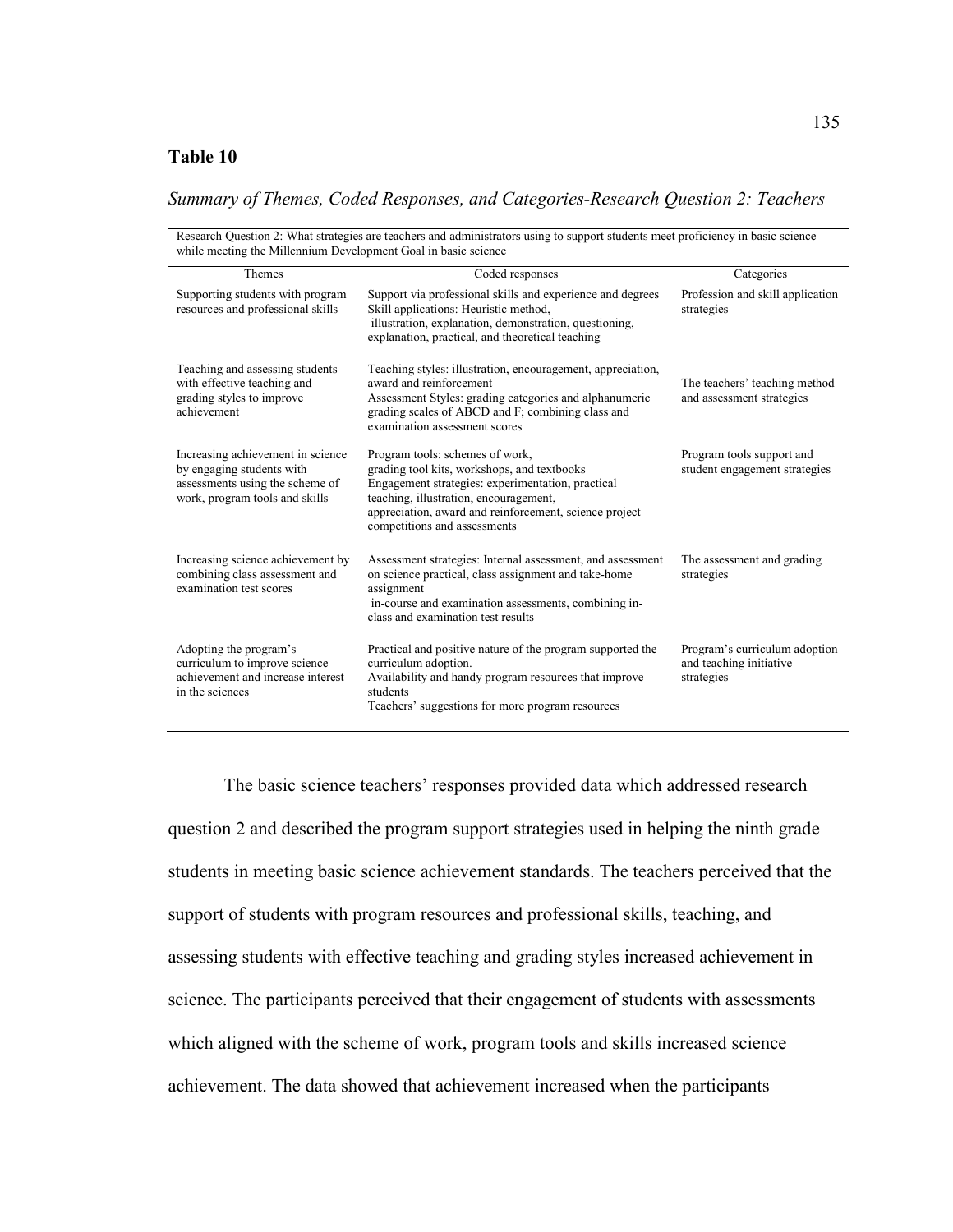combined students' class assessment and examination test scores. Also, the teachers perceived that their adoption of the program's curriculum improved science achievement and increased students' interest in the sciences. Participant BI perceived the program curriculum minimized achievement gaps. Participant B2 supported the view that the program enhanced the practical nature of the science learning. Participant B8 agreed that the program curriculum helped students improve their knowledge of science.

The administrators and basic science teachers addressed research question 2 by describing the strategies they were using to support students to meet expectations in basic science and MDG. The administrators' and teachers' descriptions of their perceptions regarding the strategies they used to support students in meeting expectations in basic science, and MDG provided rich data for the study regarding the strategies for reducing basic achievement disparities among the 9 grade students in the schools.

The administrators and basic science teachers described the strategies they used in helping students to meet expectations in basic science and MDG. The thematic similarities and differences concerning the administrators' and teachers' perceptions of program strategies used in helping students meet expectations in basic science and MDG are described alongside themes such as knowledge, professional and skill application strategies, professional development and skill enhancement strategies, mentoring and resources support strategies, planning and monitoring strategies, program initiative strategies, teaching method and assessment strategies; program tools support and student engagement strategies, and the assessment and grading strategies.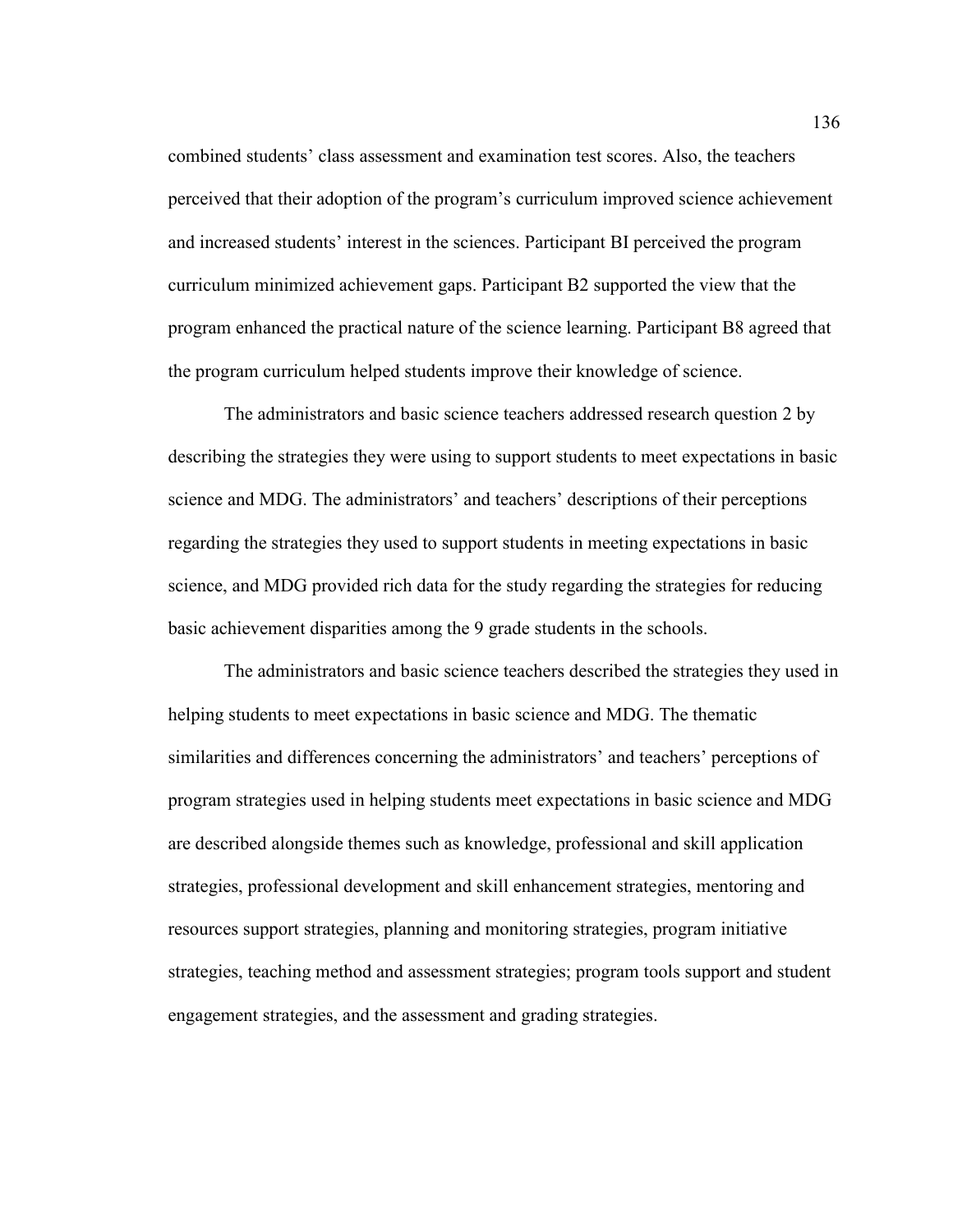The use of applied knowledge, profession and skill as strategies which supported students in meeting basic science expectations were described by administrators and teachers in similar of different ways. Both administrators and teachers perceived their knowledge and skill applications supported the students in meeting meet expectations in basic science. However. There were differences in the administrators' and teachers' application strategies. The administrators used their experiences with their supply strategies, but the teachers used their experiences with the tools supplied to teach the students. The administrators' and teachers' perceptions regarding the knowledge and skill application strategies were similar in their expertise and skill usage to support students but differed in practice. The administrators described how they used their expertise to support teachers and students, while the teachers described how they used their expertise to support students.

Regarding professional development and skill enhancement strategies, administrators responded in similar and different ways. The administrators perceived that professional and skill enhancement equipped teachers to support the students meet expectations in science, but the teachers perceived those professional skills were to support students meet expectations; hence, there is theme agreement here.

Regarding mentoring and resources support strategies administrators and teachers reported in similar and different ways. Participant A2 indicated that mentoring was to empower students to learn science, but Participant A3 used a mentoring approach which empowered both teachers and students. Although administrators used mentoring and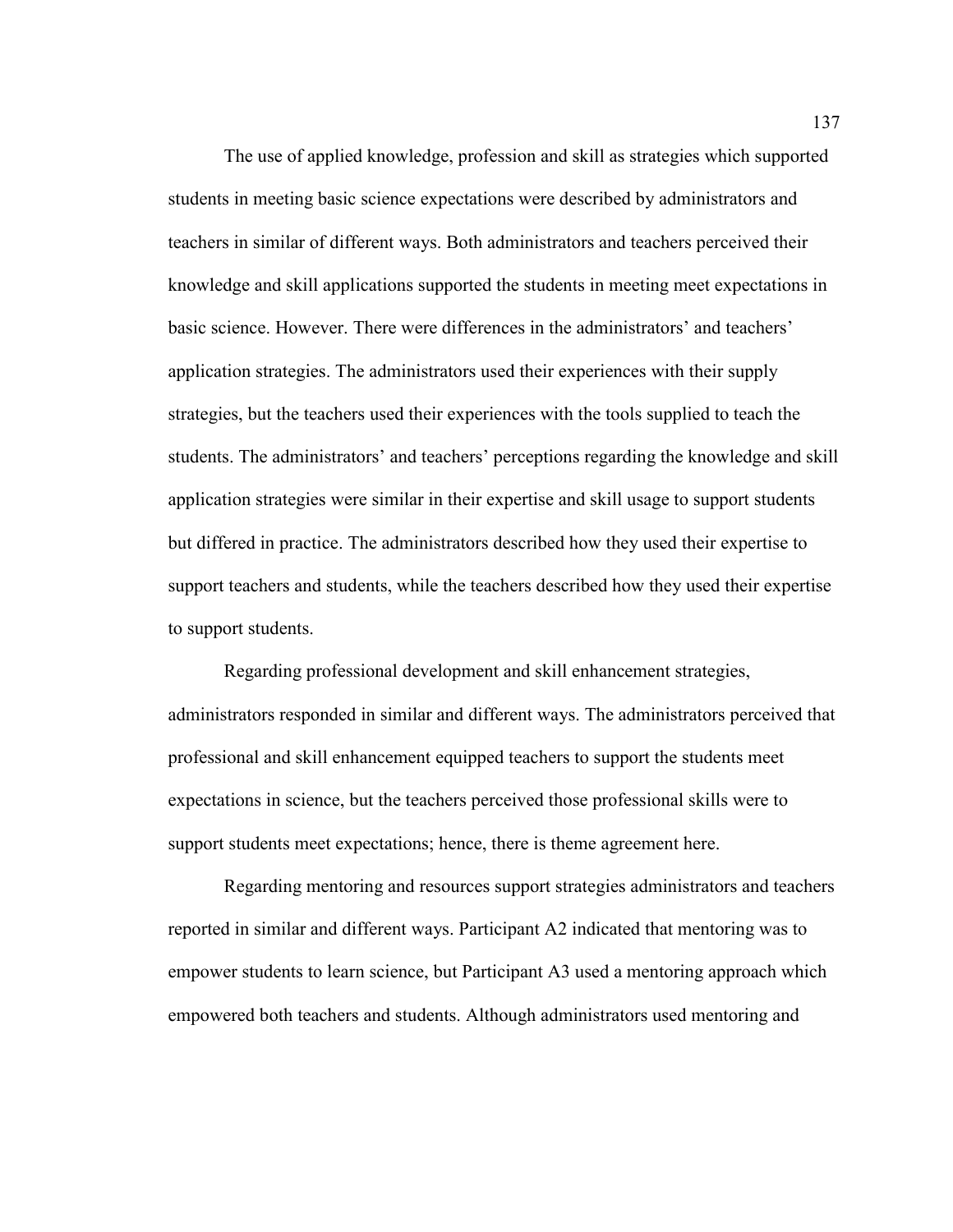program supply strategies, the teachers used teaching and strategies to support the students in meeting expectations in science.

The planning and monitoring strategies for supporting science learning differed for Participant A2 and A3. Participant A2 focused on planning and monitoring strategy of monitoring the teachers' weekly lesson plans, but Participant A3 monitored science learning and exam schedules. Although the administrators monitored science learning progress by checking the lesson plans and science learning and exam schedules, the teachers monitored students' progress by their weekly science scores. Although administrators perceived that their planning and monitoring science learning supported higher science achievement, teachers perceived that assessment of students' science learning with weekly and end of term examination were strategies that supported science achievement.

The assessment and grading strategies used by administrators and teachers were similar and different. The teachers assessed students weekly for each of the class, but the administrators assess students' achievement progress via the annual BECE reports. Both administrators and teachers use the letter grades of A, B, C, D, and F in grading students for weekly, end of term and BECE. The weekly tests and end of term of exams are connected. Participant A3 indicated that the score limit for BECE was 60%; whereas the score limits for the internal examinations was 40%. Participant A3 said that both scores were combined to support students' achievement. Participant B4 agreed that augmenting the in-course and examination scores increase students' achievement. Therefore, both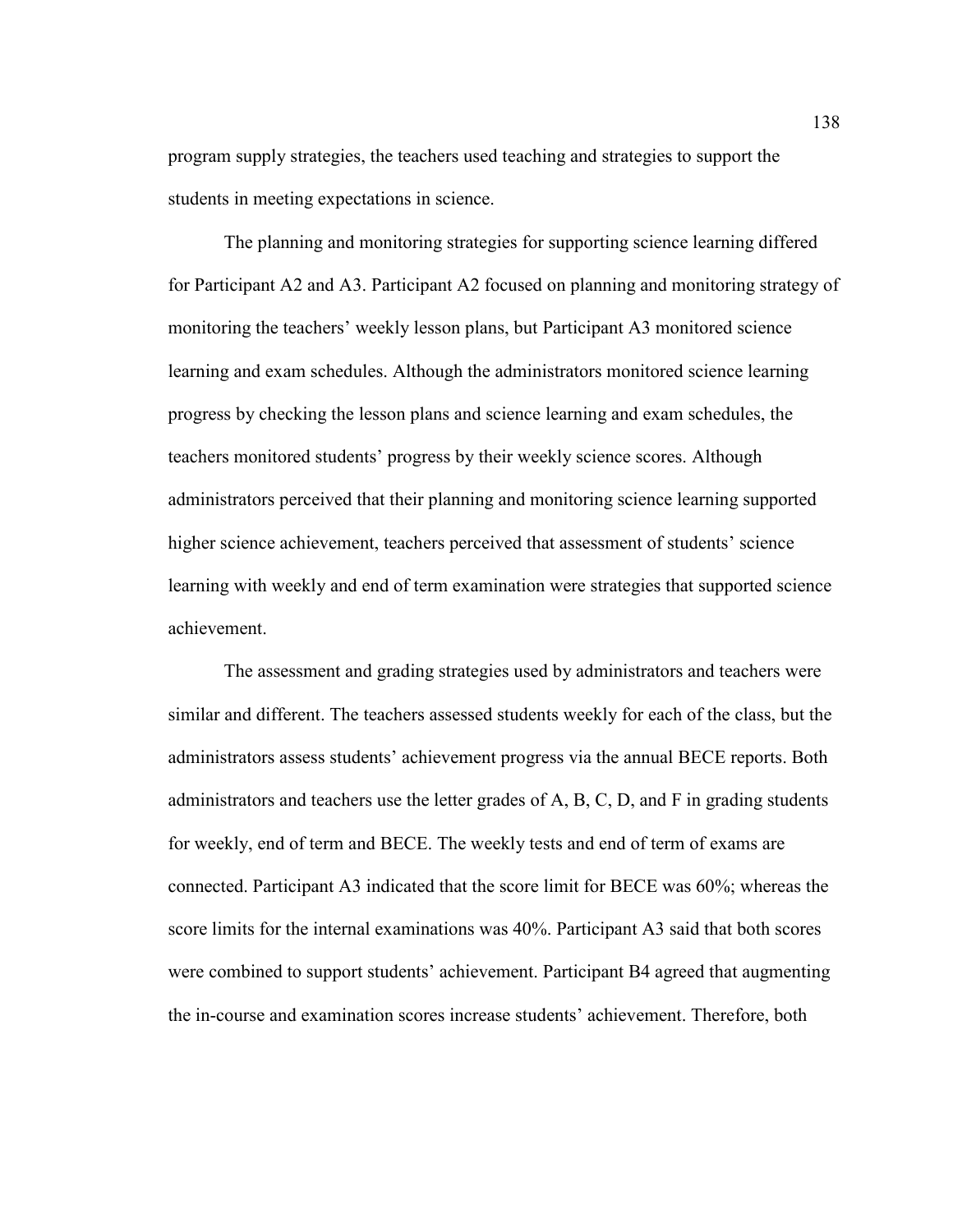administrators and teachers perceived that assessment and grading strategies helped students meet expectations in science.

Regarding program initiative strategies, both administrators and teachers perceived that program initiatives and strategies supported students in meeting expectations in basic science. The administrators described how program planning initiatives strategies supported students, but teachers described other teaching initiatives used in supporting students meet expectations in basic sciences.

The teaching methods were different for administrators and teachers within the program. Participant A2 explained the program tools to the teachers, but Participant A3 invited program professionals to support professional training of teachers. The administrators' teaching engagement focused basically on the teachers, but teachers used different teaching methods to teach the students. Participant B3 used demonstration, explanation, illustration, encouragement, and reinforcement. Both administrators and teachers perceived that teaching strategies supported science learning and helped students meet expectations in science.

The use of program kits to support and engage students were described differently for Participant B7, B8, and B6. Participant B7 and B8 described program tools used in engaging students such as scheme of work and grading but Participant B6 indicated that workshop and textbooks were program tools which they used in supporting students. Participant A3 indicated that administrators provided resource professionals to support professional training. Both administrators and teachers perceived that program tools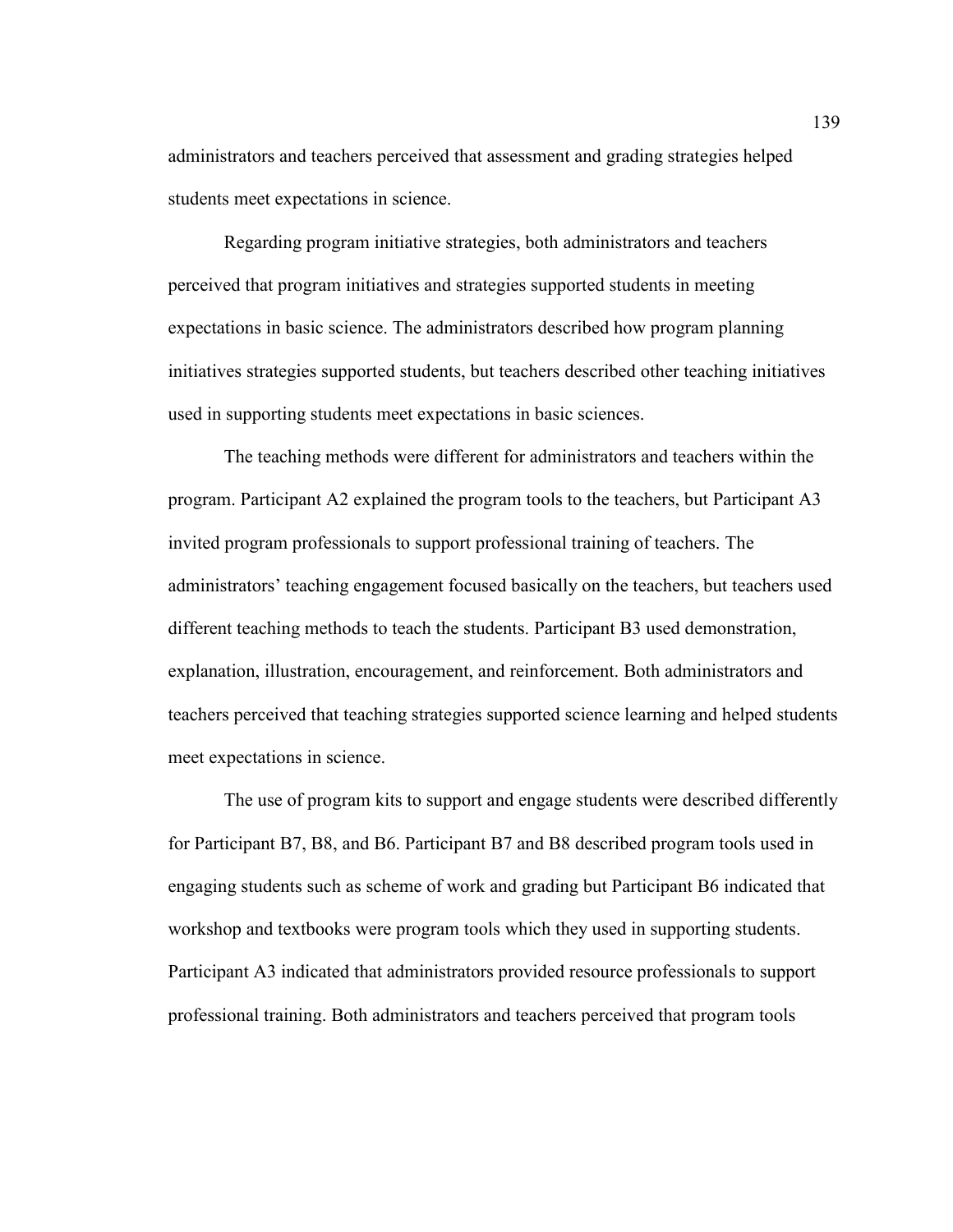supported the engagement of students in science learning, but they differed in the application and focus of tool supports.

# **Summary**

Based on the themes documented, which addressed the research question 1, the administrators perceived that program practices, such as the use of program technology, kits, and resource professionals; professional trainings; monitoring of teaching and assessment practices; evaluation of teaching and grading practices; increased basic science achievement outcome all contributed to increases in student performances in the BECE. Additionally, the teachers perceived that practices such as the use of program technology, kits, and available resources influenced science learning and achievement. Other program practices which the teachers perceived influenced students' basic science achievement included regular professional training of the teachers and their use of experiences in basic science, use of the basic science curriculum and scheme of work, adoption of lesson plans which aligned with program curriculum, the engagement of students with effective teaching styles, the assessment science achievement with various grading practices, and the review of more UBE program challenges to basic science achievement. Research question 1 focused on the administrators' and teachers' perspectives regarding program practices and experiences which influence basic science achievement to minimize gaps among the ninth grade students. I compared the perspectives of administrators and teachers next to themes under research question. I discovered similarities and differences in the perceptions of administrators and teachers concerning program practices which influenced the science achievement of students.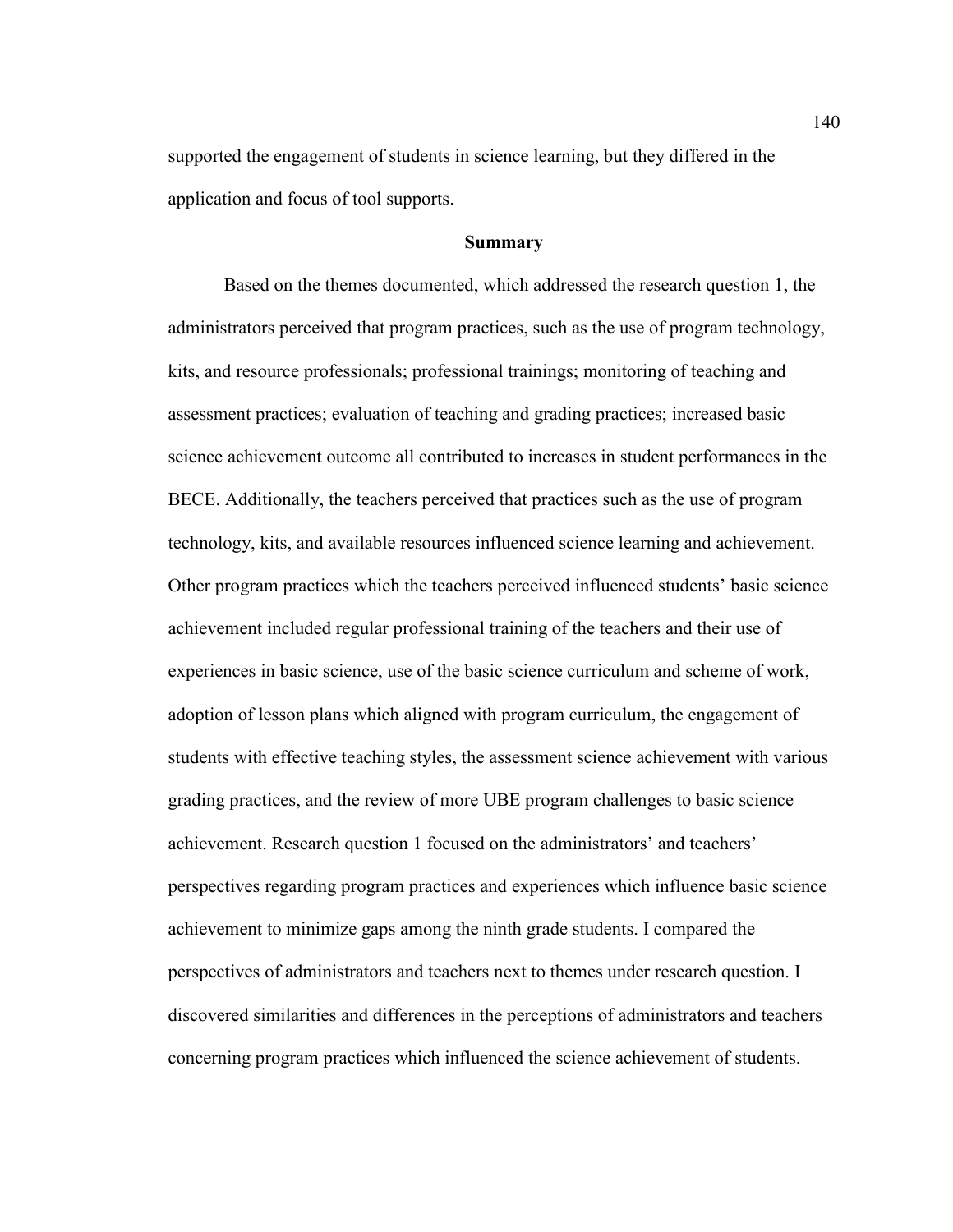Despite the similarities and differences in the perspectives of administrators and teachers, the participants provided data regarding program practices which integrate with the UBE program to increase science achievement and reduce achievement disparities among the ninth grade students. The disparities in the BECE reports of administrators across the years aligned with research question 1, which asked about achievement gaps in basic science in the ninth grade. However, the perceptions of administrators and teachers regarding the impact of the program practices on the achievement gaps of ninth grade students lacked documentary evidence due to lack of recent data of published science scores of ninth grade students across the schools of the state and country of Nigeria. Scholars had indicated achievement gaps in basic science for 2009, 2010, 2011, 2012, and 2013 in percentile representations of 34%, 35%, 45%, 39%, and 34% (Akani, 2016; Nwafor, 2012). The documented science scores of students for 2014, 2015, 2016, 2017, 2018, and 2019 were not accessible. Hence, the results for research question 1 were based on the interview data from the participants which described their perceptions of different program practices which raised science achievements of students, which they believed reduced achievement gaps. I compared the responses of administrators and teachers next to themes. I discovered similarities and differences in the perceptions of administrators and teachers concerning program practices which influenced the science achievement of students.

The administrators and the basic science teachers provided data which described program support strategies and resources that helped students in meeting the MDG goals in basic science. Although the administrators perceived that program support strategies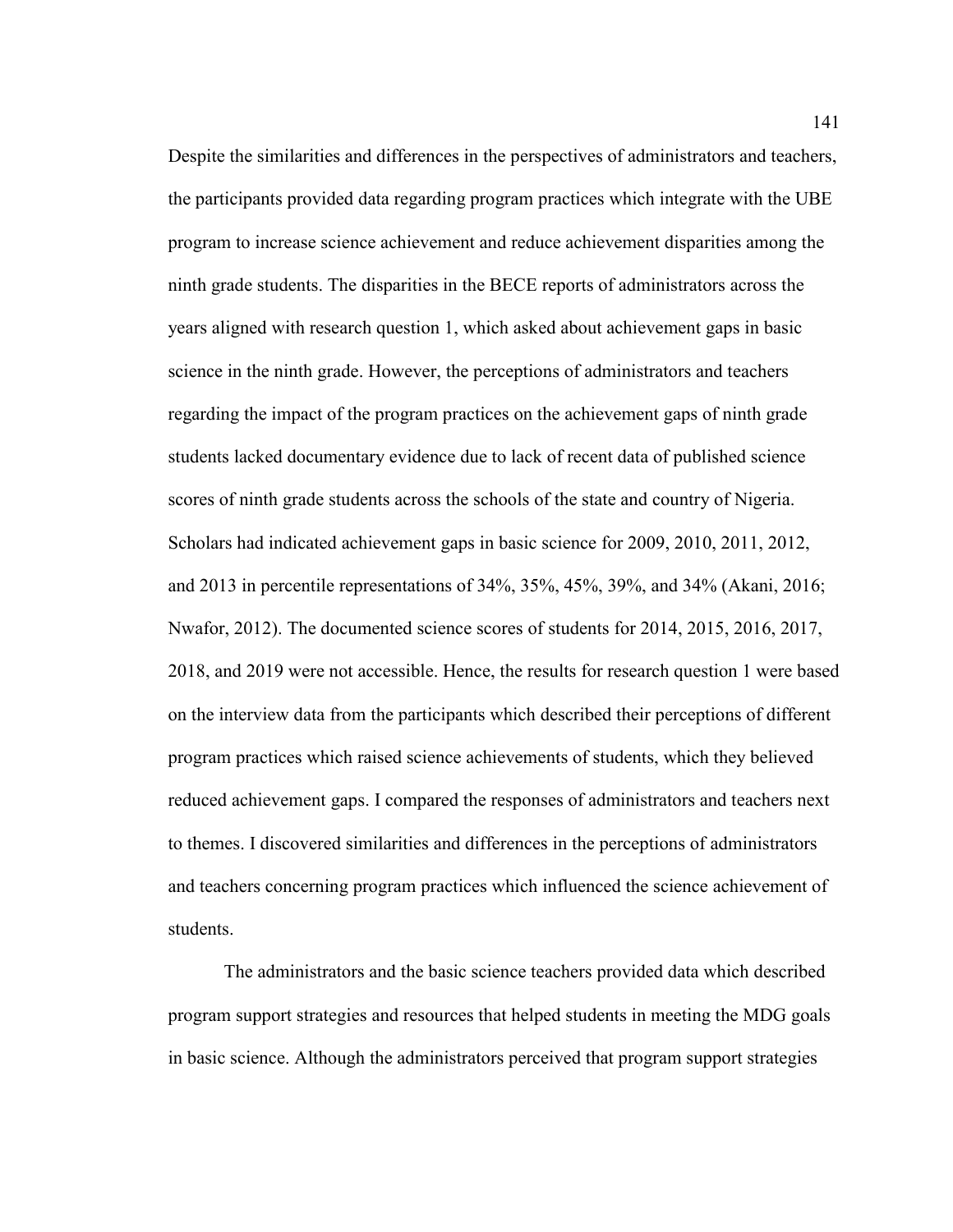helped students in meeting expectations in basic science, the teachers perceived that program support strategies helped the ninth grade students in meeting expectations in basic science. Research question 2 focused on the program support strategies which the administrators and teachers perceived helped ninth grade students meet expectations in basic science and MDG. I compared similarities and differences concerning the administrators' and teachers' perceptions of program strategies used in helping students meet expectations in basic science and MDG. I analyzed the participants' perceptions alongside themes such as knowledge, professional and skill application strategies, professional development, and skill enhancement strategies, mentoring and resources support strategies, planning and monitoring strategies, program initiative strategies, teaching method and assessment strategies, program tools support and student engagement strategies, and the assessment and grading strategies. The similarities and differences of participants' perspectives were compared in themes under research question 2. Despite the similarities and differences in the perspectives of participants, the administrators and teachers perceived that professional development, planning, monitoring, skill and tool application, teaching and student engagement, as well as assessment and grading strategies were effective strategies that improved teachers' instructional approaches which advanced the ninth grade students to higher science achievement. The administrators' perceptions indicated students' science achievement increased when administrators demonstrated expertise and used skills to mentor teachers and students, planned and monitored teaching and learning activities, and involved teachers in professional trainings. The teachers perceived that the application of their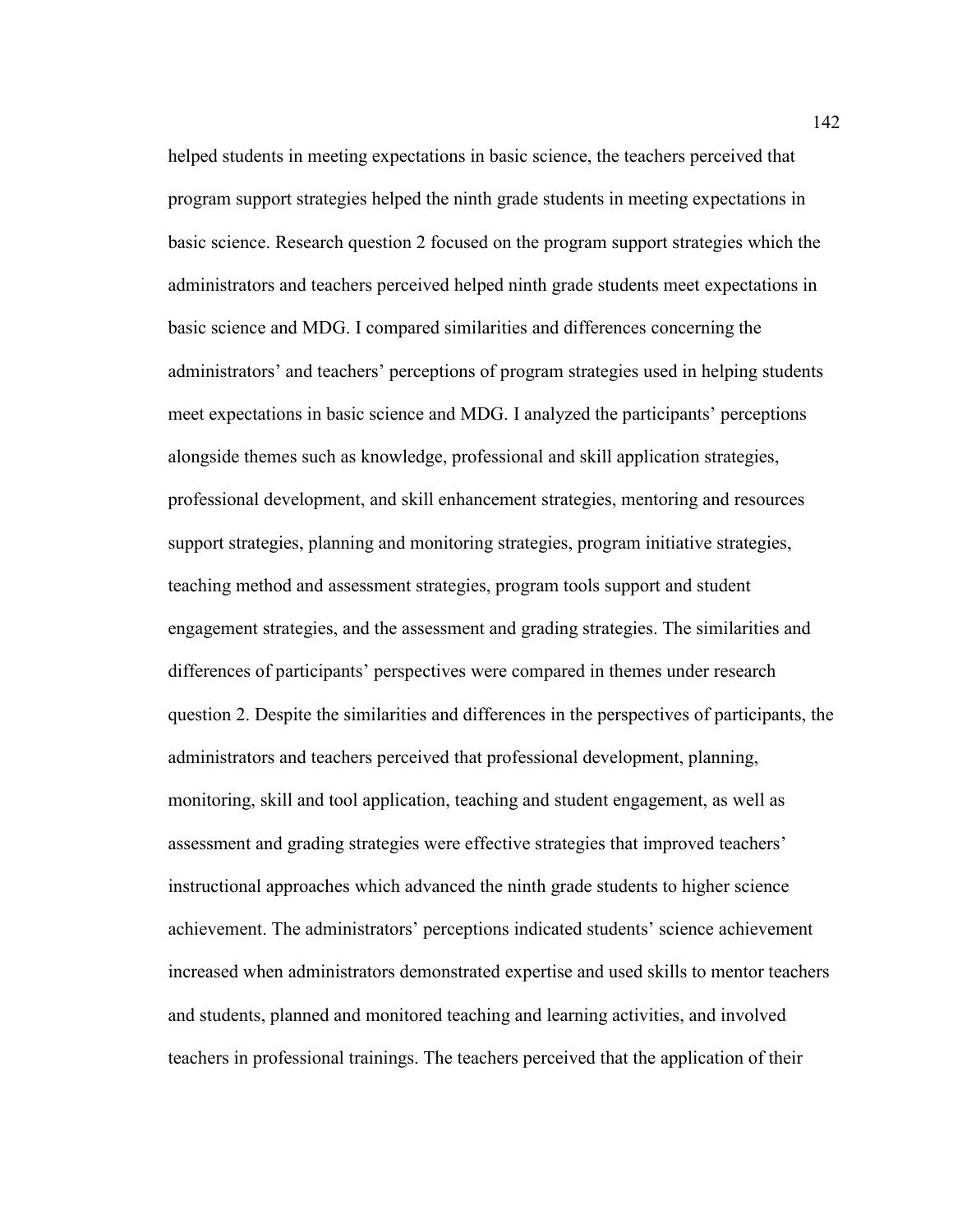professional and program skills increased students' basic science achievement. Also, teachers perceived that their teaching and assessment styles including the combination of the class assessment and examination test results influenced the students' achievement in basic science. Additionally, teachers perceived that students' interest in basic science increased when they engaged students with effective teaching styles using the program tools. Although the administrators' and teachers' perceptions differed within the thematic analysis, the two groups of participants perceived those program strategies supported the ninth grade students in meeting expectations in basic science. The administrators and teachers provided data aligned to research question 2, which integrated with the UBE program strategies and initiatives that helped students meet expectations in basic science and MDG. Although the administrators and teachers did not identify specific strategies for the MDG the participants assumed that meeting basic science expectations is the same with meeting the MDG in basic science.

Chapter 5 includes an introduction describing the study's purpose and nature and the summary of findings. This chapter contains the interpretation of findings, the study's limitations based on trustworthiness, recommendations for further research, and implications.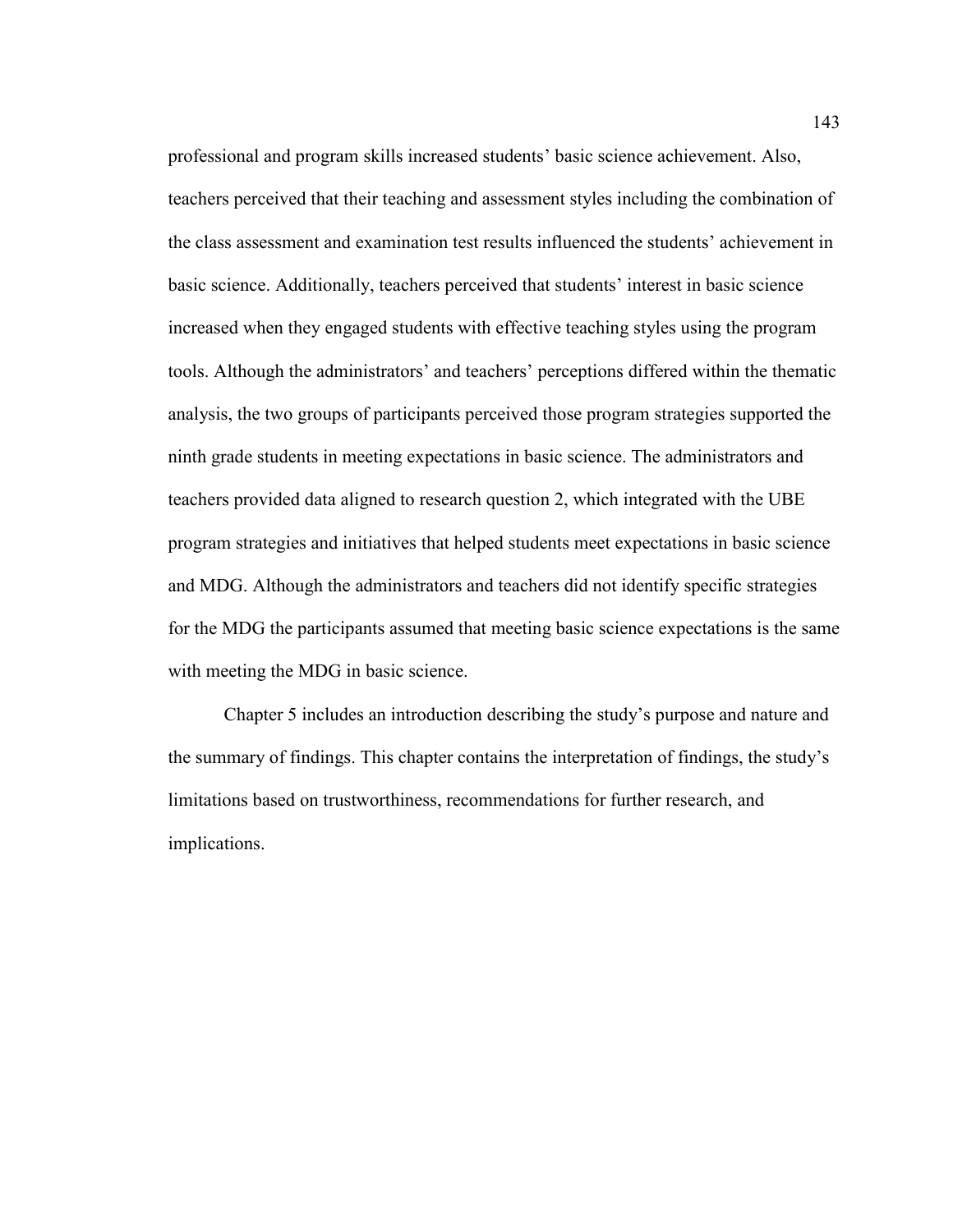Chapter 5: Discussion, Conclusions, and Recommendations

The purpose of this basic qualitative study was to explore the perceptions of teachers and administrators regarding their practices and experiences used in the UBE program to help ninth grade students meet the achievement standards in basic science. The exploration of the perceptions of three administrators and eight basic science teachers regarding their experiences used in the UBE program to bridge achievement gaps and their perceived strategies to support ninth grade students in meeting the MDG in basic science, as well as providing rich data for implementing future program initiatives for improving science learning and increasing science achievement of students.

I designed the study as a basic qualitative study. Merriam (2009) and Yin (2017) indicated a basic qualitative study was adaptive to the stakeholders' conditions and perceptions in a school setting and other environments. Stake (1978) confirmed that the study setting was the major focus of a basic qualitative study. The two research questions that guided this study focused on the administrators' and teachers' program practices and experiences in minimizing ninth grade students' science achievements gaps, and program support strategies they used in helping students meet expectations in basic science and MDG. Basic qualitative study experts affirmed that rich data for a basic qualitative study required a method guided by practices, settings, events, and experiences (Marshall  $\&$ Rossman, 2010). The administrators described program practices that influence students' science achievements such as the practice and use of program technology, kits, and resource professionals; improvement professionals with professional trainings; monitoring teaching and assessment practices; the evaluation of teaching and grading

144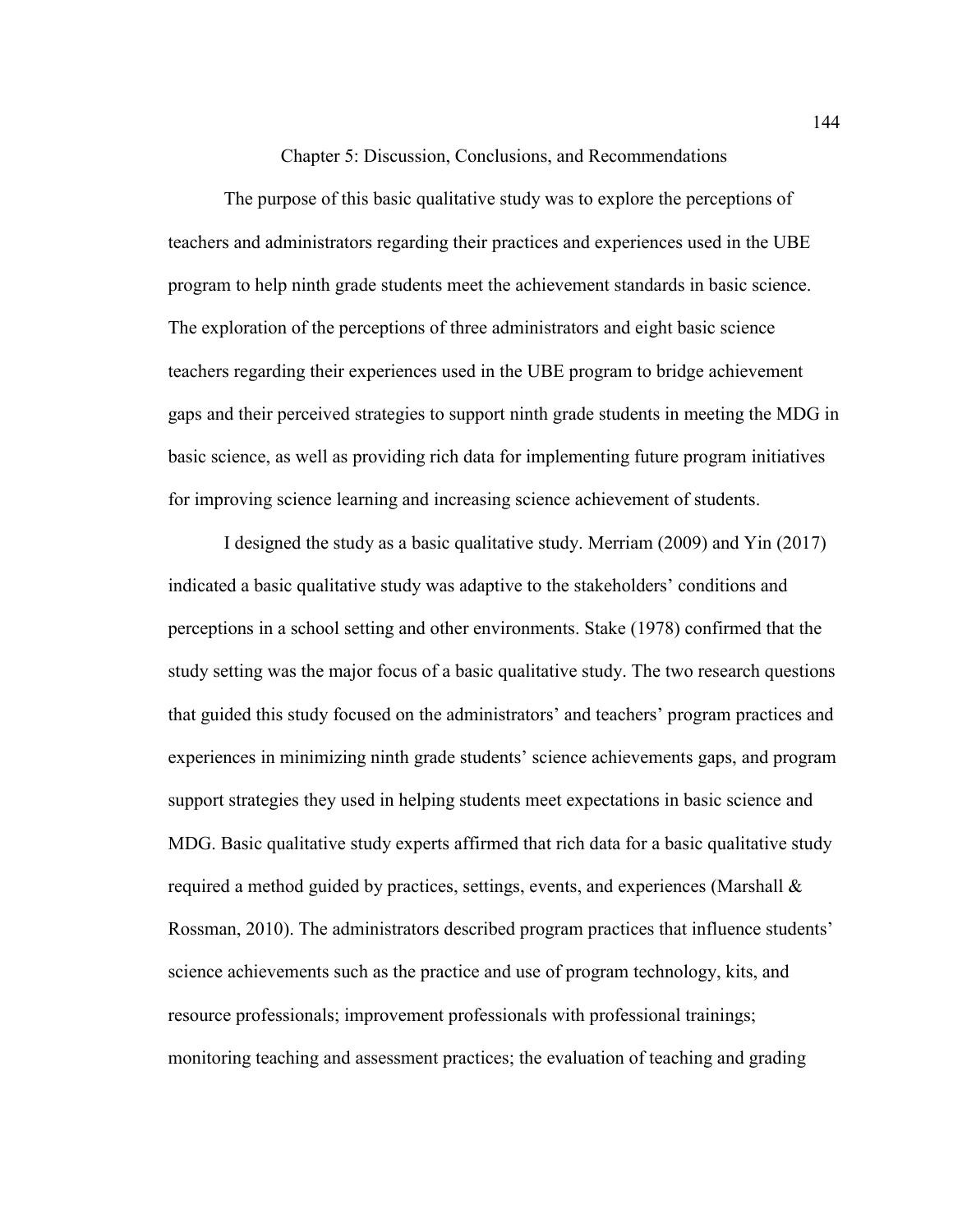practices; and the evaluation of students' basic science achievement and outcome with BECE. Similarly, the basic science teachers described practices that influence students' science achievements including the practice and use program technology, kits, and available resources; regular professional training of the teachers; use of basic science curriculum and scheme of work; adoption of lesson plan aligned with program curriculum; use of effective teaching styles, assessment and various grading practices; and the review of more UBE program challenges to basic science achievement. I analyzed data collected by coding chunks of responses from the administrators and basic science teachers and then aligning them with Research Questions 1 and 2.

The interview results for Research Question 1 reflect the perceptions of the administrators and basic science teachers regarding program practices and experiences which influenced the ninth grade students' basic science achievement. The results included the description of program practices such as program resources supply, professional advancement, scheme of work, lesson plan monitoring, and program evaluation practices, all of which the administrators and teachers believed influenced the basic science achievement of students. The results confirmed that administrators supplied program technology, kits, and resource professionals to enhance science learning and improve professionals with training to increase students' achievement in the sciences. The administrators monitored teaching and assessment practices to determine science achievement and evaluated the teaching and grading practices to increase basic science achievement outcomes.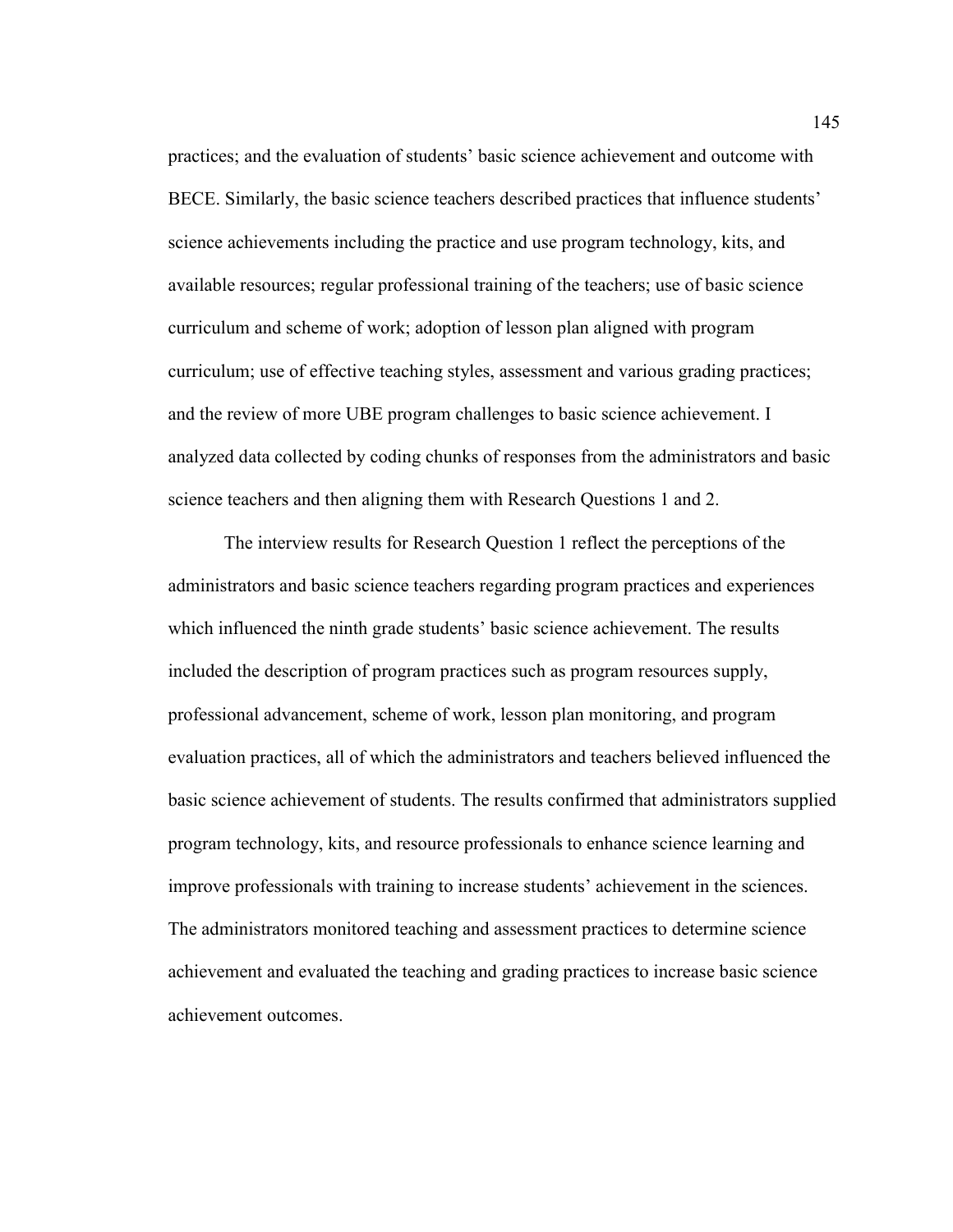Additional program practices that the teachers believed influenced students' science achievements were program tools application practices, professional advancement practices, program curriculum adaptation practices, lesson plan adoption practices, student engagement teaching practices, and the grading and assessment practices. The teachers used program technology, kits, and available resources to influence science learning and achievement. The teachers also used their regular professional training and experiences to influence science learning and achievement. The teachers used their curriculum and lesson plan adoption practices with the program's scheme of work to increase the students' understanding of science concepts. The teachers believed the alignment of lesson plan with the program's scheme of work to reduced achievement disparities. Additionally, the teachers perceived that engaging student with effective teaching styles increased students, interests in basic science. The teachers perceived that the grading and assessment practices they used increased students' science achievements.

The interview results for Research Question 2 provided data about the administrators' and basic science teachers' perceptions of program support strategies that helped the ninth grade science students in meeting expectations in basic science and MDG. The administrators and teachers perceived that some students were meeting expectations in basic science when they supported students with program support strategies, such as knowledge and skill application strategies, mentoring and resources support, planning and monitoring, professional development and skill enhancement strategies, and program initiative strategies. The relevance of the administrators' support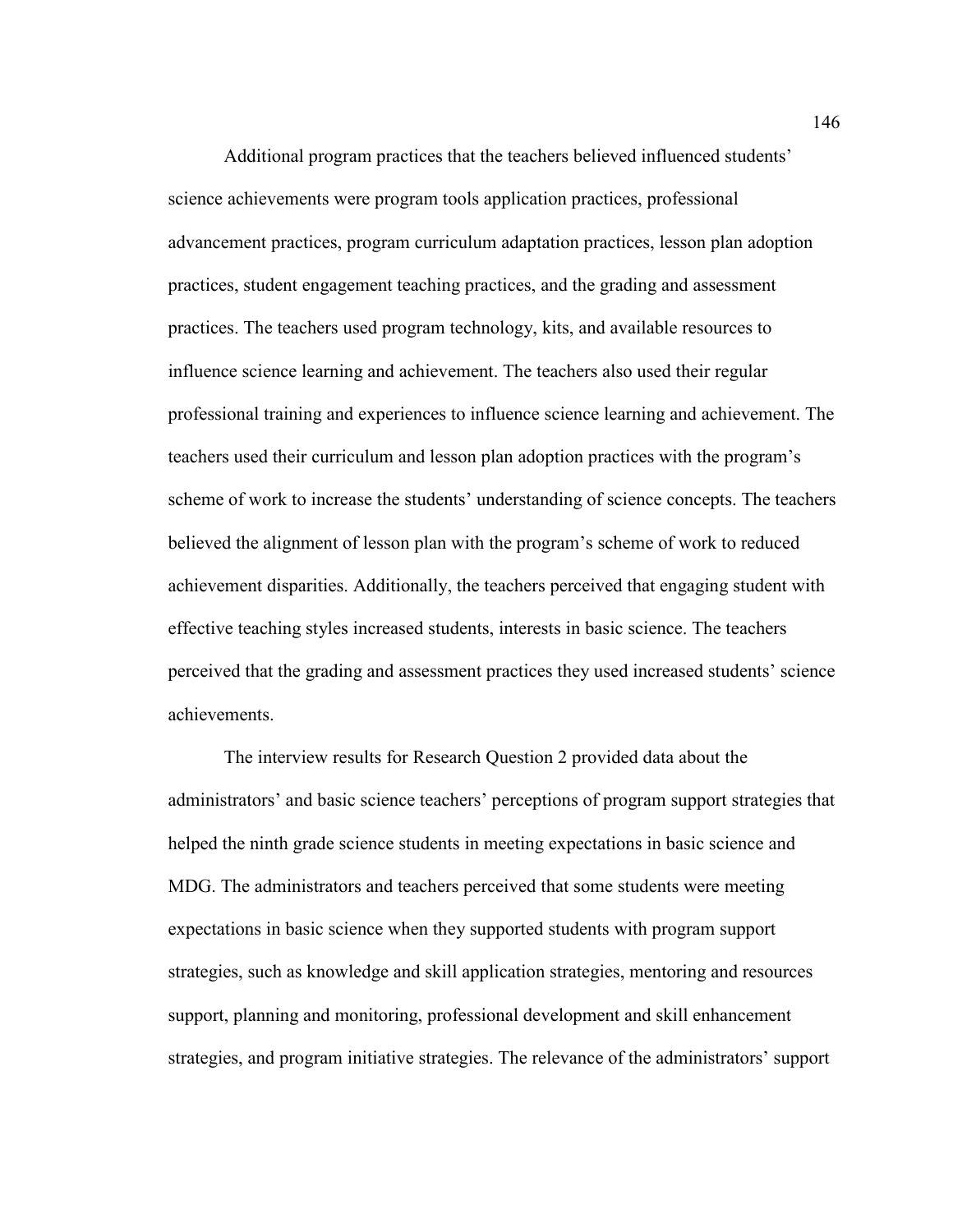of the ninth grade students and teachers with program resources to minimizing science achievement gap is affirmed by the administrators' monitoring and assessment of the teaching and learning of basic science. The administrators perceived that these support strategies improved science teaching and learning and advanced professional training opportunities, which improved the learning and teaching environment and increased the students' basic science achievements.

The teachers used professional and skill application strategies, teaching method and assessment strategies, tool support and student engagement, assessment and grading, and curriculum adoption and teaching initiative strategies to help students meet expectations in basic science and MDG. The teachers believed that supporting students with program resources and professional skills improved students' achievement when they taught and assessed students with effective teaching and grading styles. Also, the teachers perceived that students' achievement in science increased when they engaged and assessed students with the program's scheme of work. Additionally, the teachers perceived that students met expectations in basic science when they combined the students' class assessment and examination test scores. Finally, the teachers believed that they improved science achievement and increased students' interest in basic sciences with their adoption of the program's curriculum.

#### **Interpretation of the Findings**

I interpreted the findings as measured against Research Questions 1 and 2 and examined the meaning of the findings using the literature and Fullan's (2007) framework. I also described opportunities for extending knowledge and analyzed them alongside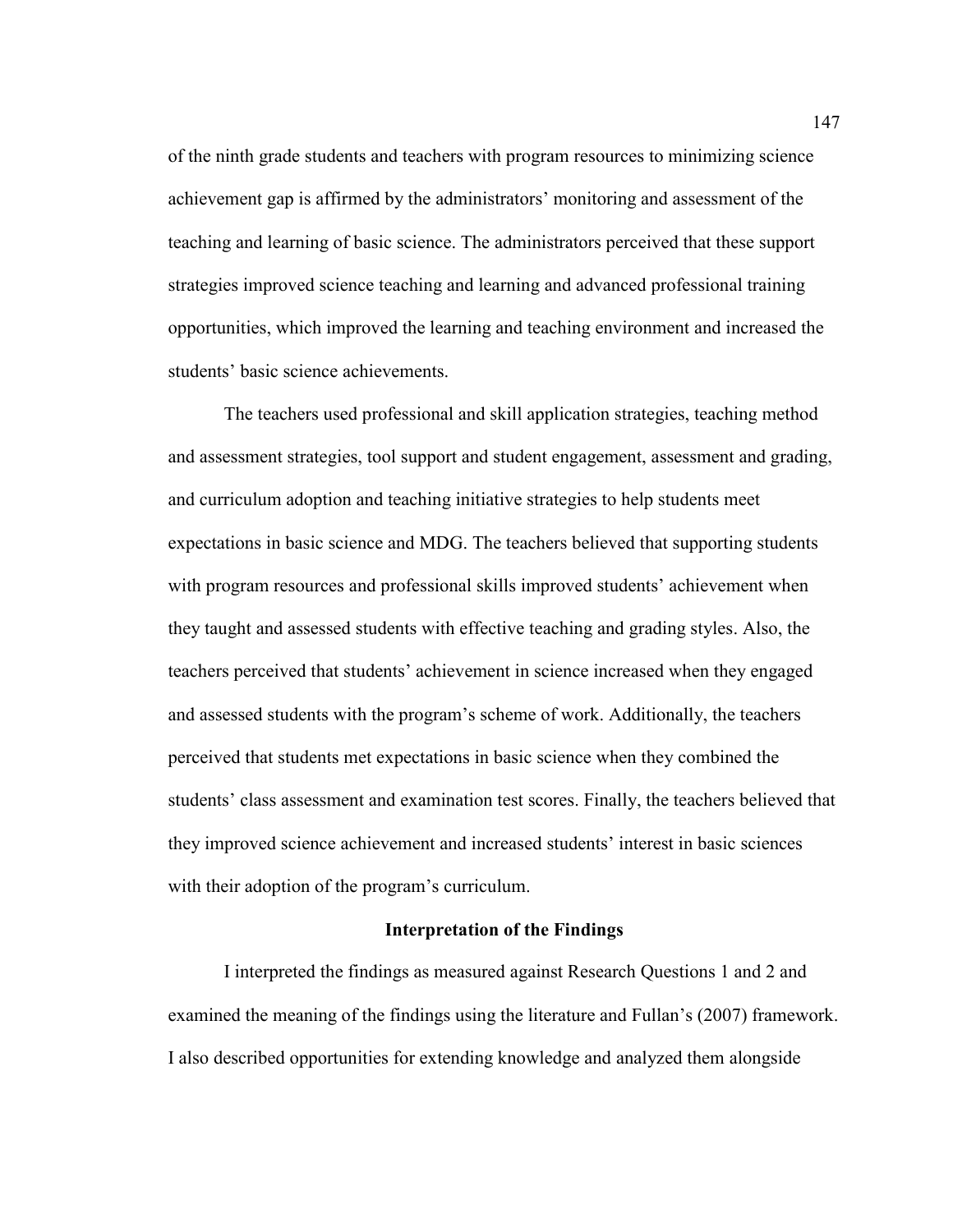peer-reviewed literature in Chapter 2 within the conceptual framework to ensure interpretations did not exceed data findings and scope.

### **Program Practices and Science Achievement**

The findings indicated that administrators' and teachers' perceptions of the connections between program resources and basic science achievement were positive because the use of program resources involved the use of program technology, kits, and resource professionals which enhanced learning. Literature has affirmed the relevance of similar teaching and learning resources in the academic improvement of students in the sciences (Atomatofa et al., 2016). Based on the findings of the study and literature, the use of the program resources provided administrators and teachers some professional opportunities which involved the use their professional training skills to increase students' achievement in the sciences. The findings provide understanding for educators who seek opportunities to improve students' academic performances in other subjects. Also, the findings indicated that administrators monitored teaching and assessment practices and evaluated the teaching and grading practices of teachers by examining the basic science achievement outcomes. The literature supported that evaluating and assessing learning practices are notable for both professional and students' academic performances (Ayeni, 2020; NimotaJibolaKadir & AbiodunAkanbiGafar, 2018).

Similar literature has confirmed the relevance of monitoring teaching and assessment practices to determine science achievement (Atondo et al., 2019). Atondo et al. (2019) found that regular grading and monitoring of students' academic progress predicted students' achievements in Benue State, Nigeria. Chiekem (2015) affirmed that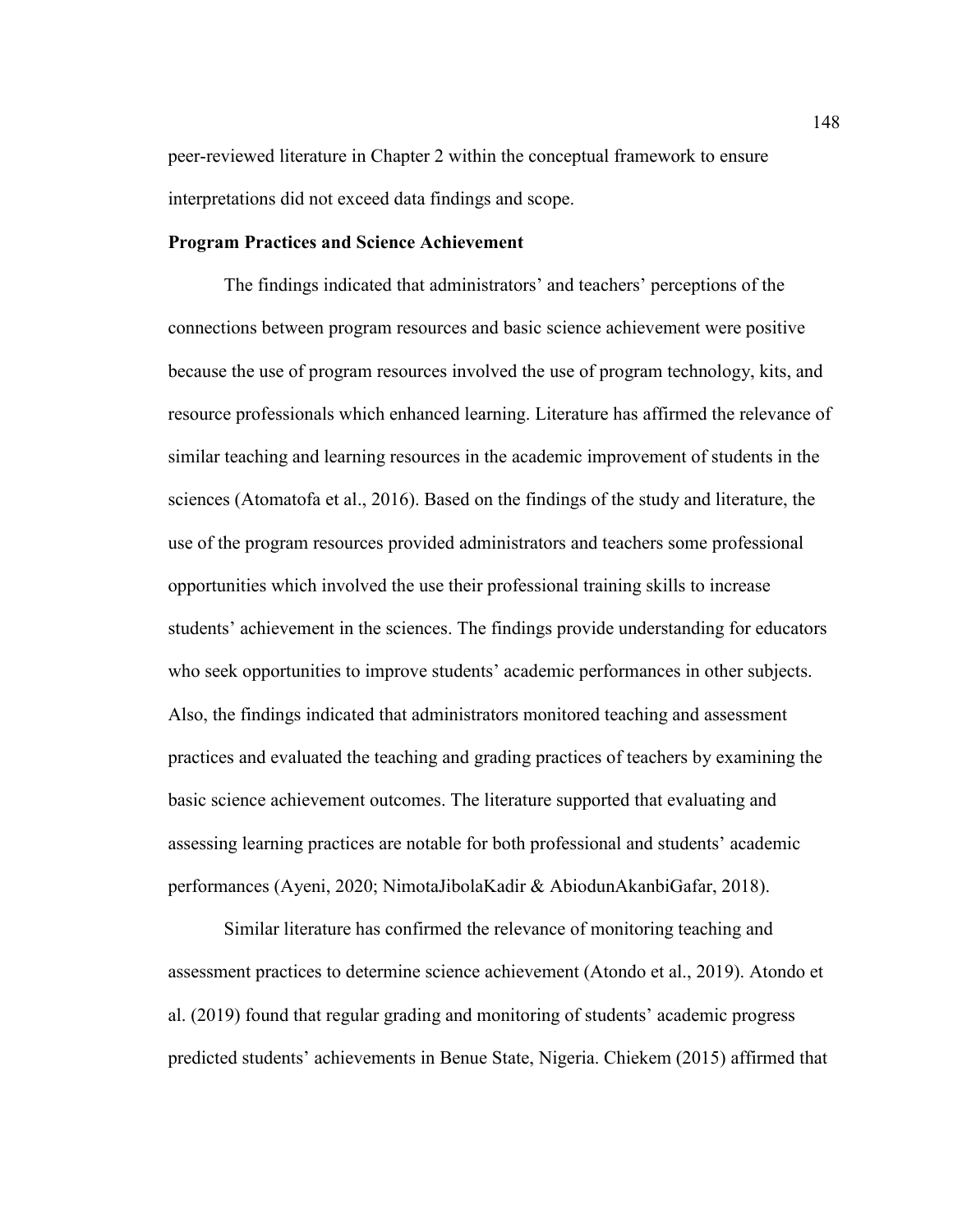grading practice helped to determine progress towards national education standards in Delta State, Nigeria. Literature affirmed that grading practices share information regarding areas of progress as well as areas needing improvement (Chiekem, 2015, p. 28). The findings in this study indicated that administrators monitored teaching by assessing the teachers' lesson plans weekly to ensure the lesson plans aligned with the program's scheme of work. Other findings in the study indicate that administrators and teachers determined science achievements by assessing and comparing students' science achievements over the years.

Literature affirmed that evaluating the teaching and grading practices of teachers has influenced basic science achievement outcomes in Nigeria (Ayeni, 2020). Kabiri et al. (2017) found that students performed relatively well when GDM grading was used to evaluate how middle school students in Iran were meeting expectations in science. The findings in this study supported the conclusion that administrators have used grading standards to evaluate the teaching and learning as well as determine the basic science achievement outcome over the years. The findings in this study confirmed that knowledge is extended when administrators evaluate the teaching grading practices understanding better practices for improving science teaching and learning.

Additional findings confirmed that teachers aligned lesson plans with the program's science curriculum because the teachers believed the alignment of lesson plan with the program's curriculum increased students' understanding of science concepts and reduced science achievement disparities. Other findings affirmed the view that teachers engaged students with effective teaching styles because the teachers perceived such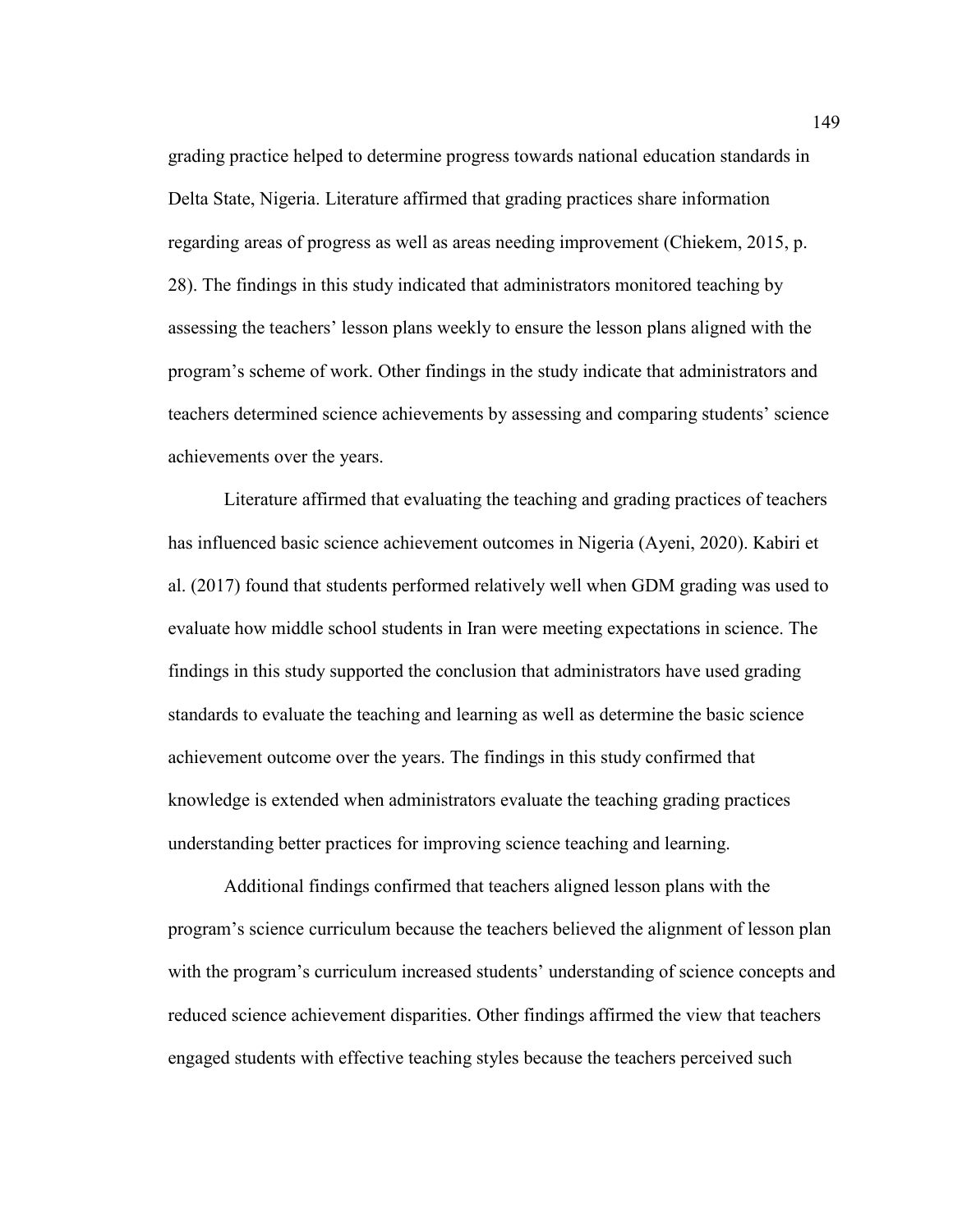engagements increased the students' science interest and achievement. Also, findings illustrated that teachers assessed students with several grading practices and combined weekly test and examination scores to increase students' science achievements.

Literature also supported the view that using a program's available resource and instructional guides have influenced science learning and achievement (Mihindo et al., 2017; Ogbaji, 2017). Ogbaji (2017) found that instructors perceived teaching resources as relevant for productive instruction and learning. Mihindo et al. (2017) found that the Computer Based Studies (CBS) teaching approach made a positive and significant contribution to the science achievement of the students. The findings in this study revealed that teachers have used program technology, kits, and available program resources to influence science learning and students' science academic achievements.

The findings in this study uncovered that regular professional training of the teachers and their experiences influenced science learning and achievement. Akpan and Ita (2015) confirmed that professional development of teachers has influenced the quality of basic education in Lagos State, Nigeria. Findings in the literature reinforced the importance of the professional development of teachers in the students' academic outcomes (Akpan & Ita, 2015, p. 73). Fullan (2007) provided insight about continuous improvement of stakeholders who participate in professional training within familiar culture and practice influence positive school improvement in a school setting. The professional training empowered the instructors within the UBE program who perceived that available program resources could produce positive results.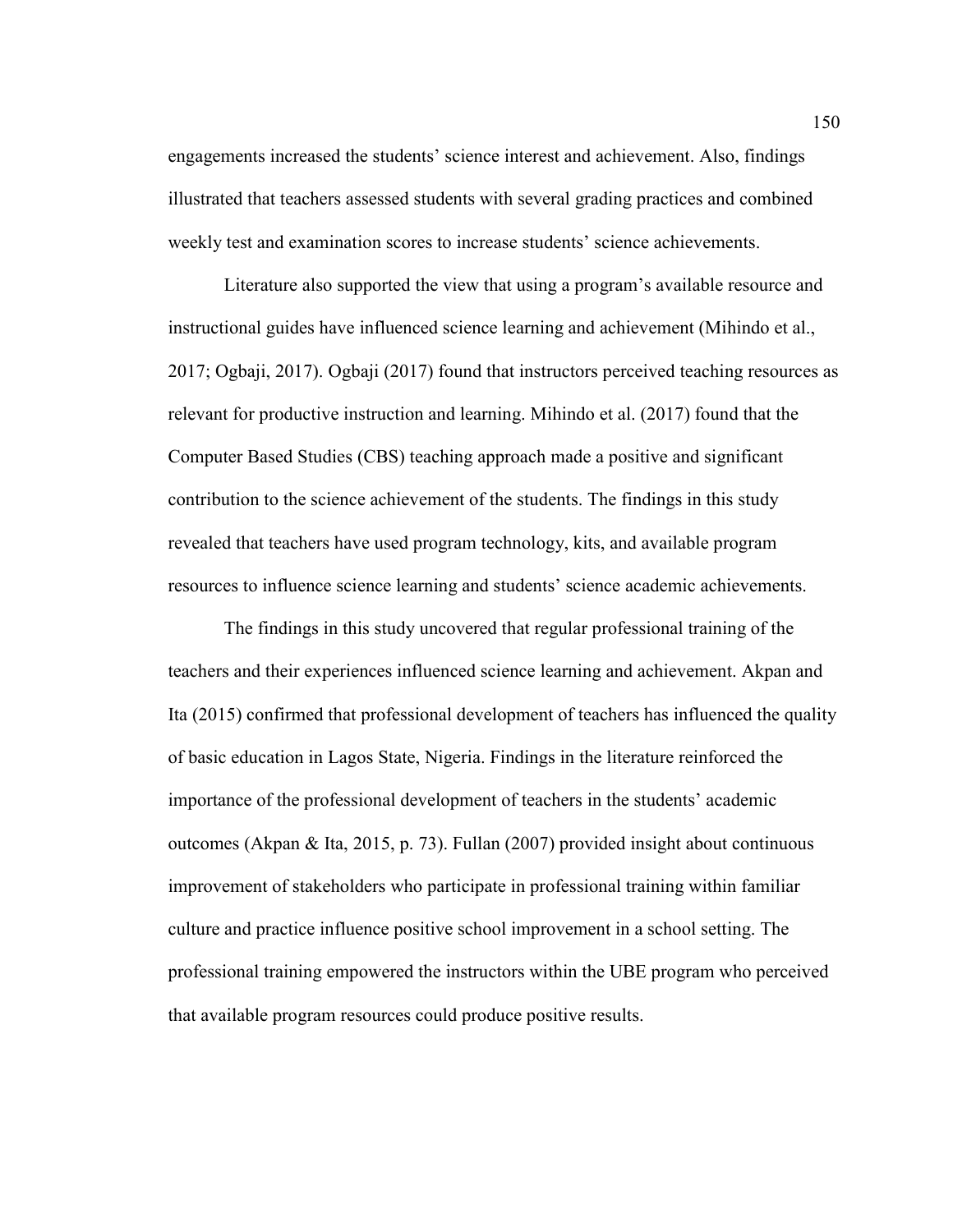The literature also verified that using the basic science curriculum and scheme of work and adopting lesson increased students' understanding of science concepts. The findings of this study made known that teachers planned and aligned lesson plans around the program's curriculum to reduce achievement disparities. Usen (2016) affirmed that teachers incorporated the available school resources such as the scheme of work which promoted the academic growth of students. Using the basic science curriculum and scheme of work and adopting lesson plans aligned with program curriculum improved learning when teachers consider curriculum related lesson plans which reduce achievement disparities.

The findings in this study indicated that teachers taught and engaged students with effective teaching styles which they believed increased students' science interest and achievement. Literature verified the influence of teachers and their teaching styles on the basic science achievement of the students in the school (Samba et al., 2020). Other findings in the literature have established that variations in teaching methods, inquirybased, traditional, including technology-based teaching, influenced science achievements (Gao & Wang, 2016; Samba et al., 2020; Tas & Balgalmis, 2016). Teachers perceived that teaching with methodologies such as demonstration, explanation, and reinforcement, illustration, encouragement, appreciation, award, reinforcement, and appreciation, increased students' interest in science learning. The findings of this study bolstered the view of the teachers' perceptions regarding the use diversified teaching methodologies to increase science learning and science achievements.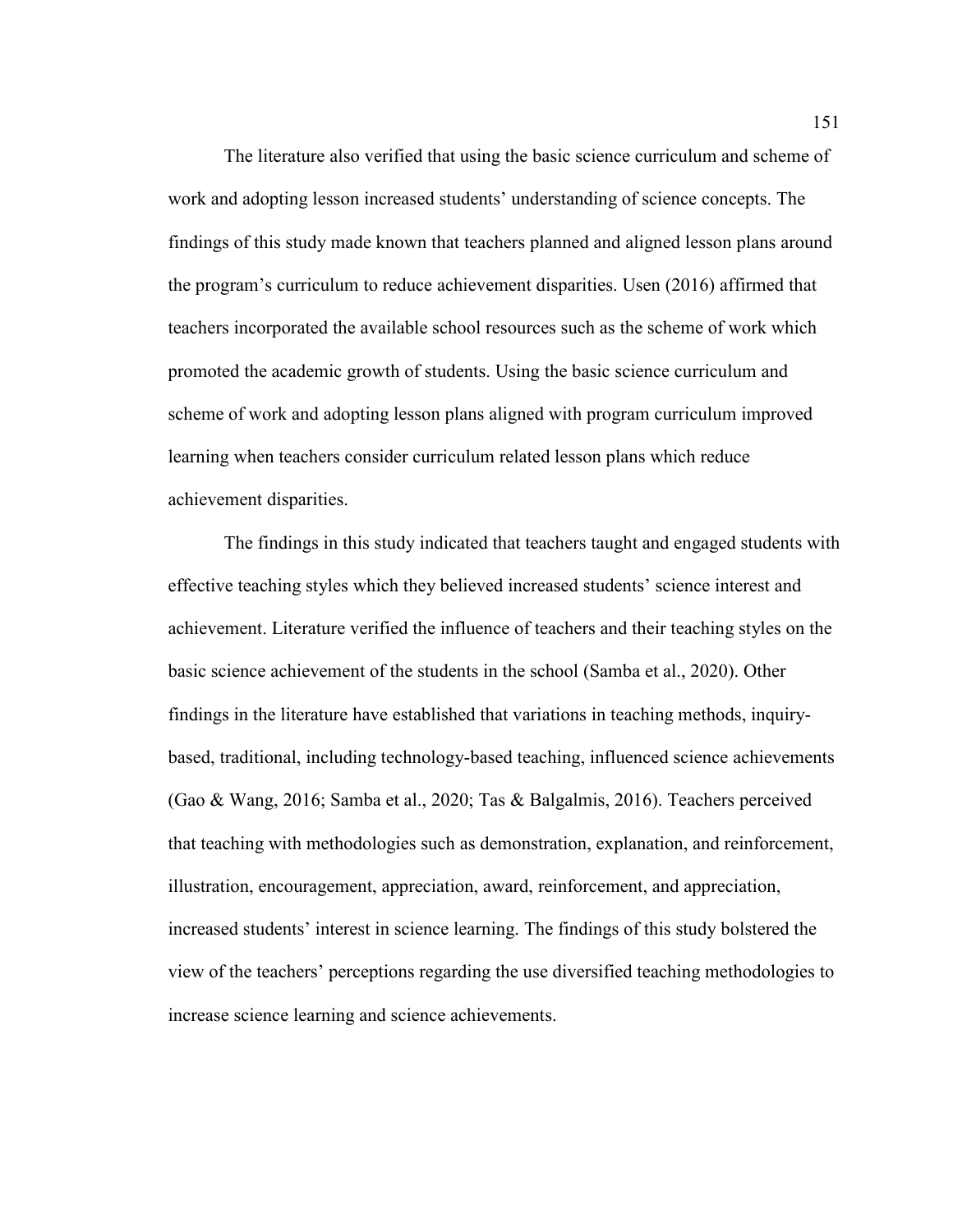Literature also suggested that assessing science achievement with several grading practices supported students' science achievements (Shi et al., 2016). Additional literature verified that individual state results and the classroom assessments included the international benchmarks interpretation for the state and national basic science achievement standards (Chiekem, 2015; Matilda & Helen, 2019, p. 188). The findings in this study strengthened the view that the teachers' perceptions that grading practices such as combining the weekly class assessment and examination result scores helped students succeed in basic science learning. Fullan's (2007) change theory guided this study in which administrators and teachers shared their understandings regarding program practices which minimized achievement gaps in basic science.

## **Program Support Strategies and Science Achievement**

The findings confirmed that knowledge is extended by demonstrated expertise for supporting teachers and students with program resources, encouraging, and supporting teachers and students with program resources, regular monitoring and assessment of teaching and learning basic science, improving science teaching, and learning by advancing professional training opportunities, and improving science learning with positive work and learning environments**.**

The interview findings brought to light the fact that the administrators and teachers were experienced and familiar with the program teaching and assessment resources used in the weekly and examination assessments to improve the ninth grade students' basic science achievement. Fullan's (2007) conceptualized the school improvement which occurs when the change agents are familiar with the organizational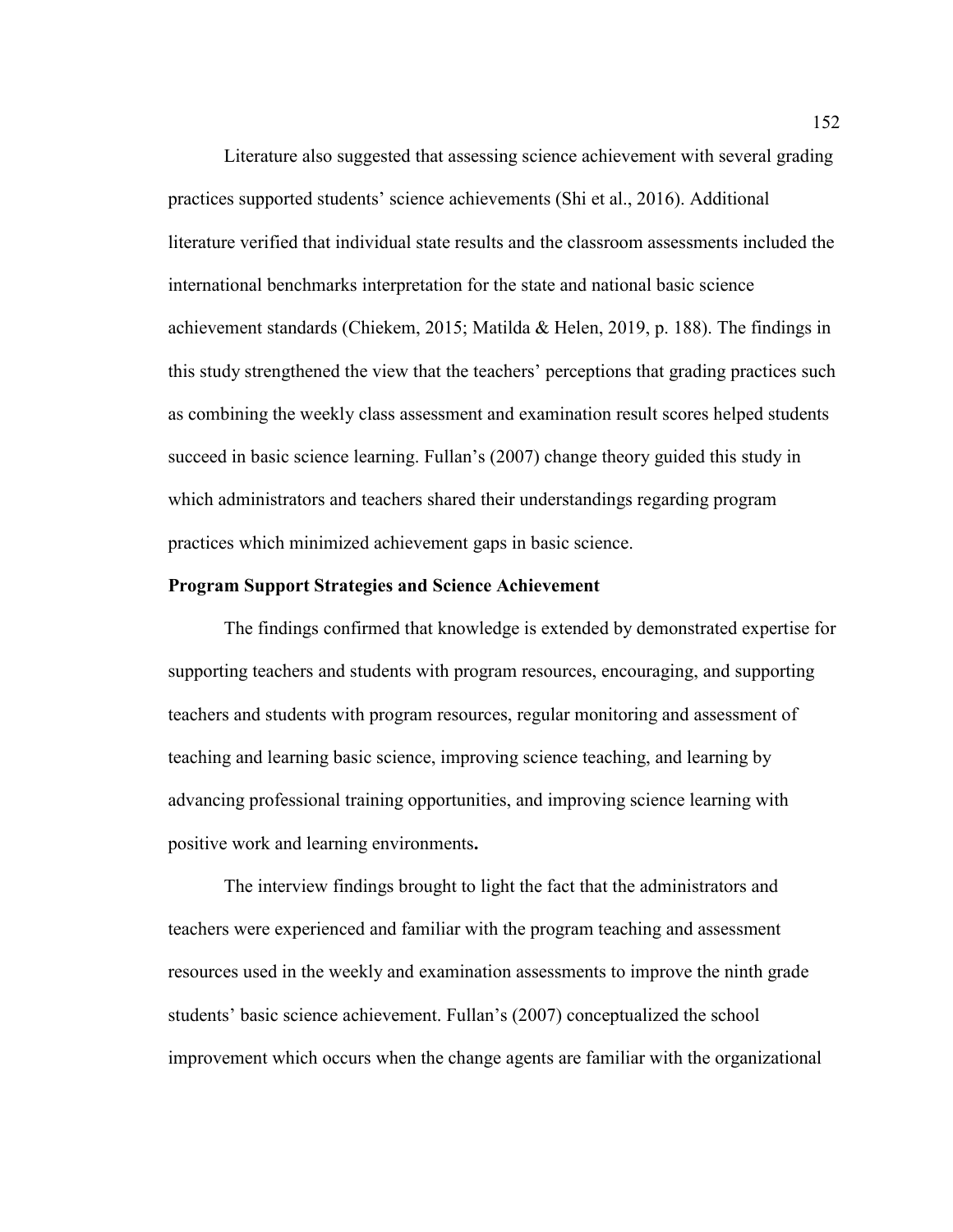practices and conditions. The continuous improvement which is advanced through the professional training and workshops mentioned by the administrators and teachers aligned with the Fullan (2007) change theory because Participant A1 agreed that professional advancement was a new change within the familiar UBE program to which Participant A3 added improves teachers who help students improve in basic science. The teachers perceived that the professional training within the program improved their skills. Participants B7 and B6 described how their professional training and orientation support the skills they used to support students to improve in the sciences.

Hence, Fullan (2007) provided insight into the perspectives of administrators and teachers in the school setting regarding the influence of professional training in familiar program practices within the UBE program on teachers' science skills and students' science achievement. The Fullan school change model affirmed that professional development within culture, practice and setting sustain a change that improve professionals and learners. Fullan's change theory was used to conceptualize the shared understanding of the achievement gap and the UBE program strategies. The shared understanding of the administrators and teachers regarding the influence of professional development and program resources based on Fullan's change theory means that administrators and teachers described the positive influence of available program resources or the negative influence, which the scarcity of resources may contribute to the achievement gap among the ninth grade students.

The professional training and workshop within the program align with Fullan (2007) empowerment of change agents within work practice, culture, and setting because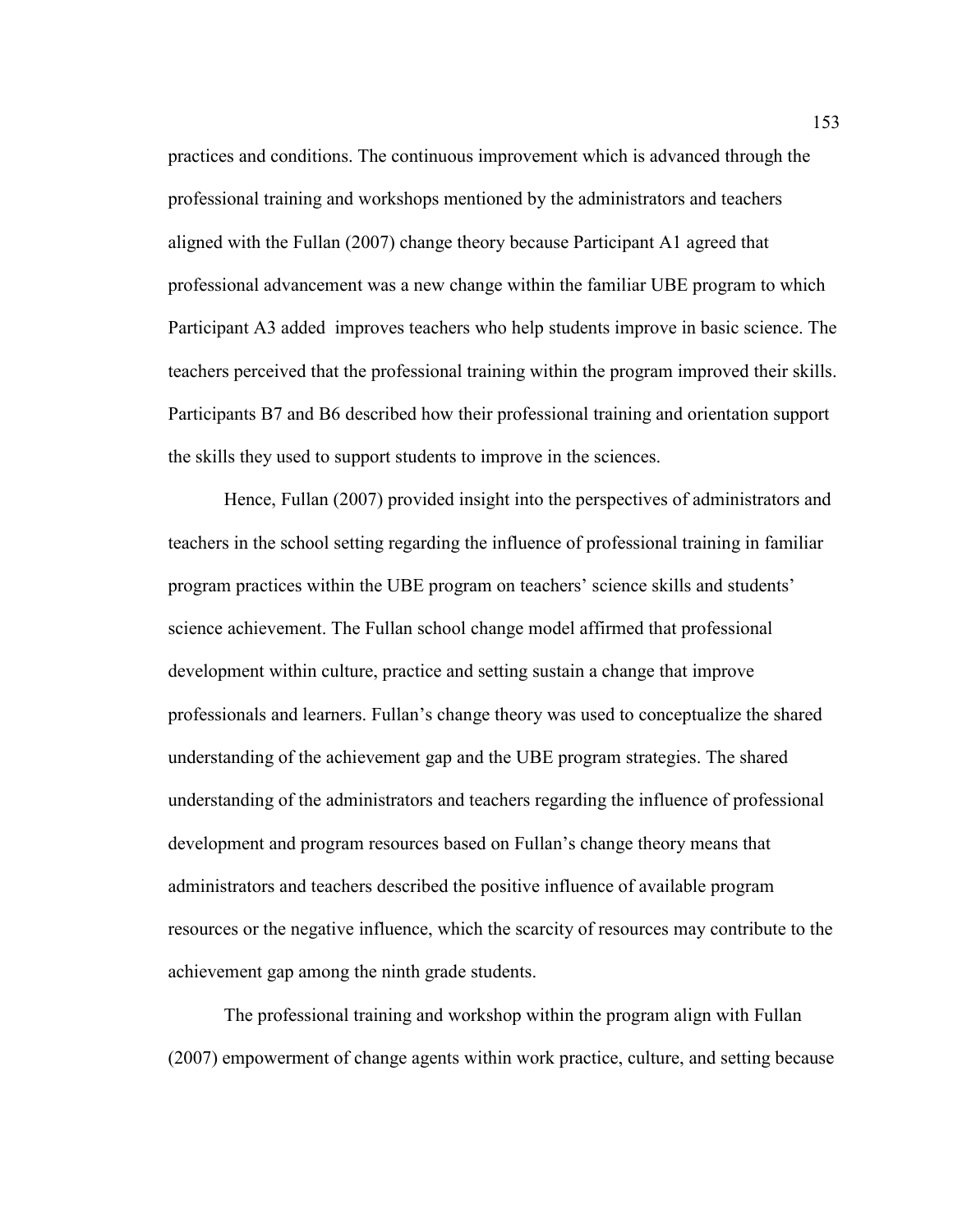the shared belief of the administrators and teachers regarding the positive influence of training within the program empowered them as change agents who perceive that the available resources could produce positive results. The administrators and teachers perceived that professional training empowered teachers who used their improved skills to teach basic science to increase scientific knowledge and bridge achievement gaps among the ninth grade students. Fullan (2007) agreed that school improvement strategies which occur within the culture, practice, and stakeholders' experiences in a setting yielded a positive outcome. The introduction of the UBE program in 1999 ushered in a culture of change that focused on mass literacy and increased scientific knowledge. The UBE program came with national, and state program agencies such as National Universal Basic Education Board, and State Universal Basic Education Board (SUBEB), which were committed to supporting and improving learning. This culture of change and school improvement fit into the global MDG of reducing illiteracy and increasing scientific literacy. This means that the administrators' and teachers' use of familiar program practices, experiences, and strategies, all influenced their perceptions of improved ninth grade students' basic science achievements. Additionally, the study increased administrators' and teachers' accountability for program initiatives that enhanced the ninth grade students' scientific literacy.

The literature confirmed that administrators' time management and familiarity and experiences with instructional schedule in the school influenced students' performances in science in Ondo, Nigeria (Ayeni, 2020). Other literature findings showed that teachers with a sufficient depth of knowledge and a profound depth of subject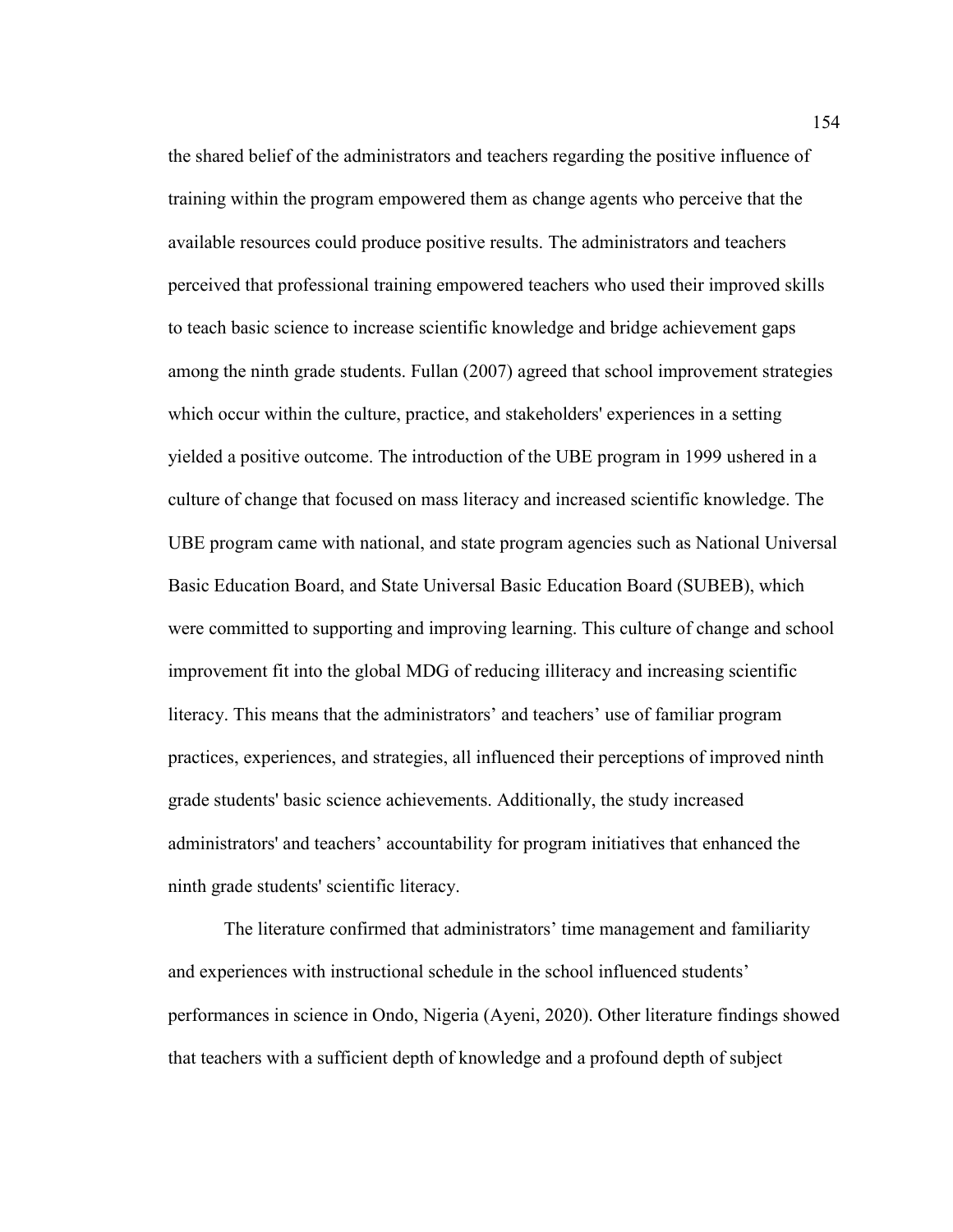content influenced students in acquiring more science concepts and thus advancing in science achievement (Gimba et al., 2018; Olasehinde-Williams et al., 2018). The findings of the study indicated that administrators and teachers perceived using familiar program strategies helped students in meeting the MDG and basic science expectations.

Literature affirmed that encouraging and supporting teachers and students with program resources such as the scheme of work or science curriculum improved science achievement (Lay  $&$  Chandrasegaran, 2016). The findings in this study illustrated that administrators encouraged and supported teachers with program resources to improve science learning. Other findings in this study suggested that teachers have used supplementary program textbooks, student allotted textbooks, pencils, exercise books and pen to influence students' science achievement. The findings in this study also confirmed that students' understanding of science concepts improved when administrators and basic science teachers support teachers and students with relevant supplementary program resources.

The literature supported the view that teachers' incentives and motivation influenced instructor dispositions and influenced learners' science achievements (Abazaoglu & Aztekin, 2016). The administrators and teachers perceived that teaching and learning of science improved when science learning was supported with positive work and learning environments. Additional findings brought to light that students were supported with professional skills, program resources, teaching and assessment, and effective teaching and grading styles all which administrators and teachers perceived improved achievement, and increased students' achievement in science. The literature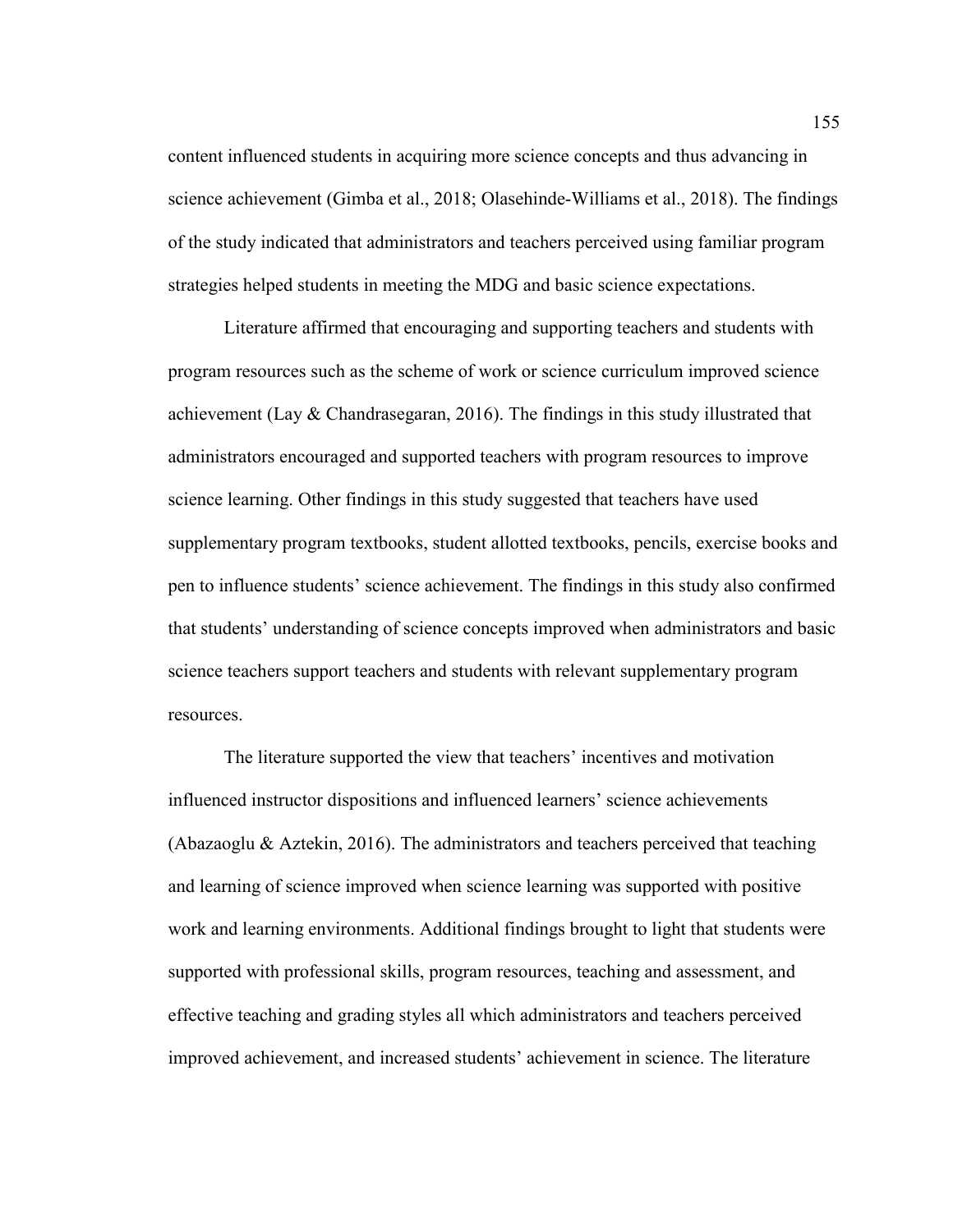supported the conclusion that adequate program resources and professional training increased students' performances in science subjects (Mihindo et al., 2017; Olasehinde-Williams et al., 2018).

The findings of the study indicated that teachers adopted professional training and used effective teaching styles to support students' science learning and achievement. This means that the program provided opportunities for educators to consider other in-service training possibilities for increasing achievement in other subjects. Literature affirmed that teaching and assessing students with effective teaching and grading styles improved achievement (Aduojo, 2018; Ogonnaya et al., 2016; Osokoya, 2013). Also, the teachers perceived that using the scheme of work, program tools increased students' interest in science. Other findings indicated that teachers combined students' test scores to support science achievement. Teachers said in their interviews that they combined weekly class assignment scores with the examination result scores to support students' science achievement. Based on the literature, it was concluded that the adoption of program's curriculum improved science achievement and increased students' interest in the sciences (Aduojo, 2018; Ogonnaya et al., 2016).

# **Limitations of the Study**

This study's major limitations included lack of triangulation with other data sources (observation of student scores, evaluation of curriculum), in addition to interviews. Qualitative experts confirmed that triangulation of data from two groups of participants meet the requirement in a qualitative study (Fusch et al., 2018). Another limitation included a change in the data collection format due to the COVID-19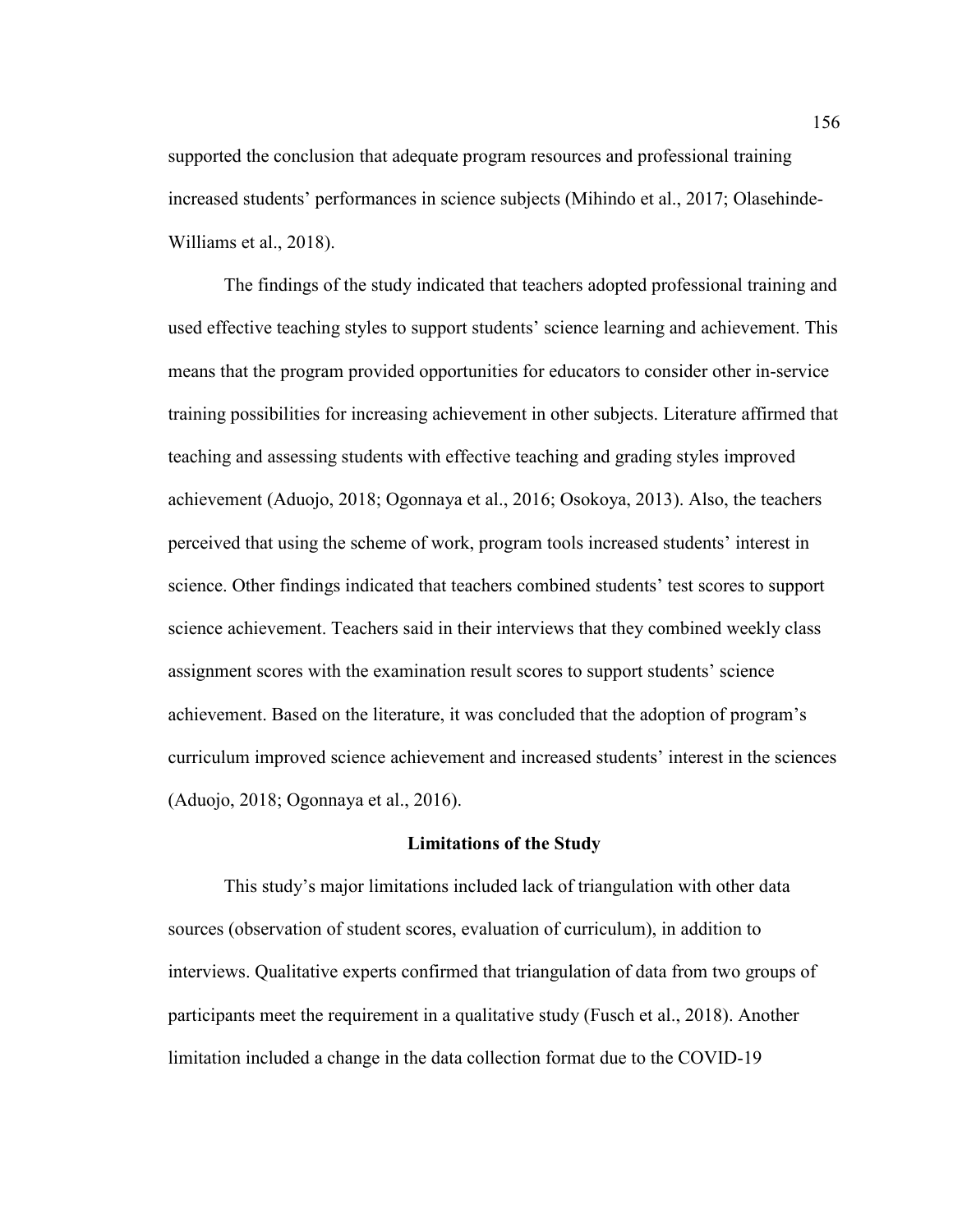pandemic. The planned face-to-face interviews changed to virtual interviews, and the frequency of data collection depended on the participants' dispositions. An additional limitation included lack of documentary evidence due to the unavailability of recent data based on published science scores of ninth grade students across the schools of the state and country of Nigeria. Also, I could not access science scores of ninth grade students as described by the administrators and teachers due to COVID-19 lockdown regulations at the time of the interview.

To overcome these limitations, I obtained the approval of the IRB to use the virtual interview format. I ensured and informed the participants in the descriptive interview invitation letter regarding the virtual interview options if the face-to-face interview could not occur as planned. I confirmed that the virtual interview conversations were recorded and documented alongside themes and research questions. I offered call credit to all administrators and basic science teachers who ensured the participants' equal participation in the virtual interview. The objectivity of the data collected was supported by the administrators' and teachers' involvement in the member checking. Participants received the transcript and were asked if they had any corrections or adjustments to make regarding their interview responses.

Another limitation of the study was the delay during the member checking process due to longer time it took some participants to power their internet and upload their responses. Most of the participants who had no computers or internet access to upload their feedback were supported with funds sufficient to buy data cards. The member checking process involved the three administrators and the eight basic science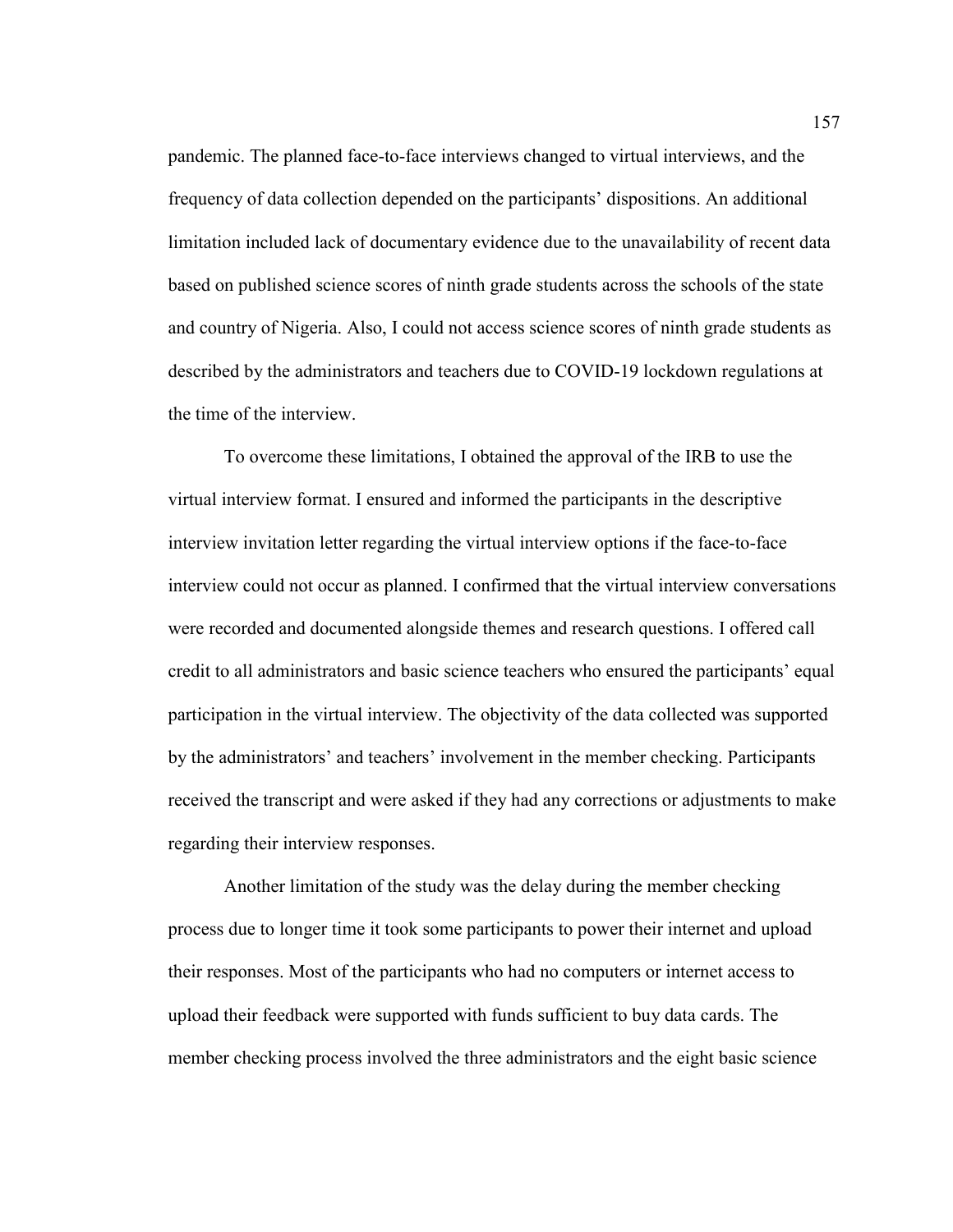teachers who confirmed that their interview responses were accurately recorded. I shared the summary of interview results with the chair and the committee who confirmed that the documentation complied with Walden University standards and specifications.

Finally, most of the administrators and teachers were reluctant to reveal negative outcomes and challenges that might cause embarrassment or criticism, so deeper details regarding the achievement disparities were not described. Subsequently, an issue of credibility of participants' responses included the possibility that administrators and teachers may have responded based on what they thought was the right answer and what I wanted or what the participants felt was acceptable. Probe questions were used within the agreed interview protocols as much as participants were comfortable to discover the perceptions of administrators and teachers regarding students' achievement outcome.

#### **Recommendations**

Based on the rich data from the administrators and basic science teachers regarding their combined program practices which influenced students' achievements and program support strategies used in helping students meet expectations in science and MDG, recommendations for further studies were made. The recommendations include exploring other program practices related to other aspects of academic achievements and challenges in reaching proficiencies such as gender gap, socioeconomic differences, ethnic and language differences, gaps in teacher preparations and credentials. Based on the findings of the study, educators may discover disparities in achievement and may need to develop further strategies for minimizing this achievement gap in basic science. The consideration of the socioeconomic differences by the teachers and administrators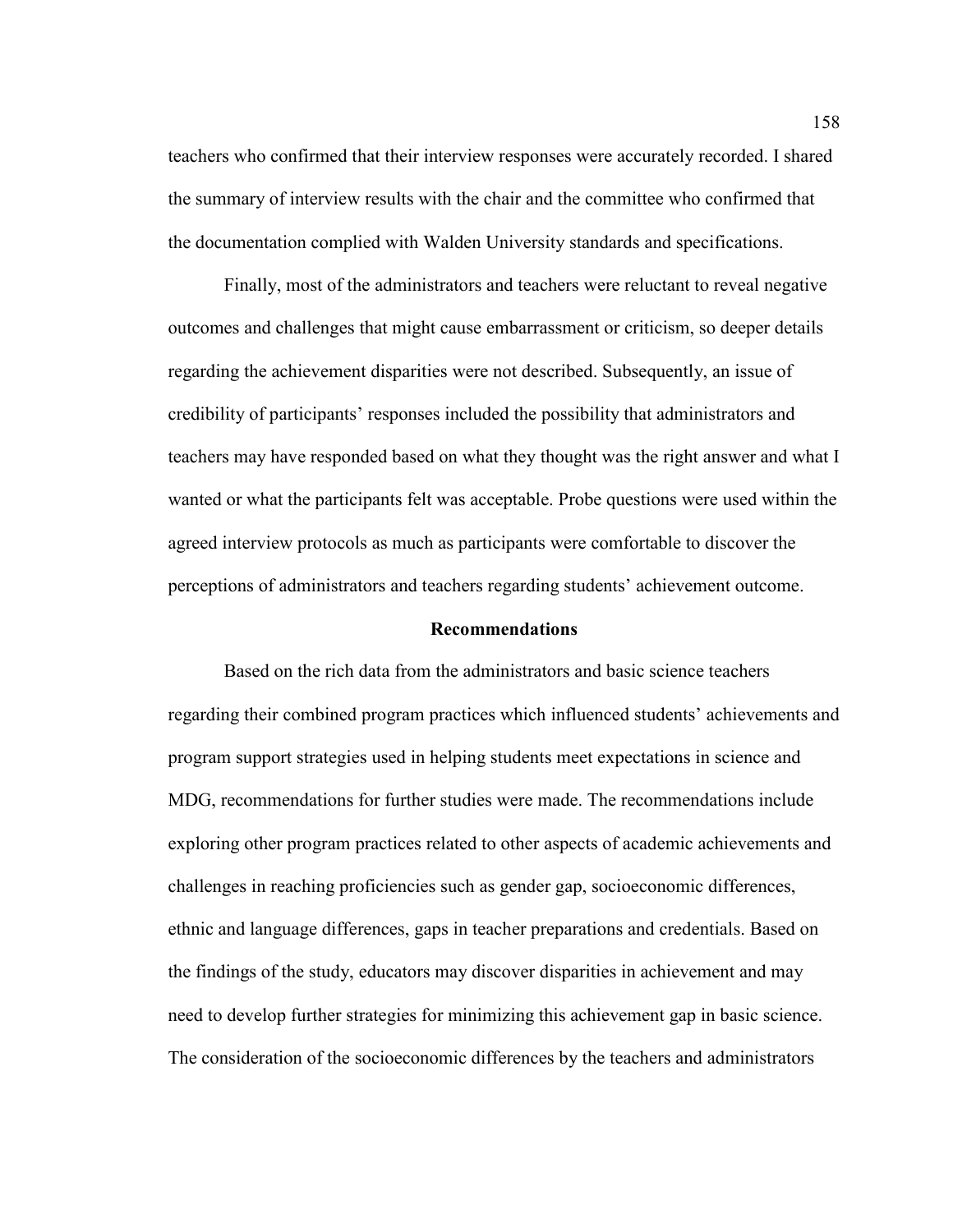who aspire to minimize the achievement gap may provide opportunities for educators to understand the social and financial background of the students and how these factors could be managed when they challenged the attainment of the basic science standard. The administrators' and teachers' understanding of students' ethnic and language differences may provide opportunities for learning common ground teaching strategies that increase students' comprehension of science concepts. Other recommendations involve uses of program resources which enhance the learning of other subjects.

Another learning opportunity includes assessing other professional training opportunities that empower educators who increase students' interest and achievement in other subject areas and other science learning settings. Administrators and teachers may learn how to manage science education programs in diverse classroom settings. Another learning opportunities might include exploring other program monitoring, and evaluation possibilities for improving learning and increasing students' achievement in other subjects. Administrators and teachers may learn to compare the achievement trends of students with the TIMSS to understand how students are meeting global goals. The TIMSS scaling has been used to discover better achievements standards for science and technology (Shi et al., 2016; Stephen et al., 2016).

Another learning opportunity might include exploring other practices and uses of lesson plan and use of scheme of work which to increase students' understanding of other subjects and concepts. More professional training on the use of science curriculum may increase educators' understanding of curriculum segments such as the theory, practical,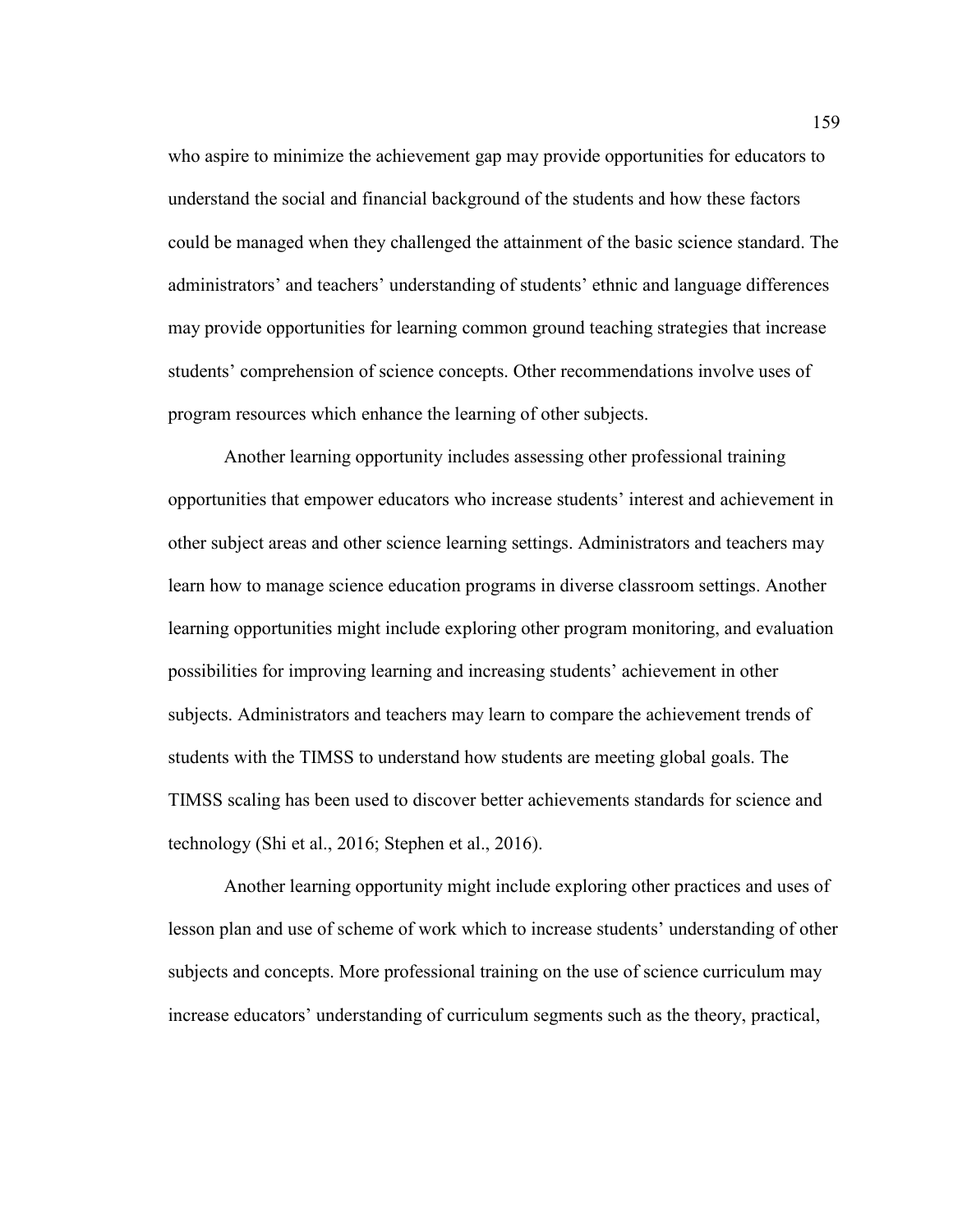technology, and field learning segments. Using these methods, educators may discover similar curriculum applications in other subjects to minimize achievement gaps.

Additional opportunities for future studies include seeking other ways of using the program support strategies to help students meet expectations in other subjects. Future research opportunities might include exploring administrators' and teachers' perspectives of curriculum adoption and grading skills and opportunities for helping students meet expectations in other subject areas. Similar studies in literature have strengthened these recommendations for future research because recent studies have indicated that program resources supply strategies and professional training of teachers improved teachers and increased students' performances in science subjects (Mihindo et al., 2017; Olasehinde-Williams et al., 2018).

Future studies can explore other effective teaching styles that increase students' interest in other subjects. Further studies are required in which researchers should consider more schools, collect data regarding the science scores of ninth grade students at state and national level with a focus on science achievement gaps among ninth grade students within schools across the states and country of Nigeria. Quantitative and comparative studies may focus on establishing an accessible annual science score of ninth grade students at each school across years, state and country, including a benchmark for low performance or high performance. Future studies should also explore the perspectives of administrators and teachers regarding the impact of program practices on students' achievement gaps in other subjects, including a documentary review of public records of students' scores in the previous years to verify the gaps.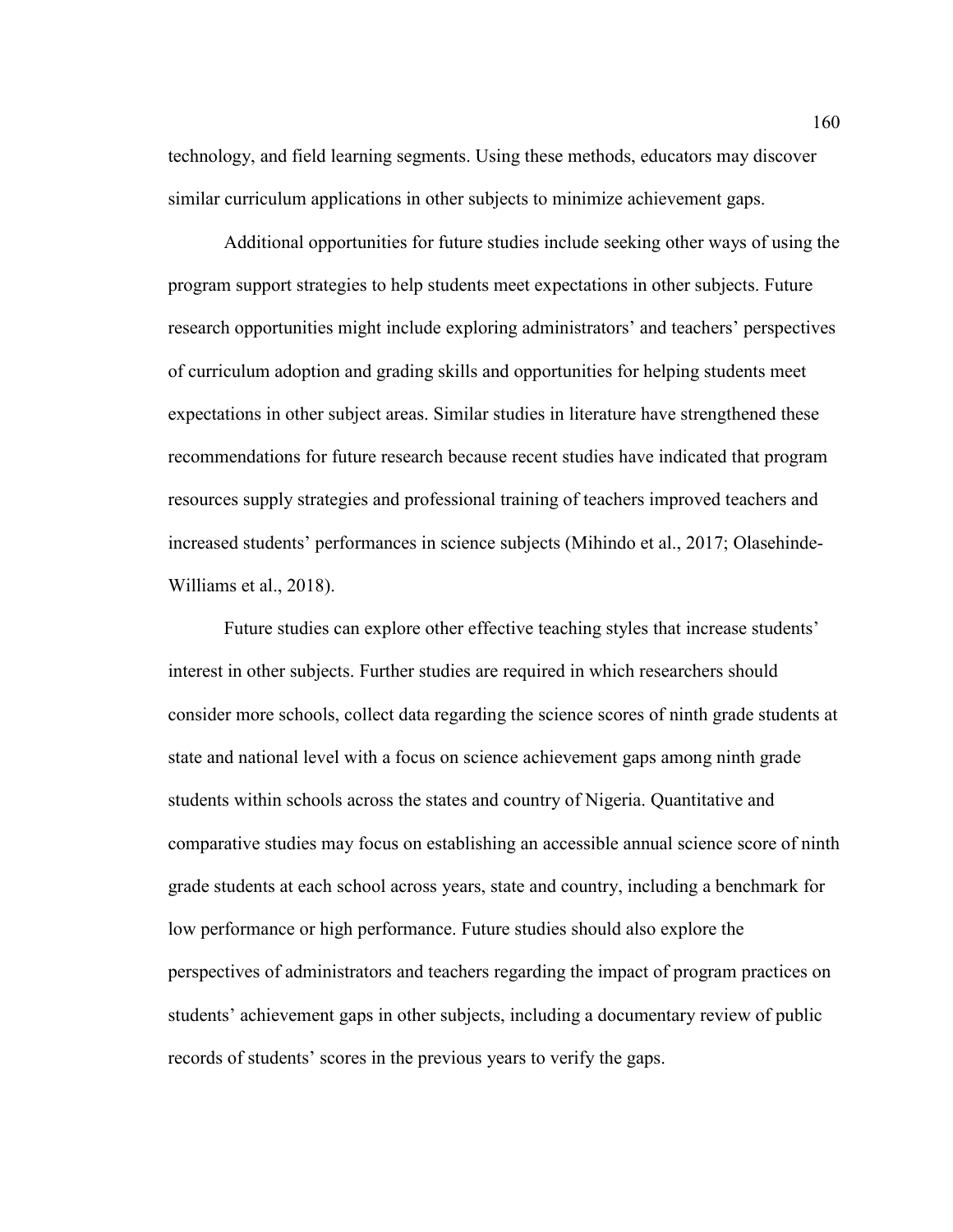The basic science achievement gaps in the state, which scholars such as Nwafor (2012) and Akani (2016) found in 2009, 2010, 2011, 2012 and 2013 require further and more recent empirical studies, which focus on closing the gaps in basic science. The empirical data could focus on the ninth grade students' basic test and exam results for 2014, 2015, 2016, 2017, 2018, 2019, and 2020 to determine whether the basic science achievement gaps are narrowing or expanding.

## **Implications**

## **Positive Social Change**

Walden University's vision for social change encourages stakeholders who work together to enhance individual and community improvement through research, practice, and education (Walden University, 2020). Hence, this study may have a potential impact on positive social change for ninth grade basic science students, basic science teachers, administrators in southeast Nigeria and in Nigeria's education system. The findings in this study can contribute to positive social change by exploring ways program practices and strategies increase students' interest in basic science, improving student performance in basic science, and increasing the number of individuals with lifelong skills in the entire school and rural community. This study also has the potential to increase the professional skills of the administrators and teachers who explore how achievement gaps in basic science and other subjects can be reduced. Ayodele (2019) found that teachers' professional improvement influenced the basic science delivery methodology, which in turn influenced the state basic science achievement standards.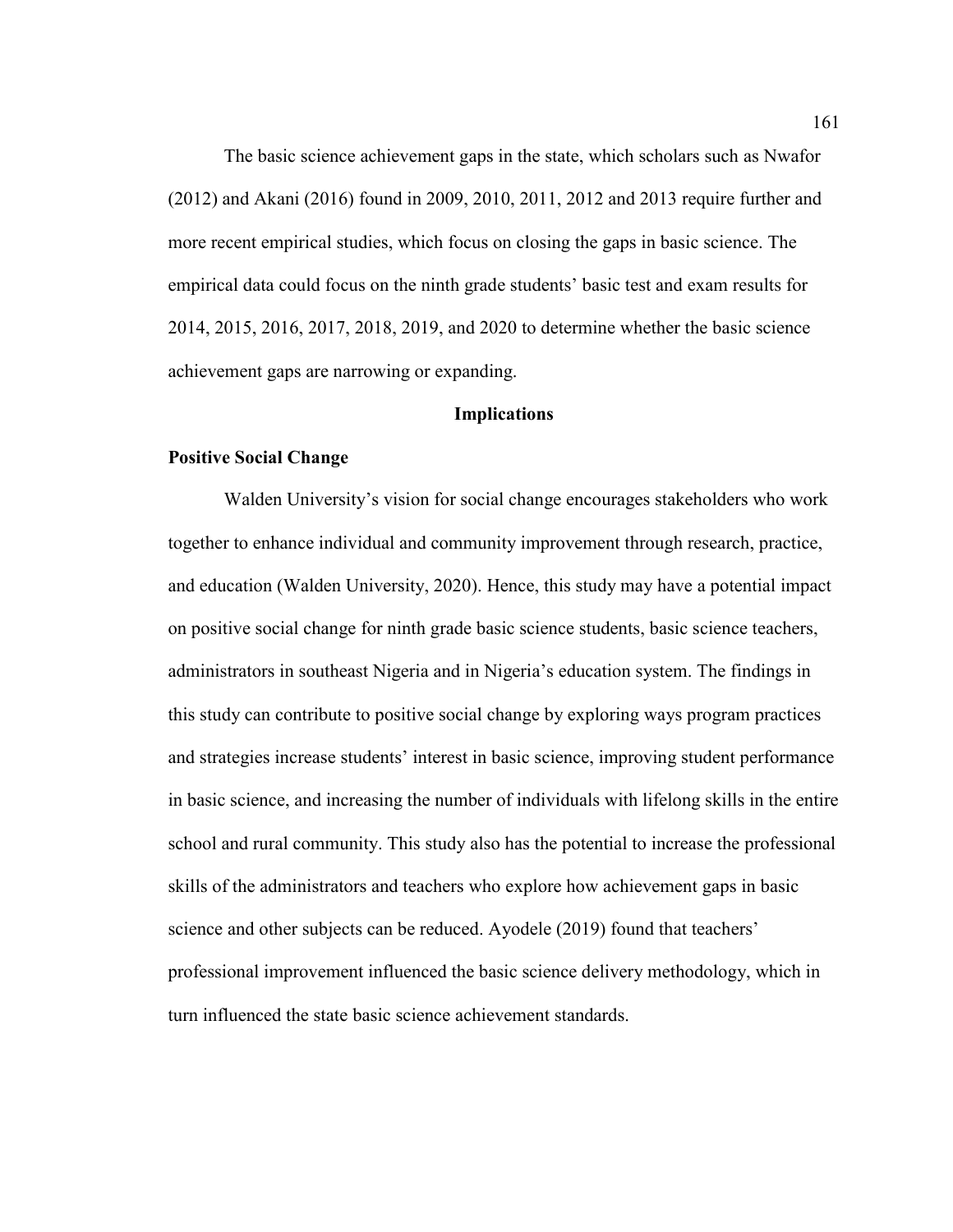Fullan (2007) agreed that school improvement strategies which occur within the culture, practice, and stakeholders' experiences in a setting yielded a positive outcome. This study's implications included the administrators' and teachers' use of familiar program practices, experiences, and strategies, all of which they perceived improved the ninth grade students' basic science achievements. The study increased administrators' and teachers' accountability for program initiatives that enhanced the ninth grade students' scientific literacy.

### **Recommendations for Practice**

Based on previous research and the findings of this study there is need for program supports and strategies for administrators and teachers who reduce disparities in basic science and other academic achievements in the Nigerian education system. The administrators and teachers should continue using program technology, kits, and resource professionals to enhance learning. Although the administrators indicated that they supplied all the available program resources, the teachers reported that the program resources supplied were not adequate. I recommend that a proper needs assessment or inventory of program resources needed should be compiled and noted on a timely manner. The teachers may take note of teaching resources needed and report to the administrator who may then present the need to the SUBEB. An additional recommendation is that administrators and teachers continue to employ professional training opportunities, which improve educators' skills for leading in diverse science learning environments. Although the administrators and teachers affirmed the practice of profession training, there was no mention of a professional training opportunities for the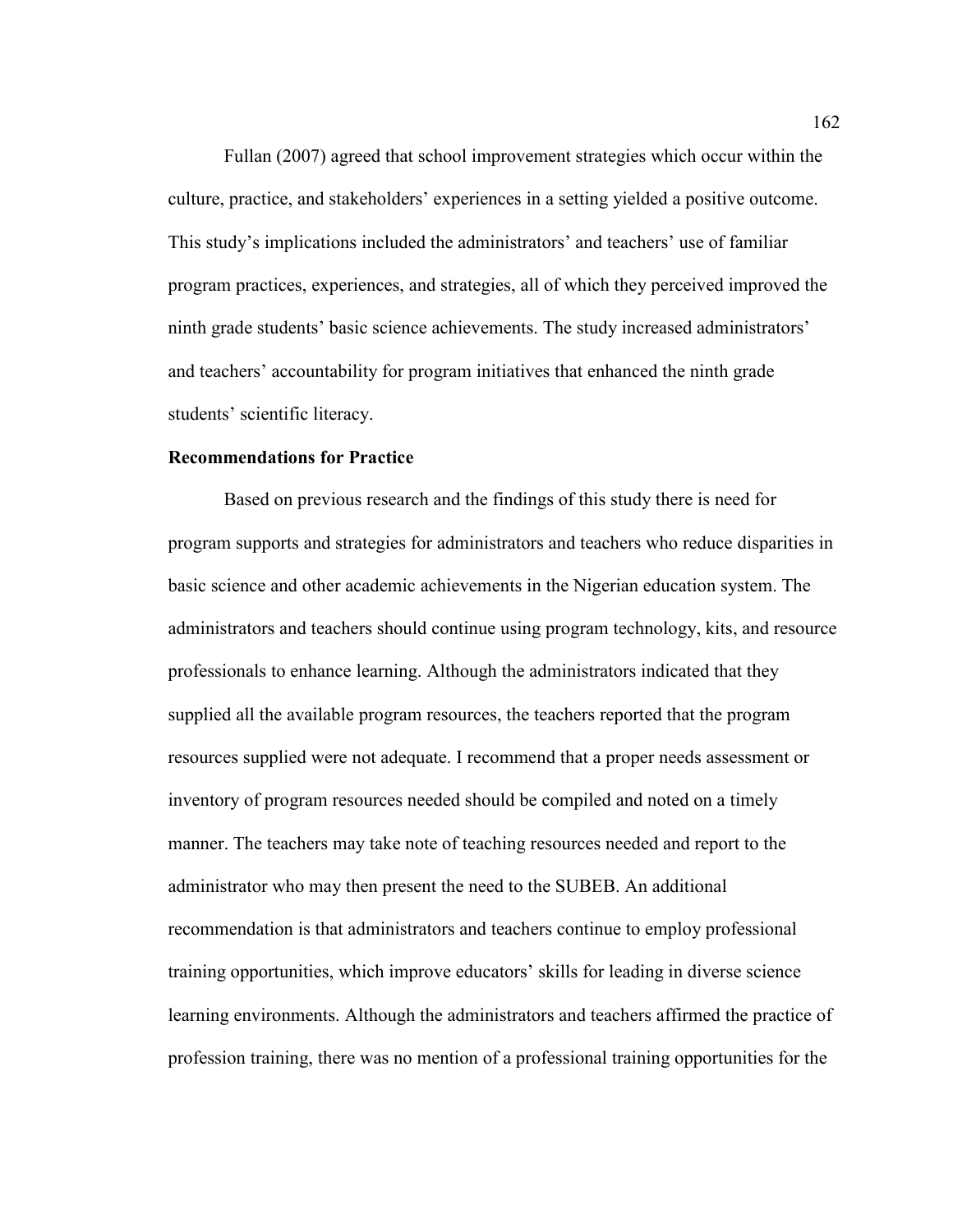administrators. I recommend a joint professional training opportunity for both groups where the administrators and teachers are engaged in a workshop concerning the supply and use of the program resources. Additionally, there should be a separate training opportunity for the administrators concerning accountability or reporting procedures regarding the need and use of program resources. Other practices such as supervising teaching and assessment practices, evaluating the teaching and grading practices, using the basic science curriculum and scheme of work, adopting lesson plans, teaching and engaging students with effective teaching styles, and assessing science achievement with several grading practices are recommended for the improvement of science learning and students' academic achievements.

I recommend more professional training and workshops that center on several evaluation standards beyond the national, and state standards, so that educators can assess how students are progressing in basic science using diverse benchmarks. Evaluation experts abroad may be invited to discuss other assessment strategies for assessing basic science students who need to participate in the global community. Scholars also recommended assessment standards such as PISA, ILSA, GDM, and TIMSS (Addey et al., 2017; Kabiri et al., 2017; Stephens et al., 2016). Scholars recommended the use of PISA and TIMSS to investigate better national standards for science and technology (Shi et al., 2016).

Another recommendation includes the introduction of familiar program supports and strategies for administrators and teachers to use in helping students meet expectations in science and other subjects. The involvement of administrators and teachers who are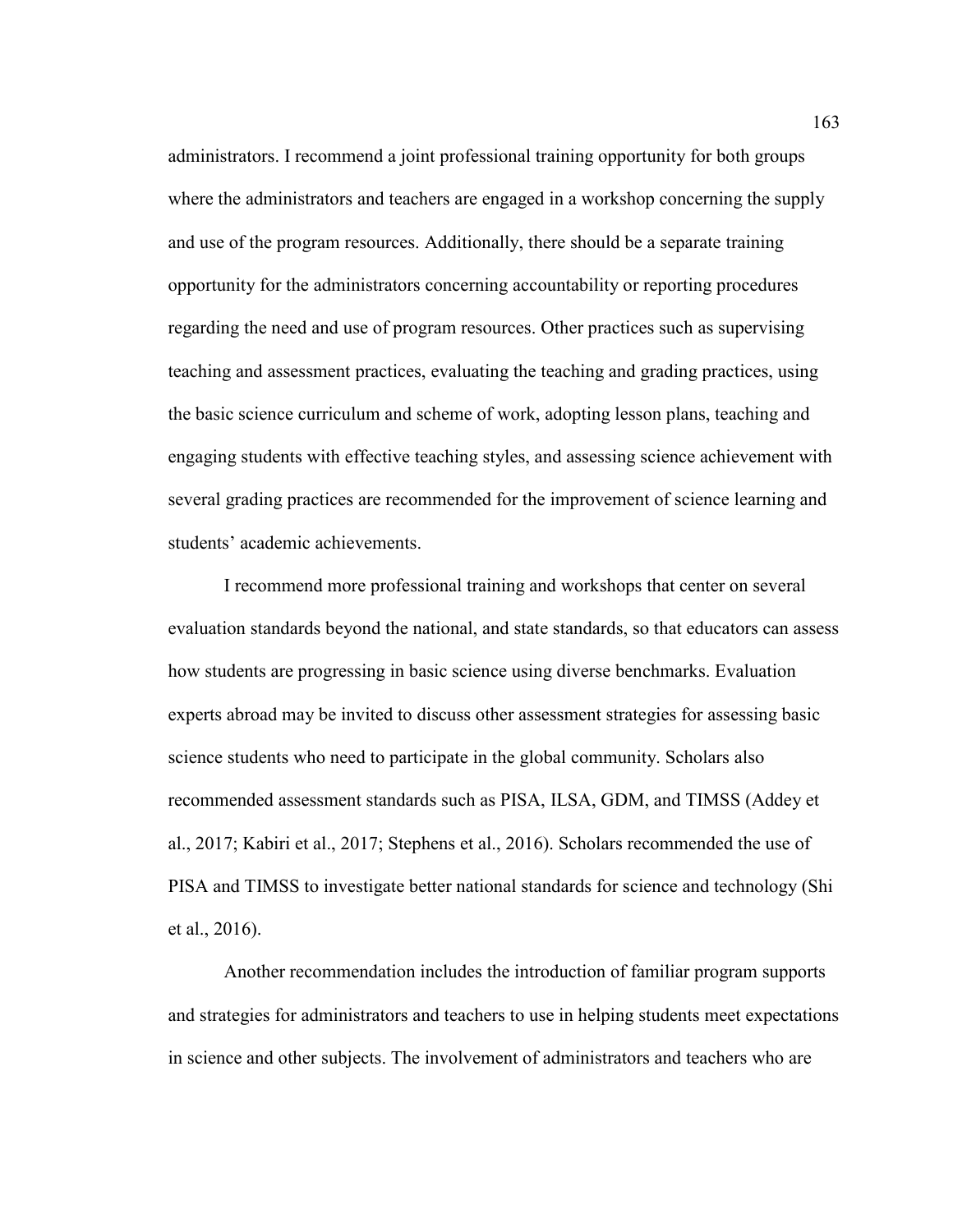experienced and familiar with program support strategies and resources would create positive learning environments which support students in meeting learning expectations. Findings in literature confirmed that the involvement of experienced administrators and teachers with similar practices of supplying adequate program resources and the advancement of professional training increased students' performances in science subjects (Mihindo et al., 2017; Olasehinde-Williams et al., 2018).

# **Conclusion**

This study explored administrators' and teachers' perceptions regarding their practices and experiences of using the UBE program and their perceptions of how the program practices and experiences influenced ninth grade students' basic science achievement. The study explored the perspectives of administrators and teachers regarding program strategies used to support ninth grade students in meeting the MDG and basic science expectations. The study's intent was to explore the administrators' and teachers' program practices and strategies for minimizing the achievement gap in basic science.

Reported gaps across Nigeria's states showed disparities in basic science among the ninth grade students (Akani, 2016; Pepple & Ogologo, 2017). Fullan's (2007) framework and school improvement guided the study and supported the view that academic attainments in basic science should blend with administrators' and basic science teachers' program practices, conditions, and experiences for improving the ninth grade students' basic science achievement. The study methodology included collecting data from three administrators and eight basic science teachers via interviews guided by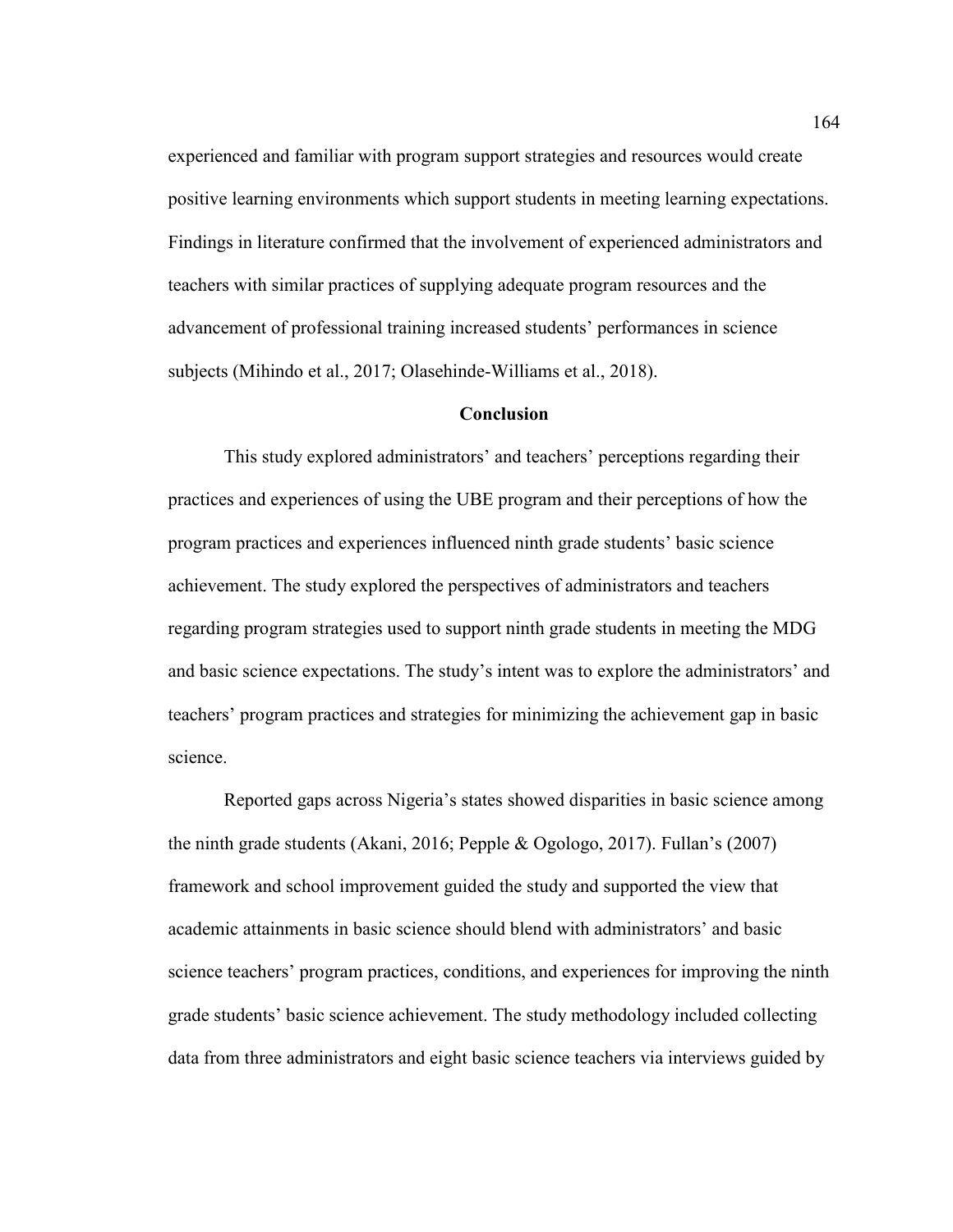two major research questions. The data analysis involved the first cycle and second cycle coding process in which the administrators' and teachers' interview data were broken into codes, categories and themes next to the two research questions which represented the administrators' and teachers' perspectives of program practices and strategies and their influences in students' basic science achievement.

The findings indicated that administrators and basic science teachers perceived that their program practices, experience, and use of the program resources positively affected the ninth grade students' basic science achievement in the selected school. The findings also showed that administrators and basic science teachers perceived that their use program resources and strategies to support ninth grade students helped them in meeting expectations in basic science and MDG.

As the need to reduce basic science achievement disparities among the ninth grade students continues to exist, the importance of exploring administrators' and teachers' perspectives of program practices and strategies that reduce basic science achievement gaps among ninth grade students remain relevant because they provided the administrators and basic science teachers opportunities to improve student performance in other subjects. Although the influence of program practices and strategies on the ninth grade students' basic science attainment requires further studies, administrators and teachers perceived that their program practices and strategies helped students meet expectations in basic science and reduced basic science achievement disparities. The study may increase administrators' and basic science teachers' accountability for program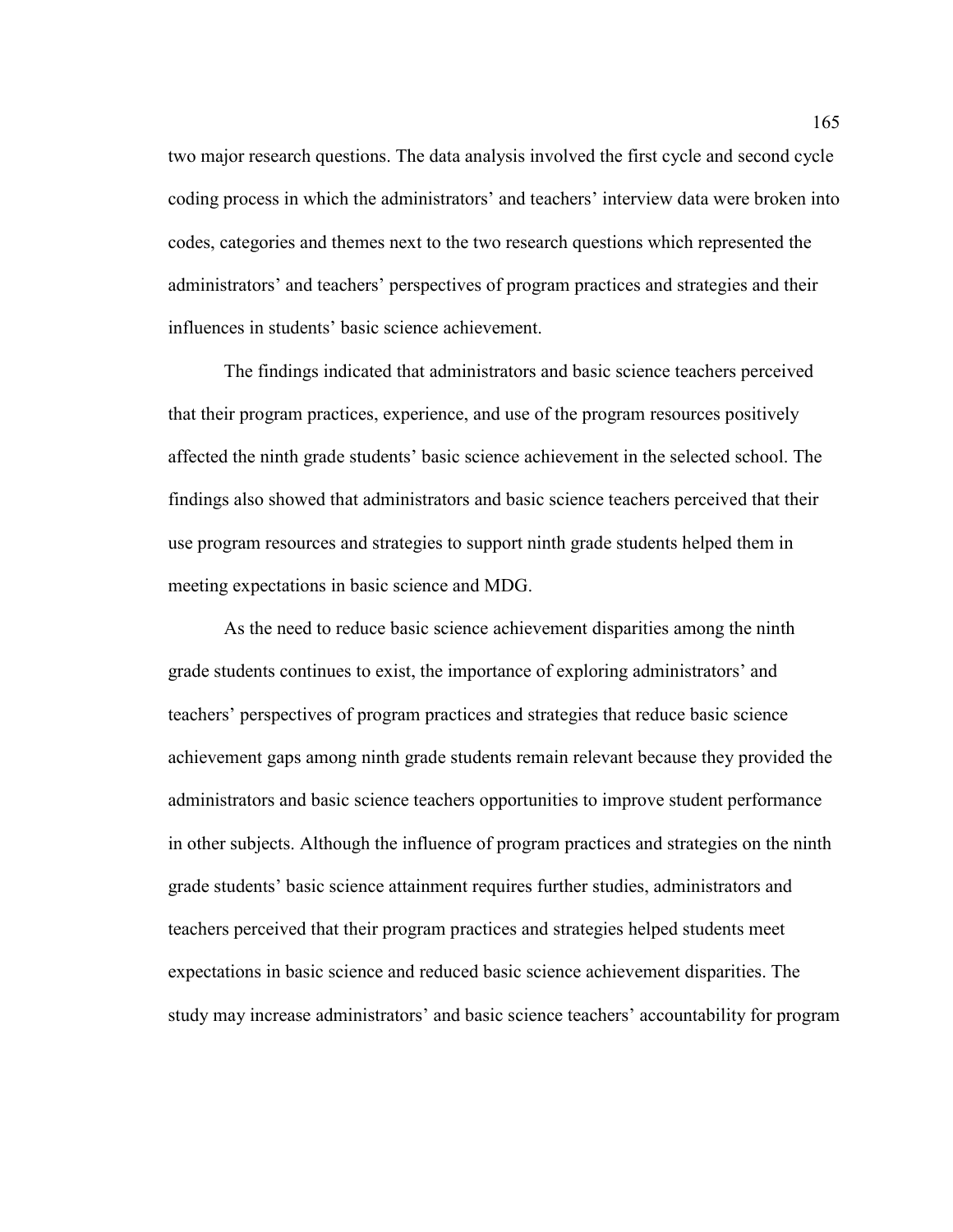initiatives, which may in turn increase the ninth grade students' performances in basic science and other subjects.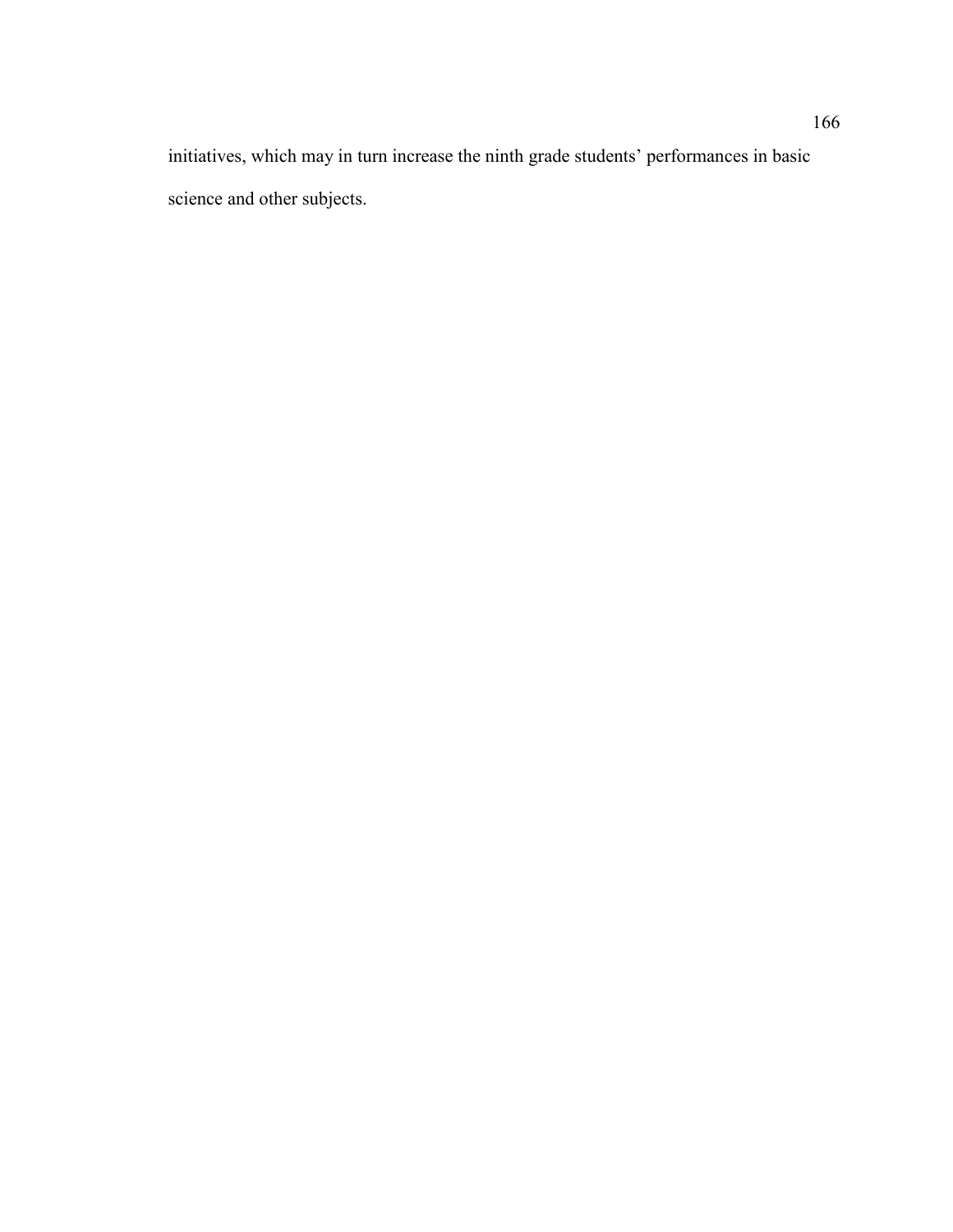## References

- Abazaoglu, I., & Aztekin, S. (2016). The role of teacher morale and motivation on students' science and math achievement: Findings from Singapore, Japan, Finland and Turkey. *Universal Journal of Educational Research*, *4*(11), 2606–2617. https://doi.org/10.13189/ujer.2016.041114
- Abbott, P., Sapsford, R., & Rwirahira, J. (2015). Rwanda's potential to achieve the millennium development goals for education. *International Journal of Educational Development*, *40*, 117–125.

https://doi.org/10.1016/j.ijedudev.2014.12.007

- Abubakar, B. G., & Njoku, J. N. (2017). Influence of Almajiri on school attendance and academic performance among students of Almajiri integrated model school, Sokoto State. *World Journal of Education*, *5*(4), 58–63. https://doi.org/10.5430/wje.v5n4p58
- Ada, N. A., Odoh, C. O., & Angura, M. T. (2021). Enforcement of the national minimum standards specifications for implementation of the 3-year upper basic science and technology curriculum in North Central Nigeria. *VillageMath Educational Review*, *2*(1). https://doi.org/10.5281/zenodo.462498

Adams, S. O., & Onwadi., R. U. (2020). An empirical comparison of computer-assisted instruction and field trip instructional methods on teaching of basic science and technology curriculum in Nigeria*. International Journal of Social Sciences & Educational Studies*, *7*(4), 22–35. https://doi.org/10.23918/ijsses.v7i4p22

Addey, C., Sellar, S., Steiner-Khamsi, G., Lingard, B., & Verger, A. (2017). Forum: The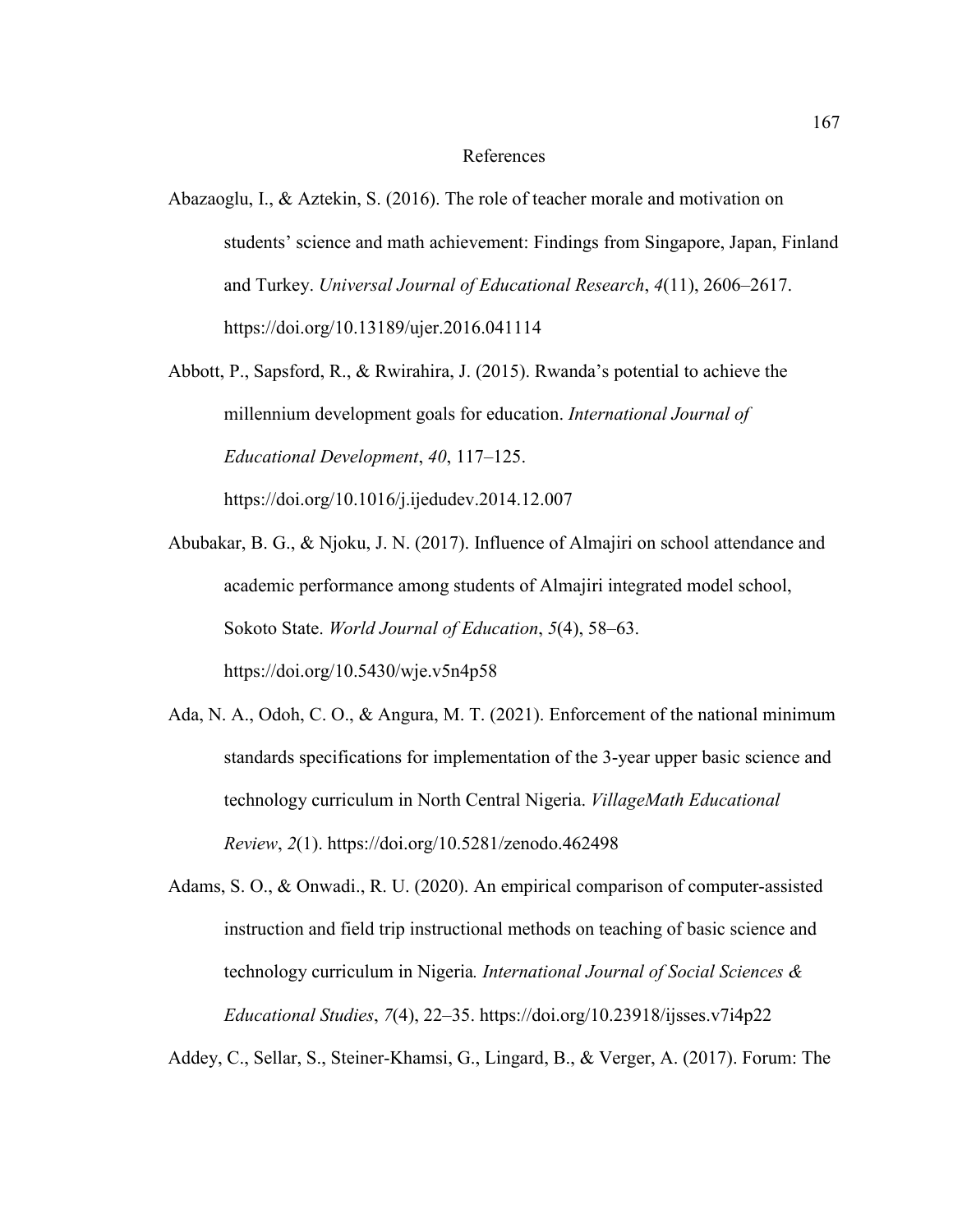rise of international large-scale assessments and rationales for participation. Compare: *A Journal of Comparative and International Education*, *47*(3), 434– 452. https://doi.org/10.1080/03057925.2017.1301399

Adebule, S. O. (2017). Self-assessment in mathematics as correlate of performance of students in junior secondary school basic science in Ondo State, Nigeria. *European Journal of Education Studies,* 2(10). https://doi.org/ 10.5281/zenodo.29035

Adodo, S. O. (2013). Effects of two-tier multiple choice diagnostic assessment items on students' learning outcome in basic science technology (BST). *Academic Journal of Interdisciplinary Studies*, *2*(2), 201–201.

https://doi.org/10.5901/ajis.2013.v2n2p201

Aduojo, T. (2018). Effects of teaching methods on basic science achievement and spatial ability of basic nine boys and girls in Kogi State, Nigeria. *Humanities and Social Sciences Letters*, *6*(4), 149–155.

https://doi.org/10.18488/journal.73.2018.64.149.155

- Agbidye, A. (2015). Challenges and prospects in the teaching of basic science at the upper basic level in Nigeria. *Journal of Qualitative Education*, *11*(1), 1–8.
- Aja, S. N., Egwu, S. O., Aja-Okorie, U., Ani, T., & Amuta, N. C. (2018). Universal basic education (UBE) policy implementation challenges: The dilemma of junior secondary schools administrators in Nigeria. *International Journal of Educational Administration and Policy Studies*, *10*(7), 83–90.

Akani, A. P. O. (2016). An evaluation of classroom experiences of basic science teachers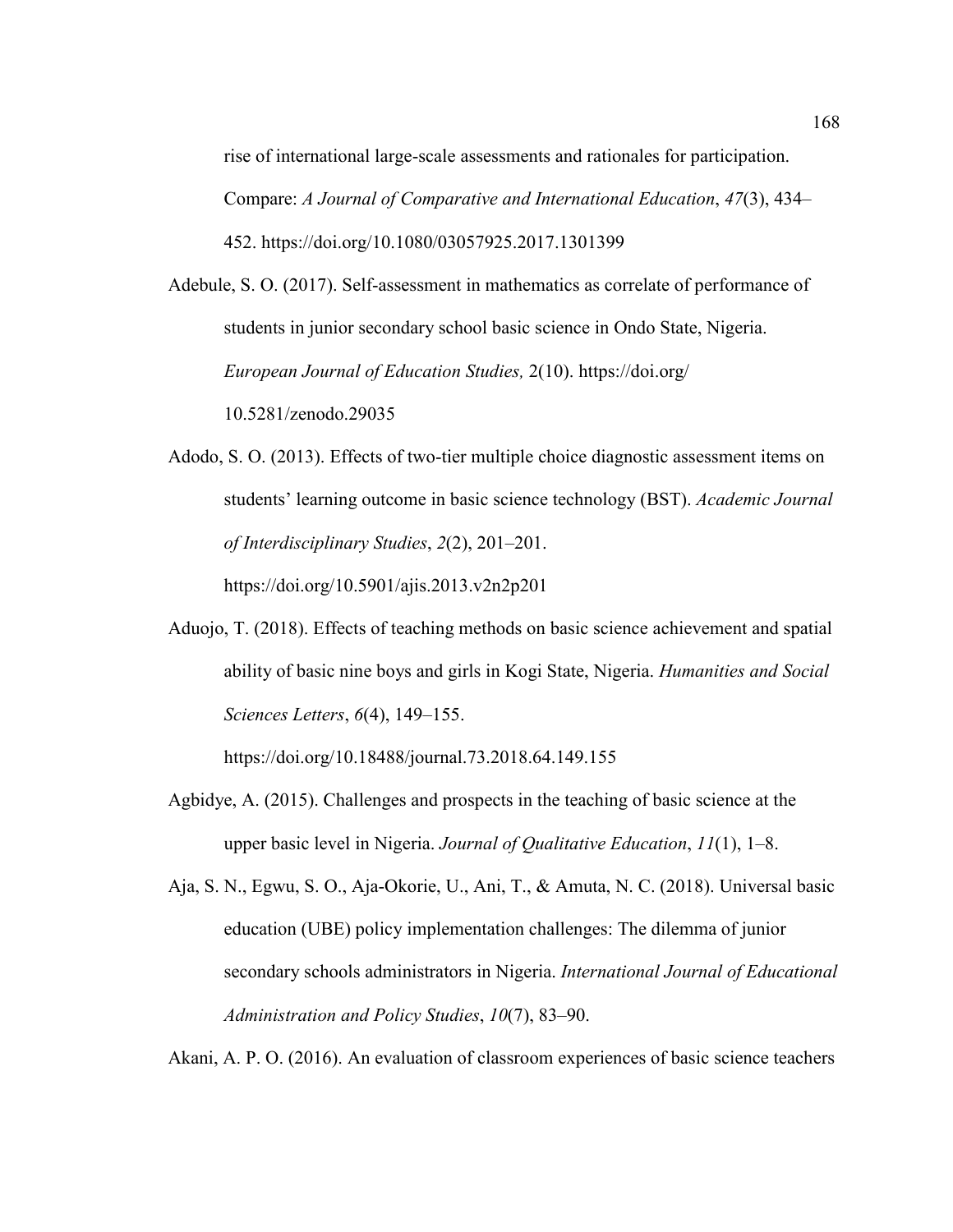in secondary schools in the Ebonyi State of Nigeria. *British Journal of Education*, *4*(1), 64–76.

- Akpan, C. P., & Ita, A. A. (2015). Teacher professional development and quality universal basic education in Lagos State, Nigeria. *Global Journal of Arts, Humanities and Social Sciences*, *3*(9), 65–76.
- Akufo-Addo, N. (2018). SDGs can propel Africa beyond dependency on aid. *New African*, (583), 34-37.
- Al Sultan, A., Henson, H., Jr., & Fadde, P. J. (2018). Pre-service elementary teachers' scientific literacy and self-efficacy in teaching science. *IAFOR Journal of Education*, *6*(1), 25–41. https://doi.org/10.22492/ije.6.1.02
- Andrews, N. (2017). Book review: Africa and the millennium development goals: Progress, problems and prospects. *The Journal of Modern African Studies, 55*(2), 334-336. https://doi.org/10.1017/S0022278X16000884
- Ango, M. L. (2002). Mastery of science process skills and their effective use in the teaching of science: An educology of science education in the Nigerian context. *International Journal of Educology*, *16*(1), 11–30.
- Anil, Ö., Batdi, V., & Küçüközer, H. (2018). The effect of computer-supported education on student attitudes: A meta-analytical comparison for the period 2005-2015. *Educational Sciences: Theory and Practice*, *18*(1), 5–22. https://doi.org/10.12738/estp.2018.1.0285
- Anunobi, V. N., Gambari, A. I., Alabi, T. O., & Abdullahi, M. B. (2017). Development and validation of web-based courseware for junior secondary school basic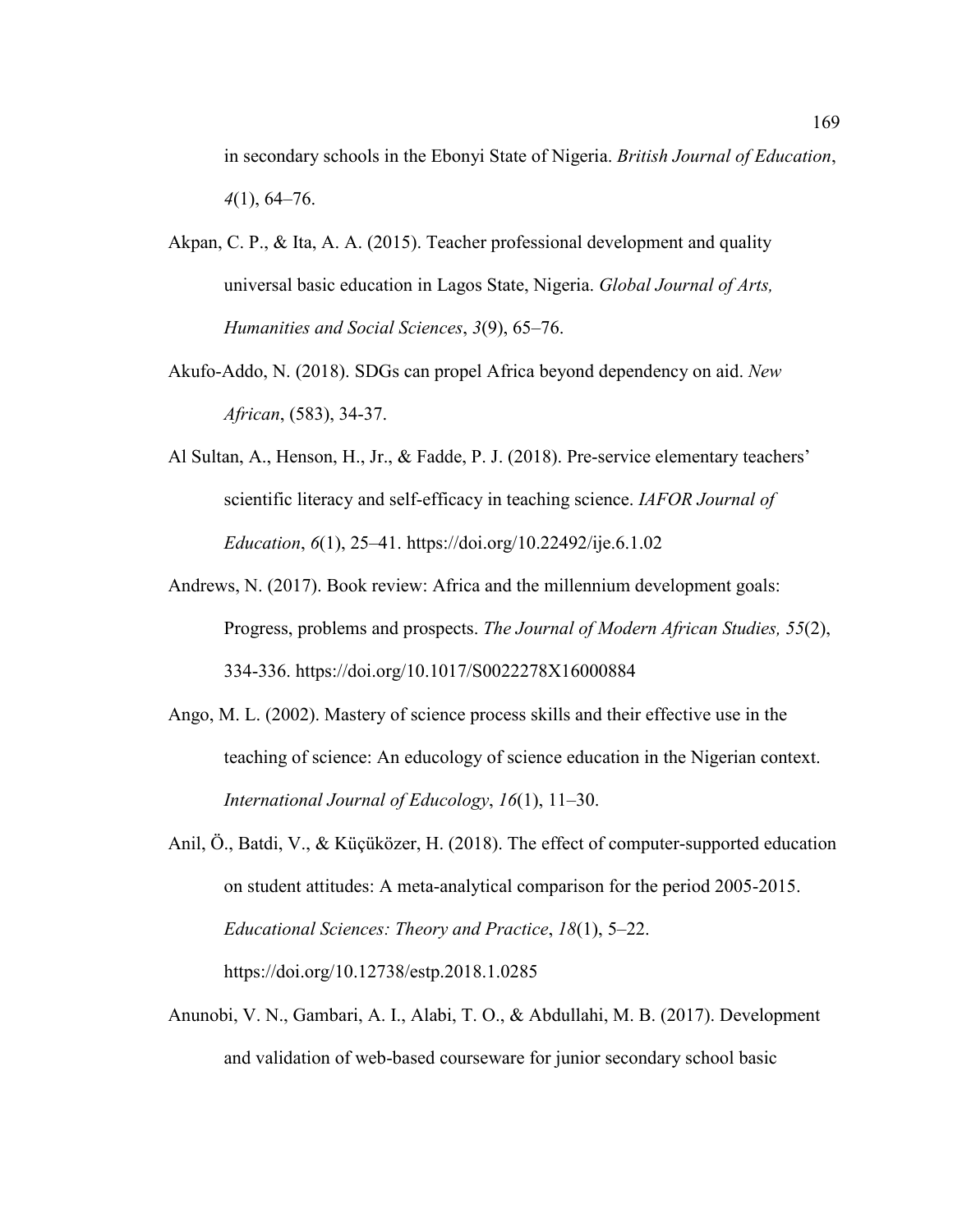technology students in Nigeria. *The Online Journal of New Horizons in Education*, *7*(2), 62–73.

- Archibong, E. P., Bassey, G. E., & Nwagbara, E. N. (2018). Gender mainstreaming and attainment of sustainable development goals: Does Nigeria have the political will to successfully work the talk? *Global Journal of Social Sciences,* 17, 21–29. https://doi.org/10.4314/gjss.v17i1.3
- Atomatofa, R., Okoye, N., & Igwebuike, T. (2016). Learning environments as basis for cognitive achievements of students in basic science classrooms in Nigeria. *Universal Journal of Educational Research*, *4*(6), 1471–1478.
- Atondo, G., Abah, J., & Naakaa, T. (2019). Continuous assessment as a predictor of students' achievement in mathematics at the junior secondary school level in Makurdi local government area of Benue State, Nigeria. *World Wide Journal of Multidisciplinary Research and Development*, 5(2), 18-29.
- Ayeni, A. J. (2020). Principals' instructional time management and students' academic performance in secondary schools in Ondo north senatorial district of Ondo State, Nigeria. *Journal of Education and Learning (EduLearn*), 14(1), 123–133.
- Ayodele, J. O. (2019). Nigeria as Africa's epicenter of terrorism against school children. *IFE Psychology IA*, 27(1), 17–35.
- Baker, B. D., Farrie, D., & Sciarra, D. G. (2016). Mind the gap: 20 Years of progress and retrenchment in school funding and achievement gaps. Policy information report. ETS RR-16-15. *ETS Research Report Series*.

Bakhshi, P., Babulal, G. M., & Trani, J. F. (2017). Education of children with disabilities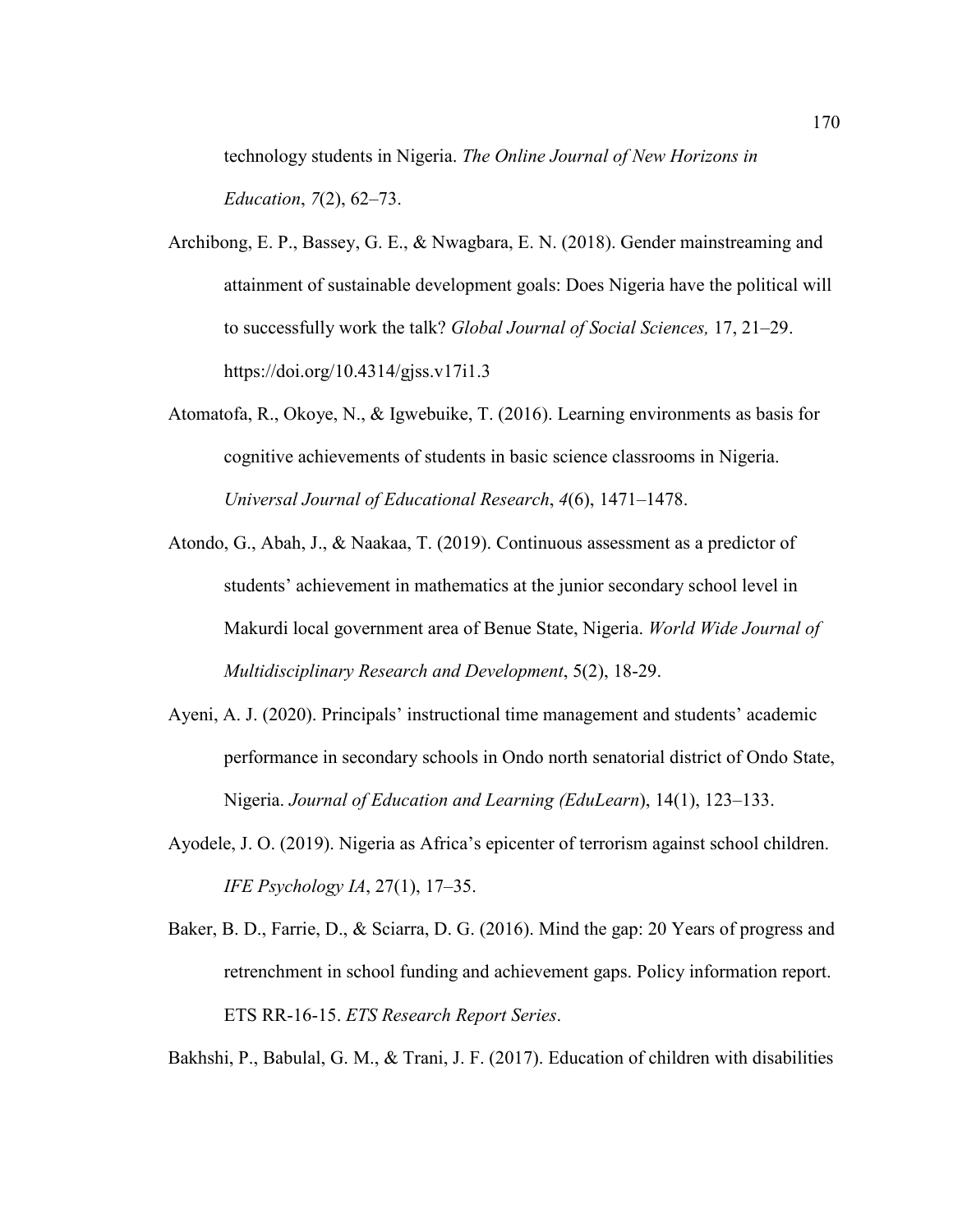in New Delhi: When does exclusion occur? *PLoS ONE,* 12(9), 1–15. https://doiorg.ezp.waldenulibrary.org/10.1371/journal.pone.0183885

- Bakhshi, P., Babulal, G. M., & Trani, J. F. (2018). Education and disability in a conflict affected context: Are children with disabilities less likely to learn and be protected in Darfur? *World Development*, *106*, 248–259. https://doi.org/10.1016/j.worlddev.2018.01.019
- Baloyi, T. V., & Makhubele, J. C. (2018). Challenges impeding the successful implementation of early childhood development programs in South Africa: Implications for practice. *Gender & Behavior*, 16(1), 10773–10783.

Barrett, A. M. (2017). Making secondary education relevant for all: Reflections on science education in an expanding sub-sector. *Compare: A Journal of Comparative & International Education, 47*(6), 962–978. https://doi.org/10.1080/03057925.2017.1343127

Bello, I. (2020). Sustainable development goals (SDGs) for education in Nigeria: an examination of Etisalat corporate social responsibility in Nigeria's post-basic education sector. *International Journal of Lifelong Education,* 39(5/6), 562–575. https://doi.org/10.1080/02601370.2020.1836051

Benavot, A., & Naidoo, J. (2018). A new era for education in the global development agenda. *Childhood Education*, 94(3), 10-15. https://doi.org/10.1080/00094056.2018.1475676

Bowman, B. T., Comer, J. P., & Johns, D. J. (2018). Addressing the African American achievement gap. *YC: Young Children*, *73*(2), 14–23.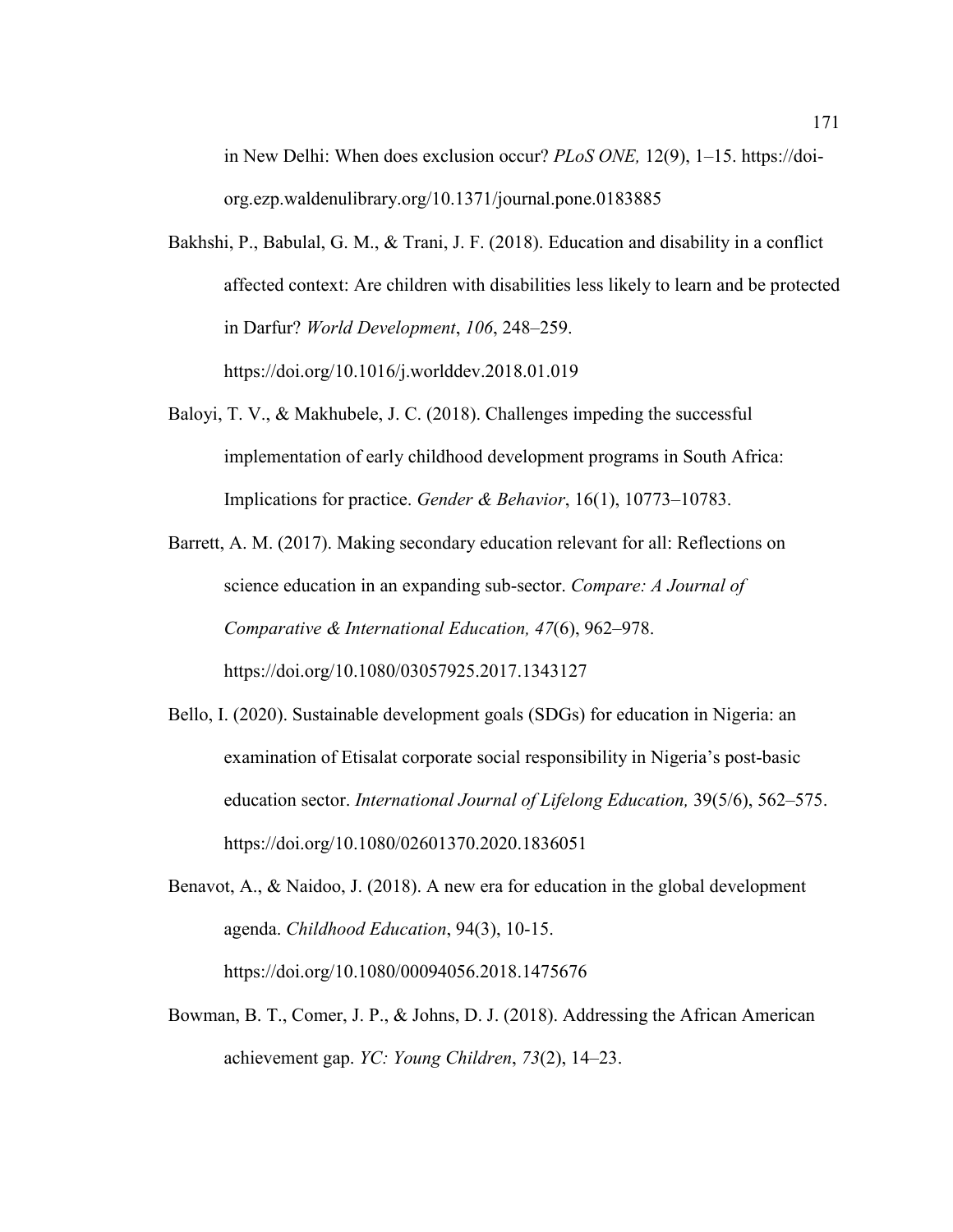- Brooks, C., & Gibson, S. (2012). Professional learning in a digital age. *Canadian Journal of Learning and Technology*, *38*(2), n2. https://eric.ed.gov/
- Chen, P. (2008). Strategic leadership and school reform in Taiwan. *School Effectiveness and School Improvement*, *19*(3), 293-318. doi/abs/10.1080/09243450802332119
- Chiekem, E. (2015). Grading practice as valid measures of academic achievement of secondary schools students for national development. *Journal of Education and Practice*, *6*(26), 24–28.
- Cohodes, S. (2018). Charter schools and the achievement gap. *Future of Children*, 1–16.
- Corrales, A., & Peters, M. L. (2017). Examining the relationship between school funding and academic achievement for charter schools. *Charter Schools Resource Journal*, *12*(1), 47–72.
- Creswell, J. W. (2013). *Qualitative inquiry and research design: Choosing among five approaches* (3 ed.). SAGE Publications.
- Dingfielder, H. E., & Mandell, D. S. (2011). Bridging the research-to-practice gap in autism intervention: An application of diffusion of innovation theory. *Journal of Autism and Developmental Disorders, 41*(5), 597-609.
- Ebbeck, M., & Chan, Y. Y. Y. (2011). Instituting change in early childhood education: Recent developments in Singapore. *Early Childhood Education Journal*, *38*(6), 457-463. https://link.springer.com/article/
- Ejere, E. (2011). An examination of the critical problems associated with the implementation of the Universal Basic Education (UBE) program in Nigeria. *International Education Studies, 4*(1), 221 - 229.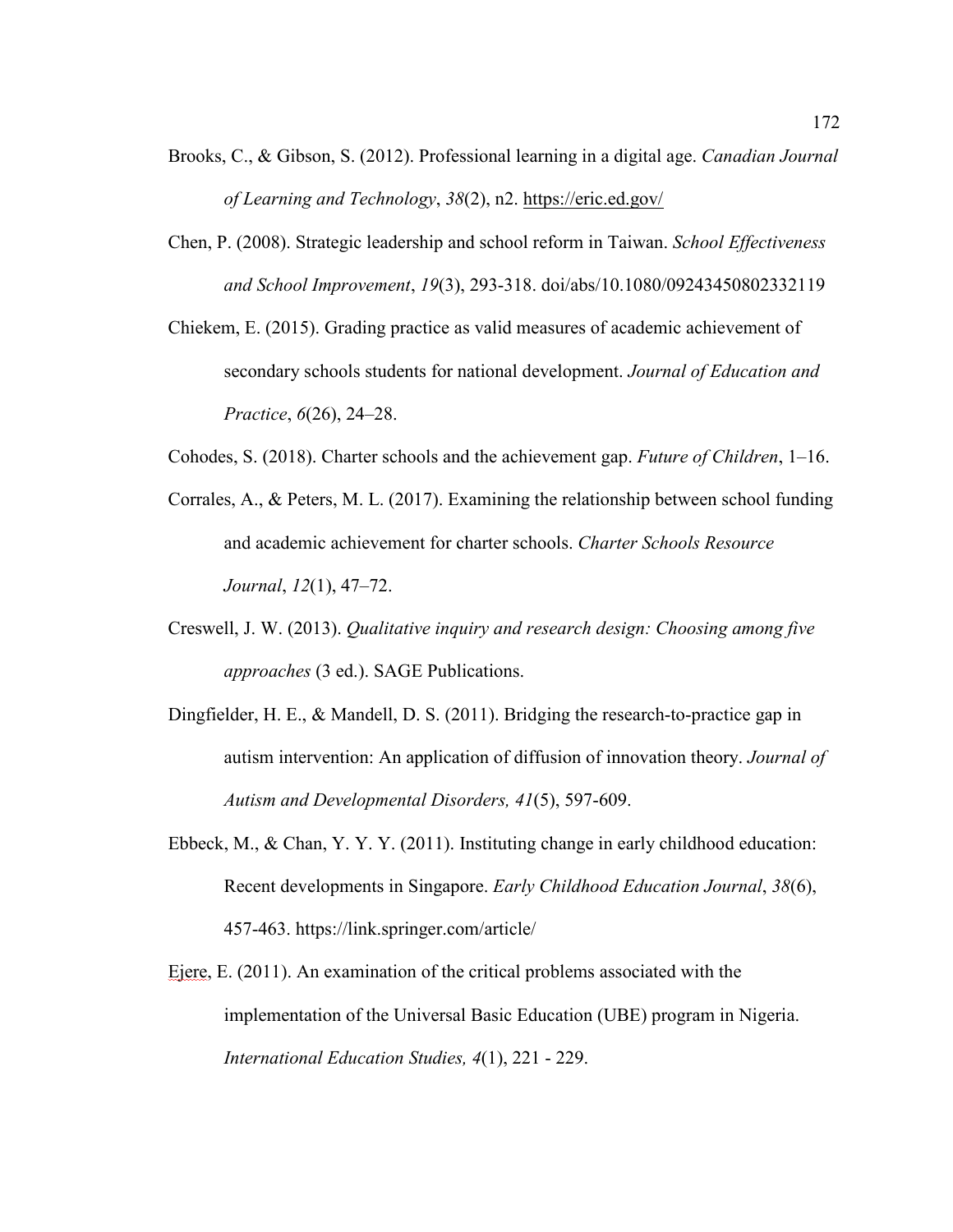http://www.ccsenet.org/journal/index.php/ies/article/view/

- Ekwueme, C. O., Ekon, E. E., & Ezenwa-Nebife, D. C. (2016). Education for sustainability through academic freedom. *Global Journal of Educational Research*, *15*(1), 23–30. https://doi.org/10.4314/gjedr.v15i1.3
- Enemarie, V., Ajayi, V. O., & Ogbeba, J. (2018). Students' achievement in basic science in basic education certificate examination as a predictor of their performance in biology in senior secondary certificate examination. *A Discussion on Educational Issues,* 281-295.
- Enighe, J.-M., & Afangideh, M. E. (2018). Developing reading skills in beginning readers in Nigerian primary schools towards the millennium development goals. *Journal of Language Teaching & Research,* 9(6), 1160–1167. https://doiorg.ezp.waldenulibrary.org/10.17507/jltr.0906.05
- Enslin, P., & Tjiattas, M. (2017). Getting the measure of measurement: Global educational opportunity. *Educational Philosophy & Theory,* 49(4), 347–361. https://doi.org/10.1080/00131857.2015.1048667
- Enwelim, S. C. (2016). Teacher characteristics as correlates of students achievement in social studies: A case study in Nigeria. *Journal of Education and Practice*, 7(28), 110-114.
- Franck, B., & Joshi, D. K. (2017). Including students with disabilities in education for all: *Lessons from Ethiopia. International Journal of Inclusive Education*, 21(4), 347- 360. doi:10.1080/13603116.2016.1197320

Fullan, M. (2007). Change theory as a force for school improvement. In *Intelligent*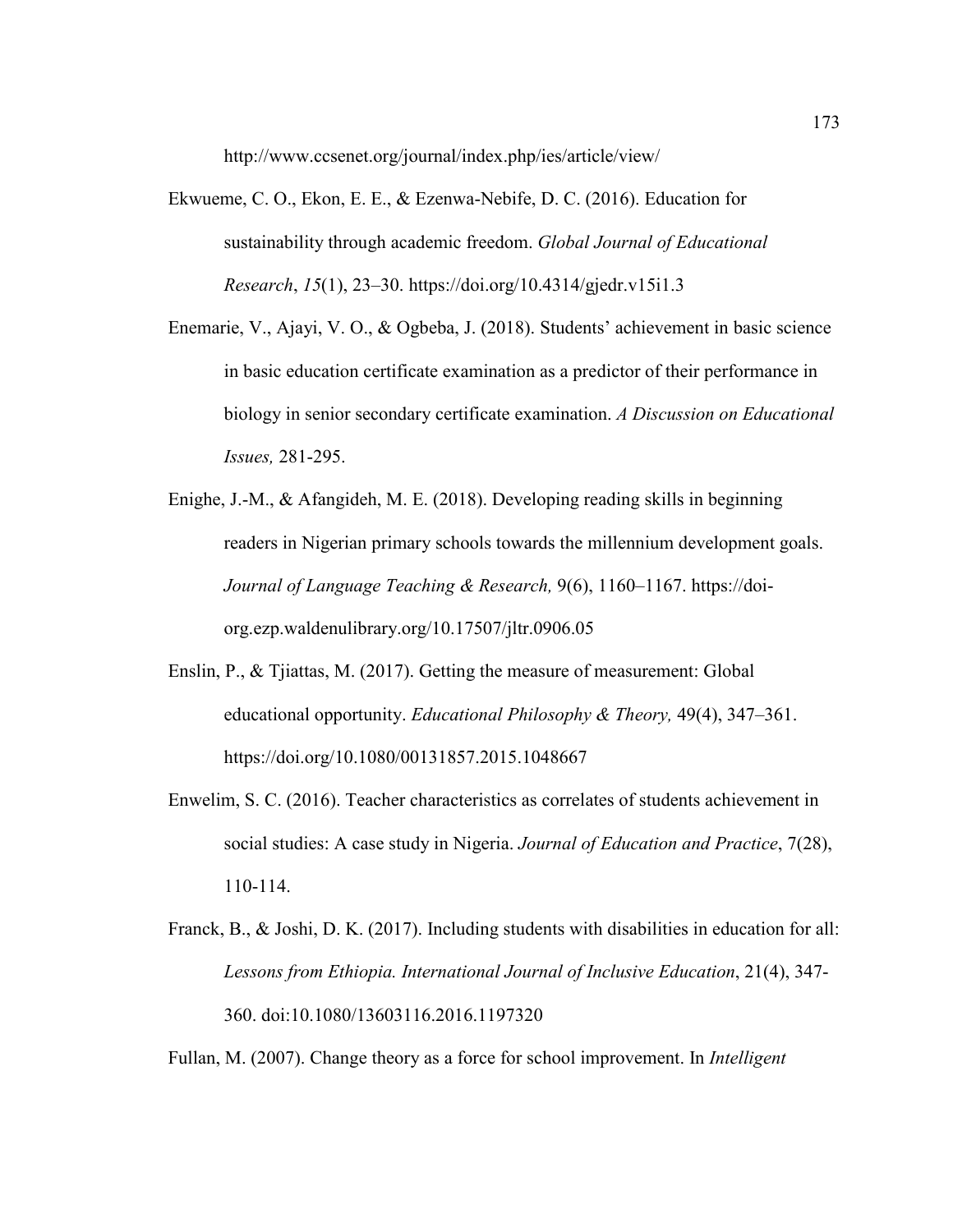*leadership* (pp. 27-39). Springer Netherlands.

https://link.springer.com/chapter/10.1007%2F978-1-4020-6022-9\_3

- Fusch, P., Fusch, G. E., & Ness, L. R. (2018). Denzin's paradigm shift: Revisiting triangulation in qualitative research. *Journal of Social Change*, *10*(1), 19–32. https://doi-org.ezp.waldenulibrary.org/10.5590/JOSC.2018.10.1.02
- Gacel-Ávila, J. (2012). Comprehensive internationalization in Latin America. *Higher education policy*, *25*(4), 493-510.
- Gagnon, D. J., & Mattingly, M. J. (2018). Racial/ethnic test score gaps and the urban continuum. *Journal of Research in Rural Education*, *33*(2).
- Gambari, A. I., & Yusuf, M. O. (2017). Relative effectiveness of computer-supported jigsaw II, STAD and TAI cooperative learning strategies on performance, attitude, and retention of secondary school students in physics. *Journal of Peer Learning*, *10*, 76–94.
- Gao, S., & Wang, J. (2016). Do variations of science teaching approaches make difference in shaping student content and problem-solving achievement across different racial/ethnic groups? *International Journal of Environmental and Science Education*, *11*(12), 5404–5428.
- Gimba, R. W., Hassan, A. M., Yaki, A. A., & Chado, A. M. (2018). Teachers' and students' perceptions on the problems of effective teaching and learning of science and technology in junior secondary schools. *Malaysian Online Journal of Educational Sciences*, *6*(1), 34–42.

Goddard, R. D., Skrla, L., & Salloum, S. J. (2017). The Role of collective efficacy in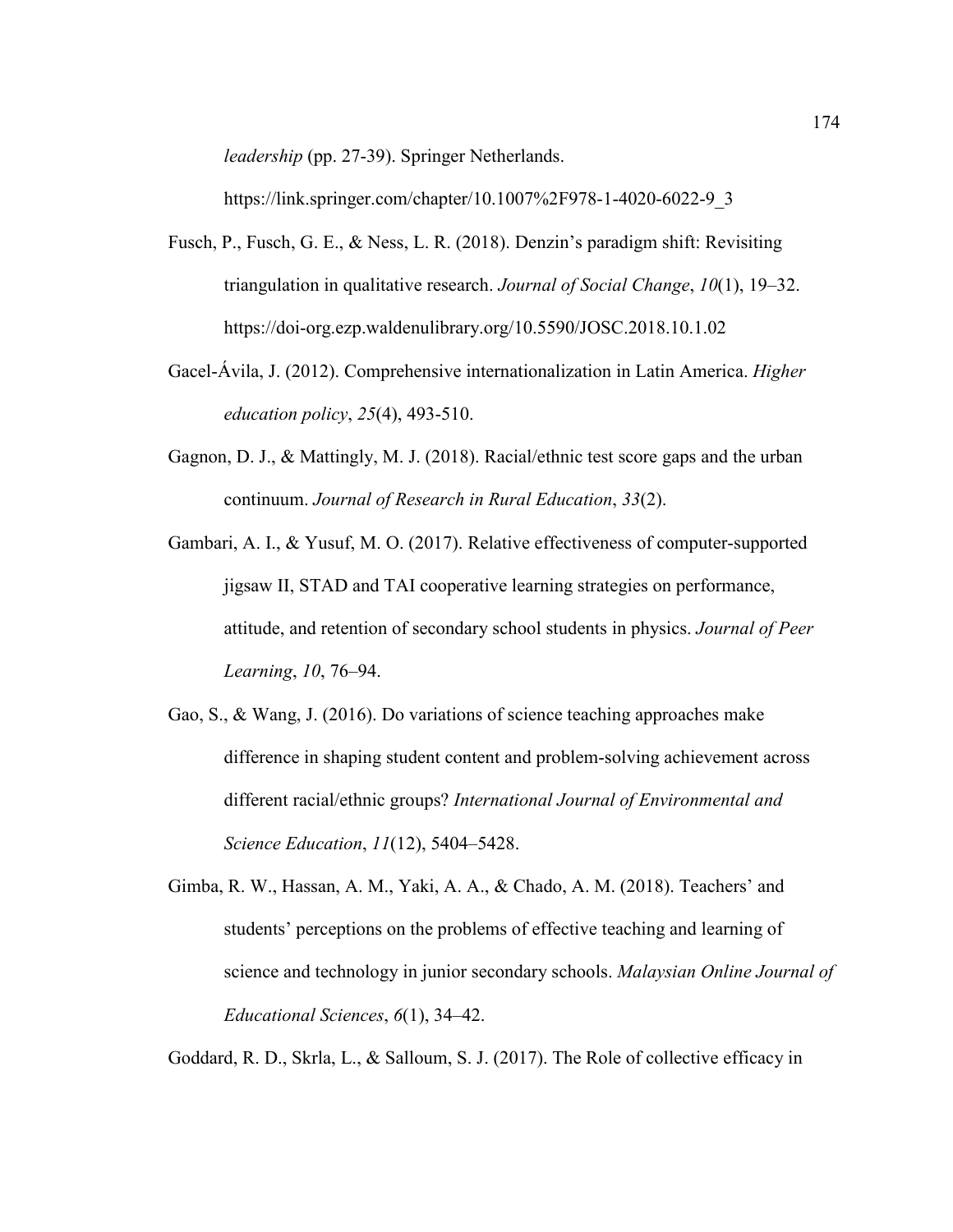closing student achievement gaps: A mixed methods study of school leadership for excellence and equity. *Journal of Education for Students Placed at Risk*, *22*(4), 220–236. https://doi.org/10.1080/10824669.2017.1348900

Goy, S. C., Wong, Y. L., Low, W. Y., Noor, S. N. M., Fazli-Khalaf, Z., Onyeneho, N., Daniel, E., Azizan, S. A., Hasbullah, M., & Uzoigwe, A. G. (2018). Swimming against the tide in STEM education and gender equality: A problem of recruitment or retention in Malaysia. *Studies in Higher Education,* 43(11), 1793– 1809. https://doi-org.ezp.waldenulibrary.org/10.1080/03075079.2016.1277383

Guba, E. G., & Lincoln, Y. S. (1981). *Effective evaluation.* Jossey – Bass.

- Herrera, S., Zhou, C., & Petscher, Y. (2017). Examining school-level reading and math proficiency trends and changes in achievement gaps for grades 3-8 in Florida, Mississippi, and North Carolina. REL 2017-235. *Regional Educational Laboratory Southeast.*
- Ige, O. A., & Hlalele, D. J. (2017). Effects of computer-aided and blended teaching strategies on students' achievement in civic education concepts in mountain learning ecologies. *Education and Information Technologies, 22*(6), 2693–2709.
- Ikoro, I. S., & Ezeanyim, U. E. (2017). Basic education in Nigeria for global competitiveness: The way forward. *International journal of advance research and publications, 1*(5), 304-307.

Indian Scribes. (2020). A complete guide to interview transcription. https://www.indianscribes.com/interview-transcription-guide/

Jackson, K. E. (2017). From MDGs to SDGs: Where does education fit? *Online Journal*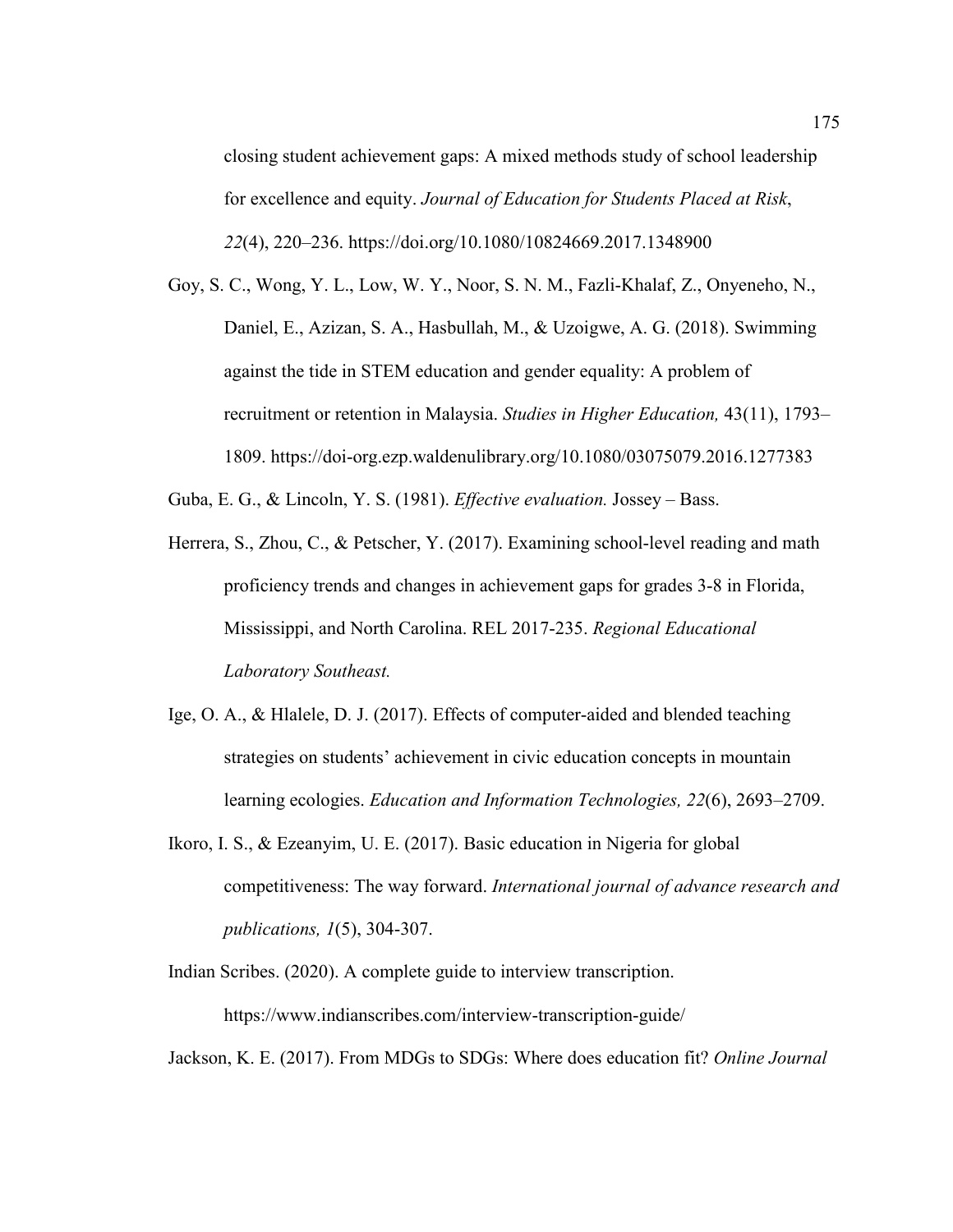*of International Education*, *2*(2), 45–59.

- Janesick, V. J. (2011). *"Stretching" exercises for qualitative researchers* (3rd.Ed). Sage Publications.
- Kabiri, M., Ghazi-Tabatabaei, M., Bazargan, A., Shokoohi-Yekta, M., & Kharrazi, K. (2017). Diagnosing competency mastery in science: An application of GDM to TIMSS 2011 data. *Applied Measurement in Education*, *30*(1), 27–38.
- Kelly, A. L. (2018). Standardization, assessment, and globalization. *Thresholds in Education*, *41*(1), 43–50.
- King, K. (2016). The global targeting of education and skill: Policy history and comparative perspectives. *Compare: A Journal of Comparative & International Education, 46*(6), 952-975. doi:10.1080/03057925.2016.1216781
- Kotok, S. (2017). Unfulfilled potential: High-achieving minority students and the high school achievement gap in math. *High School Journal*, *100*(3), 183–202.
- Kumar, S., Kumar, N., & Vivekadhish, S. (2016). Millennium development goals (MDGs) to sustainable development goals (SDGs): Addressing unfinished agenda and strengthening sustainable development and partnership. *Indian Journal of Community Medicine*, 41(1), 1-4. doi:10.4103/0970-0218.170955
- Kusimo, A. O., & Chidozie, F. C. (2019). Inclusive education and sustainable development goals: A study of the physically challenged in Nigeria. *Cogent Arts & Humanities*, *6*(1), Article 1684175. https://doi.org/10.1080/23311983.2019.1684175
- Ladan, M. T. (2018). Achieving sustainable development goals through effective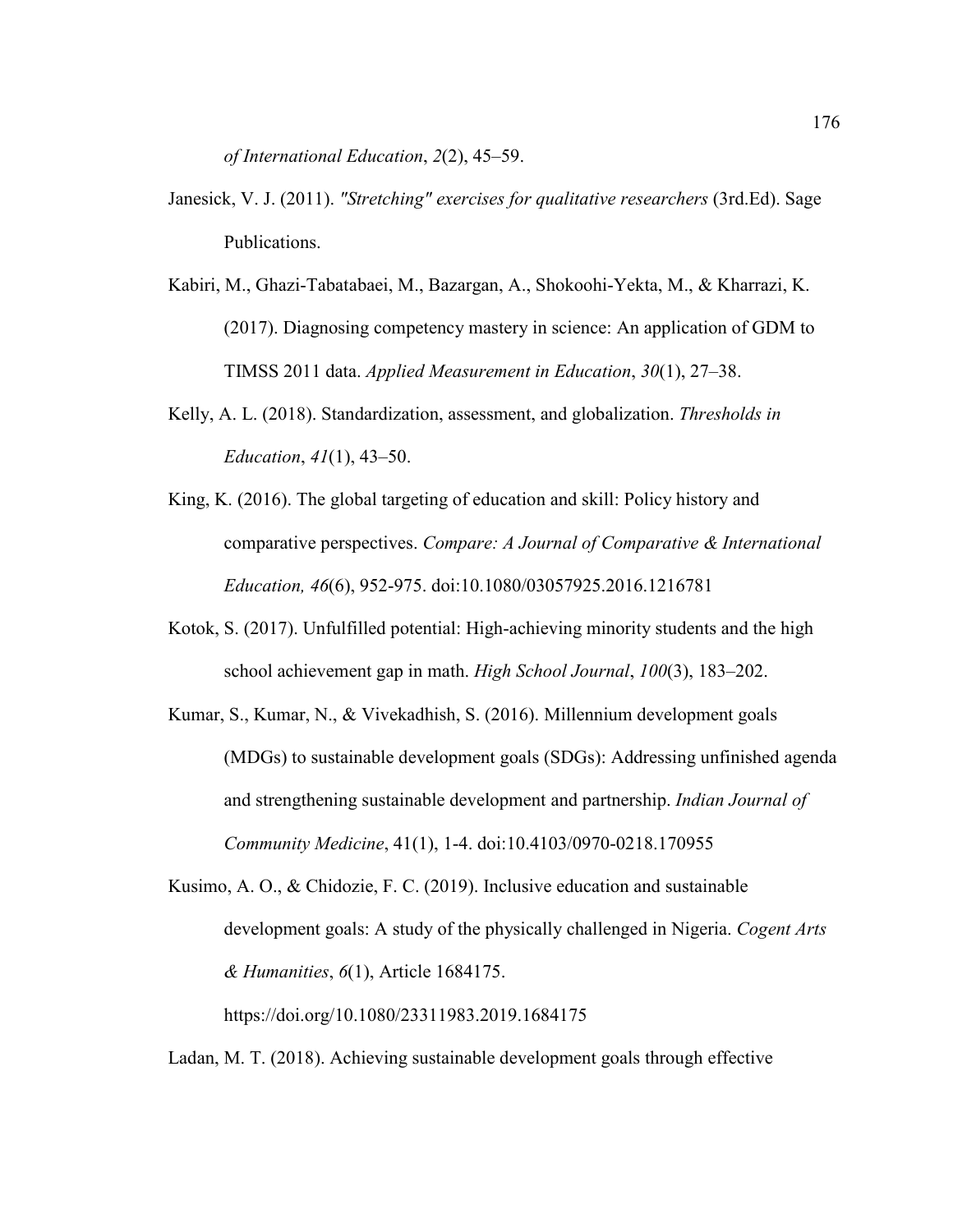domestic laws and policies on environment and climate change. *Environmental Policy & Law*, *48*(1), 42–63. https://doi.org/10.3233/EPL-180049

- Lay, Y. F., & Chandrasegaran, A. L. (2016). Availability of school resources and TIMSS grade 8 students' science achievement: A comparative study between Malaysia and Singapore. *International Journal of Environmental and Science Education*, *11*(9), 3065–3080.
- Le Hebel, F., Montpied, P., Tiberghien, A., & Fontanieu, V. (2017). Sources of difficulty in assessment: Example of PISA science items. *International Journal of Science Education*, *39*(4), 468–487.
- Lerman, S., & Adler, J. (2016). Policy and the standards debate: Mapping changes in assessment in mathematics. *Research in Mathematics Education*, *18*(2), 182–199.
- Levin, J., Riel, M., Goeller, M., Beruta, M., Cohen, M., & Hiyake, N. (1986). Reflexibility in problem solving: The social context of expertise. In *Annual Conference of the Cognitive Science Society, Amherst, MA*.
- London, T. (2018). Assessing competing perspectives: A critical analysis of Guyana's national grade six assessment. *Journal of Pan African Studies*, *11*(4), 121–138.
- Lundvall, B. A. (Ed.). (2010). *National systems of innovation: Toward a theory of innovation and interactive learning.* Anthem Press.
- Macklem, G. L. (2014). *Preventive mental health at school: evidence-based services for students*. Springer.
- Marian, H., & Jackson, C. (2017). Inquiry-based learning: A framework for assessing science in the early years. *Early Child Development and Care*, *187*(2), 221–232.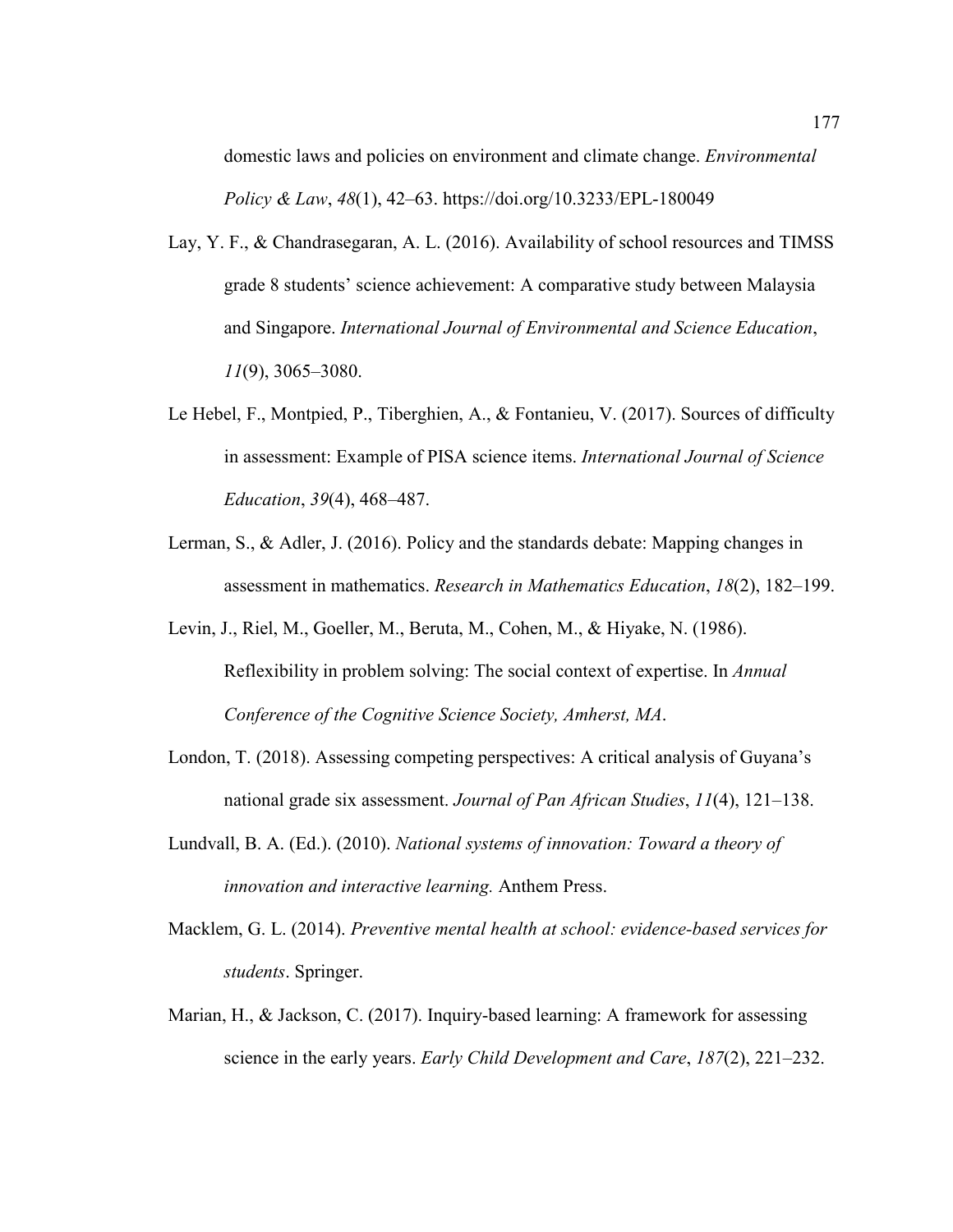Marshall, C., & Rossman, G. B. (2010). *Designing qualitative research* (5th ed.). Sage.

- Mathis, W. J., Trujillo, T. M., & University of Colorado at Boulder, N. E. P. C. (2016). *Lessons from NCLB for Every Student Succeeds Act*. National Education Policy Center.
- Matilda, U. O., & Helen, A. O. (2019). Effect of formative classroom assessment on students' academic achievement in junior secondary school basic science in Egor local government area of Edo state. *Journal of Education and Practice, 10*(15), 184-189.
- Maxwell, J. A. (2013). *Qualitative research design: An interactive approach* (3rd ed.). SAGE Publications.
- McCormick, L. K., Steckler, A. B., & McLeroy, K. R. (1995). Diffusion of innovations in schools: A study of adoption and implementation of school-based tobacco prevention curricula. *American Journal of Health Promotion, 9*(3), 210-219.
- Merriam, S. B. (1998). *Qualitative research and case study applications in education* (Rev. ed.). Jossey-Bass.
- Merriam, S. B. (2009). *Qualitative research: A guide to design and implementation.* San Francisco, CA: John Wiley & Sons.
- Mihindo, W. J., Wachanga, S. w., & Anditi, Z. O. (2017). Effects of computer-based simulations teaching approach on students' achievement in the learning of chemistry among secondary school students in Nakuru sub county, Kenya. *Journal of Education and Practice*, 8(5), 65–75.

Miles, M. B., Huberman, A. M., & Saldana, J. (2014). *Qualitative data analysis: A*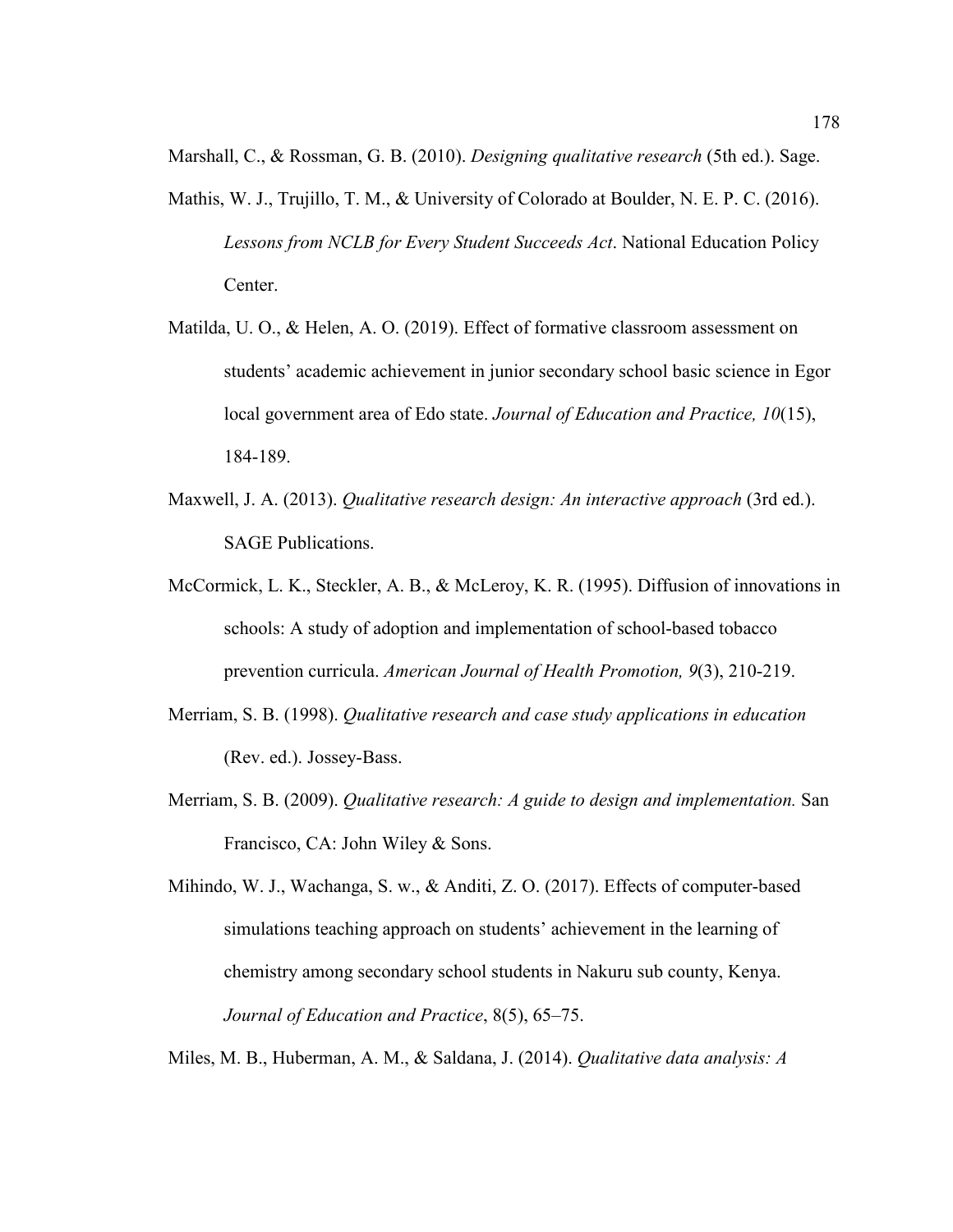*methods sourcebook* (3rd ed.). Thousand Oaks, CA: SAGE Publications Inc.

- Mokoena, C.,  $\&$  Jegede, A. O. (2017). Sdgs as a framework for realizing the right to education of the girl child in South Africa: Challenges and possibilities. *Gender & Behavior*, *15*(4), 9873–9889.
- Murray, C. E. (2009). Diffusion of innovation theory: A bridge for the research practice gap in counseling. *Journal of Counseling and Development, 87*(1), 108-116.
- Nakidien, T., Singh, M., & Sayed, Y. (2021). Teachers and teacher education: limitations and possibilities of attaining SDG 4 in South Africa. *Education Sciences, 11*.
- National Bureau of Statistics. (2019). *The West African Examinations Council results statistics 2016-2018*. http://education.gov.ng/wp-

content/uploads/2019/10/WAEC\_RESULTS\_STATISTICS\_2016-2018.pdf

- NimotaJibolaKadir, A., & AbiodunAkanbiGafar, J. (2018). Head teachers' role in managing science education towards sustainable development in north-central zone, Nigeria. *Malaysian Online Journal of Educational Sciences*, 6(3), 20–29.
- Ntibi, A. P. J. E. E., & Edoho, E. A. (2017). Influence of school location on students' attitude towards mathematics and basic science. *British Journal of Education*, *5*(10), 76-85.
- Nwafor, C. E., & Umoke, C. C. (2016). Evaluation of some approved basic science and technology textbooks in use in junior secondary schools in Nigeria. *Journal of Education and Practice*, *7*(14), 69–78.
- Nwafor, D. (2012). Comparative study of students' academic performance in junior secondary school certificate basic science in public and private secondary schools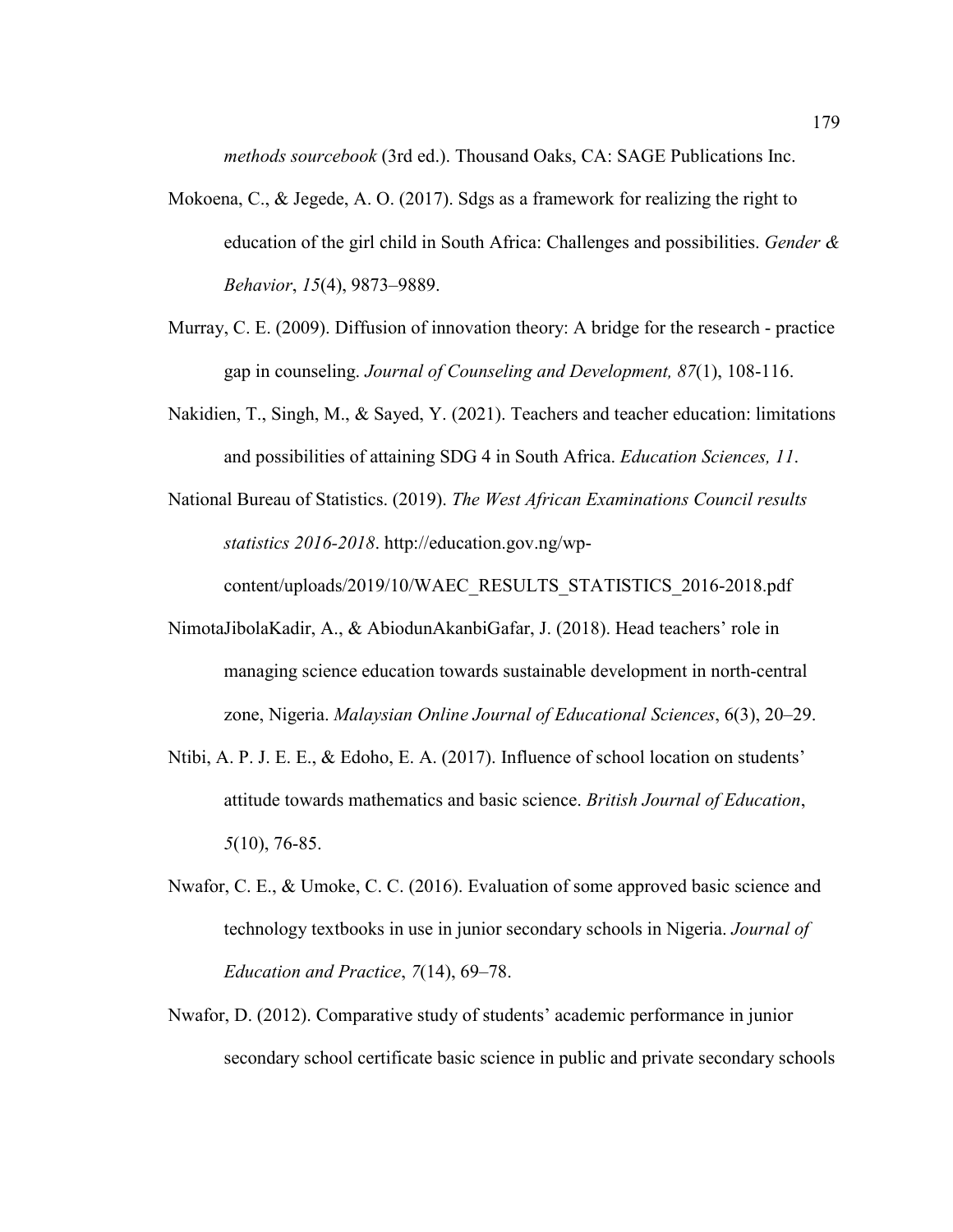in Ebonyi State Nigeria*. Journal of Education and Practice*. www. iiste.org.

- Ogbaji, D. I. (2017). Teachers' perception of the utilization of instructional materials in teaching social studies in junior secondary schools in Calabar municipality, Cross River State, Nigeria. *Global Journal of Educational Research*, *16*(2), 95–100. https://doi.org/10.4314/gjedr.v16i2.3
- Ogonnaya, U. P., Okafor, G., Abonyi, O. S., & Ugama, J. O. (2016). Effects of concept mapping instruction approach on students' achievement in basic science. *Journal of Education and Practice, 7*(8), 79-84.
- Ogunode, N. J. (2019). Challenges facing implementation of science program in FCT secondary schools, Abuja, Nigeria. *Electronic Research Journal of Engineering, Computer and Applied Sciences, 1*(2019), 1-13.
- Ojeje, M. A., & Adodo, A. (2018). Education infrastructure in Nigeria: An analysis of provision of school building facility in secondary schools in Delta State Nigeria. *Journal of Education and Entrepreneurship*, 5(3), 49-60.
- Okoro, S. U. C. (2014). Universal Basic Education (UBE) for All-Problems and Prospects in Nigeria. *Journal of Teacher Perspective, 8*(3), 688-699.
- Olasehinde-Williams, F., Yahaya, L., & Owolabi, H. (2018). Teachers' knowledge indices as predictors of secondary school students' academic achievement in Kwara State, Nigeria. *IAFOR Journal of Education*, *6*, 73–90.
- Olayinka, A.-R. B. (2016). Effects of instructional materials on secondary schools students' academic achievement in social studies in Ekiti State, Nigeria. *World Journal of Education*, *6*(1), 32–39.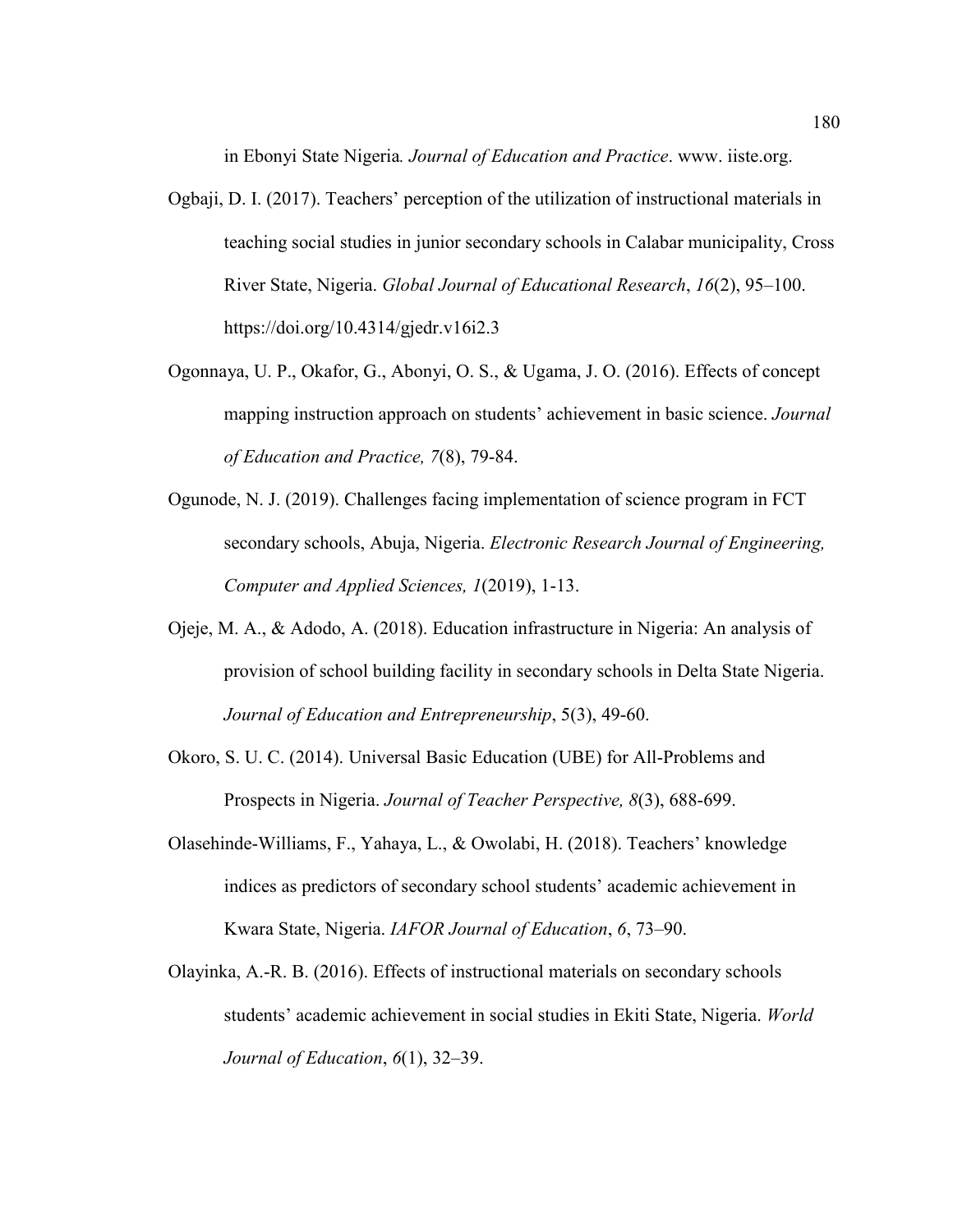Oleribe, O. O., & Taylor-Robinson, S. D. (2016). Before sustainable development goals (SDG): Why Nigeria failed to achieve the millennium, development goals (MDGs). *Pan African Medical Journal*, *24*, 1–4. https://doi.org/10.11604/pamj.2016.24.156.8447

Ololube, N. P. (2007). The relationship between funding, ICT, selection processes, administration and planning and the standard of science teacher education in Nigeria. *In Asia-Pacific Forum on Science Learning and Teaching, 8* (1), 1-29.

- Omiko, A., & Oketa, I. (2018). Effect of improvised and standard instructional materials on students' achievement in chemistry in secondary schools. *Journal of Education and Learning, 12*(1). doi: 10.11591/edulearn. v12i1.6628
- Omilani, N. A., Akinyele, S. A., Durowoju, T. S., & Obideyi, E. I. (2019). The effect of the assessment of practical-based work on pupils' problem solving and achievement in basic science and technology in Odeda local government of Ogun state, Nigeria. *Education 3-13, 47*(6), 760–772.
- Onanuga, P. A., & Saka, A. O. (2018). Trend analysis of students' academic performance in selected science, technology, engineering, and mathematics subjects in Ogun State Basic Education Certificate Examination (OG-BECE), Nigeria, from 2011 to 2015: A Projection for Five Years. *Science Education International, 29*(2), 110–116.
- Opal Transcription Services. (2017). *Interview transcription services and how to transcribe an interview*. https://www.opaltranscriptionservices.com/interviewtranscription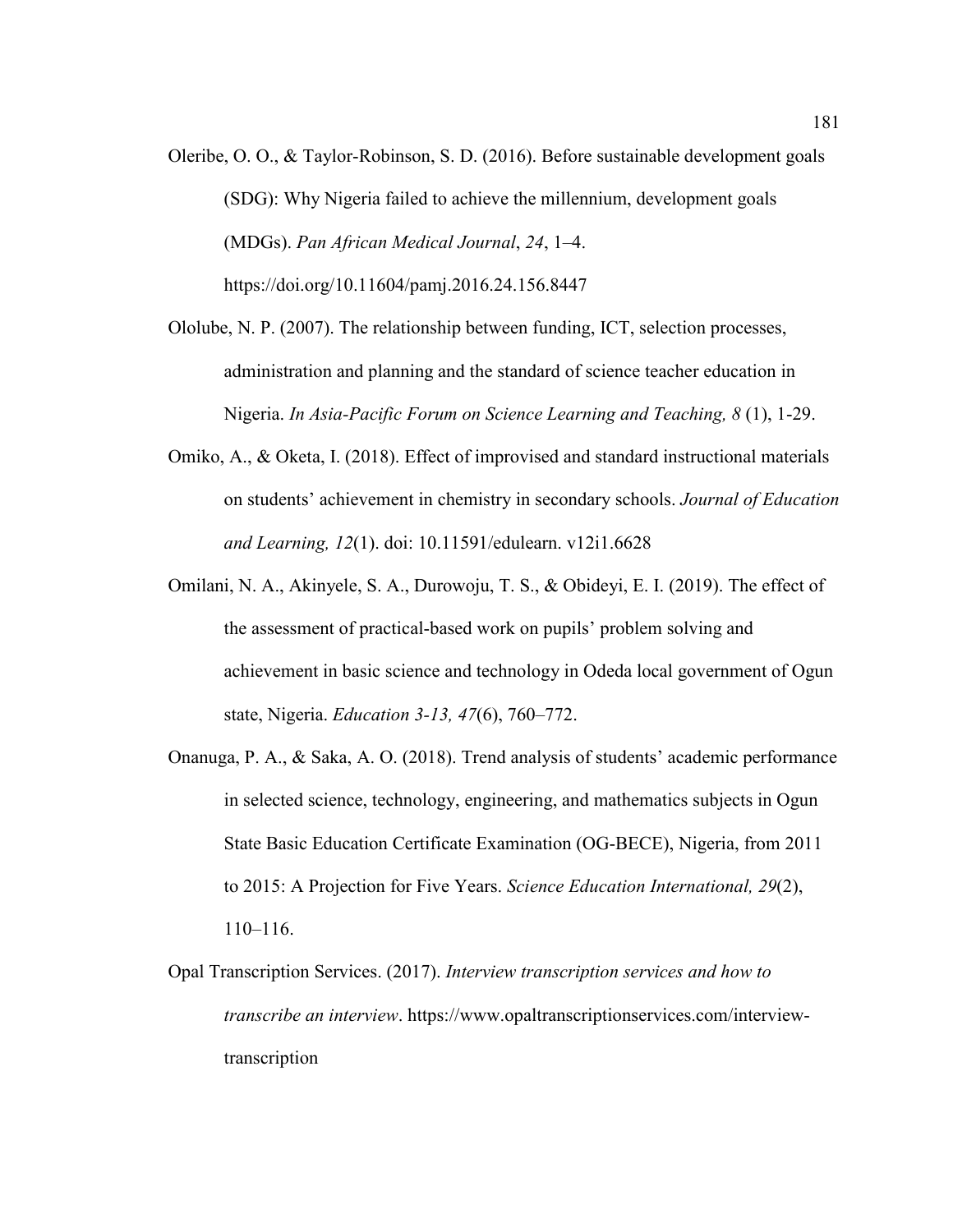- Osarenren-Osaghae, R. I., & Irabor, Q. O. (2018). Educational Policies and Programs Implementations: A Case Study of Education Funding, Universal Basic Education (UBE) and Teacher Education. *International Journal of Educational Administration and Policy Studies,* 10(8), 91-102.
- Osokoya, M. M. (2013). Teaching methodology in basic science and technology classes in South-West Nigeria. *Asian Journal of Education and e-Learning*, 1(4).
- Oviawe, J. I. (2020). Strategies for funding technical vocational education and training for achieving sustainable national development in Nigeria in a post-oil boom economy. *Vietnam Journal of Education, 4*(2), 1-10.
- Ozowuba, G. U. (2018). *Relationship between English proficiency and academic achievement of Nigerian secondary school students* (Order No. 10815811) [Doctoral dissertation, Walden University]. ProQuest Dissertations & Theses Global.
- Patton, M. Q. (2002). *Qualitative research and evaluation methods* (3rd ed.). Thousand Oaks, CA: Sage Publications.
- Pepple, T. F., & Ogologo, G. A. (2017). The effects of the Niger Delta crisis on educational resources, attitude to schooling, and academic achievement of basic science students in Rivers state, Nigeria. *Journal of the International Society for Teacher Education*, *21*(1), 67–76.
- Perry, S. M., Catapano, M., & Ramon, O. G. (2016). Teaching, academic achievement, and attitudes toward mathematics in the United States and Nigeria. *Journal for Leadership and Instruction*, *15*(2), 5–12.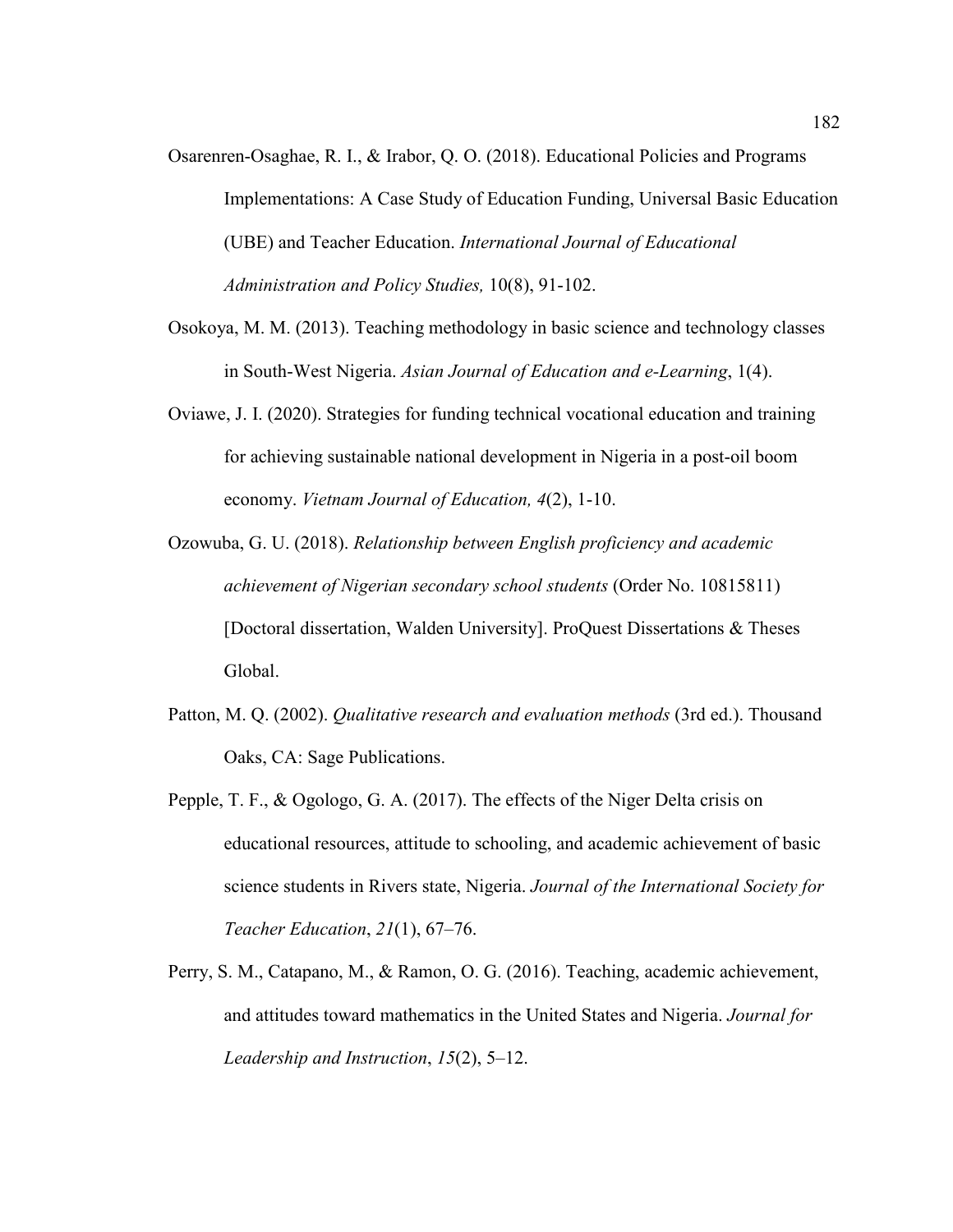Peslak, A., Ceccucci, W., & Sendall, P. (2010). An empirical study of social networking behavior using diffusion of innovation theory. *Conference on Information Systems Applied Research.* 1526(3), 1-14*.*

Rambla, X., Verger, A., Edwards, D. B., Fontdevila, C., & Bonal, X. (2017). Meeting development goals: Evidence from the civil society education fund. *Development in Practice*, 27(6), 851–864. https://doiorg.ezp.waldenulibrary.org/10.1080/09614524.2017.1343275

- Roby, J. L., Erickson, L., & Nagaishi, C. (2016). Education for children in sub-Saharan Africa: Predictors impacting school attendance. *Children & Youth Services Review*, *64*, 110–116. https://doi.org/10.1016/j.childyouth.2016.03.002
- Rogers, E. M. (2003). *Diffusion of innovations* (5th ed.). New York, NY: The Free Press.
- Rusilowati, A., Kurniawati, L., Nugroho, S. E., & Widiyatmoko, A. (2016). Developing an instrument of scientific literacy assessment on the cycle theme. *International Journal of Environmental and Science Education*, *11*(12), 5718–5727.
- Saiti, A. (2012). Leadership and quality management: An analysis of three key features of the Greek education system. *Quality Assurance in Education*, *20*(2), 110-138.
- Samba, R. M. O., Achor, E. E., Bash, A. E., & Iortim, S. O. (2020). Fostering students' critical thinking and achievement in basic science using graphic organizer and experiential learning strategies with feedback. *Science Education International, 31*(2), 220–225.
- Shamir, H., Feehan, K., Yoder, E., & Pocklington, D. (2018). Can CAI improve reading achievement in young ELL students? *Proceedings of the Multidisciplinary*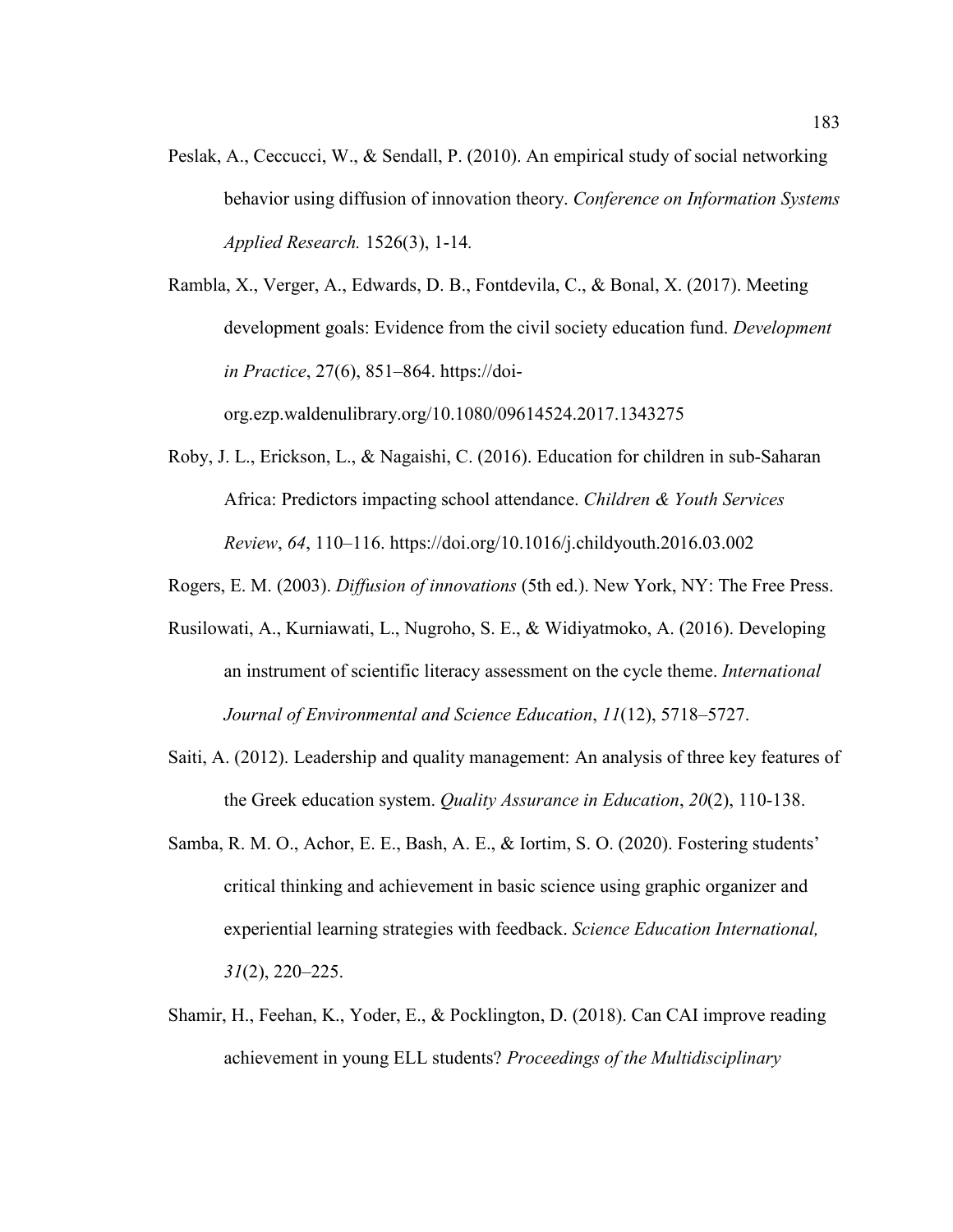*Academic Conference*, 229–237. https://search-ebscohost-

com.ezp.waldenulibrary.org/login.aspx?direct=true&db=a9h&AN=129852526&s ite=ehost-live&scope=site

- Sherry, L., & Gibson, D. (2002). The path to teacher leadership in educational technology. *Contemporary Issues in Technology and Teacher Education, 2*(2), 178-203.
- Shi, W. Z., He, X., Wang, Y., Fan, Z. G., & Guo, L. (2016). PISA and TIMSS science score: Which clock is more accurate to indicate national science and technology competitiveness? *EURASIA Journal of Mathematics, Science & Technology Education*, *12*(4), 965–974.
- Stake, R. E. (1978). Case studies in science education, volume I: *The Case Reports*.
- Stephens, M., Landeros, K., Perkins, R., & Tang, J. H. (2016). Highlights from TIMSS and TIMSS advanced 2015: Mathematics and science achievement of US students in grades 4 and 8 and in advanced courses at the end of high school in an international context. NCES 2017-002. *National Center for Education Statistics.*

Supporting young African scientists. (2018). *New Scientist*, *237*(3161), 55–55.

- Tas, Y., & Balgalmis, E. (2016). Turkish mathematics and science teachers' technology use in their classroom instruction: Findings from TIMSS 2011. *Journal of Education in Science, Environment and Health*, *2*(2), 166–175.
- Tella, A. (2017). Teacher variables as predictors of academic achievement of primary school pupils' mathematics. *International Electronic Journal of Elementary Education*, *1*(1), 16-33.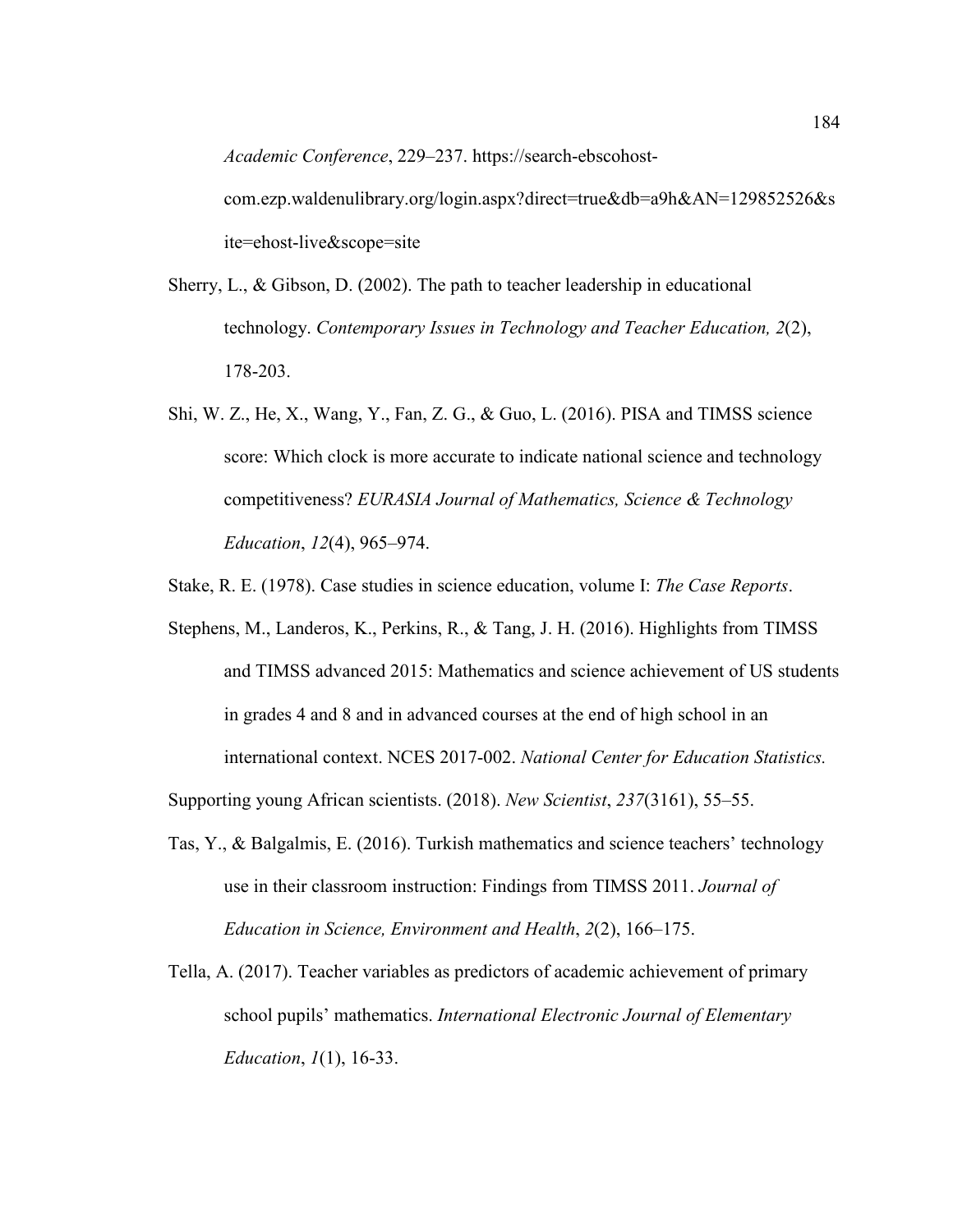Usen, O. M. (2016). Teachers' utilization of school facilities and academic achievement of student nurses in human biology in schools of nursing in Akwa Ibom state, Nigeria. *Journal of Education and Practice*, *7*(16), 73–80.

Walden University. (2020). *A vision for social change*.

https://www.waldenu.edu/about/social-change

- Webber, C. F., & Scott, S. (2010). Mapping principal preparation in Alberta, Canada. *Journal of Education and Humanities*, *1*(Summer), 75-96.
- Wells, C. M. (2012). Superintendents' perceptions of teacher leadership in selected districts. *International journal of educational leadership preparation*, *7*(2).

Yin, R. K. (2012). *Applications of case study research* (3rd ed.). Sage Publications, Inc.

- Yin, R. K. (2017). *Case study research and applications: Design and methods*. Sage Publications.
- Yogo, T. U. (2017). Assessing the effectiveness of foreign aid in the education sector in Africa: The case of primary education. *African Development Review, 29*(3), 389– 402. https://doi.org/10.1111/1467-8268.12276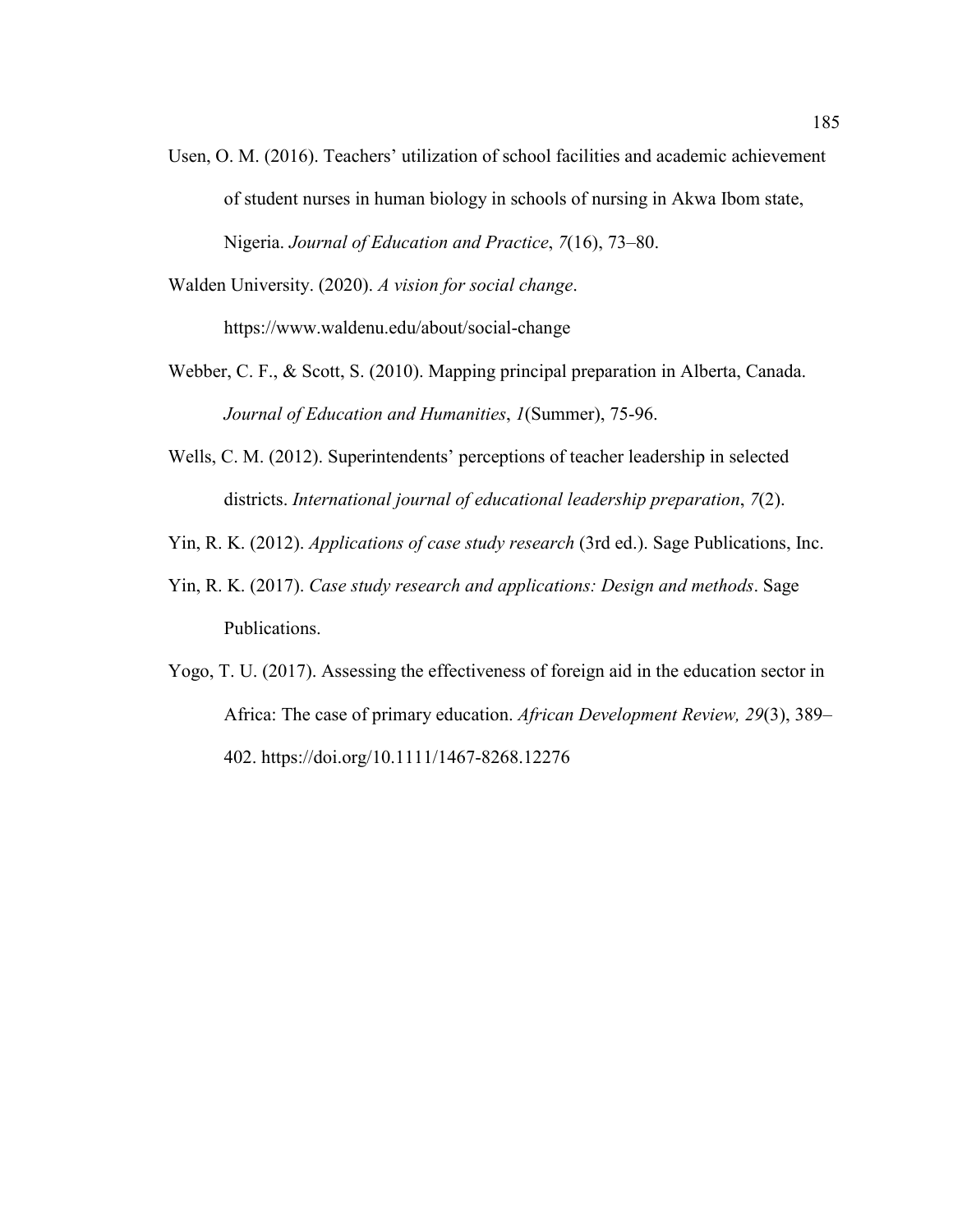|   | Administrators Interview questions                              | Sources                                        |
|---|-----------------------------------------------------------------|------------------------------------------------|
| 1 | How did you become a UBE program stakeholder? Are you           |                                                |
|   | using the UBE program in any of the subjects in your school?    |                                                |
|   |                                                                 |                                                |
| 2 | As an Administrator, how do you perceive the use of Universal   | Research Question 1                            |
|   | Basic Education (UBE) program as they impact the                |                                                |
|   | achievement gap in basic science in the ninth grade?            |                                                |
| 3 | How are you supporting students in ninth grade to meet          |                                                |
|   | proficiency in basic science?                                   |                                                |
|   |                                                                 |                                                |
| 4 | How familiar are you with basic science teaching and learning   | Fullan (2007)                                  |
|   | and assessment in your schools?                                 |                                                |
|   | Probe:                                                          |                                                |
|   | Probe for the current basic science teaching and learning and   |                                                |
|   | assessment practices for the ninth grade students of the school |                                                |
| 5 | What strategies are teachers and administers using to support   | <b>Research Question 2</b>                     |
|   | students meet proficiency in basic science while meeting the    |                                                |
|   | Millennium Development Goal in basic science?                   |                                                |
| 6 | What stands out for you about the basic science achievement     | Literature/Basic Science Achievement Documents |
|   | of the students in your school?                                 |                                                |
|   | Probe for global, state and local standards of assessment.      |                                                |
|   |                                                                 |                                                |
|   |                                                                 |                                                |
| 7 | How would you describe the grading process?                     | Basic Science Assessment Guidelines/Documents  |
|   | Probe for PISA, TIMSS or other grading standards.               |                                                |
| 8 | How did you decide to grade the basic science the way you do?   |                                                |
|   | Probe:                                                          |                                                |
|   | Probe for global, national, or state grading standards.         |                                                |
| 9 | When you think about recent basic science assessment, Are       |                                                |
|   | there successes or concerns you are experiencing in the         | Basic Science Assessment Guidelines/Documents  |
|   | implementation process?                                         |                                                |
|   | Probes                                                          |                                                |
|   |                                                                 |                                                |

## Appendix A: The Administrators Interview Data Collection Instrument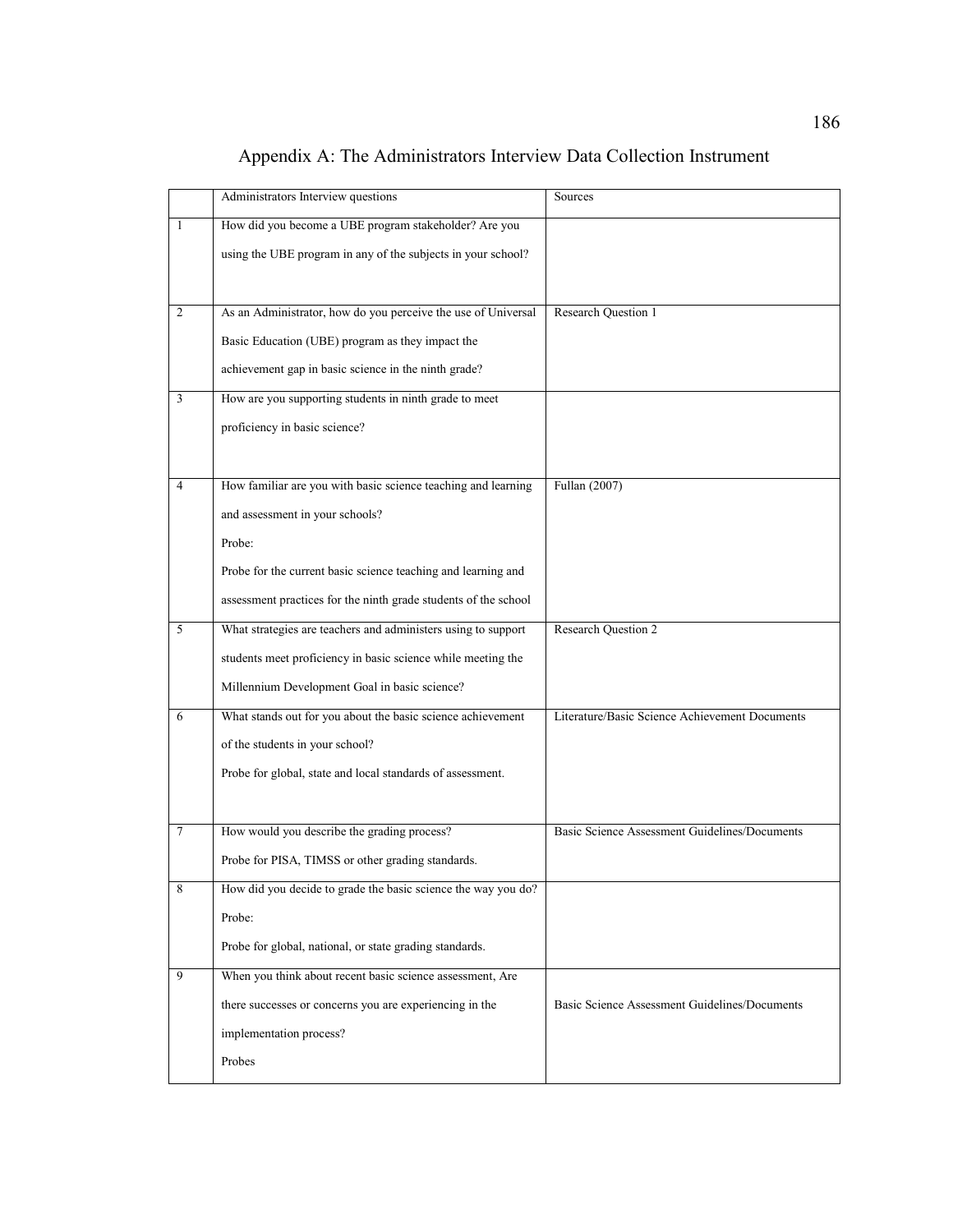|    | Probes: Are there other assessment concerns such achievement |                                               |
|----|--------------------------------------------------------------|-----------------------------------------------|
|    | standards, achievement gaps, achievement factors, and        |                                               |
|    | predictors of achievement                                    |                                               |
| 10 | Are you using the UBE program resources?                     |                                               |
| 11 | Tell me more about what influenced you to adopt the UBE      | Fullan (2007)                                 |
|    | program.                                                     | Literature                                    |
|    | Probe:                                                       |                                               |
|    | Probe for the perceived achievement factors)                 |                                               |
| 12 | Would you say the UBE program is supporting basic science    |                                               |
|    | achievement in schools?                                      |                                               |
|    | Probe for material resources, computer support and other UBE |                                               |
|    | related teaching resources.                                  |                                               |
| 13 | Describe a UBE program outcome for basic science? How are    |                                               |
|    | you getting to that outcome?                                 |                                               |
| 14 | What grading processes or grading scale has helped you bring | Basic Science Assessment Guidelines/Documents |
|    | about that outcome?                                          |                                               |
|    | Probe:                                                       |                                               |
|    | Probe for perceived grading process influenced by the UBE    |                                               |
|    | program goal or objectives.                                  |                                               |
|    |                                                              |                                               |
| 15 | Are there other concerns you want us to discuss about the    | Basic Science Assessment Guidelines/Documents |
|    | influence of UBE program on students' basic science          |                                               |
|    | achievement?                                                 |                                               |
| 16 | What are your recommendations for the basic science grading  | Basic Science Assessment Guidelines/Documents |
|    | process in this school district?                             |                                               |
|    |                                                              |                                               |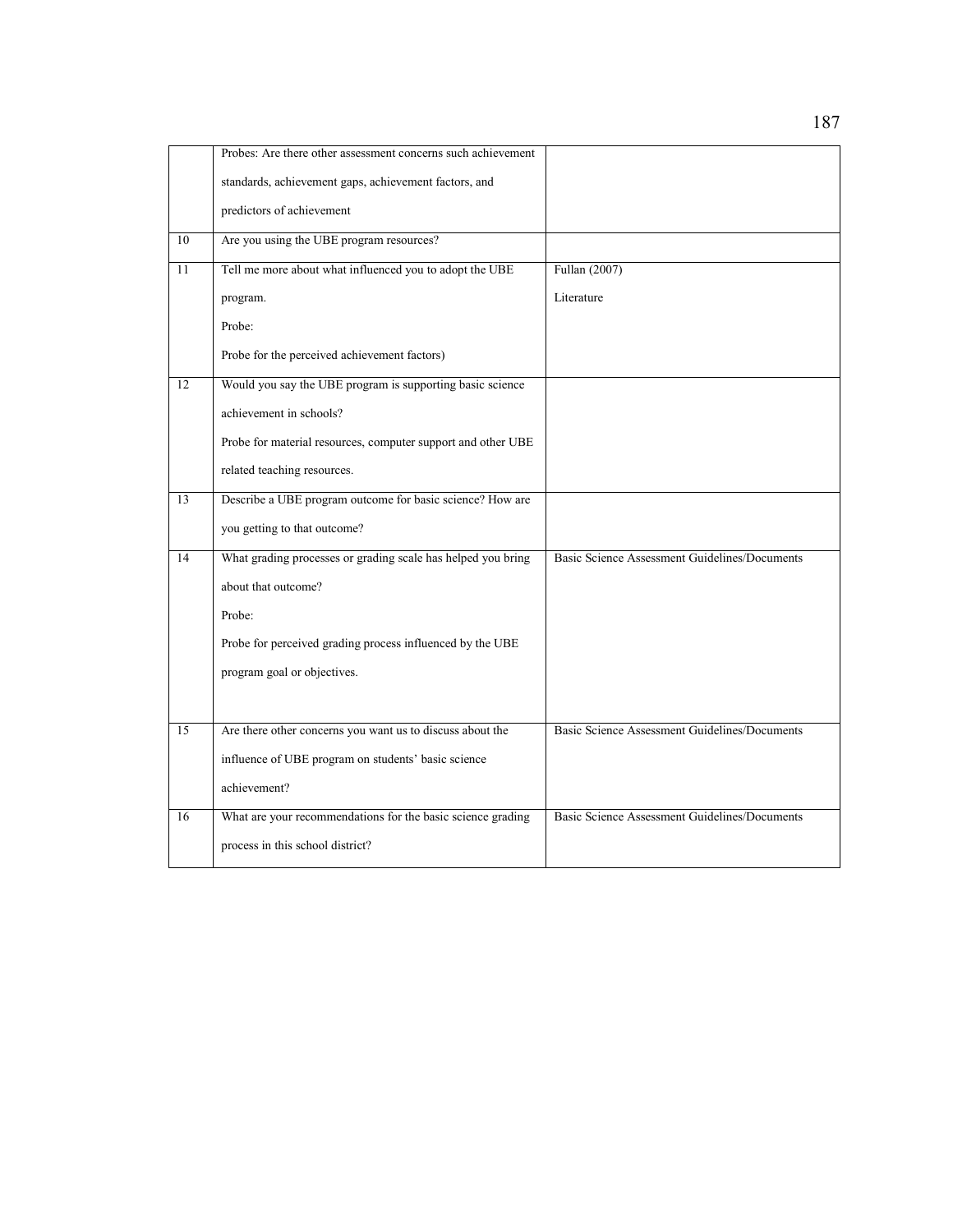|                | <b>Interview Question</b>                                       | Sources             |
|----------------|-----------------------------------------------------------------|---------------------|
| $\mathbf{1}$   | How did you become a basic science teacher? Are you using       |                     |
|                | the UBE program resources?                                      |                     |
|                | Probes:                                                         |                     |
|                | What aspect of the UBE program resources are you using?         |                     |
| 2              | As a Basic Science teacher, how do you perceive the use of      | Research Question 1 |
|                | Universal Basic Education (UBE) program as they impact the      |                     |
|                | achievement gap in basic science in the ninth grade?            |                     |
| $\overline{3}$ | When did you start using the UBE program resources to teach     |                     |
|                | basic science?                                                  |                     |
| $\overline{4}$ | Do you think your level of expertise is sufficient for teaching |                     |
|                | the basic science subject? Why or why not?                      |                     |
|                | Probe for educology of science, teacher quality, and            |                     |
|                | disposition                                                     |                     |
| 5              | What strategies are you using to support students meet          |                     |
|                | proficiency in basic science while meeting the Millennium       |                     |
|                | Development Goal in basic science?                              |                     |
|                |                                                                 |                     |
| 6              | What stands out for you about using the UBE program             |                     |
|                | resources to teach basic science?                               |                     |
| 7              | What grading criteria are you using prior to adopting the UBE   | Fullan (2007)       |
|                | program?                                                        | Literature          |
| 8              | How did the introduction of the UBE program in the school       | Fullan (2007)       |
|                | district influence your current grading process?                | Literature          |
|                | How would you compare your current grading process with         |                     |
|                | your former grading process?                                    |                     |
|                | Describe the basic science achievement progress of your         |                     |
|                | students for the past 3 years?                                  |                     |
|                | Probe:                                                          |                     |
|                | Probe the difference between the previous achievement and the   |                     |
|                | current achievement.                                            |                     |
|                |                                                                 |                     |

Appendix B: The Basic Science Teachers Interview Data Collection Instrument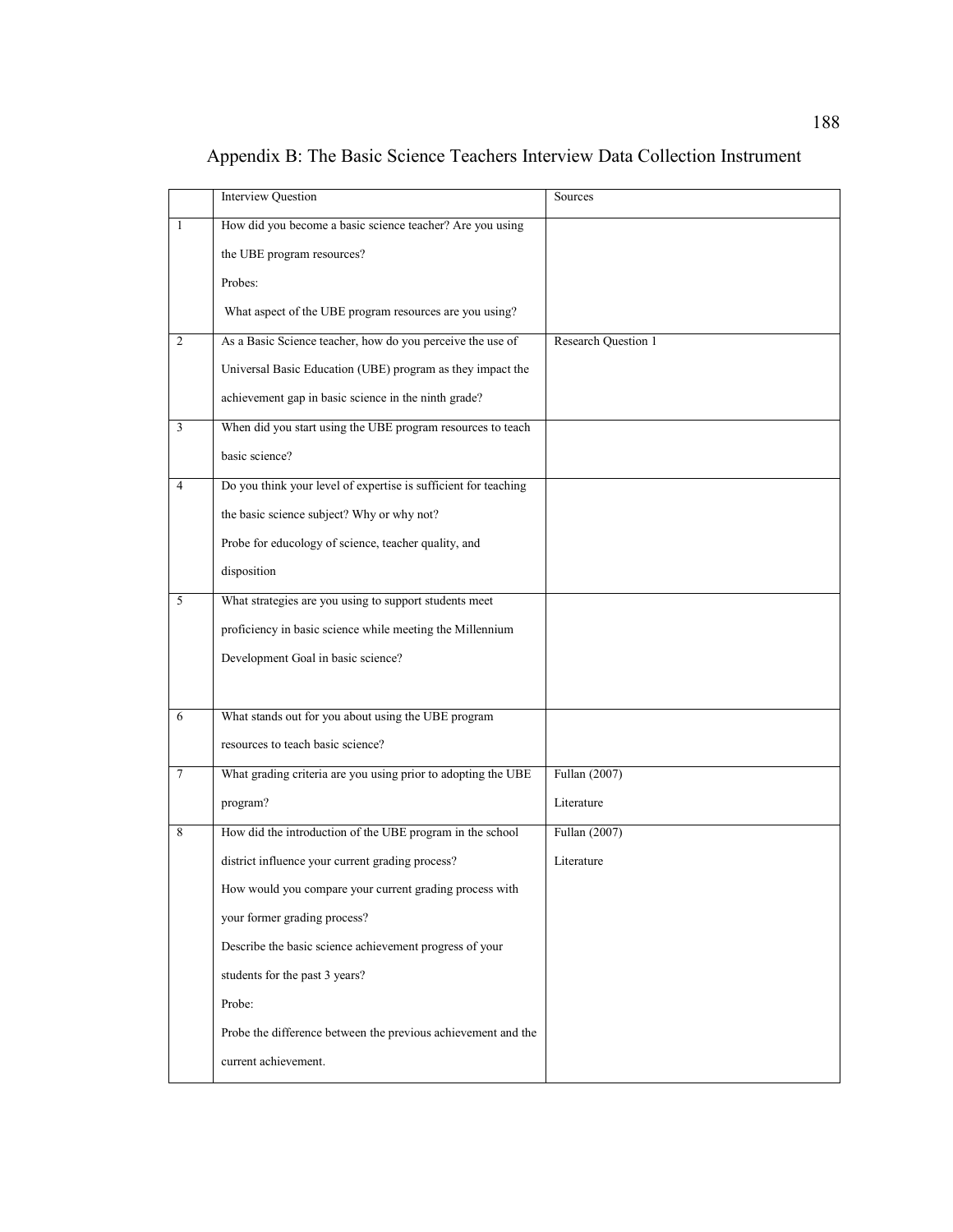| 9  | When you think about using the UBE program resources to           | Research question          |
|----|-------------------------------------------------------------------|----------------------------|
|    | teach basic science, are there successes or concerns you are      |                            |
|    | experiencing in the implementation process?                       |                            |
|    | Probes:                                                           | Literature                 |
|    | Are there other implementation concerns such basic science        |                            |
|    | achievement concerns? Change of basic science grading             |                            |
|    | process?                                                          |                            |
| 10 | Do you think the National basic science standards has             |                            |
|    | influence on the basic science achievement of the students in     |                            |
|    | your class?                                                       |                            |
|    | Are there global goals for the current grading process you are    |                            |
|    | using?                                                            |                            |
|    | Probe for MDG, SDG.                                               |                            |
| 11 | How is the grading process influencing the basic science          | <b>Research Question 1</b> |
|    | achievement of your students?                                     |                            |
|    | What is your perceived level of difficulty of teaching basic      |                            |
|    | science using the UBE program resources?                          |                            |
| 12 | Are you currently adopting the UBE program?                       |                            |
| 13 | Tell me more about what influenced your using the UBE             | Research question 1        |
|    | program resources to teach basic science in you class.            |                            |
|    | Probe:                                                            |                            |
|    | Probe for the perceived outcome of using the UBE program          |                            |
|    | resources to teach and grade students (assessment standards,      |                            |
|    | assessment gaps, achievement factors, teachers experience and     |                            |
|    | dispositions).                                                    |                            |
| 14 | Would you say the UBE program is helping the basic science        | Literature                 |
|    | achievement of the students in basic science?                     |                            |
|    | Probe:                                                            |                            |
|    | Probe for changes in basic science results for about three years. |                            |
| 15 | What would you describe as a UBE program outcome for basic        | Fullan (2007)              |
|    | science? How are you getting to that outcome?                     | Literature                 |
| 16 | What are your views on the barriers that hinder the basic         | Literature                 |
|    | science achievement of you students?                              |                            |